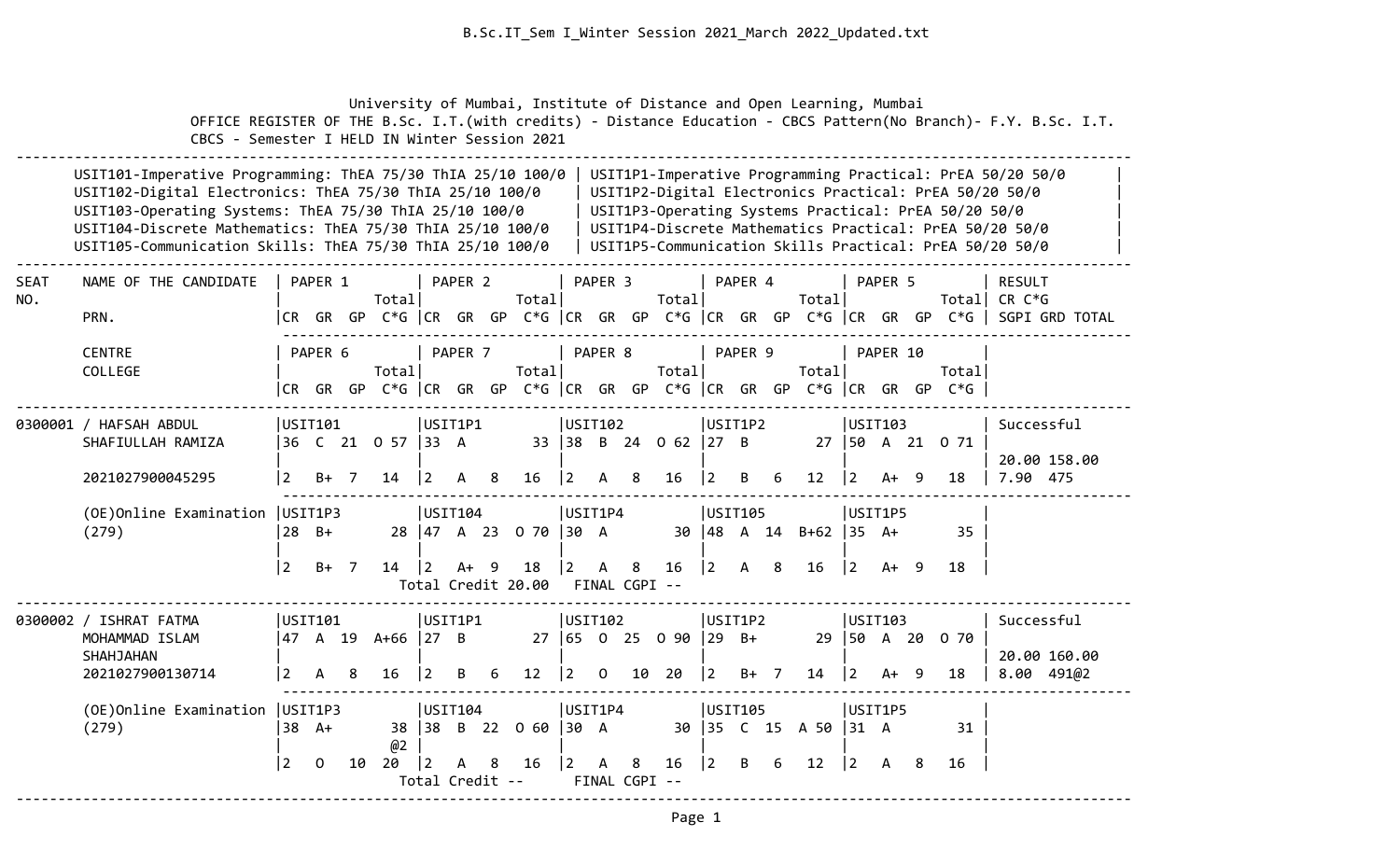|                                   |         |          |     |         |           |                |                 |                                            |           |        |               |                           |   |         | B.Sc.IT_Sem I_Winter Session 2021 March 2022 Updated.txt |           |   |   |                 |            |              |  |
|-----------------------------------|---------|----------|-----|---------|-----------|----------------|-----------------|--------------------------------------------|-----------|--------|---------------|---------------------------|---|---------|----------------------------------------------------------|-----------|---|---|-----------------|------------|--------------|--|
| 0300003 ALAM AKSHAY ANANT         | USIT101 |          |     |         | USIT1P1   |                |                 |                                            | USIT102   |        |               |                           |   | USIT1P2 |                                                          | USIT103   |   |   |                 | Successful |              |  |
| ASMITA                            | 32      | D.       |     | 20 0 52 | 137       | A+             |                 |                                            |           |        |               | 37   51 A 25 0 76   28 B+ |   |         |                                                          |           |   |   | 28 45 A 23 0 68 |            |              |  |
|                                   |         |          |     |         |           |                |                 | @3                                         |           |        |               |                           |   |         |                                                          |           |   |   |                 |            | 20.00 160.00 |  |
| 2021027900029586                  | 2       | B        | 6   | 12      | $\vert$ 2 | $\overline{0}$ | 10              | $20 \t 2$                                  |           | $A+ 9$ |               | 18                        | 2 | $B+$ 7  | 14                                                       | $\vert$ 2 | A | 8 | 16              | 8.00       | 480@3        |  |
|                                   |         |          |     |         |           |                |                 |                                            |           |        |               |                           |   |         |                                                          |           |   |   |                 |            |              |  |
|                                   |         |          |     |         | USTI104   |                |                 |                                            |           |        |               |                           |   |         |                                                          |           |   |   |                 |            |              |  |
| (OE) Online Examination   USIT1P3 |         |          |     |         |           |                |                 |                                            | USIT1P4   |        |               |                           |   | USIT105 |                                                          | USIT1P5   |   |   |                 |            |              |  |
| (279)                             | 32 A    |          |     |         |           |                |                 | $32 \mid 41 \mid B \mid 23 \mid 0 \mid 64$ | $ 30 \tA$ |        |               |                           |   |         | $30 \mid 42$ B+ 19 A+61                                  | 32 A      |   |   | 32              |            |              |  |
|                                   |         |          |     |         |           |                |                 |                                            |           |        |               |                           |   |         |                                                          |           |   |   |                 |            |              |  |
|                                   | l 2     | <b>A</b> | - 8 | 16      | 2         | A 8            |                 | 16   2 A 8 16                              |           |        |               |                           | 2 | A 8     | 16                                                       |           | A | 8 | - 16            |            |              |  |
|                                   |         |          |     |         |           |                | Total Credit -- |                                            |           |        | FINAL CGPI -- |                           |   |         |                                                          |           |   |   |                 |            |              |  |

| / - FEMALE, # - 0.229A ,@ - 0.5042A/0.5043A/0.5044A, * - 5045A, RR-RESERVED, --:Fails in Theory/Practical, RCC - 0.5050, AB - ABSENT<br>RPV - PROVISIONAL Eligible, NULL-NULL & VOID, G:Grade C*G:Gradepoints C:credits CP:credit points äC:sum of credit points GPA: |      |      |      |      |      |             |            |
|-----------------------------------------------------------------------------------------------------------------------------------------------------------------------------------------------------------------------------------------------------------------------|------|------|------|------|------|-------------|------------|
|                                                                                                                                                                                                                                                                       |      |      |      |      |      |             |            |
| äCG /äC äCG:sum of product of credits & grades, Internal Marks are Provisional as per R.8668                                                                                                                                                                          |      |      |      |      |      |             |            |
| : 80 to 100    70 to 79.99   60 to 69.99   55 to 59.99   50 to 54.99   45 to 49.99<br>MARKS                                                                                                                                                                           |      |      |      |      |      | 40 to 44.99 | 0 to 39.99 |
| GRADE<br>$\therefore$ 0                                                                                                                                                                                                                                               | A+   |      | B+   |      |      |             |            |
| GRADE POINT : 10.00                                                                                                                                                                                                                                                   | 9.00 | 8.00 | 7.00 | 6.00 | 5.00 | 4.00        | 0.00       |
|                                                                                                                                                                                                                                                                       |      |      |      |      |      |             |            |

|      | CBCS - Semester I HELD IN Winter Session 2021                                                                                                                                                                                                                                                               | University of Mumbai, Institute of Distance and Open Learning, Mumbai<br>OFFICE REGISTER OF THE B.Sc. I.T. (with credits) - Distance Education - CBCS Pattern (No Branch) - F.Y. B.Sc. I.T.                                                                                                       |  |
|------|-------------------------------------------------------------------------------------------------------------------------------------------------------------------------------------------------------------------------------------------------------------------------------------------------------------|---------------------------------------------------------------------------------------------------------------------------------------------------------------------------------------------------------------------------------------------------------------------------------------------------|--|
|      | USIT101-Imperative Programming: ThEA 75/30 ThIA 25/10 100/0<br>USIT102-Digital Electronics: ThEA 75/30 ThIA 25/10 100/0<br>USIT103-Operating Systems: ThEA 75/30 ThIA 25/10 100/0<br>USIT104-Discrete Mathematics: ThEA 75/30 ThIA 25/10 100/0<br>USIT105-Communication Skills: ThEA 75/30 ThIA 25/10 100/0 | USIT1P1-Imperative Programming Practical: PrEA 50/20 50/0<br>USIT1P2-Digital Electronics Practical: PrEA 50/20 50/0<br>USIT1P3-Operating Systems Practical: PrEA 50/20 50/0<br>USIT1P4-Discrete Mathematics Practical: PrEA 50/20 50/0<br>USIT1P5-Communication Skills Practical: PrEA 50/20 50/0 |  |
| SEAT | NAME OF THE CANDIDATE<br>PAPER 2<br>PAPER 1                                                                                                                                                                                                                                                                 | PAPER 3<br>PAPER 4<br>PAPER 5<br>RESULT<br>Page 2                                                                                                                                                                                                                                                 |  |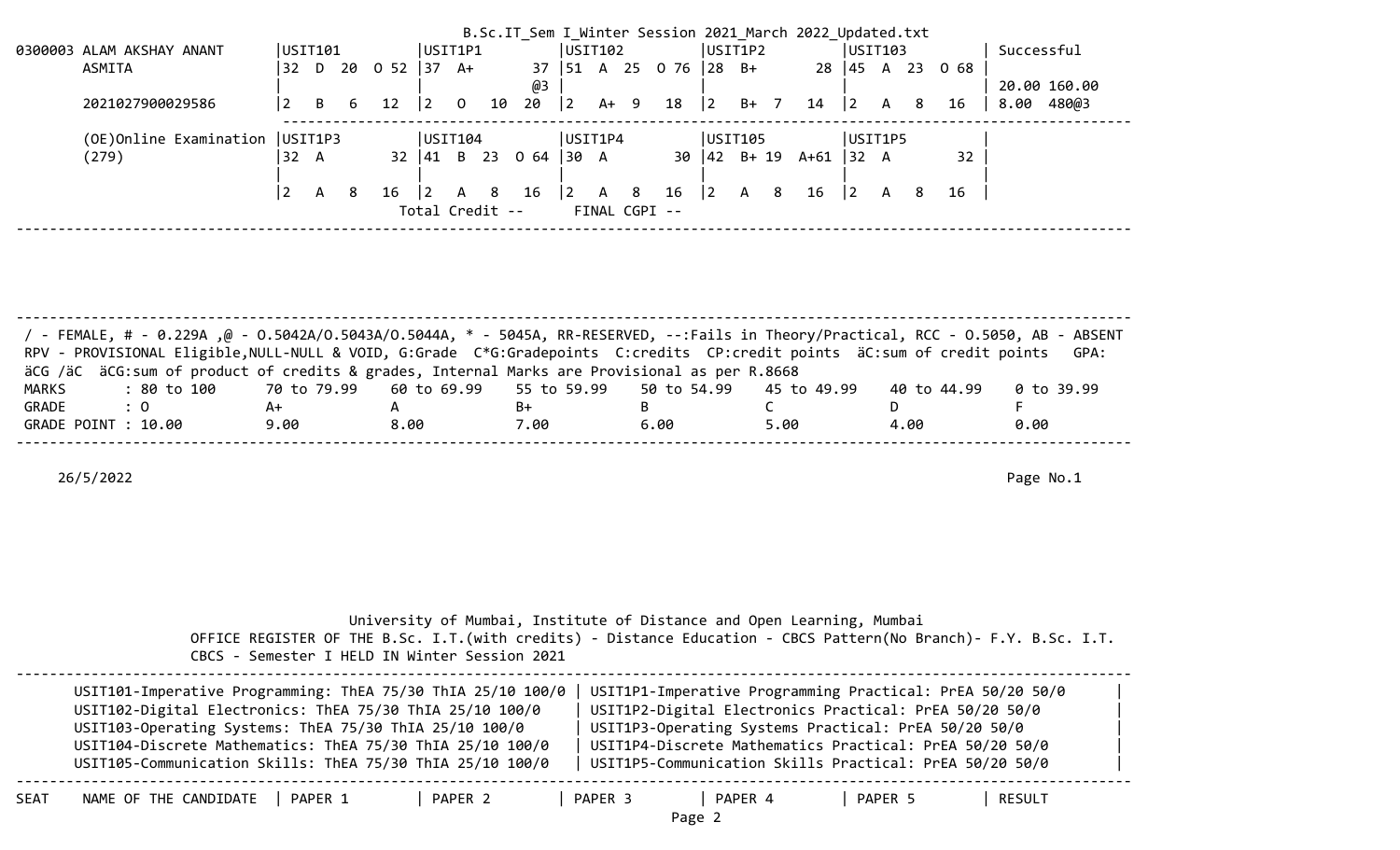|     |                                              |                |         |                    |                                    |                |    | B.Sc.IT_Sem I_Winter Session 2021_March 2022_Updated.txt     |             |                         |                    |                            |                 |                |                |                              |                                           |                |    |                                                                      |                                                                                       |
|-----|----------------------------------------------|----------------|---------|--------------------|------------------------------------|----------------|----|--------------------------------------------------------------|-------------|-------------------------|--------------------|----------------------------|-----------------|----------------|----------------|------------------------------|-------------------------------------------|----------------|----|----------------------------------------------------------------------|---------------------------------------------------------------------------------------|
| NO. |                                              |                |         | Total              |                                    |                |    | Totall                                                       |             |                         |                    | Total                      |                 |                |                | Totall                       |                                           |                |    |                                                                      | Total  CR C*G                                                                         |
|     | PRN.                                         |                |         |                    |                                    |                |    |                                                              |             |                         |                    |                            |                 |                |                |                              |                                           |                |    |                                                                      | CR GR GP C*G  CR GR GP C*G  CR GR GP C*G  CR GR GP C*G  CR GR GP C*G   SGPI GRD TOTAL |
|     | <b>CENTRE</b>                                |                | PAPER 6 |                    |                                    | PAPER 7        |    |                                                              | PAPER 8     |                         |                    |                            |                 | PAPER 9        |                |                              |                                           | PAPER 10       |    |                                                                      |                                                                                       |
|     | COLLEGE                                      |                |         | Totall             |                                    |                |    | Total                                                        |             |                         |                    | Totall                     |                 |                |                | Total                        |                                           |                |    | Total                                                                |                                                                                       |
|     |                                              |                |         |                    |                                    |                |    |                                                              |             |                         |                    |                            |                 |                |                |                              |                                           |                |    | CR GR GP C*G  CR GR GP C*G  CR GR GP C*G  CR GR GP C*G  CR GR GP C*G |                                                                                       |
|     |                                              |                |         |                    |                                    |                |    |                                                              |             |                         |                    |                            |                 |                |                |                              |                                           |                |    |                                                                      |                                                                                       |
|     | 0300004 ANSARI AIMAN NOORMOHD<br>ZAITUN BEE  |                | USIT101 | 32 D 23 O 55 37 A+ | USIT1P1                            |                |    |                                                              | USIT102     |                         |                    | 37   56 A+ 24 0 80   35 A+ |                 | USIT1P2        |                |                              | USIT103                                   |                |    | $35 \mid 59 \quad A + 23 \quad 0 \quad 82$                           | Successful                                                                            |
|     |                                              |                |         |                    |                                    |                |    | @3                                                           |             |                         |                    |                            |                 |                |                |                              |                                           |                |    |                                                                      | 20.00 176.00                                                                          |
|     | 2021027900032267                             | <u> 2</u>      | $B+ 7$  | 14                 | $ 2 \rangle$                       | $\overline{0}$ | 10 | 20                                                           | $\vert$ 2   |                         |                    | 0 10 20                    | $\vert 2 \vert$ | A+ 9           |                | 18                           | <u> 2</u>                                 | $\overline{0}$ | 10 | 20                                                                   | 8.80 529@3                                                                            |
|     | (OE) Online Examination   USIT1P3            |                |         |                    | USIT104                            |                |    |                                                              | USIT1P4     |                         |                    |                            |                 | USIT105        |                |                              | USIT1P5                                   |                |    |                                                                      |                                                                                       |
|     | (279)                                        |                | 35 A+   |                    |                                    |                |    | $35 \mid 44 \mid B + 22 \mid 0 \mid 66 \mid 32 \mid A$       |             |                         |                    |                            |                 |                |                | $32 \mid 56$ A+ 19 A+75 32 A |                                           |                |    | 32                                                                   |                                                                                       |
|     |                                              |                |         |                    |                                    |                |    |                                                              |             |                         |                    |                            |                 |                |                |                              |                                           |                |    |                                                                      |                                                                                       |
|     |                                              | l 2            | $A+ 9$  | 18   2             |                                    |                |    | A 8 16                                                       | $ 2\rangle$ | $\mathsf{A}$            | 8                  | 16                         | $ 2\rangle$     | $A+ 9$         |                | 18                           | $\begin{vmatrix} 2 & A & B \end{vmatrix}$ |                |    | 16                                                                   |                                                                                       |
|     |                                              |                |         |                    | Total Credit --                    |                |    |                                                              |             |                         | FINAL CGPI --      |                            |                 |                |                |                              |                                           |                |    |                                                                      |                                                                                       |
|     | 0300005 ANSARI ASIF WASIULLAH M USIT101      |                |         |                    | USIT1P1                            |                |    |                                                              | USTI102     |                         |                    |                            |                 | USIT1P2        |                |                              | USIT103                                   |                |    |                                                                      | Successful                                                                            |
|     | D TUFAIL AHMED ISHRAT   48 A 25 0 73   37 A+ |                |         |                    |                                    |                |    |                                                              |             |                         |                    | 37 62 0 25 0 87 32 A       |                 |                |                |                              |                                           |                |    | 32 71 0 24 0 95                                                      |                                                                                       |
|     | <b>PERWEEN</b>                               |                |         |                    |                                    |                |    | @3                                                           |             |                         |                    |                            |                 |                |                |                              |                                           |                |    |                                                                      | 20.00 180.00                                                                          |
|     | 2021027900037005                             | $\vert$ 2      | $A+ 9$  | 18                 | $ 2\rangle$                        | $\mathbf{O}$   | 10 | 20                                                           | $ 2\rangle$ |                         |                    | 0 10 20                    | $\vert 2 \vert$ | $\mathsf{A}$   | 8 <sup>8</sup> | 16                           | <u> 2</u>                                 | $\overline{0}$ | 10 | 20                                                                   | 9.00 571@4                                                                            |
|     | (OE) Online Examination   USIT1P3            |                |         |                    | USIT104                            |                |    |                                                              | USIT1P4     |                         |                    |                            |                 | USIT105        |                |                              | USIT1P5                                   |                |    |                                                                      |                                                                                       |
|     | (279)                                        | 28 B+          |         |                    |                                    |                |    | 28 $\begin{vmatrix} 42 & B+ 22 & 0 & 64 \end{vmatrix}$ 39 A+ |             |                         |                    |                            |                 |                |                | 39 62 0 21 0 83 33 A         |                                           |                |    | 33                                                                   |                                                                                       |
|     |                                              |                |         |                    |                                    |                |    |                                                              |             |                         |                    | @1                         |                 |                |                |                              |                                           |                |    |                                                                      |                                                                                       |
|     |                                              | $\overline{2}$ | $B+ 7$  | 14                 | $\overline{2}$                     | $\mathsf{A}$   | -8 | 16                                                           | $\vert$ 2   | $\overline{\mathbf{0}}$ | 10                 | 20                         | 2               | $\overline{O}$ |                | 10 20                        | $\begin{vmatrix} 2 & A & B \end{vmatrix}$ |                |    | 16                                                                   |                                                                                       |
|     |                                              |                |         |                    | Total Credit --                    |                |    |                                                              |             |                         | FINAL CGPI --      |                            |                 |                |                |                              |                                           |                |    |                                                                      |                                                                                       |
|     | 0300006 / ANSARI AYESHA SADAF                |                | USTI01  |                    | USIT1P1                            |                |    |                                                              | USTI02      |                         |                    |                            |                 | USIT1P2        |                |                              | USIT103                                   |                |    |                                                                      | Absent                                                                                |
|     | MOHAMMED GAZALI                              |                |         | AB F AB F AB AB F  |                                    |                |    | AB   AB FAB FAB   AB F                                       |             |                         |                    |                            |                 |                |                |                              |                                           |                |    | AB AB F AB F AB                                                      |                                                                                       |
|     | <b>ISHRAT</b>                                |                |         |                    |                                    |                |    |                                                              |             |                         |                    |                            |                 |                |                |                              |                                           |                |    |                                                                      |                                                                                       |
|     | 2021027900128681                             | $\overline{2}$ |         | AB                 |                                    |                |    | AB                                                           | 12          |                         |                    | AB                         |                 |                |                | AB                           | 2                                         |                | 0  | AB                                                                   | -- 0                                                                                  |
|     | (OE) Online Examination   USIT1P3            |                |         |                    | USIT104                            |                |    |                                                              | USIT1P4     |                         |                    |                            |                 | USIT105        |                |                              |                                           | USIT1P5        |    |                                                                      |                                                                                       |
|     | (279)                                        | AB F           |         |                    |                                    |                |    | AB   AB F AB F AB   AB F                                     |             |                         |                    |                            |                 | AB AB F AB     |                | F AB                         | AB F                                      |                |    | AB                                                                   |                                                                                       |
|     |                                              |                |         |                    |                                    |                |    |                                                              |             |                         |                    |                            |                 |                |                |                              |                                           |                |    |                                                                      |                                                                                       |
|     |                                              | 2              | F       | AB                 | $\vert 2 \vert$<br>Total Credit -- |                | 0  | AB                                                           | $ 2\rangle$ | F.                      | 0<br>FINAL CGPI -- | AB                         | $ 2\rangle$     | F.             | 0              | AB                           | <u> 2</u>                                 | F.             | 0  | AB                                                                   |                                                                                       |
|     |                                              |                |         |                    |                                    |                |    |                                                              |             |                         |                    |                            |                 |                |                |                              |                                           |                |    |                                                                      |                                                                                       |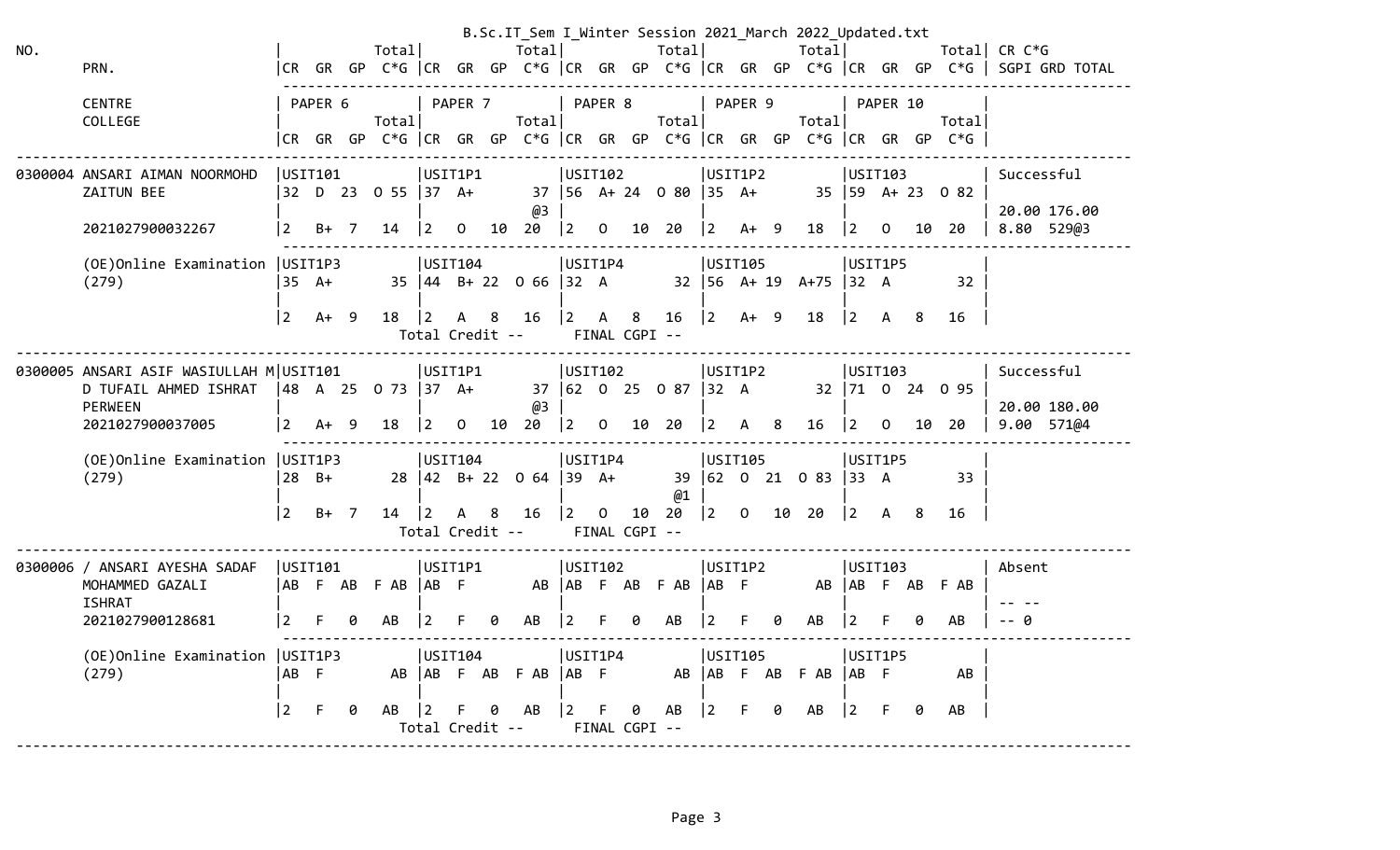B.Sc.IT\_Sem I\_Winter Session 2021\_March 2022\_Updated.txt

| / - FEMALE, # - 0.229A ,@ - 0.5042A/0.5043A/0.5044A, * - 5045A, RR-RESERVED, --:Fails in Theory/Practical, RCC - 0.5050, AB - ABSENT |      |      |      |      |      |             |            |
|--------------------------------------------------------------------------------------------------------------------------------------|------|------|------|------|------|-------------|------------|
| RPV - PROVISIONAL Eligible, NULL-NULL & VOID, G:Grade C*G:Gradepoints C:credits CP:credit points äC:sum of credit points             |      |      |      |      |      |             | GPA:       |
| äCG /äC äCG:sum of product of credits & grades, Internal Marks are Provisional as per R.8668                                         |      |      |      |      |      |             |            |
| : 80 to 100    70 to 79.99   60 to 69.99   55 to 59.99   50 to 54.99   45 to 49.99<br>MARKS                                          |      |      |      |      |      | 40 to 44.99 | 0 to 39.99 |
| GRADE<br>$\therefore$ 0                                                                                                              | A+   |      | B+   |      |      |             |            |
| GRADE POINT : 10.00                                                                                                                  | 9.00 | 8.00 | 7.00 | 6.00 | 5.00 | 4.00        | 0.00       |
|                                                                                                                                      |      |      |      |      |      |             |            |

26/5/2022 Page No.2

 University of Mumbai, Institute of Distance and Open Learning, Mumbai OFFICE REGISTER OF THE B.Sc. I.T.(with credits) - Distance Education - CBCS Pattern(No Branch)- F.Y. B.Sc. I.T. CBCS - Semester I HELD IN Winter Session 2021 --------------------------------------------------------------------------------------------------------------------------------------

| USIT101-Imperative Programming: ThEA 75/30 ThIA 25/10 100/0 | USIT1P1-Imperative Programming Practical: PrEA 50/20 50/0 |
|-------------------------------------------------------------|-----------------------------------------------------------|
| USIT102-Digital Electronics: ThEA 75/30 ThIA 25/10 100/0    | USIT1P2-Digital Electronics Practical: PrEA 50/20 50/0    |
| USIT103-Operating Systems: ThEA 75/30 ThIA 25/10 100/0      | USIT1P3-Operating Systems Practical: PrEA 50/20 50/0      |
| USIT104-Discrete Mathematics: ThEA 75/30 ThIA 25/10 100/0   | USIT1P4-Discrete Mathematics Practical: PrEA 50/20 50/0   |
| USIT105-Communication Skills: ThEA 75/30 ThIA 25/10 100/0   | USIT1P5-Communication Skills Practical: PrEA 50/20 50/0   |
|                                                             |                                                           |

| <b>SEAT</b> | NAME OF THE CANDIDATE             |         | PAPER 1 |     |                |                | PAPER 2 |    |                   |                                       | PAPER 3 |    |                    |       | PAPER 4      |    |                                  |           | PAPER 5  |     |                   | RESULT            |
|-------------|-----------------------------------|---------|---------|-----|----------------|----------------|---------|----|-------------------|---------------------------------------|---------|----|--------------------|-------|--------------|----|----------------------------------|-----------|----------|-----|-------------------|-------------------|
| NO.         |                                   |         |         |     | Total          |                |         |    | Totall            |                                       |         |    | Total              |       |              |    | Total                            |           |          |     | Totall            | CR C*G            |
|             | PRN.                              | CR.     | GR      | GP  | C*G CR GR GP   |                |         |    | $C*G$ $ CR$ $GR$  |                                       |         |    |                    |       |              |    | GP $C*G$ $ CR$ GR GP $C*G$ $ CR$ |           | GR       | GP  | $C*G$             | SGPI GRD TOTAL    |
|             | <b>CENTRE</b>                     |         | PAPER 6 |     |                |                | PAPER 7 |    |                   |                                       | PAPER 8 |    |                    |       | PAPER 9      |    |                                  |           | PAPER 10 |     |                   |                   |
|             | COLLEGE                           |         |         |     | Total          |                |         |    | Total             |                                       |         |    | Total              |       |              |    | Total                            |           |          |     | Total             |                   |
|             |                                   | ∣CR.    | GR      | GP. | C*G  CR        |                | GR      | GP | C*G  CR           |                                       | GR      |    |                    |       |              |    | GP $C*G$ $ CR$ GR GP $C*G$ $ CR$ |           | GR       | GP. | $C*G$             |                   |
| 0300007     | ANSARI IMADUDDIN                  | USIT101 |         |     |                | USIT1P1        |         |    |                   |                                       | USIT102 |    |                    |       | USIT1P2      |    |                                  | USIT103   |          |     |                   | Unsuccessful ATKT |
|             | MOHAMMED IMRAN<br>ZAIBUNNISA      |         |         |     | 51E A 21E O 72 | 39E A+         |         |    | 39                |                                       |         |    | $ 57E A+ 25E O 82$ | 30E A |              |    |                                  |           |          |     | 30 60E 0 24E 0 84 |                   |
|             | 2021027900033472                  |         | A+ 9    |     | 18             | $\overline{2}$ | A+ 9    |    | 18                | $\begin{bmatrix} 2 & 0 \end{bmatrix}$ |         | 10 | 20                 | 2     | $\mathsf{A}$ | -8 | 16                               | $\vert$ 2 | $\Omega$ | 10  | 20                | $-- 519$          |
|             | (OE) Online Examination   USIT1P3 |         |         |     |                |                | USIT104 |    |                   |                                       | USIT1P4 |    |                    |       | USIT105      |    |                                  | USIT1P5   |          |     |                   |                   |
|             | (279)                             | 34E A   |         |     | 34             |                |         |    | $ 44E B+23E 0 67$ | $ 29E B+$                             |         |    | -29                |       |              |    | $ 56E A+20E O 76  6F F$          |           |          |     | 6                 |                   |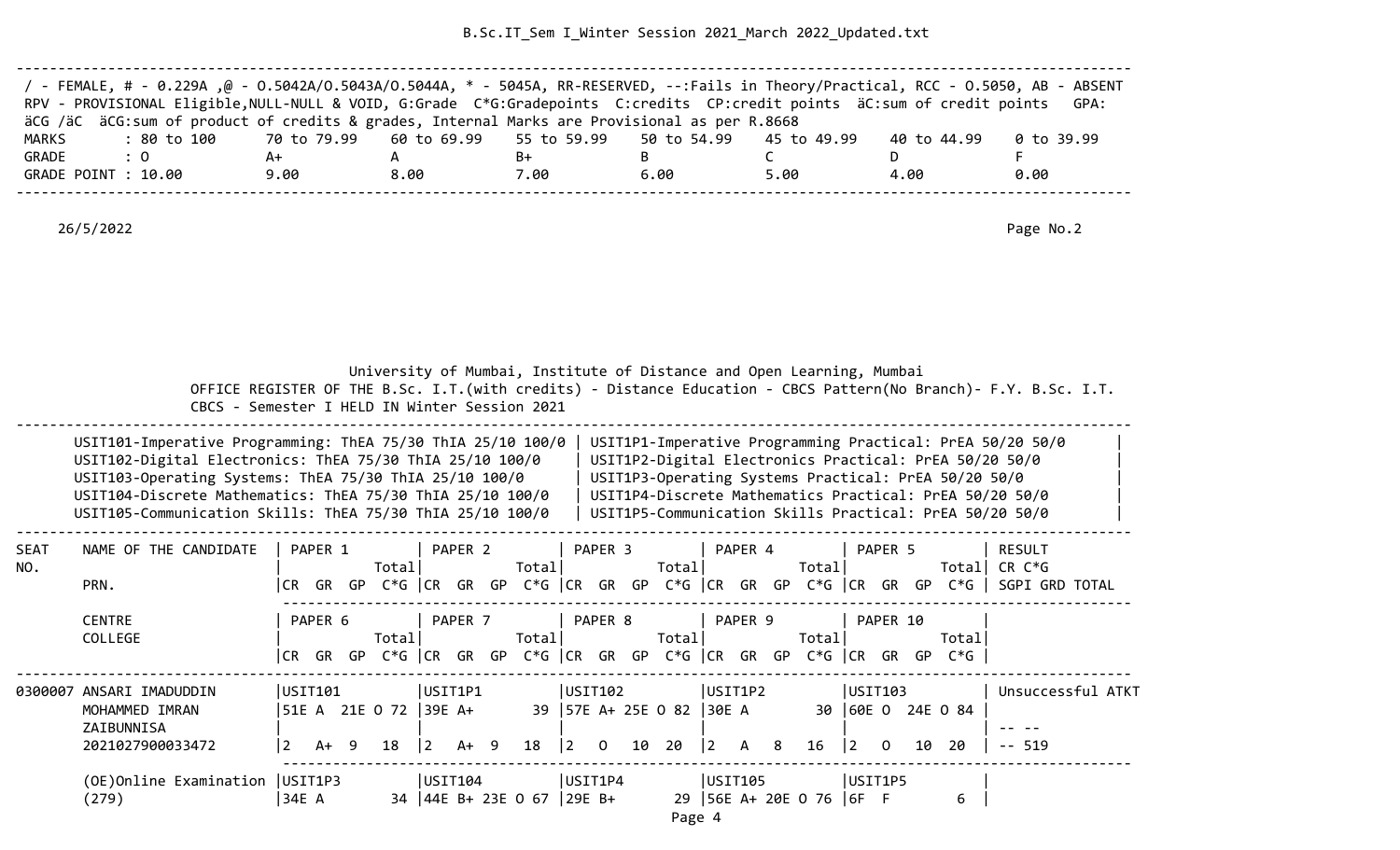|                                   |                |              |     |                    |                |                 |   | B.Sc.IT_Sem I_Winter Session 2021_March 2022_Updated.txt |                  |                |                              |                       |                               |              |                |                            |             |                |        |                      |                             |
|-----------------------------------|----------------|--------------|-----|--------------------|----------------|-----------------|---|----------------------------------------------------------|------------------|----------------|------------------------------|-----------------------|-------------------------------|--------------|----------------|----------------------------|-------------|----------------|--------|----------------------|-----------------------------|
|                                   | 2              | A 8          |     | 16                 | $\overline{2}$ | Total Credit -- |   | A 8 16                                                   |                  |                | $ 2 \t B+7$<br>FINAL CGPI -- | 14                    | $ 2 \rangle$                  |              | $A+ 9$         | 18                         | $ 2\rangle$ | E.             | 0      | 0                    |                             |
| 0300008 ANSARI ZIAULHAQUE MOHD    | USTI01         |              |     |                    |                | USIT1P1         |   |                                                          | USIT102          |                |                              |                       | USIT1P2                       |              |                |                            | USIT103     |                |        |                      | Successful                  |
| KHALIL ASIRA KHATOON              |                |              |     | 47 A 21 O 68  33 A |                |                 |   |                                                          |                  |                |                              | 33 62 0 24 0 86 28 B+ |                               |              |                |                            |             |                |        | $28$   59 A+ 24 0 83 |                             |
| 2021027900037415                  | $\overline{2}$ | A 8          |     | 16                 | $\vert$ 2      | A 8             |   | 16                                                       | $ 2\rangle$      | $\overline{0}$ | 10                           | 20                    | $ 2 \t B+7 $                  |              |                | 14                         | $ 2\rangle$ | $\overline{0}$ | 10     | 20                   | 20.00 170.00<br>8.50 536    |
| (OE)Online Examination            | USIT1P3        |              |     |                    |                | USIT104         |   |                                                          | USIT1P4          |                |                              |                       | USIT105                       |              |                |                            | USIT1P5     |                |        |                      |                             |
| (279)                             | 31 A           |              |     |                    |                |                 |   | $31 \mid 42 \mid B + 23 \mid 0 \mid 65 \mid 32 \mid A$   |                  |                |                              |                       | $32 \mid 51 \quad A \quad 18$ |              |                | $A+69$ 41 0                |             |                |        | 41                   |                             |
|                                   | $\overline{2}$ | $\mathsf{A}$ | - 8 | 16                 | $\vert$ 2      | $\mathsf{A}$    | 8 | 16                                                       | <u> 2</u>        | $\overline{A}$ | 8                            | 16                    | $\vert 2 \vert A \vert$       |              | 8              | 16                         | $ 2\rangle$ | $\overline{0}$ | 10     | 20                   |                             |
|                                   |                |              |     |                    |                |                 |   | Total Credit 20.00                                       |                  |                | FINAL CGPI --                |                       |                               |              |                |                            |             |                |        |                      |                             |
| 0300009 APANDKAR KETAN            |                | USIT101      |     |                    |                | USIT1P1         |   |                                                          | USTI02           |                |                              |                       | USIT1P2                       |              |                |                            | USIT103     |                |        |                      | Successful                  |
| SUDHAKAR SHRADHA                  |                |              |     | 39 B 22 0 61 35 A+ |                |                 |   |                                                          |                  |                |                              | 35 66 0 25 0 91 32 A  |                               |              |                |                            |             |                |        | 32 48 A 23 0 71      |                             |
| 2021027900036605                  | 2              | $\mathsf{A}$ | 8   | 16                 | $\vert$ 2      | $A+ 9$          |   | 18                                                       | 2                | $\mathbf{O}$   | 10                           | 20                    | $\overline{2}$                | $\mathsf{A}$ | 8 <sup>8</sup> | 16                         | 2           |                | $A+ 9$ | 18                   | 20.00 168.00<br>520<br>8.40 |
| (OE) Online Examination   USIT1P3 |                |              |     |                    |                | USIT104         |   |                                                          | USIT1P4          |                |                              |                       | USIT105                       |              |                |                            | USIT1P5     |                |        |                      |                             |
| (279)                             | 34 A           |              |     |                    |                |                 |   | 34 39 B 23 0 62                                          | $ 34 \ \text{A}$ |                |                              |                       |                               |              |                | 34   48 A 18 A + 66   34 A |             |                |        | 34                   |                             |
|                                   | $\overline{2}$ | A            | -8  | 16                 | $ 2\rangle$    | A 8             |   | 16                                                       | 2                | <b>A</b>       | - 8                          | 16                    | $ 2\rangle$                   | A            | - 8            | 16                         | $ 2\rangle$ | A              | -8     | 16                   |                             |
|                                   |                |              |     |                    |                |                 |   | Total Credit 20.00                                       |                  |                | FINAL CGPI --                |                       |                               |              |                |                            |             |                |        |                      |                             |
|                                   |                |              |     |                    |                |                 |   |                                                          |                  |                |                              |                       |                               |              |                |                            |             |                |        |                      |                             |

| / - FEMALE, # - 0.229A ,@ - 0.5042A/0.5043A/0.5044A, * - 5045A, RR-RESERVED, --:Fails in Theory/Practical, RCC - 0.5050, AB - ABSENT |      |      |      |      |      |             |            |
|--------------------------------------------------------------------------------------------------------------------------------------|------|------|------|------|------|-------------|------------|
| RPV - PROVISIONAL Eligible, NULL-NULL & VOID, G:Grade C*G:Gradepoints C:credits CP:credit points äC:sum of credit points             |      |      |      |      |      |             | GPA:       |
| äCG /äC äCG:sum of product of credits & grades, Internal Marks are Provisional as per R.8668                                         |      |      |      |      |      |             |            |
| : 80 to 100    70 to 79.99   60 to 69.99   55 to 59.99   50 to 54.99   45 to 49.99<br>MARKS                                          |      |      |      |      |      | 40 to 44.99 | 0 to 39.99 |
| GRADE<br>$\therefore$ 0                                                                                                              | A+   |      | B+   |      |      |             |            |
| GRADE POINT : 10.00                                                                                                                  | 9.00 | 8.00 | 7.00 | 6.00 | 5.00 | 4.00        | 0.00       |
|                                                                                                                                      |      |      |      |      |      |             |            |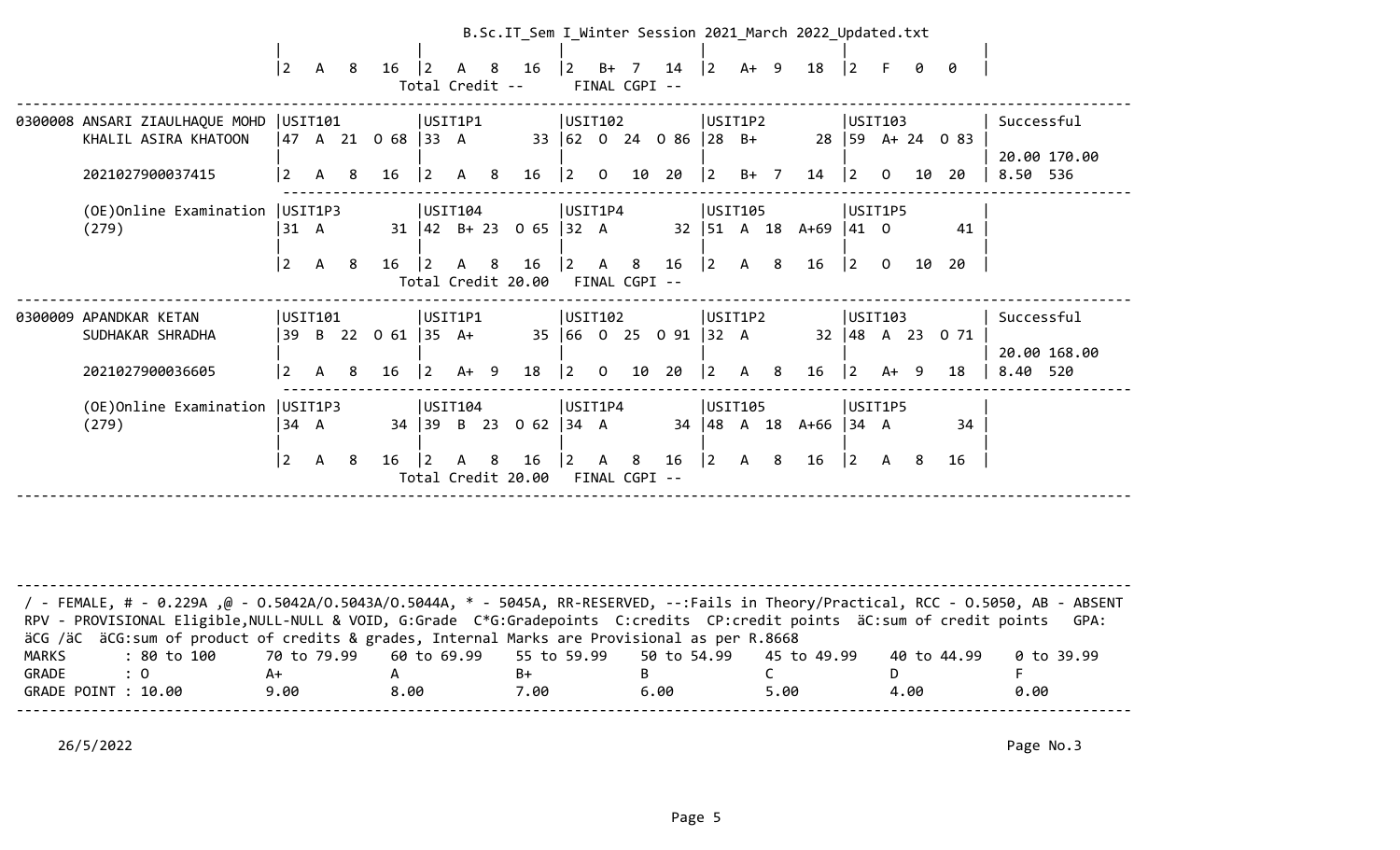University of Mumbai, Institute of Distance and Open Learning, Mumbai OFFICE REGISTER OF THE B.Sc. I.T.(with credits) - Distance Education - CBCS Pattern(No Branch)- F.Y. B.Sc. I.T. CBCS - Semester I HELD IN Winter Session 2021 -------------------------------------------------------------------------------------------------------------------------------------- USIT101-Imperative Programming: ThEA 75/30 ThIA 25/10 100/0 | USIT1P1-Imperative Programming Practical: PrEA 50/20 50/0 USIT102-Digital Electronics: ThEA 75/30 ThIA 25/10 100/0 | USIT1P2-Digital Electronics Practical: PrEA 50/20 50/0 USIT103-Operating Systems: ThEA 75/30 ThIA 25/10 100/0 | USIT1P3-Operating Systems Practical: PrEA 50/20 50/0 USIT104-Discrete Mathematics: ThEA 75/30 ThIA 25/10 100/0 | USIT1P4-Discrete Mathematics Practical: PrEA 50/20 50/0 | USIT105-Communication Skills: ThEA 75/30 ThIA 25/10 100/0 | USIT1P5-Communication Skills Practical: PrEA 50/20 50/0 -------------------------------------------------------------------------------------------------------------------------------------- SEAT NAME OF THE CANDIDATE | PAPER 1 | PAPER 2 | PAPER 3 | PAPER 4 | PAPER 5 | RESULT NO. | Total| Total| Total| Total| Total| CR C\*G

| PRN.                                                          |                        |         |     |                          |                                              |                |    |                                 |                        |                |               |                        |                                                      |         |     |                                                                   |                                 |                |    |                                                                                   | CR GR GP C*G CR GR GP C*G CR GR GP C*G CR GR GP C*G CR GR GP C*G SGPI GRD TOTAL |  |
|---------------------------------------------------------------|------------------------|---------|-----|--------------------------|----------------------------------------------|----------------|----|---------------------------------|------------------------|----------------|---------------|------------------------|------------------------------------------------------|---------|-----|-------------------------------------------------------------------|---------------------------------|----------------|----|-----------------------------------------------------------------------------------|---------------------------------------------------------------------------------|--|
| <b>CENTRE</b><br>COLLEGE                                      |                        | PAPER 6 |     | Total                    |                                              | PAPER 7        |    | Total                           | PAPER 8                |                |               | Total                  |                                                      | PAPER 9 |     | Total                                                             |                                 | PAPER 10       |    | Total<br>CR GR GP C*G   CR GR GP C*G   CR GR GP C*G   CR GR GP C*G   CR GR GP C*G |                                                                                 |  |
| 0300010 / ATHAVALE ASMITA<br>BALAK VARSHA<br>2021027900049142 | USIT101<br><u> 2</u>   | $B+$ 7  |     | 38 B 21 0 59 33 A<br>14  | USIT1P1<br>$ 2\rangle$                       | A 8            |    | 16                              | USIT102<br>$ 2\rangle$ | $\overline{O}$ | 10            | 33 59 A+ 24 0 83<br>20 | USIT1P2<br>$ 32 \tA$<br>$ 2\rangle$                  | A 8     |     | 16                                                                | USIT103<br>$ 2\rangle$          | $\overline{0}$ | 10 | 32 57 A+ 22 0 79<br>@1<br>20                                                      | Successful<br>20.00 168.00<br>8.40 509@4                                        |  |
| (OE) Online Examination   USIT1P3<br>(279)                    | 31 A<br>$\overline{2}$ | A       | - 8 | 16                       | USIT104<br>$\overline{2}$<br>Total Credit -- |                |    | 31 38 B 19 A+57 32 A<br>B+ 7 14 | USIT1P4                |                | FINAL CGPI -- | $ 2 \tA \t8 \t16$      | USIT105<br>$\begin{vmatrix} 2 & A & 8 \end{vmatrix}$ |         |     | $32 \begin{vmatrix} 47 & A & 19 & A+66 \end{vmatrix}$ 37 A+<br>16 | USIT1P5<br>$\vert$ 2            | $\Omega$       | 10 | 37<br>@3<br>20                                                                    |                                                                                 |  |
| 0300011 BAGAL YASH SANTOSH<br>SAVITA<br>2021027900037616      | USIT101<br><u> 2</u>   | $A+ 9$  |     | 53 A+ 19 A+72 40 0<br>18 | USIT1P1<br>$ 2\rangle$                       | $\overline{0}$ | 10 | 20                              | USIT102<br>$ 2\rangle$ | $\overline{0}$ | 10            | 40 60 0 25 0 85<br>20  | USIT1P2<br>130 A<br>$\vert$ 2                        | A       | - 8 | 16                                                                | USIT103<br>$ 2\rangle$          | $\Omega$       | 10 | 30 62 0 21 0 83<br>-20                                                            | Successful<br>20.00 180.00<br>9.00 544                                          |  |
| (OE)Online Examination   USIT1P3<br>(279)                     | $35 \text{ A+}$<br>2   | $A+ 9$  |     | 18                       | USIT104<br>$ 2\rangle$                       | A 8            |    | 35 36 C 24 0 60 34 A<br>16      | USIT1P4<br> 2          |                | A 8           | 16                     | USIT105<br>$ 2\rangle$                               | A 8     |     | 34   50 A 15 A 65<br>16                                           | USIT1P5<br>140 O<br>$ 2\rangle$ | $\mathbf{0}$   | 10 | 40<br>20                                                                          |                                                                                 |  |

Total Credit 20.00 FINAL CGPI --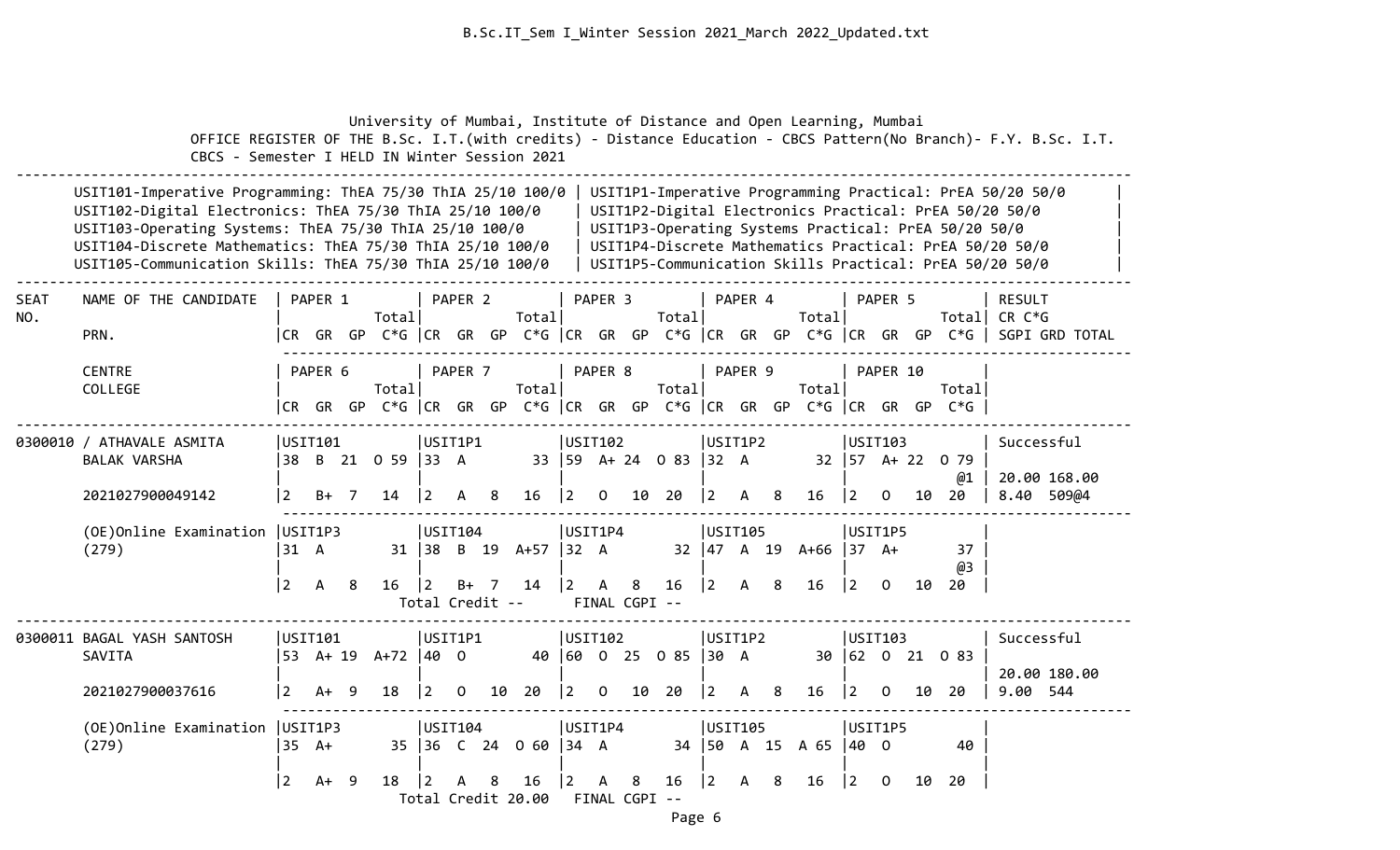| 0300012 BAIG MIRZA AMMAR          |    | USIT101<br>0 17 |    |      |                  | USIT1P1      |    |                       | USTI102      |                |        |               | USIT1P2       |      |     |      | USIT103     |      |     |      | Successful    |  |
|-----------------------------------|----|-----------------|----|------|------------------|--------------|----|-----------------------|--------------|----------------|--------|---------------|---------------|------|-----|------|-------------|------|-----|------|---------------|--|
| HAROON NAZIYA SULTANA             | 62 |                 |    | A 79 | $ 38 \text{ A+}$ |              |    | 38   71               |              | $\overline{0}$ | 24     | 095           | $131 \quad A$ |      |     |      | 31 60 0     |      | 19  | A+79 |               |  |
|                                   |    |                 |    | @1   |                  |              |    | @2                    |              |                |        |               |               |      |     |      |             |      |     |      | 20.00 180.00  |  |
| 2021027900128835                  |    | 0               | 10 | 20   | 12               | $\mathbf{0}$ | 10 | 20                    | 2            | $\mathbf 0$    | 10     | 20            | $ 2\rangle$   |      | A 8 | 16   | $ 2\rangle$ | A+   | - 9 | 18   | 573@3<br>9.00 |  |
|                                   |    |                 |    |      |                  |              |    |                       |              |                |        |               |               |      |     |      |             |      |     |      |               |  |
| (OE) Online Examination   USIT1P3 |    |                 |    |      | USIT104          |              |    |                       | USIT1P4      |                |        |               | USIT105       |      |     |      | USIT1P5     |      |     |      |               |  |
| (279)                             | 34 | A               |    | 34   |                  |              |    | $ 48 \tA} 21 \tC} 69$ | $ 35\rangle$ | A+             |        |               | 35   57 A+ 19 |      |     | A+76 | 37          | - A+ |     | 37   |               |  |
|                                   |    |                 |    |      |                  |              |    |                       |              |                |        |               |               |      |     |      |             |      |     |      |               |  |
|                                   |    | A               | 8  | 16   | $\vert$ 2        | A 8          |    | 16                    | $ 2\rangle$  |                | $A+ 9$ | 18            | $ 2\rangle$   | A+ 9 |     | 18   | 12.         | A+   | -9  | 18   |               |  |
|                                   |    |                 |    |      | Total Credit --  |              |    |                       |              |                |        | FINAL CGPI -- |               |      |     |      |             |      |     |      |               |  |
|                                   |    |                 |    |      |                  |              |    |                       |              |                |        |               |               |      |     |      |             |      |     |      |               |  |

B.Sc.IT\_Sem I\_Winter Session 2021\_March 2022\_Updated.txt

| / FEMALE, # - 0.229A ,@ - 0.5042A/0.5043A/0.5044A, * - 5045A, RR-RESERVED, --:Fails in Theory/Practical, RCC - 0.5050, AB - ABSENT<br>RPV - PROVISIONAL Eligible, NULL-NULL & VOID, G:Grade C*G:Gradepoints C:credits CP:credit points äC:sum of credit points |      |      |      |      |      |             | GPA:       |
|----------------------------------------------------------------------------------------------------------------------------------------------------------------------------------------------------------------------------------------------------------------|------|------|------|------|------|-------------|------------|
| äCG /äC äCG:sum of product of credits & grades, Internal Marks are Provisional as per R.8668                                                                                                                                                                   |      |      |      |      |      |             |            |
| : 80 to 100    70 to 79.99   60 to 69.99   55 to 59.99   50 to 54.99   45 to 49.99<br>MARKS                                                                                                                                                                    |      |      |      |      |      | 40 to 44.99 | 0 to 39.99 |
| GRADE<br>$\therefore$ 0                                                                                                                                                                                                                                        | A+   |      | B+   |      |      |             |            |
| GRADE POINT : 10.00                                                                                                                                                                                                                                            | 9.00 | 8.00 | 7.00 | 6.00 | 5.00 | 4.00        | 0.00       |
|                                                                                                                                                                                                                                                                |      |      |      |      |      |             |            |

| CBCS - Semester I HELD IN Winter Session 2021               | University of Mumbai, Institute of Distance and Open Learning, Mumbai<br>OFFICE REGISTER OF THE B.Sc. I.T. (with credits) - Distance Education - CBCS Pattern (No Branch) - F.Y. B.Sc. I.T. |
|-------------------------------------------------------------|---------------------------------------------------------------------------------------------------------------------------------------------------------------------------------------------|
| USIT101-Imperative Programming: ThEA 75/30 ThIA 25/10 100/0 | USIT1P1-Imperative Programming Practical: PrEA 50/20 50/0                                                                                                                                   |
| USIT102-Digital Electronics: ThEA 75/30 ThIA 25/10 100/0    | USIT1P2-Digital Electronics Practical: PrEA 50/20 50/0                                                                                                                                      |
| USIT103-Operating Systems: ThEA 75/30 ThIA 25/10 100/0      | USIT1P3-Operating Systems Practical: PrEA 50/20 50/0                                                                                                                                        |
| USIT104-Discrete Mathematics: ThEA 75/30 ThIA 25/10 100/0   | USIT1P4-Discrete Mathematics Practical: PrEA 50/20 50/0                                                                                                                                     |
| USIT105-Communication Skills: ThEA 75/30 ThIA 25/10 100/0   | USIT1P5-Communication Skills Practical: PrEA 50/20 50/0                                                                                                                                     |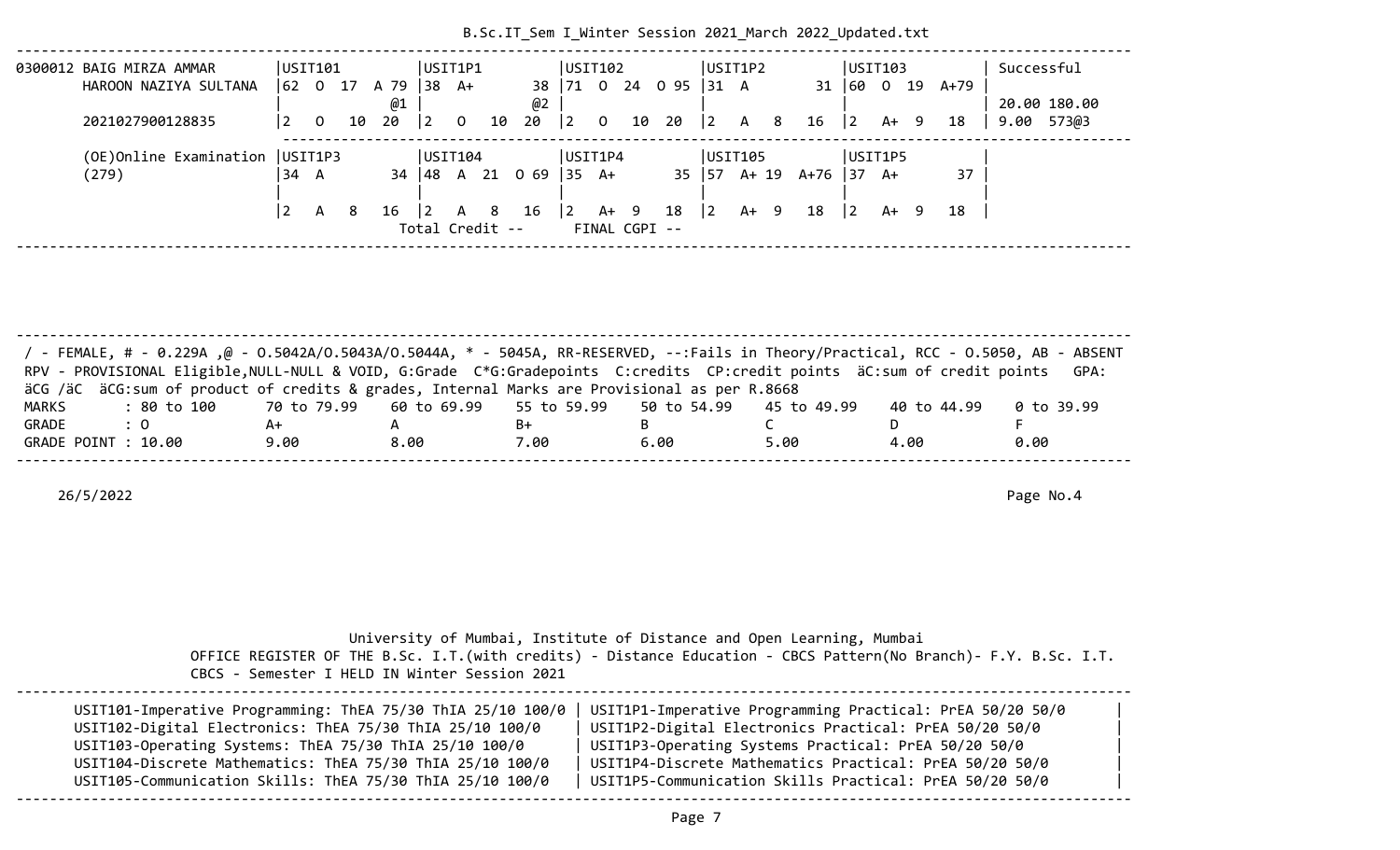| <b>SEAT</b><br>NO. | NAME OF THE CANDIDATE<br>PRN.                            |             | PAPER 1 |   | Total                                    |                                   | PAPER 2        |    | Total                         | PAPER <sub>3</sub>                         |     |               | Total                   | PAPER 4                               |              |                         | B.Sc.IT_Sem I_Winter Session 2021 March 2022 Updated.txt<br>Total |             | PAPER 5        |    |                                                                                | <b>RESULT</b><br>Total CR $C*G$<br> CR GR GP C*G  CR GR GP C*G  CR GR GP C*G  CR GR GP C*G  CR GR GP C*G   SGPI GRD TOTAL |
|--------------------|----------------------------------------------------------|-------------|---------|---|------------------------------------------|-----------------------------------|----------------|----|-------------------------------|--------------------------------------------|-----|---------------|-------------------------|---------------------------------------|--------------|-------------------------|-------------------------------------------------------------------|-------------|----------------|----|--------------------------------------------------------------------------------|---------------------------------------------------------------------------------------------------------------------------|
|                    | <b>CENTRE</b><br>COLLEGE                                 |             | PAPER 6 |   | Totall                                   |                                   | PAPER 7        |    | Total                         | PAPER 8                                    |     |               | Totall                  | PAPER 9                               |              |                         | Total                                                             |             | PAPER 10       |    | Total<br> CR GR GP C*G  CR GR GP C*G  CR GR GP C*G  CR GR GP C*G  CR GR GP C*G |                                                                                                                           |
|                    | 0300013 BANJAN TUSHAR VIVEK<br>ANITHA                    |             | USTT101 |   | 33E D AB F 33   AB F                     | USIT1P1                           |                |    |                               | USIT102                                    |     |               | AB 36E C AB F 36   AB F | USIT1P2                               |              |                         |                                                                   | USTI03      |                |    | AB 35E C AB F 35                                                               | Unsuccessful Fail                                                                                                         |
|                    | 2021027900028486                                         |             |         |   |                                          |                                   |                |    | AB                            |                                            |     |               | 0                       |                                       |              |                         | AB                                                                |             |                |    | 0                                                                              | $-- 145$                                                                                                                  |
|                    | (OE) Online Examination   USIT1P3<br>(279)               | IAB F       |         |   |                                          | USIT104                           |                |    | AB AB F AB F AB AB F          | USIT1P4                                    |     |               |                         | USIT105<br>$AB$  41E B $AB$           |              |                         | $F$ 41 $AB$ F                                                     | USIT1P5     |                |    | AB                                                                             |                                                                                                                           |
|                    |                                                          | $ 2\rangle$ | F.      |   | AB                                       | $\overline{2}$<br>Total Credit -- |                | 0  | AB                            | <u> 2</u>                                  | F.  | 0             | AB<br>FINAL CGPI --     | $ 2\rangle$                           |              | ø                       | 0                                                                 | $\vert$ 2   | F.             | ø  | AB                                                                             |                                                                                                                           |
|                    | 0300014 / BARI SIDDHI TANOJ<br>REKHA                     |             | USIT101 |   | $ 38 \t B \t 21 \t 0 \t 59 \t  37 \t A+$ | USIT1P1                           |                |    |                               | USIT102                                    |     |               | 37 60 0 24 0 84 33 A    | USIT1P2                               |              |                         |                                                                   | USTI03      |                |    | 33 60 0 22 0 82                                                                | Successful                                                                                                                |
|                    | 2021027900072694                                         | $\vert$ 2   | $B+$ 7  |   | 14                                       | $ 2\rangle$                       | $\overline{0}$ | 10 | @3<br>20                      | $ 2\rangle$                                |     |               | 0 10 20                 | $ 2 \rangle$                          | $\mathsf{A}$ | $\overline{\mathbf{8}}$ | 16                                                                | $ 2\rangle$ | $\overline{O}$ | 10 | 20                                                                             | 20.00 174.00<br>8.70 525@3                                                                                                |
|                    | (OE) Online Examination   USIT1P3<br>(279)               | 135 A+      |         |   |                                          | USIT104                           |                |    | 35 36 C 21 0 57 35 A+         | USIT1P4                                    |     |               |                         | USIT105                               |              |                         | 35 48 A 22 0 70 33 A                                              | USIT1P5     |                |    | 33                                                                             |                                                                                                                           |
|                    |                                                          | $\vert$ 2   | $A+ 9$  |   | 18                                       | $ 2\rangle$<br>Total Credit --    | B+ 7           |    | 14                            | $\begin{vmatrix} 2 & A+ & 9 \end{vmatrix}$ |     | FINAL CGPI -- | 18                      | $\vert$ 2                             | A+ 9         |                         | 18                                                                | $ 2\rangle$ | A 8            |    | 16                                                                             |                                                                                                                           |
|                    | 0300015 / BHAKRE ASAVARI ASHOK   USIT101<br><b>JYOTI</b> |             |         |   | 30 D 20 O 50 39 A+                       | USIT1P1                           |                |    | @1                            | USIT102                                    |     |               | 39 38 B 25 0 63 32 A    | USIT1P2                               |              |                         |                                                                   | USTI03      |                |    | 32 56 A+ 23 0 79<br>@1                                                         | Successful<br>20.00 162.00                                                                                                |
|                    | 2021027900036884                                         | $\vert$ 2   | B       | 6 | 12                                       | $ 2\rangle$                       | $\overline{0}$ | 10 | 20                            | $ 2\rangle$                                | A 8 |               | 16                      | $\begin{vmatrix} 2 & A \end{vmatrix}$ |              | 8                       | $16 \quad  2$                                                     |             | $\mathbf{O}$   |    | 10 20                                                                          | 8.10 490@2                                                                                                                |
|                    | (279)                                                    |             |         |   |                                          |                                   |                |    |                               |                                            |     |               |                         |                                       |              |                         |                                                                   |             |                |    |                                                                                |                                                                                                                           |
|                    |                                                          | $ 2\rangle$ | A 8     |   |                                          |                                   |                |    | Total Credit -- FINAL CGPI -- |                                            |     |               |                         |                                       |              |                         | 16  2 B+ 7 14  2 A 8 16  2 A 8 16  2 A 8                          |             |                |    | 16                                                                             |                                                                                                                           |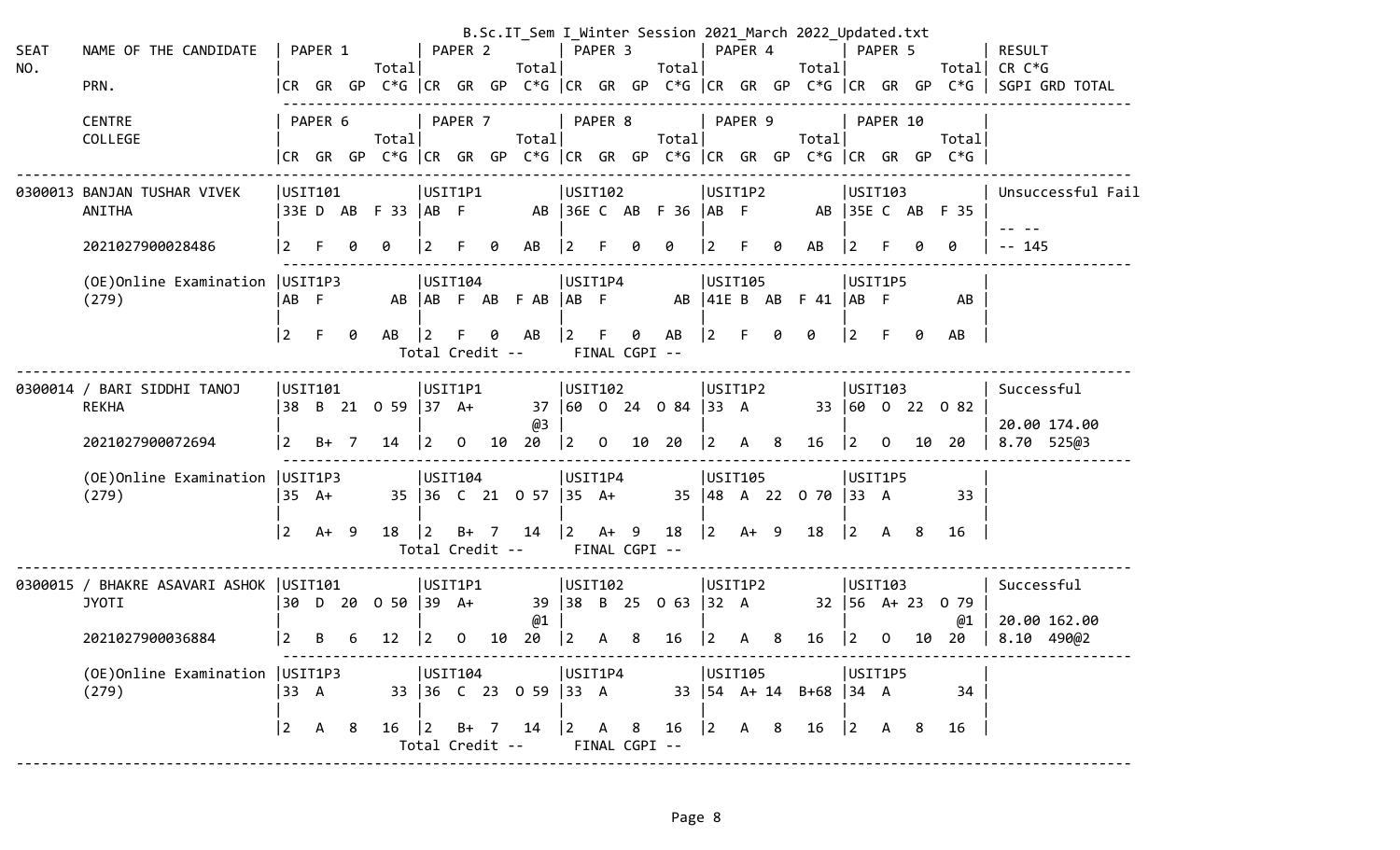| / - FEMALE, # - 0.229A ,@ - 0.5042A/0.5043A/0.5044A, * - 5045A, RR-RESERVED, --:Fails in Theory/Practical, RCC - 0.5050, AB - ABSENT<br>RPV - PROVISIONAL Eligible, NULL-NULL & VOID, G:Grade C*G:Gradepoints C:credits CP:credit points äC:sum of credit points GPA: |      |      |      |      |      |             |            |
|-----------------------------------------------------------------------------------------------------------------------------------------------------------------------------------------------------------------------------------------------------------------------|------|------|------|------|------|-------------|------------|
|                                                                                                                                                                                                                                                                       |      |      |      |      |      |             |            |
| äCG /äC äCG:sum of product of credits & grades, Internal Marks are Provisional as per R.8668                                                                                                                                                                          |      |      |      |      |      |             |            |
| : 80 to 100    70 to 79.99   60 to 69.99   55 to 59.99   50 to 54.99   45 to 49.99<br>MARKS                                                                                                                                                                           |      |      |      |      |      | 40 to 44.99 | 0 to 39.99 |
| GRADE<br>$\therefore$ 0                                                                                                                                                                                                                                               | A+   |      | B+   |      |      |             |            |
| GRADE POINT : 10.00                                                                                                                                                                                                                                                   | 9.00 | 8.00 | 7.00 | 6.00 | 5.00 | 4.00        | 0.00       |
|                                                                                                                                                                                                                                                                       |      |      |      |      |      |             |            |

 University of Mumbai, Institute of Distance and Open Learning, Mumbai OFFICE REGISTER OF THE B.Sc. I.T.(with credits) - Distance Education - CBCS Pattern(No Branch)- F.Y. B.Sc. I.T. CBCS - Semester I HELD IN Winter Session 2021

| USIT101-Imperative Programming: ThEA 75/30 ThIA 25/10 100/0 | USIT1P1-Imperative Programming Practical: PrEA 50/20 50/0 |  |
|-------------------------------------------------------------|-----------------------------------------------------------|--|
| USIT102-Digital Electronics: ThEA 75/30 ThIA 25/10 100/0    | USIT1P2-Digital Electronics Practical: PrEA 50/20 50/0    |  |
| USIT103-Operating Systems: ThEA 75/30 ThIA 25/10 100/0      | USIT1P3-Operating Systems Practical: PrEA 50/20 50/0      |  |
| USIT104-Discrete Mathematics: ThEA 75/30 ThIA 25/10 100/0   | USIT1P4-Discrete Mathematics Practical: PrEA 50/20 50/0   |  |
| USIT105-Communication Skills: ThEA 75/30 ThIA 25/10 100/0   | USIT1P5-Communication Skills Practical: PrEA 50/20 50/0   |  |
|                                                             |                                                           |  |

| <b>SEAT</b><br>NO. | NAME OF THE CANDIDATE             |         | PAPER 1 |    | Total      |                | PAPER <sub>2</sub> |   | Total                            |                 | PAPER 3 |    | Total |             | PAPER 4 |    | Total   |                | PAPER 5  |    | Totall | <b>RESULT</b><br>CR C*G |  |
|--------------------|-----------------------------------|---------|---------|----|------------|----------------|--------------------|---|----------------------------------|-----------------|---------|----|-------|-------------|---------|----|---------|----------------|----------|----|--------|-------------------------|--|
|                    | PRN.                              | ICR.    | GR      | GP | C*G  CR    |                | GR                 |   | GP $C*G$ $ CR$ GR GP $C*G$ $ CR$ |                 |         |    |       |             | GR      | GP | C*G  CR |                | GR       | GP | C*G    | SGPI GRD TOTAL          |  |
|                    | <b>CENTRE</b>                     |         | PAPER 6 |    |            |                | PAPER 7            |   |                                  |                 | PAPER 8 |    |       |             | PAPER 9 |    |         |                | PAPER 10 |    |        |                         |  |
|                    | COLLEGE                           |         |         |    | Total      |                |                    |   | Total                            |                 |         |    | Total |             |         |    | Total   |                |          |    | Total  |                         |  |
|                    |                                   | ICR I   | GR      |    | GP C*G CCR |                | GR                 |   | GP $C*G$ $ CR$ GR GP $C*G$ $ CR$ |                 |         |    |       |             | GR      | GP | C*G  CR |                | GR       |    | GP C*G |                         |  |
|                    | 0300016 BHARDWAJ VISHAL RAVI      | USIT101 |         |    |            | USIT1P1        |                    |   |                                  | USTI102         |         |    |       |             | USIT1P2 |    |         | USIT103        |          |    |        | Absent                  |  |
|                    | <b>JAYA</b>                       | AB      | - F     | AB | F AB       | IAB F          |                    |   | AB                               | l AB -          | - F     | AB | F AB  | IAB F       |         |    | AB      | l AB-          | E.       | AB | F AB   | <b>RPV</b>              |  |
|                    | 2021027900036652                  | 2       | F.      | 0  | AB         | $\overline{2}$ | F.                 | 0 | AB                               | $\vert 2 \vert$ | -F      | 0  | AB    | $ 2\rangle$ | - F     | 0  | AB      | $\overline{2}$ |          | 0  | AB     | -- 0                    |  |
|                    | (OE) Online Examination   USIT1P3 |         |         |    |            | USIT104        |                    |   |                                  | USIT1P4         |         |    |       | USIT105     |         |    |         | USIT1P5        |          |    |        |                         |  |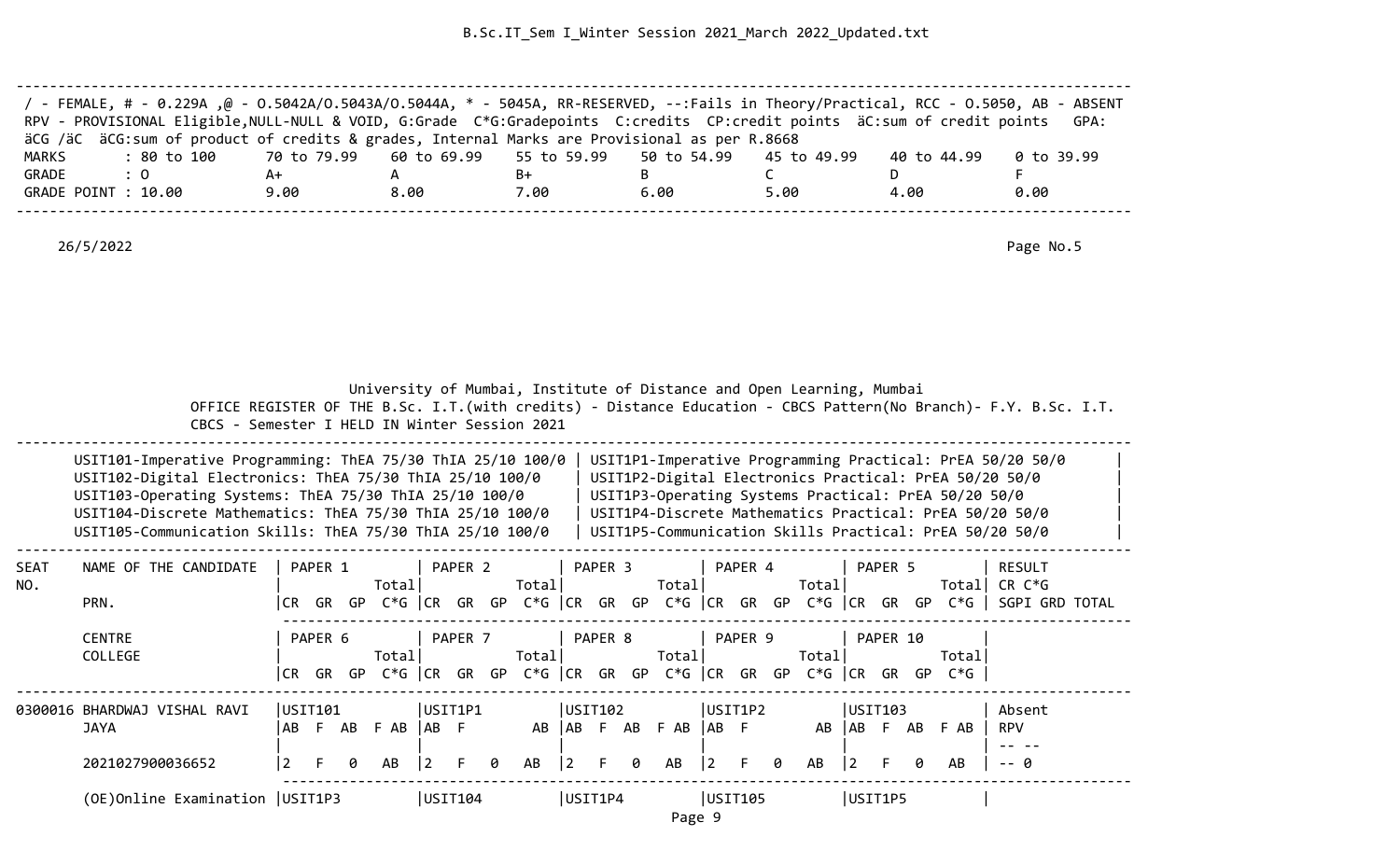|                                                                |                |                       |     |                   |                                  |        |                | B.Sc.IT_Sem I_Winter Session 2021 March 2022 Updated.txt |                        |              |                    |                                                           |                               |                |                |                      |                      |                |     |                                             |                                      |              |
|----------------------------------------------------------------|----------------|-----------------------|-----|-------------------|----------------------------------|--------|----------------|----------------------------------------------------------|------------------------|--------------|--------------------|-----------------------------------------------------------|-------------------------------|----------------|----------------|----------------------|----------------------|----------------|-----|---------------------------------------------|--------------------------------------|--------------|
| (279)                                                          | AB F           |                       |     |                   | AB   AB                          |        |                | F AB F AB   AB F                                         |                        |              |                    |                                                           |                               |                |                | AB AB F AB F AB AB F |                      |                |     | AB                                          |                                      |              |
|                                                                | $\overline{2}$ | E                     | 0   | AB                | Total Credit --                  |        | ø              | AB                                                       | $ 2\rangle$            | -F           | 0<br>FINAL CGPI -- | AB                                                        | $ 2\rangle$                   | E.             | 0              | AB                   | $ 2\rangle$          | F.             | ø   | AB                                          |                                      |              |
| 0300017 / BHAVSAR PIYANSHI<br>DENISH DIPTI<br>2021027900081952 | 30<br>2        | USIT101<br>D 14<br>D. | 4   | $B+44$ 35 A+<br>8 | USIT1P1<br>$ 2\rangle$           | $A+ 9$ |                | 18                                                       | USIT102<br>$ 2\rangle$ | $\mathsf{A}$ | -8                 | $35 \mid 44 \mid B + 19 \mid A + 63 \mid 31 \mid A$<br>16 | USIT1P2<br>$ 2\rangle$        | A 8            |                | 16                   | USIT103<br>$\vert$ 2 | A              | 8   | $31 \mid 38 \mid B \mid 22 \mid 0.60$<br>16 | Successful<br><b>RPV</b><br>7.50 440 | 20.00 150.00 |
| (OE) Online Examination   USIT1P3                              |                |                       |     |                   | USIT104                          |        |                |                                                          | USIT1P4                |              |                    |                                                           | USIT105                       |                |                |                      | USIT1P5              |                |     |                                             |                                      |              |
| (279)                                                          | 32 A           |                       |     |                   |                                  |        |                | 32 35 C 20 0 55 35 A+                                    |                        |              |                    |                                                           |                               |                |                | 35 38 B 15 A 53 32 A |                      |                |     | 32                                          |                                      |              |
|                                                                | $\overline{2}$ | $\mathsf{A}$          | - 8 | 16                | $ 2\rangle$                      | B+     | $\overline{7}$ | 14                                                       | $\vert$ 2              |              | A+ 9               | 18                                                        | 2                             | $\mathsf{B}$   | 6              | 12                   | $ 2\rangle$          | A              | - 8 | 16                                          |                                      |              |
|                                                                |                |                       |     |                   |                                  |        |                | Total Credit 20.00                                       |                        |              | FINAL CGPI --      |                                                           |                               |                |                |                      |                      |                |     |                                             |                                      |              |
| 0300018 BHOJ KUNAL PRAVIN                                      |                | USIT101               |     |                   | USIT1P1                          |        |                |                                                          | USIT102                |              |                    |                                                           | USIT1P2                       |                |                |                      | USIT103              |                |     |                                             | Successful                           |              |
| <b>PUSHPA</b>                                                  | 50             | A 23                  |     | $0\,73$ 35 A+     |                                  |        |                |                                                          |                        |              |                    | 35   54 A + 25 0 79   34 A                                |                               |                |                |                      |                      |                |     | 34 60 0 25 0 85                             |                                      | 20.00 172.00 |
| 2021027900046727                                               | $\overline{2}$ | $A+ 9$                |     | 18                | $ 2\rangle$                      | $A+ 9$ |                | 18                                                       | $ 2\rangle$            | $\mathbf 0$  | 10                 | @1<br>20                                                  | 2                             | $\overline{A}$ | 8 <sup>8</sup> | 16                   | $ 2\rangle$          | $\overline{0}$ | 10  | 20                                          | 8.60                                 | 535@1        |
| (OE) Online Examination   USIT1P3                              |                |                       |     |                   | USIT104                          |        |                |                                                          | USIT1P4                |              |                    |                                                           | USIT105                       |                |                |                      | USIT1P5              |                |     |                                             |                                      |              |
| (279)                                                          | 34 A           |                       |     |                   |                                  |        |                | 34 36 C 24 0 60                                          | $ 32 \text{ A}$        |              |                    |                                                           | $32 \mid 51 \quad A \quad 18$ |                |                | $A+69$               | $ 34 \ \text{A}$     |                |     | 34                                          |                                      |              |
|                                                                | $\overline{2}$ | $\mathsf{A}$          | -8  | 16                | $\mathcal{L}$<br>Total Credit -- |        | -8             | 16                                                       | $ 2\rangle$            | $\mathsf{A}$ | 8<br>FINAL CGPI -- | 16                                                        | $\vert$ 2                     |                | A 8            | 16                   | $ 2\rangle$          | A 8            |     | 16                                          |                                      |              |
|                                                                |                |                       |     |                   |                                  |        |                |                                                          |                        |              |                    |                                                           |                               |                |                |                      |                      |                |     |                                             |                                      |              |

| / - FEMALE, # - 0.229A ,@ - 0.5042A/O.5043A/O.5044A, * - 5045A, RR-RESERVED, --:Fails in Theory/Practical, RCC - 0.5050, AB - ABSENT<br>RPV - PROVISIONAL Eligible, NULL-NULL & VOID, G:Grade C*G:Gradepoints C:credits CP:credit points äC:sum of credit points |      |      |      |      |      |             | GPA:       |
|------------------------------------------------------------------------------------------------------------------------------------------------------------------------------------------------------------------------------------------------------------------|------|------|------|------|------|-------------|------------|
| äCG /äC äCG:sum of product of credits & grades, Internal Marks are Provisional as per R.8668                                                                                                                                                                     |      |      |      |      |      |             |            |
| : 80 to 100    70 to 79.99   60 to 69.99   55 to 59.99   50 to 54.99   45 to 49.99<br>MARKS                                                                                                                                                                      |      |      |      |      |      | 40 to 44.99 | 0 to 39.99 |
| GRADE<br>$\therefore$ 0                                                                                                                                                                                                                                          | A+   |      | B+   |      |      |             |            |
| GRADE POINT : 10.00                                                                                                                                                                                                                                              | 9.00 | 8.00 | 7.00 | 6.00 | 5.00 | 4.00        | 0.00       |
|                                                                                                                                                                                                                                                                  |      |      |      |      |      |             |            |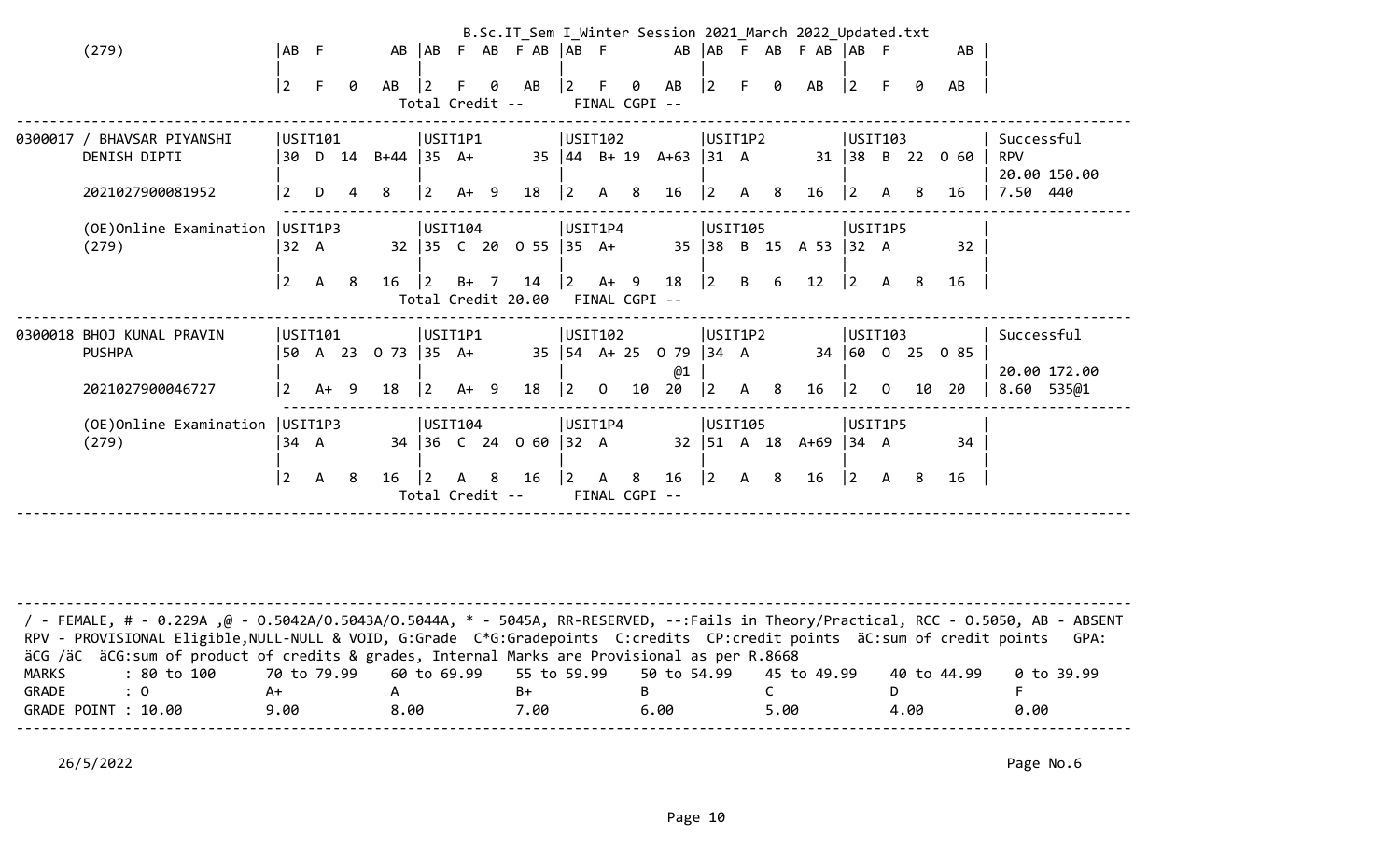|                    | CBCS - Semester I HELD IN Winter Session 2021                                                                                                                                                                                                                                                               |                                    |         |                | University of Mumbai, Institute of Distance and Open Learning, Mumbai |                                           |         |    |                                   |                        |                |                    |                                |                            |         |   |                                     |                           |          |        |                                                                                | OFFICE REGISTER OF THE B.Sc. I.T. (with credits) - Distance Education - CBCS Pattern (No Branch) - F.Y. B.Sc. I.T.                                                                                                                        |
|--------------------|-------------------------------------------------------------------------------------------------------------------------------------------------------------------------------------------------------------------------------------------------------------------------------------------------------------|------------------------------------|---------|----------------|-----------------------------------------------------------------------|-------------------------------------------|---------|----|-----------------------------------|------------------------|----------------|--------------------|--------------------------------|----------------------------|---------|---|-------------------------------------|---------------------------|----------|--------|--------------------------------------------------------------------------------|-------------------------------------------------------------------------------------------------------------------------------------------------------------------------------------------------------------------------------------------|
|                    | USIT101-Imperative Programming: ThEA 75/30 ThIA 25/10 100/0<br>USIT102-Digital Electronics: ThEA 75/30 ThIA 25/10 100/0<br>USIT103-Operating Systems: ThEA 75/30 ThIA 25/10 100/0<br>USIT104-Discrete Mathematics: ThEA 75/30 ThIA 25/10 100/0<br>USIT105-Communication Skills: ThEA 75/30 ThIA 25/10 100/0 |                                    |         |                |                                                                       |                                           |         |    |                                   |                        |                |                    |                                |                            |         |   |                                     |                           |          |        | USIT1P3-Operating Systems Practical: PrEA 50/20 50/0                           | USIT1P1-Imperative Programming Practical: PrEA 50/20 50/0<br>USIT1P2-Digital Electronics Practical: PrEA 50/20 50/0<br>USIT1P4-Discrete Mathematics Practical: PrEA 50/20 50/0<br>USIT1P5-Communication Skills Practical: PrEA 50/20 50/0 |
| <b>SEAT</b><br>NO. | NAME OF THE CANDIDATE<br>PRN.                                                                                                                                                                                                                                                                               |                                    | PAPER 1 |                | Total                                                                 |                                           | PAPER 2 |    | Total                             |                        | PAPER 3        |                    | Total                          |                            | PAPER 4 |   | Total                               |                           | PAPER 5  |        |                                                                                | <b>RESULT</b><br>Total CR C*G<br> CR GR GP C*G  CR GR GP C*G  CR GR GP C*G  CR GR GP C*G  CR GR GP C*G   SGPI GRD TOTAL                                                                                                                   |
|                    | <b>CENTRE</b><br>COLLEGE                                                                                                                                                                                                                                                                                    |                                    | PAPER 6 |                | Total                                                                 |                                           | PAPER 7 |    | Total                             |                        | PAPER 8        |                    | Total                          |                            | PAPER 9 |   | Total                               |                           | PAPER 10 |        | Total<br> CR GR GP C*G  CR GR GP C*G  CR GR GP C*G  CR GR GP C*G  CR GR GP C*G |                                                                                                                                                                                                                                           |
|                    | 0300019 BHOPI SWAPNIL RAJESH<br><b>SHOBHA</b><br>2021027900058945                                                                                                                                                                                                                                           | USIT101<br> 2                      | A+      | -9             | 51 A 24 O 75   34 A<br>18                                             | USIT1P1<br> 2                             | A       | 8  | 16                                | USIT102<br>$\vert$ 2   | $\overline{0}$ |                    | 34 66 0 24 0 90 34 A<br>10 20  | USIT1P2<br>$\vert 2 \vert$ | A 8     |   | 16                                  | USIT103<br>$ 2\rangle$    | $\Omega$ | 10     | 34 65 0 21 0 86<br>20                                                          | Successful<br>20.00 174.00<br>8.70 566@1                                                                                                                                                                                                  |
|                    | (OE)Online Examination<br>(279)                                                                                                                                                                                                                                                                             | USIT1P3<br>33 A<br>$\vert 2 \vert$ | A       | 8              | 16                                                                    | USIT104<br>$ 2\rangle$<br>Total Credit -- | 0       | 10 | 33 56 A+ 23 0 79 32 A<br>@1<br>20 | USIT1P4<br>$ 2\rangle$ | A              | 8<br>FINAL CGPI -- | 16                             | USIT105<br>$ 2\rangle$     | $A+ 9$  |   | $32 \mid 54$ A+ 20 0 74 29 B+<br>18 | USIT1P5<br>$ 2\rangle$    |          | $B+ 7$ | 29<br>14                                                                       |                                                                                                                                                                                                                                           |
|                    | 0300020 BHOSALE VIPUL SUBHASH<br>SHEETAL<br>2021027900036822                                                                                                                                                                                                                                                | USTI01<br>l 2.                     | B+      | $\overline{7}$ | 38E B 19E A+57  AB F<br>14                                            | USIT1P1<br>  2                            |         | ø  | AB                                | USIT102<br> 2          | $\mathsf{O}$   | 10                 | AB 63E 0 23E 0 86   AB F<br>20 | USIT1P2<br>$\overline{2}$  |         | 0 | AB                                  | USIT103<br>$\overline{2}$ | A        | 8      | AB 45E A 24E 0 69<br>16                                                        | Unsuccessful Fail<br>$-- 357$                                                                                                                                                                                                             |
|                    | (OE) Online Examination   USIT1P3<br>(279)                                                                                                                                                                                                                                                                  | AB F<br>$\overline{2}$             | F       | ø              | AB                                                                    | USIT104<br>$ 2\rangle$                    | A       | 8  | AB   44E B+ 23E 0 67   AB F<br>16 | USIT1P4<br>12          | F.             | 0                  | AB                             | USIT105<br>$\vert$ 2       | $A+ 9$  |   | AB 62E 0 16E A 78   AB F<br>18      | USIT1P5<br>$\overline{2}$ |          | ø      | AB<br>AB                                                                       |                                                                                                                                                                                                                                           |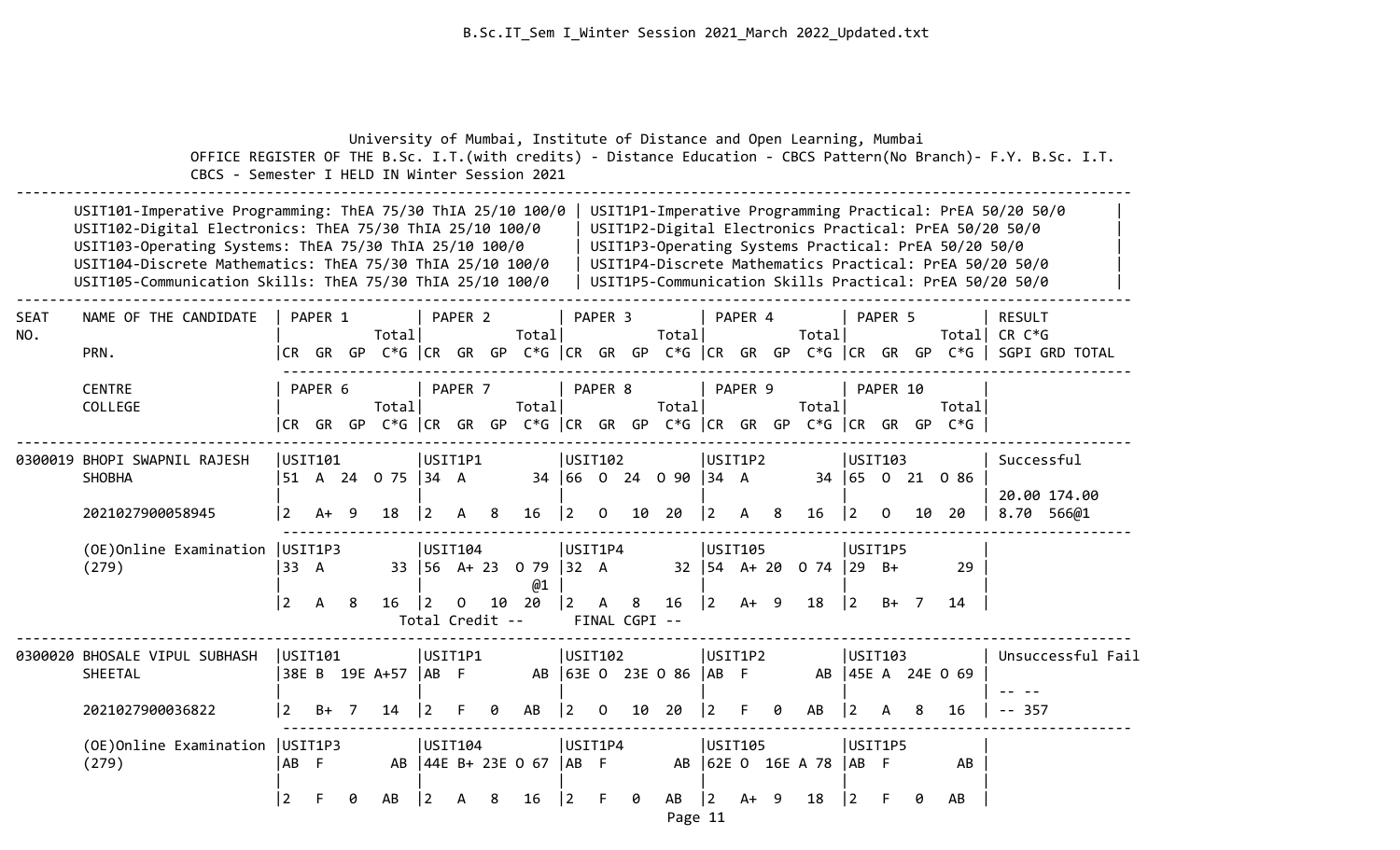|                                                                                       |           |       |   |             | Total Credit -- |              |   |              |           |    |        | B.Sc.IT_Sem I_Winter Session 2021 March 2022 Updated.txt<br>FINAL CGPI -- |             |    |     |      |       |           |   |        |                                                                                                                                                                                                                                                                                                                                                                                                                                                                            |
|---------------------------------------------------------------------------------------|-----------|-------|---|-------------|-----------------|--------------|---|--------------|-----------|----|--------|---------------------------------------------------------------------------|-------------|----|-----|------|-------|-----------|---|--------|----------------------------------------------------------------------------------------------------------------------------------------------------------------------------------------------------------------------------------------------------------------------------------------------------------------------------------------------------------------------------------------------------------------------------------------------------------------------------|
| USIT1P1<br> USTI02 <br>USIT1P2<br> USTI03<br> USTI01<br>0300021 /<br>BHURKE GAURAANGI |           |       |   |             |                 |              |   |              |           |    | Absent |                                                                           |             |    |     |      |       |           |   |        |                                                                                                                                                                                                                                                                                                                                                                                                                                                                            |
| PRAKASH SWATI                                                                         | AB        | - F - |   | AB FAB AB F |                 |              |   | AB   AB F    |           |    |        | AB FAB                                                                    | AB          |    |     |      |       | AB   AB F |   | AB FAB |                                                                                                                                                                                                                                                                                                                                                                                                                                                                            |
|                                                                                       |           |       |   |             |                 |              |   |              |           |    |        |                                                                           |             |    |     |      |       |           |   |        | $\frac{1}{2} \left( \frac{1}{2} \right) \left( \frac{1}{2} \right) \left( \frac{1}{2} \right) \left( \frac{1}{2} \right) \left( \frac{1}{2} \right) \left( \frac{1}{2} \right) \left( \frac{1}{2} \right) \left( \frac{1}{2} \right) \left( \frac{1}{2} \right) \left( \frac{1}{2} \right) \left( \frac{1}{2} \right) \left( \frac{1}{2} \right) \left( \frac{1}{2} \right) \left( \frac{1}{2} \right) \left( \frac{1}{2} \right) \left( \frac{1}{2} \right) \left( \frac$ |
| 2021027900033495                                                                      | 2         | F.    | 0 | AB          | $\vert 2 \vert$ | $\mathsf{F}$ | 0 | AB           | $\vert$ 2 | F. | 0      | AB                                                                        | $ 2\rangle$ |    | F 0 | AB   | 2     | E.        | 0 | AB     | -- 0                                                                                                                                                                                                                                                                                                                                                                                                                                                                       |
| (OE) Online Examination   USIT1P3                                                     |           |       |   |             | USIT104         |              |   |              | USIT1P4   |    |        |                                                                           | USIT105     |    |     |      |       | USIT1P5   |   |        |                                                                                                                                                                                                                                                                                                                                                                                                                                                                            |
| (279)                                                                                 | AB        | -F    |   | AB          |                 |              |   | AB F AB F AB | IAB F     |    |        | AB                                                                        | AB F AB     |    |     | F AB | IAB F |           |   | AB     |                                                                                                                                                                                                                                                                                                                                                                                                                                                                            |
|                                                                                       |           |       |   |             |                 |              |   |              |           |    |        |                                                                           |             |    |     |      |       |           |   |        |                                                                                                                                                                                                                                                                                                                                                                                                                                                                            |
|                                                                                       | $\vert$ 2 | F     | 0 | AB          | $\overline{2}$  |              | 0 | AB           | $\vert$ 2 | F. | 0      | AB                                                                        | $ 2\rangle$ | E. | 0   | AB   | 2     | F.        | 0 | AB     |                                                                                                                                                                                                                                                                                                                                                                                                                                                                            |
|                                                                                       |           |       |   |             | Total Credit -- |              |   |              |           |    |        | FINAL CGPI --                                                             |             |    |     |      |       |           |   |        |                                                                                                                                                                                                                                                                                                                                                                                                                                                                            |

-------------------------------------------------------------------------------------------------------------------------------------- / - FEMALE, # - 0.229A ,@ - O.5042A/O.5043A/O.5044A, \* - 5045A, RR-RESERVED, --:Fails in Theory/Practical, RCC - O.5050, AB - ABSENT RPV - PROVISIONAL Eligible,NULL-NULL & VOID, G:Grade C\*G:Gradepoints C:credits CP:credit points äC:sum of credit points GPA: äCG /äC äCG:sum of product of credits & grades, Internal Marks are Provisional as per R.8668 MARKS : 80 to 100 70 to 79.99 60 to 69.99 55 to 59.99 50 to 54.99 45 to 49.99 40 to 44.99 0 to 39.99 GRADE : 0 A+ A B+ B C D F GRADE POINT : 10.00 9.00 8.00 7.00 6.00 5.00 4.00 0.00 --------------------------------------------------------------------------------------------------------------------------------------

26/5/2022 Page No.7

|  | University of Mumbai, Institute of Distance and Open Learning, Mumbai |                                                                                                                  |
|--|-----------------------------------------------------------------------|------------------------------------------------------------------------------------------------------------------|
|  |                                                                       | OFFICE REGISTER OF THE B.Sc. I.T. (with credits) - Distance Education - CBCS Pattern(No Branch)- F.Y. B.Sc. I.T. |

CBCS - Semester I HELD IN Winter Session 2021

| USIT101-Imperative Programming: ThEA 75/30 ThIA 25/10 100/0<br>USIT102-Digital Electronics: ThEA 75/30 ThIA 25/10 100/0 | USIT1P1-Imperative Programming Practical: PrEA 50/20 50/0<br>USIT1P2-Digital Electronics Practical: PrEA 50/20 50/0 |  |
|-------------------------------------------------------------------------------------------------------------------------|---------------------------------------------------------------------------------------------------------------------|--|
| USIT103-Operating Systems: ThEA 75/30 ThIA 25/10 100/0                                                                  | USIT1P3-Operating Systems Practical: PrEA 50/20 50/0                                                                |  |
| USIT104-Discrete Mathematics: ThEA 75/30 ThIA 25/10 100/0                                                               | USIT1P4-Discrete Mathematics Practical: PrEA 50/20 50/0                                                             |  |
| USIT105-Communication Skills: ThEA 75/30 ThIA 25/10 100/0                                                               | USIT1P5-Communication Skills Practical: PrEA 50/20 50/0                                                             |  |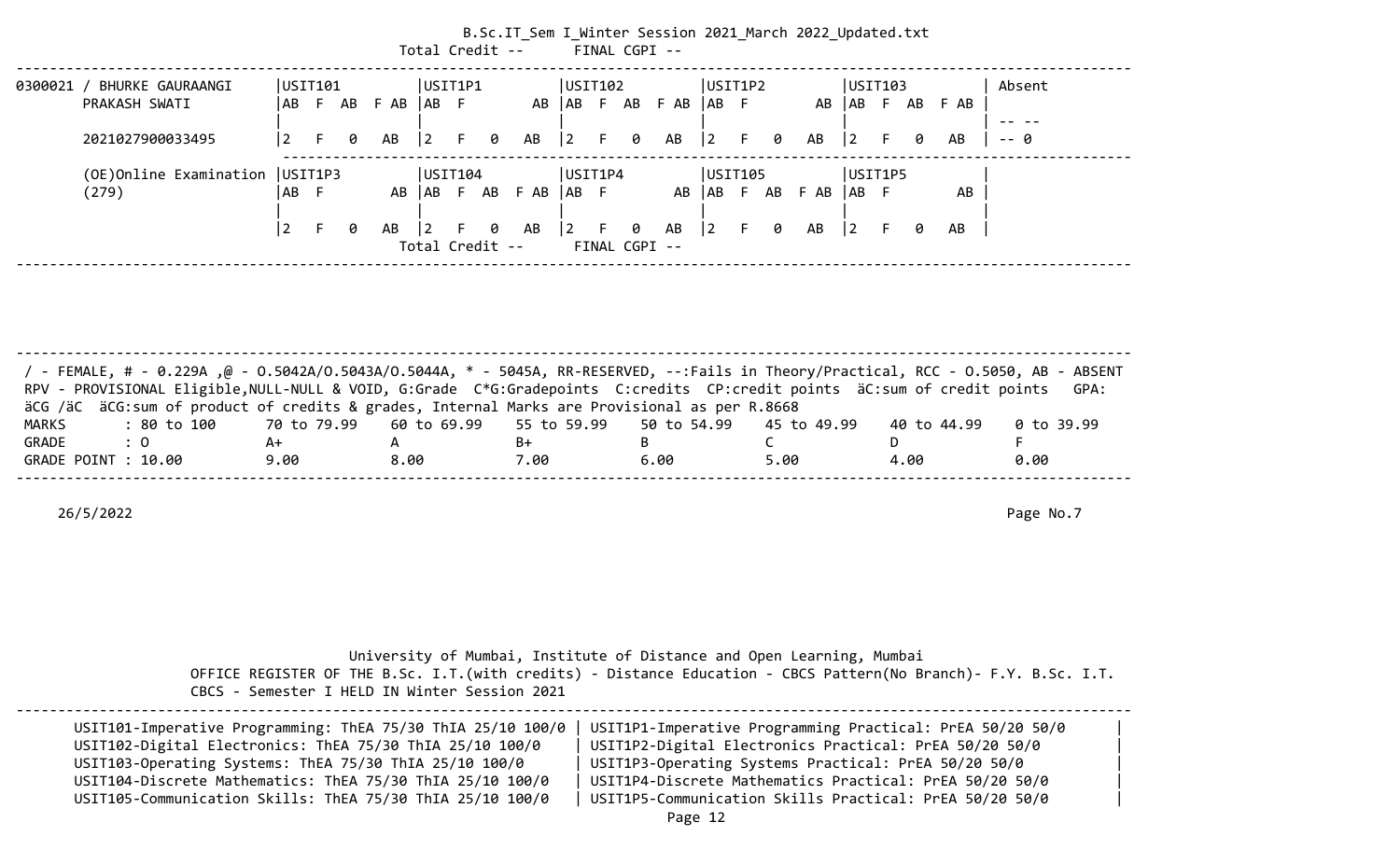|                    |                                                 |                 |         |   |                                                                                |                                |         |      | B.Sc.IT_Sem I_Winter Session 2021 March 2022 Updated.txt |                                            |         |                      |                              |                                            |         |   |                             |                |          |    |                  |                                                                                                                           |
|--------------------|-------------------------------------------------|-----------------|---------|---|--------------------------------------------------------------------------------|--------------------------------|---------|------|----------------------------------------------------------|--------------------------------------------|---------|----------------------|------------------------------|--------------------------------------------|---------|---|-----------------------------|----------------|----------|----|------------------|---------------------------------------------------------------------------------------------------------------------------|
| <b>SEAT</b><br>NO. | NAME OF THE CANDIDATE<br>PRN.                   |                 | PAPER 1 |   | Total                                                                          |                                | PAPER 2 |      | Totall                                                   | PAPER 3                                    |         |                      | Total                        | PAPER 4                                    |         |   | Totall                      |                | PAPER 5  |    |                  | <b>RESULT</b><br>Total CR $C*G$<br> CR GR GP C*G  CR GR GP C*G  CR GR GP C*G  CR GR GP C*G  CR GR GP C*G   SGPI GRD TOTAL |
|                    | <b>CENTRE</b><br>COLLEGE                        |                 | PAPER 6 |   | Total<br> CR GR GP C*G  CR GR GP C*G  CR GR GP C*G  CR GR GP C*G  CR GR GP C*G |                                | PAPER 7 |      | Total                                                    |                                            | PAPER 8 |                      | Total                        |                                            | PAPER 9 |   | Totall                      |                | PAPER 10 |    | Total            |                                                                                                                           |
|                    | 0300022 BHUSARE SHIVAM BALU<br><b>GEETA</b>     |                 | USIT101 |   | 35E C 19E A+54 35E A+                                                          | USIT1P1                        |         |      |                                                          | USIT102                                    |         |                      | 35   56E A+ 25E O 81   34E A | USIT1P2                                    |         |   | 34   59E A+ 23E O 82        | USIT103        |          |    |                  | Unsuccessful ATKT                                                                                                         |
|                    | 2021027900127662                                | $\vert 2 \vert$ | B       | 6 | 12 <sup>2</sup>                                                                | $ 2\rangle$                    |         | A+ 9 | $18 \quad  2 \quad 0$                                    |                                            |         |                      | 10 20                        | $ 2\rangle$                                | A 8     |   | 16                          | $ 2\rangle$    | $\Omega$ | 10 | 20               | $- - 490$                                                                                                                 |
|                    | (OE) Online Examination   USIT1P3<br>(279)      |                 | 35E A+  |   |                                                                                | USIT104                        |         |      | 35 35 C 19E A+54 35E A+                                  | USIT1P4                                    |         |                      |                              | USIT105                                    |         |   | 35   54E A+ 19E A+73   7F F | USIT1P5        |          |    | $\overline{7}$   |                                                                                                                           |
|                    |                                                 | $\vert$ 2       | $A+ 9$  |   | 18                                                                             | $\vert$ 2<br>Total Credit --   | B       | 6    | 12                                                       | $\begin{vmatrix} 2 & A+ & 9 \end{vmatrix}$ |         | FINAL CGPI --        | 18                           | $\begin{vmatrix} 2 & A+ & 9 \end{vmatrix}$ |         |   | 18                          | $ 2 \tF$       |          | ø  | 0                |                                                                                                                           |
|                    | 0300023 / BONDRE SONALI<br>SUBHASH SUREKHA      |                 | USIT101 |   | ABFABFAB ABF                                                                   | USIT1P1                        |         |      |                                                          | USIT102                                    |         |                      | AB AB F AB F AB              | USIT1P2<br>$AB$ F                          |         |   |                             |                | USIT103  |    | AB AB F AB F AB  | Absent                                                                                                                    |
|                    | 2021027900036683                                | $\overline{2}$  |         | 0 | AB                                                                             | 2                              |         | 0    | AB                                                       | 12.                                        | F.      | 0                    | AB                           |                                            |         | ø | AB                          | 2              |          |    | AB               |                                                                                                                           |
|                    | (OE) Online Examination   USIT1P3<br>(279)      | AB F            |         |   |                                                                                | USTI04                         |         |      | AB AB F AB F AB AB F                                     | USIT1P4                                    |         |                      |                              | USIT105                                    |         |   | AB   AB F AB F AB           | USIT1P5<br> AB |          |    | AB               |                                                                                                                           |
|                    |                                                 | 2               | F.      | 0 | AB                                                                             | $\vert 2 \vert$                | F.      | 0    | AB<br>Total Credit --                                    | $\vert$ 2                                  | F.      | 0                    | AB<br>FINAL CGPI --          | $ 2\rangle$                                | F       | 0 | AB                          | $ 2\rangle$    | F        | 0  | AB               |                                                                                                                           |
|                    | 0300024 BUGADE ABHIJEET KISAN<br><b>ASHWINI</b> | USTI101         |         |   | 48EA AB F48   AB F                                                             | USIT1P1                        |         |      |                                                          | USIT102                                    |         |                      | AB 62E 0 AB F 62             | USIT1P2<br>$AB$ F                          |         |   |                             | USTI03         |          |    | AB 66E 0 AB F 66 | Unsuccessful Fail                                                                                                         |
|                    | 2021027900036702                                | $\boxed{2}$     |         | ø | 0                                                                              | 2                              |         | 0    | AB                                                       | $ 2\rangle$                                |         | 0                    | 0                            |                                            |         | 0 | AB                          | 2              |          |    |                  | $- - 280$                                                                                                                 |
|                    | (OE) Online Examination   USIT1P3<br>(279)      | AB F            |         |   |                                                                                | USIT104                        |         |      | AB   47E A AB F 47   AB F                                | USIT1P4                                    |         |                      |                              | USIT105                                    |         |   | AB   57E A+ AB F 57   AB F  | USIT1P5        |          |    | AB               |                                                                                                                           |
|                    |                                                 | $ 2\rangle$     | F.      | 0 | AB                                                                             | $ 2\rangle$<br>Total Credit -- |         |      |                                                          | 2 F                                        |         | - 0<br>FINAL CGPI -- | AB                           | $ 2\rangle$                                |         |   | 0                           | $\vert$ 2      | F.       | 0  | AB               |                                                                                                                           |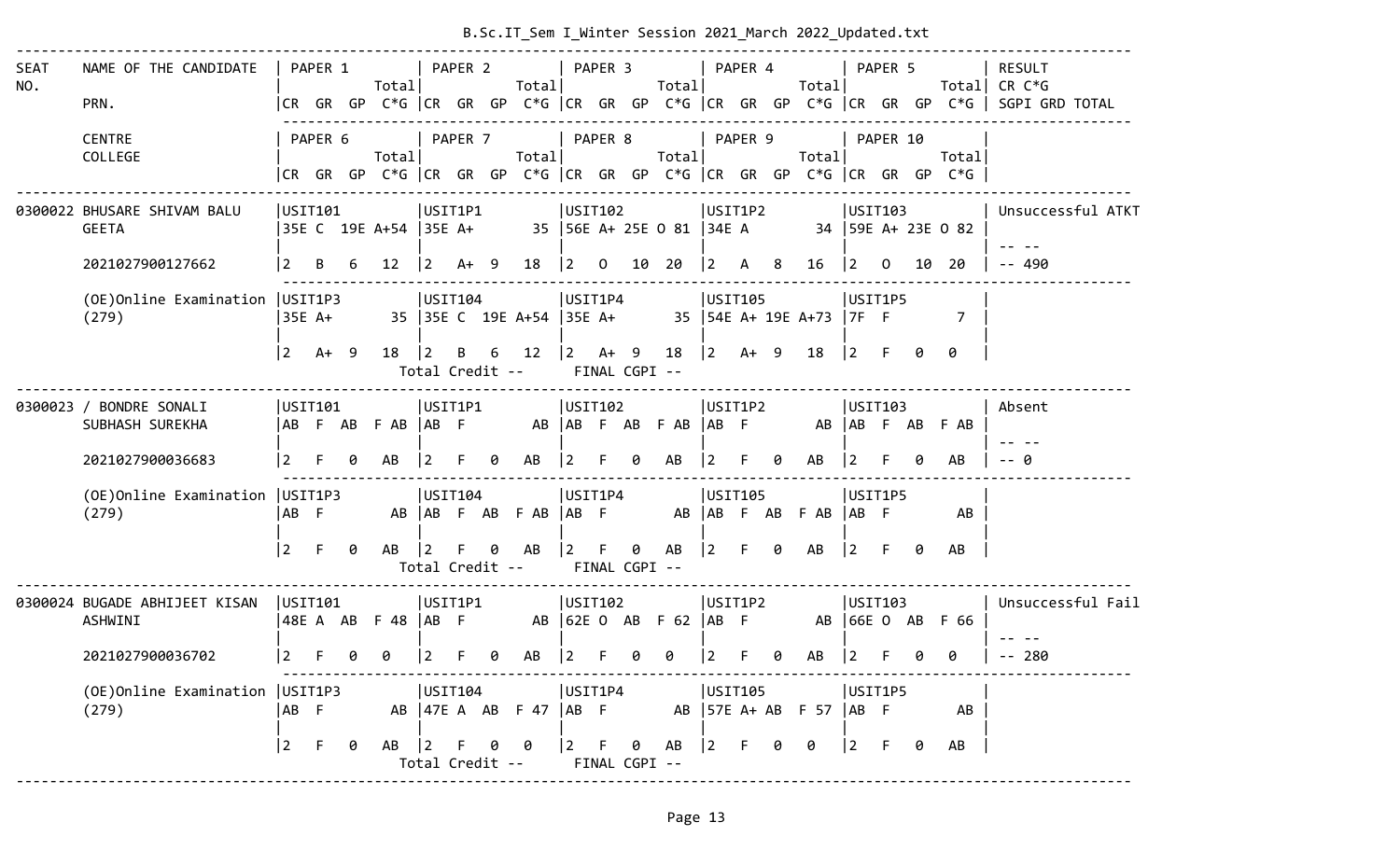| / - FEMALE, # - 0.229A ,@ - 0.5042A/0.5043A/0.5044A, * - 5045A, RR-RESERVED, --:Fails in Theory/Practical, RCC - 0.5050, AB - ABSENT<br>RPV - PROVISIONAL Eligible, NULL-NULL & VOID, G:Grade C*G:Gradepoints C:credits CP:credit points äC:sum of credit points |                                                                         |      |      |      |      |             | GPA:       |
|------------------------------------------------------------------------------------------------------------------------------------------------------------------------------------------------------------------------------------------------------------------|-------------------------------------------------------------------------|------|------|------|------|-------------|------------|
| äCG /äC äCG:sum of product of credits & grades, Internal Marks are Provisional as per R.8668                                                                                                                                                                     |                                                                         |      |      |      |      |             |            |
| MARKS<br>: 80 to 100                                                                                                                                                                                                                                             | 70 to 79.99    60 to 69.99    55 to 59.99    50 to 54.99    45 to 49.99 |      |      |      |      | 40 to 44.99 | 0 to 39.99 |
| GRADE<br>$\therefore$ 0                                                                                                                                                                                                                                          | A+                                                                      |      | B+   |      |      |             |            |
| GRADE POINT : 10.00                                                                                                                                                                                                                                              | 9.00                                                                    | 8.00 | 7.00 | 6.00 | 5.00 | 4.00        | 0.00       |
|                                                                                                                                                                                                                                                                  |                                                                         |      |      |      |      |             |            |

|                    | CBCS - Semester I HELD IN Winter Session 2021                                                                                                                                                                                                                                                               |                     |         |   |                          |                           |          |    |          |               |              |   |                       |                |                           |        |                        |          |   |                                                                                 | OFFICE REGISTER OF THE B.Sc. I.T. (with credits) - Distance Education - CBCS Pattern (No Branch) - F.Y. B.Sc. I.T.                                                                                                                        |
|--------------------|-------------------------------------------------------------------------------------------------------------------------------------------------------------------------------------------------------------------------------------------------------------------------------------------------------------|---------------------|---------|---|--------------------------|---------------------------|----------|----|----------|---------------|--------------|---|-----------------------|----------------|---------------------------|--------|------------------------|----------|---|---------------------------------------------------------------------------------|-------------------------------------------------------------------------------------------------------------------------------------------------------------------------------------------------------------------------------------------|
|                    | USIT101-Imperative Programming: ThEA 75/30 ThIA 25/10 100/0<br>USIT102-Digital Electronics: ThEA 75/30 ThIA 25/10 100/0<br>USIT103-Operating Systems: ThEA 75/30 ThIA 25/10 100/0<br>USIT104-Discrete Mathematics: ThEA 75/30 ThIA 25/10 100/0<br>USIT105-Communication Skills: ThEA 75/30 ThIA 25/10 100/0 |                     |         |   |                          |                           |          |    |          |               |              |   |                       |                |                           |        |                        |          |   | USIT1P3-Operating Systems Practical: PrEA 50/20 50/0                            | USIT1P1-Imperative Programming Practical: PrEA 50/20 50/0<br>USIT1P2-Digital Electronics Practical: PrEA 50/20 50/0<br>USIT1P4-Discrete Mathematics Practical: PrEA 50/20 50/0<br>USIT1P5-Communication Skills Practical: PrEA 50/20 50/0 |
| <b>SEAT</b><br>NO. | NAME OF THE CANDIDATE<br>PRN.                                                                                                                                                                                                                                                                               |                     | PAPER 1 |   | Total                    |                           | PAPER 2  |    | Total    |               | PAPER 3      |   | Total                 |                | PAPER 4                   | Totall |                        | PAPER 5  |   |                                                                                 | RESULT<br>Total  CR C*G<br> CR GR GP C*G  CR GR GP C*G  CR GR GP C*G  CR GR GP C*G  CR GR GP C*G   SGPI GRD TOTAL                                                                                                                         |
|                    | <b>CENTRE</b><br>COLLEGE                                                                                                                                                                                                                                                                                    | CR                  | PAPER 6 |   | Total                    |                           | PAPER 7  |    | Total    |               | PAPER 8      |   | Total                 |                | PAPER 9                   | Totall |                        | PAPER 10 |   | Totall<br>GR GP C*G CR GR GP C*G CR GR GP C*G CR GR GP C*G CR GR GP C*G $\vert$ |                                                                                                                                                                                                                                           |
|                    | 0300025 CHAUDHARI DIGVIJAY<br>SURYAPRATAP JANKI<br>2021027900027123                                                                                                                                                                                                                                         | USIT101<br> 41 B 20 | A       | 8 | $0 \t61 \t37 \tA+$<br>16 | USIT1P1<br>$\overline{2}$ | $\Omega$ | 10 | @3<br>20 | USIT102<br> 2 | $\mathsf{A}$ | 8 | 37 36 C 25 0 61<br>16 | $\overline{2}$ | USIT1P2<br> 36 A+<br>A+ 9 | 18     | USIT103<br>$ 2\rangle$ | A        | 8 | 36 41 B 22 0 63<br>16                                                           | Successful<br>20.00 168.00<br>493@4<br>8.40                                                                                                                                                                                               |

University of Mumbai, Institute of Distance and Open Learning, Mumbai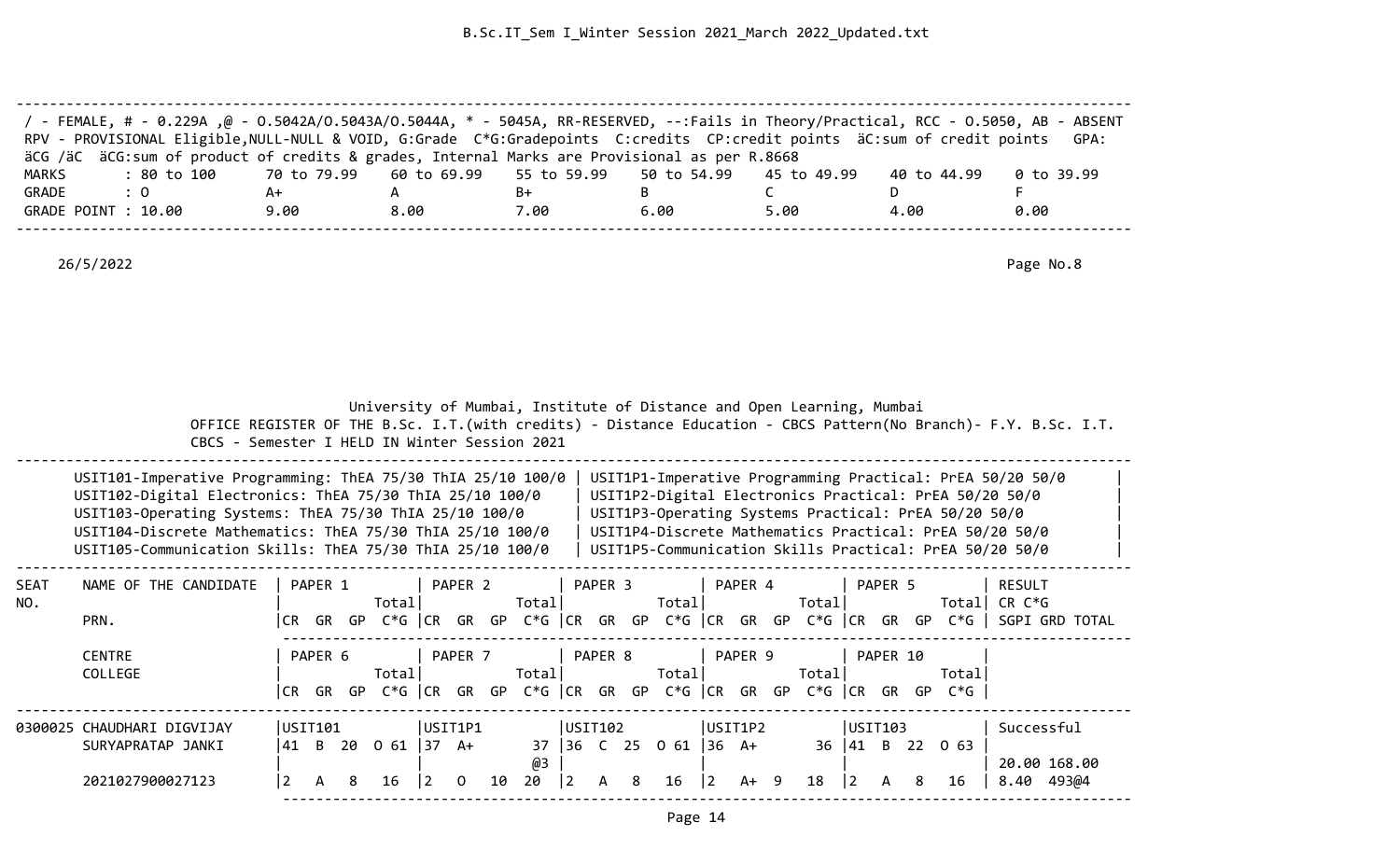|                                   |           |              |   |                   |                                           |    |   | B.Sc.IT_Sem I_Winter Session 2021_March 2022_Updated.txt |                 |                |                                           |                          |                                           |    |                                                 |                                            |                |    |                      |                          |  |
|-----------------------------------|-----------|--------------|---|-------------------|-------------------------------------------|----|---|----------------------------------------------------------|-----------------|----------------|-------------------------------------------|--------------------------|-------------------------------------------|----|-------------------------------------------------|--------------------------------------------|----------------|----|----------------------|--------------------------|--|
| (OE) Online Examination   USIT1P3 |           |              |   |                   | USIT104                                   |    |   |                                                          | USIT1P4         |                |                                           |                          | USIT105                                   |    |                                                 | USIT1P5                                    |                |    |                      |                          |  |
| (279)                             | 33 A      |              |   |                   |                                           |    |   | 33 56 A+ 23 0 79 33 A<br>@1                              |                 |                |                                           |                          |                                           |    | 33 39 B 19 A+58 32 A                            |                                            |                |    | 32                   |                          |  |
|                                   | $\vert$ 2 | A 8          |   | 16                | $\vert$ 2                                 |    |   | $0$ 10 20  2 A 8                                         |                 |                |                                           |                          |                                           |    | $16$ $ 2$ $B+$ 7 $14$                           | $\begin{vmatrix} 2 & A & 8 \end{vmatrix}$  |                |    | 16                   |                          |  |
|                                   |           |              |   |                   |                                           |    |   | Total Credit --                                          |                 |                | FINAL CGPI --                             |                          |                                           |    |                                                 |                                            |                |    |                      |                          |  |
| 0300026 / CHAVAN PRIYANKA         |           | USIT101      |   |                   | USIT1P1                                   |    |   |                                                          | USIT102         |                |                                           |                          | USIT1P2                                   |    |                                                 | USIT103                                    |                |    |                      | Successful               |  |
| DEEPAK DIPIKA                     |           |              |   | 33 D 16 A 49 25 B |                                           |    |   | 25 56 A+ 24 0 80 37 A+                                   |                 |                |                                           |                          |                                           |    | @3                                              |                                            |                |    | $37$   57 A+ 16 A 73 | 20.00 160.00             |  |
| 2021027900122877                  | <u> 2</u> | $\mathsf{C}$ | 5 | 10                | $\vert 2 \vert$                           | B. | 6 | 12                                                       | $\vert 2 \vert$ | $\overline{0}$ |                                           | 10 20                    | $\begin{vmatrix} 2 & 0 \end{vmatrix}$     | 10 | 20                                              | 2                                          | $A+ 9$         |    | 18                   | 8.00 485@3               |  |
| (OE)Online Examination            |           | USIT1P3      |   |                   | USIT104                                   |    |   |                                                          | USIT1P4         |                |                                           |                          | USIT105                                   |    |                                                 | USIT1P5                                    |                |    |                      |                          |  |
| (279)                             |           | 35 A+        |   |                   |                                           |    |   | 35 35 C 19 A+54 34 A                                     |                 |                |                                           |                          |                                           |    | 34   47 A 16 A 63   35 A+                       |                                            |                |    | 35                   |                          |  |
|                                   | 2         | $A+ 9$       |   | 18                | $\vert$ 2                                 | B  | 6 | 12                                                       |                 |                | $\begin{vmatrix} 2 & A & 8 \end{vmatrix}$ | 16                       |                                           |    | $\begin{vmatrix} 2 & A & 8 & 16 \end{vmatrix}$  | $\begin{vmatrix} 2 & A+ & 9 \end{vmatrix}$ |                |    | 18                   |                          |  |
|                                   |           |              |   |                   | Total Credit --                           |    |   |                                                          |                 |                | FINAL CGPI --                             |                          |                                           |    |                                                 |                                            |                |    |                      |                          |  |
| 0300027 JACOB REJON JACOB         |           | USIT101      |   |                   | USIT1P1                                   |    |   |                                                          | USIT102         |                |                                           |                          | USIT1P2                                   |    |                                                 | USIT103                                    |                |    |                      | Successful               |  |
| ROSILY                            |           |              |   | 38 B 21 0 59 32 A |                                           |    |   |                                                          |                 |                |                                           | 32   51 A 24 O 75   30 A |                                           |    |                                                 |                                            |                |    | 30 60 0 24 0 84      |                          |  |
| 2021027900110876                  | l 2       | $B+$ 7       |   | 14                | $\begin{vmatrix} 2 & A & 8 \end{vmatrix}$ |    |   | $16 \quad  2 \quad A+ \quad 9$                           |                 |                |                                           | 18                       | $\begin{vmatrix} 2 & A & 8 \end{vmatrix}$ |    | 16                                              | $ 2\rangle$                                | $\overline{0}$ | 10 | 20                   | 20.00 168.00<br>8.40 519 |  |
| (OE)Online Examination            |           | USIT1P3      |   |                   | USIT104                                   |    |   |                                                          | USIT1P4         |                |                                           |                          | USIT105                                   |    |                                                 | USIT1P5                                    |                |    |                      |                          |  |
| (279)                             |           | 35 A+        |   |                   |                                           |    |   | 35 33 D 24 0 57 34 A                                     |                 |                |                                           |                          |                                           |    | 34   59 A + 22 0 81   32 A                      |                                            |                |    | 32                   |                          |  |
|                                   | 2         | A+ 9         |   | 18                | $\vert$ 2                                 |    |   | $B+ 7$ 14  2 A 8                                         |                 |                |                                           | 16                       |                                           |    | $\begin{bmatrix} 2 & 0 & 10 & 20 \end{bmatrix}$ | $\begin{vmatrix} 2 & A & 8 \end{vmatrix}$  |                |    | 16                   |                          |  |
|                                   |           |              |   |                   |                                           |    |   | Total Credit 20.00                                       |                 |                | FINAL CGPI --                             |                          |                                           |    |                                                 |                                            |                |    |                      |                          |  |
|                                   |           |              |   |                   |                                           |    |   |                                                          |                 |                |                                           |                          |                                           |    |                                                 |                                            |                |    |                      |                          |  |

| / FEMALE, # - 0.229A ,@ - 0.5042A/0.5043A/0.5044A, * - 5045A, RR-RESERVED, --:Fails in Theory/Practical, RCC - 0.5050, AB - ABSENT<br>RPV - PROVISIONAL Eligible, NULL-NULL & VOID, G:Grade C*G:Gradepoints C:credits CP:credit points äC:sum of credit points |      |      |      |      |      |             | GPA:       |
|----------------------------------------------------------------------------------------------------------------------------------------------------------------------------------------------------------------------------------------------------------------|------|------|------|------|------|-------------|------------|
| äCG /äC äCG:sum of product of credits & grades, Internal Marks are Provisional as per R.8668                                                                                                                                                                   |      |      |      |      |      |             |            |
| : 80 to 100    70 to 79.99   60 to 69.99   55 to 59.99   50 to 54.99   45 to 49.99<br>MARKS                                                                                                                                                                    |      |      |      |      |      | 40 to 44.99 | 0 to 39.99 |
| GRADE<br>$\therefore$ 0                                                                                                                                                                                                                                        | A+   |      | B+   |      |      |             |            |
| GRADE POINT : 10.00                                                                                                                                                                                                                                            | 9.00 | 8.00 | 7.00 | 6.00 | 5.00 | 4.00        | 0.00       |
|                                                                                                                                                                                                                                                                |      |      |      |      |      |             |            |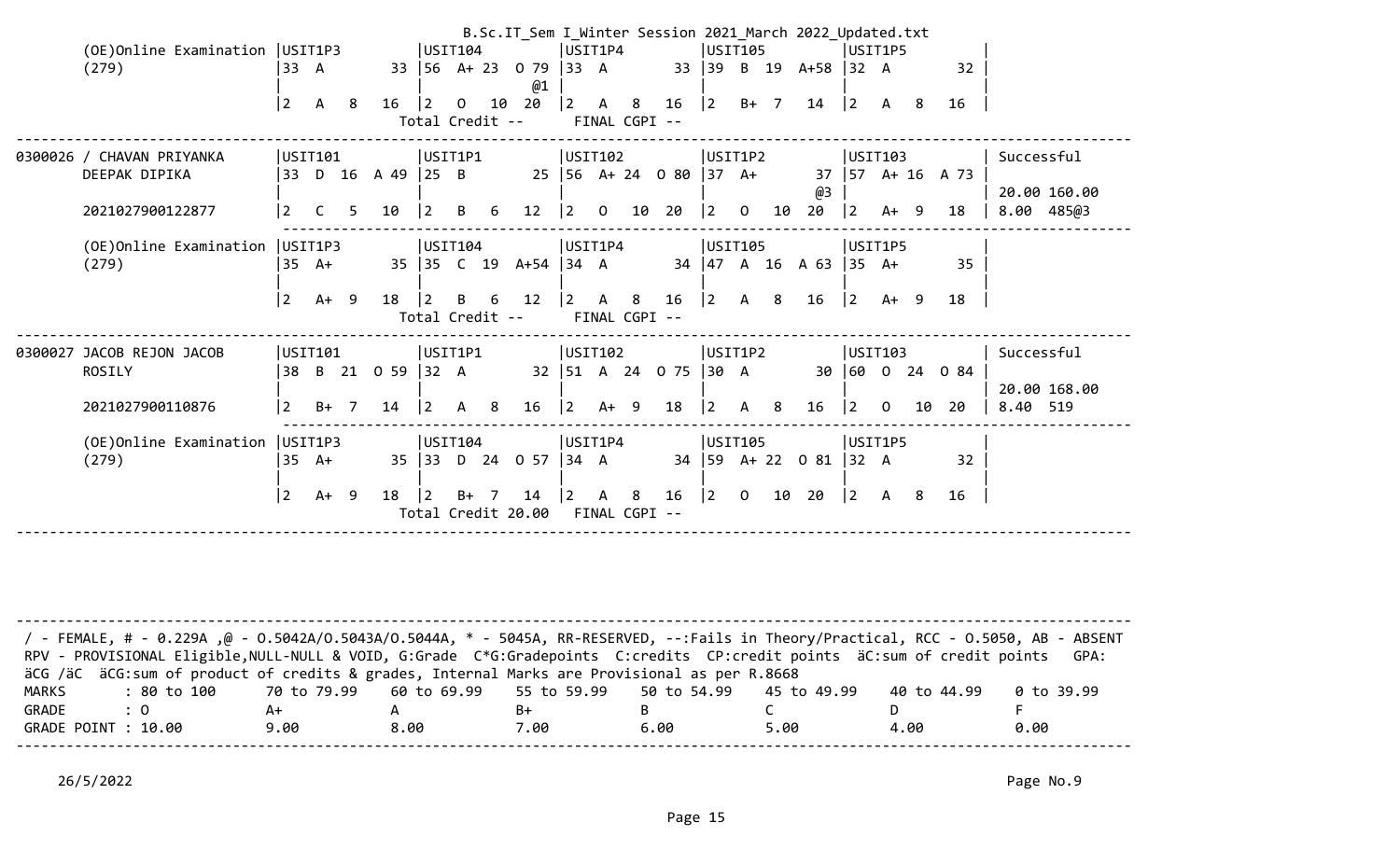|                    | OFFICE REGISTER OF THE B.Sc. I.T. (with credits) - Distance Education - CBCS Pattern (No Branch) - F.Y. B.Sc. I.T.<br>CBCS - Semester I HELD IN Winter Session 2021                                                                                                                                                                                                                    |                                   |              |                | University of Mumbai, Institute of Distance and Open Learning, Mumbai |                 |                                            |    |                                                       |                        |         |                                                             |                                                  |                                             |         |                                                    |                                                  |         |     |                                                      |                                                                                                                                                                                                                                           |                            |
|--------------------|----------------------------------------------------------------------------------------------------------------------------------------------------------------------------------------------------------------------------------------------------------------------------------------------------------------------------------------------------------------------------------------|-----------------------------------|--------------|----------------|-----------------------------------------------------------------------|-----------------|--------------------------------------------|----|-------------------------------------------------------|------------------------|---------|-------------------------------------------------------------|--------------------------------------------------|---------------------------------------------|---------|----------------------------------------------------|--------------------------------------------------|---------|-----|------------------------------------------------------|-------------------------------------------------------------------------------------------------------------------------------------------------------------------------------------------------------------------------------------------|----------------------------|
|                    | USIT101-Imperative Programming: ThEA 75/30 ThIA 25/10 100/0<br>USIT102-Digital Electronics: ThEA 75/30 ThIA 25/10 100/0<br>USIT103-Operating Systems: ThEA 75/30 ThIA 25/10 100/0<br>USIT104-Discrete Mathematics: ThEA 75/30 ThIA 25/10 100/0<br>USIT105-Communication Skills: ThEA 75/30 ThIA 25/10 100/0                                                                            |                                   |              |                |                                                                       |                 |                                            |    |                                                       |                        |         |                                                             |                                                  |                                             |         |                                                    |                                                  |         |     | USIT1P3-Operating Systems Practical: PrEA 50/20 50/0 | USIT1P1-Imperative Programming Practical: PrEA 50/20 50/0<br>USIT1P2-Digital Electronics Practical: PrEA 50/20 50/0<br>USIT1P4-Discrete Mathematics Practical: PrEA 50/20 50/0<br>USIT1P5-Communication Skills Practical: PrEA 50/20 50/0 |                            |
| <b>SEAT</b><br>NO. | NAME OF THE CANDIDATE<br>PRN.                                                                                                                                                                                                                                                                                                                                                          |                                   | PAPER 1      |                | Total                                                                 |                 | PAPER 2                                    |    | Totall                                                |                        | PAPER 3 |                                                             | Totall                                           | PAPER 4                                     |         | Total                                              |                                                  | PAPER 5 |     |                                                      | RESULT<br>Total  CR C*G                                                                                                                                                                                                                   |                            |
|                    | CR GR GP C*G CR GR GP C*G CR GR GP C*G CR GR GP C*G CR GP C*G CR GP C*G SGPI GRD TOTAL<br>PAPER 8<br>PAPER 9<br><b>CENTRE</b><br>PAPER 6<br>PAPER 7<br>PAPER 10<br>Total<br>COLLEGE<br>Total<br>Total<br>Totall<br>Total<br>CR GR GP C*G CR GR GP C*G CR GR GP C*G CR GR GP C*G CR GR GP G<br>$C*G$<br>USIT1P1<br>USIT102<br>USIT1P2<br> USTI103<br>0300028 CHOUDHARY NUTAN<br>USIT101 |                                   |              |                |                                                                       |                 |                                            |    |                                                       |                        |         |                                                             |                                                  |                                             |         |                                                    |                                                  |         |     |                                                      |                                                                                                                                                                                                                                           |                            |
|                    | CHHOTURAM KANWARI<br>2021027900130954                                                                                                                                                                                                                                                                                                                                                  | $\mathbf{2}$                      | $A+ 9$       |                | 53 A+ 18 A+71 37 A+<br>18                                             | $\vert 2 \vert$ | $\overline{0}$                             |    | @3<br>10 20                                           |                        |         |                                                             | $\begin{vmatrix} 2 & 4 & 9 & 18 \end{vmatrix}$ 2 |                                             | $B+ 7$  | 37   51 A 22 0 73   29 B+ 29   54 A+ 23 0 77<br>14 | $\begin{vmatrix} 2 & 0 \end{vmatrix}$            |         | 10  | @3<br>20                                             | Successful                                                                                                                                                                                                                                | 20.00 170.00<br>8.50 518@6 |
|                    | (OE)Online Examination<br>(279)                                                                                                                                                                                                                                                                                                                                                        | USIT1P3<br>34 A<br>$\overline{2}$ | $\mathsf{A}$ | -8             | 16                                                                    | $\vert$ 2       | USIT104<br>$\mathsf{A}$                    | 8  | $34 \mid 44 \mid B+19 \mid A+63 \mid 34 \mid A$<br>16 | USIT1P4<br>$ 2\rangle$ |         | A 8                                                         | 16                                               | $\begin{vmatrix} 2 & A & 8 \end{vmatrix}$   | USIT105 | 34   47 A 21 0 68   32 A<br>16                     | USIT1P5<br>$\begin{vmatrix} 2 & A \end{vmatrix}$ |         | - 8 | 32<br>16                                             |                                                                                                                                                                                                                                           |                            |
|                    | 0300029 / CHOUHAN SONIYA<br>RAMHIRAS GEETA<br>2021027900032236                                                                                                                                                                                                                                                                                                                         | USTI01<br>39<br>$\overline{2}$    | $B+$         | $\overline{7}$ | B 20 0 59 38 A+<br>14                                                 | $ 2\rangle$     | Total Credit --<br>USIT1P1<br>$\mathbf{O}$ | 10 | @2<br>20                                              | USIT102                |         | FINAL CGPI --<br>$\begin{vmatrix} 2 & 0 & 10 \end{vmatrix}$ | 38 66 0 24 0 90 32 A<br>20                       | $\begin{vmatrix} 2 & A & 8 \end{vmatrix}$   | USIT1P2 | 16                                                 | USTI103<br>$\begin{bmatrix} 2 & 0 \end{bmatrix}$ |         | 10  | 32 65 0 21 0 86<br>-20                               | Successful                                                                                                                                                                                                                                | 20.00 172.00<br>8.60 540@3 |
|                    | (OE) Online Examination   USIT1P3<br>(279)                                                                                                                                                                                                                                                                                                                                             | 34 A                              |              |                |                                                                       |                 | USIT104                                    |    | 34 38 B 22 0 60 34 A                                  | USIT1P4                |         |                                                             |                                                  | <b>USIT105</b><br>$34 \mid 59 \quad A + 20$ |         | $079$ 28 B+<br>@1                                  | USIT1P5                                          |         |     | 28                                                   |                                                                                                                                                                                                                                           |                            |

Page 16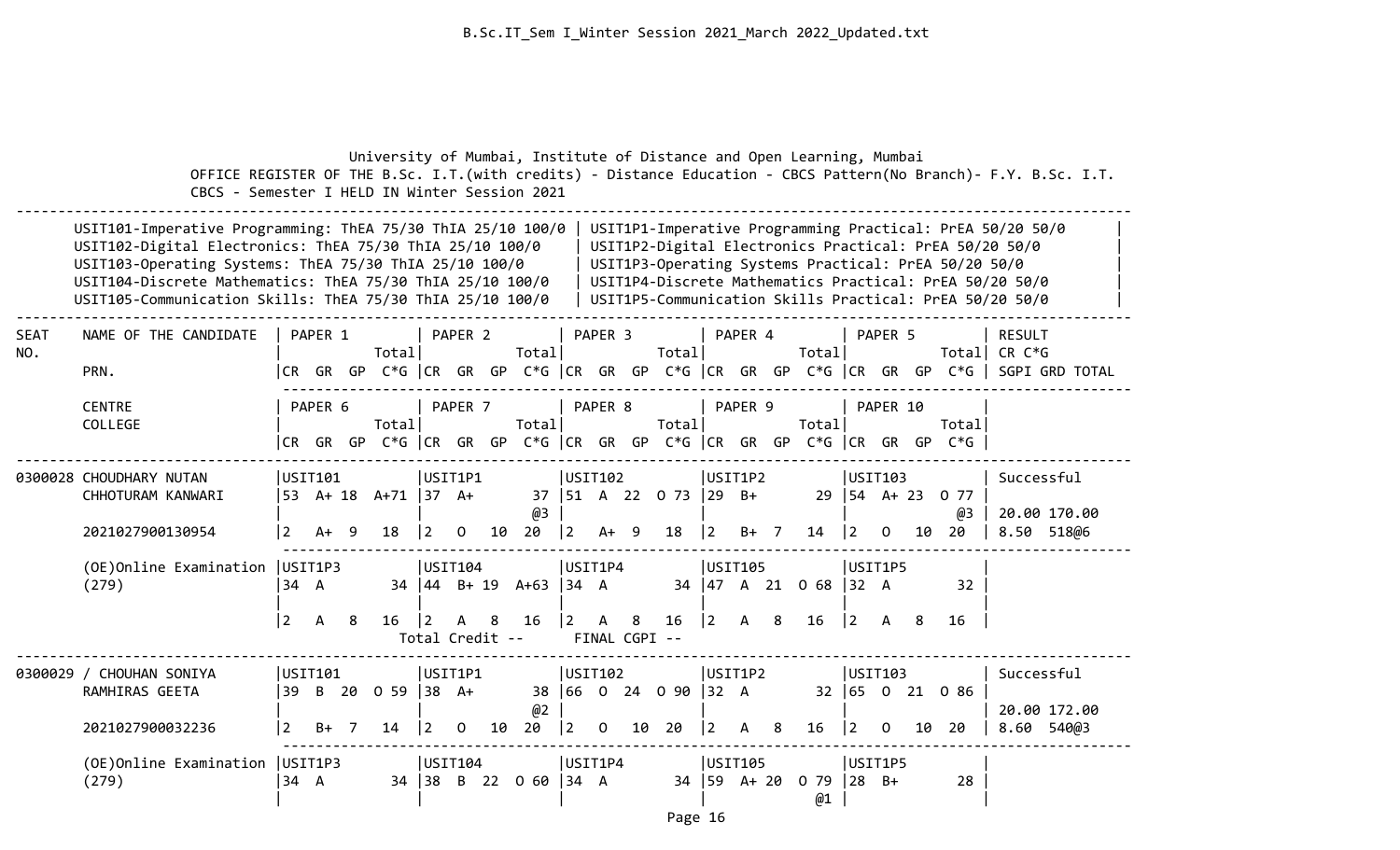|                                                           | $\vert$ 2                            | $\overline{A}$ | - 8 | $16 \mid 2 \mid A \mid 8$ |                                                  |     | Total Credit -- | B.Sc.IT_Sem I_Winter Session 2021_March 2022_Updated.txt<br>16 |                                      |                | FINAL CGPI -- | $\begin{array}{ c c c c c c c c } \hline 2 & A & 8 & 16 & 2 & 0 \\ \hline \end{array}$ |                                                    |                                                                                                                                                                                                                                |   | 10 20 2      |                                            |                |      | B+ 7 14                                        |                                        |
|-----------------------------------------------------------|--------------------------------------|----------------|-----|---------------------------|--------------------------------------------------|-----|-----------------|----------------------------------------------------------------|--------------------------------------|----------------|---------------|----------------------------------------------------------------------------------------|----------------------------------------------------|--------------------------------------------------------------------------------------------------------------------------------------------------------------------------------------------------------------------------------|---|--------------|--------------------------------------------|----------------|------|------------------------------------------------|----------------------------------------|
| 0300030 / DANGAR SIMRAN MOHAN<br>ASHA<br>2021027900100785 | USIT101<br>  50.<br>$\vert 2 \vert$  | A 19<br>A      | 8   | $A+69$ 33 A<br>16         | USIT1P1<br>$\begin{vmatrix} 2 & A \end{vmatrix}$ |     | 8               | 16                                                             | USTI02 <br> 2                        | $\overline{0}$ | 10            | 33   59 A + 22 0 81   32 A<br>20                                                       | USIT1P2<br>$ 2\rangle$                             | $A \qquad \qquad$                                                                                                                                                                                                              | 8 | 16           | USIT103<br>$ 2\rangle$                     | $\overline{0}$ | 10   | $32 \mid 56 \mid A + 24 \mid 0 \mid 80$<br>-20 | Successful<br>20.00 174.00<br>8.70 525 |
| (OE)Online Examination<br>(279)                           | USIT1P3<br> 36 A+<br>$\vert 2 \vert$ | A+ 9           |     | 36 38 B 23<br>18          | USIT104<br>$\overline{2}$                        | A 8 |                 | 0 61<br>16<br>Total Credit 20.00                               | USIT1P4<br>$ 36 \tA+$<br>$ 2\rangle$ | A+ 9           | FINAL CGPI -- | 18                                                                                     | USIT105<br>$36 \mid 44 \mid B + 18$<br>$ 2\rangle$ | A and a set of the set of the set of the set of the set of the set of the set of the set of the set of the set of the set of the set of the set of the set of the set of the set of the set of the set of the set of the set o | 8 | $A+62$<br>16 | USIT1P5<br>$ 35 \text{ A+}$<br>$ 2\rangle$ |                | A+ 9 | 35<br>18                                       |                                        |

-------------------------------------------------------------------------------------------------------------------------------------- / - FEMALE, # - 0.229A ,@ - O.5042A/O.5043A/O.5044A, \* - 5045A, RR-RESERVED, --:Fails in Theory/Practical, RCC - O.5050, AB - ABSENT RPV - PROVISIONAL Eligible,NULL-NULL & VOID, G:Grade C\*G:Gradepoints C:credits CP:credit points äC:sum of credit points GPA: äCG /äC äCG:sum of product of credits & grades, Internal Marks are Provisional as per R.8668 MARKS : 80 to 100 70 to 79.99 60 to 69.99 55 to 59.99 50 to 54.99 45 to 49.99 40 to 44.99 0 to 39.99 GRADE : 0 A+ A B+ B C D F GRADE POINT : 10.00 9.00 8.00 7.00 6.00 5.00 4.00 0.00 --------------------------------------------------------------------------------------------------------------------------------------

26/5/2022 Page No.10

 University of Mumbai, Institute of Distance and Open Learning, Mumbai OFFICE REGISTER OF THE B.Sc. I.T.(with credits) - Distance Education - CBCS Pattern(No Branch)- F.Y. B.Sc. I.T. CBCS - Semester I HELD IN Winter Session 2021

| USIT101-Imperative Programming: ThEA 75/30 ThIA 25/10 100/0 | USIT1P1-Imperative Programming Practical: PrEA 50/20 50/0 |  |
|-------------------------------------------------------------|-----------------------------------------------------------|--|
| USIT102-Digital Electronics: ThEA 75/30 ThIA 25/10 100/0    | USIT1P2-Digital Electronics Practical: PrEA 50/20 50/0    |  |
| USIT103-Operating Systems: ThEA 75/30 ThIA 25/10 100/0      | USIT1P3-Operating Systems Practical: PrEA 50/20 50/0      |  |
| USIT104-Discrete Mathematics: ThEA 75/30 ThIA 25/10 100/0   | USIT1P4-Discrete Mathematics Practical: PrEA 50/20 50/0   |  |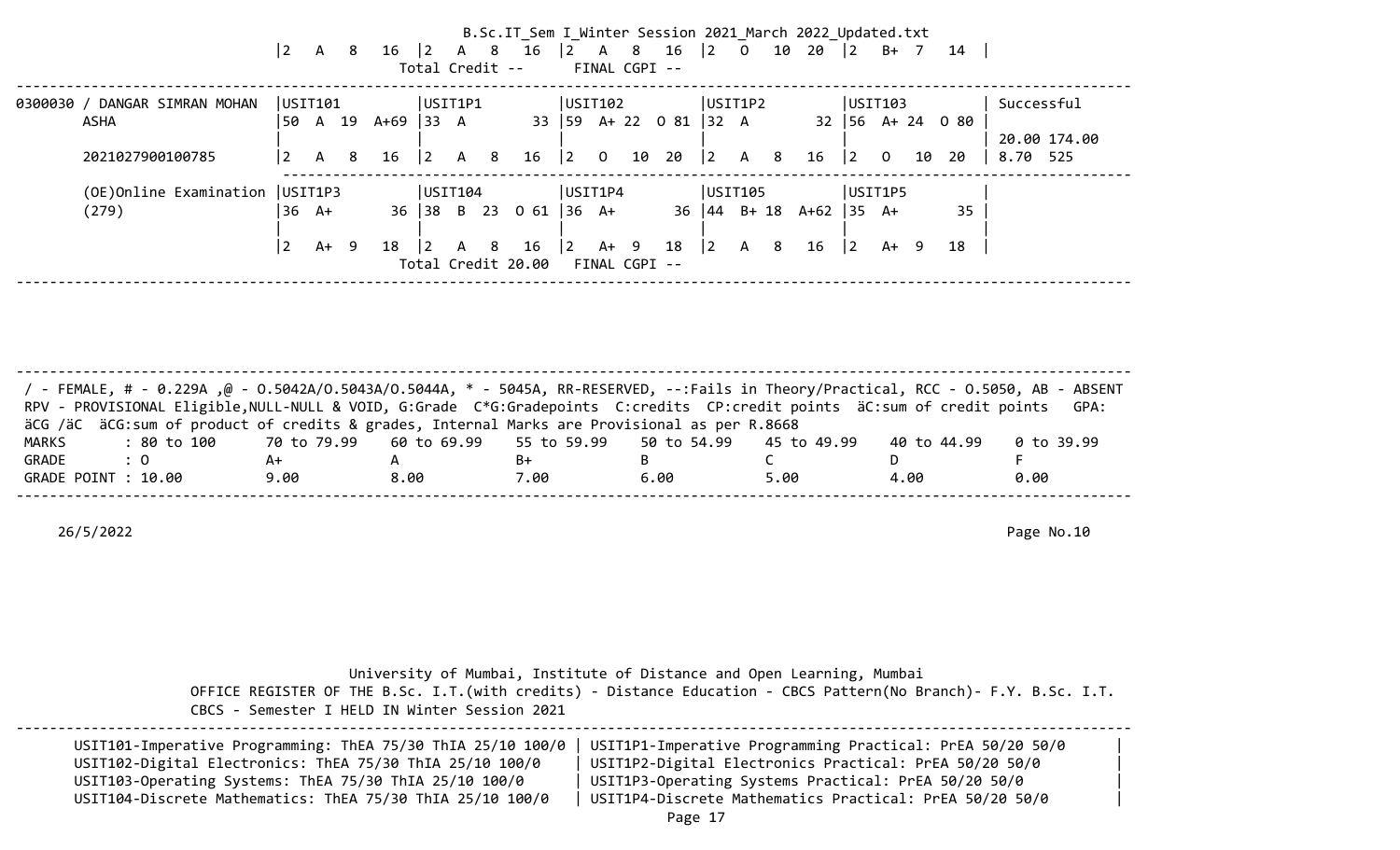|             | USIT105-Communication Skills: ThEA 75/30 ThIA 25/10 100/0   USIT1P5-Communication Skills Practical: PrEA 50/20 50/0 |                     |                |    |                                                                                |             |                            |     |                                                    |                                                      |                |    |                                     |                |                                                      |   | B.Sc.IT Sem I Winter Session 2021 March 2022 Updated.txt |                                                                                            |                |      |                          |                                                                                                                           |
|-------------|---------------------------------------------------------------------------------------------------------------------|---------------------|----------------|----|--------------------------------------------------------------------------------|-------------|----------------------------|-----|----------------------------------------------------|------------------------------------------------------|----------------|----|-------------------------------------|----------------|------------------------------------------------------|---|----------------------------------------------------------|--------------------------------------------------------------------------------------------|----------------|------|--------------------------|---------------------------------------------------------------------------------------------------------------------------|
| SEAT<br>NO. | NAME OF THE CANDIDATE<br>PRN.                                                                                       |                     | PAPER 1        |    | Totall                                                                         |             | PAPER 2                    |     | Total                                              |                                                      | PAPER 3        |    | Total                               |                | PAPER 4                                              |   | Totall                                                   |                                                                                            | PAPER 5        |      |                          | <b>RESULT</b><br>Total CR $C*G$<br> CR GR GP C*G  CR GR GP C*G  CR GR GP C*G  CR GR GP C*G  CR GR GP C*G   SGPI GRD TOTAL |
|             | <b>CENTRE</b><br>COLLEGE                                                                                            |                     | PAPER 6        |    | Total<br> CR GR GP C*G  CR GR GP C*G  CR GR GP C*G  CR GR GP C*G  CR GR GP C*G |             | PAPER 7                    |     | Total                                              |                                                      | PAPER 8        |    | Totall                              |                | PAPER 9                                              |   | Total                                                    |                                                                                            | PAPER 10       |      | Total                    |                                                                                                                           |
|             | 0300031 DANGE TANMAY LAHU<br>ROHINI<br>2021027900032101                                                             | USTI01<br>$\vert$ 2 | $\mathsf{A}$   | 8  | 45 A 23 O 68  37 A+<br>16                                                      | $ 2\rangle$ | USIT1P1<br>$\overline{0}$  |     | @3<br>10 20                                        | USIT102<br>$\vert$ 2                                 | $\overline{0}$ | 10 | 37 63 0 25 0 88 34 A<br>20          | $ 2\rangle$    | USIT1P2<br>A 8                                       |   | 16                                                       | USTI03<br>$ 2\rangle$                                                                      | $\overline{0}$ |      | 34 68 0 25 0 93<br>10 20 | Successful<br>20.00 180.00<br>$9.00$ $571$ @6                                                                             |
|             | (OE) Online Examination   USIT1P3<br>(279)                                                                          | 33 A<br><u> 2</u>   | A              | -8 | $16 \quad  2$                                                                  |             | USIT104                    |     | 33 44 B+ 24 0 68 33 A<br>A 8 16<br>Total Credit -- | USIT1P4<br>$\begin{vmatrix} 2 & A & 8 \end{vmatrix}$ | FINAL CGPI --  |    | 16 2 0 10 20                        |                | USIT105                                              |   | 33   59 A + 21 0 80   37 A +                             | USIT1P5<br>$\vert$ 2                                                                       | $\Omega$       | - 10 | 37<br>@3<br>-20          |                                                                                                                           |
|             | 0300032 DHANMEHER NIKHIL<br>JAGDISH SADHANA<br>2021027900036594                                                     | USTI01<br>  2       | A              | 8  | 45 A 19 A+64  36 A+<br>16                                                      | $ 2\rangle$ | USIT1P1<br>$A+ 9$          |     | 18                                                 | USIT102<br>$\vert$ 2                                 | $\overline{0}$ |    | 36   57 A + 25 0 82   33 A<br>10 20 | $\overline{2}$ | USIT1P2<br>$A \quad 8$                               |   | 16                                                       | USTI03<br>$ 2\rangle$                                                                      | A              | 8    | 33 45 A 23 0 68<br>16    | Successful<br>20.00 162.00<br>8.10 502                                                                                    |
|             | (OE) Online Examination   USIT1P3<br>(279)                                                                          | 33 A<br> 2          | $\mathsf{A}$   | -8 | 16                                                                             | $\vert$ 2   | USIT104<br>B               | 6   | 33 30 D 23 0 53 33 A<br>12<br>Total Credit 20.00   | USIT1P4<br>$ 2\rangle$<br>FINAL CGPI --              | $\mathsf{A}$   | 8  | 16                                  |                | USIT105<br>$\begin{vmatrix} 2 & A & 8 \end{vmatrix}$ |   | 33   50 A 16 A 66   34 A<br>16                           | USIT1P5<br>$\begin{array}{ccc} \n\begin{array}{ccc} 2 & A & B \n\end{array} \n\end{array}$ |                |      | 34<br>16                 |                                                                                                                           |
|             | 0300033 / DHASAL ANUSHKA<br>MILIND SANGEETA<br>2021027900046565                                                     | USTI01<br>$\vert$ 2 | $\overline{0}$ | 10 | 57 A+ 21 O 78  33 A<br>@2<br>20                                                | $ 2\rangle$ | USIT1P1<br>$\mathsf{A}$    | - 8 | 16                                                 | USTI02<br>$ 2\rangle$                                | $\overline{O}$ | 10 | 33   56 A + 25 0 81   30 A<br>20    | 12             | USIT1P2                                              | 8 | 16                                                       | USTI03<br>$\vert 2 \vert$                                                                  | $\overline{O}$ | 10   | 30 62 0 22 0 84<br>20    | Successful<br><b>RPV</b><br>20.00 180.00<br>9.00 55502                                                                    |
|             | (OE) Online Examination   USIT1P3<br>(279)                                                                          | 35 A+<br> 2         | A+ 9           |    |                                                                                |             | USIT104<br>Total Credit -- |     | 35 48 A 24 0 72 35 A+<br>18   2 A + 9 18   2 A + 9 | USIT1P4                                              | FINAL CGPI --  |    | $18$ $ 2$ A+ 9 18                   |                | USIT105                                              |   | 35   53 A + 20 0 73   34 A                               | USIT1P5<br>$\begin{array}{ccc} \vert 2 & A & 8 \end{array}$                                |                |      | 34<br>16                 |                                                                                                                           |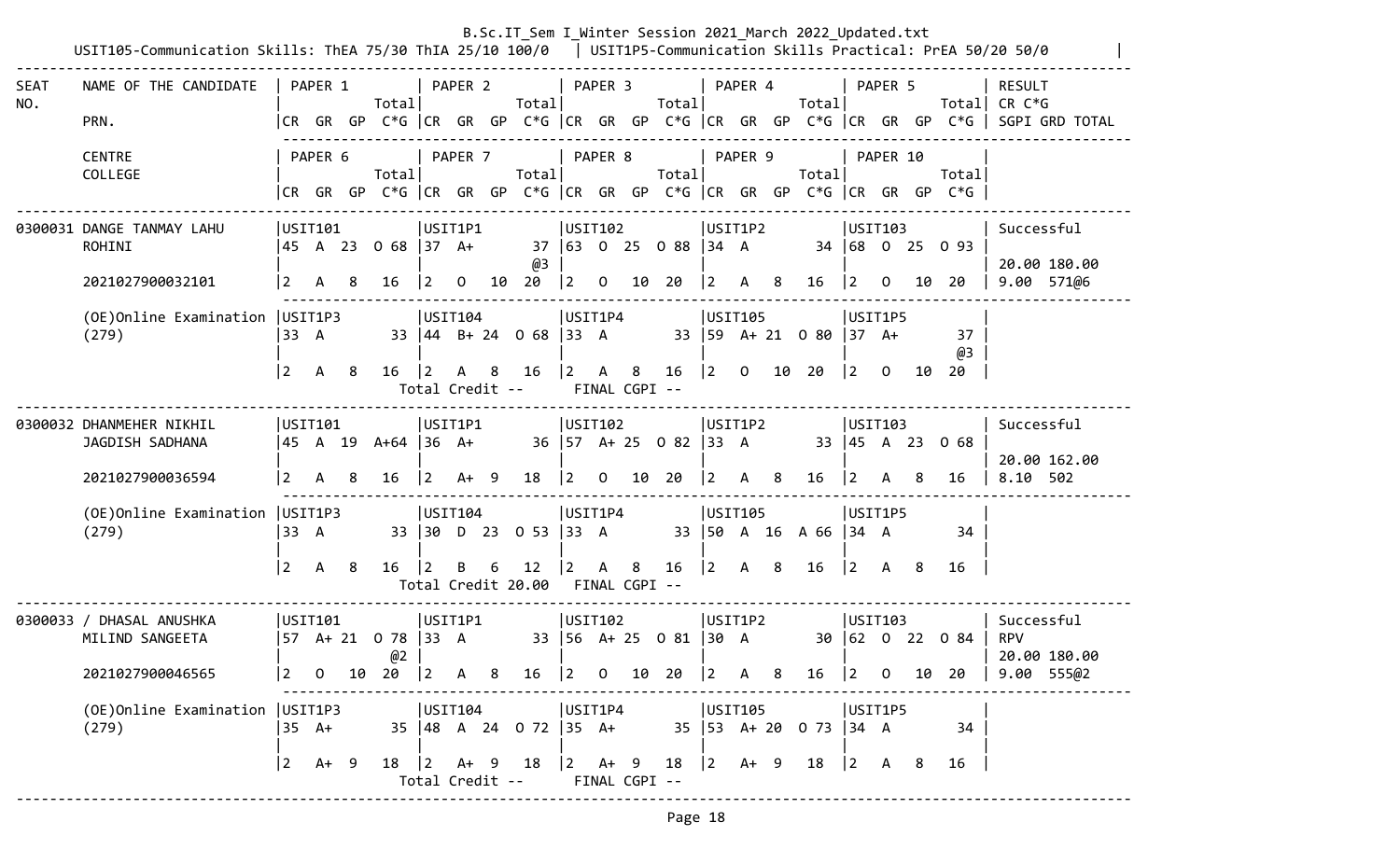|              | / FEMALE, # - 0.229A ,@ - 0.5042A/0.5043A/0.5044A, * - 5045A, RR-RESERVED, --:Fails in Theory/Practical, RCC - 0.5050, AB - ABSENT<br>RPV - PROVISIONAL Eligible, NULL-NULL & VOID, G:Grade C*G:Gradepoints C:credits CP:credit points äC:sum of credit points<br>äCG /äC äCG:sum of product of credits & grades, Internal Marks are Provisional as per R.8668 |             |                                               |                    |             |                                                                       |                                                                                                                                                                                                                                                                                                   | GPA:                                                                                                                             |
|--------------|----------------------------------------------------------------------------------------------------------------------------------------------------------------------------------------------------------------------------------------------------------------------------------------------------------------------------------------------------------------|-------------|-----------------------------------------------|--------------------|-------------|-----------------------------------------------------------------------|---------------------------------------------------------------------------------------------------------------------------------------------------------------------------------------------------------------------------------------------------------------------------------------------------|----------------------------------------------------------------------------------------------------------------------------------|
| <b>MARKS</b> | : 80 to 100                                                                                                                                                                                                                                                                                                                                                    | 70 to 79.99 | 60 to 69.99                                   | 55 to 59.99        | 50 to 54.99 | 45 to 49.99                                                           | 40 to 44.99                                                                                                                                                                                                                                                                                       | 0 to 39.99                                                                                                                       |
| GRADE        | : 0                                                                                                                                                                                                                                                                                                                                                            | A+          | A                                             | B+                 | B           | $\mathsf{C}$                                                          | D                                                                                                                                                                                                                                                                                                 | F                                                                                                                                |
|              | GRADE POINT : 10.00                                                                                                                                                                                                                                                                                                                                            | 9.00        | 8.00                                          | 7.00               | 6.00        | 5.00                                                                  | 4.00                                                                                                                                                                                                                                                                                              | 0.00                                                                                                                             |
|              | 26/5/2022                                                                                                                                                                                                                                                                                                                                                      |             |                                               |                    |             | University of Mumbai, Institute of Distance and Open Learning, Mumbai |                                                                                                                                                                                                                                                                                                   | Page No.11<br>OFFICE REGISTER OF THE B.Sc. I.T. (with credits) - Distance Education - CBCS Pattern (No Branch) - F.Y. B.Sc. I.T. |
|              |                                                                                                                                                                                                                                                                                                                                                                |             | CBCS - Semester I HELD IN Winter Session 2021 |                    |             |                                                                       |                                                                                                                                                                                                                                                                                                   |                                                                                                                                  |
|              | USIT101-Imperative Programming: ThEA 75/30 ThIA 25/10 100/0<br>USIT102-Digital Electronics: ThEA 75/30 ThIA 25/10 100/0<br>USIT103-Operating Systems: ThEA 75/30 ThIA 25/10 100/0<br>USIT104-Discrete Mathematics: ThEA 75/30 ThIA 25/10 100/0<br>USIT105-Communication Skills: ThEA 75/30 ThIA 25/10 100/0                                                    |             |                                               |                    |             |                                                                       | USIT1P1-Imperative Programming Practical: PrEA 50/20 50/0<br>USIT1P2-Digital Electronics Practical: PrEA 50/20 50/0<br>USIT1P3-Operating Systems Practical: PrEA 50/20 50/0<br>USIT1P4-Discrete Mathematics Practical: PrEA 50/20 50/0<br>USIT1P5-Communication Skills Practical: PrEA 50/20 50/0 |                                                                                                                                  |
| SEAT         | NAME OF THE CANDIDATE                                                                                                                                                                                                                                                                                                                                          | PAPER 1     | PAPER 2                                       | PAPER <sub>3</sub> |             | PAPER 4                                                               | PAPER 5                                                                                                                                                                                                                                                                                           | <b>RESULT</b>                                                                                                                    |
| NO.          | PRN.                                                                                                                                                                                                                                                                                                                                                           |             | Total                                         | Total              | Total       | Total                                                                 |                                                                                                                                                                                                                                                                                                   | Total CR $C*G$<br>CR GR GP C*G CR GR GP C*G CR GR GP C*G CR GR GP C*G CR GR GP C*G SGPI GRD TOTAL                                |
|              | <b>CENTRE</b>                                                                                                                                                                                                                                                                                                                                                  | PAPER 6     | PAPER 7                                       | PAPER 8            |             | PAPER 9                                                               | PAPER 10                                                                                                                                                                                                                                                                                          |                                                                                                                                  |
|              | COLLEGE                                                                                                                                                                                                                                                                                                                                                        |             | Total                                         | Total              | Total       | Total                                                                 | Total                                                                                                                                                                                                                                                                                             |                                                                                                                                  |

-------------------------------------------------------------------------------------------------------------------------------------- 0300034 DHATAKAR SAURABH |USIT101 |USIT1P1 |USIT102 |USIT1P2 |USIT103 |Successful CHANDRAKANT ANKITA |48 A 22 O 70 |35 A+ 35 |65 O 25 O 90 |32 A 32 |57 A+ 23 O 80 | | | | | | | 20.00 170.00 2021027900036555 |2 A+ 9 18 |2 A+ 9 18 |2 O 10 20 |2 A 8 16 |2 O 10 20 | 8.50 532

|CR GR GP C\*G |CR GR GP C\*G |CR GR GP C\*G |CR GR GP C\*G |CR GR GP C\*G |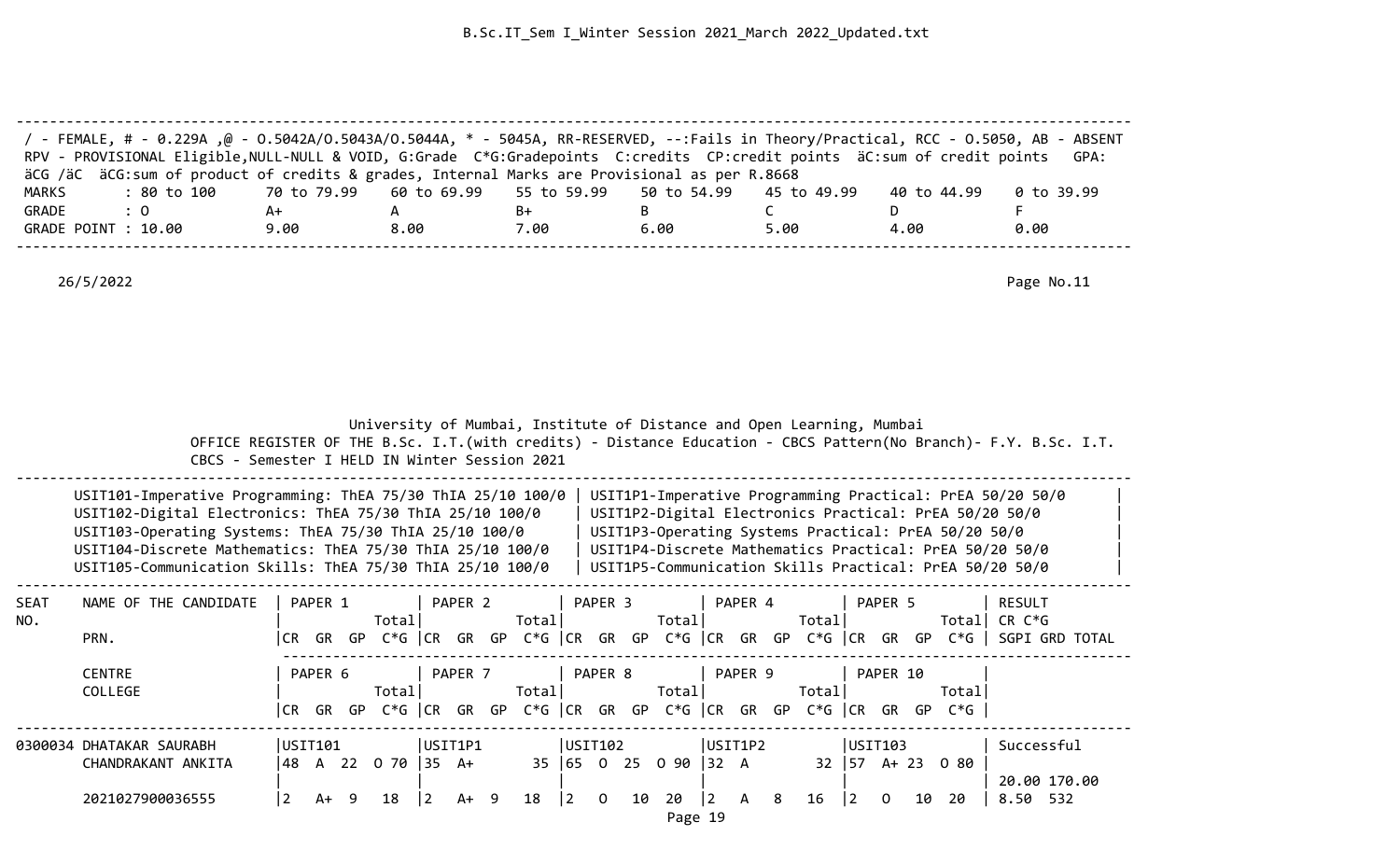|                       |                                                                                                                                                                                                                                                                  |                                |                |    |                                  |             |                                            |   | B.Sc.IT Sem I Winter Session 2021 March 2022 Updated.txt |                                           |              |                    |                                   |                         |              |                |                                       |                                           |                |      |                         |                                          |
|-----------------------|------------------------------------------------------------------------------------------------------------------------------------------------------------------------------------------------------------------------------------------------------------------|--------------------------------|----------------|----|----------------------------------|-------------|--------------------------------------------|---|----------------------------------------------------------|-------------------------------------------|--------------|--------------------|-----------------------------------|-------------------------|--------------|----------------|---------------------------------------|-------------------------------------------|----------------|------|-------------------------|------------------------------------------|
|                       | (OE) Online Examination   USIT1P3<br>(279)                                                                                                                                                                                                                       | 34 A                           |                |    |                                  |             | USIT104                                    |   | 34   42  B + 23  0  65   34  A                           | USIT1P4                                   |              |                    |                                   | USIT105<br>$34 \mid 41$ |              |                | B 18 A+59 33 A                        | USIT1P5                                   |                |      | 33                      |                                          |
|                       |                                                                                                                                                                                                                                                                  | $\vert$ 2                      | $\mathsf{A}$   | -8 | $16 \mid 2$                      |             | A 8                                        |   | 16<br>Total Credit 20.00                                 | $\begin{vmatrix} 2 & A & 8 \end{vmatrix}$ |              | FINAL CGPI --      | $16 \mid 2$                       |                         |              | B+ 7           | 14                                    | $\begin{vmatrix} 2 & A & B \end{vmatrix}$ |                |      | 16                      |                                          |
|                       | 0300035 / DHOBLE RUTUJA<br>BABASAHEB RANJANA<br>2021027900057203                                                                                                                                                                                                 | USIT101<br> 2                  | $\mathsf{O}$   | 10 | 54 A+ 23 0 77  35 A+<br>@3<br>20 | $ 2\rangle$ | USIT1P1<br>$A+ 9$                          |   | 18                                                       | USIT102<br>$\vert$ 2                      | $\mathbf{O}$ | 10                 | 35   57 A + 24 0 81   32 A<br>20  | USIT1P2<br>$\vert$ 2    | A            | 8              | 16                                    | USTI03<br>$ 2 \rangle$                    | $\overline{0}$ | 10   | 32 65 0 22 0 87<br>20   | Successful<br>20.00 178.00<br>8.90 559@4 |
|                       | (OE)Online Examination<br>(279)                                                                                                                                                                                                                                  | USIT1P3<br>34 A<br>$ 2\rangle$ | $\mathsf{A}$   | 8  | 16                               | $ 2\rangle$ | USTI04 <br>$\mathsf{A}$<br>Total Credit -- | 8 | 34   44 B + 24 0 68   33 A<br>16                         | USIT1P4<br>$\vert$ 2                      | $\mathsf{A}$ | 8<br>FINAL CGPI -- | 16                                | USIT105<br>$ 2\rangle$  | $\mathbf{0}$ | 10             | 33   59 A+ 20 0 79   33 A<br>@1<br>20 | USIT1P5<br>$ 2\rangle$                    | A 8            |      | 33<br>16                |                                          |
|                       | 0300036 DODAMANI SAVIDHAN<br>SHIVASHARAN SEETA<br>2021027900028521                                                                                                                                                                                               | USIT101<br><u> 2</u>           | F.             | 0  | 17F F 19E A+36  36E A+<br>0      | <u> 2</u>   | USIT1P1<br>$A+9$                           |   | 18                                                       | USIT102<br><u> 2</u>                      | A 8          |                    | 36   45E A 22E O 67   34E A<br>16 | USIT1P2<br>$ 2\rangle$  | $\mathsf{A}$ | 8 <sup>8</sup> | 16                                    | USTI03<br>$ 2\rangle$                     | A              | - 8  | 34 36E C 24E 0 60<br>16 | Unsuccessful ATKT<br>$-- 450$            |
|                       | (OE) Online Examination   USIT1P3<br>(279)                                                                                                                                                                                                                       | 33E A                          |                |    |                                  |             | USIT104                                    |   | 33 30E D 21E O 51                                        | USIT1P4<br>33E A                          |              |                    |                                   | USIT105                 |              |                | 33   51E A 16E A 67                   | USIT1P5<br>33E A                          |                |      | 33                      |                                          |
|                       |                                                                                                                                                                                                                                                                  | $\vert$ 2                      | $\overline{A}$ | -8 | 16                               | 2           | B<br>Total Credit --                       | 6 | 12                                                       | $\begin{vmatrix} 2 & A & 8 \end{vmatrix}$ |              | FINAL CGPI --      | 16                                | $\vert$ 2               | $\mathsf{A}$ | 8              | 16                                    | $\begin{vmatrix} 2 & A & 8 \end{vmatrix}$ |                |      | 16                      |                                          |
|                       | / - FEMALE, # - 0.229A ,@ - 0.5042A/0.5043A/0.5044A, * - 5045A, RR-RESERVED, --:Fails in Theory/Practical, RCC - 0.5050, AB - ABSENT<br>RPV - PROVISIONAL Eligible, NULL-NULL & VOID, G:Grade C*G:Gradepoints C:credits CP:credit points äC:sum of credit points |                                |                |    |                                  |             |                                            |   |                                                          |                                           |              |                    |                                   |                         |              |                |                                       |                                           |                |      |                         | GPA:                                     |
| <b>MARKS</b><br>GRADE | äCG /äC äCG:sum of product of credits & grades, Internal Marks are Provisional as per R.8668<br>: 80 to 100<br>: 0<br>GRADE POINT : 10.00                                                                                                                        | 70 to 79.99<br>A+<br>9.00      |                |    | А<br>8.00                        |             | 60 to 69.99                                |   | 55 to 59.99<br>B+<br>7.00                                |                                           |              | B                  | 50 to 54.99<br>6.00               |                         |              | C<br>5.00      | 45 to 49.99                           |                                           | D.             | 4.00 | 40 to 44.99             | 0 to 39.99<br>0.00                       |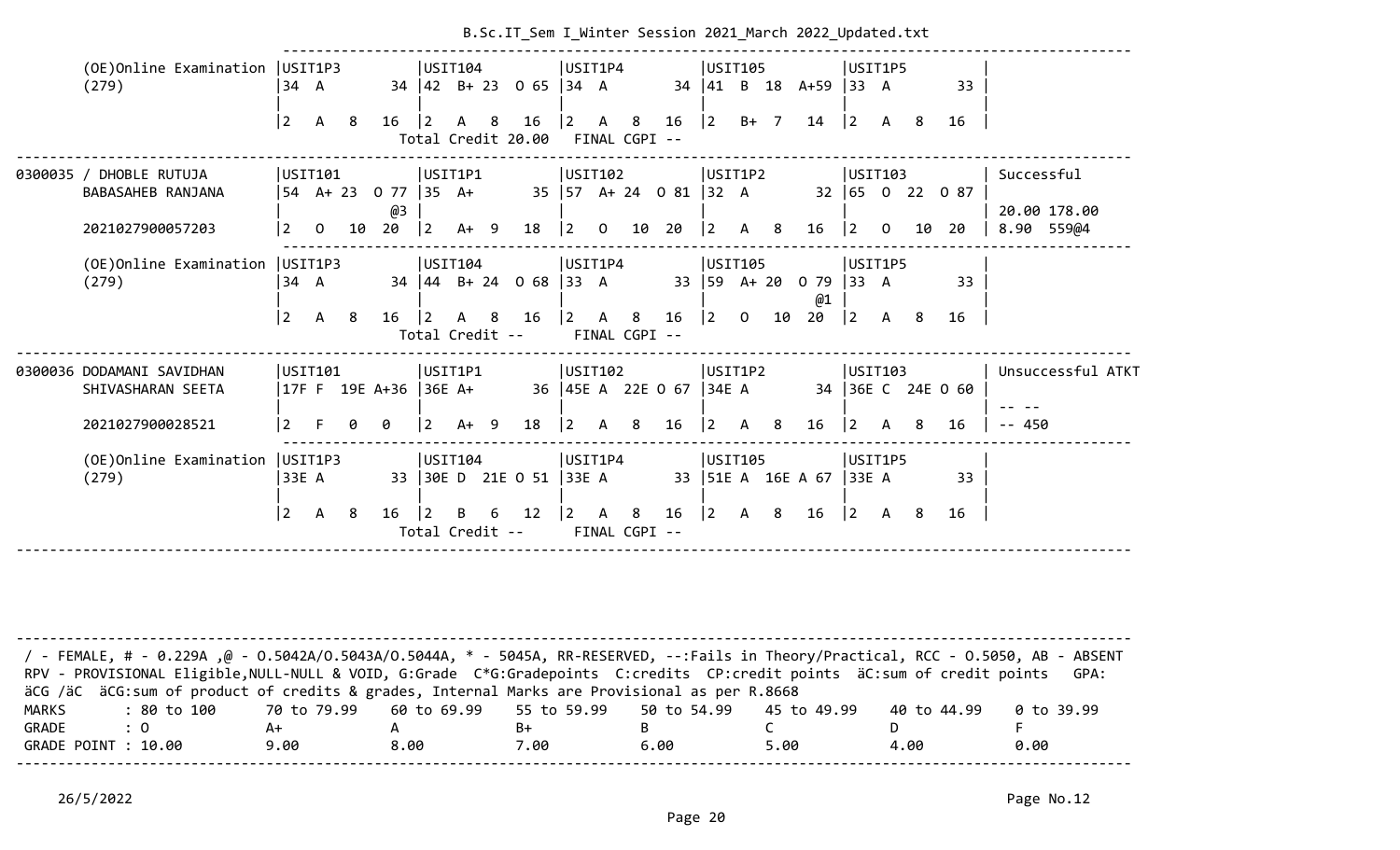|                    | CBCS - Semester I HELD IN Winter Session 2021                                                                                                                                                                                                                                                               |                |                      |   | University of Mumbai, Institute of Distance and Open Learning, Mumbai |                                   |              |    |                             |                           |                     |    |                                 |                                   |             |   |                               |           |                    |     |                                                                          | OFFICE REGISTER OF THE B.Sc. I.T. (with credits) - Distance Education - CBCS Pattern (No Branch) - F.Y. B.Sc. I.T.                                                                                                                        |
|--------------------|-------------------------------------------------------------------------------------------------------------------------------------------------------------------------------------------------------------------------------------------------------------------------------------------------------------|----------------|----------------------|---|-----------------------------------------------------------------------|-----------------------------------|--------------|----|-----------------------------|---------------------------|---------------------|----|---------------------------------|-----------------------------------|-------------|---|-------------------------------|-----------|--------------------|-----|--------------------------------------------------------------------------|-------------------------------------------------------------------------------------------------------------------------------------------------------------------------------------------------------------------------------------------|
|                    | USIT101-Imperative Programming: ThEA 75/30 ThIA 25/10 100/0<br>USIT102-Digital Electronics: ThEA 75/30 ThIA 25/10 100/0<br>USIT103-Operating Systems: ThEA 75/30 ThIA 25/10 100/0<br>USIT104-Discrete Mathematics: ThEA 75/30 ThIA 25/10 100/0<br>USIT105-Communication Skills: ThEA 75/30 ThIA 25/10 100/0 |                |                      |   |                                                                       |                                   |              |    |                             |                           |                     |    |                                 |                                   |             |   |                               |           |                    |     | USIT1P3-Operating Systems Practical: PrEA 50/20 50/0                     | USIT1P1-Imperative Programming Practical: PrEA 50/20 50/0<br>USIT1P2-Digital Electronics Practical: PrEA 50/20 50/0<br>USIT1P4-Discrete Mathematics Practical: PrEA 50/20 50/0<br>USIT1P5-Communication Skills Practical: PrEA 50/20 50/0 |
| <b>SEAT</b><br>NO. | NAME OF THE CANDIDATE<br>PRN.                                                                                                                                                                                                                                                                               |                | PAPER 1              |   | Total                                                                 |                                   | PAPER 2      |    | Total                       |                           | PAPER <sub>3</sub>  |    | Total                           |                                   | PAPER 4     |   | Totall                        |           | PAPER 5            |     | Totall                                                                   | <b>RESULT</b><br>CR C*G<br> CR GR GP C*G  CR GR GP C*G  CR GR GP C*G  CR GR GP C*G  CR GR GP C*G   SGPI GRD TOTAL                                                                                                                         |
|                    | <b>CENTRE</b><br>COLLEGE                                                                                                                                                                                                                                                                                    |                | PAPER 6<br>ICR GR GP |   | Totall                                                                |                                   | PAPER 7      |    | Total                       |                           | PAPER 8             |    | Total                           |                                   | PAPER 9     |   | Total                         |           | PAPER 10           |     | Total<br>C*G   CR GR GP C*G   CR GR GP C*G   CR GR GP C*G   CR GR GP C*G |                                                                                                                                                                                                                                           |
|                    | 0300037 DSOUZA OSCAR SEBASTIAN   USIT101<br><b>DOROTHY</b><br>2021027900058872                                                                                                                                                                                                                              | $\overline{2}$ | A                    | 8 | 41E B 25E 0 66 35E A+<br>16                                           | USIT1P1<br>l 2.                   | A+           | -9 | 18                          | USTI02 <br>$ 2\rangle$    | $\mathbf 0$         | 10 | 35 68E 0 25E 0 93 AB F<br>20    | USIT1P2<br>$\overline{2}$         |             | ø | AB                            | $\vert$ 2 | USTI03<br>$\Omega$ | 10  | AB 63E 0 24E 0 87<br>20                                                  | Unsuccessful Fail<br>$- - 485$                                                                                                                                                                                                            |
|                    | (OE) Online Examination   USIT1P3<br>(279)                                                                                                                                                                                                                                                                  | AB F           |                      |   |                                                                       | USIT104                           |              |    | AB   56E A+ 25E 0 81   AB F | USIT1P4                   |                     |    |                                 | USIT105                           |             |   | AB 69E 0 20E 0 89 34E A       |           | USIT1P5            |     | 34                                                                       |                                                                                                                                                                                                                                           |
|                    |                                                                                                                                                                                                                                                                                                             | $\overline{2}$ | -F                   | ø | AB                                                                    | $\overline{2}$<br>Total Credit -- | 0            |    | 10 20                       | $ 2\rangle$               | F.<br>FINAL CGPI -- | 0  | AB                              | $ 2\rangle$                       | $\mathbf 0$ |   | 10 20                         | $\vert$ 2 | A                  | -8  | 16                                                                       |                                                                                                                                                                                                                                           |
|                    | 0300038 / DUBEY AAKANSHA<br>RAJESH SAVITADEVI<br>2021027900032186                                                                                                                                                                                                                                           | USIT101<br>2   | B                    | 6 | 33 D 19 A+52 33 A<br>12                                               | $\vert 2 \vert$                   | USIT1P1<br>А | 8  | 16                          | USIT102<br>$\overline{2}$ | $\Omega$            |    | 33 53 A+ 24 0 77<br>@3<br>10 20 | USIT1P2<br>$ 30 \ \text{A}$<br>12 | A           | 8 | 16                            | $\vert$ 2 | USIT103<br>A+      | - 9 | 30   53 A + 22 0 75<br>18                                                | Successful<br>20.00 164.00<br>8.20 494@3                                                                                                                                                                                                  |
|                    | (OE)Online Examination   USIT1P3<br>(279)                                                                                                                                                                                                                                                                   | 34 A           |                      |   |                                                                       | USIT104                           |              |    | 34 42 B+ 24 0 66 36 A+      | USIT1P4                   |                     |    |                                 | USIT105                           |             |   | $36 \mid 42$ B+ 14 B+56 35 A+ |           | USIT1P5            |     | 35                                                                       |                                                                                                                                                                                                                                           |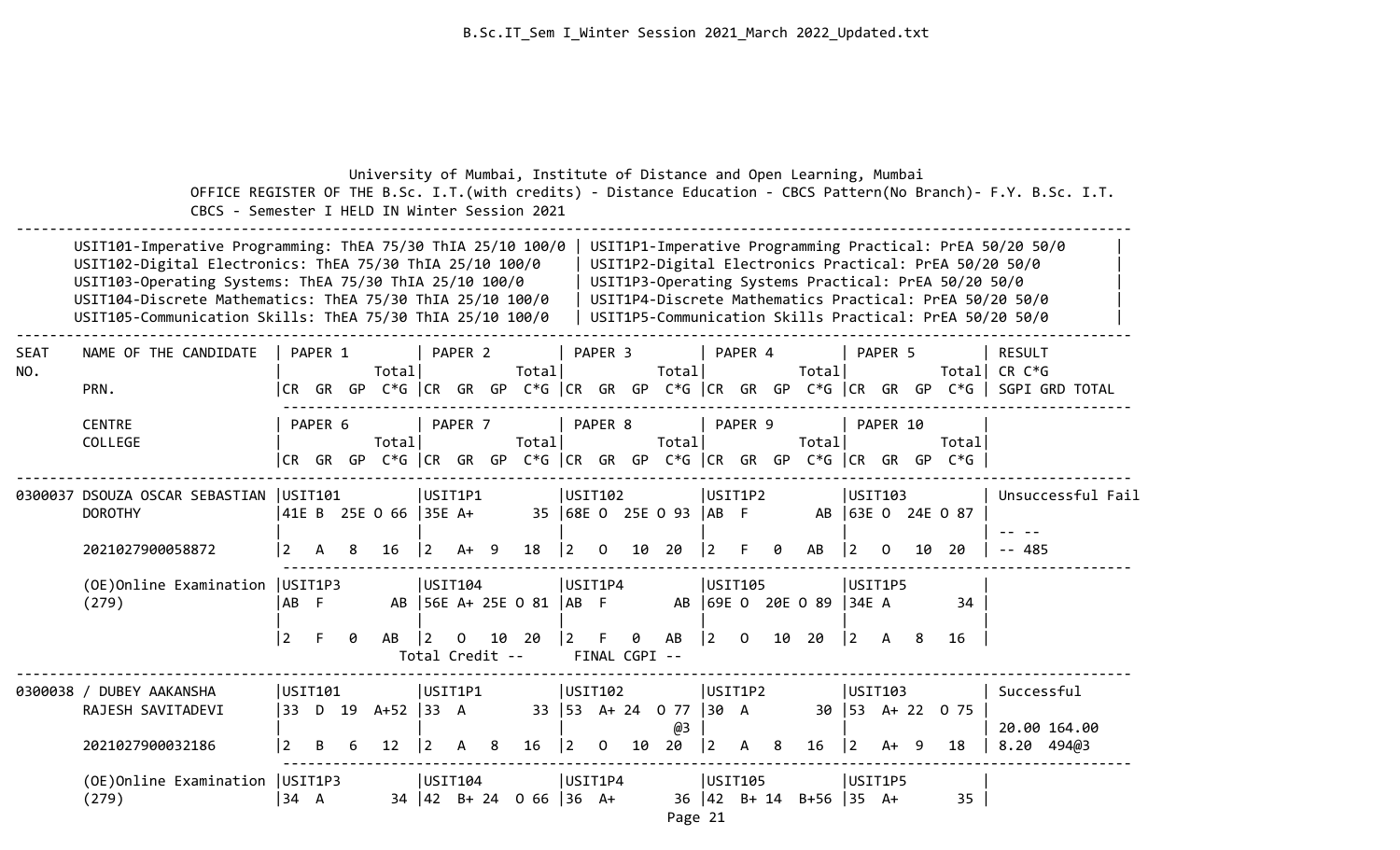|                            |                 |              |   |                       |                 |        |   | B.Sc.IT Sem I Winter Session 2021 March 2022 Updated.txt |             |                |               |                    |             |      |                |                    |                |      |      |                     |                   |
|----------------------------|-----------------|--------------|---|-----------------------|-----------------|--------|---|----------------------------------------------------------|-------------|----------------|---------------|--------------------|-------------|------|----------------|--------------------|----------------|------|------|---------------------|-------------------|
|                            |                 |              |   |                       |                 |        |   |                                                          |             |                |               |                    |             |      |                |                    |                |      |      |                     |                   |
|                            | $\mathbf{2}$    | A            | 8 | 16                    |                 | A 8    |   | 16                                                       | $ 2\rangle$ | A+ 9           |               | 18                 | $ 2\rangle$ | $B+$ | $\overline{7}$ | 14                 | $\overline{2}$ |      | A+ 9 | 18                  |                   |
|                            |                 |              |   |                       | Total Credit -- |        |   |                                                          |             |                | FINAL CGPI -- |                    |             |      |                |                    |                |      |      |                     |                   |
| 0300039 DURRANI SHOEB SAMI | USIT101         |              |   |                       | USIT1P1         |        |   |                                                          | USTI102     |                |               |                    | USIT1P2     |      |                |                    | USTI03         |      |      |                     | Unsuccessful ATKT |
| SALEHA PARVEEN             |                 |              |   | 24F F 22E 0 46 35E A+ |                 |        |   |                                                          |             |                |               | 35 59E A+ 23E 0 82 | $ 35E$ A+   |      |                |                    |                |      |      | 35   48E A 23E O 71 |                   |
|                            |                 |              |   |                       |                 |        |   |                                                          |             |                |               |                    |             |      |                |                    |                |      |      |                     |                   |
| 2021027900037663           | $\vert 2 \vert$ | -F.          | 0 | 0                     | $\vert$ 2       | $A+ 9$ |   | 18                                                       | $ 2\rangle$ | $\overline{0}$ | 10            | 20                 | $ 2\rangle$ | A+ 9 |                | 18                 | $ 2\rangle$    | A+ 9 |      | 18                  | $- - 469$         |
|                            |                 |              |   |                       |                 |        |   |                                                          |             |                |               |                    |             |      |                |                    |                |      |      |                     |                   |
| (OE)Online Examination     | USIT1P3         |              |   |                       | USTI04          |        |   |                                                          | USIT1P4     |                |               |                    | USIT105     |      |                |                    | USIT1P5        |      |      |                     |                   |
| (279)                      | 34E A           |              |   |                       |                 |        |   | 34 33E D 19E A+52                                        | $ 37E A+$   |                |               | 37                 |             |      |                | $ 56E A+ 21E O 77$ | AB             |      |      | AB                  |                   |
|                            |                 |              |   |                       |                 |        |   |                                                          |             |                |               |                    |             |      |                |                    |                |      |      |                     |                   |
|                            | $\overline{2}$  | $\mathsf{A}$ | 8 | 16                    | $\vert$ 2       | B.     | 6 | 12                                                       | $ 2\rangle$ | $A+ 9$         |               | 18                 | $ 2\rangle$ | A+   | - 9            | 18                 | $ 2\rangle$    | F.   | 0    | AB                  |                   |
|                            |                 |              |   |                       | Total Credit -- |        |   |                                                          |             |                | FINAL CGPI -- |                    |             |      |                |                    |                |      |      |                     |                   |
|                            |                 |              |   |                       |                 |        |   |                                                          |             |                |               |                    |             |      |                |                    |                |      |      |                     |                   |

| / - FEMALE, # - 0.229A ,@ - 0.5042A/0.5043A/0.5044A, * - 5045A, RR-RESERVED, --:Fails in Theory/Practical, RCC - 0.5050, AB - ABSENT<br>RPV - PROVISIONAL Eligible, NULL-NULL & VOID, G:Grade C*G:Gradepoints C:credits CP:credit points äC:sum of credit points GPA: |      |      |      |      |      |             |            |
|-----------------------------------------------------------------------------------------------------------------------------------------------------------------------------------------------------------------------------------------------------------------------|------|------|------|------|------|-------------|------------|
| äCG /äC äCG:sum of product of credits & grades, Internal Marks are Provisional as per R.8668                                                                                                                                                                          |      |      |      |      |      |             |            |
| : 80 to 100    70 to 79.99   60 to 69.99   55 to 59.99   50 to 54.99   45 to 49.99<br>MARKS                                                                                                                                                                           |      |      |      |      |      | 40 to 44.99 | 0 to 39.99 |
| GRADE<br>$\therefore$ 0                                                                                                                                                                                                                                               | A+   |      | B+   |      |      |             |            |
| GRADE POINT : 10.00                                                                                                                                                                                                                                                   | 9.00 | 8.00 | 7.00 | 6.00 | 5.00 | 4.00        | 0.00       |
|                                                                                                                                                                                                                                                                       |      |      |      |      |      |             |            |

| CBCS - Semester I HELD IN Winter Session 2021                                                                                                                                     | University of Mumbai, Institute of Distance and Open Learning, Mumbai<br>OFFICE REGISTER OF THE B.Sc. I.T. (with credits) - Distance Education - CBCS Pattern (No Branch) - F.Y. B.Sc. I.T. |  |
|-----------------------------------------------------------------------------------------------------------------------------------------------------------------------------------|---------------------------------------------------------------------------------------------------------------------------------------------------------------------------------------------|--|
| USIT101-Imperative Programming: ThEA 75/30 ThIA 25/10 100/0<br>USIT102-Digital Electronics: ThEA 75/30 ThIA 25/10 100/0<br>USIT103-Operating Systems: ThEA 75/30 ThIA 25/10 100/0 | USIT1P1-Imperative Programming Practical: PrEA 50/20 50/0<br>USIT1P2-Digital Electronics Practical: PrEA 50/20 50/0<br>USIT1P3-Operating Systems Practical: PrEA 50/20 50/0<br>$D = \pi e$  |  |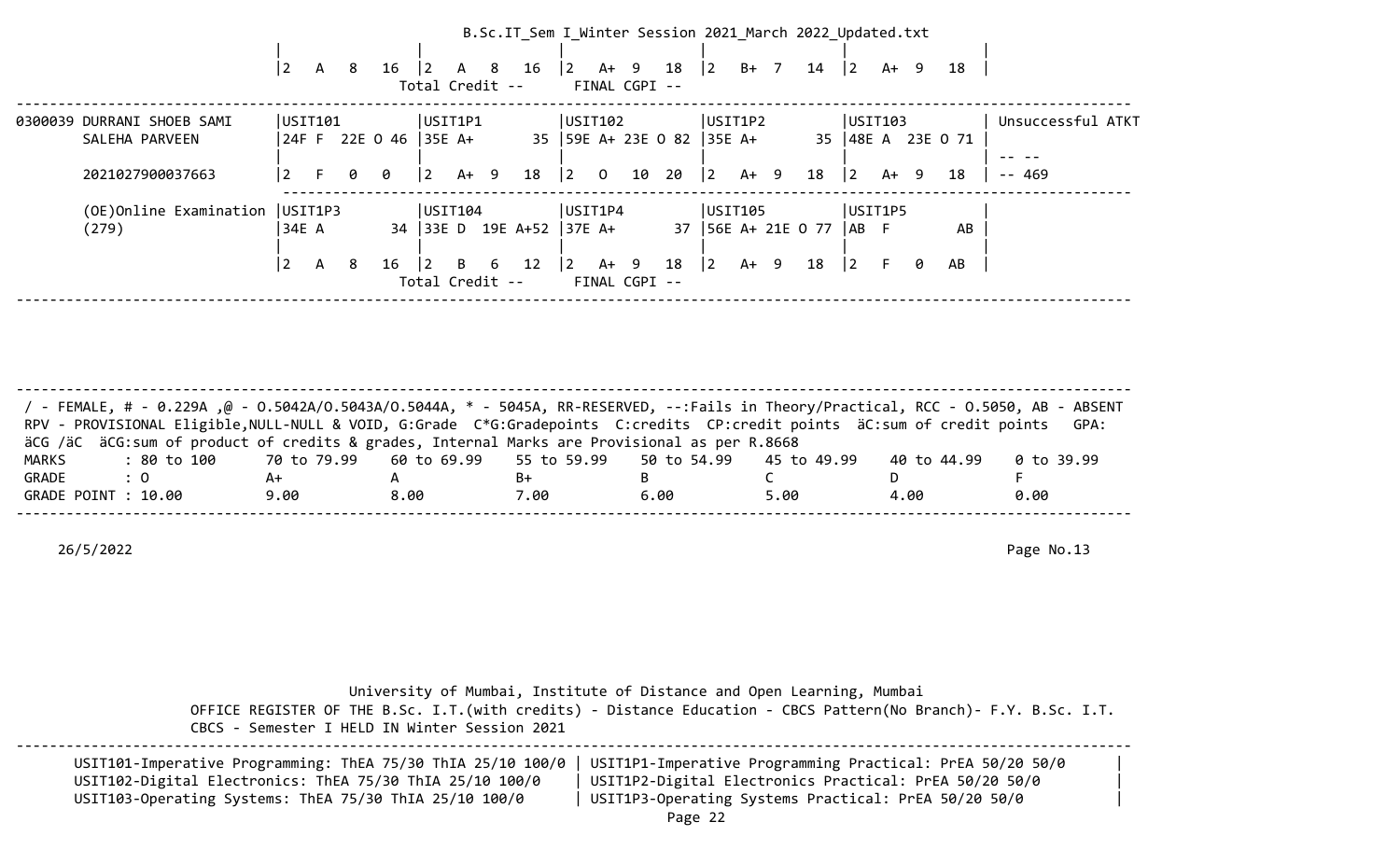|             | USIT104-Discrete Mathematics: ThEA 75/30 ThIA 25/10 100/0   USIT1P4-Discrete Mathematics Practical: PrEA 50/20 50/0<br>USIT105-Communication Skills: ThEA 75/30 ThIA 25/10 100/0   USIT1P5-Communication Skills Practical: PrEA 50/20 50/0 |                         |                |    |                                                                                 |                                                      |         |    | B.Sc.IT_Sem I_Winter Session 2021 March 2022 Updated.txt       |                                                           |                |                              |                                                 |                                                       |         |     |                                               |                                       |                         |    |                                                           |                                                                                                                           |
|-------------|--------------------------------------------------------------------------------------------------------------------------------------------------------------------------------------------------------------------------------------------|-------------------------|----------------|----|---------------------------------------------------------------------------------|------------------------------------------------------|---------|----|----------------------------------------------------------------|-----------------------------------------------------------|----------------|------------------------------|-------------------------------------------------|-------------------------------------------------------|---------|-----|-----------------------------------------------|---------------------------------------|-------------------------|----|-----------------------------------------------------------|---------------------------------------------------------------------------------------------------------------------------|
| SEAT<br>NO. | NAME OF THE CANDIDATE<br>PRN.                                                                                                                                                                                                              |                         | PAPER 1        |    | Totall                                                                          |                                                      | PAPER 2 |    | Totall                                                         |                                                           | PAPER 3        |                              | Totall                                          |                                                       | PAPER 4 |     | Total                                         |                                       | PAPER 5                 |    |                                                           | <b>RESULT</b><br>Total CR $C*G$<br> CR GR GP C*G  CR GR GP C*G  CR GR GP C*G  CR GR GP C*G  CR GR GP C*G   SGPI GRD TOTAL |
|             | <b>CENTRE</b><br>COLLEGE                                                                                                                                                                                                                   |                         | PAPER 6        |    | Totall<br> CR GR GP C*G  CR GR GP C*G  CR GR GP C*G  CR GR GP C*G  CR GR GP C*G |                                                      | PAPER 7 |    | Total                                                          |                                                           | PAPER 8        |                              | Total                                           |                                                       | PAPER 9 |     | Total                                         |                                       | PAPER 10                |    | Total                                                     |                                                                                                                           |
|             | 0300040 FERNANDES CHRIS<br>ROSARIO CHRISTINE<br>2021027900079945                                                                                                                                                                           | USIT101<br><u> 2</u>    | $\mathsf{A}$   | -8 | 42 B+ 22 0 64  35 A+<br>16                                                      | USIT1P1<br>$ 2\rangle$                               | $A+ 9$  |    | 18                                                             | USIT102<br>$\begin{bmatrix} 2 & 0 \end{bmatrix}$          |                |                              | 35 65 0 25 0 90 30 A<br>10 20                   | USIT1P2<br>$ 2\rangle$                                | A       | - 8 | 16                                            | USTI03<br>$ 2\rangle$                 | $\overline{0}$          |    | 30 68 0 24 0 92<br>10 20                                  | Successful<br>20.00 176.00<br>8.80 554@2                                                                                  |
|             | (OE) Online Examination   USIT1P3<br>(279)                                                                                                                                                                                                 | 31 A<br>$\vert 2 \vert$ | A 8            |    | $16 \t 2$                                                                       | USTI04                                               | A 8     |    | $31 \mid 42$ B+ 23 0 65 33 A<br>16<br>Total Credit --          | USIT1P4<br>$\begin{vmatrix} 2 & A & 8 \end{vmatrix}$      |                | FINAL CGPI --                | 16                                              | USIT105<br>$ 2\rangle$                                |         |     | 33   59 A+ 19 A+78   36 A+<br>@2<br>$0$ 10 20 | USIT1P5<br>$ 2 \tA+ 9$                |                         |    | 36<br>18                                                  |                                                                                                                           |
|             | 0300041 GAHIRE YASH UMESH<br>SHEETAL<br>2021027900100994                                                                                                                                                                                   | USIT101<br>$\vert$ 2    | B              | 6  | 33 D 17 A 50 31 A<br>$12 \overline{ }$                                          | USIT1P1<br>$\overline{2}$                            | A       | 8  | 16                                                             | USIT102<br> 2                                             | $\overline{0}$ |                              | $31 \mid 59$ A+ 24 0 83 32 A<br>10 20           | USIT1P2<br>$\vert$ 2                                  | A       | 8   | 16                                            | USTI03<br>$ 2\rangle$                 | $\mathbf{0}$            |    | $32 \mid 56 \quad A + 23 \quad 0 \quad 79$<br>@1<br>10 20 | Successful<br>20.00 170.00<br>8.50 511@4                                                                                  |
|             | (OE) Online Examination   USIT1P3<br>(279)                                                                                                                                                                                                 | 31 A<br> 2              | $\mathsf{A}$   | -8 | 16                                                                              | USTI04 <br>$\vert$ 2<br>Total Credit --              | A       | -8 | $31 \mid 44 \mid B + 21 \mid 0 \mid 65 \mid 35 \mid A +$<br>16 | USIT1P4                                                   |                | $ 2 \tA+ 9$<br>FINAL CGPI -- | 18                                              | USIT105<br>$ 2\rangle$                                | A 8     |     | 35   51 A 17 A 68   37 A+<br>16               | USIT1P5<br>$ 2\rangle$                | $\overline{\mathbf{0}}$ | 10 | 37<br>@3<br>20                                            |                                                                                                                           |
|             | 0300042 GAONKAR SAHIL VIJAY<br><b>VISHAKHA</b>                                                                                                                                                                                             | USIT101                 |                |    | 62E O 19E A+81  AB F                                                            | USIT1P1                                              |         |    |                                                                | USTI02                                                    |                |                              | AB 66E 0 24E 0 90   AB F                        | USIT1P2                                               |         |     | AB                                            | USIT103                               |                         |    | $ 62E \tO 19E A+81$                                       | Unsuccessful Fail                                                                                                         |
|             | 2021027900052086                                                                                                                                                                                                                           | $\vert$ 2               | $\overline{0}$ |    | 10 20                                                                           | $ 2\rangle$                                          | F.      | 0  | AB                                                             |                                                           |                |                              | $\begin{vmatrix} 2 & 0 & 10 & 20 \end{vmatrix}$ | 2                                                     | F.      | 0   | AB                                            | $\begin{vmatrix} 2 & 0 \end{vmatrix}$ |                         | 10 | 20                                                        | - 384                                                                                                                     |
|             | (OE) Online Examination   USIT1P3<br>(279)                                                                                                                                                                                                 | AB F<br>$\boxed{2}$     | $-F$           | 0  | AB                                                                              | USIT104<br>$\begin{vmatrix} 2 & A & B \end{vmatrix}$ |         |    | AB   41E B 21E 0 62   AB F<br>16                               | USIT1P4<br>$\begin{bmatrix} 2 & F & \Theta \end{bmatrix}$ |                |                              | AB                                              | USIT105<br>$\begin{vmatrix} 2 & A+ & 9 \end{vmatrix}$ |         |     | AB   51E A 19E A+70   AB F<br>18              | USIT1P5<br>$ 2\rangle$                | - F                     | 0  | AB<br>AB                                                  |                                                                                                                           |
|             |                                                                                                                                                                                                                                            |                         |                |    |                                                                                 | Total Credit --                                      |         |    |                                                                |                                                           |                | FINAL CGPI --                |                                                 |                                                       |         |     |                                               |                                       |                         |    |                                                           |                                                                                                                           |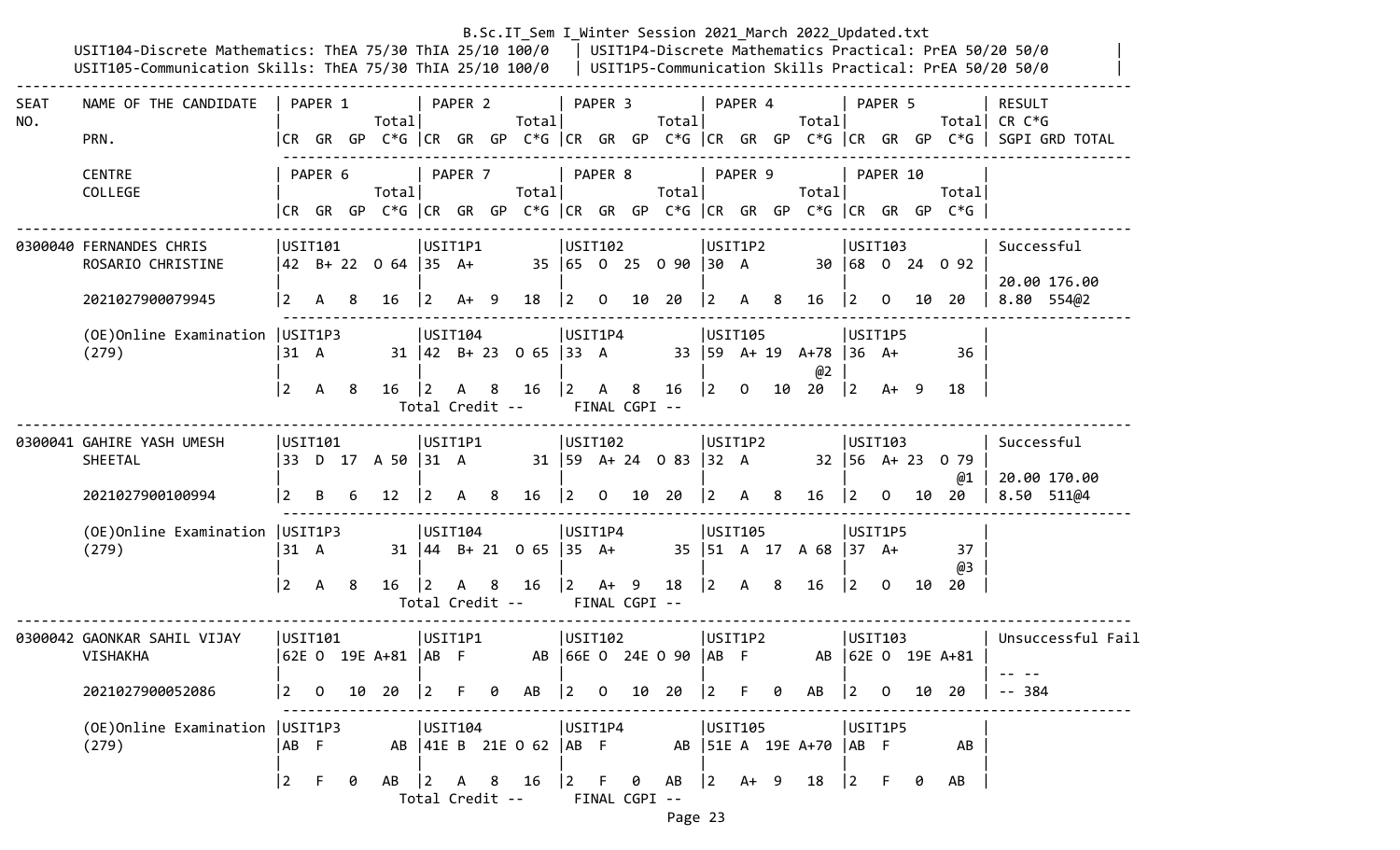B.Sc.IT\_Sem I\_Winter Session 2021\_March 2022\_Updated.txt

--------------------------------------------------------------------------------------------------------------------------------------

--------------------------------------------------------------------------------------------------------------------------------------

| <b>MARKS</b><br>GRADE | FeMALE, # - 0.229A ,@ - 0.5042A/0.5043A/0.5044A, * - 5045A, RR-RESERVED, --:Fails in Theory/Practical, RCC - 0.5050, AB - ABSENT /<br>RPV - PROVISIONAL Eligible, NULL-NULL & VOID, G:Grade C*G:Gradepoints C:credits CP:credit points äC:sum of credit points<br>äCG /äC äCG:sum of product of credits & grades, Internal Marks are Provisional as per R.8668<br>: 80 to 100<br>$\colon 0$ | 70 to 79.99<br>$A+$           | 60 to 69.99<br>A                                                                                                       | 55 to 59.99<br>B+                                                     | 50 to 54.99<br>В            | 45 to 49.99<br>$\mathsf{C}$ | 40 to 44.99<br>D                                                                                                                                                                                                                                                                                  | GPA:<br>0 to 39.99<br>F       |
|-----------------------|---------------------------------------------------------------------------------------------------------------------------------------------------------------------------------------------------------------------------------------------------------------------------------------------------------------------------------------------------------------------------------------------|-------------------------------|------------------------------------------------------------------------------------------------------------------------|-----------------------------------------------------------------------|-----------------------------|-----------------------------|---------------------------------------------------------------------------------------------------------------------------------------------------------------------------------------------------------------------------------------------------------------------------------------------------|-------------------------------|
|                       | GRADE POINT : 10.00                                                                                                                                                                                                                                                                                                                                                                         | 9.00                          | 8.00                                                                                                                   | 7.00                                                                  | 6.00                        | 5.00                        | 4.00                                                                                                                                                                                                                                                                                              | 0.00                          |
|                       | 26/5/2022                                                                                                                                                                                                                                                                                                                                                                                   |                               |                                                                                                                        |                                                                       |                             |                             |                                                                                                                                                                                                                                                                                                   | Page No.14                    |
|                       |                                                                                                                                                                                                                                                                                                                                                                                             |                               |                                                                                                                        |                                                                       |                             |                             |                                                                                                                                                                                                                                                                                                   |                               |
|                       |                                                                                                                                                                                                                                                                                                                                                                                             |                               | University of Mumbai, Institute of Distance and Open Learning, Mumbai<br>CBCS - Semester I HELD IN Winter Session 2021 |                                                                       |                             |                             | OFFICE REGISTER OF THE B.Sc. I.T. (with credits) - Distance Education - CBCS Pattern(No Branch)- F.Y. B.Sc. I.T.                                                                                                                                                                                  |                               |
|                       | USIT101-Imperative Programming: ThEA 75/30 ThIA 25/10 100/0<br>USIT102-Digital Electronics: ThEA 75/30 ThIA 25/10 100/0<br>USIT103-Operating Systems: ThEA 75/30 ThIA 25/10 100/0<br>USIT104-Discrete Mathematics: ThEA 75/30 ThIA 25/10 100/0<br>USIT105-Communication Skills: ThEA 75/30 ThIA 25/10 100/0                                                                                 |                               |                                                                                                                        |                                                                       |                             |                             | USIT1P1-Imperative Programming Practical: PrEA 50/20 50/0<br>USIT1P2-Digital Electronics Practical: PrEA 50/20 50/0<br>USIT1P3-Operating Systems Practical: PrEA 50/20 50/0<br>USIT1P4-Discrete Mathematics Practical: PrEA 50/20 50/0<br>USIT1P5-Communication Skills Practical: PrEA 50/20 50/0 |                               |
| SEAT<br>NO.           | NAME OF THE CANDIDATE<br>PRN.                                                                                                                                                                                                                                                                                                                                                               | PAPER 1                       | PAPER 2<br>Total                                                                                                       | PAPER 3<br>Total                                                      | Total                       | PAPER 4<br>Total            | PAPER 5<br> CR GR GP C*G   CR GR GP C*G   CR GR GP C*G   CR GR GP C*G   CR GR GP C*G    SGPI GRD TOTAL                                                                                                                                                                                            | <b>RESULT</b><br>Total CR C*G |
|                       | <b>CENTRE</b><br>COLLEGE                                                                                                                                                                                                                                                                                                                                                                    | PAPER 6                       | PAPER 7<br>Total                                                                                                       | PAPER 8<br>Total                                                      | Total                       | PAPER 9<br>Total            | PAPER 10<br>Totall<br>CR GR GP C*G CR GR GP C*G CR GR GP C*G CR GR GP C*G CR GR GP C*G                                                                                                                                                                                                            |                               |
|                       | 0300043 / GAWANDE VAISHNAVI<br>ULLHAS UMA                                                                                                                                                                                                                                                                                                                                                   | USIT101<br>30 D 19 A+49 35 A+ | USIT1P1                                                                                                                | USIT102<br>$35 \mid 66 \mid 0 \mid 23 \mid 0 \mid 89 \mid 28 \mid B+$ | $D = \sigma \circ \gamma A$ | USIT1P2                     | USIT103<br>28 60 0 24 0 84                                                                                                                                                                                                                                                                        | Successful<br>20.00 166.00    |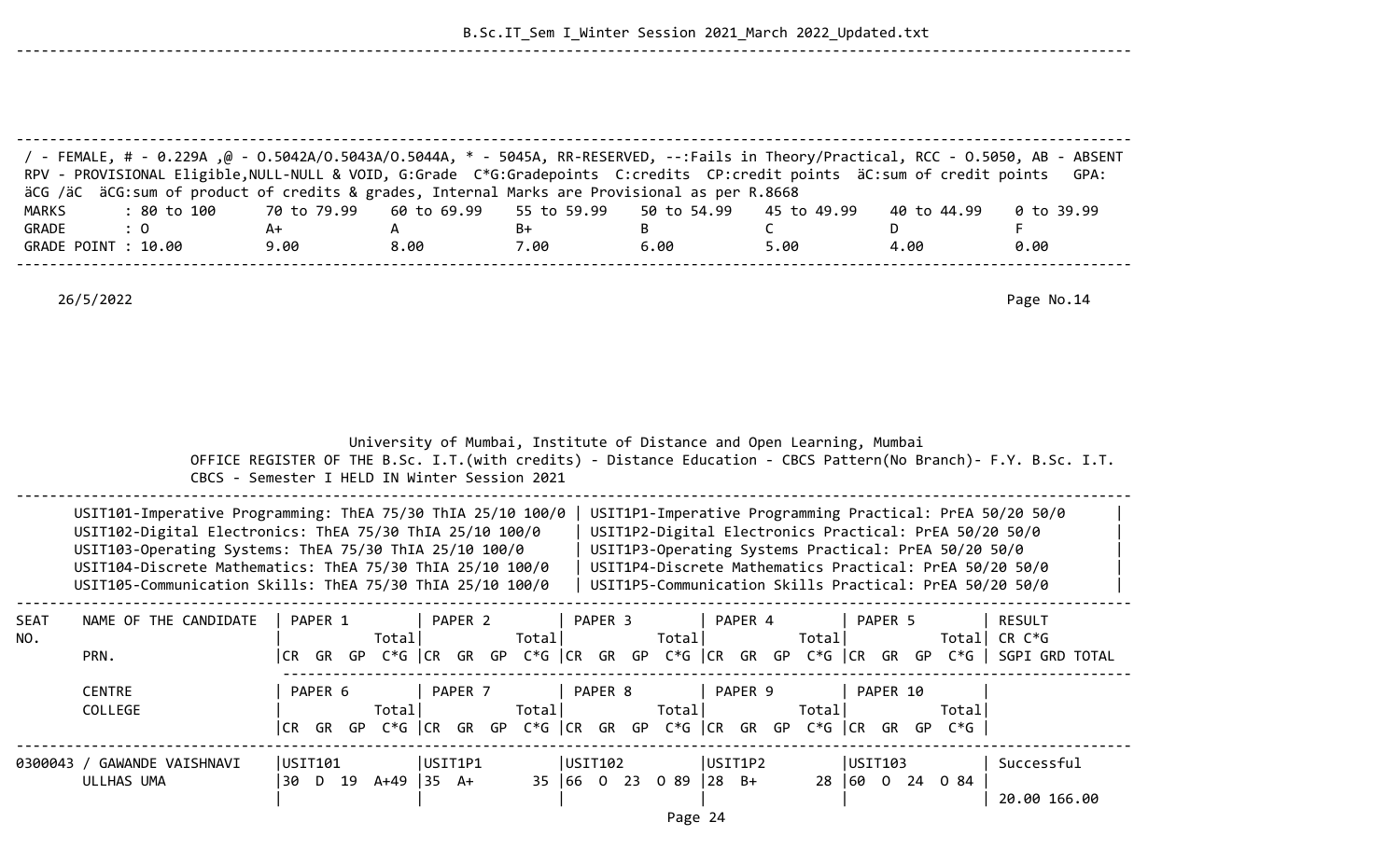| 2021027900129467                                    | $\overline{2}$ | $\overline{C}$ | .5. | 10                      | $ 2\rangle$                    |                |   | B.Sc.IT Sem I Winter Session 2021 March 2022 Updated.txt<br>A+ 9 18  2 0 10 20  2 B+ 7 14  2 0 10 20 |                                                 |    |                           |                             |                |                         |   |                                |                                           |         |    |                   | $\vert 8.30 517$ |                   |
|-----------------------------------------------------|----------------|----------------|-----|-------------------------|--------------------------------|----------------|---|------------------------------------------------------------------------------------------------------|-------------------------------------------------|----|---------------------------|-----------------------------|----------------|-------------------------|---|--------------------------------|-------------------------------------------|---------|----|-------------------|------------------|-------------------|
| (OE) Online Examination   USIT1P3<br>(279)          | 33 A           |                |     |                         | USIT104                        |                |   | 33 33 D 22 0 55 36 A+                                                                                | USIT1P4                                         |    |                           |                             | USIT105        |                         |   | 36   53 A + 20 0 73   35 A +   |                                           | USIT1P5 |    | 35                |                  |                   |
|                                                     | 2              | <b>A</b>       | - 8 | 16                      | $ 2\rangle$                    | $B+ 7$         |   | Total Credit 20.00                                                                                   | FINAL CGPI --                                   |    |                           | $14$ $ 2$ A+ 9 18 $ 2$ A+ 9 |                |                         |   | 18                             | 2                                         | A+ 9    |    | 18                |                  |                   |
| 0300044 / GAWDE ANJALI ARJUN<br><b>APARNA</b>       | USTI101        |                |     | 57E A+ 25E O 82  37E A+ | USIT1P1                        |                |   |                                                                                                      | USIT102                                         |    |                           | 37 68E 0 25E 0 93 29E B+    | USIT1P2        |                         |   |                                | USTI103                                   |         |    | 29 62E 0 24E 0 86 |                  | Unsuccessful ATKT |
| 2021027900040545                                    | 2              | $\overline{0}$ |     | 10 20                   | $\vert$ 2                      | $A+ 9$         |   | 18                                                                                                   | $\begin{bmatrix} 2 & 0 & 10 & 20 \end{bmatrix}$ |    |                           |                             | $\vert$ 2      | B+ 7                    |   | 14                             | $\begin{bmatrix} 2 & 0 \end{bmatrix}$     |         | 10 | 20                | $- - 564$        |                   |
| (OE) Online Examination   USIT1P3<br>(279)          | 32E A          |                |     |                         | USIT104                        |                |   | 32 65E 0 25E 0 90                                                                                    | USIT1P4                                         |    |                           |                             | USIT105        |                         |   | AB F AB  62E O 20E O 82  33E A |                                           | USIT1P5 |    | 33                |                  |                   |
|                                                     | l 2            | <b>A</b>       | - 8 | 16                      | $ 2\rangle$<br>Total Credit -- | $\overline{0}$ |   | 10 20                                                                                                | $ 2 \tF$                                        |    | $\theta$<br>FINAL CGPI -- | AB                          | $ 2\rangle$    | $\overline{\mathbf{0}}$ |   | 10 20                          | $\begin{vmatrix} 2 & A & 8 \end{vmatrix}$ |         |    | 16                |                  |                   |
| 0300045 GELYE SIDDHANT KRISHNA   USIT101<br>RADHIKA |                |                |     | AB F AB F AB AB F       | USIT1P1                        |                |   |                                                                                                      | USIT102                                         |    |                           | AB AB F AB F AB AB F        | USIT1P2        |                         |   |                                |                                           | USTI03  |    | AB AB F AB F AB   | Absent           |                   |
| 2021027900046646                                    | $\vert$ 2      | $\mathsf{F}$   | ø   | AB                      | 2                              |                | ø | AB                                                                                                   | l 2 i                                           | F. | 0                         | AB                          | $\overline{2}$ |                         | ø | AB                             | $\overline{2}$                            |         |    | AB                | - 0              |                   |
| (OE) Online Examination   USIT1P3<br>(279)          | AB F           |                |     |                         | USIT104                        |                |   | AB   AB F AB F AB   AB F                                                                             | USIT1P4                                         |    |                           |                             | USIT105        |                         |   | AB AB F AB F AB AB F           |                                           | USIT1P5 |    | AB                |                  |                   |
|                                                     | $ 2\rangle$    | F              | 0   | AB                      | $\vert$ 2                      | F.             |   | 0 AB<br>Total Credit --                                                                              | $\vert 2 \vert$                                 | F. | 0<br>FINAL CGPI --        | AB                          | $ 2\rangle$    | $F =$                   | 0 | AB                             | $ 2 \tF$                                  |         | 0  | AB                |                  |                   |
|                                                     |                |                |     |                         |                                |                |   |                                                                                                      |                                                 |    |                           |                             |                |                         |   |                                |                                           |         |    |                   |                  |                   |

| / - FEMALE, # - 0.229A ,@ - 0.5042A/O.5043A/O.5044A, * - 5045A, RR-RESERVED, --:Fails in Theory/Practical, RCC - 0.5050, AB - ABSENT |                                                                         |      |      |      |      |             |            |
|--------------------------------------------------------------------------------------------------------------------------------------|-------------------------------------------------------------------------|------|------|------|------|-------------|------------|
| RPV - PROVISIONAL Eligible, NULL-NULL & VOID, G:Grade C*G:Gradepoints C:credits CP:credit points äC:sum of credit points             |                                                                         |      |      |      |      |             | GPA:       |
| äCG /äC äCG:sum of product of credits & grades, Internal Marks are Provisional as per R.8668                                         |                                                                         |      |      |      |      |             |            |
| MARKS<br>: 80 to 100                                                                                                                 | 70 to 79.99    60 to 69.99    55 to 59.99    50 to 54.99    45 to 49.99 |      |      |      |      | 40 to 44.99 | 0 to 39.99 |
| GRADE<br>$\cdot$ 0                                                                                                                   |                                                                         |      | B+   |      |      |             |            |
| GRADE POINT : 10.00                                                                                                                  | 9.00                                                                    | 8.00 | 7.00 | 6.00 | 5.00 | 4.00        | 0.00       |
|                                                                                                                                      |                                                                         |      |      |      |      |             |            |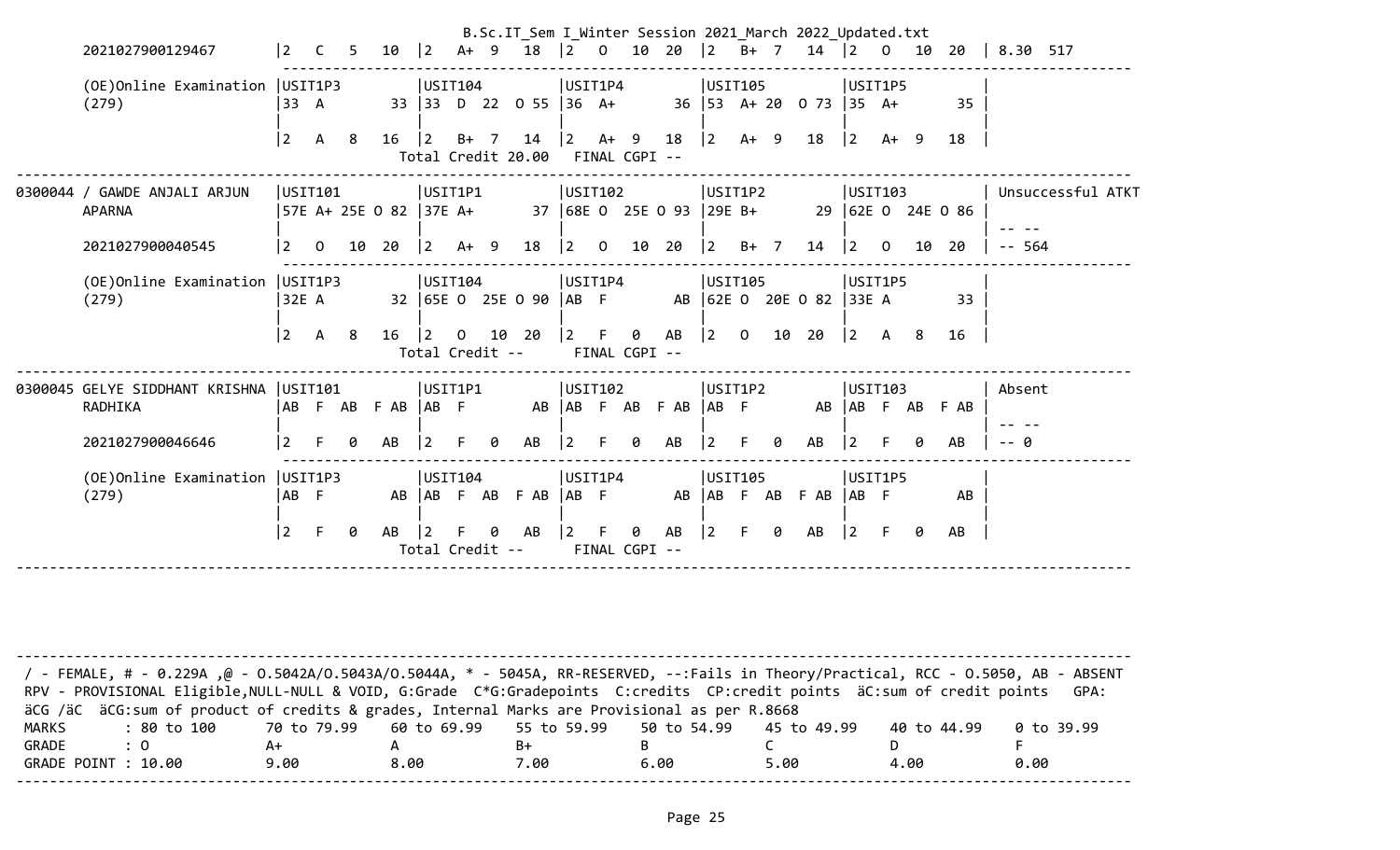|             | CBCS - Semester I HELD IN Winter Session 2021                                                                                                                                                                                                                                                               |                         |                      |    | University of Mumbai, Institute of Distance and Open Learning, Mumbai      |                      |                    |                |                         |                   |                         |    |                                                |                        |         |   |                                |                                                          |          |    |                                                      | OFFICE REGISTER OF THE B.Sc. I.T. (with credits) - Distance Education - CBCS Pattern (No Branch) - F.Y. B.Sc. I.T.                                                                                                                        |
|-------------|-------------------------------------------------------------------------------------------------------------------------------------------------------------------------------------------------------------------------------------------------------------------------------------------------------------|-------------------------|----------------------|----|----------------------------------------------------------------------------|----------------------|--------------------|----------------|-------------------------|-------------------|-------------------------|----|------------------------------------------------|------------------------|---------|---|--------------------------------|----------------------------------------------------------|----------|----|------------------------------------------------------|-------------------------------------------------------------------------------------------------------------------------------------------------------------------------------------------------------------------------------------------|
|             | USIT101-Imperative Programming: ThEA 75/30 ThIA 25/10 100/0<br>USIT102-Digital Electronics: ThEA 75/30 ThIA 25/10 100/0<br>USIT103-Operating Systems: ThEA 75/30 ThIA 25/10 100/0<br>USIT104-Discrete Mathematics: ThEA 75/30 ThIA 25/10 100/0<br>USIT105-Communication Skills: ThEA 75/30 ThIA 25/10 100/0 |                         |                      |    |                                                                            |                      |                    |                |                         |                   |                         |    |                                                |                        |         |   |                                |                                                          |          |    | USIT1P3-Operating Systems Practical: PrEA 50/20 50/0 | USIT1P1-Imperative Programming Practical: PrEA 50/20 50/0<br>USIT1P2-Digital Electronics Practical: PrEA 50/20 50/0<br>USIT1P4-Discrete Mathematics Practical: PrEA 50/20 50/0<br>USIT1P5-Communication Skills Practical: PrEA 50/20 50/0 |
| SEAT<br>NO. | NAME OF THE CANDIDATE<br>PRN.                                                                                                                                                                                                                                                                               |                         | PAPER 1<br>ICR GR GP |    | Total                                                                      |                      | PAPER <sub>2</sub> |                | Total                   |                   | PAPER <sub>3</sub>      |    | Total                                          |                        | PAPER 4 |   | Total                          |                                                          | PAPER 5  |    | Totall                                               | <b>RESULT</b><br>CR C*G<br>C*G  CR GR GP C*G  CR GR GP C*G  CR GR GP C*G  CR GR GP C*G   SGPI GRD TOTAL                                                                                                                                   |
|             | <b>CENTRE</b><br>COLLEGE                                                                                                                                                                                                                                                                                    |                         | PAPER 6              |    | Total<br> CR GR GP C*G  CR GR GP C*G  CR GR GP C*G  CR GR GP C*G  CR GR GP |                      | PAPER <sub>7</sub> |                | Total                   |                   | PAPER 8                 |    | Total                                          |                        | PAPER 9 |   | Total                          |                                                          | PAPER 10 |    | Total<br>$C*G$                                       |                                                                                                                                                                                                                                           |
|             | 0300046 GHADIGAONKAR DASHRATH<br>UTTAM SHALAKA<br>2021027900128874                                                                                                                                                                                                                                          | USIT101                 | B+                   | -7 | 38E B 19E A+57<br>14                                                       | USIT1P1<br>$ AB \tF$ |                    |                | AB                      | USIT102           | $A+ 9$                  |    | AB   50E A 24E O 74   33E A<br>18              | USIT1P2                |         | 8 | 16                             | USTI03<br>$\overline{2}$                                 | A+       | -9 | 33   48E A 23E O 71<br>18                            | Unsuccessful ATKT<br>440                                                                                                                                                                                                                  |
|             | (OE) Online Examination   USIT1P3<br>(279)                                                                                                                                                                                                                                                                  | 34E A<br>$\overline{2}$ | A                    | 8  | $16 \mid 2$                                                                | USIT104              | $B+$               | $\overline{7}$ | 34 35E C 20E O 55<br>14 | USIT1P4<br>29E B+ | $2 B+ 7$                |    | 14                                             | USIT105<br>$ 2\rangle$ | B       | 6 | 29 36E C 16E A 52 35E A+<br>12 | USIT1P5<br>$ 2\rangle$                                   | $A+ 9$   |    | 35<br>18                                             |                                                                                                                                                                                                                                           |
|             |                                                                                                                                                                                                                                                                                                             |                         |                      |    |                                                                            | Total Credit --      |                    |                |                         |                   | FINAL CGPI --           |    |                                                |                        |         |   |                                |                                                          |          |    |                                                      |                                                                                                                                                                                                                                           |
|             | 0300047 GHANKUTKAR PRATHAM<br>CHANDRAKANT JYOTI<br>2021027900121506                                                                                                                                                                                                                                         | USIT101<br>39 B<br>2    | А                    | 23 | $062$ 37 A+<br>16                                                          | USIT1P1<br>  2       | 0                  | 10             | @3<br>20                | $\vert 2 \vert$   | USIT102<br>$\mathbf{O}$ | 10 | $37 \mid 57 \text{ A} + 24 \text{ O} 81$<br>20 | USIT1P2<br>33 A<br>2   | A       | 8 | 16                             | USIT103<br>$33 \mid 54 \quad A + 22 \mid$<br>$ 2\rangle$ | A+       | 9  | 0 76<br>18                                           | Successful<br>20.00 174.00<br>8.70 528@3                                                                                                                                                                                                  |
|             | (OE) Online Examination   USIT1P3                                                                                                                                                                                                                                                                           |                         |                      |    |                                                                            | USIT104              |                    |                |                         | USIT1P4           |                         |    | Page 26                                        | USIT105                |         |   |                                | USIT1P5                                                  |          |    |                                                      |                                                                                                                                                                                                                                           |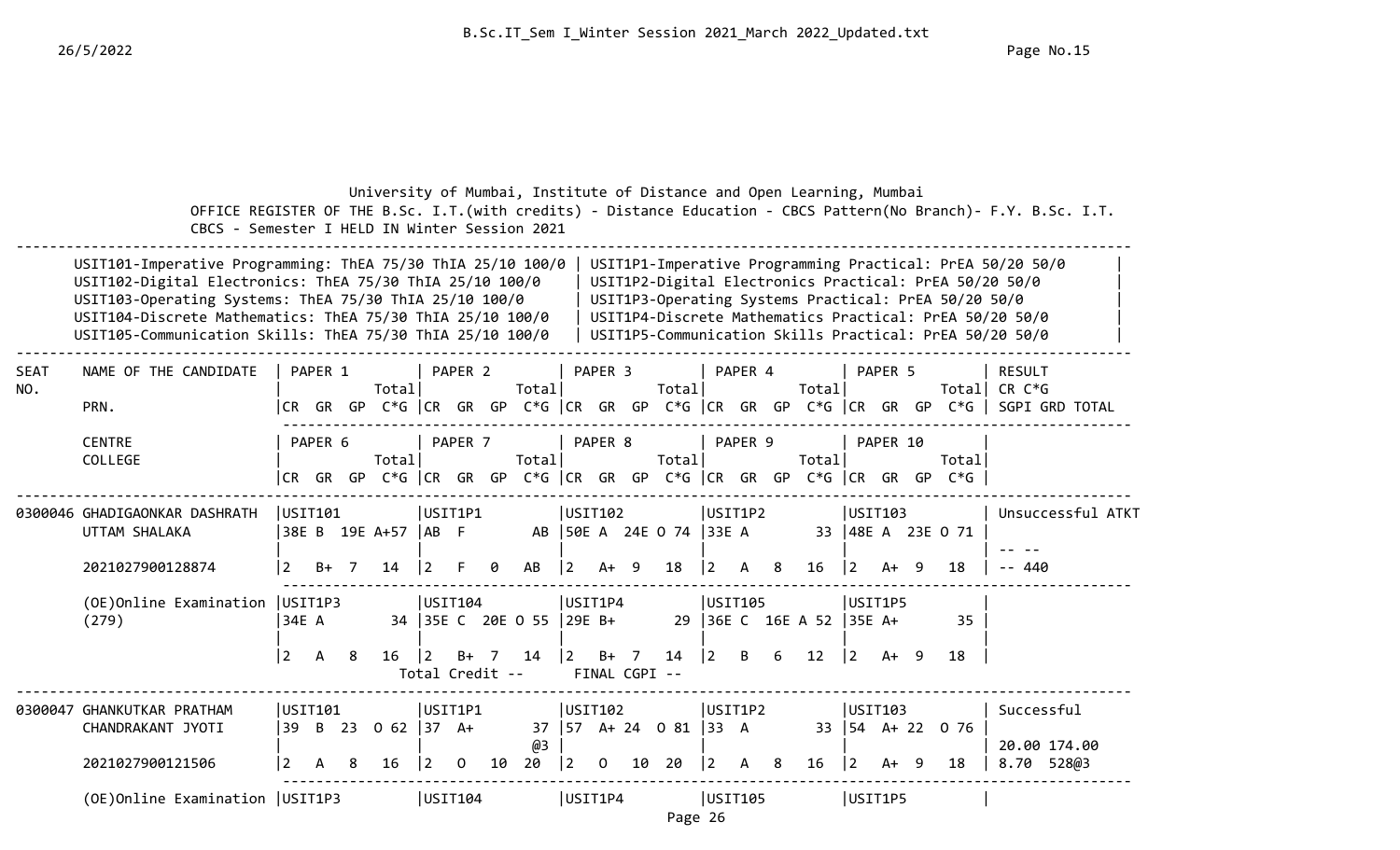|                                   |                 |              |   |                    |                 |     | B.Sc.IT_Sem I_Winter Session 2021 March 2022 Updated.txt |                                       |                |               |                                                |                  |         |                              |                  |        |        |                  |              |  |
|-----------------------------------|-----------------|--------------|---|--------------------|-----------------|-----|----------------------------------------------------------|---------------------------------------|----------------|---------------|------------------------------------------------|------------------|---------|------------------------------|------------------|--------|--------|------------------|--------------|--|
| (279)                             | 34 A            |              |   | 34                 |                 |     | $ 39 \t B \t 23 \t 0 \t 62  34 \t A$                     |                                       |                |               |                                                |                  |         | 34   54 A + 20 0 74   35 A + |                  |        |        | 35               |              |  |
|                                   | $\vert 2 \vert$ | $\mathsf{A}$ | 8 | 16                 | $ 2\rangle$     | A 8 | 16                                                       |                                       |                |               | $\begin{vmatrix} 2 & A & 8 & 16 \end{vmatrix}$ | $ 2\rangle$      | A+ 9    | 18                           | $ 2\rangle$      |        | $A+ 9$ | 18               |              |  |
|                                   |                 |              |   |                    | Total Credit -- |     |                                                          |                                       |                | FINAL CGPI -- |                                                |                  |         |                              |                  |        |        |                  |              |  |
| 0300048 GHUTUKADE RAHUL           | USIT101         |              |   |                    | USIT1P1         |     |                                                          | USIT102                               |                |               |                                                |                  | USIT1P2 |                              | USTI03           |        |        |                  | Successful   |  |
| SUKHADEV VAISHALI                 |                 |              |   | 47 A 17 A 64  33 A |                 |     |                                                          |                                       |                |               | 33   54 A + 25 0 79                            | $ 35 \text{ A+}$ |         |                              |                  |        |        | 35 53 A+ 23 0 76 |              |  |
|                                   |                 |              |   |                    |                 |     |                                                          |                                       |                |               | @1                                             |                  |         |                              |                  |        |        |                  | 20.00 170.00 |  |
| 2021027900036957                  | 2               | $\mathsf{A}$ | 8 | 16                 | $ 2\rangle$     | A 8 | 16                                                       | $ 2\rangle$                           | $\overline{0}$ | 10            | 20                                             | $\vert$ 2        | A+ 9    | 18                           | $ 2\rangle$      | $A+ 9$ |        | 18               | 8.50 515@1   |  |
| (OE) Online Examination   USIT1P3 |                 |              |   |                    | USIT104         |     |                                                          | USIT1P4                               |                |               |                                                |                  | USIT105 |                              | USIT1P5          |        |        |                  |              |  |
| (279)                             | 30 A            |              |   | 30                 |                 |     | $ 41 \t B \t 22 \t 063$                                  | $ 31 \tA$                             |                |               |                                                |                  |         | 31   51 A 19 A+70            | $ 34 \ \text{A}$ |        |        | 34               |              |  |
|                                   | 2               | $\mathsf{A}$ | 8 | 16                 | $\overline{2}$  | A 8 | 16                                                       | $\begin{vmatrix} 2 & A \end{vmatrix}$ |                | - 8           | 16                                             | 2                | A+ 9    | 18                           | $ 2\rangle$      | A      | -8     | 16               |              |  |
|                                   |                 |              |   |                    | Total Credit -- |     |                                                          |                                       |                | FINAL CGPI -- |                                                |                  |         |                              |                  |        |        |                  |              |  |
|                                   |                 |              |   |                    |                 |     |                                                          |                                       |                |               |                                                |                  |         |                              |                  |        |        |                  |              |  |

-------------------------------------------------------------------------------------------------------------------------------------- / - FEMALE, # - 0.229A ,@ - O.5042A/O.5043A/O.5044A, \* - 5045A, RR-RESERVED, --:Fails in Theory/Practical, RCC - O.5050, AB - ABSENT RPV - PROVISIONAL Eligible, NULL-NULL & VOID, G:Grade C\*G:Gradepoints C:credits CP:credit points äC:sum of credit points GPA: äCG /äC äCG:sum of product of credits & grades, Internal Marks are Provisional as per R.8668 MARKS : 80 to 100 70 to 79.99 60 to 69.99 55 to 59.99 50 to 54.99 45 to 49.99 40 to 44.99 0 to 39.99 GRADE : 0 A+ A B+ B C D F GRADE POINT : 10.00 9.00 8.00 7.00 6.00 5.00 4.00 0.00 --------------------------------------------------------------------------------------------------------------------------------------

26/5/2022 Page No.16

 University of Mumbai, Institute of Distance and Open Learning, Mumbai OFFICE REGISTER OF THE B.Sc. I.T.(with credits) - Distance Education - CBCS Pattern(No Branch)- F.Y. B.Sc. I.T. CBCS - Semester I HELD IN Winter Session 2021 --------------------------------------------------------------------------------------------------------------------------------------

| USIT101-Imperative Programming: ThEA 75/30 ThIA 25/10 100/0   USIT1P1-Imperative Programming Practical: PrEA 50/20 50/0 |                                                        |  |
|-------------------------------------------------------------------------------------------------------------------------|--------------------------------------------------------|--|
| USIT102-Digital Electronics: ThEA 75/30 ThIA 25/10 100/0                                                                | USIT1P2-Digital Electronics Practical: PrEA 50/20 50/0 |  |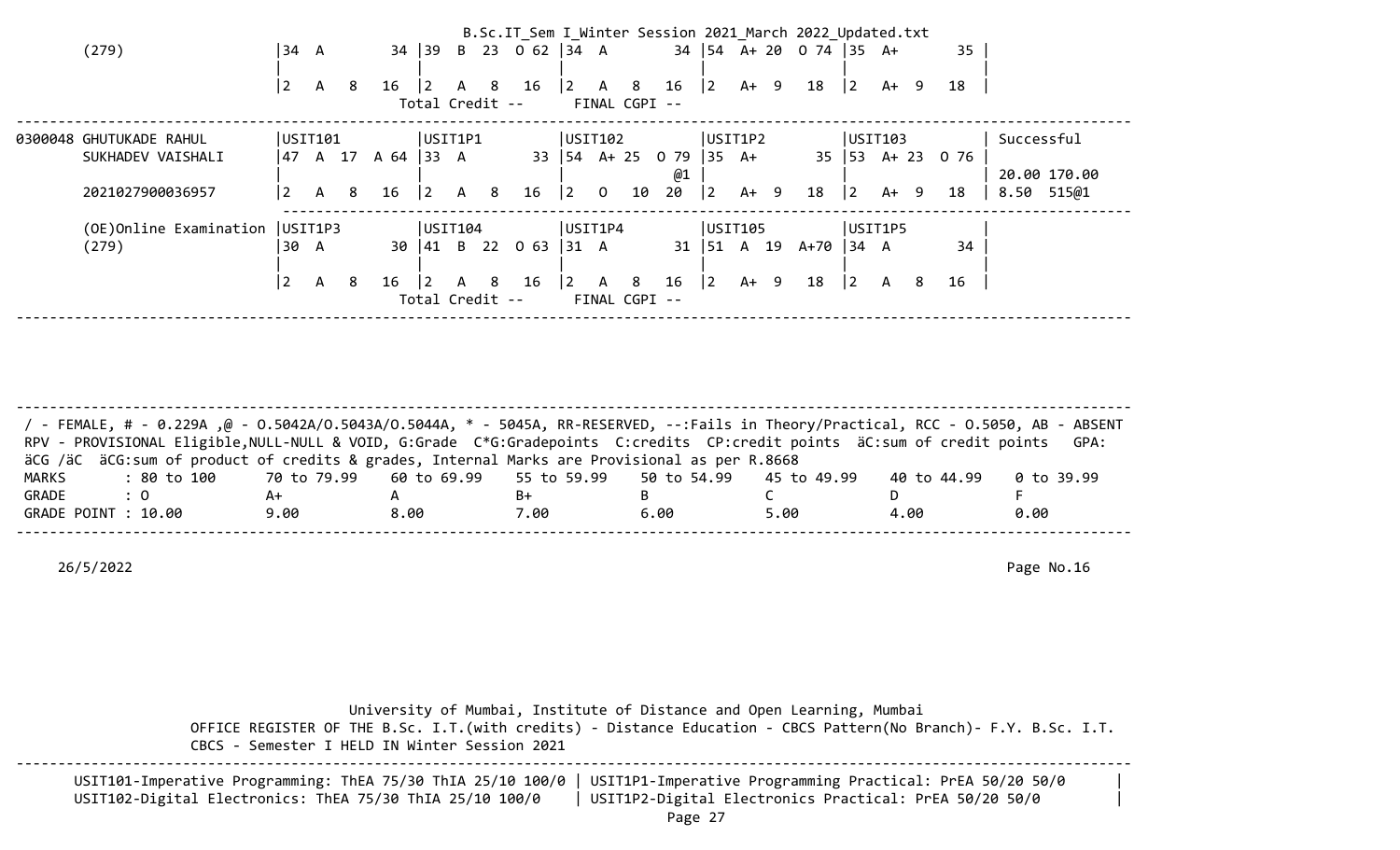|             | USIT103-Operating Systems: ThEA 75/30 ThIA 25/10 100/0<br>USIT104-Discrete Mathematics: ThEA 75/30 ThIA 25/10 100/0   USIT1P4-Discrete Mathematics Practical: PrEA 50/20 50/0<br>USIT105-Communication Skills: ThEA 75/30 ThIA 25/10 100/0   USIT1P5-Communication Skills Practical: PrEA 50/20 50/0 |                |                      |   |                                                                               |                                   |         |   | B.Sc.IT_Sem I_Winter Session 2021_March 2022_Updated.txt |                                       |         |                    |                                          |             |         |   |                          |                   |          |   | USIT1P3-Operating Systems Practical: PrEA 50/20 50/0 |                                                                                                                    |
|-------------|------------------------------------------------------------------------------------------------------------------------------------------------------------------------------------------------------------------------------------------------------------------------------------------------------|----------------|----------------------|---|-------------------------------------------------------------------------------|-----------------------------------|---------|---|----------------------------------------------------------|---------------------------------------|---------|--------------------|------------------------------------------|-------------|---------|---|--------------------------|-------------------|----------|---|------------------------------------------------------|--------------------------------------------------------------------------------------------------------------------|
| SEAT<br>NO. | NAME OF THE CANDIDATE<br>PRN.                                                                                                                                                                                                                                                                        |                | PAPER 1              |   | Total                                                                         |                                   | PAPER 2 |   | Total                                                    |                                       | PAPER 3 |                    | Total                                    |             | PAPER 4 |   | Total                    |                   | PAPER 5  |   |                                                      | <b>RESULT</b><br>Total CR $C*G$<br>CR GR GP C*G CR GR GP C*G CR GR GP C*G CR GR GP C*G CR GR GP C*G SGPI GRD TOTAL |
|             | <b>CENTRE</b><br>COLLEGE                                                                                                                                                                                                                                                                             |                | PAPER 6              |   | Total<br>CR GR GP C*G  CR GR GP C*G  CR GR GP C*G  CR GR GP C*G  CR GR GP C*G |                                   | PAPER 7 |   | Total                                                    |                                       | PAPER 8 |                    | Total                                    |             | PAPER 9 |   | Total                    |                   | PAPER 10 |   | Total                                                |                                                                                                                    |
|             | 0300049 GIRKAR JATIN TANAJI<br><b>ARCHANA</b>                                                                                                                                                                                                                                                        |                | USIT101<br>44E B+ AB |   | $F$ 44 $AB$ $F$                                                               | USIT1P1                           |         |   |                                                          | USIT102                               |         |                    | AB   72E 0 AB F 72   AB F                |             | USIT1P2 |   | AB 69E 0 AB F 69         | USIT103           |          |   |                                                      | Unsuccessful Fail                                                                                                  |
|             | 2021027900033417                                                                                                                                                                                                                                                                                     | $\mathbf{2}$   |                      |   | 0                                                                             | l 2.                              | F.      | 0 | AB                                                       | $\overline{2}$                        |         | 0                  | 0                                        |             |         | 0 | AB                       | 12                |          |   | ø                                                    | $- - 296$                                                                                                          |
|             | (OE) Online Examination   USIT1P3<br>(279)                                                                                                                                                                                                                                                           | AB F           |                      |   |                                                                               | USIT104                           |         |   | AB $\vert$ 54E A+ AB F 54 $\vert$ AB F                   | USIT1P4                               |         |                    |                                          |             | USIT105 |   | AB 57E A+ AB F 57   AB F | USIT1P5           |          |   | AB                                                   |                                                                                                                    |
|             |                                                                                                                                                                                                                                                                                                      | $\overline{2}$ | $\mathsf{F}$         | 0 | AB                                                                            | $\overline{2}$<br>Total Credit -- |         |   |                                                          | $\overline{2}$                        | - F     | 0<br>FINAL CGPI -- | AB                                       | $ 2 \tF$    |         | 0 | 0                        | $ 2\rangle$       | F.       | 0 | AB                                                   |                                                                                                                    |
|             | 0300050 GOHIL DEEPAK<br>PREMJIBHAI RAMILA                                                                                                                                                                                                                                                            |                | USIT101              |   | ABF 3FF 3                                                                     | USIT1P1<br>$ AB \tF$              |         |   | AB                                                       | USIT102                               |         |                    | AB F AB F AB  AB F                       |             | USIT1P2 |   |                          | USTI03            |          |   | AB AB F AB F AB                                      | Unsuccessful Fail                                                                                                  |
|             | 2021027900128174                                                                                                                                                                                                                                                                                     |                |                      |   | 0                                                                             |                                   |         | 0 | AB                                                       | 2                                     |         | 0                  | AB                                       |             |         | 0 | AB                       | 12                |          |   | AB                                                   |                                                                                                                    |
|             | (OE) Online Examination   USIT1P3<br>(279)                                                                                                                                                                                                                                                           | AB F           |                      |   |                                                                               | USIT104                           |         |   | AB AB F AB F AB                                          | USIT1P4<br>$ AB \tF$                  |         |                    |                                          |             | USIT105 |   | AB AB F AB F AB AB F     | USIT1P5           |          |   | AB                                                   |                                                                                                                    |
|             |                                                                                                                                                                                                                                                                                                      | $\vert$ 2      | F.                   | 0 | AB                                                                            | $\overline{2}$<br>Total Credit -- |         | 0 | AB                                                       | <u>2</u>                              | $-F$    | 0<br>FINAL CGPI -- | AB                                       | $ 2\rangle$ | F.      | 0 | AB                       | $ 2\rangle$       | F.       | 0 | AB                                                   |                                                                                                                    |
|             | 0300051 GOUDA PRABHAT LADU KUNI USIT101                                                                                                                                                                                                                                                              |                |                      |   | 30E D 10E D 40   AB F                                                         |                                   | USIT1P1 |   |                                                          | USIT102                               |         |                    | AB 21F F 24E 0 45 AB F AB 35E C 22E 0 57 |             | USIT1P2 |   |                          | USTI03            |          |   |                                                      | Unsuccessful Fail                                                                                                  |
|             | 2021027900051914                                                                                                                                                                                                                                                                                     | $\vert$ 2      | D                    | 4 | 8                                                                             | $\boxed{2}$                       | F 0     |   | AB                                                       | $ 2 \tF$                              |         | 0                  | 0                                        | $\vert$ 2   |         | 0 | AB                       | $ 2 \t\t\t B+$    |          |   | 14                                                   | $-- 258$                                                                                                           |
|             | (OE) Online Examination   USIT1P3<br>(279)                                                                                                                                                                                                                                                           | IAB F          |                      |   |                                                                               | USIT104                           |         |   | AB 23F F 19E A+42  AB F                                  | USIT1P4                               |         |                    | AB 56E A+ 18E A+74  AB F                 |             | USIT105 |   |                          | USIT1P5           |          |   | AB                                                   |                                                                                                                    |
|             |                                                                                                                                                                                                                                                                                                      |                | $2 \quad F$          | 0 | AB                                                                            | $ 2\rangle$                       | -F      | 0 | 0                                                        | $\begin{vmatrix} 2 & F \end{vmatrix}$ |         | 0                  | $AB$  2 $A+ 9$                           |             |         |   | 18                       | $\vert 2 \vert$ F |          | 0 | AB                                                   |                                                                                                                    |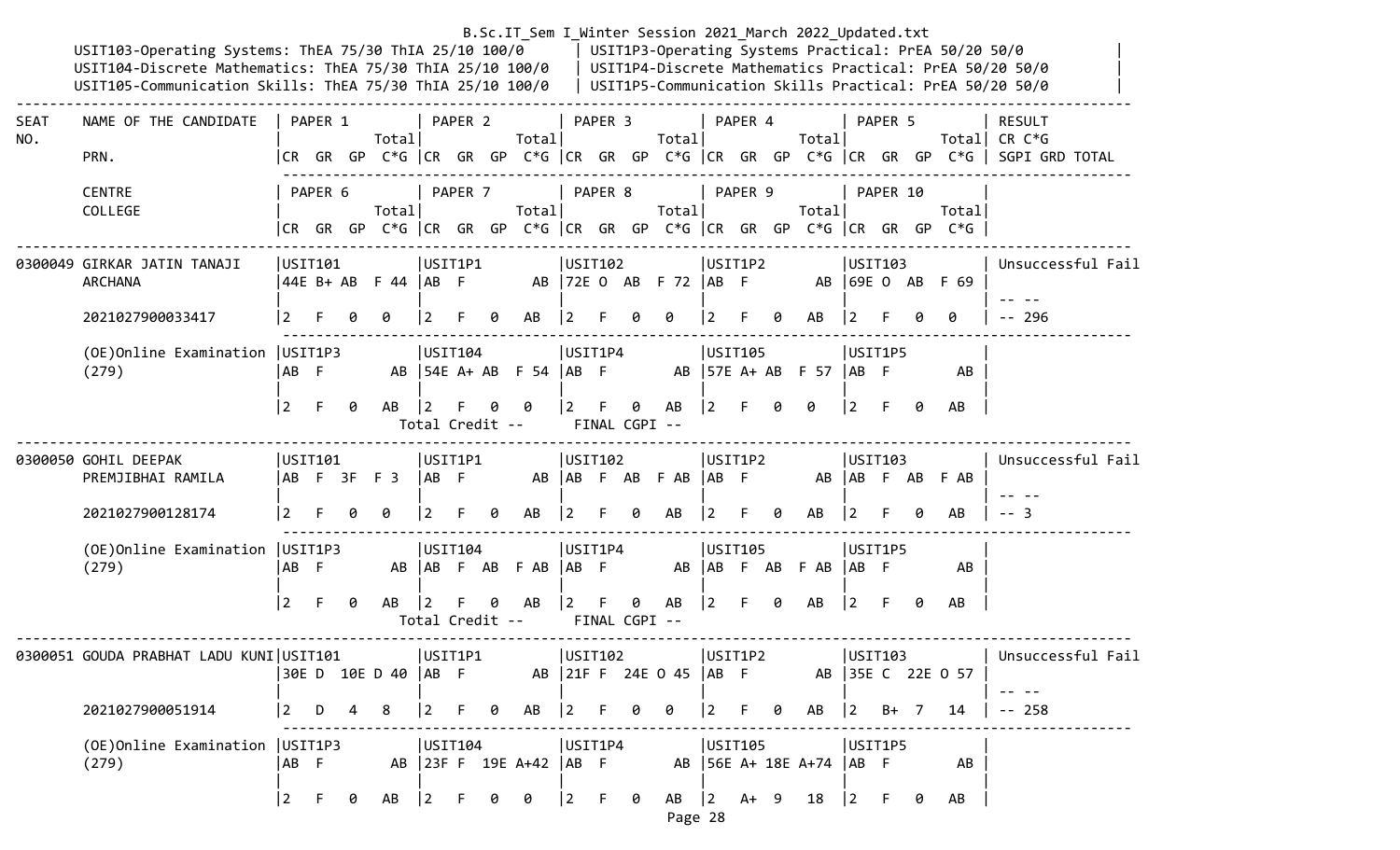|                       |                                                                                                                                                                                                                                                                                                                                                                               |                   | Total Credit --                                                                                                        | FINAL CGPI -- | B.Sc.IT_Sem I_Winter Session 2021 March 2022 Updated.txt                                                                                                                                                                                                                                          |                  |                  |                                                                                                                    |
|-----------------------|-------------------------------------------------------------------------------------------------------------------------------------------------------------------------------------------------------------------------------------------------------------------------------------------------------------------------------------------------------------------------------|-------------------|------------------------------------------------------------------------------------------------------------------------|---------------|---------------------------------------------------------------------------------------------------------------------------------------------------------------------------------------------------------------------------------------------------------------------------------------------------|------------------|------------------|--------------------------------------------------------------------------------------------------------------------|
|                       |                                                                                                                                                                                                                                                                                                                                                                               |                   |                                                                                                                        |               |                                                                                                                                                                                                                                                                                                   |                  |                  |                                                                                                                    |
|                       | / FEMALE, # - 0.229A ,@ - 0.5042A/0.5043A/0.5044A, * - 5045A, RR-RESERVED, --:Fails in Theory/Practical, RCC - 0.5050, AB - ABSENT<br>RPV - PROVISIONAL Eligible, NULL-NULL & VOID, G:Grade C*G:Gradepoints C:credits CP:credit points äC:sum of credit points<br>äCG /äC äCG:sum of product of credits & grades, Internal Marks are Provisional as per R.8668<br>: 80 to 100 |                   |                                                                                                                        | 55 to 59.99   |                                                                                                                                                                                                                                                                                                   |                  |                  | GPA:                                                                                                               |
| <b>MARKS</b><br>GRADE | : 0                                                                                                                                                                                                                                                                                                                                                                           | 70 to 79.99<br>A+ | 60 to 69.99<br>A                                                                                                       | B+            | 50 to 54.99<br>B                                                                                                                                                                                                                                                                                  | 45 to 49.99<br>C | 40 to 44.99<br>D | 0 to 39.99<br>F.                                                                                                   |
|                       | GRADE POINT : 10.00                                                                                                                                                                                                                                                                                                                                                           | 9.00              | 8.00                                                                                                                   | 7.00          | 6.00                                                                                                                                                                                                                                                                                              | 5.00             | 4.00             | 0.00                                                                                                               |
|                       |                                                                                                                                                                                                                                                                                                                                                                               |                   |                                                                                                                        |               |                                                                                                                                                                                                                                                                                                   |                  |                  |                                                                                                                    |
|                       | 26/5/2022                                                                                                                                                                                                                                                                                                                                                                     |                   |                                                                                                                        |               |                                                                                                                                                                                                                                                                                                   |                  |                  | Page No.17                                                                                                         |
|                       |                                                                                                                                                                                                                                                                                                                                                                               |                   | University of Mumbai, Institute of Distance and Open Learning, Mumbai<br>CBCS - Semester I HELD IN Winter Session 2021 |               |                                                                                                                                                                                                                                                                                                   |                  |                  | OFFICE REGISTER OF THE B.Sc. I.T. (with credits) - Distance Education - CBCS Pattern (No Branch) - F.Y. B.Sc. I.T. |
|                       | USIT101-Imperative Programming: ThEA 75/30 ThIA 25/10 100/0<br>USIT102-Digital Electronics: ThEA 75/30 ThIA 25/10 100/0<br>USIT103-Operating Systems: ThEA 75/30 ThIA 25/10 100/0<br>USIT104-Discrete Mathematics: ThEA 75/30 ThIA 25/10 100/0<br>USIT105-Communication Skills: ThEA 75/30 ThIA 25/10 100/0                                                                   |                   |                                                                                                                        |               | USIT1P1-Imperative Programming Practical: PrEA 50/20 50/0<br>USIT1P2-Digital Electronics Practical: PrEA 50/20 50/0<br>USIT1P3-Operating Systems Practical: PrEA 50/20 50/0<br>USIT1P4-Discrete Mathematics Practical: PrEA 50/20 50/0<br>USIT1P5-Communication Skills Practical: PrEA 50/20 50/0 |                  |                  |                                                                                                                    |
| SEAT<br>NO.           | NAME OF THE CANDIDATE                                                                                                                                                                                                                                                                                                                                                         | PAPER 1           | PAPER 2<br>Total   Total   Total   Total   Total   Total   CR C*G                                                      | PAPER 3       | PAPER 4                                                                                                                                                                                                                                                                                           |                  | PAPER 5          | RESULT                                                                                                             |
|                       | PRN.                                                                                                                                                                                                                                                                                                                                                                          |                   |                                                                                                                        |               |                                                                                                                                                                                                                                                                                                   |                  |                  | CR GR GP C*G  CR GR GP C*G  CR GR GP C*G  CR GR GP C*G  CR GR GP C*G   SGPI GRD TOTAL                              |
|                       | <b>CENTRE</b><br>COLLEGE                                                                                                                                                                                                                                                                                                                                                      | PAPER 6           | PAPER 7           PAPER 8           PAPER 9           PAPER 10                                                         |               | Total                                                                                                                                                                                                                                                                                             | $\mathsf{Total}$ | Total            |                                                                                                                    |
|                       |                                                                                                                                                                                                                                                                                                                                                                               |                   | CR GR GP C*G  CR GR GP C*G  CR GR GP C*G  CR GR GP C*G  CR GR GP C*G                                                   |               |                                                                                                                                                                                                                                                                                                   |                  |                  |                                                                                                                    |
|                       | 0300052 / GOVARE HARSHADA<br>GANGARAM SARITA                                                                                                                                                                                                                                                                                                                                  |                   | $ USTT101$ $ USTT1P1$<br> 44 B+ 23 0 67  29 B+                                                                         |               | $29   63   0 24   0 87   31   A$ 31   57 A + 24 0 81                                                                                                                                                                                                                                              |                  |                  |                                                                                                                    |

Page 29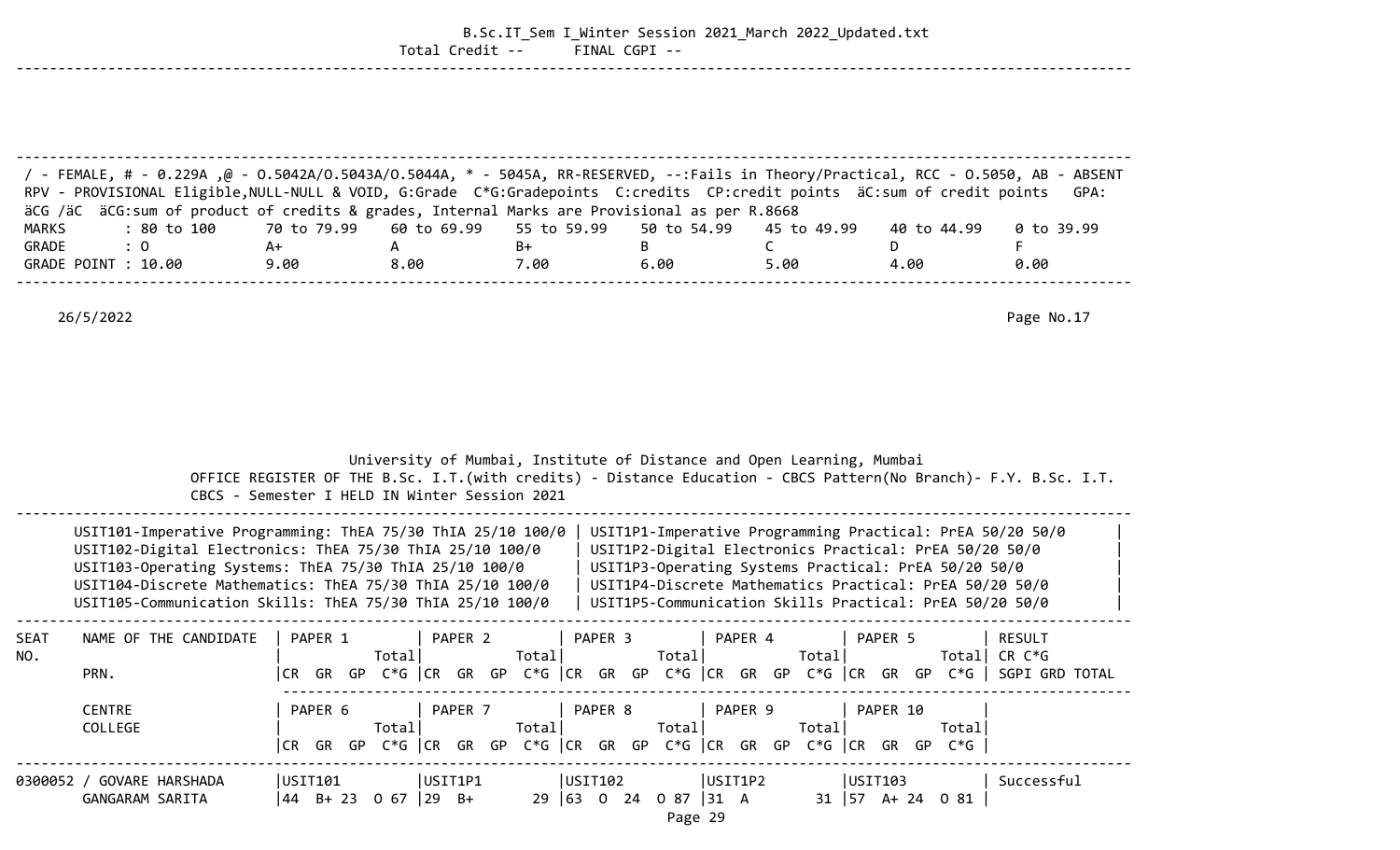|                                              |                |                     |    |                       |                 |              |                       |                                  |                 |                               |    |                              |             |              |    | B.Sc.IT Sem I Winter Session 2021 March 2022 Updated.txt |             |             |     |                                          |            | 20.00 172.00               |
|----------------------------------------------|----------------|---------------------|----|-----------------------|-----------------|--------------|-----------------------|----------------------------------|-----------------|-------------------------------|----|------------------------------|-------------|--------------|----|----------------------------------------------------------|-------------|-------------|-----|------------------------------------------|------------|----------------------------|
| 2021027900036501                             | $ 2\rangle$    | A                   | 8  | 16                    | $ 2\rangle$     | $B+$         | $\overline{7}$        | 14                               | <u> 2</u>       | $\Omega$                      | 10 | 20                           | <u> 2</u>   | A            | 8  | 16                                                       | $ 2\rangle$ | $\Omega$    | 10  | 20                                       |            | 8.60 545@2                 |
| (OE) Online Examination   USIT1P3<br>(279)   | 33 A           |                     |    |                       | USTI04          |              |                       | 33   54 A + 24 0 78   34 A<br>@2 |                 | USIT1P4                       |    |                              | USIT105     |              |    | 34   57 A + 16 A 73   32 A                               |             | USIT1P5     |     | 32                                       |            |                            |
|                                              | $ 2\rangle$    | $\mathsf{A}$        | 8  | 16                    | $\vert$ 2       | $\Omega$     | 10<br>Total Credit -- | 20                               | $ 2\rangle$     | A 8<br>FINAL CGPI --          |    | 16                           | $ 2\rangle$ | $A+ 9$       |    | 18                                                       | $\vert$ 2   | A           | - 8 | 16                                       |            |                            |
| 0300053 / GOVEKAR ISHIKA<br>SIDDHARAJ SHRUTI |                | USIT101<br>42 B+ 19 |    | $A+61$ 37 $A+$        | USIT1P1         |              |                       |                                  |                 | USIT102                       |    | 37   50 A 22 0 72   31 A     | USIT1P2     |              |    |                                                          |             | USTI03      |     | $31 \mid 57 \text{ A} + 24 \text{ O} 81$ | Successful |                            |
| 2021027900028536                             | $\overline{2}$ | A                   | 8  | 16                    | $\vert 2 \vert$ | $\Omega$     | 10                    | @3<br>20                         | $ 2\rangle$     | $A+ 9$                        |    | 18                           | $ 2\rangle$ | $\mathsf{A}$ | -8 | 16                                                       | $\vert$ 2   | $\Omega$    | 10  | 20                                       |            | 20.00 172.00<br>8.60 512@3 |
| (OE)Online Examination<br>(279)              | 34 A           | USIT1P3             |    |                       | USTI04          |              |                       | 34 39 B 23 0 62 32 A             | USIT1P4         |                               |    |                              | USIT105     |              |    | 32   50 A 17 A 67   35 A+                                |             | USIT1P5     |     | 35                                       |            |                            |
|                                              | $ 2\rangle$    | A 8                 |    | $16 \mid 2$           |                 | $\mathsf{A}$ | 8<br>Total Credit --  | 16                               | $\vert 2 \vert$ | $\mathsf{A}$<br>FINAL CGPI -- | 8  | 16                           | $ 2\rangle$ | A 8          |    | 16                                                       |             | $ 2 \tA+ 9$ |     | 18                                       |            |                            |
| 0300054 / GUPTA NEERAJ<br>MADANLAL SUNITA    |                | USIT101             |    | 24F F 22E 0 46 35E A+ | USIT1P1         |              |                       |                                  |                 | USIT102                       |    | 35   54E A+ 24E O 78   30E A | USIT1P2     |              |    |                                                          |             | USTI03      |     | 30   51E A 20E O 71                      |            | Unsuccessful ATKT          |
| 2021027900058887                             | $\overline{2}$ |                     | 0  | 0                     | 2               | $A+$         | - 9                   | 18                               | $\overline{2}$  | $A+ 9$                        |    | 18                           |             | A            | 8  | 16                                                       | $ 2\rangle$ | A+ 9        |     | 18                                       | $- - 461$  |                            |
| (OE)Online Examination<br>(279)              | 33E A          | USIT1P3             |    |                       |                 | USIT104      |                       | 33   42E B+ 19E A+61             | AB F            | USIT1P4                       |    |                              |             | USIT105      |    | AB 59E A+ 17E A 76 31E A                                 |             | USIT1P5     |     | 31                                       |            |                            |
|                                              | $ 2\rangle$    | A                   | -8 | $16 \mid 2$           |                 | A            | 8<br>Total Credit --  | 16                               | $\vert$ 2       | FINAL CGPI --                 | 0  | AB                           | $\vert$ 2   | $A+ 9$       |    | 18   2 A 8                                               |             |             |     | 16                                       |            |                            |
|                                              |                |                     |    |                       |                 |              |                       |                                  |                 |                               |    |                              |             |              |    |                                                          |             |             |     |                                          |            |                            |

| / - FEMALE, # - 0.229A ,@ - 0.5042A/O.5043A/O.5044A, * - 5045A, RR-RESERVED, --:Fails in Theory/Practical, RCC - 0.5050, AB - ABSENT<br>RPV - PROVISIONAL Eligible, NULL-NULL & VOID, G:Grade C*G:Gradepoints C:credits CP:credit points äC:sum of credit points |      |      |      |      |      |             | GPA:       |
|------------------------------------------------------------------------------------------------------------------------------------------------------------------------------------------------------------------------------------------------------------------|------|------|------|------|------|-------------|------------|
| äCG /äC äCG:sum of product of credits & grades, Internal Marks are Provisional as per R.8668                                                                                                                                                                     |      |      |      |      |      |             |            |
| : 80 to 100    70 to 79.99   60 to 69.99   55 to 59.99   50 to 54.99   45 to 49.99<br>MARKS                                                                                                                                                                      |      |      |      |      |      | 40 to 44.99 | 0 to 39.99 |
| GRADE<br>$\therefore$ 0                                                                                                                                                                                                                                          | A+   |      | B+   |      |      |             |            |
| GRADE POINT : 10.00                                                                                                                                                                                                                                              | 9.00 | 8.00 | 7.00 | 6.00 | 5.00 | 4.00        | 0.00       |
|                                                                                                                                                                                                                                                                  |      |      |      |      |      |             |            |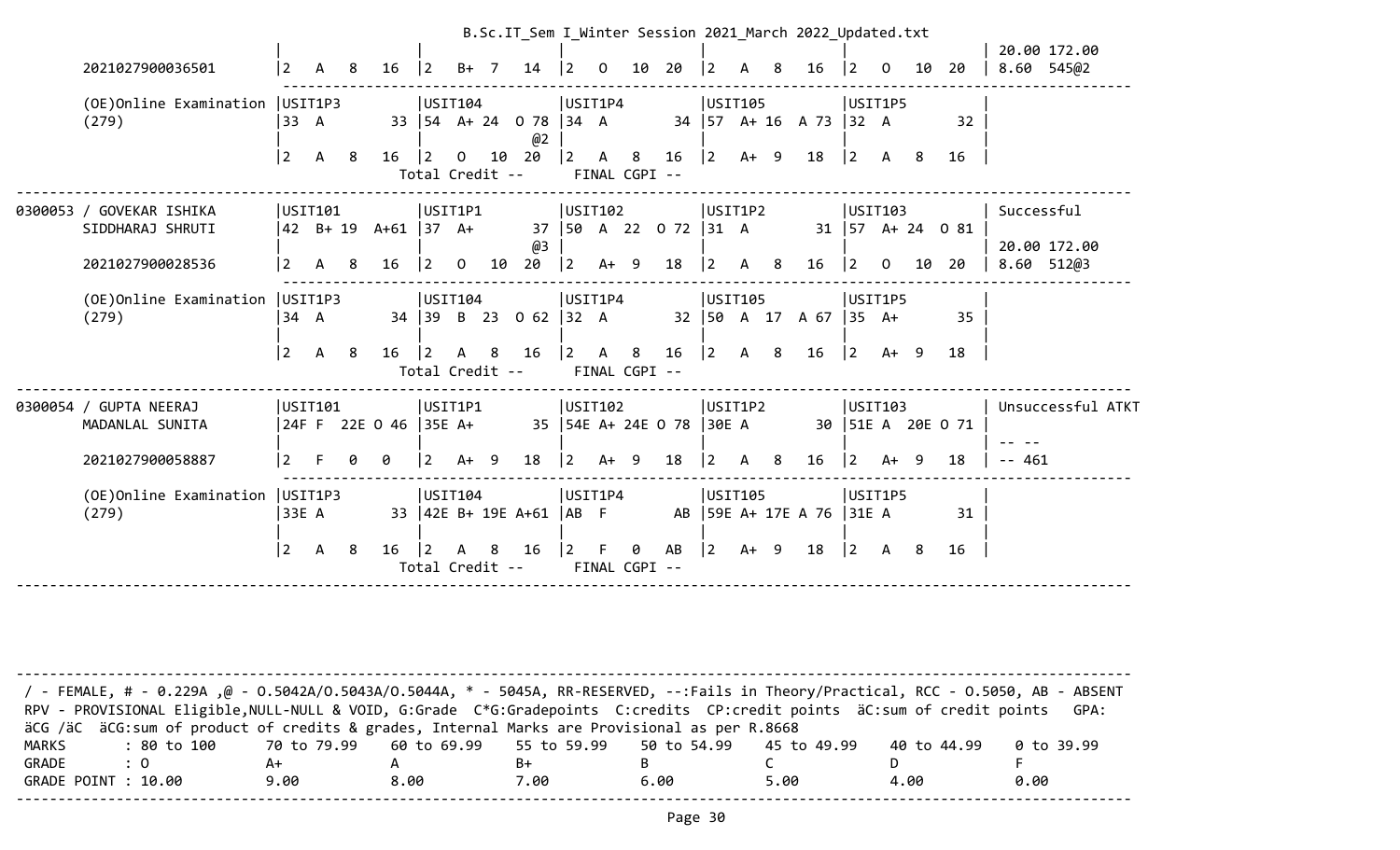|             | CBCS - Semester I HELD IN Winter Session 2021                                                                                                                                                                                                                                                               |                |                           |   |                          |          |                                 |     |                            |                |                               |    | University of Mumbai, Institute of Distance and Open Learning, Mumbai          |             |                   |   |                                 |             |                 |                                                      | OFFICE REGISTER OF THE B.Sc. I.T. (with credits) - Distance Education - CBCS Pattern (No Branch) - F.Y. B.Sc. I.T.                                                                                                                        |
|-------------|-------------------------------------------------------------------------------------------------------------------------------------------------------------------------------------------------------------------------------------------------------------------------------------------------------------|----------------|---------------------------|---|--------------------------|----------|---------------------------------|-----|----------------------------|----------------|-------------------------------|----|--------------------------------------------------------------------------------|-------------|-------------------|---|---------------------------------|-------------|-----------------|------------------------------------------------------|-------------------------------------------------------------------------------------------------------------------------------------------------------------------------------------------------------------------------------------------|
|             | USIT101-Imperative Programming: ThEA 75/30 ThIA 25/10 100/0<br>USIT102-Digital Electronics: ThEA 75/30 ThIA 25/10 100/0<br>USIT103-Operating Systems: ThEA 75/30 ThIA 25/10 100/0<br>USIT104-Discrete Mathematics: ThEA 75/30 ThIA 25/10 100/0<br>USIT105-Communication Skills: ThEA 75/30 ThIA 25/10 100/0 |                |                           |   |                          |          |                                 |     |                            |                |                               |    |                                                                                |             |                   |   |                                 |             |                 | USIT1P3-Operating Systems Practical: PrEA 50/20 50/0 | USIT1P1-Imperative Programming Practical: PrEA 50/20 50/0<br>USIT1P2-Digital Electronics Practical: PrEA 50/20 50/0<br>USIT1P4-Discrete Mathematics Practical: PrEA 50/20 50/0<br>USIT1P5-Communication Skills Practical: PrEA 50/20 50/0 |
| SEAT<br>NO. | NAME OF THE CANDIDATE<br>PRN.                                                                                                                                                                                                                                                                               |                | PAPER 1                   |   | Totall                   |          | PAPER 2                         |     | Totall                     |                | PAPER 3                       |    | Totall                                                                         |             | PAPER 4           |   | Totall                          |             | PAPER 5         |                                                      | RESULT<br>Total  CR C*G<br> CR GR GP C*G  CR GR GP C*G  CR GR GP C*G  CR GR GP C*G  CR GR GP C*G   SGPI GRD TOTAL                                                                                                                         |
|             | <b>CENTRE</b><br>COLLEGE                                                                                                                                                                                                                                                                                    |                | PAPER 6                   |   | Totall                   |          | PAPER <sub>7</sub>              |     | Totall                     |                | PAPER 8                       |    | Total<br> CR GR GP C*G  CR GR GP C*G  CR GR GP C*G  CR GR GP C*G  CR GR GP C*G |             | PAPER 9           |   | Total                           |             | PAPER 10        | Totall                                               |                                                                                                                                                                                                                                           |
|             | 0300055 / GUPTA SHIVANI<br>VIJAYKUMAR SUNITA<br>2021027900033777                                                                                                                                                                                                                                            | $\vert$ 2      | USIT101<br>$A+ 9$         |   | 53 A+ 23 0 76 33 A<br>18 | <u>2</u> | USIT1P1<br>A                    | - 8 | 16                         | $ 2\rangle$    | USIT102<br>$\overline{0}$     | 10 | 33 53 A+ 25 0 78 30 A<br>@2<br>20                                              | $ 2\rangle$ | USIT1P2<br>A 8    |   | 16                              | $\vert$ 2   | USTI03<br>A+ 9  | 30 53 A+ 22 0 75<br>18                               | Successful<br>20.00 170.00<br>8.50 519@2                                                                                                                                                                                                  |
|             | (OE) Online Examination   USIT1P3<br>(279)                                                                                                                                                                                                                                                                  | $ 2\rangle$    | $35 \text{ A+}$<br>$A+ 9$ |   | 18                       | 2        | USIT104<br>B<br>Total Credit -- | 6   | 35 30 D 23 0 53 33 A<br>12 | $\mathbf{2}$   | USIT1P4<br>A<br>FINAL CGPI -- | 8  | 16                                                                             | $ 2\rangle$ | USIT105<br>$A+ 9$ |   | 33   50 A 20 0 70   36 A+<br>18 | $ 2\rangle$ | USIT1P5<br>A+ 9 | 36<br>18                                             |                                                                                                                                                                                                                                           |
|             | 0300056 GUPTA SURAJ PRADEEP<br>NIRMALA<br>2021027900131064                                                                                                                                                                                                                                                  | $\overline{2}$ | USIT101<br>38E B AB       | ø | $F$ 38 $ AB$ $F$<br>0    | 2        | USIT1P1                         | ø   | AB                         | $\overline{2}$ | USTI02                        | ø  | AB 66E 0 AB F 66 AB F<br>ø                                                     |             | USIT1P2           | 0 | AB                              | l 2         | USIT103         | AB 56E A+ AB F 56<br>ø                               | Unsuccessful Fail<br>-- 262                                                                                                                                                                                                               |

------------------------------------------------------------------------------------------------------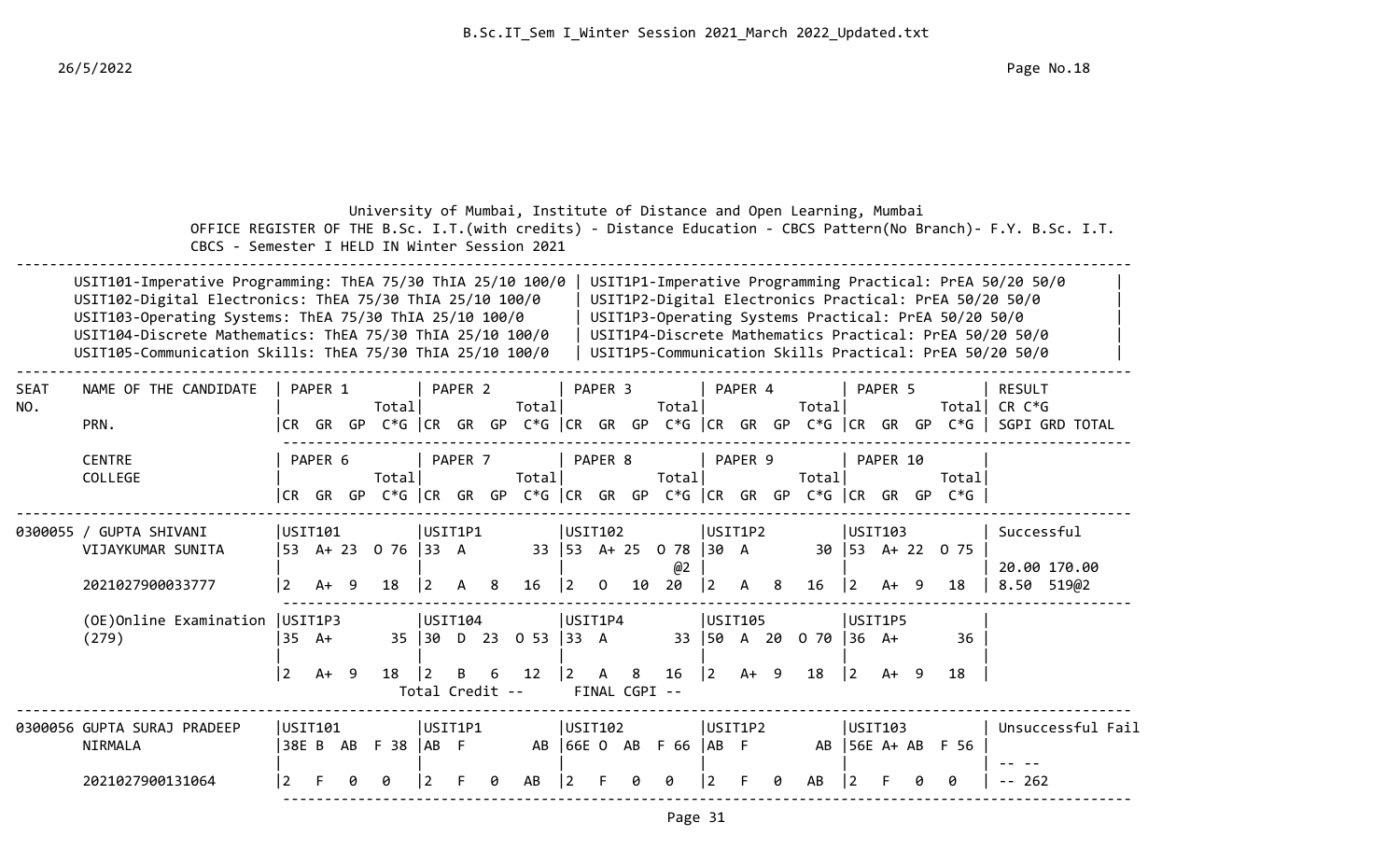|                                         |                 |              |    |                       |                 |    |                                   | B.Sc.IT Sem I Winter Session 2021 March 2022 Updated.txt |                                       |                    |                   |             |              |     |                   |             |         |        |                   |                   |
|-----------------------------------------|-----------------|--------------|----|-----------------------|-----------------|----|-----------------------------------|----------------------------------------------------------|---------------------------------------|--------------------|-------------------|-------------|--------------|-----|-------------------|-------------|---------|--------|-------------------|-------------------|
| (OE) Online Examination   USIT1P3       |                 |              |    |                       | USTI04          |    |                                   |                                                          | USIT1P4                               |                    |                   | USIT105     |              |     |                   |             | USIT1P5 |        |                   |                   |
| (279)                                   | AB F            |              |    | AB                    |                 |    |                                   | 39E B AB F 39  AB F                                      |                                       |                    |                   |             |              |     | AB 63E 0 AB F 63  | IAB F       |         |        | AB                |                   |
|                                         | $\vert 2 \vert$ | F.           | 0  | AB                    | $\overline{2}$  |    |                                   | 00                                                       | $\begin{vmatrix} 2 & F \end{vmatrix}$ | 0                  | AB                | $ 2\rangle$ |              | F 0 | 0                 | $ 2\rangle$ |         | 0      | AB                |                   |
|                                         |                 |              |    |                       |                 |    | Total Credit --                   |                                                          |                                       | FINAL CGPI --      |                   |             |              |     |                   |             |         |        |                   |                   |
| 0300057 / GURAV SUNIDHI MAHESH  USIT101 |                 |              |    |                       | USIT1P1         |    |                                   |                                                          | USIT102                               |                    |                   | USIT1P2     |              |     |                   |             | USIT103 |        |                   | Unsuccessful Fail |
| MEGHA                                   |                 |              |    | 36E C 17E A 53   AB F |                 |    |                                   |                                                          |                                       |                    | AB 65E 0 24E 0 89 | $AB$ F      |              |     |                   |             |         |        | AB 60E 0 19E A+79 |                   |
|                                         |                 |              |    |                       |                 |    |                                   |                                                          |                                       |                    |                   |             |              |     |                   |             |         |        |                   |                   |
| 2021027900026715                        | $\vert 2 \vert$ | $\mathsf{B}$ | 6  | 12                    | $\vert 2 \vert$ | F. | 0                                 | AB                                                       | $\begin{vmatrix} 2 & 0 \end{vmatrix}$ | 10                 | 20                | 2           |              | F 0 | AB                | $ 2\rangle$ |         | $A+ 9$ | 18                | -- 382            |
| (OE) Online Examination   USIT1P3       |                 |              |    |                       | USTI04          |    |                                   |                                                          | USIT1P4                               |                    |                   | USIT105     |              |     |                   |             | USIT1P5 |        |                   |                   |
| (279)                                   | 33E A           |              |    |                       |                 |    |                                   | 33 38E B 23E 0 61                                        | IAB F                                 |                    |                   |             |              |     | AB 50E A 17E A 67 | IAB F       |         |        | AB                |                   |
|                                         |                 |              |    |                       |                 |    |                                   |                                                          |                                       |                    |                   |             |              |     |                   |             |         |        |                   |                   |
|                                         | $\vert 2 \vert$ | $\mathsf{A}$ | -8 | 16                    | $ 2\rangle$     | A  | 8 <sup>1</sup><br>Total Credit -- | 16                                                       | $\vert 2 \vert$ F                     | 0<br>FINAL CGPI -- | AB                | $ 2\rangle$ | $\mathsf{A}$ | 8   | 16                | $ 2\rangle$ | F.      | 0      | AB                |                   |
|                                         |                 |              |    |                       |                 |    |                                   |                                                          |                                       |                    |                   |             |              |     |                   |             |         |        |                   |                   |

-------------------------------------------------------------------------------------------------------------------------------------- / - FEMALE, # - 0.229A ,@ - O.5042A/O.5043A/O.5044A, \* - 5045A, RR-RESERVED, --:Fails in Theory/Practical, RCC - O.5050, AB - ABSENT RPV - PROVISIONAL Eligible, NULL-NULL & VOID, G:Grade C\*G:Gradepoints C:credits CP:credit points äC:sum of credit points GPA: äCG /äC äCG:sum of product of credits & grades, Internal Marks are Provisional as per R.8668 MARKS : 80 to 100 70 to 79.99 60 to 69.99 55 to 59.99 50 to 54.99 45 to 49.99 40 to 44.99 0 to 39.99 GRADE : 0 A+ A B+ B C D F GRADE POINT : 10.00 9.00 8.00 7.00 6.00 5.00 4.00 0.00 --------------------------------------------------------------------------------------------------------------------------------------

26/5/2022 Page No.19

 University of Mumbai, Institute of Distance and Open Learning, Mumbai OFFICE REGISTER OF THE B.Sc. I.T.(with credits) - Distance Education - CBCS Pattern(No Branch)- F.Y. B.Sc. I.T. CBCS - Semester I HELD IN Winter Session 2021 --------------------------------------------------------------------------------------------------------------------------------------

USIT101-Imperative Programming: ThEA 75/30 ThIA 25/10 100/0 | USIT1P1-Imperative Programming Practical: PrEA 50/20 50/0 |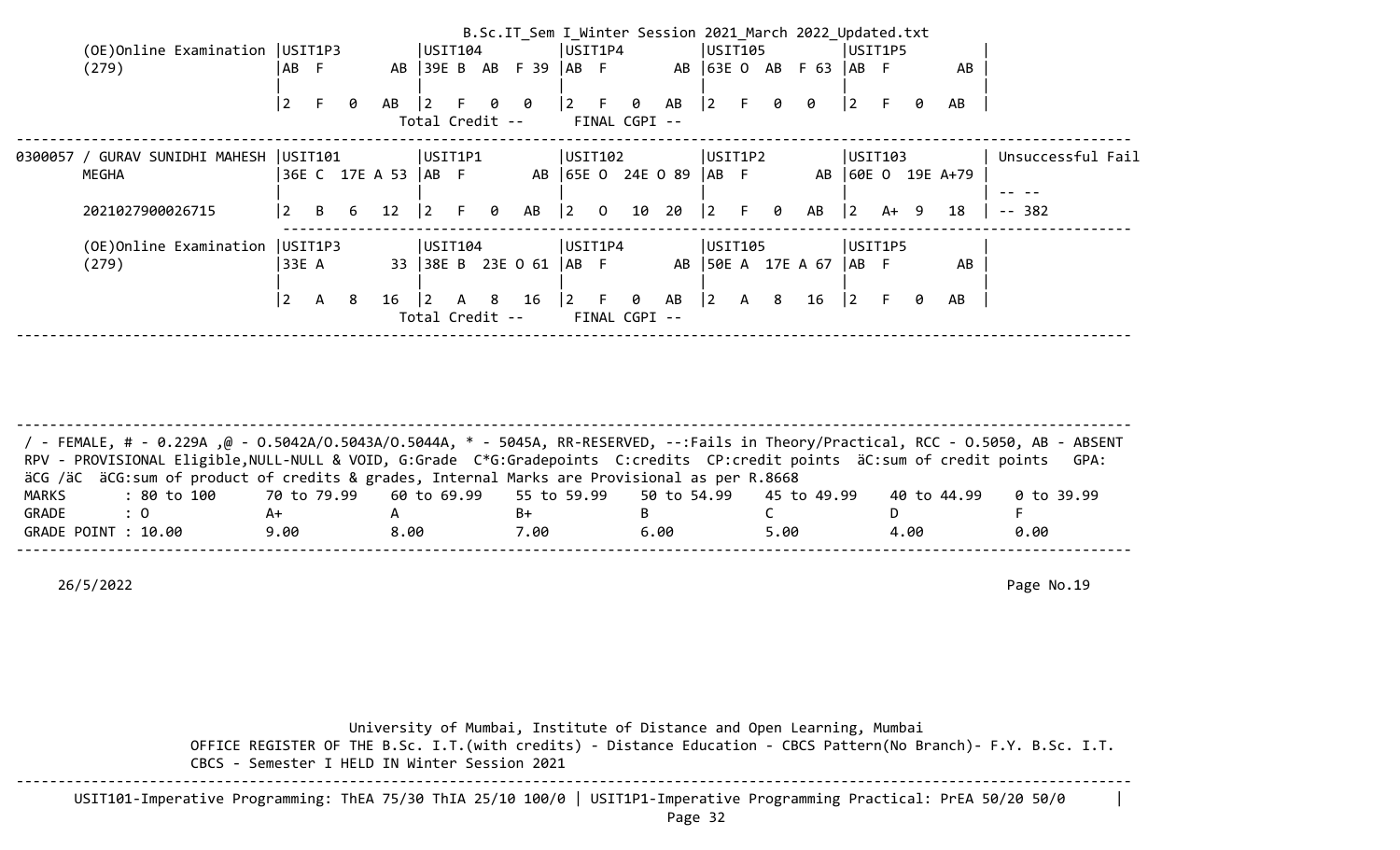|             | USIT102-Digital Electronics: ThEA 75/30 ThIA 25/10 100/0<br>USIT103-Operating Systems: ThEA 75/30 ThIA 25/10 100/0<br>USIT104-Discrete Mathematics: ThEA 75/30 ThIA 25/10 100/0<br>USIT105-Communication Skills: ThEA 75/30 ThIA 25/10 100/0 |                |         |                        |                       |         |                |                          |                |                       |    |                            |                |                |   | B.Sc.IT_Sem I_Winter Session 2021_March 2022_Updated.txt |                |          | USIT1P3-Operating Systems Practical: PrEA 50/20 50/0                           | USIT1P2-Digital Electronics Practical: PrEA 50/20 50/0<br>USIT1P4-Discrete Mathematics Practical: PrEA 50/20 50/0<br>USIT1P5-Communication Skills Practical: PrEA 50/20 50/0 |
|-------------|----------------------------------------------------------------------------------------------------------------------------------------------------------------------------------------------------------------------------------------------|----------------|---------|------------------------|-----------------------|---------|----------------|--------------------------|----------------|-----------------------|----|----------------------------|----------------|----------------|---|----------------------------------------------------------|----------------|----------|--------------------------------------------------------------------------------|------------------------------------------------------------------------------------------------------------------------------------------------------------------------------|
| SEAT<br>NO. | NAME OF THE CANDIDATE<br>PRN.                                                                                                                                                                                                                |                | PAPER 1 | Total                  |                       | PAPER 2 |                | Total                    |                | PAPER 3               |    | Total                      |                | PAPER 4        |   | Total                                                    |                | PAPER 5  |                                                                                | <b>RESULT</b><br>Total CR $C*G$<br> CR GR GP C*G   CR GR GP C*G   CR GR GP C*G   CR GR GP C*G   CR GR GP C*G    SGPI GRD TOTAL                                               |
|             | <b>CENTRE</b><br>COLLEGE                                                                                                                                                                                                                     |                | PAPER 6 | Total                  |                       | PAPER 7 |                | Total                    |                | PAPER 8               |    | Total                      |                | PAPER 9        |   | Total                                                    |                | PAPER 10 | Total<br> CR GR GP C*G  CR GR GP C*G  CR GR GP C*G  CR GR GP C*G  CR GR GP C*G |                                                                                                                                                                              |
|             | 0300058 / HEGISHTE ARPITA<br>RAJENDRA POORVA                                                                                                                                                                                                 |                | USIT101 | 24F F 20E O 44   33E A | USIT1P1               |         |                |                          | USIT102        |                       |    | 33 30E D 24E 0 54 31E A    |                | USIT1P2        |   |                                                          | USTI03         |          | 31 30E D 23E O 53                                                              | Unsuccessful ATKT                                                                                                                                                            |
|             | 2021027900081975                                                                                                                                                                                                                             |                |         | 0                      | 2                     | A       | 8              | 16                       | 2              | B                     | 6  | 12                         | $\overline{2}$ | A              | 8 | 16                                                       | $\overline{2}$ | B.       | 12                                                                             | $-418$                                                                                                                                                                       |
|             | (OE) Online Examination   USIT1P3<br>(279)                                                                                                                                                                                                   |                | 36E A+  |                        | USTI104               |         |                | 36 21F F 21E 0 42 35E A+ | USIT1P4        |                       |    |                            |                | USIT105        |   | 35 35E C 18E A+53 37E A+                                 | USIT1P5        |          | 37                                                                             |                                                                                                                                                                              |
|             |                                                                                                                                                                                                                                              | l 2            | $A+ 9$  | 18                     | 12<br>Total Credit -- | F.      | 0              | 0                        | $\overline{2}$ | A+ 9<br>FINAL CGPI -- |    | 18                         | $ 2\rangle$    | B              | 6 | 12                                                       | $ 2\rangle$    | A+ 9     | 18                                                                             |                                                                                                                                                                              |
|             | 0300059 / HOWALE PRAGATI<br>RAMESH MANGAL                                                                                                                                                                                                    |                | USIT101 | 39 B 20 0 59 33 A      | USIT1P1               |         |                |                          | USTI02         |                       |    | 33   57 A + 24 0 81   33 A |                | USIT1P2        |   |                                                          | USIT103        |          | 33 41 B 17 A 58                                                                | Successful<br>20.00 162.00                                                                                                                                                   |
|             | 2021027900130993                                                                                                                                                                                                                             | <u> 2</u>      | $B+ 7$  | 14                     | $ 2\rangle$           | A       | - 8            | 16                       | 2              | $\overline{O}$        | 10 | 20                         | $ 2\rangle$    | A 8            |   | 16                                                       | $ 2\rangle$    | B+ 7     | 14                                                                             | 8.10 500                                                                                                                                                                     |
|             | (OE) Online Examination   USIT1P3<br>(279)                                                                                                                                                                                                   |                | $36$ A+ |                        | USTI04                |         |                | 36 36 C 23 0 59 33 A     | USIT1P4        |                       |    |                            |                | <b>USIT105</b> |   | 33   59 A + 21 0 80   28 B +                             | USIT1P5        |          | 28                                                                             |                                                                                                                                                                              |
|             |                                                                                                                                                                                                                                              | $\overline{2}$ | $A+ 9$  | 18                     |                       | B+      | $\overline{7}$ | 14<br>Total Credit 20.00 |                | A<br>FINAL CGPI --    | 8  | 16                         | $ 2\rangle$    | $\mathbf{0}$   |   | 10 20                                                    | $\overline{2}$ | $B+$ 7   | 14                                                                             |                                                                                                                                                                              |
|             | 0300060 INGALE HARSHAL NARAYAN  USIT101           USIT1P1         USIT102         USIT1P2           USIT103           Successful<br><b>NANDA</b>                                                                                             |                |         |                        |                       |         |                |                          |                |                       |    |                            |                |                |   |                                                          |                |          |                                                                                | 20.00 146.00                                                                                                                                                                 |
|             | 2021027900070792                                                                                                                                                                                                                             |                |         |                        |                       |         |                |                          |                |                       |    |                            |                |                |   |                                                          |                |          |                                                                                |                                                                                                                                                                              |
|             | (279)                                                                                                                                                                                                                                        |                |         |                        |                       |         |                |                          |                |                       |    |                            | ∗              |                |   |                                                          |                |          | 29                                                                             |                                                                                                                                                                              |

Page 33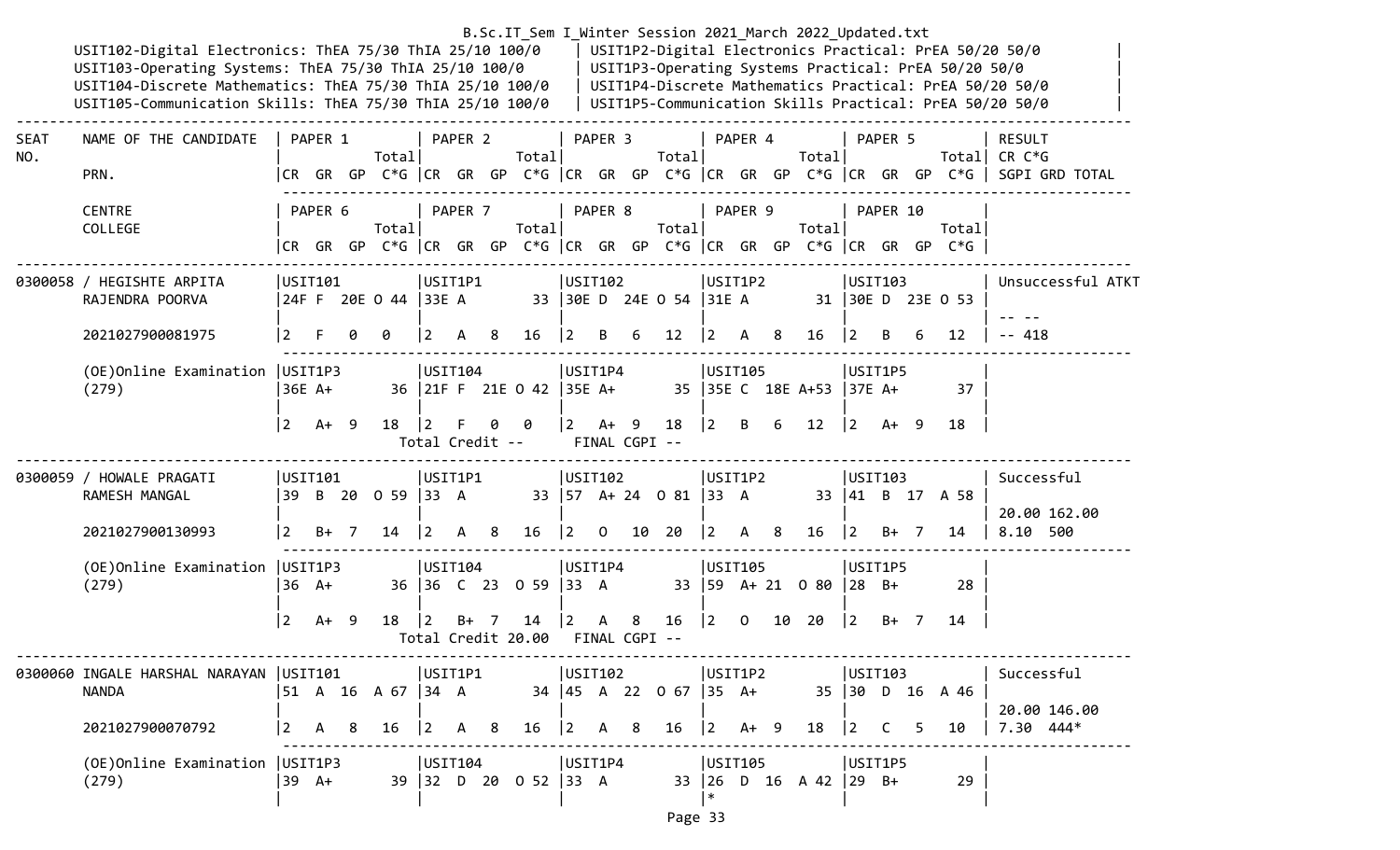## B.Sc.IT\_Sem I\_Winter Session 2021\_March 2022\_Updated.txt |2 A+ 9 18 |2 B 6 12 |2 A 8 16 |2 C 5 10 |2 B+ 7 14 | Total Credit -- FINAL CGPI -- --------------------------------------------------------------------------------------------------------------------------------------

| / - FEMALE, # - 0.229A ,@ - 0.5042A/0.5043A/0.5044A, * - 5045A, RR-RESERVED, --:Fails in Theory/Practical, RCC - 0.5050, AB - ABSENT<br>RPV - PROVISIONAL Eligible, NULL-NULL & VOID, G:Grade C*G:Gradepoints C:credits CP:credit points äC:sum of credit points GPA: |      |      |      |      |      |             |            |
|-----------------------------------------------------------------------------------------------------------------------------------------------------------------------------------------------------------------------------------------------------------------------|------|------|------|------|------|-------------|------------|
| äCG /äC äCG:sum of product of credits & grades, Internal Marks are Provisional as per R.8668                                                                                                                                                                          |      |      |      |      |      |             |            |
| : 80 to 100      70 to 79.99    60 to 69.99    55 to 59.99    50 to 54.99    45 to 49.99<br>MARKS                                                                                                                                                                     |      |      |      |      |      | 40 to 44.99 | 0 to 39.99 |
| GRADE<br>$\therefore$ 0                                                                                                                                                                                                                                               | A+   |      | B+   |      |      |             |            |
| GRADE POINT : 10.00                                                                                                                                                                                                                                                   | 9.00 | 8.00 | 7.00 | 6.00 | 5.00 | 4.00        | 0.00       |
|                                                                                                                                                                                                                                                                       |      |      |      |      |      |             |            |

|                    |                                                                                                                                                                                                                                                                                                             |                          | University of Mumbai, Institute of Distance and Open Learning, Mumbai<br>OFFICE REGISTER OF THE B.Sc. I.T. (with credits) - Distance Education - CBCS Pattern (No Branch) - F.Y. B.Sc. I.T.<br>CBCS - Semester I HELD IN Winter Session 2021 |                    |                  |                                                                                                                                                                                                                                                                                                   |                   |
|--------------------|-------------------------------------------------------------------------------------------------------------------------------------------------------------------------------------------------------------------------------------------------------------------------------------------------------------|--------------------------|----------------------------------------------------------------------------------------------------------------------------------------------------------------------------------------------------------------------------------------------|--------------------|------------------|---------------------------------------------------------------------------------------------------------------------------------------------------------------------------------------------------------------------------------------------------------------------------------------------------|-------------------|
|                    | USIT101-Imperative Programming: ThEA 75/30 ThIA 25/10 100/0<br>USIT102-Digital Electronics: ThEA 75/30 ThIA 25/10 100/0<br>USIT103-Operating Systems: ThEA 75/30 ThIA 25/10 100/0<br>USIT104-Discrete Mathematics: ThEA 75/30 ThIA 25/10 100/0<br>USIT105-Communication Skills: ThEA 75/30 ThIA 25/10 100/0 |                          |                                                                                                                                                                                                                                              |                    |                  | USIT1P1-Imperative Programming Practical: PrEA 50/20 50/0<br>USIT1P2-Digital Electronics Practical: PrEA 50/20 50/0<br>USIT1P3-Operating Systems Practical: PrEA 50/20 50/0<br>USIT1P4-Discrete Mathematics Practical: PrEA 50/20 50/0<br>USIT1P5-Communication Skills Practical: PrEA 50/20 50/0 |                   |
| <b>SEAT</b><br>NO. | NAME OF THE CANDIDATE<br>PRN.                                                                                                                                                                                                                                                                               | PAPER 1<br>Totall<br>CR  | PAPER 2<br>Total<br>GR GP $C*G$ $ CR$ GR GP $C*G$ $ CR$ GR GP $C*G$ $ CR$ GR GP $C*G$ $ CR$ GR GP $C*G$ $ $ SGPI GRD TOTAL                                                                                                                   | PAPER 3<br>Total   | PAPER 4<br>Total | PAPER 5<br>Total                                                                                                                                                                                                                                                                                  | RESULT<br>CR C*G  |
|                    | <b>CENTRE</b><br>COLLEGE                                                                                                                                                                                                                                                                                    | PAPER 6<br>Totall<br>CR. | PAPER 7<br>Totall<br>GR GP C*G CR GR GP C*G CR GR GP C*G CR GR GP C*G CR GR GP                                                                                                                                                               | PAPER 8<br>Total   | PAPER 9<br>Total | PAPER 10<br>Totall<br>$C*G$                                                                                                                                                                                                                                                                       |                   |
|                    | 0300061 JADHAV ARUN DEVRAM                                                                                                                                                                                                                                                                                  | USIT101                  | USIT1P1                                                                                                                                                                                                                                      | USIT102<br>Page 34 | USIT1P2          | USIT103                                                                                                                                                                                                                                                                                           | Unsuccessful ATKT |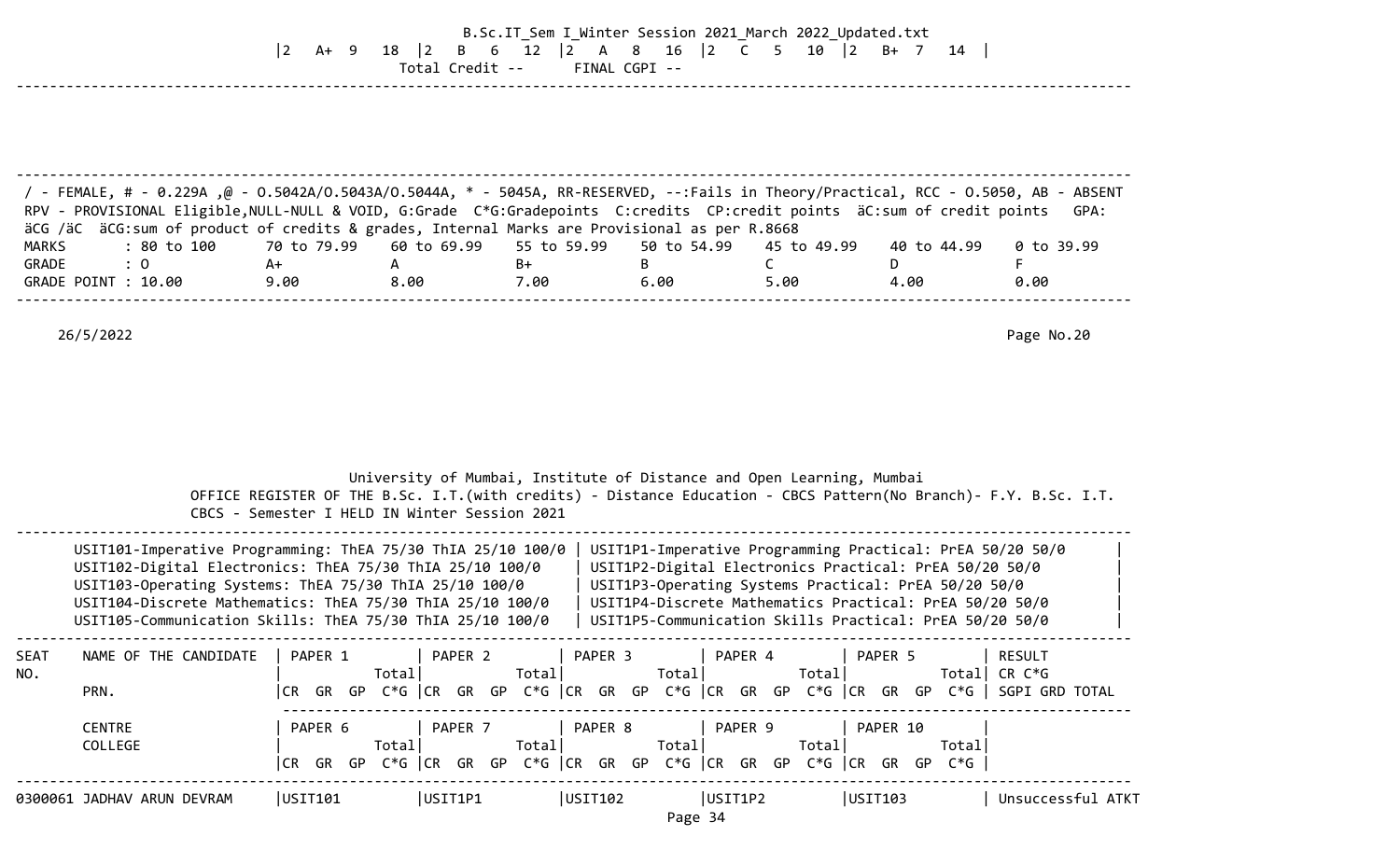|                                                   |                 |                |    |                       |                 |                |     |                                 |                                           |                |                           |                         |             |              |                | B.Sc.IT_Sem I_Winter Session 2021_March 2022_Updated.txt |                |                |        |                     |                            |
|---------------------------------------------------|-----------------|----------------|----|-----------------------|-----------------|----------------|-----|---------------------------------|-------------------------------------------|----------------|---------------------------|-------------------------|-------------|--------------|----------------|----------------------------------------------------------|----------------|----------------|--------|---------------------|----------------------------|
| CHANDRABHAGA                                      |                 |                |    | 30E D 18E A+48 38E A+ |                 |                |     |                                 |                                           |                |                           | 38 30E D 21E O 51 34E A |             |              |                |                                                          |                |                |        | 34 33E D 22E 0 55   |                            |
| 2021027900044237                                  | 2               | C              | 5  | 10                    | $\vert 2 \vert$ | A+             | - 9 | 18                              | $\overline{2}$                            | B              | 6                         | 12                      | $ 2\rangle$ | A            | 8              | 16                                                       | $\overline{2}$ |                | $B+$ 7 | 14                  | - 434                      |
| (OE) Online Examination   USIT1P3<br>(279)        | 33E A           |                |    |                       | USTI104         |                |     | 33 21F F 18E A+39 34E A         | USIT1P4                                   |                |                           |                         | USIT105     |              |                | 34   48E A 22E O 70   32E A                              | USIT1P5        |                |        | 32                  |                            |
|                                                   | 2               | A 8            |    | $16 \mid 2$           |                 | F.             | 00  | Total Credit --                 |                                           |                | FINAL CGPI --             |                         |             |              |                |                                                          |                |                |        | 16                  |                            |
| 0300062 / JADHAV NAMRATA VIJAY  USIT101<br>VIJAYA |                 |                |    | 35E C 21E O 56  30E A | USIT1P1         |                |     |                                 | USIT102                                   |                |                           | 30 39E B 21E 0 60       | USIT1P2     |              |                | 28E B+ 28  32E D 24E 0 56                                | USTI03         |                |        |                     | Unsuccessful ATKT          |
| 2021027900046492                                  | $\vert 2 \vert$ | $B+$ 7         |    | $14 \mid 2$           |                 | A 8            |     | 16                              | $\begin{vmatrix} 2 & A & 8 \end{vmatrix}$ |                |                           | 16                      | $ 2 \t B+7$ |              |                | $14 \mid 2$                                              |                |                | $B+ 7$ | 14                  | $-- 425$                   |
| (OE) Online Examination   USIT1P3<br>(279)        | 40E 0           |                |    |                       | USIT104         |                |     | 40   41E B 22E 0 63   AB F      | USIT1P4                                   |                |                           |                         | USIT105     |              |                | AB   45E A 16E A 61   31E A                              | USIT1P5        |                |        | 31                  |                            |
|                                                   | $ 2\rangle$     | $\overline{0}$ | 10 | 20                    | $ 2\rangle$     | $\mathsf{A}$   | 8   | 16<br>Total Credit --           | $\vert 2 \vert$ F                         |                | $\theta$<br>FINAL CGPI -- | AB                      | 2           | A 8          |                | $16$  2 A 8                                              |                |                |        | 16                  |                            |
| 0300063 JADHAV NARENDRA DIPAK<br>DIPALI           | USTI01          |                |    | 69 0 24 0 93 39 A+    | USIT1P1         |                |     | @1                              | USIT102                                   |                |                           | 39 66 0 24 0 90 30 A    | USIT1P2     |              |                |                                                          | USTI03         |                |        | 30   59 A + 25 0 84 | Successful<br>20.00 184.00 |
| 2021027900028722                                  | 2               | $\mathbf{0}$   | 10 | 20                    | $ 2\rangle$     | $\mathbf 0$    | 10  | 20                              | $ 2\rangle$                               | $\overline{O}$ | 10                        | 20                      | $ 2\rangle$ | $\mathsf{A}$ | 8 <sup>8</sup> | 16                                                       | $ 2\rangle$    | $\overline{0}$ | 10     | 20                  | 9.20 592@3                 |
| (OE) Online Examination   USIT1P3<br>(279)        | $35 \text{ A+}$ |                |    |                       | USIT104         |                |     | 35   56 A+ 22 0 78   32 A<br>@2 | USIT1P4                                   |                |                           |                         | USIT105     |              |                | 32 62 0 20 0 82 29 B+                                    | USIT1P5        |                |        | 29                  |                            |
|                                                   | $\overline{2}$  | $A+ 9$         |    | $18 \mid 2$           |                 | $\overline{0}$ |     | 10 20<br>Total Credit --        | 2                                         |                | A 8<br>FINAL CGPI --      |                         |             |              |                | 16   2 0 10 20   2                                       |                |                | $B+ 7$ | 14                  |                            |
|                                                   |                 |                |    |                       |                 |                |     |                                 |                                           |                |                           |                         |             |              |                |                                                          |                |                |        |                     |                            |

| / - FEMALE, # - 0.229A ,@ - 0.5042A/0.5043A/0.5044A, * - 5045A, RR-RESERVED, --:Fails in Theory/Practical, RCC - 0.5050, AB - ABSENT |             |                                                    |      |      |      |             |            |
|--------------------------------------------------------------------------------------------------------------------------------------|-------------|----------------------------------------------------|------|------|------|-------------|------------|
| RPV - PROVISIONAL Eligible, NULL-NULL & VOID, G:Grade C*G:Gradepoints C:credits CP:credit points äC:sum of credit points             |             |                                                    |      |      |      |             | GPA:       |
| äCG /äC äCG:sum of product of credits & grades, Internal Marks are Provisional as per R.8668                                         |             |                                                    |      |      |      |             |            |
| MARKS<br>: 80 to 100                                                                                                                 | 70 to 79.99 | 60 to 69.99  55 to 59.99  50 to 54.99  45 to 49.99 |      |      |      | 40 to 44.99 | 0 to 39.99 |
| GRADE<br>$\therefore$ 0                                                                                                              | A+          |                                                    | B+   |      |      |             |            |
| GRADE POINT : 10.00                                                                                                                  | 9.00        | 8.00                                               | 7.00 | 6.00 | 5.00 | 4.00        | 0.00       |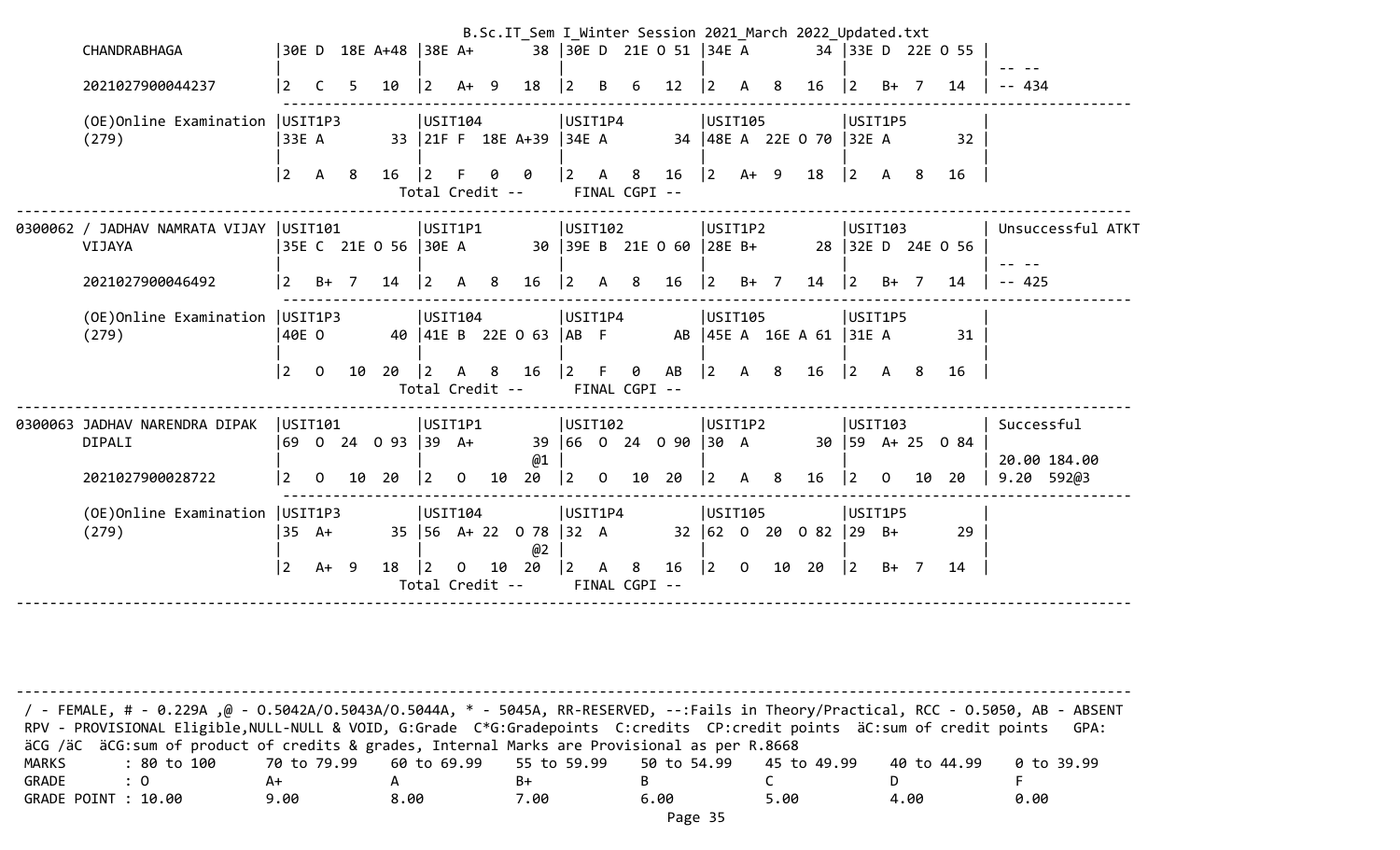B.Sc.IT\_Sem I\_Winter Session 2021\_March 2022\_Updated.txt

26/5/2022 Page No.21

|                    | CBCS - Semester I HELD IN Winter Session 2021                                                                                                                                                                                                                                                               |             |         |   |                     |                      |                    |   | University of Mumbai, Institute of Distance and Open Learning, Mumbai              |      |                    |   |                    |             |                             |   |       |            |          |    |                                                      | OFFICE REGISTER OF THE B.Sc. I.T. (with credits) - Distance Education - CBCS Pattern(No Branch)- F.Y. B.Sc. I.T.                                                                                                                          |  |
|--------------------|-------------------------------------------------------------------------------------------------------------------------------------------------------------------------------------------------------------------------------------------------------------------------------------------------------------|-------------|---------|---|---------------------|----------------------|--------------------|---|------------------------------------------------------------------------------------|------|--------------------|---|--------------------|-------------|-----------------------------|---|-------|------------|----------|----|------------------------------------------------------|-------------------------------------------------------------------------------------------------------------------------------------------------------------------------------------------------------------------------------------------|--|
|                    | USIT101-Imperative Programming: ThEA 75/30 ThIA 25/10 100/0<br>USIT102-Digital Electronics: ThEA 75/30 ThIA 25/10 100/0<br>USIT103-Operating Systems: ThEA 75/30 ThIA 25/10 100/0<br>USIT104-Discrete Mathematics: ThEA 75/30 ThIA 25/10 100/0<br>USIT105-Communication Skills: ThEA 75/30 ThIA 25/10 100/0 |             |         |   |                     |                      |                    |   |                                                                                    |      |                    |   |                    |             |                             |   |       |            |          |    | USIT1P3-Operating Systems Practical: PrEA 50/20 50/0 | USIT1P1-Imperative Programming Practical: PrEA 50/20 50/0<br>USIT1P2-Digital Electronics Practical: PrEA 50/20 50/0<br>USIT1P4-Discrete Mathematics Practical: PrEA 50/20 50/0<br>USIT1P5-Communication Skills Practical: PrEA 50/20 50/0 |  |
| <b>SEAT</b><br>NO. | NAME OF THE CANDIDATE<br>PRN.                                                                                                                                                                                                                                                                               |             | PAPER 1 |   | Total               |                      | PAPER <sub>2</sub> |   | Totall                                                                             |      | PAPER <sub>3</sub> |   | Total              |             | PAPER 4                     |   | Total |            | PAPER 5  |    |                                                      | <b>RESULT</b><br>Totall CR C*G<br> CR GR GP C*G  CR GR GP C*G  CR GR GP C*G  CR GR GP C*G  CR GR GP C*G   SGPI GRD TOTAL                                                                                                                  |  |
|                    | <b>CENTRE</b><br>COLLEGE                                                                                                                                                                                                                                                                                    |             | PAPER 6 |   | Total               |                      | PAPER 7            |   | Totall<br>CR GR GP C*G   CR GR GP C*G   CR GR GP C*G   CR GR GP C*G   CR GR GP C*G |      | PAPER 8            |   | Totall             |             | PAPER 9                     |   | Total |            | PAPER 10 |    | Totall                                               |                                                                                                                                                                                                                                           |  |
|                    | 0300064 JADHAV PRITAM ANANT<br><b>ASMITA</b>                                                                                                                                                                                                                                                                |             | USTI01  |   | AB F AB F AB AB F   | USIT1P1              |                    |   | AB                                                                                 |      | USIT102            |   | AB F AB F AB AB F  |             | USIT1P2                     |   |       |            | USTI03   |    | AB AB F AB F AB                                      | Unsuccessful Fail                                                                                                                                                                                                                         |  |
|                    | 2021027900070784                                                                                                                                                                                                                                                                                            |             |         |   |                     |                      |                    | ø | AB                                                                                 | 2    |                    | ø | AB                 | 12          |                             |   | AB    |            |          |    | AB                                                   | $- - 25$                                                                                                                                                                                                                                  |  |
|                    | (OE) Online Examination   USIT1P3<br>(279)                                                                                                                                                                                                                                                                  | AB F        |         |   |                     | USTI04               |                    |   | AB   17F F AB F 17                                                                 | AB F | USIT1P4            |   |                    |             | USIT105<br>AB   8F F AB F 8 |   |       | IAB F      | USIT1P5  |    | AB                                                   |                                                                                                                                                                                                                                           |  |
|                    |                                                                                                                                                                                                                                                                                                             | $ 2\rangle$ | F.      | ø | AB                  | 2<br>Total Credit -- |                    |   | ø                                                                                  |      | FINAL CGPI --      | ø | AB                 | $\boxed{2}$ |                             | ø | 0     | $\sqrt{2}$ | -F.      | ø  | AB                                                   |                                                                                                                                                                                                                                           |  |
|                    | 0300065 JADHAV SAMYEK JAGDISH<br><b>JYOTSNA</b>                                                                                                                                                                                                                                                             | USTI01      |         |   | AB F 14E B+14  AB F | USIT1P1              |                    |   |                                                                                    |      | USTI102            |   | AB   AB F 17E A 17 | AB          | USIT1P2                     |   |       |            | USTI03   |    | AB   AB F 17E A 17                                   | Unsuccessful Fail                                                                                                                                                                                                                         |  |
|                    | 2021027900037601                                                                                                                                                                                                                                                                                            | 2           |         |   |                     |                      |                    | 0 | AB                                                                                 | l 2. |                    | Ø | 0                  | 2           |                             |   | AB    | 2          |          | Ø. | ø                                                    | -- 114                                                                                                                                                                                                                                    |  |

--------------------------------------------------------------------------------------------------------------------------------------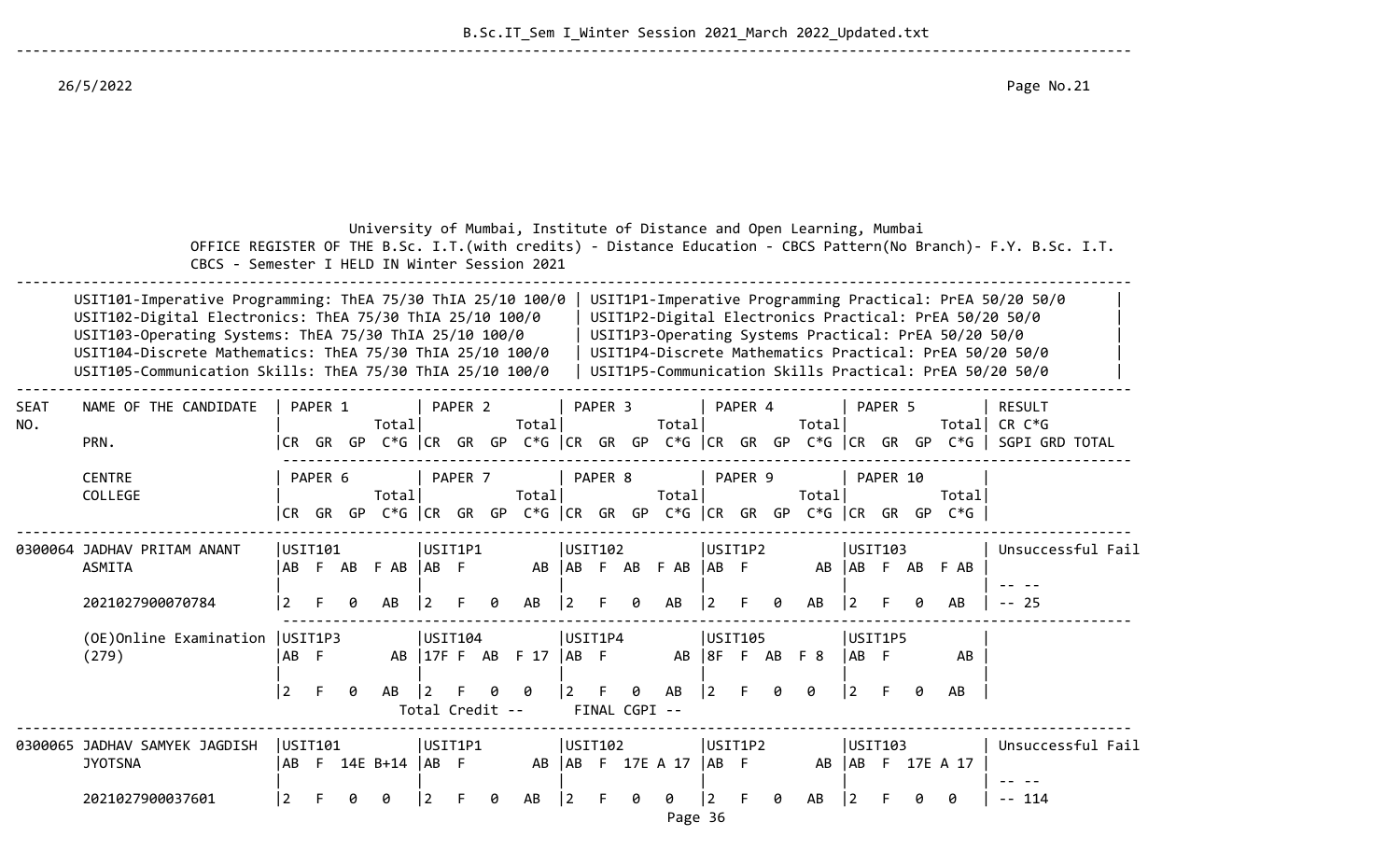|                                            |                                                  |    |   |                       |                                   |    |     | B.Sc.IT_Sem I_Winter Session 2021 March 2022 Updated.txt |                                           |                                                                      |                         |                                         |     |                         |                                       |         |    |    |                   |  |
|--------------------------------------------|--------------------------------------------------|----|---|-----------------------|-----------------------------------|----|-----|----------------------------------------------------------|-------------------------------------------|----------------------------------------------------------------------|-------------------------|-----------------------------------------|-----|-------------------------|---------------------------------------|---------|----|----|-------------------|--|
| (OE) Online Examination   USIT1P3<br>(279) | IAB F                                            |    |   |                       | USIT104                           |    |     | AB   AB F 16E A 16   33E A                               | USIT1P4                                   |                                                                      |                         | USIT105                                 |     | 33   AB F 17E A 17      | $ AB \tF$                             | USIT1P5 |    | AB |                   |  |
|                                            | 2                                                |    | 0 | AB                    | $\overline{2}$<br>Total Credit -- | F. |     | 00                                                       | $\begin{vmatrix} 2 & A & 8 \end{vmatrix}$ | FINAL CGPI --                                                        | $16 \quad  2 \quad F$   |                                         | 0 0 |                         | $ 2\rangle$                           |         | 0  | AB |                   |  |
| 0300066 / JADHAV SHRAVANI<br>UMESH UJWALA  | USIT101                                          |    |   | 39E B 21E O 60  34E A | USIT1P1                           |    |     |                                                          | USIT102                                   |                                                                      | 34 62E 0 20E 0 82 31E A | USIT1P2                                 |     | 31   57E A+ 23E 0 80    |                                       | USTI103 |    |    | Unsuccessful ATKT |  |
| 2021027900130962                           | $\begin{array}{ccc} \vert 2 & A & 8 \end{array}$ |    |   | $16 \quad  2$         |                                   |    | A 8 | 16                                                       | $\begin{vmatrix} 2 & 0 \end{vmatrix}$     | 10                                                                   | 20                      | $\begin{array}{cccc} \end{array}$ 2 A 8 |     | 16                      | $\begin{bmatrix} 2 & 0 \end{bmatrix}$ |         | 10 | 20 | $- - 453$         |  |
| (OE)Online Examination<br>(279)            | USIT1P3<br>AB F                                  |    |   |                       | USIT104                           |    |     | AB   41E B 23E 0 64   AB F                               | USIT1P4                                   |                                                                      |                         | USIT105                                 |     | AB 50E A 18E A+68 34E A |                                       | USIT1P5 |    | 34 |                   |  |
|                                            | l 2                                              | F. | 0 | AB                    | $\vert$ 2<br>Total Credit --      |    | A 8 | 16                                                       |                                           | $\begin{bmatrix} 2 & F & \theta & AB \end{bmatrix}$<br>FINAL CGPI -- |                         | 2                                       | A 8 | 16                      | $ 2\rangle$                           | A 8     |    | 16 |                   |  |
|                                            |                                                  |    |   |                       |                                   |    |     |                                                          |                                           |                                                                      |                         |                                         |     |                         |                                       |         |    |    |                   |  |

| / - FEMALE, # - 0.229A ,@ - 0.5042A/0.5043A/0.5044A, * - 5045A, RR-RESERVED, --:Fails in Theory/Practical, RCC - 0.5050, AB - ABSENT |      |      |      |      |      |             |            |
|--------------------------------------------------------------------------------------------------------------------------------------|------|------|------|------|------|-------------|------------|
| RPV - PROVISIONAL Eligible, NULL-NULL & VOID, G:Grade C*G:Gradepoints C:credits CP:credit points äC:sum of credit points             |      |      |      |      |      |             | GPA:       |
| äCG /äC äCG:sum of product of credits & grades, Internal Marks are Provisional as per R.8668                                         |      |      |      |      |      |             |            |
| : 80 to 100    70 to 79.99   60 to 69.99   55 to 59.99   50 to 54.99   45 to 49.99<br>MARKS                                          |      |      |      |      |      | 40 to 44.99 | 0 to 39.99 |
| GRADE<br>$\therefore$ 0                                                                                                              | A+   |      | B+   |      |      |             |            |
| GRADE POINT : 10.00                                                                                                                  | 9.00 | 8.00 | 7.00 | 6.00 | 5.00 | 4.00        | 0.00       |
|                                                                                                                                      |      |      |      |      |      |             |            |

26/5/2022 Page No.22

 University of Mumbai, Institute of Distance and Open Learning, Mumbai OFFICE REGISTER OF THE B.Sc. I.T.(with credits) - Distance Education - CBCS Pattern(No Branch)- F.Y. B.Sc. I.T. CBCS - Semester I HELD IN Winter Session 2021 --------------------------------------------------------------------------------------------------------------------------------------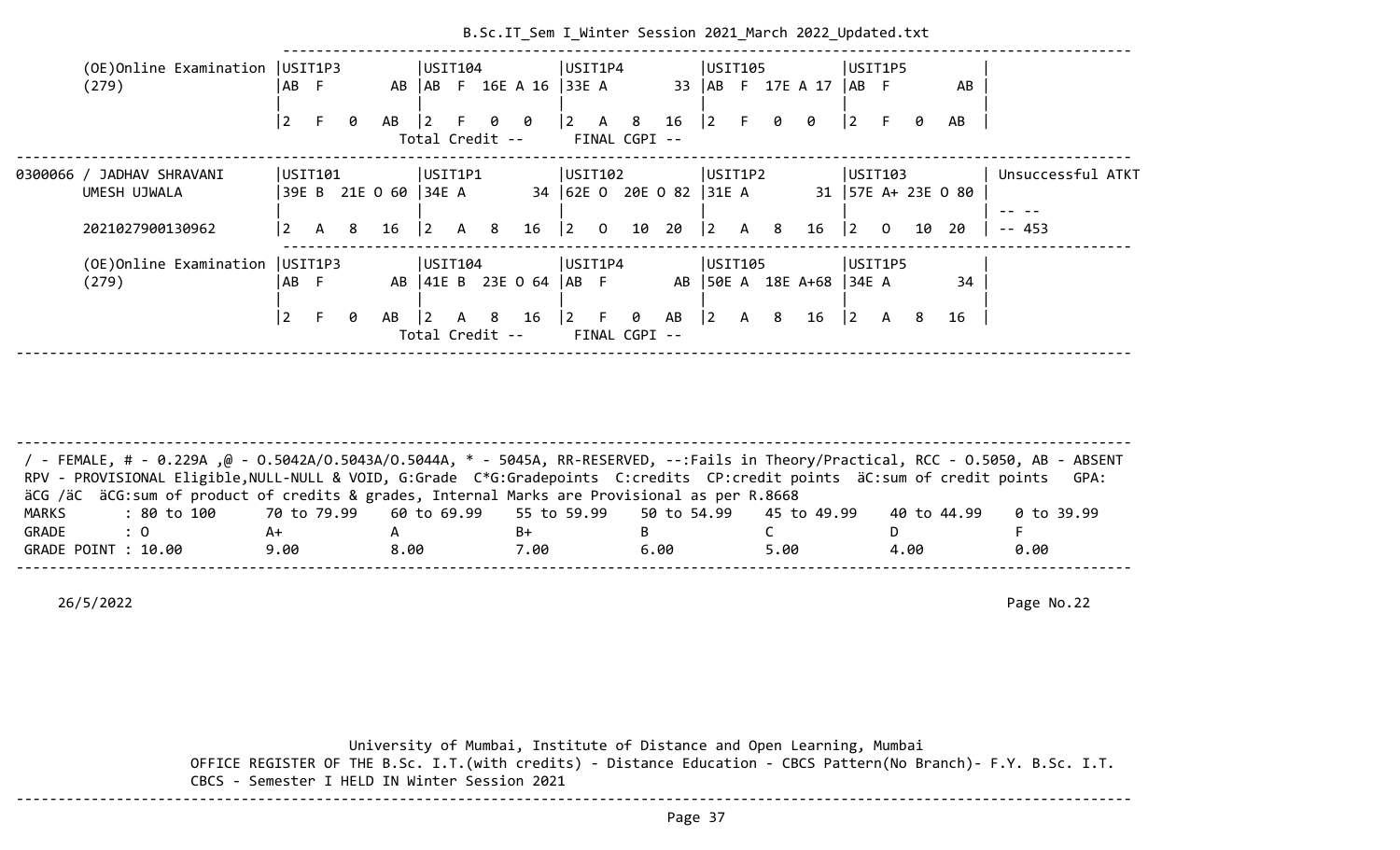#### B.Sc.IT\_Sem I\_Winter Session 2021\_March 2022\_Updated.txt USIT101-Imperative Programming: ThEA 75/30 ThIA 25/10 100/0 | USIT1P1-Imperative Programming Practical: PrEA 50/20 50/0<br>USIT102-Digital Electronics: ThEA 75/30 ThIA 25/10 100/0 | USIT1P2-Digital Electronics Practical: PrEA USIT102-Digital Electronics: ThEA 75/30 ThIA 25/10 100/0 USIT103-Operating Systems: ThEA 75/30 ThIA 25/10 100/0 | USIT1P3-Operating Systems Practical: PrEA 50/20 50/0 USIT104-Discrete Mathematics: ThEA 75/30 ThIA 25/10 100/0 | USIT1P4-Discrete Mathematics Practical: PrEA 50/20 50/0

--------------------------------------------------------------------------------------------------------------------------------------

USIT105-Communication Skills: ThEA 75/30 ThIA 25/10 100/0 | USIT1P5-Communication Skills Practical: PrEA 50/20 50/0

| <b>SEAT</b><br>NO. | NAME OF THE CANDIDATE                                                      |               | PAPER 1          |     | Total                     |                                                      | PAPER <sub>2</sub> | Total                                             |                                                       | PAPER 3 |                    | Totall                                                                  |                                                      | PAPER 4 | Total                       |                                                      | PAPER 5  |    |                                                                                 | <b>RESULT</b><br>Total  CR C*G                                                        |
|--------------------|----------------------------------------------------------------------------|---------------|------------------|-----|---------------------------|------------------------------------------------------|--------------------|---------------------------------------------------|-------------------------------------------------------|---------|--------------------|-------------------------------------------------------------------------|------------------------------------------------------|---------|-----------------------------|------------------------------------------------------|----------|----|---------------------------------------------------------------------------------|---------------------------------------------------------------------------------------|
|                    | PRN.                                                                       |               |                  |     |                           |                                                      |                    |                                                   |                                                       |         |                    |                                                                         |                                                      |         |                             |                                                      |          |    |                                                                                 | CR GR GP C*G  CR GR GP C*G  CR GR GP C*G  CR GR GP C*G  CR GR GP C*G   SGPI GRD TOTAL |
|                    | <b>CENTRE</b><br>COLLEGE                                                   |               | PAPER 6          |     | Totall                    |                                                      | PAPER 7            | Totall                                            |                                                       | PAPER 8 |                    | Total                                                                   |                                                      | PAPER 9 | Totall                      |                                                      | PAPER 10 |    | Totall<br> CR GR GP C*G  CR GR GP C*G  CR GR GP C*G  CR GR GP C*G  CR GR GP C*G |                                                                                       |
|                    | 0300067 JADHAV VINAYAK JAYRAJ<br>SMITA<br>2021027900129796                 | USIT101       | 2 A 8            |     | 47 A 22 O 69  33 A<br>16  | USIT1P1<br>$\begin{vmatrix} 2 & A & 8 \end{vmatrix}$ |                    | 16                                                | USIT102<br>$\begin{bmatrix} 2 & 0 & 10 \end{bmatrix}$ |         |                    | 33   59 A+ 19 A+78   30 A<br>@2<br>20                                   | USIT1P2<br>$\begin{vmatrix} 2 & A & 8 \end{vmatrix}$ |         | $16 \quad  2$               | USIT103                                              | $B+ 7$   |    | 30 41 B 16 A 57<br>14                                                           | Successful<br>20.00 166.00<br>8.30 493@5                                              |
|                    | (OE) Online Examination   USIT1P3<br>(279)                                 | 32 A<br> 2    | A 8              |     | 16                        | USIT104<br>$ 2 \rangle$<br>Total Credit --           |                    | 32   41 B 17 A 58   36 A+<br>B+ 7 14              | USIT1P4<br>$ 2 \tA+ 9$                                |         | FINAL CGPI --      | 18                                                                      | USIT105<br>$\begin{vmatrix} 2 & A & 8 \end{vmatrix}$ |         | 36 47 A 16 A 63 37 A+<br>16 | USIT1P5<br>$\begin{bmatrix} 2 & 0 \end{bmatrix}$     |          | 10 | 37<br>@3<br>20                                                                  |                                                                                       |
|                    |                                                                            |               |                  |     |                           |                                                      |                    |                                                   |                                                       | USTI02  |                    |                                                                         | USIT1P2                                              |         |                             | USTI03                                               |          |    |                                                                                 |                                                                                       |
|                    | 0300068 / JAGTAP KANISHKA<br>RAJESH SANGITA<br>2021027900130915            | USTI01<br>l 2 | A 8              |     | 50 A 17 A 67  37 A+<br>16 | USIT1P1<br>$\overline{2}$                            |                    | @3<br>$0$ 10 20                                   |                                                       |         |                    | 37 65 0 25 0 90 32 A<br>$\begin{bmatrix} 2 & 0 & 10 & 20 \end{bmatrix}$ | $\begin{vmatrix} 2 & A & 8 \end{vmatrix}$            |         | 16                          |                                                      |          |    | 32 63 0 21 0 84<br>$\begin{array}{ccc} 2 & 0 & 10 & 20 \end{array}$             | Successful<br>20.00 174.00<br>8.70 546@3                                              |
|                    | (OE) Online Examination   USIT1P3<br>(279)                                 | 34 A<br> 2    | $\mathsf{A}$     | - 8 | $16 \quad  2$             | USIT104                                              | $A+ 9$             | 34   51 A 19 A+70   34 A<br>18<br>Total Credit -- | USIT1P4<br>$ 2\rangle$                                | A       | 8<br>FINAL CGPI -- | 16                                                                      | USIT105<br>$ 2 \rangle$                              | A 8     | 34 45 A 20 0 65 33 A<br>16  | USIT1P5<br>$\begin{vmatrix} 2 & A & B \end{vmatrix}$ |          |    | 33<br>16                                                                        |                                                                                       |
|                    | 0300069 / JAISWAL ANANYA<br>SATYAPRAKASH<br>PUSHPADEVI<br>2021027900051694 | l 2           | USIT101<br>$A+9$ |     | 48 A 24 O 72  33 A<br>18  | USIT1P1<br>$2^{\circ}$                               | A 8                | 33   57 A + 25 0 82   28 B +<br>16                | USTI02 <br>$\vert 2 \vert$                            |         |                    | $0$ 10 20                                                               | USIT1P2<br>$\vert 2 \vert$                           | $B+ 7$  | 14                          | USTI03<br>120                                        |          |    | 28 69 0 24 0 93<br>10 20                                                        | Successful<br>20.00 174.00<br>8.70 569                                                |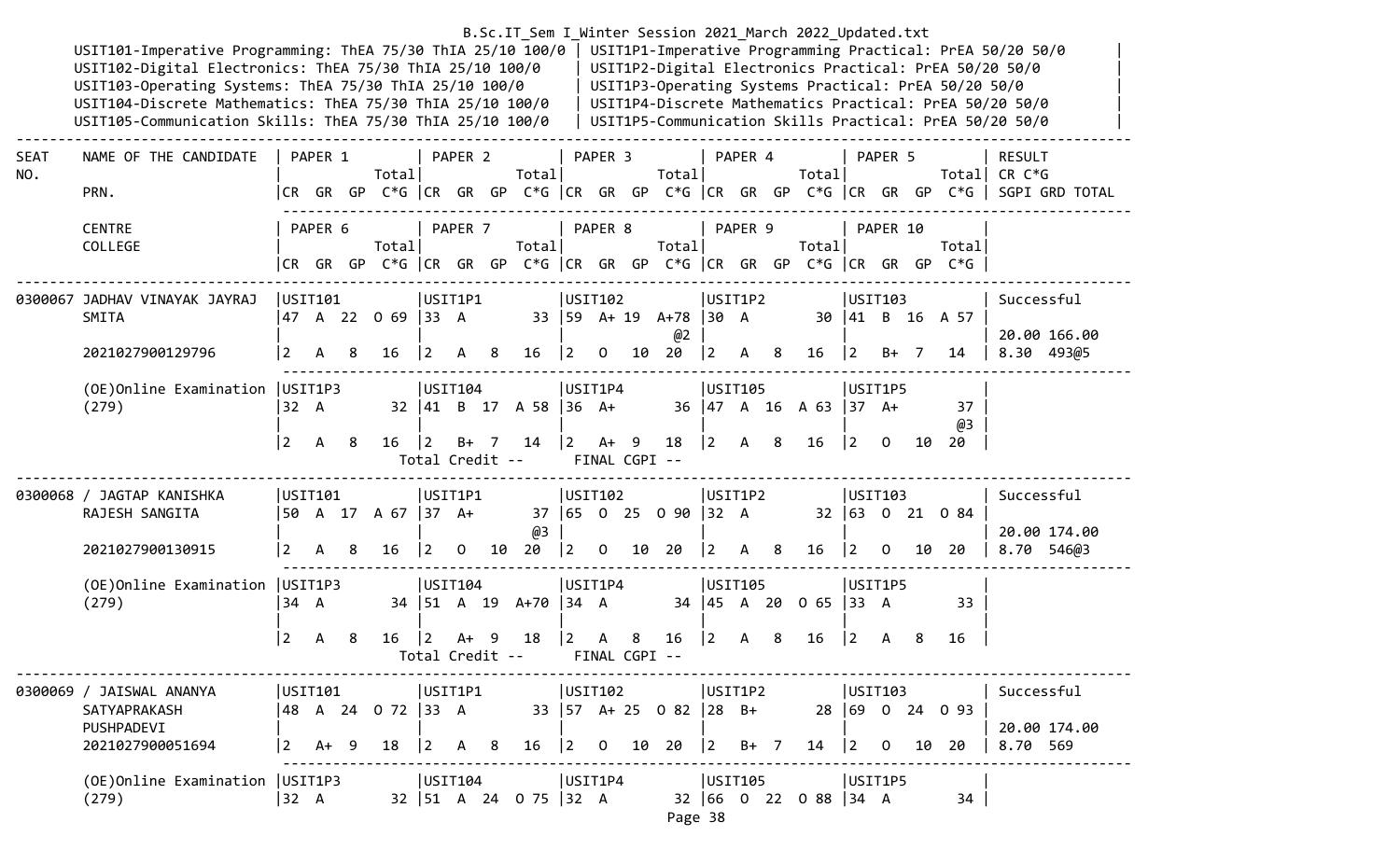|                              |                                                                                                                                                                                                                                                                                                                                                                                | $ 2\rangle$<br>A 8 | $16 \mid 2$<br>A+ 9                           | 18<br>$ 2\rangle$<br>A 8<br>Total Credit 20.00 FINAL CGPI -- | B.Sc.IT_Sem I_Winter Session 2021_March 2022_Updated.txt<br>16                                                                                                                                                                         |                      | 16                       |                    |
|------------------------------|--------------------------------------------------------------------------------------------------------------------------------------------------------------------------------------------------------------------------------------------------------------------------------------------------------------------------------------------------------------------------------|--------------------|-----------------------------------------------|--------------------------------------------------------------|----------------------------------------------------------------------------------------------------------------------------------------------------------------------------------------------------------------------------------------|----------------------|--------------------------|--------------------|
| <b>MARKS</b>                 | FemALE, # - 0.229A ,@ - 0.5042A/O.5043A/O.5044A, * - 5045A, RR-RESERVED, --:Fails in Theory/Practical, RCC - 0.5050, AB - ABSENT /<br>RPV - PROVISIONAL Eligible, NULL-NULL & VOID, G:Grade C*G:Gradepoints C:credits CP:credit points äC:sum of credit points<br>äCG /äC äCG: sum of product of credits & grades, Internal Marks are Provisional as per R.8668<br>: 80 to 100 | 70 to 79.99        | 60 to 69.99                                   | 55 to 59.99                                                  | 50 to 54.99                                                                                                                                                                                                                            | 45 to 49.99          | 40 to 44.99              | GPA:<br>0 to 39.99 |
| GRADE<br>GRADE POINT : 10.00 | : 0                                                                                                                                                                                                                                                                                                                                                                            | A+<br>9.00         | A<br>8.00                                     | B+<br>7.00                                                   | B<br>6.00                                                                                                                                                                                                                              | $\mathsf{C}$<br>5.00 | D<br>4.00                | F<br>0.00          |
|                              |                                                                                                                                                                                                                                                                                                                                                                                |                    | CBCS - Semester I HELD IN Winter Session 2021 |                                                              | University of Mumbai, Institute of Distance and Open Learning, Mumbai<br>OFFICE REGISTER OF THE B.Sc. I.T. (with credits) - Distance Education - CBCS Pattern (No Branch) - F.Y. B.Sc. I.T.                                            |                      |                          |                    |
|                              | USIT101-Imperative Programming: ThEA 75/30 ThIA 25/10 100/0<br>USIT102-Digital Electronics: ThEA 75/30 ThIA 25/10 100/0<br>USIT103-Operating Systems: ThEA 75/30 ThIA 25/10 100/0<br>USIT104-Discrete Mathematics: ThEA 75/30 ThIA 25/10 100/0<br>USIT105-Communication Skills: ThEA 75/30 ThIA 25/10 100/0   USIT1P5-Communication Skills Practical: PrEA 50/20 50/0          |                    |                                               |                                                              | USIT1P1-Imperative Programming Practical: PrEA 50/20 50/0<br>USIT1P2-Digital Electronics Practical: PrEA 50/20 50/0<br>USIT1P3-Operating Systems Practical: PrEA 50/20 50/0<br>USIT1P4-Discrete Mathematics Practical: PrEA 50/20 50/0 |                      |                          |                    |
| SEAT<br>NO.<br>PRN.          | NAME OF THE CANDIDATE                                                                                                                                                                                                                                                                                                                                                          | PAPER 1            | Total                                         | Total                                                        | PAPER 2   PAPER 3   PAPER 4<br>Total <br> CR GR GP C*G  CR GR GP C*G  CR GR GP C*G  CR GR GP C*G  CR GR GP C*G   SGPI GRD TOTAL                                                                                                        | Total                | PAPER 5<br>Total  CR C*G | <b>RESULT</b>      |
|                              | <b>CENTRE</b><br>COLLEGE                                                                                                                                                                                                                                                                                                                                                       | PAPER 6            | Total                                         |                                                              | PAPER 7   PAPER 8   PAPER 9   PAPER 10<br>Total  Total  Total <br>CR GR GP C*G CR GR GP C*G CR GR GP C*G CR GR GP C*G CR GR GP C*G                                                                                                     |                      | Total                    |                    |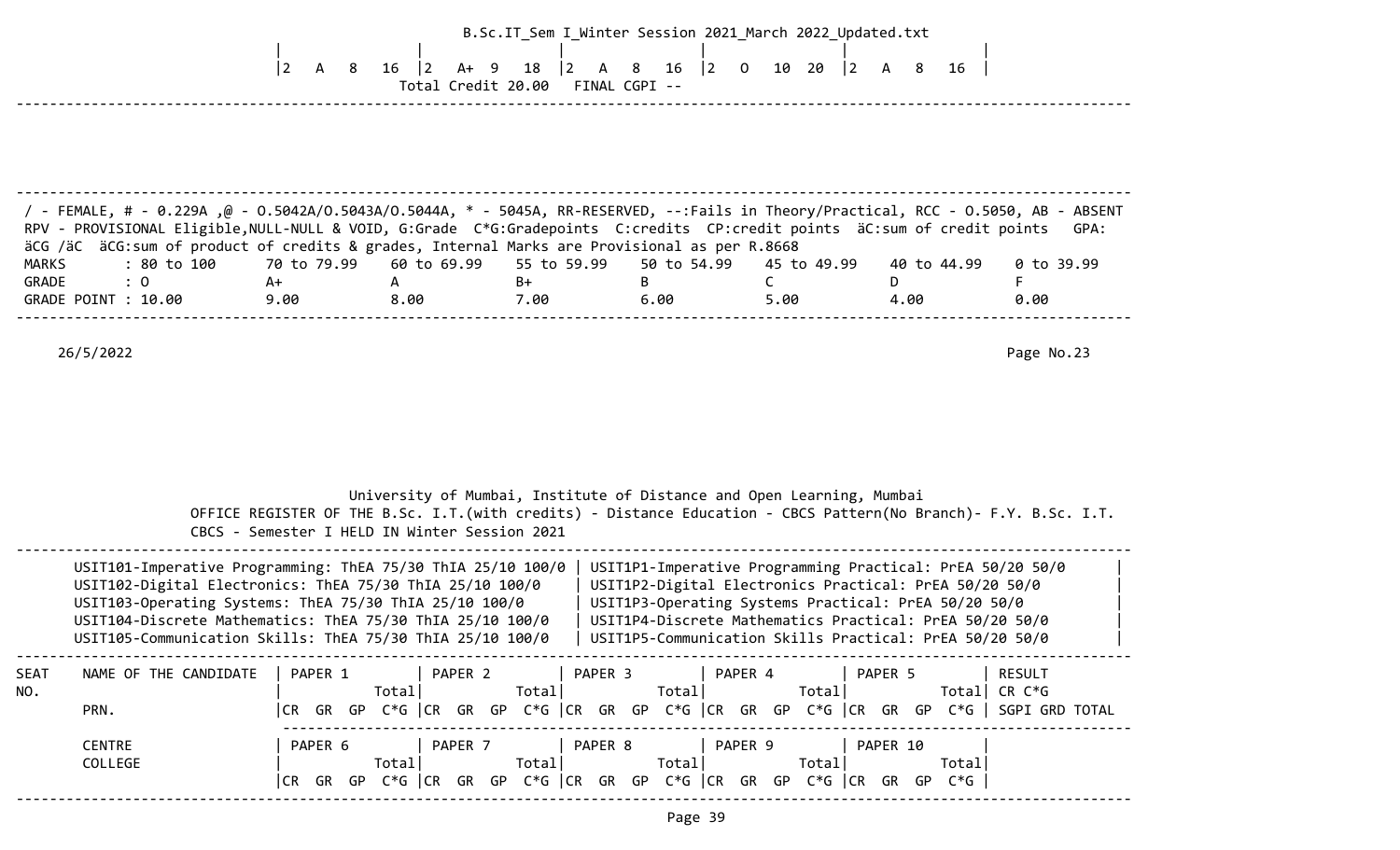|                                          |                |              |    |                       |                                |              |                |                                  |             |                |                    |                            |                  |    |     | B.Sc.IT_Sem I_Winter Session 2021_March 2022_Updated.txt |                                            |              |    |                                            |                   |
|------------------------------------------|----------------|--------------|----|-----------------------|--------------------------------|--------------|----------------|----------------------------------|-------------|----------------|--------------------|----------------------------|------------------|----|-----|----------------------------------------------------------|--------------------------------------------|--------------|----|--------------------------------------------|-------------------|
| 0300070 / JAISWAL UJALA                  |                | USIT101      |    |                       | USIT1P1                        |              |                |                                  | USIT102     |                |                    |                            | USIT1P2          |    |     |                                                          | <b>USIT103</b>                             |              |    |                                            | Successful        |
| RAMDULARE SHUSHILA                       |                |              |    | 42 B+ 19 A+61  38 A+  |                                |              |                |                                  |             |                |                    | 38   54 A + 21 0 75   32 A |                  |    |     |                                                          |                                            |              |    | $32 \mid 59 \quad A + 23 \quad 0 \quad 82$ |                   |
|                                          |                |              |    |                       |                                |              |                | @2                               |             |                |                    |                            |                  |    |     |                                                          |                                            |              |    |                                            | 20.00 170.00      |
| 2021027900040642                         | $\overline{2}$ | A            | 8  | 16                    | $\overline{2}$                 | 0            | 10             | 20                               | $ 2\rangle$ |                | $A+ 9$             | 18                         | $\vert$ 2        | A  | - 8 | 16                                                       | $ 2\rangle$                                | 0            | 10 | 20                                         | 8.50 510@2        |
| (OE) Online Examination   USIT1P3        |                |              |    |                       | USIT104                        |              |                |                                  | USIT1P4     |                |                    |                            | USIT105          |    |     |                                                          | USIT1P5                                    |              |    |                                            |                   |
| (279)                                    |                | $35 \, A+$   |    |                       |                                |              |                | 35 32 D 21 0 53 33 A             |             |                |                    |                            |                  |    |     | 33   45 A 20 0 65   36 A+                                |                                            |              |    | 36                                         |                   |
|                                          | $2^{\circ}$    | $A+9$        |    | 18                    | $ 2\rangle$<br>Total Credit -- | B            | - 6            | 12                               | $ 2\rangle$ | $\mathsf{A}$   | 8<br>FINAL CGPI -- | $16 \t 2$                  |                  | A  | 8   | 16                                                       | $ 2\rangle$                                | $A+ 9$       |    | 18                                         |                   |
| 0300071 / JAISWAL VAISHNAVI              |                | USIT101      |    |                       | USIT1P1                        |              |                |                                  | USTI02      |                |                    |                            | USIT1P2          |    |     |                                                          | USTI03                                     |              |    |                                            | Unsuccessful Fail |
| VIJAY LILA                               |                |              |    | 42E B+ 20E O 62  AB F |                                |              |                |                                  |             |                |                    | AB 56E A+ 24E 0 80         | $AB$ F           |    |     |                                                          |                                            |              |    | AB   56E A+ 24E 0 80                       |                   |
| 2021027900131002                         | $\overline{2}$ | $\mathsf{A}$ | -8 | 16                    | $\vert$ 2                      |              | ø              | AB                               | $ 2\rangle$ | $\mathbf 0$    | 10                 | 20                         | 2                | F. | 0   | AB                                                       | $\overline{2}$                             | $\Omega$     | 10 | 20                                         | $- - 408$         |
| (OE)Online Examination                   |                | USIT1P3      |    |                       | USIT104                        |              |                |                                  | USIT1P4     |                |                    |                            | USIT105          |    |     |                                                          | USIT1P5                                    |              |    |                                            |                   |
| (279)                                    |                | 36E A+       |    |                       |                                |              |                | 36 33E D 19E A+52                | $ AB \tF$   |                |                    |                            |                  |    |     | AB   48E A 15E A 63   35E A+                             |                                            |              |    | 35                                         |                   |
|                                          | $\overline{2}$ | $A+ 9$       |    | 18                    | $ 2\rangle$                    | B            |                | $6 \qquad 12$                    | $ 2\rangle$ |                | 0                  | AB                         | $ 2\rangle$      |    | A 8 | 16                                                       | $\begin{vmatrix} 2 & A+ & 9 \end{vmatrix}$ |              |    | 18                                         |                   |
|                                          |                |              |    |                       | Total Credit --                |              |                |                                  |             |                | FINAL CGPI --      |                            |                  |    |     |                                                          |                                            |              |    |                                            |                   |
| 0300072 JAMGE ONKAR NINAD NITA   USIT101 |                |              |    |                       | USIT1P1                        |              |                |                                  | USIT102     |                |                    |                            | USIT1P2          |    |     |                                                          | USIT103                                    |              |    |                                            | Successful        |
|                                          |                |              |    | 54 A+ 21 0 75 31 A    |                                |              |                |                                  |             |                |                    | 31 71 0 25 0 96            | $ 33 \ \text{A}$ |    |     |                                                          |                                            |              |    | 33 74 0 21 0 95                            |                   |
|                                          |                |              |    |                       |                                |              |                |                                  |             |                |                    |                            |                  |    |     |                                                          |                                            |              |    |                                            | 20.00 178.00      |
| 2021027900046573                         | $\overline{2}$ | $A+ 9$       |    | 18                    | $\vert$ 2                      | $\mathsf{A}$ | 8 <sup>8</sup> | 16                               | 2           | $\overline{0}$ |                    | 10 20                      | $\boxed{2}$      |    | A 8 | 16                                                       | $ 2\rangle$                                | $\mathsf{O}$ | 10 | 20                                         | 8.90 590@3        |
| (OE) Online Examination   USIT1P3        |                |              |    |                       | USTI04                         |              |                |                                  | USIT1P4     |                |                    |                            | USIT105          |    |     |                                                          | USIT1P5                                    |              |    |                                            |                   |
| (279)                                    | 33 A           |              |    |                       |                                |              |                | 33   54 A + 23 0 77   31 A<br>@3 |             |                |                    |                            |                  |    |     | 31   71 0 16 A 87   32 A                                 |                                            |              |    | 32                                         |                   |
|                                          | $\overline{2}$ | $\mathsf{A}$ | 8  | $16 \quad  2$         |                                | $\Omega$     |                | 10 20                            | $ 2\rangle$ | $\mathsf{A}$   | 8                  | $16 \mid 2 \mid 0$         |                  |    |     | 10 20                                                    | 2                                          | A 8          |    | 16                                         |                   |
|                                          |                |              |    |                       | Total Credit --                |              |                |                                  |             |                | FINAL CGPI --      |                            |                  |    |     |                                                          |                                            |              |    |                                            |                   |

-------------------------------------------------------------------------------------------------------------------------------------- / - FEMALE, # - 0.229A ,@ - O.5042A/O.5043A/O.5044A, \* - 5045A, RR-RESERVED, --:Fails in Theory/Practical, RCC - O.5050, AB - ABSENT RPV - PROVISIONAL Eligible, NULL-NULL & VOID, G:Grade C\*G:Gradepoints C:credits CP:credit points äC:sum of credit points GPA: äCG /äC äCG:sum of product of credits & grades, Internal Marks are Provisional as per R.8668 MARKS : 80 to 100 70 to 79.99 60 to 69.99 55 to 59.99 50 to 54.99 45 to 49.99 40 to 44.99 0 to 39.99 GRADE : 0 A+ A B+ B C D F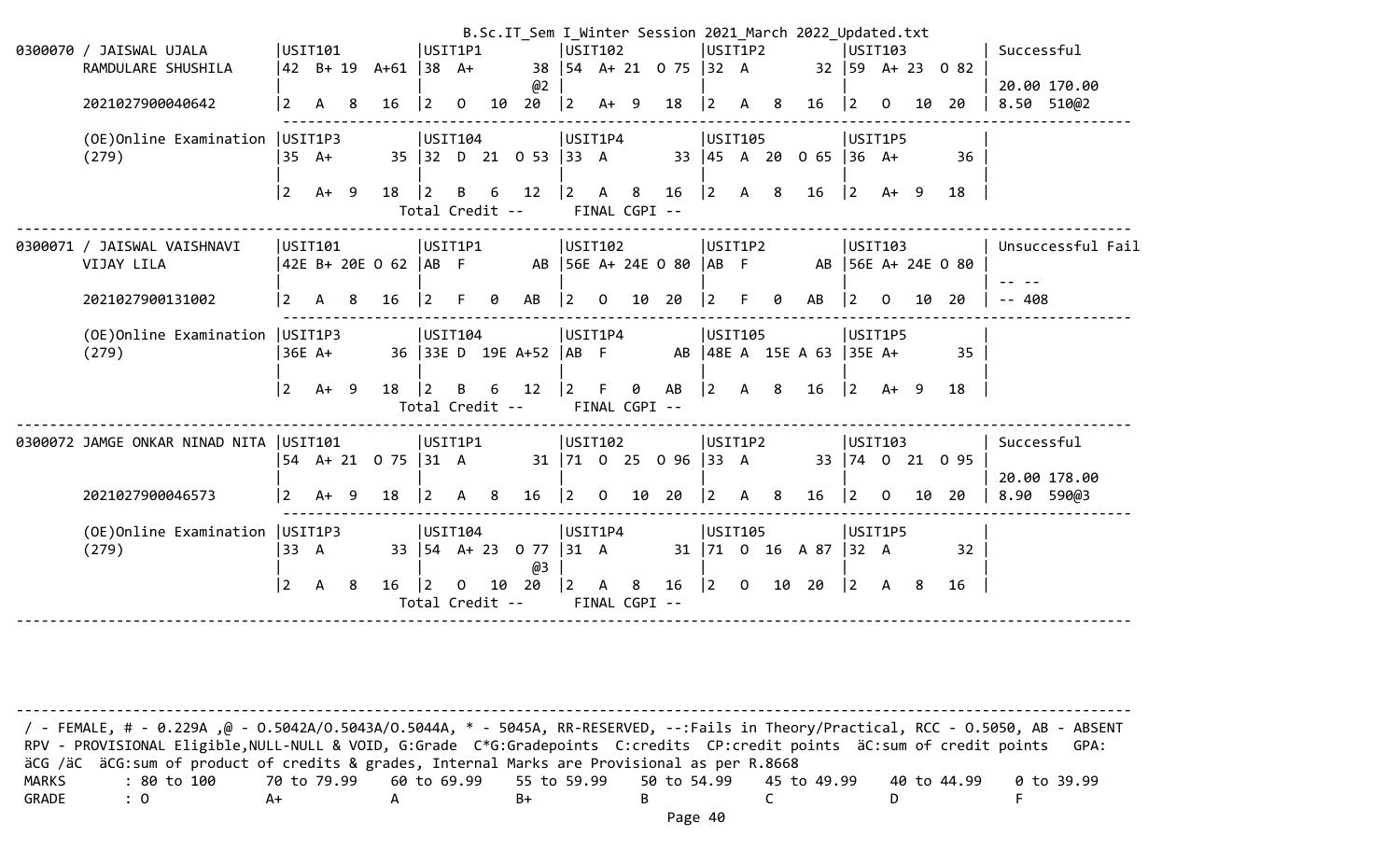|                   |     |    | 0<br>۵m. | Session | 2022<br>2021<br>March | . tx1<br>Undated. |      |  |
|-------------------|-----|----|----------|---------|-----------------------|-------------------|------|--|
| .00<br>GRA'<br>a. | .00 | 00 | .00      | 6.00    | . 00 ر                | .00               | ).0e |  |
|                   |     |    |          |         |                       |                   |      |  |

|                    | CBCS - Semester I HELD IN Winter Session 2021                                                                                                                                                                                                                                                               |                      |                  |   | University of Mumbai, Institute of Distance and Open Learning, Mumbai |                            |         |        |                                 |                                   |                |               |                   |             |                        |    |                                                                            |                             |          |    |                                                      | OFFICE REGISTER OF THE B.Sc. I.T. (with credits) - Distance Education - CBCS Pattern (No Branch) - F.Y. B.Sc. I.T.                                                                                                                        |
|--------------------|-------------------------------------------------------------------------------------------------------------------------------------------------------------------------------------------------------------------------------------------------------------------------------------------------------------|----------------------|------------------|---|-----------------------------------------------------------------------|----------------------------|---------|--------|---------------------------------|-----------------------------------|----------------|---------------|-------------------|-------------|------------------------|----|----------------------------------------------------------------------------|-----------------------------|----------|----|------------------------------------------------------|-------------------------------------------------------------------------------------------------------------------------------------------------------------------------------------------------------------------------------------------|
|                    | USIT101-Imperative Programming: ThEA 75/30 ThIA 25/10 100/0<br>USIT102-Digital Electronics: ThEA 75/30 ThIA 25/10 100/0<br>USIT103-Operating Systems: ThEA 75/30 ThIA 25/10 100/0<br>USIT104-Discrete Mathematics: ThEA 75/30 ThIA 25/10 100/0<br>USIT105-Communication Skills: ThEA 75/30 ThIA 25/10 100/0 |                      |                  |   |                                                                       |                            |         |        |                                 |                                   |                |               |                   |             |                        |    |                                                                            |                             |          |    | USIT1P3-Operating Systems Practical: PrEA 50/20 50/0 | USIT1P1-Imperative Programming Practical: PrEA 50/20 50/0<br>USIT1P2-Digital Electronics Practical: PrEA 50/20 50/0<br>USIT1P4-Discrete Mathematics Practical: PrEA 50/20 50/0<br>USIT1P5-Communication Skills Practical: PrEA 50/20 50/0 |
| <b>SEAT</b><br>NO. | NAME OF THE CANDIDATE<br>PRN.                                                                                                                                                                                                                                                                               |                      | PAPER 1          |   | Total                                                                 |                            | PAPER 2 |        | Total                           |                                   | PAPER 3        |               | Total             |             | PAPER 4                |    | Total                                                                      |                             | PAPER 5  |    |                                                      | <b>RESULT</b><br>Total  CR C*G<br> CR GR GP C*G  CR GR GP C*G  CR GR GP C*G  CR GR GP C*G  CR GR GP C*G   SGPI GRD TOTAL                                                                                                                  |
|                    | <b>CENTRE</b><br>COLLEGE                                                                                                                                                                                                                                                                                    | CR -                 | PAPER 6<br>GR GP |   | Total<br>$C*G$ $ CR$ $GR$ $GP$                                        |                            | PAPER 7 |        | Total                           |                                   | PAPER 8        |               | Total             |             | PAPER 9                |    | Total<br>$C*G$ $ CR$ $GR$ $GP$ $C*G$ $ CR$ $GR$ $GP$ $C*G$ $ CR$ $GR$ $GP$ |                             | PAPER 10 |    | Totall<br>$C*G$                                      |                                                                                                                                                                                                                                           |
|                    | 0300073 JENA RAJIB MANOJ GEETA   USIT101                                                                                                                                                                                                                                                                    |                      |                  |   | 32E D 21E 0 53   AB F                                                 | USIT1P1                    |         |        |                                 | USIT102                           |                |               | AB 68E 0 25E 0 93 | IAB F       | USIT1P2                |    |                                                                            | USTI03                      |          |    | AB 53E A+ 22E 0 75                                   | Unsuccessful Fail                                                                                                                                                                                                                         |
|                    | 2021027900027131<br>(OE) Online Examination   USIT1P3<br>(279)                                                                                                                                                                                                                                              | AB<br>$\overline{2}$ | -F<br>F.         | 0 | 12<br>AB                                                              | USIT104<br>$\overline{2}$  | A       | 0<br>8 | AB<br>AB   48E A 21E 0 69<br>16 | 2<br>USIT1P4<br> AB F<br><u>2</u> | $\Omega$<br>-F | 10<br>0       | 20<br>AB          | $ 2\rangle$ | F<br>USIT105<br>$A+ 9$ | Ø. | AB<br>AB   57E A+ 14E B+71   AB F<br>18                                    | 2<br>USIT1P5<br>$ 2\rangle$ | A+       | -9 | 18<br>AB<br>AB                                       | $-361$                                                                                                                                                                                                                                    |
|                    | 0300074 JETHWA HARSH RAGHAV<br><b>JAYSHREE</b>                                                                                                                                                                                                                                                              | USIT101<br>38        |                  |   | B 23 0 61 37 A+                                                       | Total Credit --<br>USIT1P1 |         |        | 37<br>@3                        | USIT102                           |                | FINAL CGPI -- |                   |             | USIT1P2                |    |                                                                            | USTI03                      |          |    | $29 63 \t0 \t18 \tA+81$                              | Successful<br>20.00 174.00                                                                                                                                                                                                                |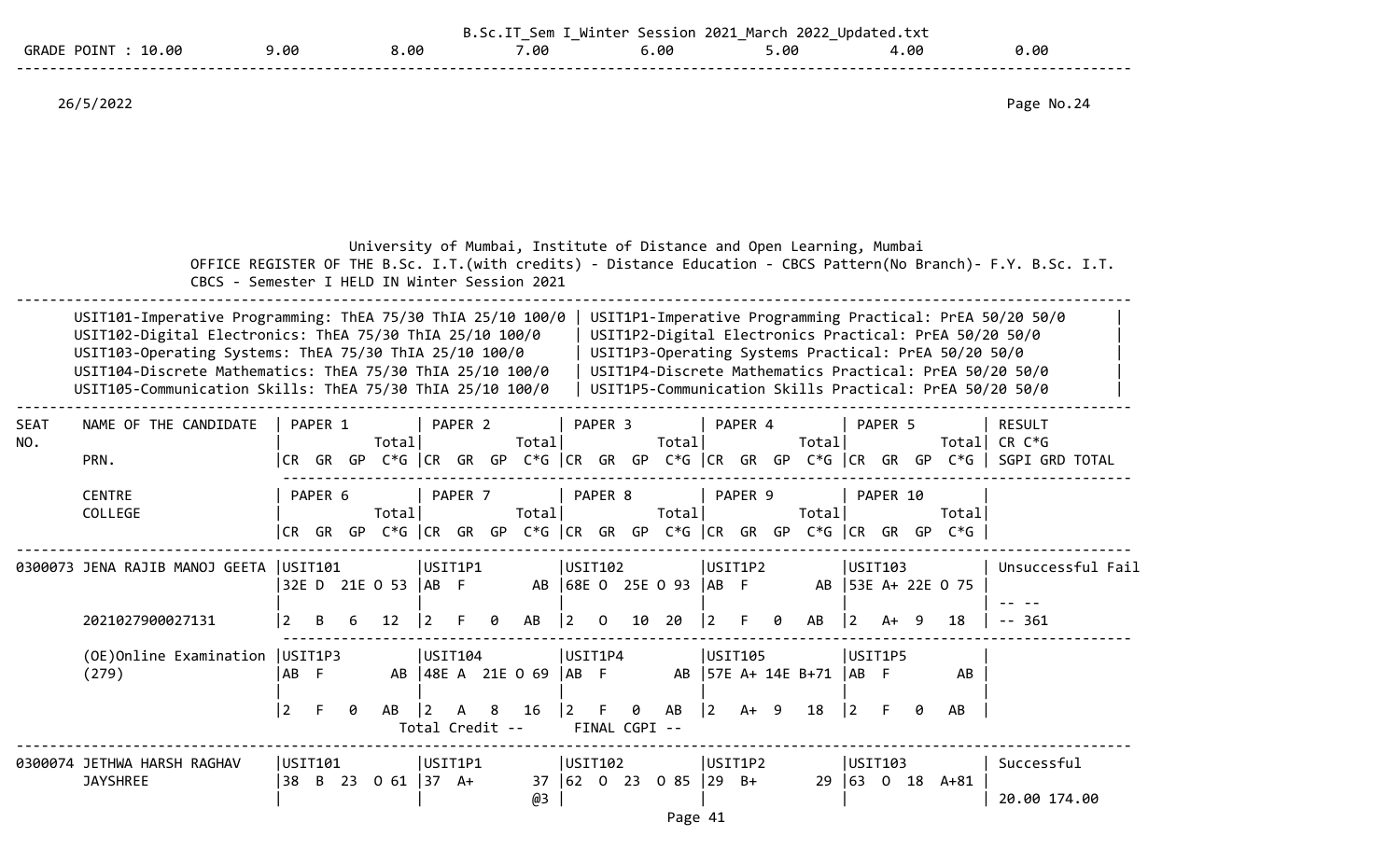|                                   |                |              |                |                     |                 |                |    |                                                             |              |               |   |                                                        |             |              |                | B.Sc.IT_Sem I_Winter Session 2021 March 2022 Updated.txt |             |                 |    |                 |            |              |  |
|-----------------------------------|----------------|--------------|----------------|---------------------|-----------------|----------------|----|-------------------------------------------------------------|--------------|---------------|---|--------------------------------------------------------|-------------|--------------|----------------|----------------------------------------------------------|-------------|-----------------|----|-----------------|------------|--------------|--|
| 2021027900037582                  |                |              |                |                     |                 |                |    |                                                             |              |               |   |                                                        |             |              |                |                                                          |             |                 |    |                 |            |              |  |
| (OE) Online Examination   USIT1P3 |                |              |                |                     | USIT104         |                |    |                                                             |              | USIT1P4       |   |                                                        |             | USIT105      |                |                                                          |             | USIT1P5         |    |                 |            |              |  |
| (279)                             | 33 A           |              |                |                     |                 |                |    | 33 48 A 22 0 70 34 A                                        |              |               |   |                                                        |             |              |                | $34$   56 A+ 18 A+74   33 A                              |             |                 |    | 33              |            |              |  |
|                                   | $\overline{2}$ | $\mathsf{A}$ | -8             | $16 \t 2$           |                 |                |    | A+ 9 18                                                     |              |               |   | $\begin{array}{cccc} \vert 2 & A & 8 & 16 \end{array}$ | $ 2\rangle$ | A+ 9         |                | 18                                                       | 2           | A               | 8  | 16              |            |              |  |
|                                   |                |              |                |                     | Total Credit -- |                |    |                                                             |              | FINAL CGPI -- |   |                                                        |             |              |                |                                                          |             |                 |    |                 |            |              |  |
| 0300075 / JHA ASHA KUMARI         | USIT101        |              |                |                     | USIT1P1         |                |    |                                                             |              | USIT102       |   |                                                        | USIT1P2     |              |                |                                                          |             | USIT103         |    |                 | Successful |              |  |
| HARISHANKAR ANJU                  |                |              |                | 45 A 20 O 65  39 A+ |                 |                |    | @1                                                          |              |               |   | 39 63 0 23 0 86                                        | $ 30 \tA$   |              |                |                                                          |             |                 |    | 30 65 0 21 0 86 |            | 20.00 174.00 |  |
| 2021027900110002                  | $\overline{2}$ | A            | 8 <sup>2</sup> | 16                  | $ 2\rangle$     | $\overline{0}$ | 10 | $20 \t   2 \t 0$                                            |              |               |   | 10 20                                                  | $ 2\rangle$ | A 8          |                | 16                                                       | $\vert$ 2   | $\overline{0}$  | 10 | 20              |            | 8.70 539@1   |  |
| (OE)Online Examination            | USIT1P3        |              |                |                     | USTI04          |                |    |                                                             |              | UST1P4        |   |                                                        |             | USIT105      |                |                                                          |             | USIT1P5         |    |                 |            |              |  |
| (279)                             | $33 \text{ A}$ |              |                |                     |                 |                |    | 33 $\begin{vmatrix} 44 & B+ 22 & 0 & 66 \end{vmatrix}$ 33 A |              |               |   | 33                                                     |             |              |                | $ 45 \tA} 20 \tC5$                                       |             | $36 \text{ A+}$ |    | 36              |            |              |  |
|                                   | $\overline{2}$ | $\mathsf{A}$ | - 8            | 16                  | $\overline{2}$  | A 8            |    | 16                                                          | $ 2 \rangle$ | $\mathsf{A}$  | 8 | 16                                                     | $ 2\rangle$ | $\mathsf{A}$ | 8 <sup>°</sup> | 16                                                       | $ 2\rangle$ | A+ 9            |    | 18              |            |              |  |
|                                   |                |              |                |                     | Total Credit -- |                |    |                                                             |              | FINAL CGPI -- |   |                                                        |             |              |                |                                                          |             |                 |    |                 |            |              |  |

-------------------------------------------------------------------------------------------------------------------------------------- / - FEMALE, # - 0.229A ,@ - O.5042A/O.5043A/O.5044A, \* - 5045A, RR-RESERVED, --:Fails in Theory/Practical, RCC - O.5050, AB - ABSENT RPV - PROVISIONAL Eligible, NULL-NULL & VOID, G:Grade C\*G:Gradepoints C:credits CP:credit points äC:sum of credit points GPA: äCG /äC äCG:sum of product of credits & grades, Internal Marks are Provisional as per R.8668 MARKS : 80 to 100 70 to 79.99 60 to 69.99 55 to 59.99 50 to 54.99 45 to 49.99 40 to 44.99 0 to 39.99 GRADE : 0 A+ A B+ B C D F GRADE POINT : 10.00 9.00 8.00 7.00 6.00 5.00 4.00 0.00 --------------------------------------------------------------------------------------------------------------------------------------

26/5/2022 Page No.25

 University of Mumbai, Institute of Distance and Open Learning, Mumbai OFFICE REGISTER OF THE B.Sc. I.T.(with credits) - Distance Education - CBCS Pattern(No Branch)- F.Y. B.Sc. I.T. CBCS - Semester I HELD IN Winter Session 2021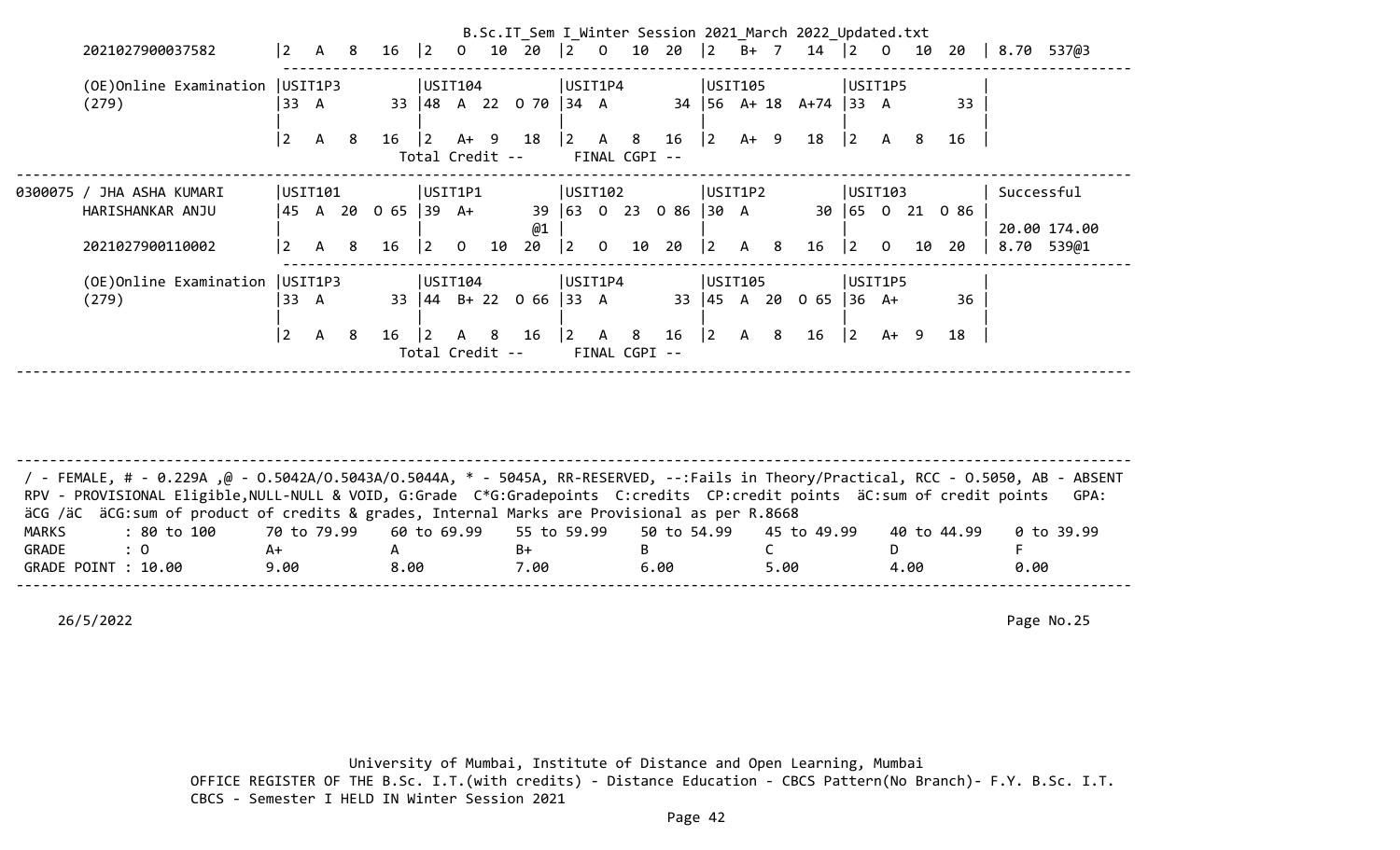|                    | USIT101-Imperative Programming: ThEA 75/30 ThIA 25/10 100/0<br>USIT102-Digital Electronics: ThEA 75/30 ThIA 25/10 100/0<br>USIT103-Operating Systems: ThEA 75/30 ThIA 25/10 100/0<br>USIT104-Discrete Mathematics: ThEA 75/30 ThIA 25/10 100/0<br>USIT105-Communication Skills: ThEA 75/30 ThIA 25/10 100/0 |                             |         |   |                      |                        |         |   |                             |                |                    |                                            |                                                 |           |                                           |    |                            |                      |                           |    | USIT1P3-Operating Systems Practical: PrEA 50/20 50/0                            | USIT1P1-Imperative Programming Practical: PrEA 50/20 50/0<br>USIT1P2-Digital Electronics Practical: PrEA 50/20 50/0<br>USIT1P4-Discrete Mathematics Practical: PrEA 50/20 50/0<br>USIT1P5-Communication Skills Practical: PrEA 50/20 50/0 |
|--------------------|-------------------------------------------------------------------------------------------------------------------------------------------------------------------------------------------------------------------------------------------------------------------------------------------------------------|-----------------------------|---------|---|----------------------|------------------------|---------|---|-----------------------------|----------------|--------------------|--------------------------------------------|-------------------------------------------------|-----------|-------------------------------------------|----|----------------------------|----------------------|---------------------------|----|---------------------------------------------------------------------------------|-------------------------------------------------------------------------------------------------------------------------------------------------------------------------------------------------------------------------------------------|
| <b>SEAT</b><br>NO. | NAME OF THE CANDIDATE<br>PRN.                                                                                                                                                                                                                                                                               |                             | PAPER 1 |   | Totall               |                        | PAPER 2 |   | Total                       |                | PAPER <sub>3</sub> |                                            | Total                                           |           | PAPER 4                                   |    | Total                      |                      | PAPER 5                   |    | Totall                                                                          | RESULT<br>CR C*G<br> CR GR GP C*G  CR GR GP C*G  CR GR GP C*G  CR GR GP C*G  CR GR GP C*G   SGPI GRD TOTAL                                                                                                                                |
|                    | <b>CENTRE</b><br>COLLEGE                                                                                                                                                                                                                                                                                    |                             | PAPER 6 |   | Totall               |                        | PAPER 7 |   | Totall                      |                | PAPER 8            |                                            | Totall                                          |           | PAPER 9                                   |    | Totall                     |                      | PAPER 10                  |    | Totall<br> CR GR GP C*G  CR GR GP C*G  CR GR GP C*G  CR GR GP C*G  CR GR GP C*G |                                                                                                                                                                                                                                           |
|                    | 0300076 / JHA RITAKUMARI ARUN<br><b>SUDHA</b><br>2021027900036296                                                                                                                                                                                                                                           | USTI01<br>26<br>$\ast$<br>2 | C.      | 5 | D 19 A+45 34 A<br>10 | USIT1P1<br>$\vert$ 2   | A       | 8 | 16                          | USIT102<br>l 2 |                    | $A+ 9$                                     | 34 47 A 24 0 71 32 A<br>18                      | 2         | USIT1P2<br>A                              | -8 | 16                         | 32 39 B<br>$\vert$ 2 | USTI03                    | 8  | 24 0 63<br>16                                                                   | Successful<br>20.00 162.00<br>$8.10$ 477*                                                                                                                                                                                                 |
|                    | (OE) Online Examination   USIT1P3<br>(279)                                                                                                                                                                                                                                                                  | 36 A+<br>l 2.               | $A+ 9$  |   | 18                   | USTI04 <br>$ 2\rangle$ | A       | 8 | 36 41 B 22 0 63 35 A+<br>16 | USIT1P4        |                    | $\begin{vmatrix} 2 & A+ & 9 \end{vmatrix}$ | 18                                              | $\vert$ 2 | USIT105<br>$B+ 7$                         |    | 35 39 B 17 A 56 42 0<br>14 | $ 2\rangle$          | USIT1P5<br>$\overline{0}$ | 10 | 42<br>20                                                                        |                                                                                                                                                                                                                                           |
|                    |                                                                                                                                                                                                                                                                                                             |                             |         |   |                      | Total Credit --        |         |   |                             |                |                    | FINAL CGPI --                              |                                                 |           |                                           |    |                            |                      |                           |    |                                                                                 |                                                                                                                                                                                                                                           |
|                    | 0300077 / JOGDANDE ROHINI<br>RAVINDRA JAYSHREE                                                                                                                                                                                                                                                              | USIT101                     |         |   | ABF 15EA 15  ABF     | USIT1P1                |         |   |                             | USIT102        |                    |                                            | AB   AB F 17E A 17                              | $ AB \tF$ | USIT1P2                                   |    |                            |                      | USTI103                   |    | AB   AB F 17E A 17                                                              | Unsuccessful Fail                                                                                                                                                                                                                         |
|                    | 2021027900036717                                                                                                                                                                                                                                                                                            |                             |         |   |                      |                        |         |   | AB                          | l 2            |                    |                                            |                                                 |           |                                           | ø  | AB                         | l 2                  |                           |    | 0                                                                               | 119                                                                                                                                                                                                                                       |
|                    | (OE) Online Examination   USIT1P3<br>(279)                                                                                                                                                                                                                                                                  | AB                          | - F     |   | AB                   | USIT104<br>  AB        |         |   | F 16E A 16 37E A+           | USIT1P4        |                    |                                            |                                                 |           | USIT105                                   |    | 37   AB F 17E A 17         | $AB$ F               | USIT1P5                   |    | AB                                                                              |                                                                                                                                                                                                                                           |
|                    |                                                                                                                                                                                                                                                                                                             | 2                           |         | 0 | AB                   |                        |         |   | 0<br>Total Credit --        | <u> 2</u>      | $A+ 9$             | FINAL CGPI --                              | 18                                              | 12        |                                           | 0  | 0                          | 2                    |                           |    | AB                                                                              |                                                                                                                                                                                                                                           |
|                    | 0300078 KADAM ANIKET<br>RAMCHANDRA RUKMINI                                                                                                                                                                                                                                                                  | USIT101                     |         |   | 47 A 17 A 64  37 A+  | USIT1P1                |         |   | @3                          | USIT102        |                    |                                            | 37   59 A+ 22 0 81   31 A                       |           | USIT1P2                                   |    |                            |                      | USTI03                    |    | 31 62 0 19 A+81                                                                 | Successful<br>20.00 180.00                                                                                                                                                                                                                |
|                    | 2021027900057346                                                                                                                                                                                                                                                                                            | 2                           | A       | 8 | 16                   | $ 2\rangle$            |         |   | 0 10 20                     |                |                    |                                            | $\begin{vmatrix} 2 & 0 & 10 & 20 \end{vmatrix}$ |           | $\begin{vmatrix} 2 & A & 8 \end{vmatrix}$ |    | 16                         |                      |                           |    | $\begin{bmatrix} 2 & 0 & 10 & 20 \end{bmatrix}$                                 | 9.00 545@3                                                                                                                                                                                                                                |
|                    | (OE) Online Examination   USIT1P3                                                                                                                                                                                                                                                                           |                             |         |   |                      | USIT104                |         |   |                             | USIT1P4        |                    |                                            |                                                 |           | USIT105                                   |    |                            | USIT1P5              |                           |    |                                                                                 |                                                                                                                                                                                                                                           |

Page 43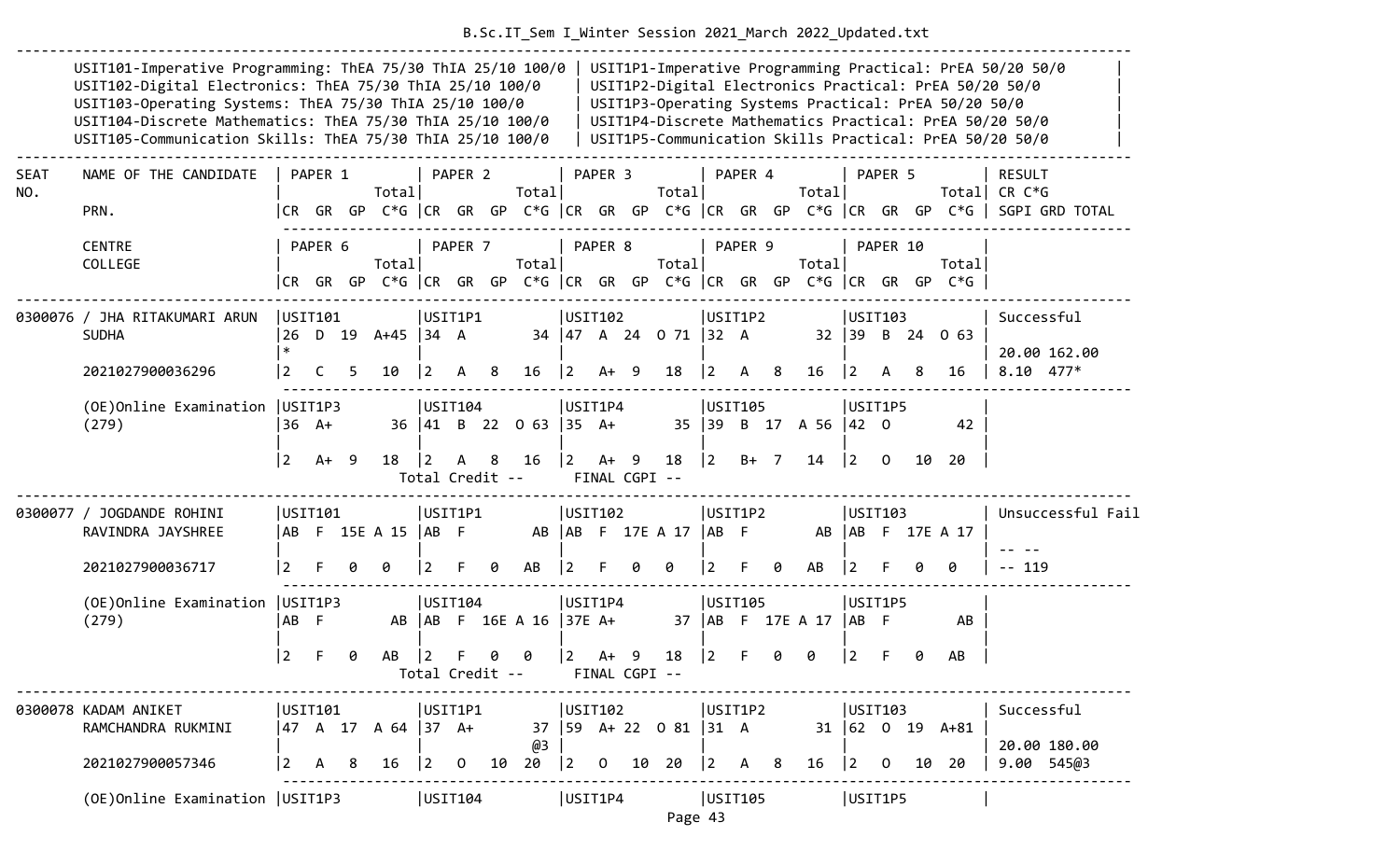| (279)                                                                                                                                                                                                                                                                                                                                                                                                                                           |    | $ 31 \tA$<br>$ 2\rangle$<br>A<br>-8 | $16 \t 2$<br>$A+ 9$<br>Total Credit --                                                                                                                                                                                             | 31   53 A + 20 0 73   33 A<br>18<br>$\begin{vmatrix} 2 & A & 8 \end{vmatrix}$<br>FINAL CGPI -- | $\vert$ 2<br>16                     | B.Sc.IT_Sem I_Winter Session 2021 March 2022 Updated.txt<br>33   54 A + 17 A 71   43 0<br>A+ 9<br>18<br>$\begin{vmatrix} 2 & 0 \end{vmatrix}$                                                                                                                                                                                                                                                                                                                                                                                                   | 43<br>10 20                          |                                  |
|-------------------------------------------------------------------------------------------------------------------------------------------------------------------------------------------------------------------------------------------------------------------------------------------------------------------------------------------------------------------------------------------------------------------------------------------------|----|-------------------------------------|------------------------------------------------------------------------------------------------------------------------------------------------------------------------------------------------------------------------------------|------------------------------------------------------------------------------------------------|-------------------------------------|-------------------------------------------------------------------------------------------------------------------------------------------------------------------------------------------------------------------------------------------------------------------------------------------------------------------------------------------------------------------------------------------------------------------------------------------------------------------------------------------------------------------------------------------------|--------------------------------------|----------------------------------|
| FeMALE, # - 0.229A, @ - 0.5042A/0.5043A/0.5044A, * - 5045A, RR-RESERVED, --:Fails in Theory/Practical, RCC - 0.5050, AB - ABSENT /<br>RPV - PROVISIONAL Eligible, NULL-NULL & VOID, G:Grade C*G:Gradepoints C:credits CP:credit points äC:sum of credit points<br>äCG /äC äCG:sum of product of credits & grades, Internal Marks are Provisional as per R.8668<br><b>MARKS</b><br>: 80 to 100<br>$\therefore$ 0<br>GRADE<br>GRADE POINT : 10.00 | A+ | 70 to 79.99<br>9.00                 | 60 to 69.99<br>$\mathsf{A}$<br>8.00                                                                                                                                                                                                | 55 to 59.99<br>$B+$<br>7.00                                                                    | 50 to 54.99<br>B<br>6.00            | 45 to 49.99<br>C<br>5.00                                                                                                                                                                                                                                                                                                                                                                                                                                                                                                                        | 40 to 44.99<br>D<br>4.00             | GPA:<br>0 to 39.99<br>F.<br>0.00 |
| 26/5/2022                                                                                                                                                                                                                                                                                                                                                                                                                                       |    |                                     |                                                                                                                                                                                                                                    |                                                                                                |                                     | University of Mumbai, Institute of Distance and Open Learning, Mumbai                                                                                                                                                                                                                                                                                                                                                                                                                                                                           |                                      | Page No.26                       |
|                                                                                                                                                                                                                                                                                                                                                                                                                                                 |    |                                     | CBCS - Semester I HELD IN Winter Session 2021<br>USIT101-Imperative Programming: ThEA 75/30 ThIA 25/10 100/0<br>USIT102-Digital Electronics: ThEA 75/30 ThIA 25/10 100/0<br>USIT103-Operating Systems: ThEA 75/30 ThIA 25/10 100/0 |                                                                                                |                                     | OFFICE REGISTER OF THE B.Sc. I.T. (with credits) - Distance Education - CBCS Pattern (No Branch) - F.Y. B.Sc. I.T.<br>USIT1P1-Imperative Programming Practical: PrEA 50/20 50/0<br>USIT1P2-Digital Electronics Practical: PrEA 50/20 50/0<br>USIT1P3-Operating Systems Practical: PrEA 50/20 50/0<br>USIT104-Discrete Mathematics: ThEA 75/30 ThIA 25/10 100/0   USIT1P4-Discrete Mathematics Practical: PrEA 50/20 50/0<br>USIT105-Communication Skills: ThEA 75/30 ThIA 25/10 100/0   USIT1P5-Communication Skills Practical: PrEA 50/20 50/0 |                                      |                                  |
| SEAT<br>NAME OF THE CANDIDATE<br>NO.<br>PRN.<br><b>CENTRE</b><br>COLLEGE                                                                                                                                                                                                                                                                                                                                                                        |    | PAPER 1<br>PAPER 6                  | PAPER 2<br>Total<br>PAPER 7<br>Total                                                                                                                                                                                               | Total <br>PAPER 8<br>Total                                                                     | PAPER 3   PAPER 4<br>Total<br>Total | PAPER 5<br>Total <br> CR GR GP C*G  CR GR GP C*G  CR GR GP C*G  CR GR GP C*G  CR GR GP C*G   SGPI GRD TOTAL<br>PAPER 9<br>Totall<br>CR GR GP C*G CR GR GP C*G CR GR GP C*G CR GR GP C*G CR GR GP C*G                                                                                                                                                                                                                                                                                                                                            | Total CR $C*G$<br>PAPER 10<br>Totall | RESULT                           |

Page 44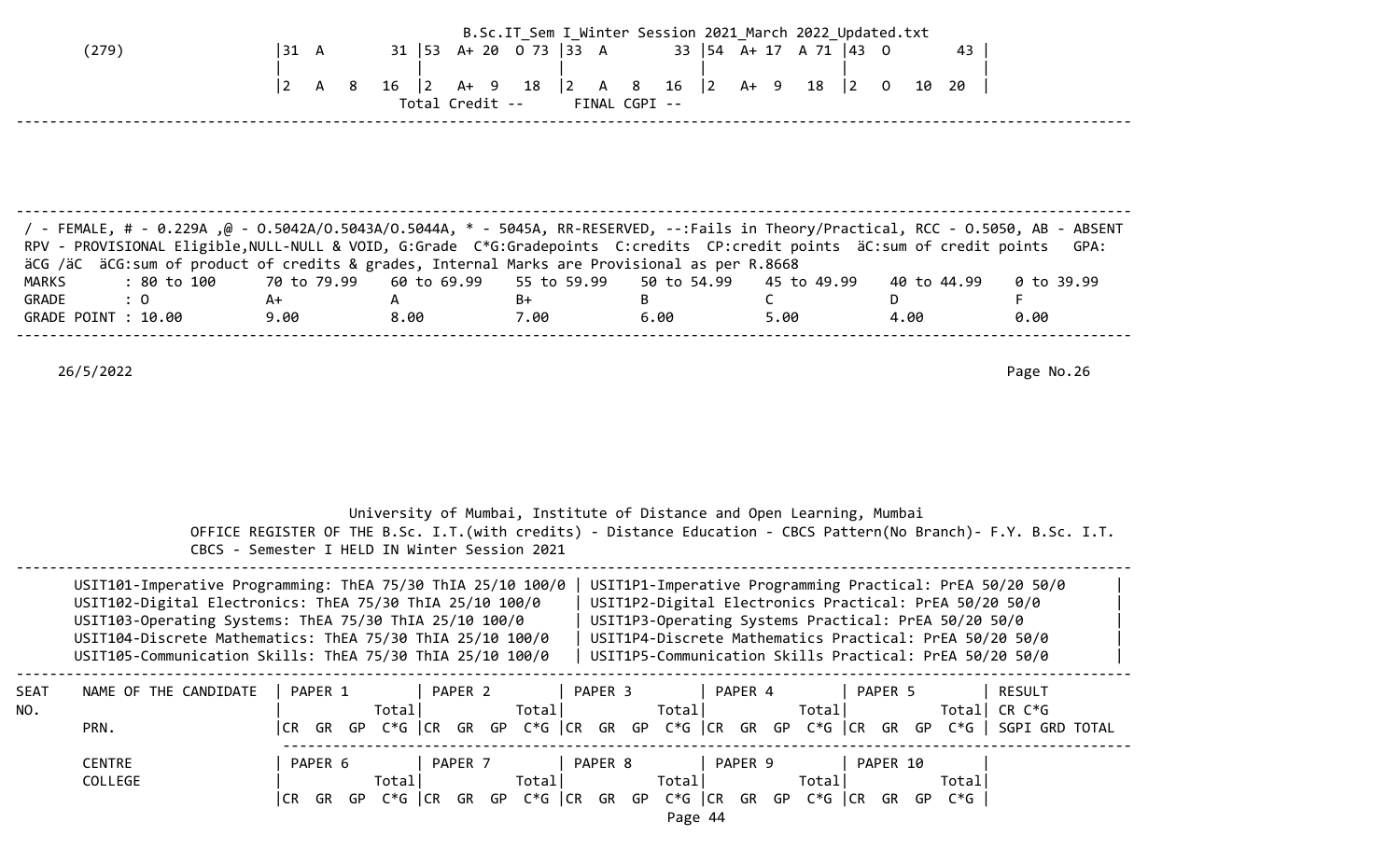| USIT102<br>USIT1P2<br>0300079 / KADAM GAYATRI DEEPAK   USIT101<br>USIT1P1<br>USIT103<br>Successful<br>39<br>B 20 0 59 39 A+<br>39   59 A + 25 0 84   31 A<br>MANASEE<br>$31 \mid 39 \mid B \mid 25$<br>0 64<br>@1<br>20.00 174.00<br>8.70 521@1<br>$\sqrt{2}$<br>$B+ 7$<br>20<br>$\begin{vmatrix} 2 & 0 \end{vmatrix}$<br>2021027900028695<br>14<br><u> 2</u><br>$\overline{0}$<br>10<br>10<br>20<br>$ 2\rangle$<br>-8<br>$ 2 \rangle$<br>16<br>-8<br>16<br>A<br>A<br>USIT1P4<br>USIT105<br>(OE) Online Examination   USIT1P3<br>USIT104<br>USIT1P5<br>35 42 B+ 24 0 66 35 A+<br>35   50 A 17 A 67   41 O<br>(279)<br>35 A+<br>41<br>$\begin{vmatrix} 2 & 4 & 9 & 18 \end{vmatrix}$<br>$\begin{vmatrix} 2 & A & 8 \end{vmatrix}$<br>l 2<br>16<br>16<br>$ 2 \rangle$<br>$A+ 9$<br>18<br>8<br>$\overline{0}$<br>10<br>20<br>$ 2\rangle$<br>$\mathsf{A}$<br>Total Credit --<br>FINAL CGPI --<br> USTI101<br>USIT1P1<br>USIT102<br>USIT1P2<br>0300080 / KADAM MANASI SUNIL<br>USIT103<br>Unsuccessful Fail<br> 51E A 23E O 74  AB F    AB  63E O 21E O 84  AB F    AB  69E O 23E O 92<br>DIPALI<br>$A+ 9$<br>$\begin{bmatrix} 2 & 0 \end{bmatrix}$<br>$-- 424$<br>2021027900032252<br> 2 <br>18<br>$ 2\rangle$<br>AB<br>10<br>20<br>$ 2\rangle$<br>F<br>AB<br>$ 2\rangle$<br>F.<br>0<br>$\theta$<br>$\overline{0}$<br>10<br>20<br>(OE) Online Examination   USIT1P3<br>USIT104<br>USIT1P4<br>USIT105<br>USIT1P5<br>AB 57E A+ 22E 0 79   AB F AB   65E 0 23E 0 88   7F F<br>(279)<br>AB F<br>$\overline{7}$<br>$\vert$ 2<br>F<br>A+ 9 18 2 F<br>$\begin{bmatrix} 2 & 0 \end{bmatrix}$<br>0<br>0 AB<br>10 20<br>$\vert 2 \vert$ F<br>0<br>0<br>AB<br>$\vert$ 2<br>Total Credit --<br>FINAL CGPI -- |  |  |  |  |  |  |  |  |  |  |  |                   |
|----------------------------------------------------------------------------------------------------------------------------------------------------------------------------------------------------------------------------------------------------------------------------------------------------------------------------------------------------------------------------------------------------------------------------------------------------------------------------------------------------------------------------------------------------------------------------------------------------------------------------------------------------------------------------------------------------------------------------------------------------------------------------------------------------------------------------------------------------------------------------------------------------------------------------------------------------------------------------------------------------------------------------------------------------------------------------------------------------------------------------------------------------------------------------------------------------------------------------------------------------------------------------------------------------------------------------------------------------------------------------------------------------------------------------------------------------------------------------------------------------------------------------------------------------------------------------------------------------------------------------------------------------------------------------------------------|--|--|--|--|--|--|--|--|--|--|--|-------------------|
|                                                                                                                                                                                                                                                                                                                                                                                                                                                                                                                                                                                                                                                                                                                                                                                                                                                                                                                                                                                                                                                                                                                                                                                                                                                                                                                                                                                                                                                                                                                                                                                                                                                                                              |  |  |  |  |  |  |  |  |  |  |  |                   |
|                                                                                                                                                                                                                                                                                                                                                                                                                                                                                                                                                                                                                                                                                                                                                                                                                                                                                                                                                                                                                                                                                                                                                                                                                                                                                                                                                                                                                                                                                                                                                                                                                                                                                              |  |  |  |  |  |  |  |  |  |  |  |                   |
|                                                                                                                                                                                                                                                                                                                                                                                                                                                                                                                                                                                                                                                                                                                                                                                                                                                                                                                                                                                                                                                                                                                                                                                                                                                                                                                                                                                                                                                                                                                                                                                                                                                                                              |  |  |  |  |  |  |  |  |  |  |  |                   |
|                                                                                                                                                                                                                                                                                                                                                                                                                                                                                                                                                                                                                                                                                                                                                                                                                                                                                                                                                                                                                                                                                                                                                                                                                                                                                                                                                                                                                                                                                                                                                                                                                                                                                              |  |  |  |  |  |  |  |  |  |  |  |                   |
|                                                                                                                                                                                                                                                                                                                                                                                                                                                                                                                                                                                                                                                                                                                                                                                                                                                                                                                                                                                                                                                                                                                                                                                                                                                                                                                                                                                                                                                                                                                                                                                                                                                                                              |  |  |  |  |  |  |  |  |  |  |  |                   |
|                                                                                                                                                                                                                                                                                                                                                                                                                                                                                                                                                                                                                                                                                                                                                                                                                                                                                                                                                                                                                                                                                                                                                                                                                                                                                                                                                                                                                                                                                                                                                                                                                                                                                              |  |  |  |  |  |  |  |  |  |  |  |                   |
|                                                                                                                                                                                                                                                                                                                                                                                                                                                                                                                                                                                                                                                                                                                                                                                                                                                                                                                                                                                                                                                                                                                                                                                                                                                                                                                                                                                                                                                                                                                                                                                                                                                                                              |  |  |  |  |  |  |  |  |  |  |  |                   |
|                                                                                                                                                                                                                                                                                                                                                                                                                                                                                                                                                                                                                                                                                                                                                                                                                                                                                                                                                                                                                                                                                                                                                                                                                                                                                                                                                                                                                                                                                                                                                                                                                                                                                              |  |  |  |  |  |  |  |  |  |  |  |                   |
|                                                                                                                                                                                                                                                                                                                                                                                                                                                                                                                                                                                                                                                                                                                                                                                                                                                                                                                                                                                                                                                                                                                                                                                                                                                                                                                                                                                                                                                                                                                                                                                                                                                                                              |  |  |  |  |  |  |  |  |  |  |  |                   |
|                                                                                                                                                                                                                                                                                                                                                                                                                                                                                                                                                                                                                                                                                                                                                                                                                                                                                                                                                                                                                                                                                                                                                                                                                                                                                                                                                                                                                                                                                                                                                                                                                                                                                              |  |  |  |  |  |  |  |  |  |  |  |                   |
|                                                                                                                                                                                                                                                                                                                                                                                                                                                                                                                                                                                                                                                                                                                                                                                                                                                                                                                                                                                                                                                                                                                                                                                                                                                                                                                                                                                                                                                                                                                                                                                                                                                                                              |  |  |  |  |  |  |  |  |  |  |  |                   |
|                                                                                                                                                                                                                                                                                                                                                                                                                                                                                                                                                                                                                                                                                                                                                                                                                                                                                                                                                                                                                                                                                                                                                                                                                                                                                                                                                                                                                                                                                                                                                                                                                                                                                              |  |  |  |  |  |  |  |  |  |  |  |                   |
|                                                                                                                                                                                                                                                                                                                                                                                                                                                                                                                                                                                                                                                                                                                                                                                                                                                                                                                                                                                                                                                                                                                                                                                                                                                                                                                                                                                                                                                                                                                                                                                                                                                                                              |  |  |  |  |  |  |  |  |  |  |  |                   |
|                                                                                                                                                                                                                                                                                                                                                                                                                                                                                                                                                                                                                                                                                                                                                                                                                                                                                                                                                                                                                                                                                                                                                                                                                                                                                                                                                                                                                                                                                                                                                                                                                                                                                              |  |  |  |  |  |  |  |  |  |  |  |                   |
|                                                                                                                                                                                                                                                                                                                                                                                                                                                                                                                                                                                                                                                                                                                                                                                                                                                                                                                                                                                                                                                                                                                                                                                                                                                                                                                                                                                                                                                                                                                                                                                                                                                                                              |  |  |  |  |  |  |  |  |  |  |  |                   |
|                                                                                                                                                                                                                                                                                                                                                                                                                                                                                                                                                                                                                                                                                                                                                                                                                                                                                                                                                                                                                                                                                                                                                                                                                                                                                                                                                                                                                                                                                                                                                                                                                                                                                              |  |  |  |  |  |  |  |  |  |  |  |                   |
| USIT1P2<br>USIT101<br>USIT1P1<br>USIT102<br>USIT103<br>0300081 KAMBLE NIKHIL VINOD                                                                                                                                                                                                                                                                                                                                                                                                                                                                                                                                                                                                                                                                                                                                                                                                                                                                                                                                                                                                                                                                                                                                                                                                                                                                                                                                                                                                                                                                                                                                                                                                           |  |  |  |  |  |  |  |  |  |  |  | Unsuccessful ATKT |
| 41E B 25E O 66  32E A<br>32   26F F 25E O 51   33E A 33   30E D 24E O 54<br>ANITA                                                                                                                                                                                                                                                                                                                                                                                                                                                                                                                                                                                                                                                                                                                                                                                                                                                                                                                                                                                                                                                                                                                                                                                                                                                                                                                                                                                                                                                                                                                                                                                                            |  |  |  |  |  |  |  |  |  |  |  |                   |
|                                                                                                                                                                                                                                                                                                                                                                                                                                                                                                                                                                                                                                                                                                                                                                                                                                                                                                                                                                                                                                                                                                                                                                                                                                                                                                                                                                                                                                                                                                                                                                                                                                                                                              |  |  |  |  |  |  |  |  |  |  |  |                   |
| $\begin{array}{cccc} 2 & A & 8 \end{array}$<br>$\begin{vmatrix} 2 & A & 8 \end{vmatrix}$<br>$ 2 \tF$<br>0<br>$2 \overline{A} 8$<br>$-- 445$<br>2021027900128916<br>16<br>16<br>- 0<br>16<br>$\vert$ 2<br>12<br>B<br>6                                                                                                                                                                                                                                                                                                                                                                                                                                                                                                                                                                                                                                                                                                                                                                                                                                                                                                                                                                                                                                                                                                                                                                                                                                                                                                                                                                                                                                                                        |  |  |  |  |  |  |  |  |  |  |  |                   |
| USIT1P4<br>(OE) Online Examination   USIT1P3<br>USIT104<br>USIT105<br>USIT1P5                                                                                                                                                                                                                                                                                                                                                                                                                                                                                                                                                                                                                                                                                                                                                                                                                                                                                                                                                                                                                                                                                                                                                                                                                                                                                                                                                                                                                                                                                                                                                                                                                |  |  |  |  |  |  |  |  |  |  |  |                   |
| 33 21F F 23E 0 44 30E A<br>(279)<br>33E A<br>30   50E A 23E O 73   29E B+<br>29                                                                                                                                                                                                                                                                                                                                                                                                                                                                                                                                                                                                                                                                                                                                                                                                                                                                                                                                                                                                                                                                                                                                                                                                                                                                                                                                                                                                                                                                                                                                                                                                              |  |  |  |  |  |  |  |  |  |  |  |                   |
|                                                                                                                                                                                                                                                                                                                                                                                                                                                                                                                                                                                                                                                                                                                                                                                                                                                                                                                                                                                                                                                                                                                                                                                                                                                                                                                                                                                                                                                                                                                                                                                                                                                                                              |  |  |  |  |  |  |  |  |  |  |  |                   |
| $\vert$ 2<br>16<br>$\vert$ 2<br>$\begin{vmatrix} 2 & A & 8 \end{vmatrix}$<br>$16 \mid 2 \quad 4 + 9 \quad 18$<br>$\begin{vmatrix} 2 & B+ & 7 \end{vmatrix}$<br>A 8<br>F.<br>00<br>14                                                                                                                                                                                                                                                                                                                                                                                                                                                                                                                                                                                                                                                                                                                                                                                                                                                                                                                                                                                                                                                                                                                                                                                                                                                                                                                                                                                                                                                                                                         |  |  |  |  |  |  |  |  |  |  |  |                   |
| Total Credit -- FINAL CGPI --                                                                                                                                                                                                                                                                                                                                                                                                                                                                                                                                                                                                                                                                                                                                                                                                                                                                                                                                                                                                                                                                                                                                                                                                                                                                                                                                                                                                                                                                                                                                                                                                                                                                |  |  |  |  |  |  |  |  |  |  |  |                   |

 / - FEMALE, # - 0.229A ,@ - O.5042A/O.5043A/O.5044A, \* - 5045A, RR-RESERVED, --:Fails in Theory/Practical, RCC - O.5050, AB - ABSENT RPV - PROVISIONAL Eligible, NULL-NULL & VOID, G:Grade C\*G:Gradepoints C:credits CP:credit points äC:sum of credit points GPA: äCG /äC äCG:sum of product of credits & grades, Internal Marks are Provisional as per R.8668 MARKS : 80 to 100 70 to 79.99 60 to 69.99 55 to 59.99 50 to 54.99 45 to 49.99 40 to 44.99 0 to 39.99

--------------------------------------------------------------------------------------------------------------------------------------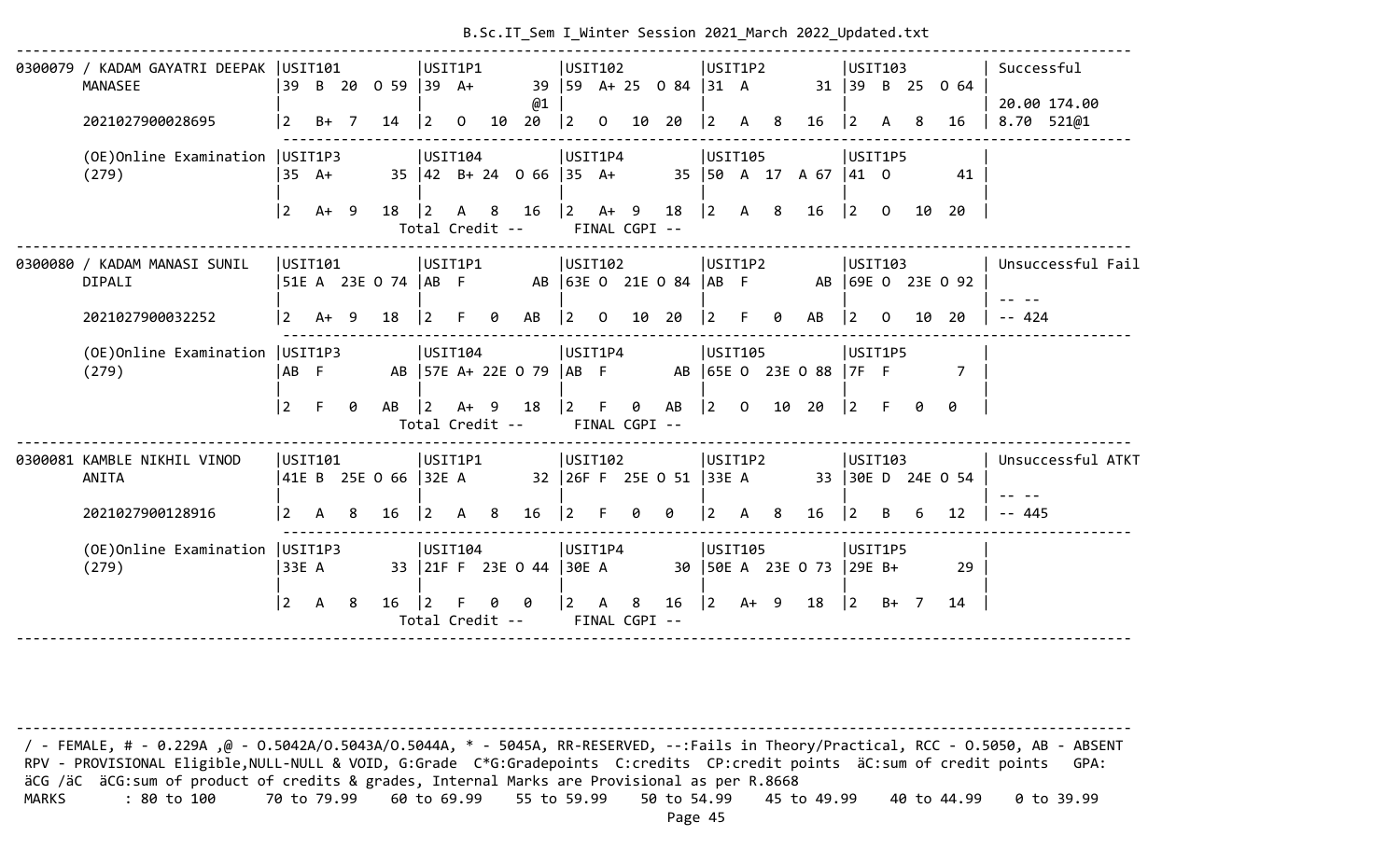|                         |      |     | ๛<br>. .<br>_ | Saccion<br>ntar. | 2022<br>2021<br>March | llndat<br>ed.txt: |      |  |
|-------------------------|------|-----|---------------|------------------|-----------------------|-------------------|------|--|
| GRADE                   |      |     | D<br>D٦       |                  |                       |                   |      |  |
| 10.00<br>GRADE<br>POTNT | . 06 | .00 | .00           | .00              | . 0r                  | . ଉଚ              | 0.00 |  |
|                         |      |     |               |                  |                       |                   |      |  |

26/5/2022 Page No.27

| University of Mumbai, Institute of Distance and Open Learning, Mumbai                                            |  |
|------------------------------------------------------------------------------------------------------------------|--|
| OFFICE REGISTER OF THE B.Sc. I.T. (with credits) - Distance Education - CBCS Pattern(No Branch)- F.Y. B.Sc. I.T. |  |
| CBCS - Semester I HELD IN Winter Session 2021                                                                    |  |

| USIT101-Imperative Programming: ThEA 75/30 ThIA 25/10 100/0 | USIT1P1-Imperative Programming Practical: PrEA 50/20 50/0 |  |
|-------------------------------------------------------------|-----------------------------------------------------------|--|
| USIT102-Digital Electronics: ThEA 75/30 ThIA 25/10 100/0    | USIT1P2-Digital Electronics Practical: PrEA 50/20 50/0    |  |
| USIT103-Operating Systems: ThEA 75/30 ThIA 25/10 100/0      | USIT1P3-Operating Systems Practical: PrEA 50/20 50/0      |  |
| USIT104-Discrete Mathematics: ThEA 75/30 ThIA 25/10 100/0   | USIT1P4-Discrete Mathematics Practical: PrEA 50/20 50/0   |  |
| USIT105-Communication Skills: ThEA 75/30 ThIA 25/10 100/0   | USIT1P5-Communication Skills Practical: PrEA 50/20 50/0   |  |
|                                                             |                                                           |  |

| <b>SEAT</b> | NAME OF THE CANDIDATE |       | PAPER 1 |     |            | PAPER 2 |     |         | PAPER <sub>3</sub> |                                            | PAPER 4 |    |         | PAPER 5  |     |       | <b>RESULT</b>  |  |
|-------------|-----------------------|-------|---------|-----|------------|---------|-----|---------|--------------------|--------------------------------------------|---------|----|---------|----------|-----|-------|----------------|--|
| NO.         |                       |       |         |     | Totall     |         |     | Total   |                    | Total                                      |         |    | Total   |          |     |       | Total CR C*G   |  |
|             | PRN.                  | ICR I | GR      |     | GP C*G ICR | GR      |     |         |                    | $GP C*G$ $CR$ $GR$ $GP C*G$ $CR$ $GR$ $GP$ |         |    | C*G  CR | GR GP    |     | C*G   | SGPI GRD TOTAL |  |
|             | <b>CENTRE</b>         |       | PAPER 6 |     |            | PAPER 7 |     |         | PAPER 8            |                                            | PAPER 9 |    |         | PAPER 10 |     |       |                |  |
|             | COLLEGE               |       |         |     | Total      |         |     | Total   |                    | Total                                      |         |    | Totall  |          |     | Total |                |  |
|             |                       |       | GR      | GP. | C*G ICR    | GR      | GP. | C*G  CR | GR GP              | C*G  CR                                    | GR      | GP | C*G CCR | GR       | GP. | $C*G$ |                |  |
|             |                       |       |         |     |            |         |     |         |                    |                                            |         |    |         |          |     |       |                |  |

|                       | . <del>. .</del> |         |                       | . <del>. .</del> |  | . <del>.</del> |  |              | . |         |    | .       |  |                |                   |  |
|-----------------------|------------------|---------|-----------------------|------------------|--|----------------|--|--------------|---|---------|----|---------|--|----------------|-------------------|--|
| 2021027900029822      |                  |         |                       |                  |  |                |  |              |   |         |    |         |  | - 20           | -- 489            |  |
|                       |                  |         |                       |                  |  |                |  |              |   |         |    |         |  |                | $- - - - -$       |  |
| TARACHAND RATNA       |                  |         | 53E A+ 24E 0 77 33E A |                  |  | 33 62E 0       |  | 25E O 87  AB |   |         | AB |         |  | 60E O 24E O 84 |                   |  |
| 0300082 KAMBLE PRATIK |                  | JSIT101 |                       | USIT1P1          |  | USIT102        |  |              |   | USIT1P2 |    | USIT103 |  |                | Unsuccessful ATKT |  |

| (OE)Online Examination   USIT1P3 |        |  | lUSIT104        |  |                         | USIT1P4 |               | USIT105 |  |                                                 | USIT1P5 |  |           |
|----------------------------------|--------|--|-----------------|--|-------------------------|---------|---------------|---------|--|-------------------------------------------------|---------|--|-----------|
| (279)                            | 134E A |  |                 |  | 34 47E A 22E 0 69 33E A |         |               |         |  | 33 53E A+ 19E A+72  AB F                        |         |  | AB        |
|                                  |        |  |                 |  |                         |         |               |         |  |                                                 |         |  |           |
|                                  |        |  |                 |  |                         |         |               |         |  | 2 A 8 16  2 A 8 16  2 A 8 16  2 A + 9 18  2 F 0 |         |  | <b>AB</b> |
|                                  |        |  | Total Credit -- |  |                         |         | FINAL CGPI -- |         |  |                                                 |         |  |           |

-------------------------------------------------------------------------------------------------------------------------------------- 0300083 KAMBLE SAURABH DEEPAK |USIT101 |USIT1P1 |USIT102 |USIT1P2 |USIT103 |USIT103 |Unsuccessful Fail<br>DEEPALI |AB F 18E A+18 |AB F AB |AB F 24E 0 24 |AB F AB |AB F 22E 0 22 | DEEPALI |AB F 18E A+18 |AB F AB |AB F 24E O 24 |AB F AB |AB F 22E O 22 |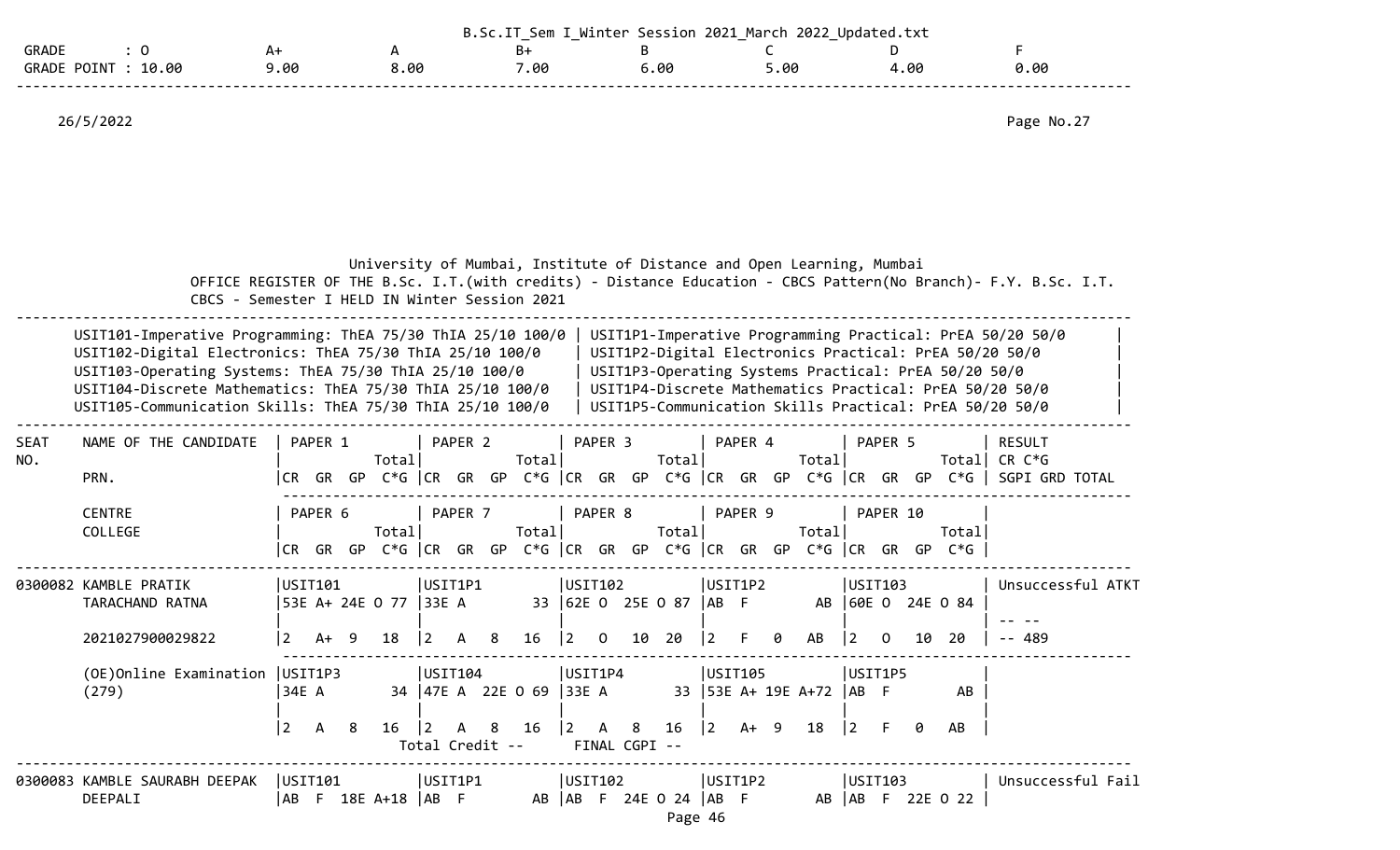|                                   |                |     |         |      |             |                 |   | B.Sc.IT_Sem I_Winter Session 2021 March 2022 Updated.txt |                   |               |         |                 |                |        |   |                           |              |         |   |      |       |  |
|-----------------------------------|----------------|-----|---------|------|-------------|-----------------|---|----------------------------------------------------------|-------------------|---------------|---------|-----------------|----------------|--------|---|---------------------------|--------------|---------|---|------|-------|--|
|                                   |                |     |         |      |             |                 |   |                                                          |                   |               |         |                 |                |        |   |                           |              |         |   |      |       |  |
| 2021027900082031                  |                |     | 0       | 0    | 2           | F.              | 0 | AB                                                       | $\vert$ 2         | F.            | 0       | 0               | $\overline{2}$ | F.     | 0 | AB                        | $ 2\rangle$  | F.      | ø | 0    | -- 89 |  |
| (OE) Online Examination   USIT1P3 |                |     |         |      |             | USIT104         |   |                                                          |                   | USIT1P4       |         |                 | USIT105        |        |   |                           |              | USIT1P5 |   |      |       |  |
| (279)                             | AB F           |     |         |      |             |                 |   | AB   AB F 10E D 10   AB F                                |                   |               |         |                 |                |        |   | AB   AB F 15E A 15   AB F |              |         |   | AB   |       |  |
|                                   | $\overline{2}$ |     | 0       | AB   |             |                 |   | 0 0                                                      | $\vert 2 \vert$ F |               | 0       | AB              | $ 2\rangle$    | F.     | 0 | 0                         | $\vert$ 2    |         | ø | AB   |       |  |
|                                   |                |     |         |      |             | Total Credit -- |   |                                                          |                   | FINAL CGPI -- |         |                 |                |        |   |                           |              |         |   |      |       |  |
| 0300084 KAMBLE YASH DEEPAK        |                |     | USIT102 |      |             | USIT1P2         |   |                                                          |                   |               | USIT103 |                 |                | Absent |   |                           |              |         |   |      |       |  |
| <b>DIVYA</b>                      | AB .           | - F | AB      | F AB | $ AB \tF$   |                 |   |                                                          |                   |               |         | AB AB F AB F AB | AB F           |        |   |                           | AB   AB F AB |         |   | F AB |       |  |
| 2021027900036675                  | $\overline{2}$ |     | 0       | AB   | $ 2\rangle$ | F.              | 0 | AB                                                       | <u> 2</u>         | E.            | 0       | AB              | $ 2\rangle$    | F      | 0 | AB                        | $ 2\rangle$  | F.      | ø | AB   | -- 0  |  |
| (OE) Online Examination   USIT1P3 |                |     |         |      |             | USTI04          |   |                                                          |                   | USIT1P4       |         |                 | USIT105        |        |   |                           |              | USIT1P5 |   |      |       |  |
| (279)                             | AB F           |     |         | AB   |             |                 |   | $AB$ F AB F AB $AB$ F                                    |                   |               |         |                 | AB  AB F AB    |        |   | F AB AB F                 |              |         |   | AB   |       |  |
|                                   | $\overline{2}$ |     | 0       | AB   |             | Total Credit -- | 0 | AB                                                       | $\vert$ 2         | FINAL CGPI -- | 0       | AB              | $ 2\rangle$    | F.     | 0 | AB                        | $\vert$ 2    | F.      | 0 | AB   |       |  |
|                                   |                |     |         |      |             |                 |   |                                                          |                   |               |         |                 |                |        |   |                           |              |         |   |      |       |  |

| / FEMALE, # - 0.229A ,@ - 0.5042A/0.5043A/0.5044A, * - 5045A, RR-RESERVED, --:Fails in Theory/Practical, RCC - 0.5050, AB - ABSENT<br>RPV - PROVISIONAL Eligible, NULL-NULL & VOID, G:Grade C*G:Gradepoints C:credits CP:credit points äC:sum of credit points |      |      |      |      |      |             | GPA:       |
|----------------------------------------------------------------------------------------------------------------------------------------------------------------------------------------------------------------------------------------------------------------|------|------|------|------|------|-------------|------------|
| äCG /äC äCG:sum of product of credits & grades, Internal Marks are Provisional as per R.8668                                                                                                                                                                   |      |      |      |      |      |             |            |
| : 80 to 100    70 to 79.99   60 to 69.99   55 to 59.99   50 to 54.99   45 to 49.99<br>MARKS                                                                                                                                                                    |      |      |      |      |      | 40 to 44.99 | 0 to 39.99 |
| GRADE<br>$\therefore$ 0                                                                                                                                                                                                                                        | A+   |      | B+   |      |      |             |            |
| GRADE POINT : 10.00                                                                                                                                                                                                                                            | 9.00 | 8.00 | 7.00 | 6.00 | 5.00 | 4.00        | 0.00       |
|                                                                                                                                                                                                                                                                |      |      |      |      |      |             |            |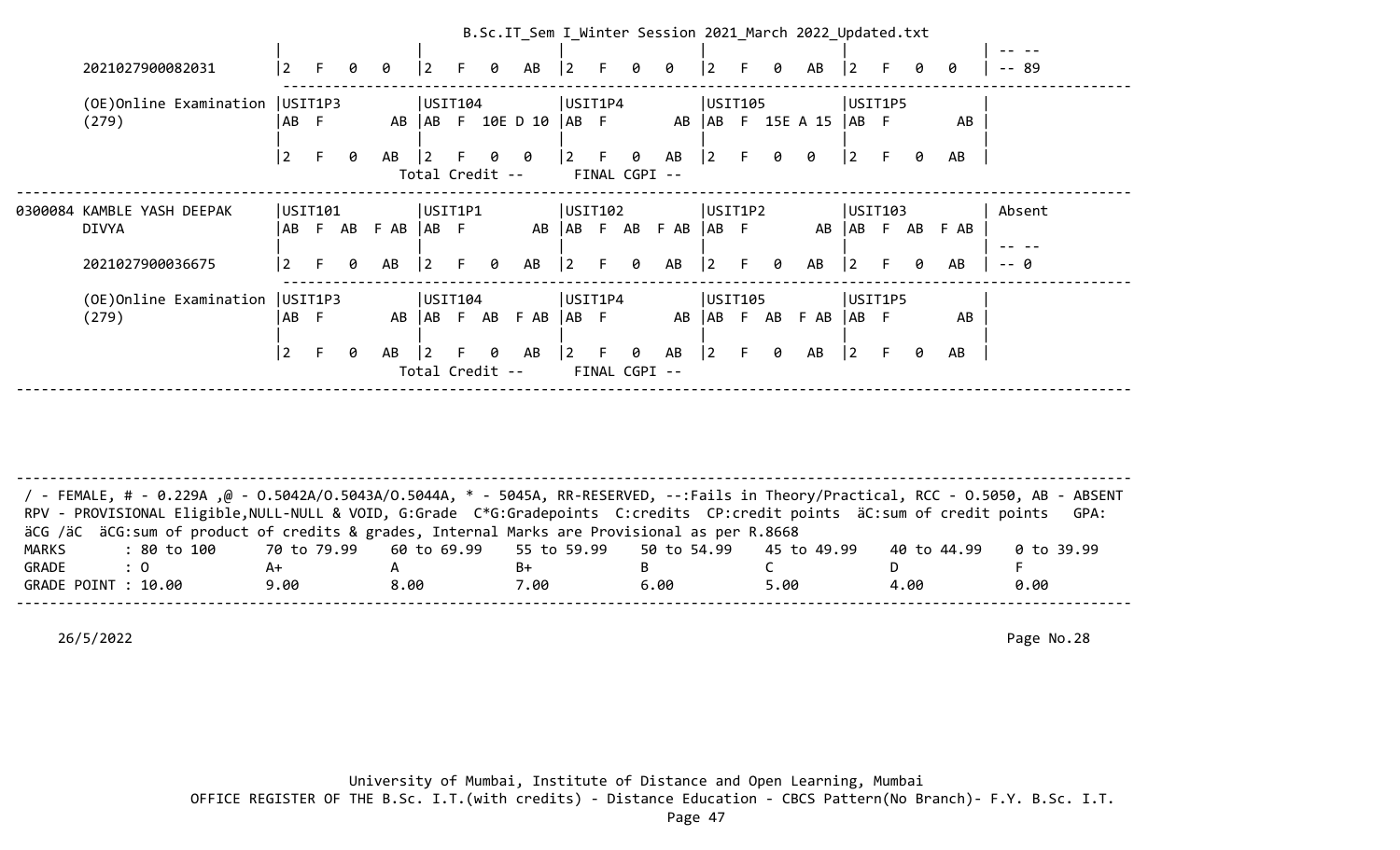#### CBCS - Semester I HELD IN Winter Session 2021

|             | USIT101-Imperative Programming: ThEA 75/30 ThIA 25/10 100/0<br>USIT102-Digital Electronics: ThEA 75/30 ThIA 25/10 100/0<br>USIT103-Operating Systems: ThEA 75/30 ThIA 25/10 100/0<br>USIT104-Discrete Mathematics: ThEA 75/30 ThIA 25/10 100/0<br>USIT105-Communication Skills: ThEA 75/30 ThIA 25/10 100/0 |                        |              |     |                                                                            |                        |                    |    |                            |                        |              |                    |                            |             |                                 |    |                      |                           |              |     | USIT1P3-Operating Systems Practical: PrEA 50/20 50/0 | USIT1P1-Imperative Programming Practical: PrEA 50/20 50/0<br>USIT1P2-Digital Electronics Practical: PrEA 50/20 50/0<br>USIT1P4-Discrete Mathematics Practical: PrEA 50/20 50/0<br>USIT1P5-Communication Skills Practical: PrEA 50/20 50/0 |  |
|-------------|-------------------------------------------------------------------------------------------------------------------------------------------------------------------------------------------------------------------------------------------------------------------------------------------------------------|------------------------|--------------|-----|----------------------------------------------------------------------------|------------------------|--------------------|----|----------------------------|------------------------|--------------|--------------------|----------------------------|-------------|---------------------------------|----|----------------------|---------------------------|--------------|-----|------------------------------------------------------|-------------------------------------------------------------------------------------------------------------------------------------------------------------------------------------------------------------------------------------------|--|
| SEAT<br>NO. | NAME OF THE CANDIDATE<br>PRN.                                                                                                                                                                                                                                                                               |                        | PAPER 1      |     | Total                                                                      |                        | PAPER <sub>2</sub> |    | Total                      |                        | PAPER 3      |                    | Total                      |             | PAPER 4                         |    | Total                |                           | PAPER 5      |     |                                                      | <b>RESULT</b><br>Total  CR C*G<br>CR GR GP C*G CR GR GP C*G CR GR GP C*G CR GR GP C*G CR GR GP C*G SGPI GRD TOTAL                                                                                                                         |  |
|             | <b>CENTRE</b><br>COLLEGE                                                                                                                                                                                                                                                                                    |                        | PAPER 6      |     | Total<br> CR GR GP C*G  CR GR GP C*G  CR GR GP C*G  CR GR GP C*G  CR GR GP |                        | PAPER 7            |    | Totall                     |                        | PAPER 8      |                    | Totall                     |             | PAPER 9                         |    | Total                |                           | PAPER 10     |     | Total<br>$C*G$                                       |                                                                                                                                                                                                                                           |  |
|             | 0300085 KANOJA BHAGYESH<br>SHANTARAM SHAKUNTALA<br>2021027900032082                                                                                                                                                                                                                                         |                        | USIT101<br>B | 6   | 30 D 22 0 52 37 A+<br>12                                                   | USIT1P1<br>2           | $\Omega$           | 10 | 37<br>@3<br>20             | USIT102<br>$ 2\rangle$ | $\Omega$     | 10                 | 160 0 23 0 83 30 A<br>20   | 2           | USIT1P2<br>A                    | 8  | 16                   | USTI03<br>30 30 D 23<br>2 |              | 6   | 0 53<br>12                                           | Successful<br>20.00 156.00<br>7.80 466@3                                                                                                                                                                                                  |  |
|             | (OE) Online Examination   USIT1P3<br>(279)                                                                                                                                                                                                                                                                  | 33 A<br>$\overline{2}$ | A            | - 8 | 16                                                                         | USTI04<br>$ 2\rangle$  | $B+$ 7             |    | 33 33 D 23 0 56 33 A<br>14 | USIT1P4<br>$ 2\rangle$ | $\mathsf{A}$ | 8                  | 16                         | 2           | USIT105<br>33 36 C 20<br>$B+ 7$ |    | $056$ 33 A<br>14     | USIT1P5<br> 2             | A            | - 8 | 33<br>16                                             |                                                                                                                                                                                                                                           |  |
|             |                                                                                                                                                                                                                                                                                                             |                        |              |     |                                                                            | Total Credit --        |                    |    |                            |                        |              | FINAL CGPI --      |                            |             |                                 |    |                      |                           |              |     |                                                      |                                                                                                                                                                                                                                           |  |
|             | 0300086 KANTHARIA TARUN<br>JAYANTILAL LAXMIBEN<br>2021027900031875                                                                                                                                                                                                                                          | USIT101<br>2           | 0            | 10  | 57 A+ 22 0 79 38 A+<br>@1<br>20                                            | USIT1P1<br>$ 2\rangle$ | $\Omega$           | 10 | @2<br>20                   | USTI02 <br>$ 2\rangle$ | $\mathbf 0$  | 10                 | 38 60 0 25 0 85 31 A<br>20 | l 2.        | USIT1P2<br>A                    | -8 | 16                   | USTI03<br>$\overline{2}$  | A+           | -9  | $31 \mid 57$ A+ 19 A+76<br>18                        | Successful<br><b>RPV</b><br>20.00 178.00<br>8.90 548@3                                                                                                                                                                                    |  |
|             | (OE) Online Examination   USIT1P3<br>(279)                                                                                                                                                                                                                                                                  | $35 \text{ A+}$        |              |     |                                                                            | USTI04<br>35 32        |                    |    | D 24 0 56 32 A             | USIT1P4                |              |                    |                            |             | USIT105                         |    | 32 60 0 23 0 83 33 A | USIT1P5                   |              |     | 33                                                   |                                                                                                                                                                                                                                           |  |
|             |                                                                                                                                                                                                                                                                                                             | 2                      | A+           | - 9 | 18                                                                         | 2                      | B+                 | 7  | 14<br>Total Credit --      | $\vert 2 \vert$        | A            | 8<br>FINAL CGPI -- | 16                         | $\boxed{2}$ | 0                               | 10 | -20                  | 2                         | $\mathsf{A}$ | 8   | 16                                                   |                                                                                                                                                                                                                                           |  |
|             | 0300087 / KASKAR ANVI MANOJ<br>MEGHANA                                                                                                                                                                                                                                                                      |                        |              |     | 56 A+ 20 0 76  36 A+ 36  68 0 25 0 93  31 A                                |                        |                    |    |                            |                        |              | USIT102            |                            |             | USIT1P2                         |    |                      | USIT103                   |              |     | $31 \mid 63 \mid 0 \mid 24 \mid 0 \mid 87$           | Successful<br>20.00 174.00                                                                                                                                                                                                                |  |
|             | 2021027900028494                                                                                                                                                                                                                                                                                            | $\overline{2}$         | $A+ 9$       |     | 18                                                                         | $ 2 \tA+ 9$            |                    |    | 18                         |                        |              |                    |                            |             |                                 |    |                      |                           |              |     | 16   2 0 10 20                                       | 8.70 557                                                                                                                                                                                                                                  |  |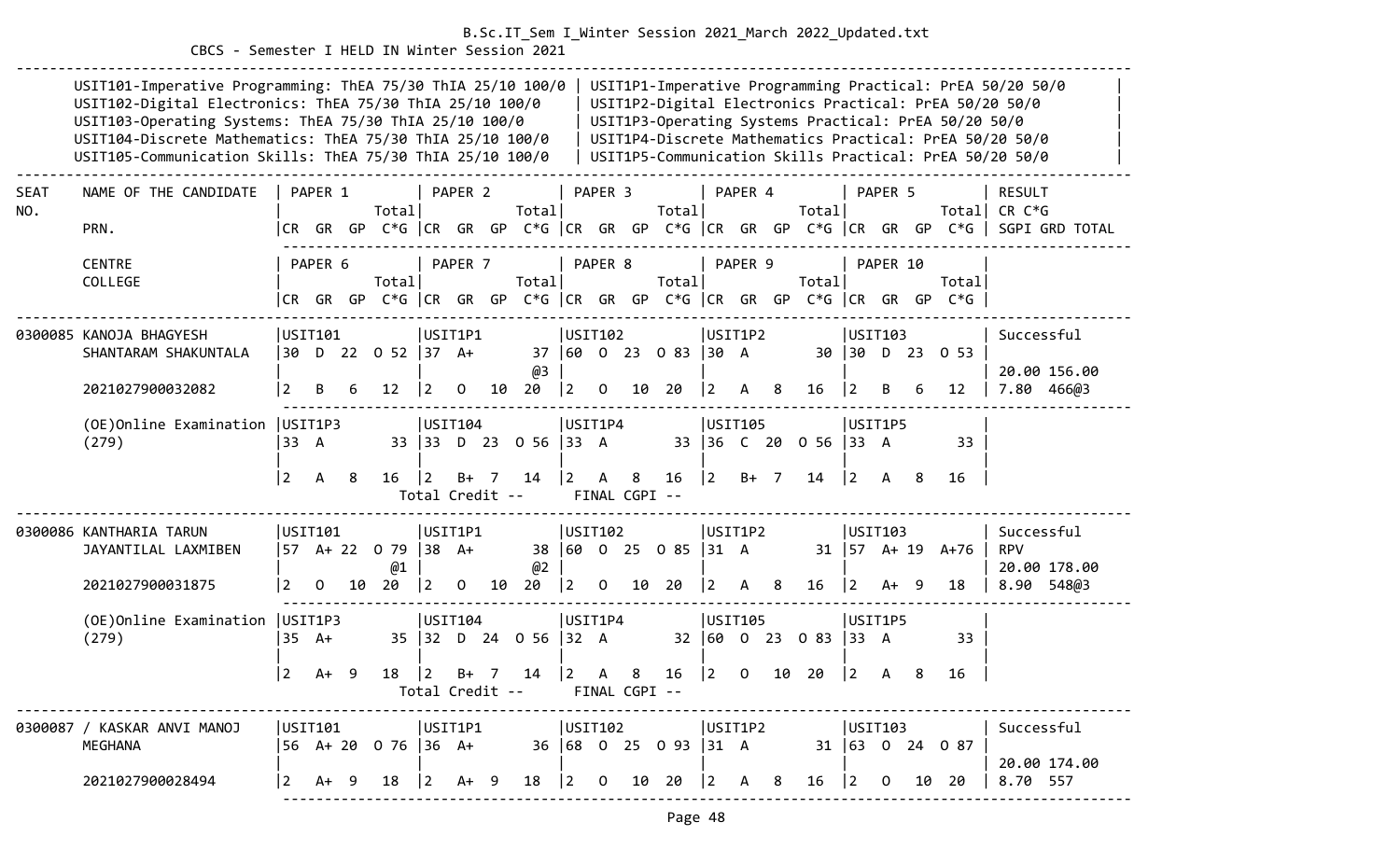| (OE) Online Examination   USIT1P3<br>(279)                                                                                                                                                                                                                                                                                                                                                                                      | 30 A<br>$\vert$ 2<br>$\mathsf{A}$<br>- 8 | USTI04 <br>$16 \t 2$<br>8<br>A                | USIT1P4<br>30 45 A 23 0 68 32 A<br>$ 2\rangle$<br>16<br>A 8<br>Total Credit 20.00 FINAL CGPI -- | USIT105<br>$16$ $ 2$ A+ 9 18                            | B.Sc.IT Sem I Winter Session 2021 March 2022 Updated.txt<br>USIT1P5<br>32   51 A 19 A+70   34 A<br>$\vert$ 2                                                                                | 34<br>A 8<br>16          |                                  |
|---------------------------------------------------------------------------------------------------------------------------------------------------------------------------------------------------------------------------------------------------------------------------------------------------------------------------------------------------------------------------------------------------------------------------------|------------------------------------------|-----------------------------------------------|-------------------------------------------------------------------------------------------------|---------------------------------------------------------|---------------------------------------------------------------------------------------------------------------------------------------------------------------------------------------------|--------------------------|----------------------------------|
| / FEMALE, # - 0.229A ,@ - 0.5042A/0.5043A/0.5044A, * - 5045A, RR-RESERVED, --:Fails in Theory/Practical, RCC - 0.5050, AB - ABSENT<br>RPV - PROVISIONAL Eligible, NULL-NULL & VOID, G:Grade C*G:Gradepoints C:credits CP:credit points äC:sum of credit points<br>äCG /äC äCG:sum of product of credits & grades, Internal Marks are Provisional as per R.8668<br>: 80 to 100<br>MARKS<br>: 0<br>GRADE<br>GRADE POINT : 10.00   | 70 to 79.99<br>A+<br>9.00                | 60 to 69.99<br>A<br>8.00                      | 55 to 59.99<br>$B+$<br>7.00                                                                     | 50 to 54.99<br>B<br>6.00                                | 45 to 49.99<br>$\mathsf{C}$<br>5.00                                                                                                                                                         | 40 to 44.99<br>D<br>4.00 | GPA:<br>0 to 39.99<br>F.<br>0.00 |
| 26/5/2022                                                                                                                                                                                                                                                                                                                                                                                                                       |                                          |                                               |                                                                                                 |                                                         | University of Mumbai, Institute of Distance and Open Learning, Mumbai<br>OFFICE REGISTER OF THE B.Sc. I.T. (with credits) - Distance Education - CBCS Pattern (No Branch) - F.Y. B.Sc. I.T. |                          | Page No.29                       |
| USIT101-Imperative Programming: ThEA 75/30 ThIA 25/10 100/0<br>USIT102-Digital Electronics: ThEA 75/30 ThIA 25/10 100/0<br>USIT103-Operating Systems: ThEA 75/30 ThIA 25/10 100/0<br>USIT104-Discrete Mathematics: ThEA 75/30 ThIA 25/10 100/0   USIT1P4-Discrete Mathematics Practical: PrEA 50/20 50/0<br>USIT105-Communication Skills: ThEA 75/30 ThIA 25/10 100/0   USIT1P5-Communication Skills Practical: PrEA 50/20 50/0 |                                          | CBCS - Semester I HELD IN Winter Session 2021 |                                                                                                 |                                                         | USIT1P1-Imperative Programming Practical: PrEA 50/20 50/0<br>USIT1P2-Digital Electronics Practical: PrEA 50/20 50/0<br>USIT1P3-Operating Systems Practical: PrEA 50/20 50/0                 |                          |                                  |
| NAME OF THE CANDIDATE<br>SEAT<br>NO.<br>PRN.<br><b>CENTRE</b><br>COLLEGE                                                                                                                                                                                                                                                                                                                                                        | PAPER 6                                  | PAPER 1 PAPER 2<br>Total <br>Total            | PAPER 3   PAPER 4<br>Total <br>  PAPER 7   PAPER 8<br>Total                                     | Total <br><b>Example 1</b> PAPER 9<br>Total <br>Page 49 | PAPER 5<br>Total <br> CR GR GP C*G  CR GR GP C*G  CR GR GP C*G  CR GR GP C*G  CR GR GP C*G   SGPI GRD TOTAL<br><b>PAPER 10</b><br>Total                                                     | Total  CR C*G<br>Total   | RESULT                           |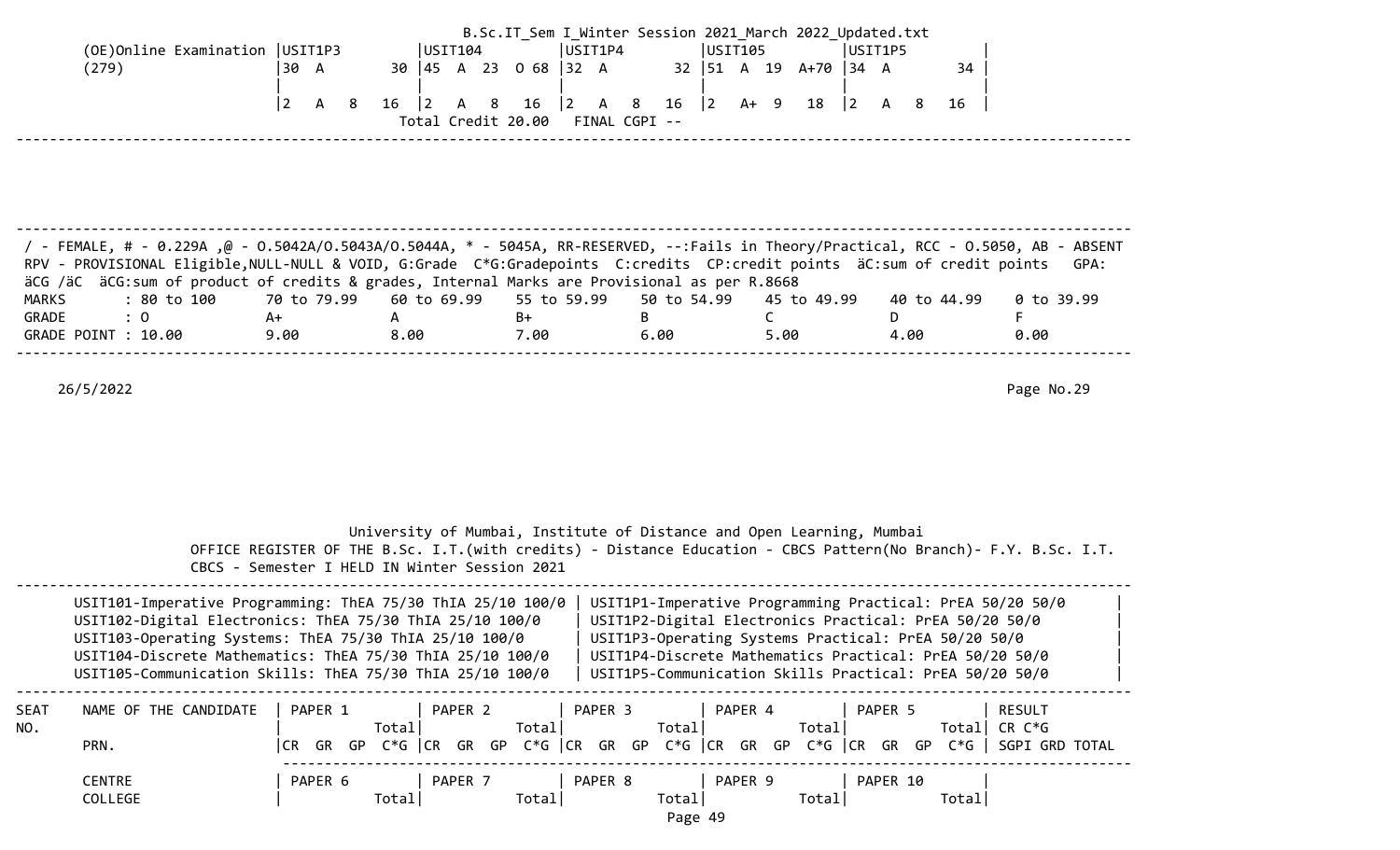| MAHADEV SHEVANTA                |                                                                                                                    |              |                        |                                                                                          |                |             |                                                                      |                                                                                          |                                                                                  |                            |                                |                                                                                                                       |                                                                                                                            |                       |                    |                                                                                                            |                 |              |                                                                                                                   |                                                                                                                                                                | Successful<br>20.00 166.00                                                                                                    |
|---------------------------------|--------------------------------------------------------------------------------------------------------------------|--------------|------------------------|------------------------------------------------------------------------------------------|----------------|-------------|----------------------------------------------------------------------|------------------------------------------------------------------------------------------|----------------------------------------------------------------------------------|----------------------------|--------------------------------|-----------------------------------------------------------------------------------------------------------------------|----------------------------------------------------------------------------------------------------------------------------|-----------------------|--------------------|------------------------------------------------------------------------------------------------------------|-----------------|--------------|-------------------------------------------------------------------------------------------------------------------|----------------------------------------------------------------------------------------------------------------------------------------------------------------|-------------------------------------------------------------------------------------------------------------------------------|
| 2021027900128901                | 2                                                                                                                  | B            |                        | 12                                                                                       | l 2            | A           |                                                                      | 16                                                                                       | $\vert$ 2                                                                        | $\mathbf 0$                |                                |                                                                                                                       | $\overline{2}$                                                                                                             |                       |                    | 16                                                                                                         | $\sqrt{2}$      |              |                                                                                                                   | 18                                                                                                                                                             | 8.30 501@3                                                                                                                    |
| (279)                           |                                                                                                                    |              |                        |                                                                                          |                |             |                                                                      |                                                                                          |                                                                                  |                            |                                |                                                                                                                       |                                                                                                                            |                       |                    |                                                                                                            |                 |              |                                                                                                                   | 37<br>@3                                                                                                                                                       |                                                                                                                               |
|                                 | 2                                                                                                                  | A            | -8                     | 16                                                                                       | 2              |             |                                                                      | 14                                                                                       | $ 2\rangle$                                                                      |                            |                                | 18                                                                                                                    |                                                                                                                            | A                     | 8                  | 16                                                                                                         | $ 2\rangle$     | $\Omega$     |                                                                                                                   | 20                                                                                                                                                             |                                                                                                                               |
| SUHAS SHUBHADA                  |                                                                                                                    |              |                        |                                                                                          |                |             |                                                                      | @2                                                                                       |                                                                                  |                            |                                |                                                                                                                       |                                                                                                                            |                       |                    |                                                                                                            |                 |              |                                                                                                                   |                                                                                                                                                                | Successful<br>20.00 160.00                                                                                                    |
| 2021027900028714                | 2                                                                                                                  | A            | 8                      | 16                                                                                       | $\frac{1}{2}$  | $\mathbf 0$ |                                                                      | 20                                                                                       |                                                                                  |                            |                                | 18                                                                                                                    | $ 2\rangle$                                                                                                                |                       |                    | 14                                                                                                         | 2               | A            | 8                                                                                                                 | 16                                                                                                                                                             | 8.00 481@2                                                                                                                    |
| (OE)Online Examination<br>(279) |                                                                                                                    |              |                        |                                                                                          |                |             |                                                                      |                                                                                          |                                                                                  |                            |                                |                                                                                                                       |                                                                                                                            |                       |                    |                                                                                                            |                 |              |                                                                                                                   | 31                                                                                                                                                             |                                                                                                                               |
|                                 | 2                                                                                                                  | A            | -8                     | 16                                                                                       | $\overline{2}$ | B           | 6                                                                    | 12                                                                                       |                                                                                  | A                          | 8                              | 16                                                                                                                    |                                                                                                                            | A                     | - 8                | 16                                                                                                         | $\vert 2 \vert$ | $\mathsf{A}$ | - 8                                                                                                               | 16                                                                                                                                                             |                                                                                                                               |
| SAH RENU DEVI                   |                                                                                                                    |              |                        |                                                                                          |                |             |                                                                      |                                                                                          |                                                                                  |                            |                                |                                                                                                                       |                                                                                                                            |                       |                    |                                                                                                            |                 |              |                                                                                                                   |                                                                                                                                                                | Unsuccessful ATKT<br><b>RPV</b>                                                                                               |
| 2021027900028471                | 2                                                                                                                  | <sub>R</sub> | 6                      | 12                                                                                       | <u>2</u>       |             |                                                                      | 18                                                                                       | 2                                                                                |                            |                                | 14                                                                                                                    | $\mathcal{P}$                                                                                                              | А                     | 8                  | 16                                                                                                         | 2               |              |                                                                                                                   | 18                                                                                                                                                             | $- - 429$                                                                                                                     |
| (279)                           |                                                                                                                    |              |                        |                                                                                          |                |             |                                                                      |                                                                                          |                                                                                  |                            |                                |                                                                                                                       |                                                                                                                            |                       |                    |                                                                                                            |                 |              |                                                                                                                   | 32                                                                                                                                                             |                                                                                                                               |
|                                 | $\vert$ 2                                                                                                          | A            | -8                     | 16                                                                                       | l 2            | B+          |                                                                      | 14                                                                                       |                                                                                  |                            | 8                              | 16                                                                                                                    | $\overline{2}$                                                                                                             | F.                    | 0                  | 0                                                                                                          | $ 2\rangle$     | A            | -8                                                                                                                | 16                                                                                                                                                             |                                                                                                                               |
|                                 | 0300088 KONDHALKAR SAGAR<br>0300089 / KUDTARKAR AISHWARYA<br>0300090 KUMAR DHIRAJ PANCHU<br>(OE)Online Examination |              | 33 A<br>134 A<br>34E A | USIT101<br>(OE) Online Examination   USIT1P3<br>USIT101<br>USIT1P3<br>USIT101<br>USIT1P3 |                |             | 32 D 21 0 53   33 A<br> 48 A 17 A 65  38 A+<br>30E D 21E O 51 38E A+ | USIT1P1<br>- 8<br>USIT104<br>$B+7$<br>USIT1P1<br>USIT104<br>USIT1P1<br>$A+ 9$<br>USIT104 | Total Credit --<br>10<br>Total Credit --<br>34 39E B 20E 0 59<br>Total Credit -- | $ 2\rangle$<br>$ 2\rangle$ | 34 35 C 17 A 52 32 A<br> 34E A | USIT102<br>USIT1P4<br>33 35 C 21 0 56 36 A+<br>$A+ 9$<br>USIT102<br>$A+ 9$<br>USIT1P4<br>USIT102<br>$B+ 7$<br>USIT1P4 | 33   57 A + 23 0 80<br>10 20<br>FINAL CGPI --<br>38   54 A+ 18 A+72<br>FINAL CGPI --<br>38 32E D 23E 0 55<br>FINAL CGPI -- | $\vert 2 \vert$<br> 2 | $ 31 \tA$<br>33E A | USIT1P2<br>A 8<br>USIT105<br>USIT1P2<br>$ 29 \text{ B+}$<br>$B+ 7$<br>USIT105<br>USIT1P2<br><b>USIT105</b> |                 |              | 36   50 A 19 A+69   37 A+<br>$32 \mid 44 \mid B + 17 \mid A \mid 61 \mid 31 \mid A$<br>34   AB F 17E A 17   32E A | B.Sc.IT_Sem I_Winter Session 2021_March 2022_Updated.txt<br>USIT103<br>31   50 A 23<br>$A+ 9$<br>USIT1P5<br>USIT103<br>USIT1P5<br>USIT103<br>$A+ 9$<br>USIT1P5 | CR GR GP C*G  CR GR GP C*G  CR GR GP C*G  CR GR GP C*G  CR GR GP C*G<br>0 73<br>10<br>29 48 A 19 A+67<br>33   53E A+ 23E 0 76 |

 / - FEMALE, # - 0.229A ,@ - O.5042A/O.5043A/O.5044A, \* - 5045A, RR-RESERVED, --:Fails in Theory/Practical, RCC - O.5050, AB - ABSENT RPV - PROVISIONAL Eligible,NULL-NULL & VOID, G:Grade C\*G:Gradepoints C:credits CP:credit points äC:sum of credit points GPA: äCG /äC äCG:sum of product of credits & grades, Internal Marks are Provisional as per R.8668

--------------------------------------------------------------------------------------------------------------------------------------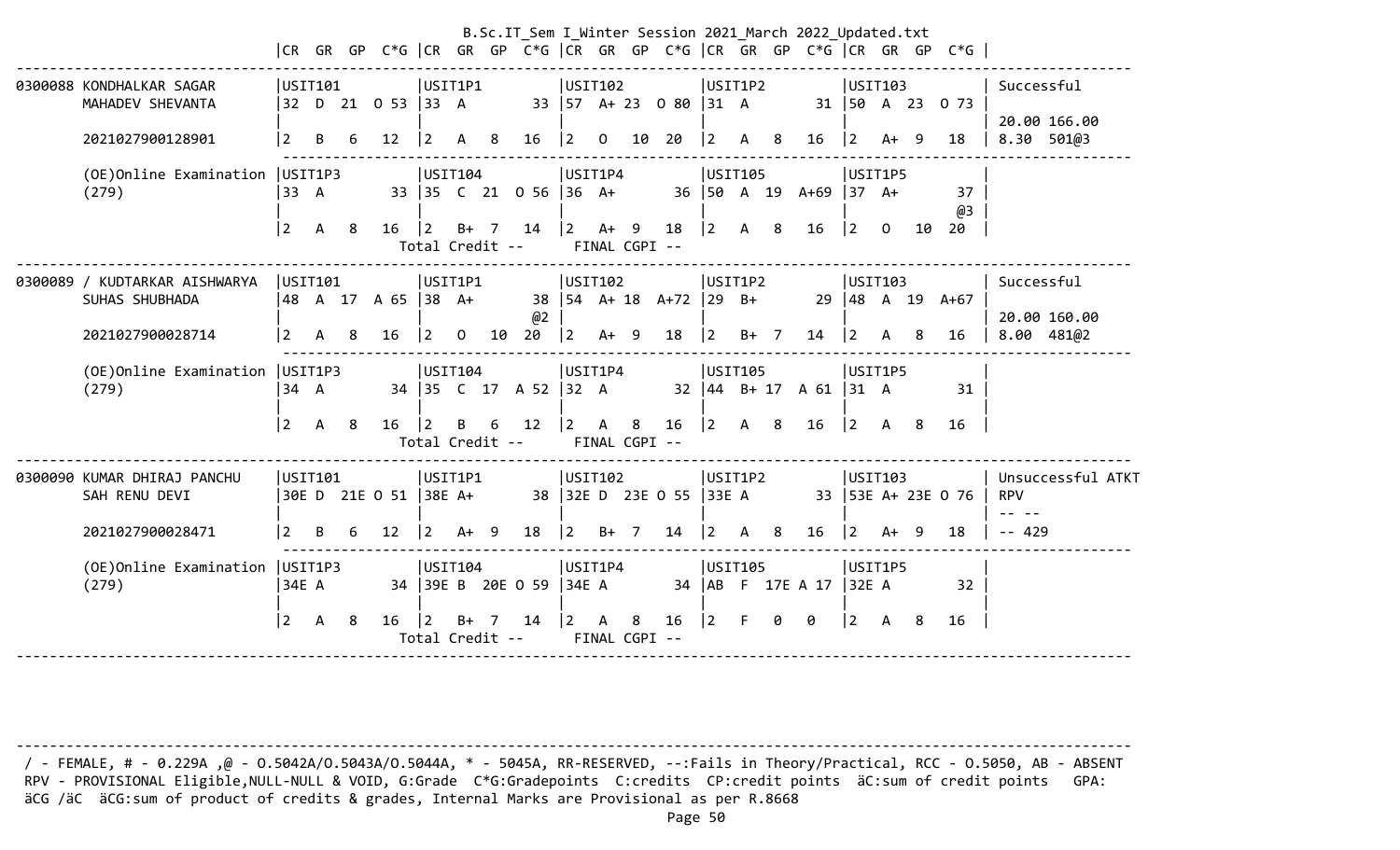|                       |                          |                                                                                                                                                                                                                                                                                                             |                                               |             |             |   |                   |                 |         | B.Sc.IT_Sem I_Winter Session 2021 March 2022 Updated.txt              |              |         |                    |                           |                 |         |                      |                     |           |          |      |                                                                                                                                                                                                                                                                                                   |               |                                                                                                                    |  |
|-----------------------|--------------------------|-------------------------------------------------------------------------------------------------------------------------------------------------------------------------------------------------------------------------------------------------------------------------------------------------------------|-----------------------------------------------|-------------|-------------|---|-------------------|-----------------|---------|-----------------------------------------------------------------------|--------------|---------|--------------------|---------------------------|-----------------|---------|----------------------|---------------------|-----------|----------|------|---------------------------------------------------------------------------------------------------------------------------------------------------------------------------------------------------------------------------------------------------------------------------------------------------|---------------|--------------------------------------------------------------------------------------------------------------------|--|
| <b>MARKS</b><br>GRADE |                          | : 80 to 100<br>: 0<br>GRADE POINT : 10.00                                                                                                                                                                                                                                                                   |                                               | A+<br>9.00  | 70 to 79.99 |   | A<br>8.00         | 60 to 69.99     |         | 55 to 59.99<br>$B+$<br>7.00                                           |              |         | B                  | 50 to 54.99<br>6.00       |                 |         | $\mathsf{C}$<br>5.00 | 45 to 49.99         |           | D        | 4.00 | 40 to 44.99                                                                                                                                                                                                                                                                                       | F.            | 0 to 39.99<br>0.00                                                                                                 |  |
|                       | 26/5/2022                |                                                                                                                                                                                                                                                                                                             |                                               |             |             |   |                   |                 |         |                                                                       |              |         |                    |                           |                 |         |                      |                     |           |          |      |                                                                                                                                                                                                                                                                                                   |               | Page No.30                                                                                                         |  |
|                       |                          | USIT101-Imperative Programming: ThEA 75/30 ThIA 25/10 100/0<br>USIT102-Digital Electronics: ThEA 75/30 ThIA 25/10 100/0<br>USIT103-Operating Systems: ThEA 75/30 ThIA 25/10 100/0<br>USIT104-Discrete Mathematics: ThEA 75/30 ThIA 25/10 100/0<br>USIT105-Communication Skills: ThEA 75/30 ThIA 25/10 100/0 | CBCS - Semester I HELD IN Winter Session 2021 |             |             |   |                   |                 |         | University of Mumbai, Institute of Distance and Open Learning, Mumbai |              |         |                    |                           |                 |         |                      |                     |           |          |      | USIT1P1-Imperative Programming Practical: PrEA 50/20 50/0<br>USIT1P2-Digital Electronics Practical: PrEA 50/20 50/0<br>USIT1P3-Operating Systems Practical: PrEA 50/20 50/0<br>USIT1P4-Discrete Mathematics Practical: PrEA 50/20 50/0<br>USIT1P5-Communication Skills Practical: PrEA 50/20 50/0 |               | OFFICE REGISTER OF THE B.Sc. I.T. (with credits) - Distance Education - CBCS Pattern (No Branch) - F.Y. B.Sc. I.T. |  |
| <b>SEAT</b><br>NO.    | PRN.                     | NAME OF THE CANDIDATE                                                                                                                                                                                                                                                                                       |                                               |             | PAPER 1     |   | Total             |                 | PAPER 2 | Total                                                                 |              | PAPER 3 |                    | Total                     | $\vert$ PAPER 4 |         |                      | Total               |           | PAPER 5  |      | Total CR $C*G$                                                                                                                                                                                                                                                                                    | <b>RESULT</b> | CR GR GP C*G  CR GR GP C*G  CR GR GP C*G  CR GR GP C*G  CR GR GP C*G   SGPI GRD TOTAL                              |  |
|                       | <b>CENTRE</b><br>COLLEGE |                                                                                                                                                                                                                                                                                                             |                                               | I CR –      | PAPER 6     |   | Total             |                 | PAPER 7 | Total                                                                 |              | PAPER 8 |                    | Total                     |                 | PAPER 9 |                      | Total               |           | PAPER 10 |      | Totall<br>GR GP C*G CR GR GP C*G CR GR GP C*G CR GR GP C*G CR GR GP C*G                                                                                                                                                                                                                           |               |                                                                                                                    |  |
|                       |                          | 0300091 KURIL ROHAN KUMAR<br>MAHESH KUMAR CHHAYA                                                                                                                                                                                                                                                            |                                               |             | USTI101     |   | ABF 23E 0 23  ABF | USIT1P1         |         |                                                                       |              | USTI02  |                    | AB   AB F 24E O 24   AB F | USIT1P2         |         |                      |                     |           | USIT103  |      | AB   AB F 24E 0 24                                                                                                                                                                                                                                                                                |               | Unsuccessful Fail                                                                                                  |  |
|                       |                          | 2021027900128417                                                                                                                                                                                                                                                                                            |                                               |             |             |   |                   | $\overline{2}$  |         | AB                                                                    |              |         | 0                  | Ø                         |                 |         |                      | AB                  | 2         |          |      |                                                                                                                                                                                                                                                                                                   | $-- 112$      |                                                                                                                    |  |
|                       | (279)                    | (OE) Online Examination   USIT1P3                                                                                                                                                                                                                                                                           |                                               | AB F        |             |   |                   | USTI04          |         | AB   AB F 24E 0 24   AB F                                             |              | USIT1P4 |                    | AB                        | USIT105         |         |                      | AB F 17E A 17  AB F |           | USIT1P5  |      | AB                                                                                                                                                                                                                                                                                                |               |                                                                                                                    |  |
|                       |                          |                                                                                                                                                                                                                                                                                                             |                                               | $ 2\rangle$ | -F          | 0 | AB                | Total Credit -- |         | 0                                                                     | $\mathbf{2}$ |         | 0<br>FINAL CGPI -- | AB                        | 2               |         | ø                    | 0                   | $\vert$ 2 | F        | 0    | AB                                                                                                                                                                                                                                                                                                |               |                                                                                                                    |  |
|                       |                          | 0300092 KURMI ROHAN SALIKRAM                                                                                                                                                                                                                                                                                |                                               |             | USTI01      |   |                   | USIT1P1         |         |                                                                       |              | USIT102 |                    | Page 51                   | USIT1P2         |         |                      |                     | USIT103   |          |      |                                                                                                                                                                                                                                                                                                   |               | Unsuccessful Fail                                                                                                  |  |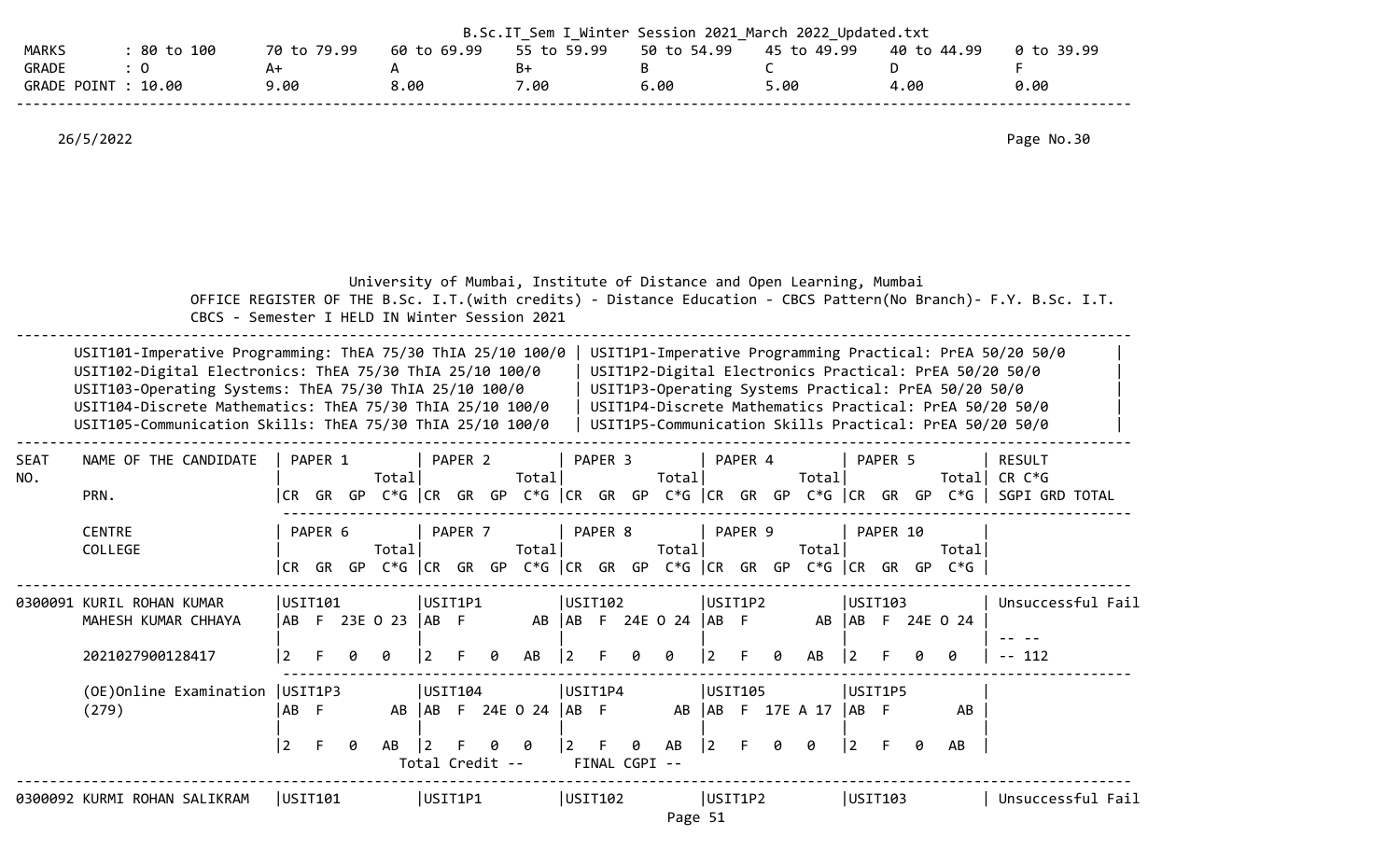|                                  |                 |           |                       |                 |      |                |                              |                                       |      |                |                          |           |              |   | B.Sc.IT_Sem I_Winter Session 2021 March 2022 Updated.txt |                |                |    |                    |                   |
|----------------------------------|-----------------|-----------|-----------------------|-----------------|------|----------------|------------------------------|---------------------------------------|------|----------------|--------------------------|-----------|--------------|---|----------------------------------------------------------|----------------|----------------|----|--------------------|-------------------|
| <b>POONAM</b>                    |                 |           | 30E D 20E O 50   AB F |                 |      |                |                              |                                       |      |                | AB 65E 0 23E 0 88 AB F   |           |              |   |                                                          |                |                |    | AB 59E A+ 23E 0 82 |                   |
|                                  |                 |           |                       |                 |      |                |                              |                                       |      |                |                          |           |              |   |                                                          |                |                |    |                    |                   |
| 2021027900036756                 | $\overline{2}$  | B<br>6    | $12 \overline{ }$     | $\overline{2}$  | F.   | 0              | AB                           | $\begin{vmatrix} 2 & 0 \end{vmatrix}$ |      | 10             | 20                       | 2         | -F.          | 0 | AB                                                       | $ 2\rangle$    | $\overline{0}$ | 10 | 20                 | $- - 426$         |
|                                  |                 |           |                       |                 |      |                |                              |                                       |      |                |                          |           |              |   |                                                          |                |                |    |                    |                   |
| (OE)Online Examination   USIT1P3 |                 |           |                       | USIT104         |      |                |                              | USIT1P4                               |      |                |                          | USIT105   |              |   |                                                          | USIT1P5        |                |    |                    |                   |
| (279)                            | AB F            |           |                       |                 |      |                | AB   42E B+ 24E 0 66   33E A |                                       |      |                |                          |           |              |   | 33   57E A+ 17E A 74   33E A                             |                |                |    | 33                 |                   |
|                                  |                 |           |                       |                 |      |                |                              |                                       |      |                |                          |           |              |   |                                                          |                |                |    |                    |                   |
|                                  | l 2.            | 0         | AB                    | 12.             | A    | 8 <sup>8</sup> | 16                           | $2 \overline{A}$                      |      | 8 <sup>2</sup> | 16                       | 2         | A+ 9         |   | 18                                                       | $ 2\rangle$    | A              | 8  | 16                 |                   |
|                                  |                 |           |                       | Total Credit -- |      |                |                              |                                       |      | FINAL CGPI --  |                          |           |              |   |                                                          |                |                |    |                    |                   |
|                                  |                 |           |                       |                 |      |                |                              |                                       |      |                |                          |           |              |   |                                                          |                |                |    |                    |                   |
| 0300093 LAD AKSHAY PRABHAKAR     | USIT101         |           |                       | USIT1P1         |      |                |                              | USIT102                               |      |                |                          | USIT1P2   |              |   |                                                          | USIT103        |                |    |                    | Unsuccessful ATKT |
| PRAVILA                          |                 |           | 30E D 19E A+49        | $ 38E A+$       |      |                |                              |                                       |      |                | 38 68E 0 24E 0 92 29E B+ |           |              |   |                                                          |                |                |    | 29 57E A+ 22E 0 79 |                   |
|                                  |                 |           |                       |                 |      |                |                              |                                       |      |                |                          |           |              |   |                                                          |                |                |    |                    |                   |
| 2021027900110025                 | $\vert 2 \vert$ | C.        | 10<br>5               | $ 2\rangle$     | A+ 9 |                | 18                           | $\begin{vmatrix} 2 & 0 \end{vmatrix}$ |      | 10 20          |                          | $\vert$ 2 | B+ 7         |   | 14                                                       | $ 2\rangle$    | A+ 9           |    | 18                 | $- - 471$         |
|                                  |                 |           |                       |                 |      |                |                              |                                       |      |                |                          |           |              |   |                                                          |                |                |    |                    |                   |
| (OE)Online Examination           | USIT1P3         |           |                       | USIT104         |      |                |                              | USIT1P4                               |      |                |                          | USIT105   |              |   |                                                          | USIT1P5        |                |    |                    |                   |
| (279)                            | 35E A+          |           |                       |                 |      |                | 35 32E D 20E O 52 29E B+     |                                       |      |                |                          |           |              |   | 29   51E A 17E A 68                                      | AB F           |                |    | AB                 |                   |
|                                  |                 |           |                       |                 |      |                |                              |                                       |      |                |                          |           |              |   |                                                          |                |                |    |                    |                   |
|                                  | $\overline{2}$  | A+<br>- 9 | 18                    |                 | B    | 6              | 12                           | <u> 2</u>                             | $B+$ | $\overline{7}$ | 14                       | $\vert$ 2 | $\mathsf{A}$ | 8 | 16                                                       | $\overline{2}$ | F.             |    | AB                 |                   |
|                                  |                 |           |                       | Total Credit -- |      |                |                              |                                       |      | FINAL CGPI --  |                          |           |              |   |                                                          |                |                |    |                    |                   |
|                                  |                 |           |                       |                 |      |                |                              |                                       |      |                |                          |           |              |   |                                                          |                |                |    |                    |                   |

-------------------------------------------------------------------------------------------------------------------------------------- / - FEMALE, # - 0.229A ,@ - O.5042A/O.5043A/O.5044A, \* - 5045A, RR-RESERVED, --:Fails in Theory/Practical, RCC - O.5050, AB - ABSENT RPV - PROVISIONAL Eligible, NULL-NULL & VOID, G:Grade C\*G:Gradepoints C:credits CP:credit points äC:sum of credit points GPA: äCG /äC äCG:sum of product of credits & grades, Internal Marks are Provisional as per R.8668 MARKS : 80 to 100 70 to 79.99 60 to 69.99 55 to 59.99 50 to 54.99 45 to 49.99 40 to 44.99 0 to 39.99 GRADE : 0 A+ A B+ B C D F GRADE POINT : 10.00 9.00 8.00 7.00 6.00 5.00 4.00 0.00 --------------------------------------------------------------------------------------------------------------------------------------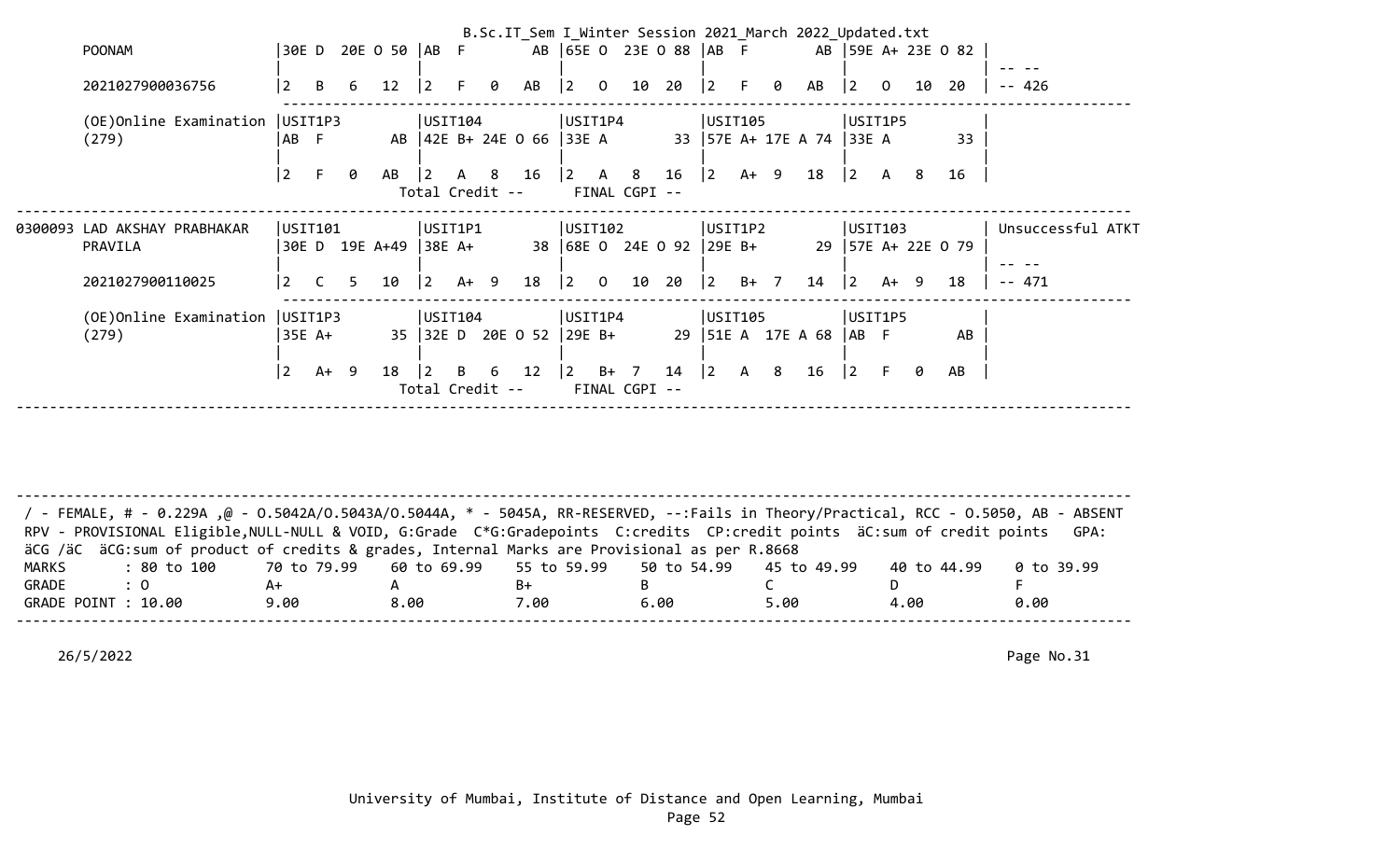OFFICE REGISTER OF THE B.Sc. I.T.(with credits) - Distance Education - CBCS Pattern(No Branch)- F.Y. B.Sc. I.T. CBCS - Semester I HELD IN Winter Session 2021

|             | USIT101-Imperative Programming: ThEA 75/30 ThIA 25/10 100/0<br>USIT102-Digital Electronics: ThEA 75/30 ThIA 25/10 100/0<br>USIT103-Operating Systems: ThEA 75/30 ThIA 25/10 100/0<br>USIT104-Discrete Mathematics: ThEA 75/30 ThIA 25/10 100/0<br>USIT105-Communication Skills: ThEA 75/30 ThIA 25/10 100/0 |                                           |                |     |                                                                   |                 |              |    |                            |             |                    |                      |                      |                |         |     |                            |                |          |        | USIT1P3-Operating Systems Practical: PrEA 50/20 50/0 | USIT1P1-Imperative Programming Practical: PrEA 50/20 50/0<br>USIT1P2-Digital Electronics Practical: PrEA 50/20 50/0<br>USIT1P4-Discrete Mathematics Practical: PrEA 50/20 50/0<br>USIT1P5-Communication Skills Practical: PrEA 50/20 50/0 |
|-------------|-------------------------------------------------------------------------------------------------------------------------------------------------------------------------------------------------------------------------------------------------------------------------------------------------------------|-------------------------------------------|----------------|-----|-------------------------------------------------------------------|-----------------|--------------|----|----------------------------|-------------|--------------------|----------------------|----------------------|----------------|---------|-----|----------------------------|----------------|----------|--------|------------------------------------------------------|-------------------------------------------------------------------------------------------------------------------------------------------------------------------------------------------------------------------------------------------|
| <b>SEAT</b> | NAME OF THE CANDIDATE                                                                                                                                                                                                                                                                                       |                                           | PAPER 1        |     |                                                                   |                 | PAPER 2      |    |                            |             | PAPER <sub>3</sub> |                      |                      |                | PAPER 4 |     |                            |                | PAPER 5  |        |                                                      | <b>RESULT</b>                                                                                                                                                                                                                             |
| NO.         |                                                                                                                                                                                                                                                                                                             |                                           |                |     | Totall                                                            |                 |              |    | Total                      |             |                    |                      | Totall               |                |         |     | Total                      |                |          |        |                                                      | Total  CR C*G                                                                                                                                                                                                                             |
|             | PRN.                                                                                                                                                                                                                                                                                                        |                                           |                |     |                                                                   |                 |              |    |                            |             |                    |                      |                      |                |         |     |                            |                |          |        |                                                      | CR GR GP C*G CR GR GP C*G CR GR GP C*G CR GR GP C*G CR GR GP C*G SGPI GRD TOTAL                                                                                                                                                           |
|             | <b>CENTRE</b>                                                                                                                                                                                                                                                                                               |                                           | PAPER 6        |     |                                                                   |                 | PAPER 7      |    |                            | PAPER 8     |                    |                      |                      |                | PAPER 9 |     |                            |                | PAPER 10 |        |                                                      |                                                                                                                                                                                                                                           |
|             | COLLEGE                                                                                                                                                                                                                                                                                                     |                                           |                |     | Totall                                                            |                 |              |    | Totall                     |             |                    |                      | Totall               |                |         |     | Total                      |                |          |        | Totall                                               |                                                                                                                                                                                                                                           |
|             |                                                                                                                                                                                                                                                                                                             |                                           |                |     | CR GR GP C*G  CR GR GP C*G  CR GR GP C*G  CR GR GP C*G  CR GR GP  |                 |              |    |                            |             |                    |                      |                      |                |         |     |                            |                |          |        | $C*G$                                                |                                                                                                                                                                                                                                           |
|             | 0300094 LONDHE HARSHAL SUBHASH   USIT101                                                                                                                                                                                                                                                                    |                                           |                |     |                                                                   |                 | USIT1P1      |    |                            | USIT102     |                    |                      |                      |                | USIT1P2 |     |                            | USIT103        |          |        |                                                      | Successful                                                                                                                                                                                                                                |
|             | <b>SUNANDA</b>                                                                                                                                                                                                                                                                                              |                                           |                |     | 63 0 22 0 85  41 0                                                |                 |              |    |                            |             |                    |                      | 41 71 0 25 0 96 31 A |                |         |     |                            |                |          |        | 31 60 0 20 0 80                                      |                                                                                                                                                                                                                                           |
|             | 2021027900036443                                                                                                                                                                                                                                                                                            | $\overline{2}$                            | $\Omega$       |     | 10 20                                                             | 2               | $\Omega$     | 10 | 20                         | 2           | $\Omega$           | 10                   | 20                   | 2              | A 8     |     | 16                         | I 2            | $\Omega$ | 10     | 20                                                   | 20.00 176.00<br>8.80 569                                                                                                                                                                                                                  |
|             |                                                                                                                                                                                                                                                                                                             |                                           |                |     |                                                                   |                 |              |    |                            |             |                    |                      |                      |                |         |     |                            |                |          |        |                                                      |                                                                                                                                                                                                                                           |
|             | (OE) Online Examination   USIT1P3                                                                                                                                                                                                                                                                           |                                           |                |     |                                                                   |                 | USIT104      |    |                            | USIT1P4     |                    |                      |                      |                | USIT105 |     |                            | USIT1P5        |          |        |                                                      |                                                                                                                                                                                                                                           |
|             | (279)                                                                                                                                                                                                                                                                                                       | 31 A                                      |                |     |                                                                   |                 |              |    | 31   53 A + 20 0 73   27 B |             |                    |                      |                      |                |         |     | 27   54 A + 17 A 71   34 A |                |          |        | 34                                                   |                                                                                                                                                                                                                                           |
|             |                                                                                                                                                                                                                                                                                                             | 2                                         | $\mathsf{A}$   | - 8 | 16                                                                | $ 2\rangle$     | $A+ 9$       |    | 18                         | 2           | B                  | 6                    | 12                   | $ 2\rangle$    | $A+ 9$  |     | 18                         | $ 2\rangle$    | A        | -8     | 16                                                   |                                                                                                                                                                                                                                           |
|             |                                                                                                                                                                                                                                                                                                             |                                           |                |     |                                                                   |                 |              |    | Total Credit 20.00         |             |                    | FINAL CGPI --        |                      |                |         |     |                            |                |          |        |                                                      |                                                                                                                                                                                                                                           |
|             | 0300095 MANDAVKAR ATUL                                                                                                                                                                                                                                                                                      | USTI01                                    |                |     |                                                                   |                 | USIT1P1      |    |                            | USTI02      |                    |                      |                      |                | USIT1P2 |     |                            | USIT103        |          |        |                                                      | Successful                                                                                                                                                                                                                                |
|             | SHANTARAM SUVARNA                                                                                                                                                                                                                                                                                           |                                           |                |     | 68 0 24 0 92 35 A+                                                |                 |              |    |                            |             |                    |                      | 35 45 A 24 0 69 31 A |                |         |     |                            |                |          |        | 31   48 A 24 0 72                                    |                                                                                                                                                                                                                                           |
|             |                                                                                                                                                                                                                                                                                                             |                                           |                |     |                                                                   |                 |              |    |                            |             |                    |                      |                      |                |         |     |                            |                |          |        |                                                      | 20.00 172.00                                                                                                                                                                                                                              |
|             | 2021027900063126                                                                                                                                                                                                                                                                                            | $\overline{2}$                            | $\overline{0}$ | 10  | -20                                                               | $\vert 2 \vert$ | $A+ 9$       |    | 18                         | $ 2\rangle$ | A                  | -8                   | 16                   | $\overline{2}$ | A       | - 8 | 16                         | $\overline{2}$ | A+       | - 9    | 18                                                   | 8.60 548@1                                                                                                                                                                                                                                |
|             | (OE) Online Examination   USIT1P3                                                                                                                                                                                                                                                                           |                                           |                |     |                                                                   |                 | USIT104      |    |                            | USIT1P4     |                    |                      |                      |                | USTI05  |     |                            | USIT1P5        |          |        |                                                      |                                                                                                                                                                                                                                           |
|             | (279)                                                                                                                                                                                                                                                                                                       | 33 A                                      |                |     |                                                                   |                 |              |    | 33   56 A+ 23 0 79   33 A  |             |                    |                      |                      |                |         |     | 33 53 A+ 22 0 75           | $ 29\rangle$   | $B+$     |        | 29                                                   |                                                                                                                                                                                                                                           |
|             |                                                                                                                                                                                                                                                                                                             |                                           |                |     |                                                                   |                 |              |    | @1                         |             |                    |                      |                      |                |         |     |                            |                |          |        |                                                      |                                                                                                                                                                                                                                           |
|             |                                                                                                                                                                                                                                                                                                             | $\overline{2}$                            | $\mathsf{A}$   | 8   | 16                                                                | $ 2\rangle$     | $\mathbf{0}$ | 10 | 20<br>Total Credit --      | $ 2\rangle$ | A                  | - 8<br>FINAL CGPI -- | 16                   | $ 2\rangle$    | $A+ 9$  |     | 18                         | $ 2\rangle$    |          | $B+$ 7 | 14                                                   |                                                                                                                                                                                                                                           |
|             |                                                                                                                                                                                                                                                                                                             |                                           |                |     |                                                                   |                 |              |    |                            |             |                    |                      |                      |                |         |     |                            |                |          |        |                                                      |                                                                                                                                                                                                                                           |
|             | 0300096 MANE PRATHAMESH DATTA                                                                                                                                                                                                                                                                               |                                           |                |     |                                                                   |                 |              |    |                            |             |                    | USIT102              |                      |                | USIT1P2 |     |                            | USIT103        |          |        |                                                      | Successful                                                                                                                                                                                                                                |
|             | KAVITA                                                                                                                                                                                                                                                                                                      |                                           |                |     | 47 A 20 O 67  37 A+ 37  56 A+24 O 80  30 A       30  53 A+22 O 75 |                 |              |    |                            |             |                    |                      |                      |                |         |     |                            |                |          |        |                                                      | 20.00 176.00                                                                                                                                                                                                                              |
|             | 2021027900036613                                                                                                                                                                                                                                                                                            | $\begin{vmatrix} 2 & A & B \end{vmatrix}$ |                |     | 16 2 0 10 20 2 0 10 20 2 A 8                                      |                 |              |    | @3                         |             |                    |                      |                      |                |         |     |                            |                |          |        | $16 \t  2 \tA+ 9 \t18$                               | 8.80 537@3                                                                                                                                                                                                                                |
|             |                                                                                                                                                                                                                                                                                                             |                                           |                |     |                                                                   |                 |              |    |                            |             |                    |                      | Page 53              |                |         |     |                            |                |          |        |                                                      |                                                                                                                                                                                                                                           |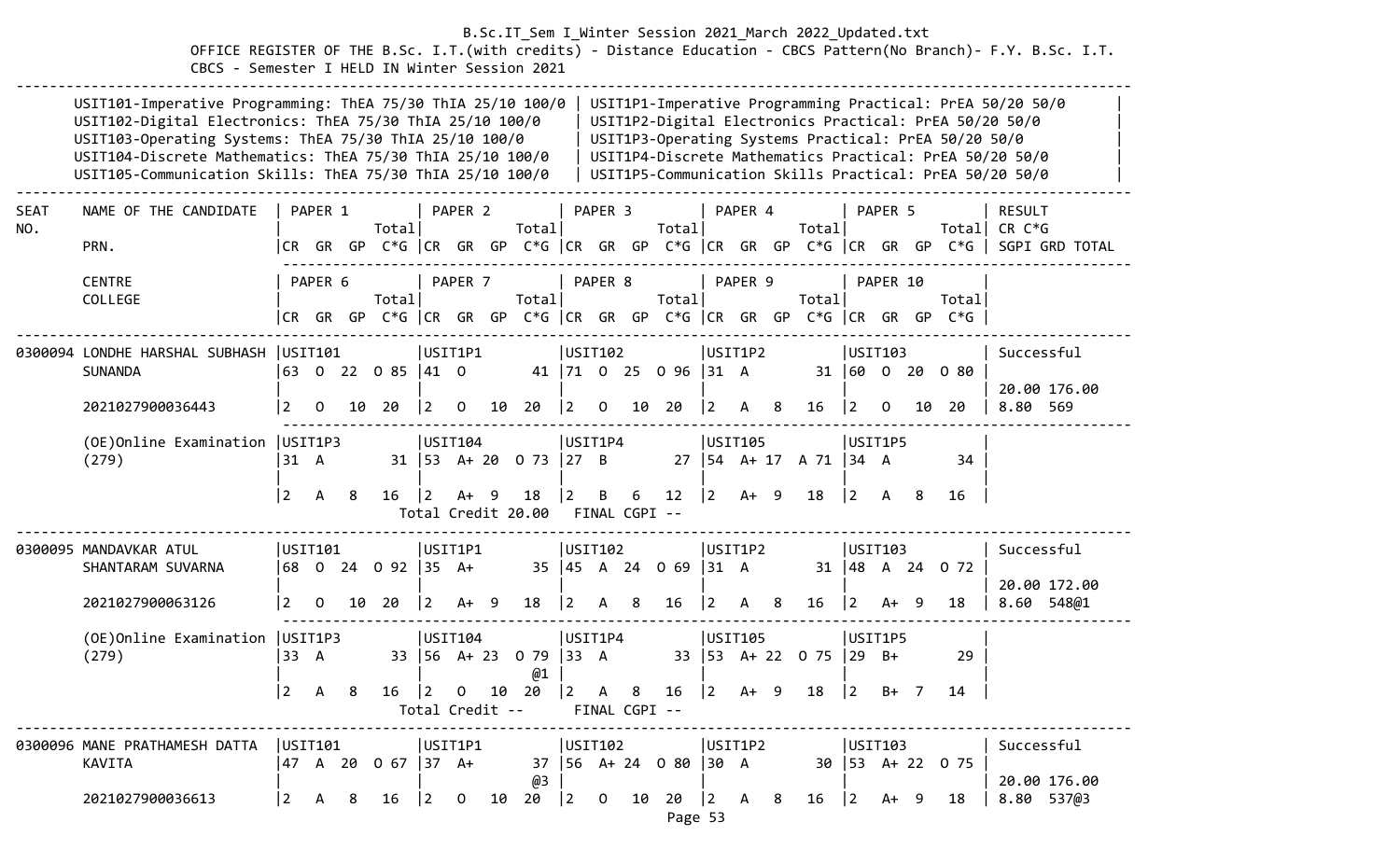|                                                                                                                                                                                                                                                                                                                                                                                               |                                        |                                               | B.Sc.IT Sem I Winter Session 2021 March 2022 Updated.txt              |                                      |                                                                                                                                                                                                                                                                                                   |                                 |
|-----------------------------------------------------------------------------------------------------------------------------------------------------------------------------------------------------------------------------------------------------------------------------------------------------------------------------------------------------------------------------------------------|----------------------------------------|-----------------------------------------------|-----------------------------------------------------------------------|--------------------------------------|---------------------------------------------------------------------------------------------------------------------------------------------------------------------------------------------------------------------------------------------------------------------------------------------------|---------------------------------|
| (OE) Online Examination   USIT1P3<br>(279)                                                                                                                                                                                                                                                                                                                                                    | 33 A                                   | USIT104<br>33 44 B+ 24 0 68 35 A+             | USIT1P4                                                               | USIT105<br>35   60<br>0 21 0 81 31 A | USIT1P5<br>31                                                                                                                                                                                                                                                                                     |                                 |
|                                                                                                                                                                                                                                                                                                                                                                                               | $\vert 2 \vert$<br>8<br>$16 \t 2$<br>A | 16<br>A 8<br>Total Credit --                  | $\begin{vmatrix} 2 & A+ & 9 \end{vmatrix}$<br>18<br>FINAL CGPI --     | $\vert$ 2<br>$0$ 10 20               | $\begin{vmatrix} 2 & A & 8 \end{vmatrix}$<br>16                                                                                                                                                                                                                                                   |                                 |
|                                                                                                                                                                                                                                                                                                                                                                                               |                                        |                                               |                                                                       |                                      |                                                                                                                                                                                                                                                                                                   |                                 |
| / FEMALE, # - 0.229A ,@ - 0.5042A/0.5043A/0.5044A, * - 5045A, RR-RESERVED, --:Fails in Theory/Practical, RCC - 0.5050, AB - ABSENT<br>RPV - PROVISIONAL Eligible, NULL-NULL & VOID, G:Grade C*G:Gradepoints C:credits CP:credit points äC:sum of credit points<br>äCG /äC äCG:sum of product of credits & grades, Internal Marks are Provisional as per R.8668<br><b>MARKS</b><br>: 80 to 100 | 70 to 79.99                            | 60 to 69.99                                   | 55 to 59.99<br>50 to 54.99                                            | 45 to 49.99                          | 40 to 44.99                                                                                                                                                                                                                                                                                       | GPA:<br>0 to 39.99              |
| GRADE<br>: 0<br>GRADE POINT : 10.00                                                                                                                                                                                                                                                                                                                                                           | A+<br>A<br>9.00<br>8.00                | $B+$<br>7.00                                  | B<br>6.00                                                             | C.<br>5.00                           | D.<br>4.00                                                                                                                                                                                                                                                                                        | F.<br>0.00                      |
| 26/5/2022                                                                                                                                                                                                                                                                                                                                                                                     |                                        | CBCS - Semester I HELD IN Winter Session 2021 | University of Mumbai, Institute of Distance and Open Learning, Mumbai |                                      | OFFICE REGISTER OF THE B.Sc. I.T. (with credits) - Distance Education - CBCS Pattern (No Branch) - F.Y. B.Sc. I.T.                                                                                                                                                                                | Page No.32                      |
| USIT101-Imperative Programming: ThEA 75/30 ThIA 25/10 100/0<br>USIT102-Digital Electronics: ThEA 75/30 ThIA 25/10 100/0<br>USIT103-Operating Systems: ThEA 75/30 ThIA 25/10 100/0<br>USIT104-Discrete Mathematics: ThEA 75/30 ThIA 25/10 100/0<br>USIT105-Communication Skills: ThEA 75/30 ThIA 25/10 100/0                                                                                   |                                        |                                               |                                                                       |                                      | USIT1P1-Imperative Programming Practical: PrEA 50/20 50/0<br>USIT1P2-Digital Electronics Practical: PrEA 50/20 50/0<br>USIT1P3-Operating Systems Practical: PrEA 50/20 50/0<br>USIT1P4-Discrete Mathematics Practical: PrEA 50/20 50/0<br>USIT1P5-Communication Skills Practical: PrEA 50/20 50/0 |                                 |
| NAME OF THE CANDIDATE<br>SEAT<br>NO.<br>PRN.                                                                                                                                                                                                                                                                                                                                                  | PAPER 1<br>Total                       | PAPER 2<br>Total                              | PAPER 3<br>Total                                                      | PAPER 4<br>Total                     | PAPER 5<br>CR GR GP C*G CR GR GP C*G CR GR GP C*G CR GR GP C*G CR GR GP C*G SGPI GRD TOTAL                                                                                                                                                                                                        | <b>RESULT</b><br>Total CR $C*G$ |
| <b>CENTRE</b>                                                                                                                                                                                                                                                                                                                                                                                 | PAPER 6                                | PAPER 7                                       | PAPER 8                                                               | PAPER 9                              | PAPER 10                                                                                                                                                                                                                                                                                          |                                 |

Page 54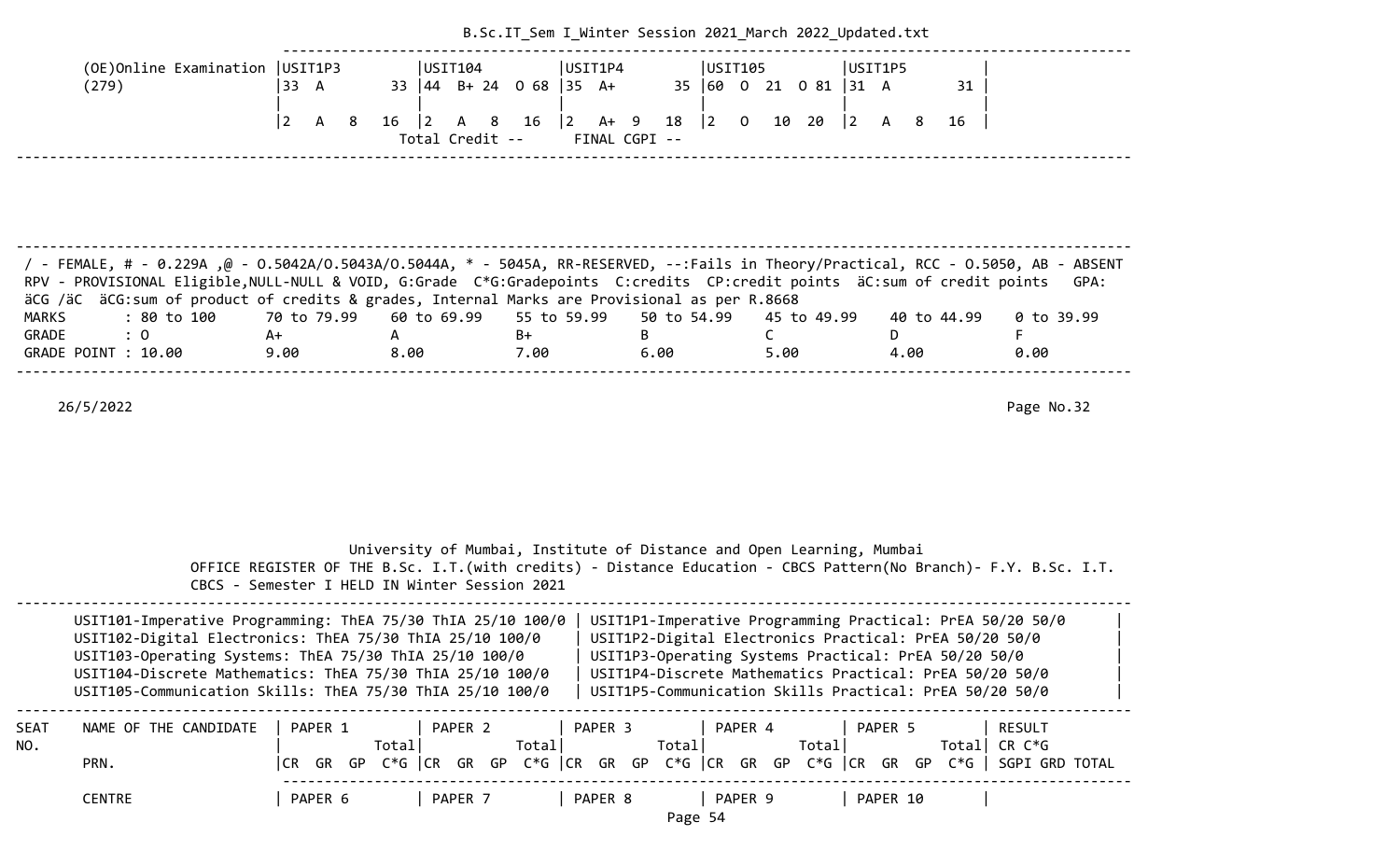|                                   |                |                |     |                                        |                 |              |                |                                                    |             |   |               |                                                 |                                            |    |   | B.Sc.IT_Sem I_Winter Session 2021_March 2022_Updated.txt      |                                       |         |    |                                                                      |            |                   |
|-----------------------------------|----------------|----------------|-----|----------------------------------------|-----------------|--------------|----------------|----------------------------------------------------|-------------|---|---------------|-------------------------------------------------|--------------------------------------------|----|---|---------------------------------------------------------------|---------------------------------------|---------|----|----------------------------------------------------------------------|------------|-------------------|
| COLLEGE                           |                |                |     | Total                                  |                 |              |                | Total                                              |             |   |               | Total                                           |                                            |    |   | Totall                                                        |                                       |         |    | Totall                                                               |            |                   |
|                                   |                |                |     |                                        |                 |              |                |                                                    |             |   |               |                                                 |                                            |    |   |                                                               |                                       |         |    | CR GR GP C*G  CR GR GP C*G  CR GR GP C*G  CR GR GP C*G  CR GR GP C*G |            |                   |
| 0300097 / MASURKAR AARTI          |                | USIT101        |     |                                        | USIT1P1         |              |                |                                                    | USIT102     |   |               |                                                 | USIT1P2                                    |    |   |                                                               | USTI103                               |         |    |                                                                      | Successful |                   |
| <b>GANESH USHA</b>                |                |                |     | 44 B+ 21 0 65 38 A+                    |                 |              |                |                                                    |             |   |               | 38 62 0 25 0 87 31 A                            |                                            |    |   |                                                               |                                       |         |    | 31   56 A + 24 0 80                                                  |            |                   |
|                                   |                |                |     |                                        |                 |              |                | @2                                                 |             |   |               |                                                 |                                            |    |   |                                                               |                                       |         |    |                                                                      |            | 20.00 174.00      |
| 2021027900109993                  | $2^{\circ}$    | A              | 8   | 16                                     | $\vert 2 \vert$ |              |                | $0$ 10 20                                          |             |   |               | $\begin{vmatrix} 2 & 0 & 10 & 20 \end{vmatrix}$ |                                            |    |   | $\begin{array}{ccccccccc} 2 & A & 8 & 16 & 2 & 0 \end{array}$ |                                       |         |    | 10 20                                                                |            | 8.70 529@2        |
| (OE) Online Examination   USIT1P3 |                |                |     |                                        | USIT104         |              |                |                                                    | USIT1P4     |   |               |                                                 | USIT105                                    |    |   |                                                               | USIT1P5                               |         |    |                                                                      |            |                   |
| (279)                             | 34 A           |                |     |                                        |                 |              |                | 34 35 C 21 0 56 31 A                               |             |   |               |                                                 |                                            |    |   | 31   50 A 17 A 67   40 O                                      |                                       |         |    | 40                                                                   |            |                   |
|                                   |                |                |     |                                        |                 |              |                |                                                    |             |   |               |                                                 |                                            |    |   |                                                               |                                       |         |    |                                                                      |            |                   |
|                                   | $\vert$ 2      | A 8            |     | $16 \quad  2$                          | Total Credit -- |              |                | B+ 7 14 2 A 8                                      |             |   | FINAL CGPI -- | $16$  2 A 8                                     |                                            |    |   | 16 2 0 10 20                                                  |                                       |         |    |                                                                      |            |                   |
|                                   |                |                |     |                                        |                 |              |                |                                                    |             |   |               |                                                 |                                            |    |   |                                                               |                                       |         |    |                                                                      |            |                   |
| 0300098 MASURKAR TANMAY SANJAY    | USIT101        |                |     |                                        | USIT1P1         |              |                |                                                    | USTI02      |   |               |                                                 | USIT1P2                                    |    |   |                                                               | USTI03                                |         |    |                                                                      |            | Unsuccessful ATKT |
| <b>SNEHA</b>                      |                |                |     | 56E A+ 20E 0 76   38E A+               |                 |              |                | 38   56E A+ 23E 0 79   AB F                        |             |   |               |                                                 |                                            |    |   |                                                               |                                       |         |    | AB 59E A+ 22E 0 81                                                   |            |                   |
|                                   |                |                |     |                                        |                 |              |                |                                                    |             |   |               |                                                 | $\vert$ 2                                  |    |   |                                                               |                                       |         |    |                                                                      |            |                   |
| 2021027900037535                  | 2              | $A+ 9$         |     | 18                                     | $ 2 \tA+ 9$     |              |                | 18                                                 |             |   | $ 2 \tA+ 9$   | 18                                              |                                            | F. | 0 | AB                                                            | $\begin{vmatrix} 2 & 0 \end{vmatrix}$ |         | 10 | 20                                                                   | $-- 514$   |                   |
| (OE) Online Examination   USIT1P3 |                |                |     |                                        | USIT104         |              |                |                                                    | USIT1P4     |   |               |                                                 | USIT105                                    |    |   |                                                               | USIT1P5                               |         |    |                                                                      |            |                   |
| (279)                             | 33E A          |                |     |                                        |                 |              |                | 33  44E B+ 24E 0 68  31E A                         |             |   |               |                                                 |                                            |    |   | 31   56E A+ 19E A+75   33E A                                  |                                       |         |    | 33                                                                   |            |                   |
|                                   |                |                |     |                                        |                 |              |                |                                                    |             |   |               |                                                 |                                            |    |   |                                                               |                                       |         |    |                                                                      |            |                   |
|                                   | $\vert$ 2      | A 8            |     |                                        |                 |              |                | 16 2 A 8 16 2 A 8<br>Total Credit -- FINAL CGPI -- |             |   |               |                                                 |                                            |    |   | 16  2 A+ 9 18  2 A 8                                          |                                       |         |    | 16                                                                   |            |                   |
|                                   |                |                |     |                                        |                 |              |                |                                                    |             |   |               |                                                 |                                            |    |   |                                                               |                                       |         |    |                                                                      |            |                   |
| 0300099 / MEDAR KIRTI KUBER       |                | USIT101        |     |                                        | USIT1P1         |              |                |                                                    | USIT102     |   |               |                                                 | USIT1P2                                    |    |   |                                                               | USTI103                               |         |    |                                                                      | Successful |                   |
| LAXMI                             |                |                |     | 47 A 23 0 70 33 A 33 60 0 25 0 85 32 A |                 |              |                |                                                    |             |   |               |                                                 |                                            |    |   |                                                               |                                       |         |    | 32 63 0 24 0 87                                                      |            |                   |
| 2021027900032043                  | $\overline{2}$ | $A+$           | - 9 | 18                                     | $ 2\rangle$     | $\mathsf{A}$ | 8 <sup>8</sup> | 16                                                 | $ 2\rangle$ |   | $0$ 10 20     |                                                 | $\begin{vmatrix} 2 & A & 8 \end{vmatrix}$  |    |   | 16                                                            | $\begin{vmatrix} 2 & 0 \end{vmatrix}$ |         | 10 | 20                                                                   | 8.60 541   | 20.00 172.00      |
|                                   |                |                |     |                                        |                 |              |                |                                                    |             |   |               |                                                 |                                            |    |   |                                                               |                                       |         |    |                                                                      |            |                   |
| (OE) Online Examination   USIT1P3 |                |                |     |                                        | USTI04          |              |                |                                                    | USIT1P4     |   |               |                                                 | USIT105                                    |    |   |                                                               |                                       | USIT1P5 |    |                                                                      |            |                   |
| (279)                             | 32 A           |                |     |                                        |                 |              |                | 32   41 B 24 0 65   33 A                           |             |   |               |                                                 |                                            |    |   | 33   51 A 21 0 72   32 A                                      |                                       |         |    | 32                                                                   |            |                   |
|                                   | 2              | $\overline{A}$ | - 8 | 16                                     | $\vert$ 2       | A            | 8              | 16                                                 | $ 2\rangle$ | А | 8             | 16                                              | $\begin{vmatrix} 2 & A+ & 9 \end{vmatrix}$ |    |   | 18   2 A 8                                                    |                                       |         |    | 16                                                                   |            |                   |
|                                   |                |                |     |                                        |                 |              |                | Total Credit 20.00                                 |             |   | FINAL CGPI -- |                                                 |                                            |    |   |                                                               |                                       |         |    |                                                                      |            |                   |
|                                   |                |                |     |                                        |                 |              |                |                                                    |             |   |               |                                                 |                                            |    |   |                                                               |                                       |         |    |                                                                      |            |                   |

-------------------------------------------------------------------------------------------------------------------------------------- / - FEMALE, # - 0.229A ,@ - O.5042A/O.5043A/O.5044A, \* - 5045A, RR-RESERVED, --:Fails in Theory/Practical, RCC - O.5050, AB - ABSENT RPV - PROVISIONAL Eligible, NULL-NULL & VOID, G:Grade C\*G:Gradepoints C:credits CP:credit points äC:sum of credit points GPA: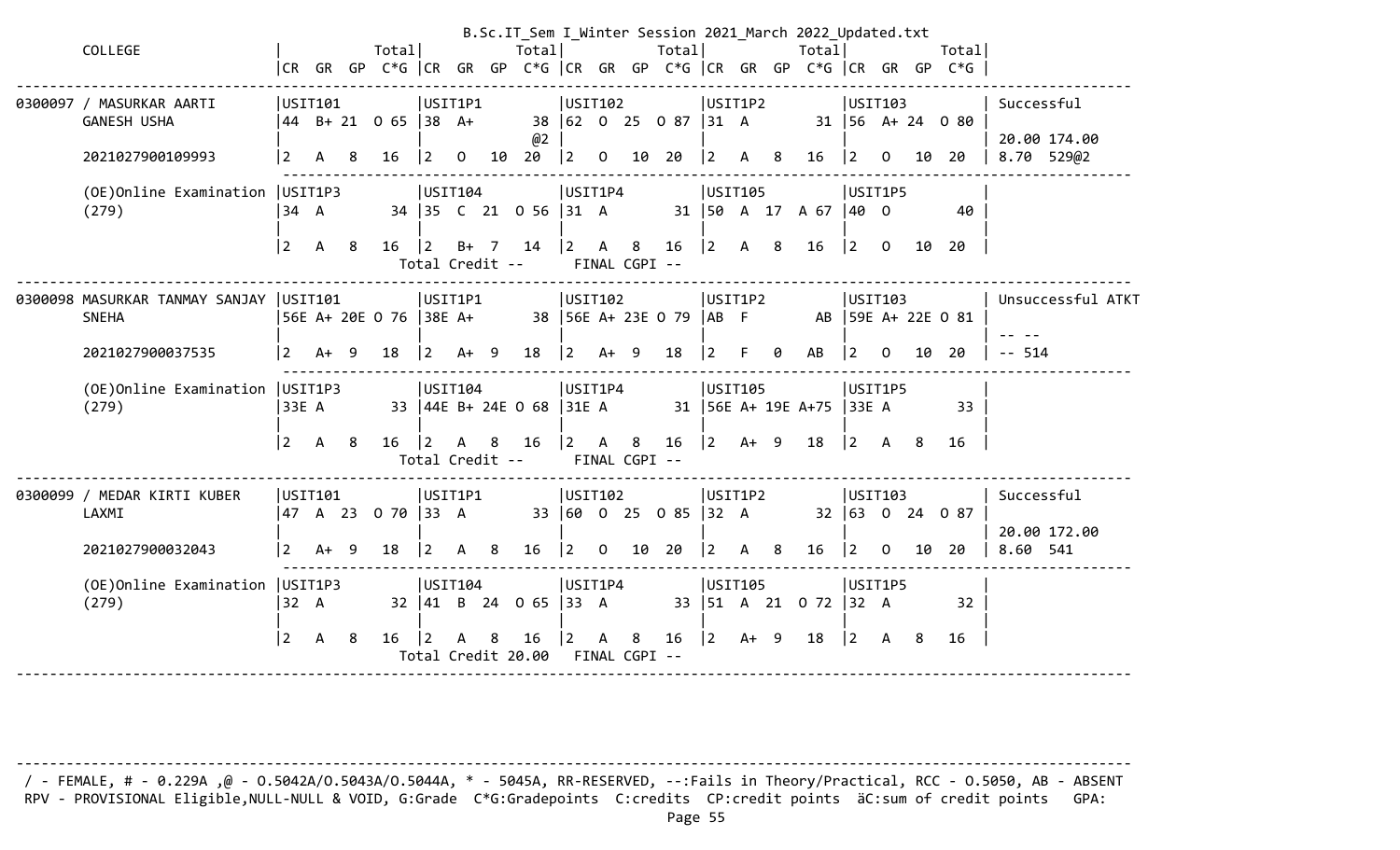| äCG /äC            | äCG: sum of product of credits & grades, Internal Marks are Provisional as per R.8668                                                                                                                                                                                                                       |                                               |               |                                          |       |             |                  | B.Sc.IT_Sem I_Winter Session 2021 March 2022 Updated.txt              |                                                                                                                                                                                                                                                                                                   |                                                                                            |
|--------------------|-------------------------------------------------------------------------------------------------------------------------------------------------------------------------------------------------------------------------------------------------------------------------------------------------------------|-----------------------------------------------|---------------|------------------------------------------|-------|-------------|------------------|-----------------------------------------------------------------------|---------------------------------------------------------------------------------------------------------------------------------------------------------------------------------------------------------------------------------------------------------------------------------------------------|--------------------------------------------------------------------------------------------|
| MARKS<br>GRADE     | : 80 to 100<br>$\therefore$ 0                                                                                                                                                                                                                                                                               | 70 to 79.99<br>A+                             | A             | 60 to 69.99                              | $B+$  | 55 to 59.99 | 50 to 54.99<br>B | 45 to 49.99<br>$\mathsf{C}$                                           | 40 to 44.99<br>D                                                                                                                                                                                                                                                                                  | 0 to 39.99                                                                                 |
|                    | GRADE POINT : 10.00                                                                                                                                                                                                                                                                                         | 9.00                                          | 8.00          |                                          | 7.00  |             | 6.00             | 5.00                                                                  | 4.00                                                                                                                                                                                                                                                                                              | 0.00                                                                                       |
|                    | 26/5/2022                                                                                                                                                                                                                                                                                                   |                                               |               |                                          |       |             |                  |                                                                       |                                                                                                                                                                                                                                                                                                   | Page No.33                                                                                 |
|                    |                                                                                                                                                                                                                                                                                                             | CBCS - Semester I HELD IN Winter Session 2021 |               |                                          |       |             |                  | University of Mumbai, Institute of Distance and Open Learning, Mumbai | OFFICE REGISTER OF THE B.Sc. I.T. (with credits) - Distance Education - CBCS Pattern (No Branch) - F.Y. B.Sc. I.T.                                                                                                                                                                                |                                                                                            |
|                    | USIT101-Imperative Programming: ThEA 75/30 ThIA 25/10 100/0<br>USIT102-Digital Electronics: ThEA 75/30 ThIA 25/10 100/0<br>USIT103-Operating Systems: ThEA 75/30 ThIA 25/10 100/0<br>USIT104-Discrete Mathematics: ThEA 75/30 ThIA 25/10 100/0<br>USIT105-Communication Skills: ThEA 75/30 ThIA 25/10 100/0 |                                               |               |                                          |       |             |                  |                                                                       | USIT1P1-Imperative Programming Practical: PrEA 50/20 50/0<br>USIT1P2-Digital Electronics Practical: PrEA 50/20 50/0<br>USIT1P3-Operating Systems Practical: PrEA 50/20 50/0<br>USIT1P4-Discrete Mathematics Practical: PrEA 50/20 50/0<br>USIT1P5-Communication Skills Practical: PrEA 50/20 50/0 |                                                                                            |
| <b>SEAT</b><br>NO. | NAME OF THE CANDIDATE                                                                                                                                                                                                                                                                                       | PAPER 1                                       | Total         | PAPER 2                                  | Total | PAPER 3     | Total            | PAPER 4                                                               | PAPER 5<br>Total                                                                                                                                                                                                                                                                                  | RESULT<br>Total CR $C*G$                                                                   |
|                    | PRN.                                                                                                                                                                                                                                                                                                        |                                               |               |                                          |       |             |                  |                                                                       |                                                                                                                                                                                                                                                                                                   | CR GR GP C*G   CR GR GP C*G   CR GR GP C*G   CR GR GP C*G   CR GR GP C*G    SGPI GRD TOTAL |
|                    | <b>CENTRE</b><br>COLLEGE                                                                                                                                                                                                                                                                                    | PAPER 6                                       | Total         | PAPER 7                                  | Total | PAPER 8     | Total            | PAPER 9                                                               | PAPER 10<br>Total<br>Total                                                                                                                                                                                                                                                                        |                                                                                            |
|                    | 0300100 MEHER ADITYA DEEPAK<br>ANITA                                                                                                                                                                                                                                                                        | USIT101<br>39 B 21 0 60 33 A                  |               | USIT1P1                                  |       | USIT102     |                  | USIT1P2<br>33 62 0 25 0 87 32 A                                       | CR GR GP C*G  CR GR GP C*G  CR GR GP C*G  CR GR GP C*G  CR GR GP C*G<br>USIT103<br>32 66 0 21 0 87                                                                                                                                                                                                | Successful                                                                                 |
|                    | 2021027900037655                                                                                                                                                                                                                                                                                            | 2 <br>A<br>8                                  |               | 16   2 A 8 16   2 0 10 20                |       |             |                  | $\begin{vmatrix} 2 & A & 8 \end{vmatrix}$                             | 16   2 0<br>10 20                                                                                                                                                                                                                                                                                 | 20.00 176.00<br>8.80 559                                                                   |
|                    | (OE)Online Examination   USIT1P3<br>(279)                                                                                                                                                                                                                                                                   | $35 \tA+$                                     |               | USIT104                                  |       | USIT1P4     |                  | USIT105<br>35   51 A 24 O 75   34 A 34   62 O 21 O 83   33 A          | USIT1P5<br>33                                                                                                                                                                                                                                                                                     |                                                                                            |
|                    |                                                                                                                                                                                                                                                                                                             | $\vert 2 \vert$<br>A+ 9                       | $18 \quad  2$ | A+ 9<br>Total Credit 20.00 FINAL CGPI -- | 18    | $ 2\rangle$ | 16<br>A 8        | $ 2\rangle$<br>10 20<br>$\overline{0}$                                | $ 2\rangle$<br>A 8<br>16                                                                                                                                                                                                                                                                          |                                                                                            |

--------------------------------------------------------------------------------------------------------------------------------------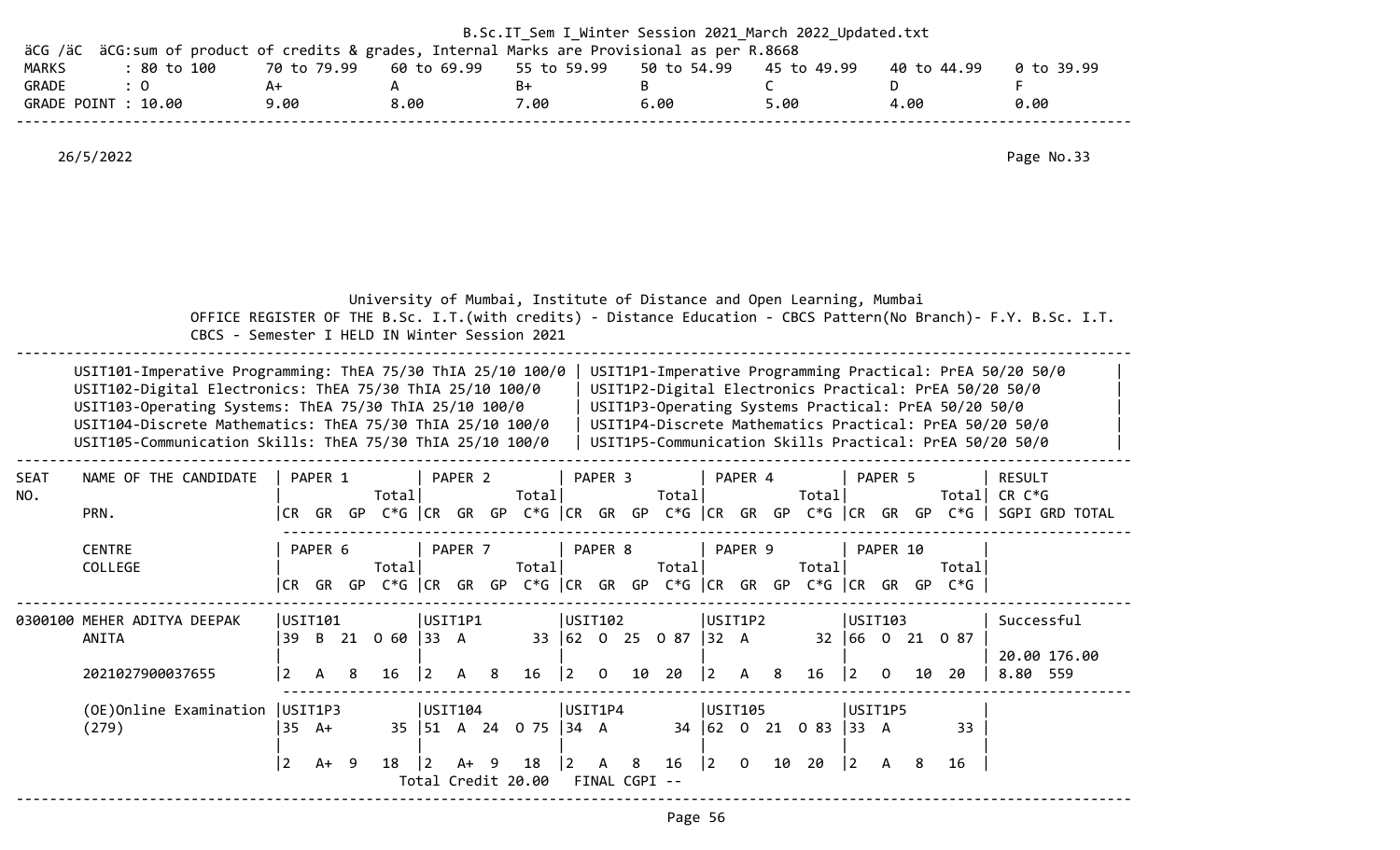|                                  |                 |                  |    |              |                |                |                      |                          |                 |                |                     |                  |                           |              |     | B.Sc.IT Sem I Winter Session 2021 March 2022 Updated.txt |             |                              |     |                     |            |                   |
|----------------------------------|-----------------|------------------|----|--------------|----------------|----------------|----------------------|--------------------------|-----------------|----------------|---------------------|------------------|---------------------------|--------------|-----|----------------------------------------------------------|-------------|------------------------------|-----|---------------------|------------|-------------------|
| 0300101 MISHRA HIMANSHU          |                 | USIT101          |    |              | USIT1P1        |                |                      |                          | USIT102         |                |                     |                  |                           | USIT1P2      |     |                                                          |             | USIT103                      |     |                     | Successful |                   |
| NIRANKAR SEEMA                   |                 | $ 44 \t B+19 \t$ |    | A+63         | $ 38 \tA+$     |                |                      | 38                       |                 |                |                     | 65 0 23 0 88     | $ 31 \tA$                 |              |     |                                                          |             | $31 \mid 54 \quad A+19 \mid$ |     | A+73                |            |                   |
|                                  |                 |                  |    |              |                |                |                      | @2                       |                 |                |                     |                  |                           |              |     |                                                          |             |                              |     |                     |            | 20.00 174.00      |
| 2021027900027185                 | $\overline{2}$  | $\mathsf{A}$     | -8 | 16           | $ 2\rangle$    | $\overline{0}$ | 10                   | 20                       | $ 2\rangle$     | $\overline{0}$ | 10                  | 20               | $ 2\rangle$               | $\mathsf{A}$ | -8  | 16                                                       | $ 2\rangle$ | $A+ 9$                       |     | 18                  |            | 8.70 537@2        |
| (OE)Online Examination   USIT1P3 |                 |                  |    |              | USIT104        |                |                      |                          | USIT1P4         |                |                     |                  |                           | USIT105      |     |                                                          |             | USIT1P5                      |     |                     |            |                   |
| (279)                            | 33 A            |                  |    |              |                |                |                      | 33   51 A 23 0 74   30 A |                 |                |                     |                  | $30 \mid 56 \quad A + 17$ |              |     | A 73 34 A                                                |             |                              |     | 34                  |            |                   |
|                                  | $\overline{2}$  | $\mathsf{A}$     | -8 | 16           | $\overline{2}$ | A+ 9           |                      | 18                       | l 2             | A              | 8                   | 16               | 2                         | $A+ 9$       |     | 18                                                       | $\vert$ 2   | A                            | - 8 | 16                  |            |                   |
|                                  |                 |                  |    |              |                |                | Total Credit --      |                          |                 |                | FINAL CGPI --       |                  |                           |              |     |                                                          |             |                              |     |                     |            |                   |
|                                  |                 |                  |    |              |                |                |                      |                          |                 |                |                     |                  |                           |              |     |                                                          |             |                              |     |                     |            |                   |
| 0300102 MISHRA SHIVAM VINOD      |                 | USIT101          |    |              | UST1P1         |                |                      |                          | USIT102         |                |                     |                  | USIT1P2                   |              |     |                                                          |             | USIT103                      |     |                     |            | Unsuccessful Fail |
| <b>PUSHPA</b>                    |                 | $44E B+AB$       |    | F 44   31E A |                |                |                      |                          |                 |                |                     | 31 62E 0 AB F 62 | 33E A                     |              |     |                                                          |             |                              |     | 33   53E A+ AB F 53 |            |                   |
| 2021027900081991                 | $\overline{2}$  | F.               | 0  | 0            | $\vert$ 2      | $\mathsf{A}$   | - 8                  | 16                       | 2               | F.             | 0                   | 0                | 2                         | $\mathsf{A}$ | - 8 | 16                                                       | $ 2\rangle$ |                              | Ø.  | 0                   | $- - 390$  |                   |
|                                  |                 |                  |    |              |                |                |                      |                          |                 |                |                     |                  |                           |              |     |                                                          |             |                              |     |                     |            |                   |
| (OE)Online Examination           |                 | USIT1P3          |    |              | USTI04         |                |                      |                          | USIT1P4         |                |                     |                  |                           | USIT105      |     |                                                          |             | USIT1P5                      |     |                     |            |                   |
| (279)                            | 34E A           |                  |    |              |                |                |                      | 34 24F F AB F 24         | 33E A           |                |                     |                  | $33 \mid 42E B + AB$      |              |     | $F$ 42 34E A                                             |             |                              |     | 34                  |            |                   |
|                                  | $\vert 2 \vert$ | A                | 8  | 16           |                |                | Ø<br>Total Credit -- | 0                        | $\vert 2 \vert$ | A              | -8<br>FINAL CGPI -- | 16               | 2                         | F.           | 0   | 0                                                        | $ 2\rangle$ | A                            | 8   | 16                  |            |                   |

-------------------------------------------------------------------------------------------------------------------------------------- / - FEMALE, # - 0.229A ,@ - O.5042A/O.5043A/O.5044A, \* - 5045A, RR-RESERVED, --:Fails in Theory/Practical, RCC - O.5050, AB - ABSENT RPV - PROVISIONAL Eligible, NULL-NULL & VOID, G:Grade C\*G:Gradepoints C:credits CP:credit points äC:sum of credit points GPA: äCG /äC äCG:sum of product of credits & grades, Internal Marks are Provisional as per R.8668 MARKS : 80 to 100 70 to 79.99 60 to 69.99 55 to 59.99 50 to 54.99 45 to 49.99 40 to 44.99 0 to 39.99 GRADE : 0 A+ A B+ B C D F GRADE POINT : 10.00 9.00 8.00 7.00 6.00 5.00 4.00 0.00 --------------------------------------------------------------------------------------------------------------------------------------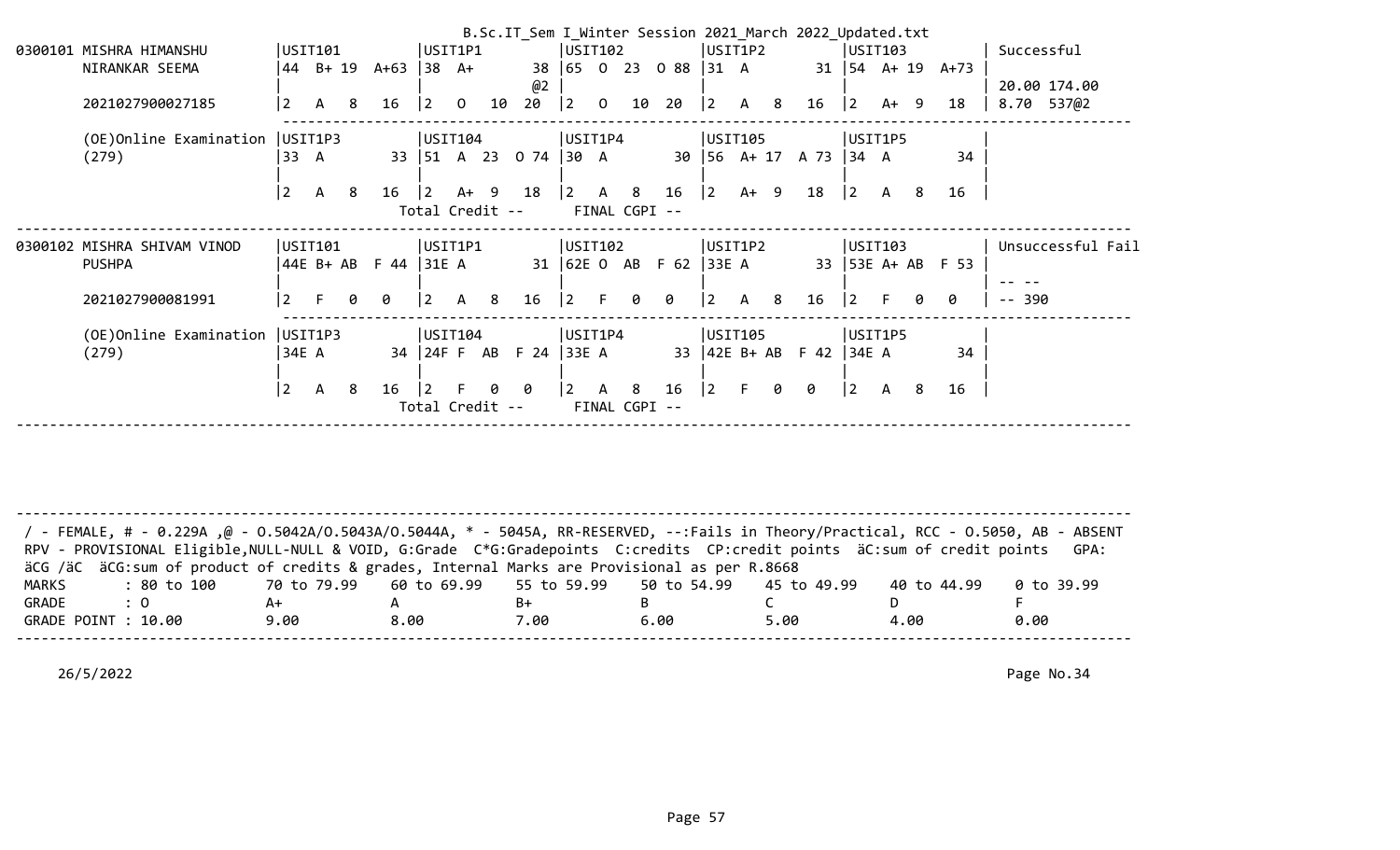#### B.Sc.IT\_Sem I\_Winter Session 2021\_March 2022\_Updated.txt University of Mumbai, Institute of Distance and Open Learning, Mumbai OFFICE REGISTER OF THE B.Sc. I.T.(with credits) - Distance Education - CBCS Pattern(No Branch)- F.Y. B.Sc. I.T. CBCS - Semester I HELD IN Winter Session 2021

|                    | USIT101-Imperative Programming: ThEA 75/30 ThIA 25/10 100/0<br>USIT102-Digital Electronics: ThEA 75/30 ThIA 25/10 100/0<br>USIT103-Operating Systems: ThEA 75/30 ThIA 25/10 100/0<br>USIT104-Discrete Mathematics: ThEA 75/30 ThIA 25/10 100/0<br>USIT105-Communication Skills: ThEA 75/30 ThIA 25/10 100/0 |                |         |         |                                                                             |                                |                    |        |                          |                             |                    |                    |                            |             |              |   |                                            |                |                     |     | USIT1P3-Operating Systems Practical: PrEA 50/20 50/0                 | USIT1P1-Imperative Programming Practical: PrEA 50/20 50/0<br>USIT1P2-Digital Electronics Practical: PrEA 50/20 50/0<br>USIT1P4-Discrete Mathematics Practical: PrEA 50/20 50/0<br>USIT1P5-Communication Skills Practical: PrEA 50/20 50/0 |
|--------------------|-------------------------------------------------------------------------------------------------------------------------------------------------------------------------------------------------------------------------------------------------------------------------------------------------------------|----------------|---------|---------|-----------------------------------------------------------------------------|--------------------------------|--------------------|--------|--------------------------|-----------------------------|--------------------|--------------------|----------------------------|-------------|--------------|---|--------------------------------------------|----------------|---------------------|-----|----------------------------------------------------------------------|-------------------------------------------------------------------------------------------------------------------------------------------------------------------------------------------------------------------------------------------|
| <b>SEAT</b><br>NO. | NAME OF THE CANDIDATE<br>PRN.                                                                                                                                                                                                                                                                               |                | PAPER 1 |         | Totall                                                                      |                                | PAPER <sub>2</sub> |        | Total                    |                             | PAPER <sub>3</sub> |                    | Totall                     |             | PAPER 4      |   | Total                                      |                | PAPER 5             |     | CR GR GP C*G  CR GR GP C*G  CR GR GP C*G  CR GR GP C*G  CR GR GP C*G | <b>RESULT</b><br>Total  CR C*G<br>SGPI GRD TOTAL                                                                                                                                                                                          |
|                    | <b>CENTRE</b><br>COLLEGE                                                                                                                                                                                                                                                                                    |                | PAPER 6 |         | Totall<br> CR GR GP C*G  CR GR GP C*G  CR GR GP C*G  CR GR GP C*G  CR GR GP |                                | PAPER 7            |        | Total                    |                             | PAPER 8            |                    | Totall                     |             | PAPER 9      |   | Total                                      |                | PAPER 10            |     | Totall<br>$C*G$                                                      |                                                                                                                                                                                                                                           |
|                    | 0300103 / MISHRA SIDDHI<br>SHRAVANKUMAR RANJANA<br>2021027900028706                                                                                                                                                                                                                                         | USIT101<br>2   | A       | 8       | 47 A 19 A+66 40 O<br>16                                                     | USIT1P1<br>$\overline{2}$      | $\mathbf 0$        | 10     | 20                       | USIT102<br>$\boxed{2}$      | $\mathbf{O}$       | 10                 | 40 66 0 22 0 88 31 A<br>20 | <u> 2</u>   | USIT1P2<br>A | 8 | 16                                         | $\overline{2}$ | USIT103<br>A+       | - 9 | 31   51 A 23 0 74<br>18                                              | Successful<br>20.00 170.00<br>8.50 526                                                                                                                                                                                                    |
|                    | (OE) Online Examination   USIT1P3<br>(279)                                                                                                                                                                                                                                                                  | 31 A           |         |         |                                                                             | USTI04                         |                    |        | 31 35 C 24 0 59          | USIT1P4<br>$ 32 \ \text{A}$ |                    |                    |                            |             | USIT105      |   | $32 \mid 54 \quad A + 21 \quad 0 \quad 75$ | 30 A           | USIT1P5             |     | 30                                                                   |                                                                                                                                                                                                                                           |
|                    |                                                                                                                                                                                                                                                                                                             | $\overline{2}$ | A       | 8       | 16                                                                          | $ 2\rangle$                    |                    | $B+ 7$ | 14<br>Total Credit 20.00 | $\vert$ 2                   | A                  | 8<br>FINAL CGPI -- | 16                         | $ 2\rangle$ | $A+ 9$       |   | 18                                         | $2^{\circ}$    | A                   | 8   | 16                                                                   |                                                                                                                                                                                                                                           |
|                    | 0300104 MISHRA YATENDRA KUMAR<br>SURENDRA MAMATA                                                                                                                                                                                                                                                            | USTI01         |         |         | 32E D 20E O 52   AB F                                                       | USIT1P1                        |                    |        | AB                       | USIT102                     |                    |                    | 54E A+ 23E 0 77            | IAB F       | USIT1P2      |   |                                            |                | USIT103             |     | AB   44E B+ 24E 0 68                                                 | Unsuccessful Fail<br><b>RPV</b><br>$\frac{1}{2} \left( \frac{1}{2} \right) = \frac{1}{2} \left( \frac{1}{2} \right)$                                                                                                                      |
|                    | 2021027900113302                                                                                                                                                                                                                                                                                            | 2              | В       |         | 12                                                                          |                                |                    | 0      | AB                       | $\overline{2}$              | A+                 | 9                  | 18                         |             |              | 0 | AB                                         | 2              |                     | 8   | 16                                                                   | $-- 312$                                                                                                                                                                                                                                  |
|                    | (OE) Online Examination   USIT1P3<br>(279)                                                                                                                                                                                                                                                                  | AB F           |         |         |                                                                             | USTI04                         |                    |        | AB 36E C 22E 0 58        | USIT1P4<br> AB F            |                    |                    |                            |             | USIT105      |   | AB   41E B 16E A 57                        | AB F           | USIT1P5             |     | AB                                                                   |                                                                                                                                                                                                                                           |
|                    |                                                                                                                                                                                                                                                                                                             | $\overline{2}$ | F.      | 0       | AB                                                                          | $ 2\rangle$<br>Total Credit -- | $B+$               | 7      | 14                       | $\vert$ 2                   | F                  | 0<br>FINAL CGPI -- | AB                         | $ 2\rangle$ | $B+ 7$       |   | 14                                         | $\overline{2}$ | .F                  | 0   | AB                                                                   |                                                                                                                                                                                                                                           |
|                    | 0300105 MOHITE VINAYAK MARUTI<br><b>SUNANDA</b>                                                                                                                                                                                                                                                             | USIT101        |         | 51 A 23 | $0.74$ 38 A+                                                                | USIT1P1                        |                    |        | 38<br>@2                 | USIT102                     |                    | $154$ A+ 24        | 0 78<br>@2                 | 133 A       | USIT1P2      |   | 33 I                                       |                | USIT103<br>54 A+ 24 |     | 0 78                                                                 | Successful<br>20.00 176.00                                                                                                                                                                                                                |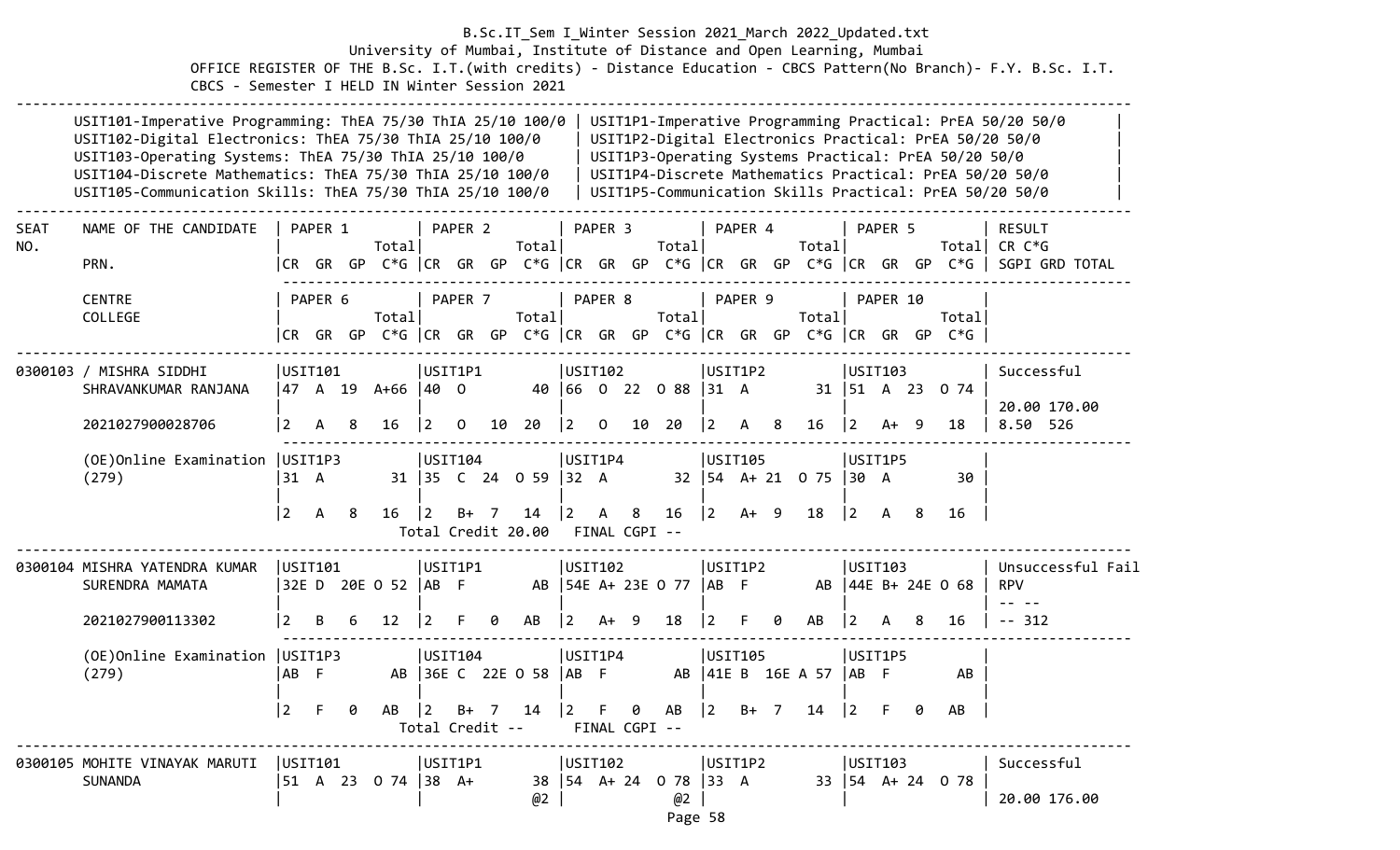|                       |                                                                                                                                                                                                                                                                                                                                                                         |                    |      |           |                                                                       |  | B.Sc.IT_Sem I_Winter Session 2021 March 2022 Updated.txt |                    |                                                                      |                      |             |         |                        |             |                                                                                                                                                                              |            |
|-----------------------|-------------------------------------------------------------------------------------------------------------------------------------------------------------------------------------------------------------------------------------------------------------------------------------------------------------------------------------------------------------------------|--------------------|------|-----------|-----------------------------------------------------------------------|--|----------------------------------------------------------|--------------------|----------------------------------------------------------------------|----------------------|-------------|---------|------------------------|-------------|------------------------------------------------------------------------------------------------------------------------------------------------------------------------------|------------|
|                       | 2021027900128352                                                                                                                                                                                                                                                                                                                                                        | $ 2 \rangle$       | A+ 9 |           | 18   2 0 10 20   2 0 10 20   2 A 8 16   2 A + 9                       |  |                                                          |                    |                                                                      |                      |             |         |                        |             | 18   8.80 548@4                                                                                                                                                              |            |
|                       | (OE) Online Examination   USIT1P3<br>(279)                                                                                                                                                                                                                                                                                                                              | 34 A               |      |           | $ $ USIT104<br>34   47 A 24 0 71   32 A                               |  | USIT1P4                                                  |                    | USIT105<br>$32 \mid 62 \mid 0 \mid 16 \mid A \mid 78 \mid 32 \mid A$ |                      |             | USIT1P5 |                        | 32          |                                                                                                                                                                              |            |
|                       |                                                                                                                                                                                                                                                                                                                                                                         | 2 <br>$\mathsf{A}$ | 8    | $16 \t 2$ | Total Credit -- FINAL CGPI --                                         |  | A+ 9 18  2 A 8 16  2 A+ 9 18  2 A 8                      |                    |                                                                      |                      |             |         |                        | 16          |                                                                                                                                                                              |            |
|                       |                                                                                                                                                                                                                                                                                                                                                                         |                    |      |           |                                                                       |  |                                                          |                    |                                                                      |                      |             |         |                        |             |                                                                                                                                                                              |            |
|                       |                                                                                                                                                                                                                                                                                                                                                                         |                    |      |           |                                                                       |  |                                                          |                    |                                                                      |                      |             |         |                        |             |                                                                                                                                                                              |            |
|                       | 7 - FEMALE, # - 0.229Α ,@ - 0.5042Α/Ο.5043Α/Ο.5044Α, * - 5045Α, RR-RESERVED, --:Fails in Theory/Practical, RCC - 0.5050, AB - ABSENT<br>RPV - PROVISIONAL Eligible, NULL-NULL & VOID, G:Grade C*G:Gradepoints C:credits CP:credit points äC:sum of credit points<br>äCG /äC äCG:sum of product of credits & grades, Internal Marks are Provisional as per R.8668        |                    |      |           |                                                                       |  |                                                          |                    |                                                                      |                      |             |         |                        |             |                                                                                                                                                                              | GPA:       |
| <b>MARKS</b><br>GRADE | $\therefore$ 0<br>GRADE POINT : 10.00                                                                                                                                                                                                                                                                                                                                   | $A+$<br>9.00       |      | A<br>8.00 |                                                                       |  | $B+$<br>7.00                                             | <b>B B</b><br>6.00 | 50 to 54.99                                                          | $\mathsf{C}$<br>5.00 | 45 to 49.99 |         | D <sub>D</sub><br>4.00 | 40 to 44.99 | F.<br>0.00                                                                                                                                                                   | 0 to 39.99 |
|                       | 26/5/2022                                                                                                                                                                                                                                                                                                                                                               |                    |      |           |                                                                       |  |                                                          |                    |                                                                      |                      |             |         |                        |             |                                                                                                                                                                              | Page No.35 |
|                       |                                                                                                                                                                                                                                                                                                                                                                         |                    |      |           |                                                                       |  |                                                          |                    |                                                                      |                      |             |         |                        |             |                                                                                                                                                                              |            |
|                       |                                                                                                                                                                                                                                                                                                                                                                         |                    |      |           |                                                                       |  |                                                          |                    |                                                                      |                      |             |         |                        |             |                                                                                                                                                                              |            |
|                       |                                                                                                                                                                                                                                                                                                                                                                         |                    |      |           |                                                                       |  |                                                          |                    |                                                                      |                      |             |         |                        |             |                                                                                                                                                                              |            |
|                       | OFFICE REGISTER OF THE B.Sc. I.T. (with credits) - Distance Education - CBCS Pattern (No Branch) - F.Y. B.Sc. I.T.<br>CBCS - Semester I HELD IN Winter Session 2021                                                                                                                                                                                                     |                    |      |           | University of Mumbai, Institute of Distance and Open Learning, Mumbai |  |                                                          |                    |                                                                      |                      |             |         |                        |             |                                                                                                                                                                              |            |
|                       | USIT101-Imperative Programming: ThEA 75/30 ThIA 25/10 100/0   USIT1P1-Imperative Programming Practical: PrEA 50/20 50/0<br>USIT102-Digital Electronics: ThEA 75/30 ThIA 25/10 100/0<br>USIT103-Operating Systems: ThEA 75/30 ThIA 25/10 100/0<br>USIT104-Discrete Mathematics: ThEA 75/30 ThIA 25/10 100/0<br>USIT105-Communication Skills: ThEA 75/30 ThIA 25/10 100/0 |                    |      |           |                                                                       |  |                                                          |                    | USIT1P3-Operating Systems Practical: PrEA 50/20 50/0                 |                      |             |         |                        |             | USIT1P2-Digital Electronics Practical: PrEA 50/20 50/0<br>USIT1P4-Discrete Mathematics Practical: PrEA 50/20 50/0<br>USIT1P5-Communication Skills Practical: PrEA 50/20 50/0 |            |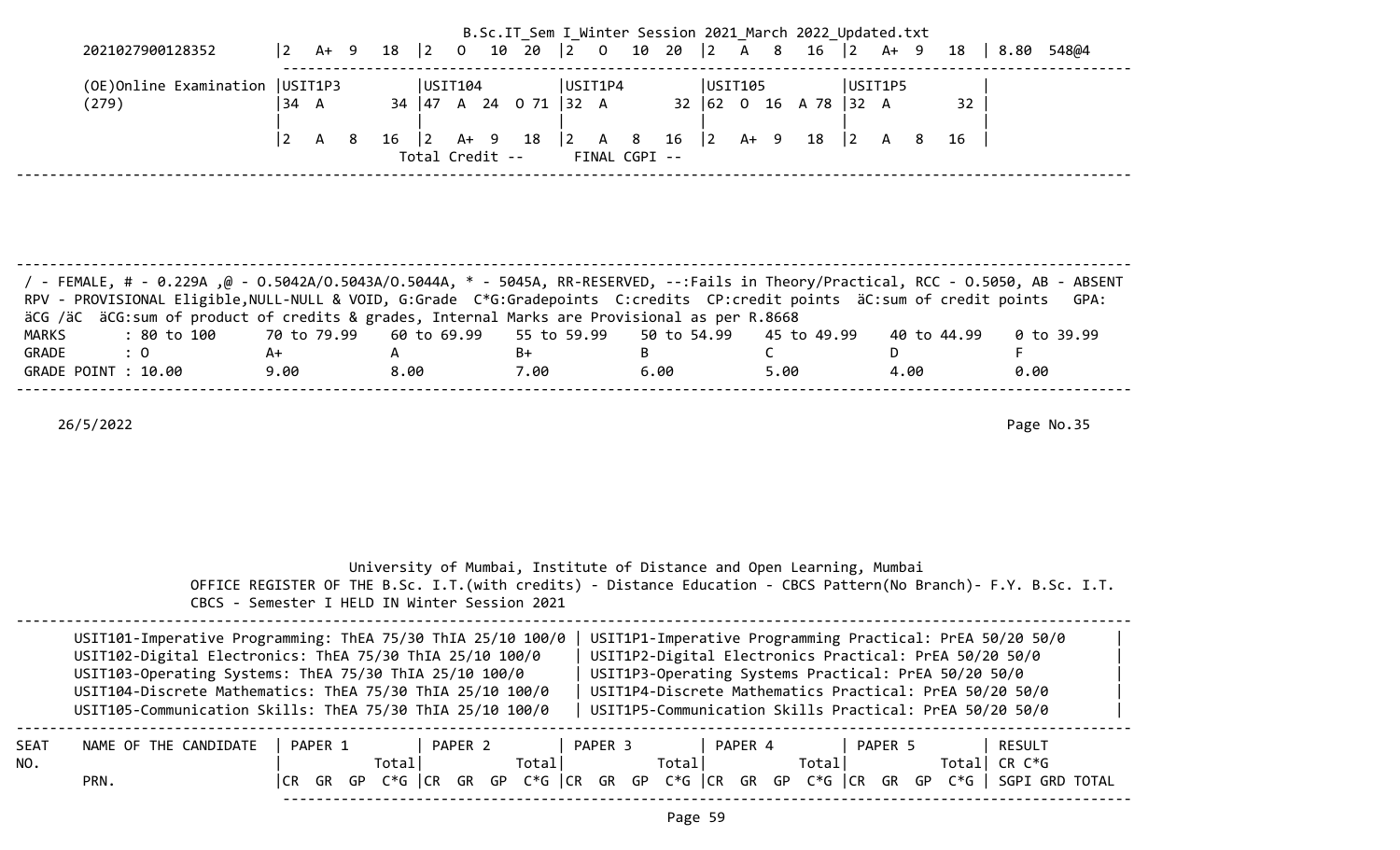| <b>CENTRE</b><br>COLLEGE                         |                  | PAPER 6 |    | Total                   |                      | PAPER 7 |   | Total                |                   | PAPER 8 |   | B.Sc.IT_Sem I_Winter Session 2021_March 2022_Updated.txt<br>Total |                      | PAPER 9 |   | Total                |                   | PAPER 10 |     | Total                                                                |                   |
|--------------------------------------------------|------------------|---------|----|-------------------------|----------------------|---------|---|----------------------|-------------------|---------|---|-------------------------------------------------------------------|----------------------|---------|---|----------------------|-------------------|----------|-----|----------------------------------------------------------------------|-------------------|
|                                                  |                  |         |    |                         |                      |         |   |                      |                   |         |   |                                                                   |                      |         |   |                      |                   |          |     | CR GR GP C*G  CR GR GP C*G  CR GR GP C*G  CR GR GP C*G  CR GR GP C*G |                   |
| 0300106 MUDALIAR HEMANT<br>SHANKARAN VIJAYALAXMI | USIT101          |         |    | AB F AB F AB AB F       |                      | USIT1P1 |   |                      | USIT102           |         |   | AB AB F AB F AB AB F                                              | USIT1P2              |         |   |                      | USIT103           |          |     | AB AB F AB F AB                                                      | Absent            |
| 2021027900032422                                 | $\vert$ 2        |         | 0  | AB                      | $ 2\rangle$          |         | 0 | AB                   | $ 2\rangle$       | F.      | 0 | AB                                                                | $\overline{2}$       | F       | 0 | AB                   | $\vert$ 2         |          |     | AB                                                                   | $-$ 0             |
| (OE)Online Examination<br>(279)                  | USIT1P3<br>AB F  |         |    |                         | USIT104              |         |   | AB AB F AB F AB AB F | USIT1P4           |         |   |                                                                   | USIT105              |         |   | AB AB F AB F AB AB F | USIT1P5           |          |     | AB                                                                   |                   |
|                                                  | $\vert 2 \vert$  | F.      | -0 | AB                      | 2<br>Total Credit -- |         | 0 | AB                   | $\vert$ 2         | F       | 0 | AB<br>FINAL CGPI --                                               | $\overline{2}$       | F       | 0 | AB                   | $ 2\rangle$       | - F      | 0   | AB                                                                   |                   |
| 0300107 / MULE MANSI DEEPAK<br>DEEPIKA           | USIT101          |         |    | AB F AB F AB AB F       | USIT1P1              |         |   |                      | USIT102           |         |   | AB AB F AB F AB AB F                                              | USIT1P2              |         |   |                      | USIT103           |          |     | AB AB F AB F AB                                                      | Absent            |
| 2021027900032097                                 | $\overline{2}$   |         | g  | AB                      |                      |         |   | AB                   | $\overline{2}$    |         |   | AB                                                                |                      |         |   | AB                   | 2                 |          |     | AB                                                                   | - A               |
| (OE)Online Examination<br>(279)                  | USIT1P3<br>│AB F |         |    |                         | USIT104              |         |   | AB AB F AB F AB      | USIT1P4<br>AB F   |         |   |                                                                   | USIT105              |         |   | AB AB F AB F AB AB F | USIT1P5           |          |     | AB                                                                   |                   |
|                                                  | $ 2\rangle$      | $F =$   | 0  | AB                      | Total Credit --      |         | 0 | AB                   | $\vert 2 \vert$   |         | 0 | AB<br>FINAL CGPI --                                               | $ 2\rangle$          | F.      | 0 | AB                   | $ 2\rangle$       | -F.      | 0   | AB                                                                   |                   |
| 0300108 / MULEY TITALI BABAN<br>LATA             | USTI01           |         |    | $AB$ F AB F AB $39E$ A+ | USIT1P1              |         |   |                      | USIT102           |         |   | 39 AB F AB F AB                                                   | USIT1P2<br>$ 36E$ A+ |         |   |                      | USTI03            |          |     | 36 AB F AB F AB                                                      | Unsuccessful Fail |
| 2021027900037036                                 | 2                |         | g  | AB                      | 2                    | $A+ 9$  |   | 18                   | 2                 |         | 0 | AB                                                                | $\overline{2}$       | $A+ 9$  |   | 18                   | $\overline{2}$    |          | Ø.  | AB                                                                   | $-- 175$          |
| (OE) Online Examination   USIT1P3<br>(279)       | 35E A+           |         |    |                         | USIT104              |         |   | 35   AB F AB F AB    | USIT1P4<br> 32E A |         |   |                                                                   | USIT105              |         |   | $32$ $AB$ F AB F AB  | USIT1P5<br> 33E A |          |     | 33                                                                   |                   |
|                                                  | $ 2\rangle$      | $A+ 9$  |    | 18                      | 2<br>Total Credit -- |         |   | AB                   | $\overline{2}$    | А       | 8 | 16<br>FINAL CGPI --                                               | 2                    | F.      | 0 | AB                   | $ 2\rangle$       | A        | - 8 | 16                                                                   |                   |

-------------------------------------------------------------------------------------------------------------------------------------- / - FEMALE, # - 0.229A ,@ - O.5042A/O.5043A/O.5044A, \* - 5045A, RR-RESERVED, --:Fails in Theory/Practical, RCC - O.5050, AB - ABSENT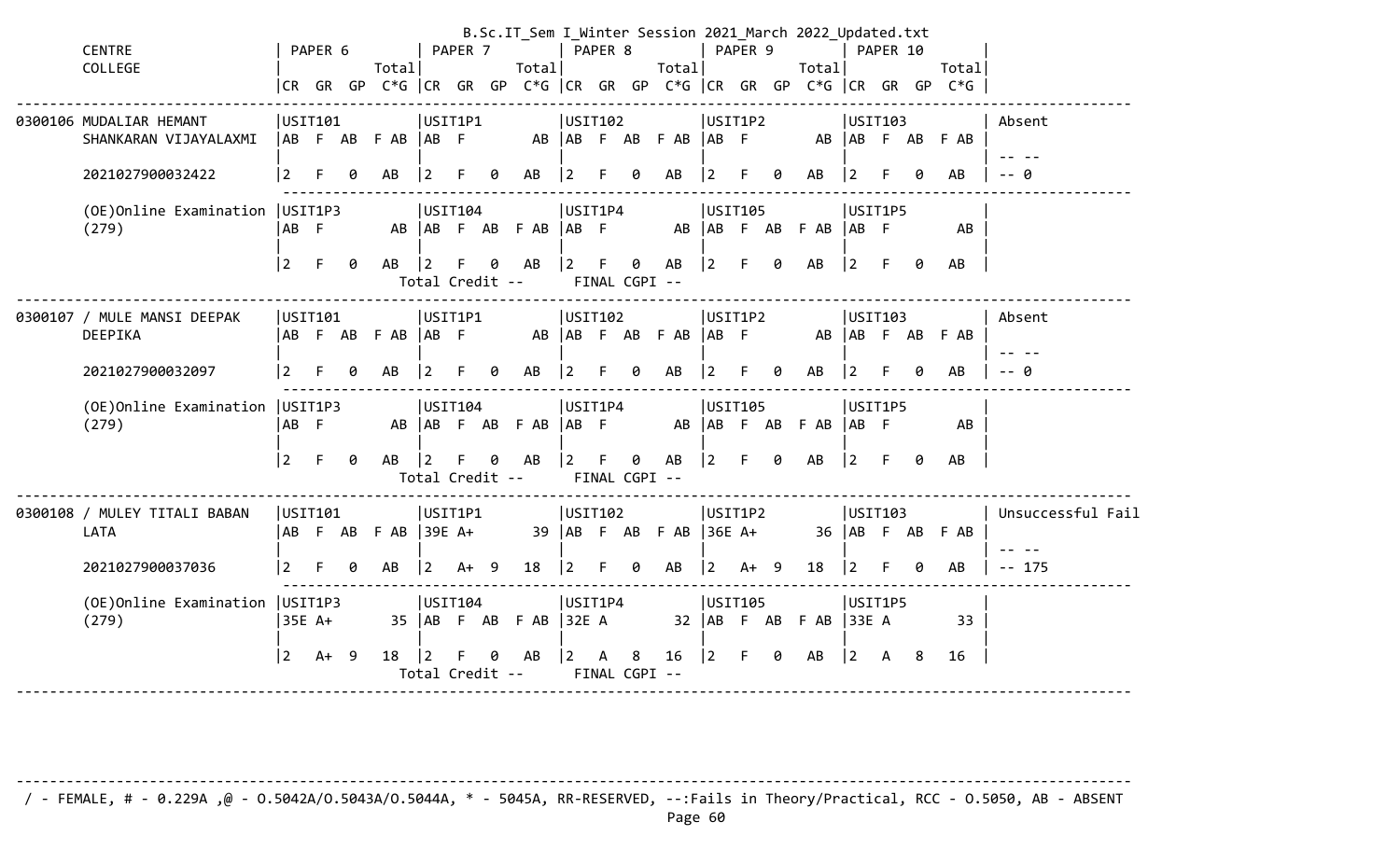|              |                                                                                                                                                                                                                                                                                                             |                     |                       |                 |                            |                                           |                                                  |                                                                       |             | B.Sc.IT_Sem I_Winter Session 2021 March 2022 Updated.txt                                                                                                                                                                                                                                          |                                                                                                                    |  |
|--------------|-------------------------------------------------------------------------------------------------------------------------------------------------------------------------------------------------------------------------------------------------------------------------------------------------------------|---------------------|-----------------------|-----------------|----------------------------|-------------------------------------------|--------------------------------------------------|-----------------------------------------------------------------------|-------------|---------------------------------------------------------------------------------------------------------------------------------------------------------------------------------------------------------------------------------------------------------------------------------------------------|--------------------------------------------------------------------------------------------------------------------|--|
|              | RPV - PROVISIONAL Eligible, NULL-NULL & VOID, G:Grade C*G:Gradepoints C:credits CP:credit points äC:sum of credit points<br>äCG /äC äCG:sum of product of credits & grades, Internal Marks are Provisional as per R.8668                                                                                    |                     |                       |                 |                            |                                           |                                                  |                                                                       |             |                                                                                                                                                                                                                                                                                                   | GPA:                                                                                                               |  |
| <b>MARKS</b> | : 80 to 100                                                                                                                                                                                                                                                                                                 | 70 to 79.99         |                       | 60 to 69.99     |                            | 55 to 59.99                               | 50 to 54.99                                      |                                                                       | 45 to 49.99 | 40 to 44.99                                                                                                                                                                                                                                                                                       | 0 to 39.99                                                                                                         |  |
| GRADE        | : 0                                                                                                                                                                                                                                                                                                         | A+                  | A                     |                 | B+                         |                                           | B                                                | $\mathsf{C}$                                                          |             | D                                                                                                                                                                                                                                                                                                 | F.                                                                                                                 |  |
|              | GRADE POINT : 10.00                                                                                                                                                                                                                                                                                         | 9.00                | 8.00                  |                 | 7.00                       |                                           | 6.00                                             | 5.00                                                                  |             | 4.00                                                                                                                                                                                                                                                                                              | 0.00                                                                                                               |  |
|              |                                                                                                                                                                                                                                                                                                             |                     |                       |                 |                            |                                           |                                                  |                                                                       |             |                                                                                                                                                                                                                                                                                                   |                                                                                                                    |  |
|              | 26/5/2022                                                                                                                                                                                                                                                                                                   |                     |                       |                 |                            |                                           |                                                  |                                                                       |             |                                                                                                                                                                                                                                                                                                   | Page No.36                                                                                                         |  |
|              | CBCS - Semester I HELD IN Winter Session 2021                                                                                                                                                                                                                                                               |                     |                       |                 |                            |                                           |                                                  | University of Mumbai, Institute of Distance and Open Learning, Mumbai |             |                                                                                                                                                                                                                                                                                                   | OFFICE REGISTER OF THE B.Sc. I.T. (with credits) - Distance Education - CBCS Pattern (No Branch) - F.Y. B.Sc. I.T. |  |
|              | USIT101-Imperative Programming: ThEA 75/30 ThIA 25/10 100/0<br>USIT102-Digital Electronics: ThEA 75/30 ThIA 25/10 100/0<br>USIT103-Operating Systems: ThEA 75/30 ThIA 25/10 100/0<br>USIT104-Discrete Mathematics: ThEA 75/30 ThIA 25/10 100/0<br>USIT105-Communication Skills: ThEA 75/30 ThIA 25/10 100/0 |                     |                       |                 |                            |                                           |                                                  |                                                                       |             | USIT1P1-Imperative Programming Practical: PrEA 50/20 50/0<br>USIT1P2-Digital Electronics Practical: PrEA 50/20 50/0<br>USIT1P3-Operating Systems Practical: PrEA 50/20 50/0<br>USIT1P4-Discrete Mathematics Practical: PrEA 50/20 50/0<br>USIT1P5-Communication Skills Practical: PrEA 50/20 50/0 |                                                                                                                    |  |
| SEAT         | NAME OF THE CANDIDATE                                                                                                                                                                                                                                                                                       | PAPER 1             |                       | PAPER 2         |                            | PAPER 3                                   |                                                  | PAPER 4                                                               |             | PAPER 5                                                                                                                                                                                                                                                                                           | <b>RESULT</b>                                                                                                      |  |
| NO.          | PRN.                                                                                                                                                                                                                                                                                                        |                     | Total                 |                 | Total                      |                                           | Total                                            |                                                                       | Total       |                                                                                                                                                                                                                                                                                                   | Total CR $C*G$<br> CR GR GP C*G  CR GR GP C*G  CR GR GP C*G  CR GR GP C*G  CR GR GP C*G   SGPI GRD TOTAL           |  |
|              |                                                                                                                                                                                                                                                                                                             |                     |                       |                 |                            |                                           |                                                  |                                                                       |             |                                                                                                                                                                                                                                                                                                   |                                                                                                                    |  |
|              | <b>CENTRE</b>                                                                                                                                                                                                                                                                                               | PAPER 6             |                       | PAPER 7         |                            | PAPER 8                                   |                                                  | PAPER 9                                                               |             | PAPER 10                                                                                                                                                                                                                                                                                          |                                                                                                                    |  |
|              | COLLEGE                                                                                                                                                                                                                                                                                                     |                     | Total                 |                 | Total                      |                                           | Total                                            |                                                                       | Total       |                                                                                                                                                                                                                                                                                                   | Total                                                                                                              |  |
|              |                                                                                                                                                                                                                                                                                                             | ICR GR GP           |                       |                 |                            |                                           |                                                  |                                                                       |             | C*G CR GR GP C*G CR GR GP C*G CR GR GP C*G CR GR GP C*G                                                                                                                                                                                                                                           |                                                                                                                    |  |
|              |                                                                                                                                                                                                                                                                                                             |                     |                       |                 |                            |                                           |                                                  |                                                                       |             |                                                                                                                                                                                                                                                                                                   |                                                                                                                    |  |
|              | 0300109 NAIK SAURABH SHARAD<br><b>SUSHMA</b>                                                                                                                                                                                                                                                                | USIT101             | 17F F 23E O 40   AB F | USIT1P1         |                            | USIT102                                   | AB   59E A+ 24E 0 83   AB F                      | USIT1P2                                                               |             | USIT103<br>AB 68E 0 23E 0 91                                                                                                                                                                                                                                                                      | Unsuccessful Fail                                                                                                  |  |
|              |                                                                                                                                                                                                                                                                                                             |                     |                       |                 |                            |                                           |                                                  |                                                                       |             |                                                                                                                                                                                                                                                                                                   |                                                                                                                    |  |
|              | 2021027900033197                                                                                                                                                                                                                                                                                            | 2                   | 0                     | 2               | AB<br>0                    |                                           | $\begin{array}{ccc} 2 & 0 & 10 & 20 \end{array}$ | $ 2\rangle$<br>0                                                      | AB          | $\begin{bmatrix} 2 & 0 \end{bmatrix}$<br>10                                                                                                                                                                                                                                                       | 20<br>348                                                                                                          |  |
|              | (OE) Online Examination   USIT1P3                                                                                                                                                                                                                                                                           |                     |                       | USIT104         |                            | USIT1P4                                   |                                                  | USIT105                                                               |             | USIT1P5                                                                                                                                                                                                                                                                                           |                                                                                                                    |  |
|              | (279)                                                                                                                                                                                                                                                                                                       | AB F                |                       |                 | AB   51E A 22E O 73   AB F |                                           |                                                  | AB   45E A 16E A 61   AB F                                            |             |                                                                                                                                                                                                                                                                                                   | AB                                                                                                                 |  |
|              |                                                                                                                                                                                                                                                                                                             |                     |                       |                 |                            |                                           |                                                  |                                                                       |             |                                                                                                                                                                                                                                                                                                   |                                                                                                                    |  |
|              |                                                                                                                                                                                                                                                                                                             | $ 2\rangle$<br>$-F$ | - 0                   | AB 2 A+ 9 18    |                            | $\begin{bmatrix} 2 & F & 0 \end{bmatrix}$ | AB                                               | $\begin{vmatrix} 2 & A & 8 \end{vmatrix}$                             | 16          | $ 2\rangle$<br>$-F$<br>0                                                                                                                                                                                                                                                                          | AB                                                                                                                 |  |
|              |                                                                                                                                                                                                                                                                                                             |                     |                       | Total Credit -- |                            |                                           | FINAL CGPI --                                    |                                                                       |             |                                                                                                                                                                                                                                                                                                   |                                                                                                                    |  |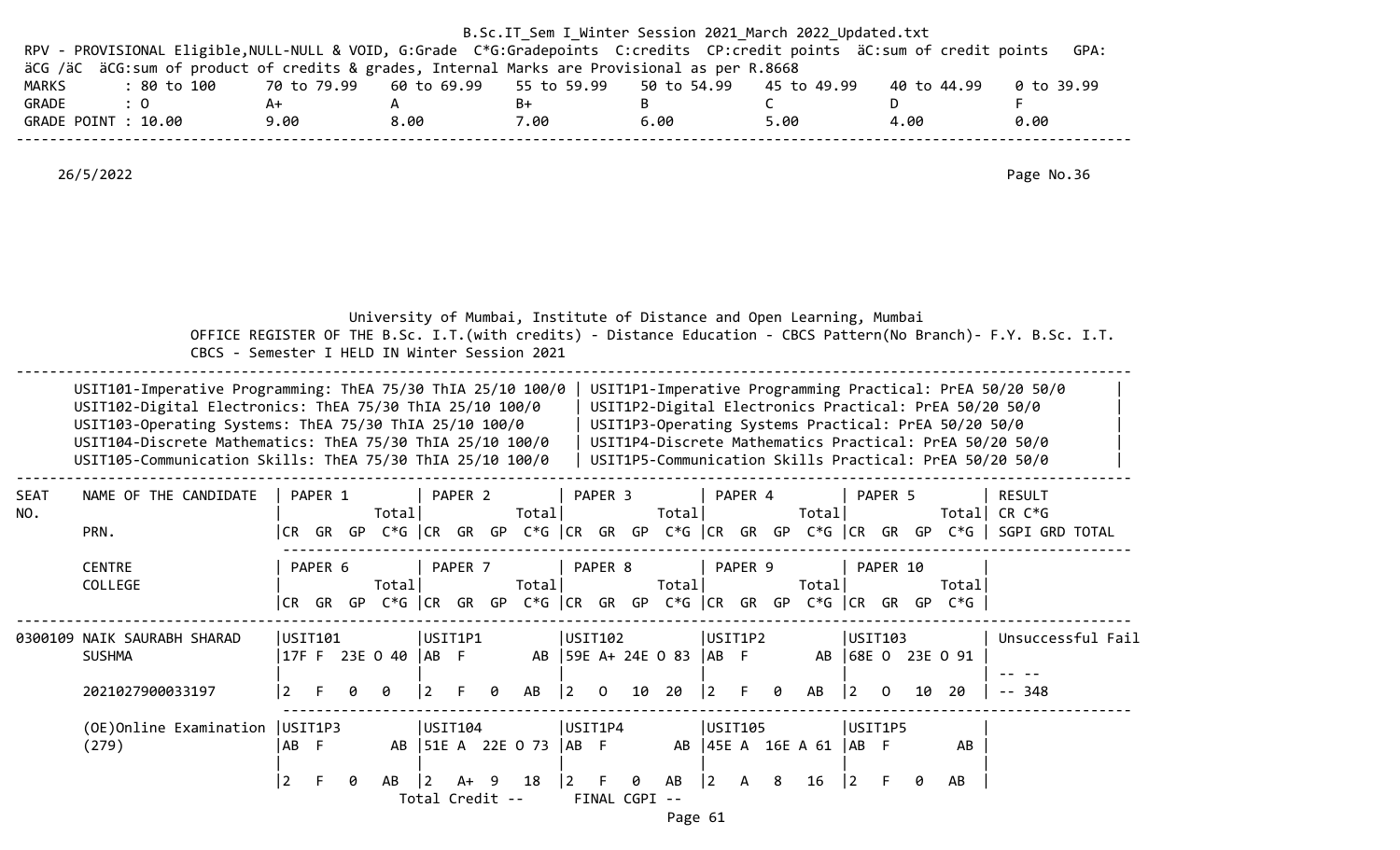|                       | 0300110 / NANDU YASHVI                                                                                                             |                   | USIT101         |                |                      | USIT1P1         |   |   |                        | USIT102         |              |                |                                         |                | USIT1P2 |      |                            | USTI03                                    |        |      |                   |        | Unsuccessful Fail |
|-----------------------|------------------------------------------------------------------------------------------------------------------------------------|-------------------|-----------------|----------------|----------------------|-----------------|---|---|------------------------|-----------------|--------------|----------------|-----------------------------------------|----------------|---------|------|----------------------------|-------------------------------------------|--------|------|-------------------|--------|-------------------|
|                       | MAHENDRA HEMALATA                                                                                                                  |                   |                 |                | 32E D AB F 32   AB F |                 |   |   |                        |                 |              |                | AB 39E B AB F 39                        | $AB$ F         |         |      |                            | $AB$   48E A $AB$                         |        |      | F 48              |        |                   |
|                       | 2021027900028672                                                                                                                   |                   |                 |                | a                    |                 |   |   | AB                     |                 |              |                |                                         |                |         | a    | AB                         | l 2                                       |        |      | ø                 | $-199$ |                   |
|                       |                                                                                                                                    |                   |                 |                |                      |                 |   |   |                        |                 |              |                |                                         |                |         |      |                            |                                           |        |      |                   |        |                   |
|                       | (OE) Online Examination   USIT1P3<br>(279)                                                                                         | AB F              |                 |                |                      | USIT104         |   |   | AB 30E D AB F 30  AB F | USIT1P4         |              |                |                                         |                | USIT105 |      | AB 50E A AB F 50 AB F      | USIT1P5                                   |        |      | AB                |        |                   |
|                       |                                                                                                                                    |                   |                 |                |                      |                 |   |   |                        |                 |              |                |                                         |                |         |      |                            |                                           |        |      |                   |        |                   |
|                       |                                                                                                                                    | $ 2\rangle$       | -F.             | 0              | AB                   | l 2             |   | 0 | 0                      | $\vert 2 \vert$ | F            | 0              | AB                                      | $\overline{2}$ |         | ø    | 0                          | $\vert$ 2                                 | F.     | ø    | AB                |        |                   |
|                       |                                                                                                                                    |                   |                 |                |                      | Total Credit -- |   |   |                        |                 |              | FINAL CGPI --  |                                         |                |         |      |                            |                                           |        |      |                   |        |                   |
|                       | 0300111 NARDEKAR ANIKET VILAS                                                                                                      | USTI01            |                 |                |                      | USIT1P1         |   |   |                        | USIT102         |              |                |                                         |                | USIT1P2 |      |                            | USIT103                                   |        |      |                   |        | Successful        |
|                       | VRUSHALI                                                                                                                           |                   |                 |                | 35 C 23 0 58 31 A    |                 |   |   |                        |                 |              |                | $31 \mid 42 \mid B + 25 \mid 0 \mid 67$ | $ 32 \ A$      |         |      |                            |                                           |        |      | 32   51 A 23 0 74 |        |                   |
|                       |                                                                                                                                    |                   |                 |                |                      |                 |   |   |                        |                 |              |                |                                         |                |         |      |                            |                                           |        |      |                   |        | 20.00 162.00      |
|                       | 2021027900110822                                                                                                                   | 2                 | B+              | $\overline{7}$ | 14                   | $\vert$ 2       | A | 8 | 16                     | l 2             | $\mathsf{A}$ | 8 <sup>8</sup> | 16                                      | $\vert$ 2      | A       | 8    | 16                         | $\overline{2}$                            | $A+ 9$ |      | 18                |        | 8.10 492          |
|                       | (OE) Online Examination   USIT1P3                                                                                                  |                   |                 |                |                      | USIT104         |   |   |                        | USIT1P4         |              |                |                                         |                | USIT105 |      |                            | USIT1P5                                   |        |      |                   |        |                   |
|                       | (279)                                                                                                                              |                   | $36 \text{ A+}$ |                |                      |                 |   |   | 36 41 B 24 0 65 31 A   |                 |              |                |                                         |                |         |      | 31   44 B + 22 0 66   32 A |                                           |        |      | 32                |        |                   |
|                       |                                                                                                                                    |                   |                 |                |                      |                 |   |   |                        |                 |              |                |                                         |                |         |      |                            |                                           |        |      |                   |        |                   |
|                       |                                                                                                                                    | 2                 | $A+ 9$          |                | 18                   | $\overline{2}$  | A | 8 | 16                     | <u> 2</u>       | A            | 8              | 16                                      | 2              | A 8     |      | 16                         | $\begin{vmatrix} 2 & A & 8 \end{vmatrix}$ |        |      | 16                |        |                   |
|                       |                                                                                                                                    |                   |                 |                |                      |                 |   |   | Total Credit 20.00     |                 |              | FINAL CGPI --  |                                         |                |         |      |                            |                                           |        |      |                   |        |                   |
|                       |                                                                                                                                    |                   |                 |                |                      |                 |   |   |                        |                 |              |                |                                         |                |         |      |                            |                                           |        |      |                   |        |                   |
|                       |                                                                                                                                    |                   |                 |                |                      |                 |   |   |                        |                 |              |                |                                         |                |         |      |                            |                                           |        |      |                   |        |                   |
|                       |                                                                                                                                    |                   |                 |                |                      |                 |   |   |                        |                 |              |                |                                         |                |         |      |                            |                                           |        |      |                   |        |                   |
|                       |                                                                                                                                    |                   |                 |                |                      |                 |   |   |                        |                 |              |                |                                         |                |         |      |                            |                                           |        |      |                   |        |                   |
|                       | / FEMALE, # - 0.229A ,@ - 0.5042A/0.5043A/0.5044A, * - 5045A, RR-RESERVED, --:Fails in Theory/Practical, RCC - 0.5050, AB - ABSENT |                   |                 |                |                      |                 |   |   |                        |                 |              |                |                                         |                |         |      |                            |                                           |        |      |                   |        |                   |
|                       | RPV - PROVISIONAL Eligible, NULL-NULL & VOID, G:Grade C*G:Gradepoints C:credits CP:credit points äC:sum of credit points           |                   |                 |                |                      |                 |   |   |                        |                 |              |                |                                         |                |         |      |                            |                                           |        |      |                   |        | GPA:              |
|                       | äCG /äC äCG: sum of product of credits & grades, Internal Marks are Provisional as per R.8668                                      |                   |                 |                |                      |                 |   |   |                        |                 |              |                |                                         |                |         |      |                            |                                           |        |      |                   |        |                   |
| <b>MARKS</b><br>GRADE | : 80 to 100<br>$\colon 0$                                                                                                          | 70 to 79.99<br>A+ |                 |                | A                    | 60 to 69.99     |   |   | 55 to 59.99<br>$B+$    |                 |              | B              | 50 to 54.99                             |                |         | C    | 45 to 49.99                |                                           | D.     |      | 40 to 44.99       | F.     | 0 to 39.99        |
|                       | GRADE POINT : 10.00                                                                                                                | 9.00              |                 |                | 8.00                 |                 |   |   | 7.00                   |                 |              |                | 6.00                                    |                |         | 5.00 |                            |                                           |        | 4.00 |                   |        | 0.00              |
|                       |                                                                                                                                    |                   |                 |                |                      |                 |   |   |                        |                 |              |                |                                         |                |         |      |                            |                                           |        |      |                   |        |                   |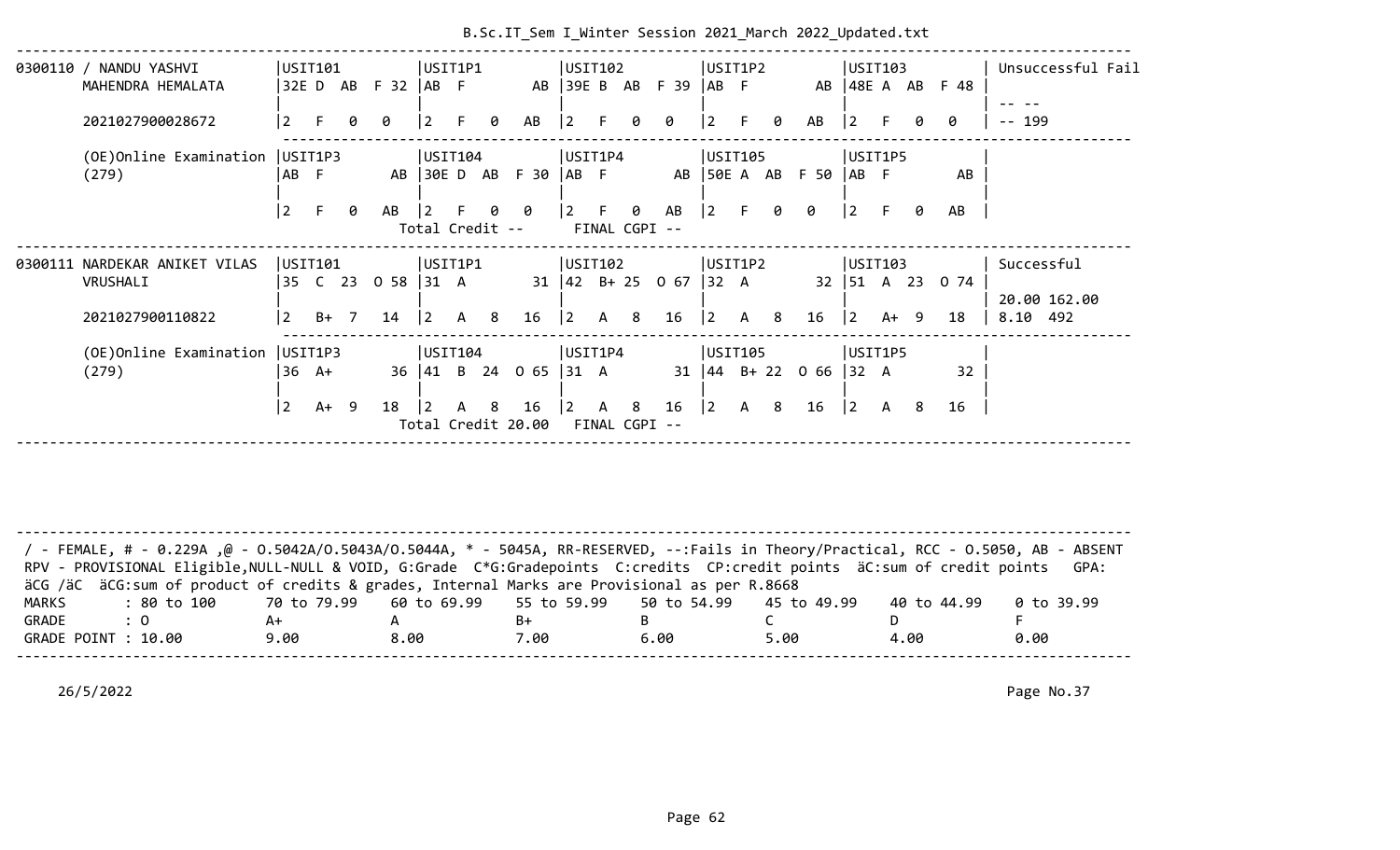University of Mumbai, Institute of Distance and Open Learning, Mumbai OFFICE REGISTER OF THE B.Sc. I.T.(with credits) - Distance Education - CBCS Pattern(No Branch)- F.Y. B.Sc. I.T. CBCS - Semester I HELD IN Winter Session 2021

|                    | USIT101-Imperative Programming: ThEA 75/30 ThIA 25/10 100/0<br>USIT102-Digital Electronics: ThEA 75/30 ThIA 25/10 100/0<br>USIT103-Operating Systems: ThEA 75/30 ThIA 25/10 100/0<br>USIT104-Discrete Mathematics: ThEA 75/30 ThIA 25/10 100/0<br>USIT105-Communication Skills: ThEA 75/30 ThIA 25/10 100/0 |                |                    |    |                                                                                    |                                   |         |     |                                         |                         |                        |                                 |                                          |                |                         |    |                  |                                        |          |    | USIT1P3-Operating Systems Practical: PrEA 50/20 50/0 | USIT1P1-Imperative Programming Practical: PrEA 50/20 50/0<br>USIT1P2-Digital Electronics Practical: PrEA 50/20 50/0<br>USIT1P4-Discrete Mathematics Practical: PrEA 50/20 50/0<br>USIT1P5-Communication Skills Practical: PrEA 50/20 50/0 |
|--------------------|-------------------------------------------------------------------------------------------------------------------------------------------------------------------------------------------------------------------------------------------------------------------------------------------------------------|----------------|--------------------|----|------------------------------------------------------------------------------------|-----------------------------------|---------|-----|-----------------------------------------|-------------------------|------------------------|---------------------------------|------------------------------------------|----------------|-------------------------|----|------------------|----------------------------------------|----------|----|------------------------------------------------------|-------------------------------------------------------------------------------------------------------------------------------------------------------------------------------------------------------------------------------------------|
| <b>SEAT</b><br>NO. | NAME OF THE CANDIDATE<br>PRN.                                                                                                                                                                                                                                                                               |                | PAPER 1            |    | Total                                                                              |                                   | PAPER 2 |     | Total                                   |                         | PAPER <sub>3</sub>     |                                 | Total                                    |                | PAPER 4                 |    | Total            |                                        | PAPER 5  |    | Total                                                | <b>RESULT</b><br>CR C*G<br> CR GR GP C*G   CR GR GP C*G   CR GR GP C*G   CR GR GP C*G   CR GR GP C*G    SGPI GRD TOTAL                                                                                                                    |
|                    | <b>CENTRE</b><br>COLLEGE                                                                                                                                                                                                                                                                                    |                | PAPER <sub>6</sub> |    | Total<br>CR GR GP C*G CR GR GP C*G CR GR GP C*G CR GR GP C*G CR GR GP C*G CR GR GP |                                   | PAPER 7 |     | Total                                   |                         | PAPER 8                |                                 | Total                                    |                | PAPER 9                 |    | Total            |                                        | PAPER 10 |    | Total<br>$C*G$                                       |                                                                                                                                                                                                                                           |
|                    | 0300112 NAYAK SATYABRATA<br>MANARANJAN LAXMIPRIYA<br>2021027900109946                                                                                                                                                                                                                                       | 2              | USIT101<br>А       | 8  | 42 B+ 22 0 64 38 A+<br>16                                                          | USIT1P1<br>$\overline{2}$         | 0       | 10  | @2<br>20                                | $ 2\rangle$             | USIT102<br>$\mathbf 0$ | 10                              | 38   53 A + 24 0 77   35 A +<br>@З<br>20 | $ 2\rangle$    | USIT1P2<br>$A+ 9$       |    | 18               | USIT103<br>$\overline{2}$              | $\Omega$ |    | 35 65 0 23 0 88<br>10 20                             | Successful<br><b>RPV</b><br>20.00 174.00<br>8.70<br>538@5                                                                                                                                                                                 |
|                    | (OE) Online Examination   USIT1P3<br>(279)                                                                                                                                                                                                                                                                  | 34 A           |                    |    |                                                                                    | USIT104                           |         |     | $34 \mid 44 \mid B + 23 \mid 0 \mid 67$ | $ 34 \ \text{A}$        | USIT1P4                |                                 |                                          |                | USIT105<br>34   47 A 20 |    | 0 <sub>67</sub>  | $\begin{vmatrix} 34 & A \end{vmatrix}$ | USIT1P5  |    | 34                                                   |                                                                                                                                                                                                                                           |
|                    |                                                                                                                                                                                                                                                                                                             | 2              | A                  | 8  | 16                                                                                 | $\overline{2}$<br>Total Credit -- | A       | 8   | 16                                      | $ 2\rangle$             | A                      | 8 <sup>8</sup><br>FINAL CGPI -- | 16                                       | $ 2\rangle$    | $\mathsf{A}$            | -8 | 16               | $ 2\rangle$                            | A        | -8 | 16                                                   |                                                                                                                                                                                                                                           |
|                    | 0300113 NENA ANKIT VRAJLAL<br><b>HANSA</b>                                                                                                                                                                                                                                                                  |                | IUSIT101           |    | 36E C 23E 0 59                                                                     | USIT1P1<br> AB                    | - F     |     | AB                                      |                         | USIT102                |                                 | 65E 0 24E 0 89                           | AB             | USIT1P2<br>F            |    |                  | USTI103                                |          |    | AB 53E A+ 19E A+72                                   | Unsuccessful Fail<br><b>RPV</b><br>$\sim$ $-$                                                                                                                                                                                             |
|                    | 2021027900063045<br>(OE) Online Examination   USIT1P3<br>(279)                                                                                                                                                                                                                                              | 2<br>AB F      | B+                 | -7 | 14                                                                                 | l 2<br> USTI04                    | F.      | ø   | AB<br>AB 56E A+ 23E 0 79                | 2<br>USIT1P4<br>$IAB$ F | $\Omega$               | 10                              | 20                                       | 2<br>AB 10F    | USIT105                 | 0  | AB<br>F 19E A+19 | $\overline{2}$<br>USIT1P5<br>IAB F     | A+       |    | 18<br>AB                                             | $-- 318$                                                                                                                                                                                                                                  |
|                    |                                                                                                                                                                                                                                                                                                             | $\overline{2}$ |                    | 0  | AB                                                                                 | $\overline{2}$<br>Total Credit -- | A+      | - 9 | 18                                      | 2                       | F.                     | 0<br>FINAL CGPI --              | AB                                       | $\overline{2}$ |                         |    | 0                | $\boxed{2}$                            | F        | ø  | AB                                                   |                                                                                                                                                                                                                                           |
|                    | 0300114 NINGERI BENNY HAM<br>SAVITRI                                                                                                                                                                                                                                                                        | USTI01<br>138. | B 20               |    | $058$ 38                                                                           | USIT1P1                           | $A+$    |     |                                         |                         | USIT102                |                                 | 38 62 0 24 0 86 35 A+<br>Page 63         |                | USIT1P2                 |    |                  | USTI03                                 |          |    | 35 45 A 22 0 67                                      | Successful                                                                                                                                                                                                                                |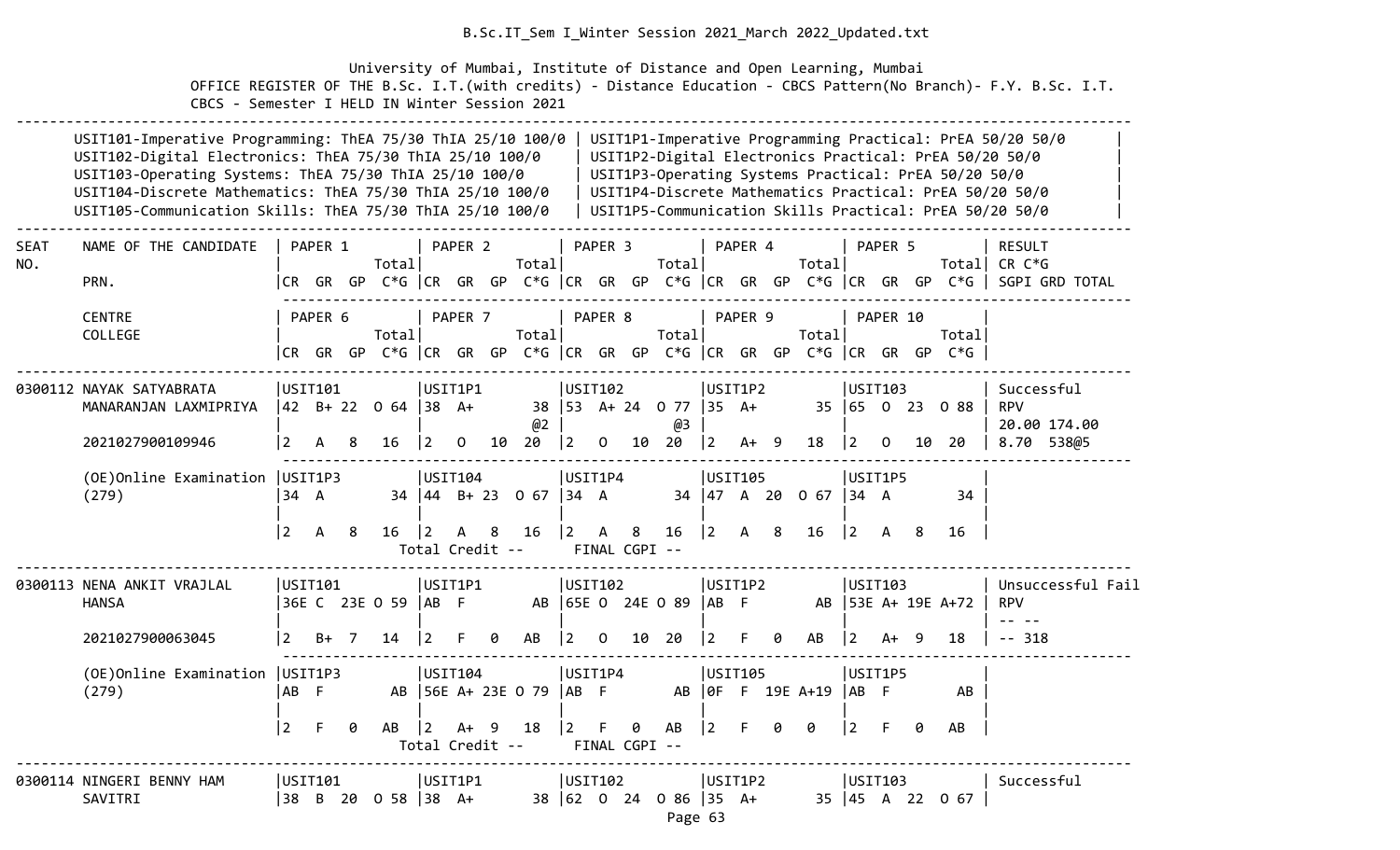| 2021027900123745                                                                                                                                                                                                                                                                                                                                                | $\overline{2}$  | $B+ 7$      | 14                                                                    | $ 2\rangle$           | 10<br>$\mathbf{0}$ | @2<br>20             | $ 2\rangle$ | $\mathbf 0$<br>10    | B.Sc.IT_Sem I_Winter Session 2021 March 2022 Updated.txt<br>20 | 12.     | $A+ 9$ |              | 18              | 2                |         | 8 | 16          | $8.10$ 491 $@2$                                                                                                                                                                                                                           | 20.00 162.00 |
|-----------------------------------------------------------------------------------------------------------------------------------------------------------------------------------------------------------------------------------------------------------------------------------------------------------------------------------------------------------------|-----------------|-------------|-----------------------------------------------------------------------|-----------------------|--------------------|----------------------|-------------|----------------------|----------------------------------------------------------------|---------|--------|--------------|-----------------|------------------|---------|---|-------------|-------------------------------------------------------------------------------------------------------------------------------------------------------------------------------------------------------------------------------------------|--------------|
| (OE)Online Examination<br>(279)                                                                                                                                                                                                                                                                                                                                 | USIT1P3<br>33 A |             |                                                                       | USTI04                |                    | 33 35 C 22 0 57 33 A | USIT1P4     |                      |                                                                | USIT105 |        |              | 33 36 C 14 B+50 | $ 34 \ \text{A}$ | USIT1P5 |   | 34          |                                                                                                                                                                                                                                           |              |
|                                                                                                                                                                                                                                                                                                                                                                 | $\overline{2}$  | 8<br>A      | 16                                                                    | 2 <br>Total Credit -- | B+ 7 14            |                      | $ 2\rangle$ | A 8<br>FINAL CGPI -- | 16                                                             | 2       | B      | 6            | 12              | $ 2\rangle$      | A       | 8 | 16          |                                                                                                                                                                                                                                           |              |
|                                                                                                                                                                                                                                                                                                                                                                 |                 |             |                                                                       |                       |                    |                      |             |                      |                                                                |         |        |              |                 |                  |         |   |             |                                                                                                                                                                                                                                           |              |
|                                                                                                                                                                                                                                                                                                                                                                 |                 |             |                                                                       |                       |                    |                      |             |                      |                                                                |         |        |              |                 |                  |         |   |             |                                                                                                                                                                                                                                           |              |
| FemALE, # - 0.229A ,@ - 0.5042A/O.5043A/O.5044A, * - 5045A, RR-RESERVED, --:Fails in Theory/Practical, RCC - 0.5050, AB - ABSENT /<br>RPV - PROVISIONAL Eligible, NULL-NULL & VOID, G:Grade C*G:Gradepoints C:credits CP:credit points äC:sum of credit points<br>äCG /äC äCG: sum of product of credits & grades, Internal Marks are Provisional as per R.8668 |                 |             |                                                                       |                       |                    |                      |             |                      |                                                                |         |        |              |                 |                  |         |   |             |                                                                                                                                                                                                                                           | GPA:         |
| : 80 to 100<br><b>MARKS</b><br>: 0<br>GRADE                                                                                                                                                                                                                                                                                                                     | A+              | 70 to 79.99 | A                                                                     | 60 to 69.99           |                    | $B+$                 | 55 to 59.99 |                      | 50 to 54.99<br>B                                               |         |        | $\mathsf{C}$ | 45 to 49.99     |                  | D       |   | 40 to 44.99 | F.                                                                                                                                                                                                                                        | $0$ to 39.99 |
| GRADE POINT : 10.00                                                                                                                                                                                                                                                                                                                                             | 9.00            |             | 8.00                                                                  |                       |                    | 7.00                 |             |                      | 6.00                                                           |         |        | 5.00         |                 |                  | 4.00    |   |             | 0.00                                                                                                                                                                                                                                      |              |
| 26/5/2022                                                                                                                                                                                                                                                                                                                                                       |                 |             | University of Mumbai, Institute of Distance and Open Learning, Mumbai |                       |                    |                      |             |                      |                                                                |         |        |              |                 |                  |         |   |             |                                                                                                                                                                                                                                           | Page No.38   |
| OFFICE REGISTER OF THE B.Sc. I.T. (with credits) - Distance Education - CBCS Pattern (No Branch) - F.Y. B.Sc. I.T.<br>CBCS - Semester I HELD IN Winter Session 2021                                                                                                                                                                                             |                 |             |                                                                       |                       |                    |                      |             |                      |                                                                |         |        |              |                 |                  |         |   |             |                                                                                                                                                                                                                                           |              |
| USIT101-Imperative Programming: ThEA 75/30 ThIA 25/10 100/0<br>USIT102-Digital Electronics: ThEA 75/30 ThIA 25/10 100/0<br>USIT103-Operating Systems: ThEA 75/30 ThIA 25/10 100/0<br>USIT104-Discrete Mathematics: ThEA 75/30 ThIA 25/10 100/0<br>USIT105-Communication Skills: ThEA 75/30 ThIA 25/10 100/0                                                     |                 |             |                                                                       |                       |                    |                      |             |                      | USIT1P3-Operating Systems Practical: PrEA 50/20 50/0           |         |        |              |                 |                  |         |   |             | USIT1P1-Imperative Programming Practical: PrEA 50/20 50/0<br>USIT1P2-Digital Electronics Practical: PrEA 50/20 50/0<br>USIT1P4-Discrete Mathematics Practical: PrEA 50/20 50/0<br>USIT1P5-Communication Skills Practical: PrEA 50/20 50/0 |              |
| NAME OF THE CANDIDATE<br>SEAT                                                                                                                                                                                                                                                                                                                                   |                 |             |                                                                       |                       |                    |                      |             |                      |                                                                |         |        |              |                 |                  |         |   |             |                                                                                                                                                                                                                                           |              |

C<sup>e</sup>d <sub>15</sub>n<br>Page 64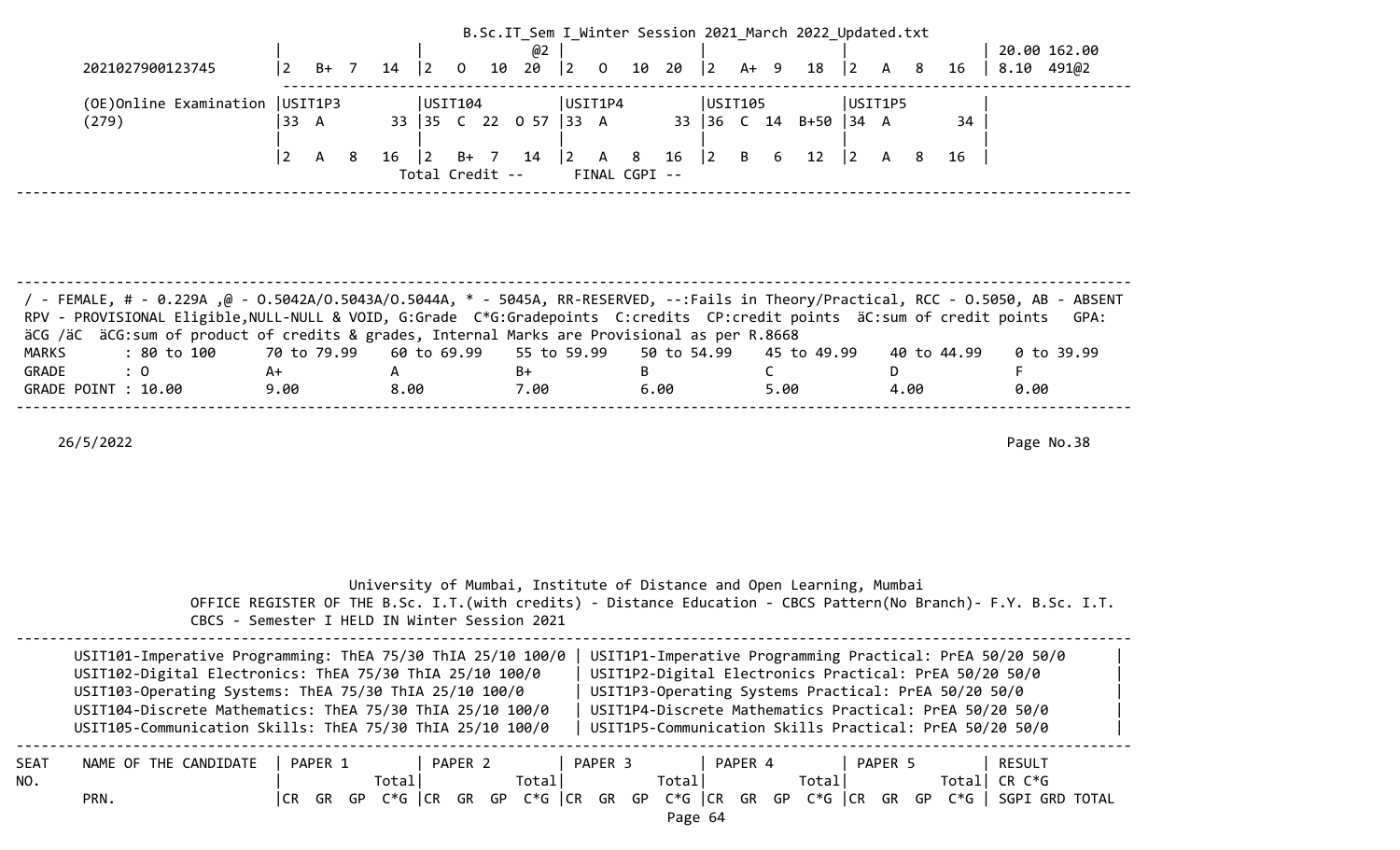|                                   |                |              |     |                              |                 |              |   |                                                          |                                           |                |                |                                                 |                                           |         | B.SC.IT_Sem I_WINter Session 2021_March 2022_Updated.txt |                                           |          |    |                                                                                            |                                 |
|-----------------------------------|----------------|--------------|-----|------------------------------|-----------------|--------------|---|----------------------------------------------------------|-------------------------------------------|----------------|----------------|-------------------------------------------------|-------------------------------------------|---------|----------------------------------------------------------|-------------------------------------------|----------|----|--------------------------------------------------------------------------------------------|---------------------------------|
| <b>CENTRE</b>                     |                | PAPER 6      |     |                              |                 | PAPER 7      |   |                                                          |                                           | PAPER 8        |                |                                                 |                                           | PAPER 9 |                                                          |                                           | PAPER 10 |    |                                                                                            |                                 |
| COLLEGE                           |                |              |     | Totall                       |                 |              |   | Totall                                                   |                                           |                |                | Totall                                          |                                           |         | Totall                                                   |                                           |          |    | Totall                                                                                     |                                 |
|                                   |                |              |     |                              |                 |              |   |                                                          |                                           |                |                |                                                 |                                           |         |                                                          |                                           |          |    | CR GR GP $C*G$ $ CR$ GR GP $C*G$ $ CR$ GR GP $C*G$ $ CR$ GR GP $C*G$ $ CR$ GR GP $C*G$ $ $ |                                 |
| 0300115 PAL RAHUL RAMAVADH        | USIT101        |              |     |                              | USIT1P1         |              |   |                                                          | USIT102                                   |                |                |                                                 | USIT1P2                                   |         |                                                          | USTI03                                    |          |    |                                                                                            | Successful                      |
| SHYAMPATI                         |                |              |     | 51 A 19 A+70 35 A+           |                 |              |   |                                                          |                                           |                |                | 35   26 D 18 A+44   32 A                        |                                           |         |                                                          |                                           |          |    | $32 \mid 42 \mid B + 21 \mid 0 \mid 63$                                                    | 20.00 158.00                    |
| 2021027900036532                  |                | $2 A+ 9$     |     | 18                           | $ 2 \tA+ 9$     |              |   | 18                                                       | $ 2\rangle$                               | C <sub>5</sub> |                | 10                                              | $\vert 2 \vert$                           |         | A 8 16 2 A 8                                             |                                           |          |    | 16                                                                                         | $7.90$ 473*                     |
| (OE) Online Examination   USIT1P3 |                |              |     |                              | USIT104         |              |   |                                                          | USIT1P4                                   |                |                |                                                 | USTI105                                   |         |                                                          | USIT1P5                                   |          |    |                                                                                            |                                 |
| (279)                             | 31 A           |              |     |                              |                 |              |   | 31 36 C 17 A 53 33 A                                     |                                           |                |                |                                                 |                                           |         | 33 56 A+ 24 0 80 32 A                                    |                                           |          |    | 32                                                                                         |                                 |
|                                   | $\sqrt{2}$     | $\mathsf{A}$ | -8  | $16 \quad  2$                |                 |              |   | B 6 12                                                   | $\begin{vmatrix} 2 & A & 8 \end{vmatrix}$ |                |                |                                                 |                                           |         | 16 2 0 10 20                                             | $\begin{vmatrix} 2 & A & 8 \end{vmatrix}$ |          |    | 16                                                                                         |                                 |
|                                   |                |              |     |                              |                 |              |   | Total Credit --                                          |                                           |                | FINAL CGPI --  |                                                 |                                           |         |                                                          |                                           |          |    |                                                                                            |                                 |
| 0300116 PALAV ATHARV SANJAY       | USIT101        |              |     |                              | USIT1P1         |              |   |                                                          | USIT102                                   |                |                |                                                 | USIT1P2                                   |         |                                                          | USIT103                                   |          |    |                                                                                            | Successful                      |
| SANJANA                           |                |              |     | 36 C 22 0 58 35 A+           |                 |              |   | 35   45 A 24 O 69   34 A                                 |                                           |                |                |                                                 |                                           |         | 34   54 A+ 21 0 75                                       |                                           |          |    |                                                                                            |                                 |
| 2021027900028656                  |                | $12 \t B+7$  |     | $14 \mid 2 \quad A+ \quad 9$ |                 |              |   | 18   2 A 8                                               |                                           |                |                | 16                                              |                                           |         | $\begin{vmatrix} 2 & A & 8 & 16 & \end{vmatrix}$ 2 A+ 9  |                                           |          |    | - 18                                                                                       | 20.00 162.00<br>8.10 497        |
| (OE) Online Examination   USIT1P3 |                |              |     |                              | USIT104         |              |   |                                                          | USIT1P4                                   |                |                |                                                 | USTI105                                   |         |                                                          | USIT1P5                                   |          |    |                                                                                            |                                 |
| (279)                             | 32 A           |              |     |                              |                 |              |   | $32 \mid 44 \mid B + 20 \mid 0 \mid 64 \mid 29 \mid B +$ |                                           |                |                |                                                 |                                           |         | 29 38 B 20 0 58 43 0                                     |                                           |          |    | 43                                                                                         |                                 |
|                                   | $\sqrt{2}$ A   |              | - 8 | 16   2                       |                 | A 8          |   | $16 \quad  2$                                            |                                           |                | $B+ 7$         |                                                 |                                           |         | $14$  2 B+ 7 14  2 0                                     |                                           |          | 10 | 20                                                                                         |                                 |
|                                   |                |              |     |                              |                 |              |   | Total Credit 20.00 FINAL CGPI --                         |                                           |                |                |                                                 |                                           |         |                                                          |                                           |          |    |                                                                                            |                                 |
| 0300117 / PALAV SAI MAHENDRA      | USIT101        |              |     |                              | USIT1P1         |              |   |                                                          | USIT102                                   |                |                |                                                 | USIT1P2                                   |         |                                                          | USIT103                                   |          |    |                                                                                            | Successful                      |
| MAMATA                            |                |              |     | 38 B 22 0 60 37 A+           |                 |              |   |                                                          |                                           |                |                | 37   59 A + 25 0 84   34 A                      |                                           |         |                                                          |                                           |          |    | 34 53 A+ 22 0 75                                                                           |                                 |
| 2021027900082007                  | l 2            | A            | 8   | 16                           | $\vert 2 \vert$ | $\mathbf{O}$ |   | @3<br>10 20                                              |                                           |                |                | $\begin{vmatrix} 2 & 0 & 10 & 20 \end{vmatrix}$ | $\begin{vmatrix} 2 & A & 8 \end{vmatrix}$ |         | $16$  2 A+ 9                                             |                                           |          |    | 18                                                                                         | 20.00 172.00<br>$8.60$ 521 $@3$ |
| (OE)Online Examination            | USIT1P3        |              |     |                              | USIT104         |              |   |                                                          | USIT1P4                                   |                |                |                                                 | USIT105                                   |         |                                                          | USIT1P5                                   |          |    |                                                                                            |                                 |
| (279)                             | $34 \quad A$   |              |     |                              |                 |              |   | 34 38 B 24 0 62 32 A                                     |                                           |                |                |                                                 |                                           |         | 32   50 A 21 0 71   32 A                                 |                                           |          |    | 32                                                                                         |                                 |
|                                   | $\overline{2}$ | $\mathsf{A}$ | -8  | 16                           | $ 2\rangle$     | $\mathsf{A}$ | 8 | 16                                                       | $ 2\rangle$                               | $\mathsf{A}$   | 8 <sup>8</sup> | 16                                              |                                           |         | $\begin{vmatrix} 2 & 4 & 9 & 18 \end{vmatrix}$           | $\begin{vmatrix} 2 & A & 8 \end{vmatrix}$ |          |    | 16                                                                                         |                                 |
|                                   |                |              |     |                              |                 |              |   | Total Credit --                                          |                                           |                | FINAL CGPI --  |                                                 |                                           |         |                                                          |                                           |          |    |                                                                                            |                                 |
|                                   |                |              |     |                              |                 |              |   |                                                          |                                           |                |                |                                                 |                                           |         |                                                          |                                           |          |    |                                                                                            |                                 |

-------------------------------------------------------------------------------------------------------------------------------------- Page 65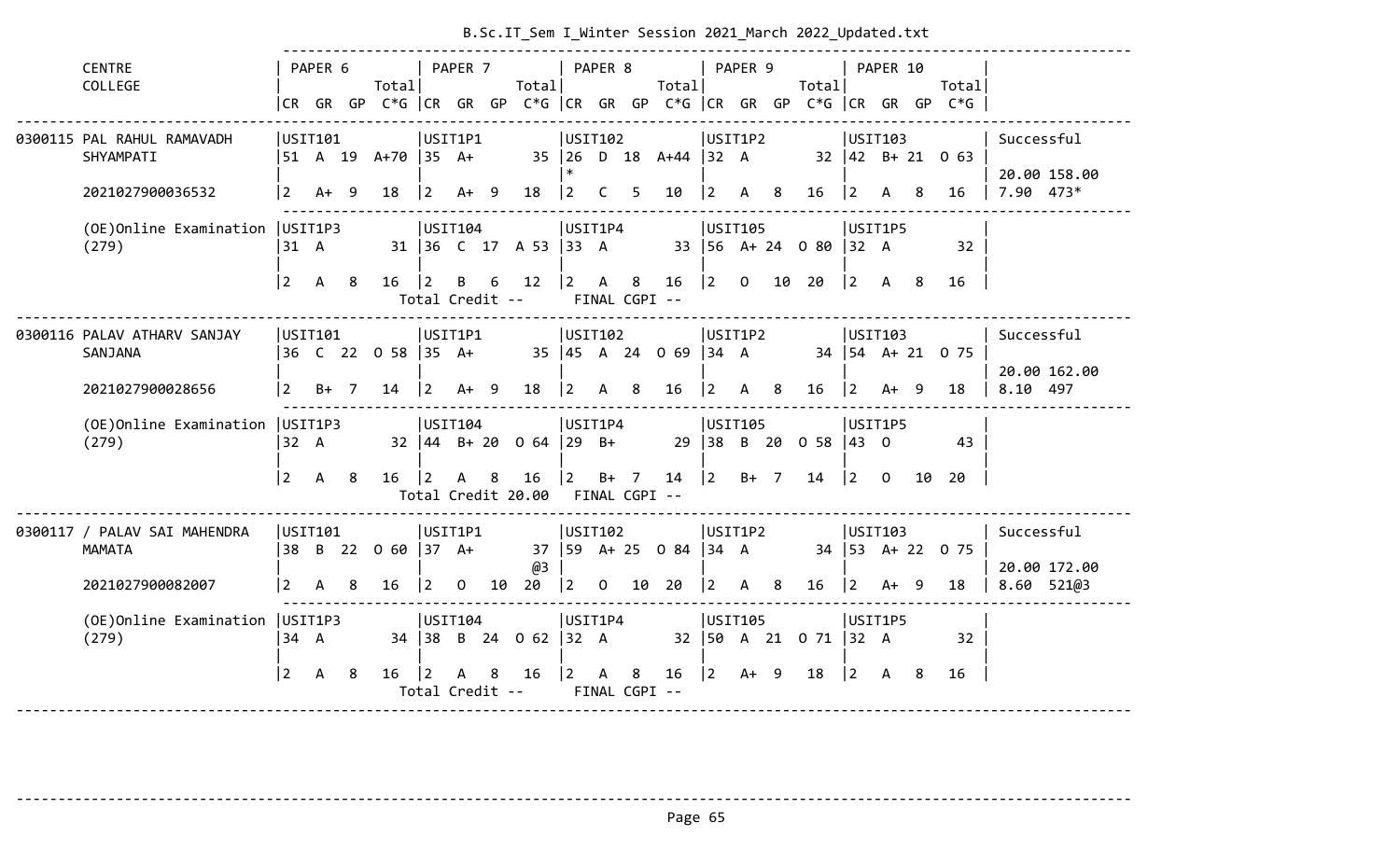|                                                                                                                                      |             |                                                    |      | B.Sc.IT Sem I Winter Session 2021 March 2022 Updated.txt |      |             |            |
|--------------------------------------------------------------------------------------------------------------------------------------|-------------|----------------------------------------------------|------|----------------------------------------------------------|------|-------------|------------|
| / - FEMALE, # - 0.229A ,@ - 0.5042A/0.5043A/0.5044A, * - 5045A, RR-RESERVED, --:Fails in Theory/Practical, RCC - 0.5050, AB - ABSENT |             |                                                    |      |                                                          |      |             |            |
| RPV - PROVISIONAL Eligible, NULL-NULL & VOID, G:Grade C*G:Gradepoints C:credits CP:credit points äC:sum of credit points             |             |                                                    |      |                                                          |      |             | GPA:       |
| äCG /äC äCG:sum of product of credits & grades, Internal Marks are Provisional as per R.8668                                         |             |                                                    |      |                                                          |      |             |            |
| MARKS<br>: 80 to 100                                                                                                                 | 70 to 79.99 | 60 to 69.99  55 to 59.99  50 to 54.99  45 to 49.99 |      |                                                          |      | 40 to 44.99 | 0 to 39.99 |
| GRADE<br>$\therefore$ 0                                                                                                              | A+          | А                                                  | B+   | B.                                                       |      |             |            |
| GRADE POINT : 10.00                                                                                                                  | 9.00        | 8.00                                               | 7.00 | 6.00                                                     | 5.00 | 4.00        | 0.00       |
|                                                                                                                                      |             |                                                    |      |                                                          |      |             |            |
|                                                                                                                                      |             |                                                    |      |                                                          |      |             |            |
| 26/5/2022                                                                                                                            |             |                                                    |      |                                                          |      |             | Page No.39 |

|                    | CBCS - Semester I HELD IN Winter Session 2021                                                                                                                                                                                                                                                               |                |                     | University of Mumbai, Institute of Distance and Open Learning, Mumbai |           |                   |                                  |                        |          |    |                             |                 |                           |    |                       |             |                     |    |                                                                           | OFFICE REGISTER OF THE B.Sc. I.T. (with credits) - Distance Education - CBCS Pattern (No Branch) - F.Y. B.Sc. I.T.                                                                                                                        |
|--------------------|-------------------------------------------------------------------------------------------------------------------------------------------------------------------------------------------------------------------------------------------------------------------------------------------------------------|----------------|---------------------|-----------------------------------------------------------------------|-----------|-------------------|----------------------------------|------------------------|----------|----|-----------------------------|-----------------|---------------------------|----|-----------------------|-------------|---------------------|----|---------------------------------------------------------------------------|-------------------------------------------------------------------------------------------------------------------------------------------------------------------------------------------------------------------------------------------|
|                    | USIT101-Imperative Programming: ThEA 75/30 ThIA 25/10 100/0<br>USIT102-Digital Electronics: ThEA 75/30 ThIA 25/10 100/0<br>USIT103-Operating Systems: ThEA 75/30 ThIA 25/10 100/0<br>USIT104-Discrete Mathematics: ThEA 75/30 ThIA 25/10 100/0<br>USIT105-Communication Skills: ThEA 75/30 ThIA 25/10 100/0 |                |                     |                                                                       |           |                   |                                  |                        |          |    |                             |                 |                           |    |                       |             |                     |    | USIT1P3-Operating Systems Practical: PrEA 50/20 50/0                      | USIT1P1-Imperative Programming Practical: PrEA 50/20 50/0<br>USIT1P2-Digital Electronics Practical: PrEA 50/20 50/0<br>USIT1P4-Discrete Mathematics Practical: PrEA 50/20 50/0<br>USIT1P5-Communication Skills Practical: PrEA 50/20 50/0 |
| <b>SEAT</b><br>NO. | NAME OF THE CANDIDATE<br>PRN.                                                                                                                                                                                                                                                                               |                | PAPER 1             | Total                                                                 |           | PAPER 2           | Total                            |                        | PAPER 3  |    | Total                       |                 | PAPER 4                   |    | Total                 |             | PAPER 5             |    | Total                                                                     | <b>RESULT</b><br>CR C*G<br> CR GR GP C*G  CR GR GP C*G  CR GR GP C*G  CR GR GP C*G  CR GR GP C*G   SGPI GRD TOTAL                                                                                                                         |
|                    | <b>CENTRE</b><br>COLLEGE                                                                                                                                                                                                                                                                                    |                | PAPER 6             | Total                                                                 |           | PAPER 7           | Total                            |                        | PAPER 8  |    | Total                       |                 | PAPER 9                   |    | Total                 |             | PAPER 10            |    | Total<br>CR GR GP C*G CR GR GP C*G CR GR GP C*G CR GR GP C*G CR GR GP C*G |                                                                                                                                                                                                                                           |
|                    | 0300118 PALO PRINCE<br>BIJAYAKUMAR PALO RITA<br>2021027900046677                                                                                                                                                                                                                                            | $\overline{2}$ | USIT101<br>$\Omega$ | 59 A+ 22 0 81  35 A+<br>10 20                                         | $\vert$ 2 | USIT1P1<br>$A+ 9$ | 18                               | USIT102<br>$ 2\rangle$ | $\Omega$ | 10 | 35 62 0 25 0 87 37 A+<br>20 | $\vert 2 \vert$ | USIT1P2<br>$\overline{0}$ | 10 | @3<br>20              | $ 2\rangle$ | USIT103<br>$\Omega$ | 10 | 37 63 0 23 0 86<br>-20                                                    | Successful<br><b>RPV</b><br>20.00 188.00<br>9.40 586@5                                                                                                                                                                                    |
|                    | (OE) Online Examination   USIT1P3<br>(279)                                                                                                                                                                                                                                                                  | 33 A           |                     |                                                                       |           | USIT104           | 33   54 A + 24 0 78   33 A<br>@2 | USIT1P4                |          |    |                             |                 | USIT105                   |    | 33 56 A+ 20 0 76 40 0 | USIT1P5     |                     |    | 40                                                                        |                                                                                                                                                                                                                                           |

|2 A 8 16 |2 O 10 20 |2 A 8 16 |2 A+ 9 18 |2 O 10 20 |

Page 66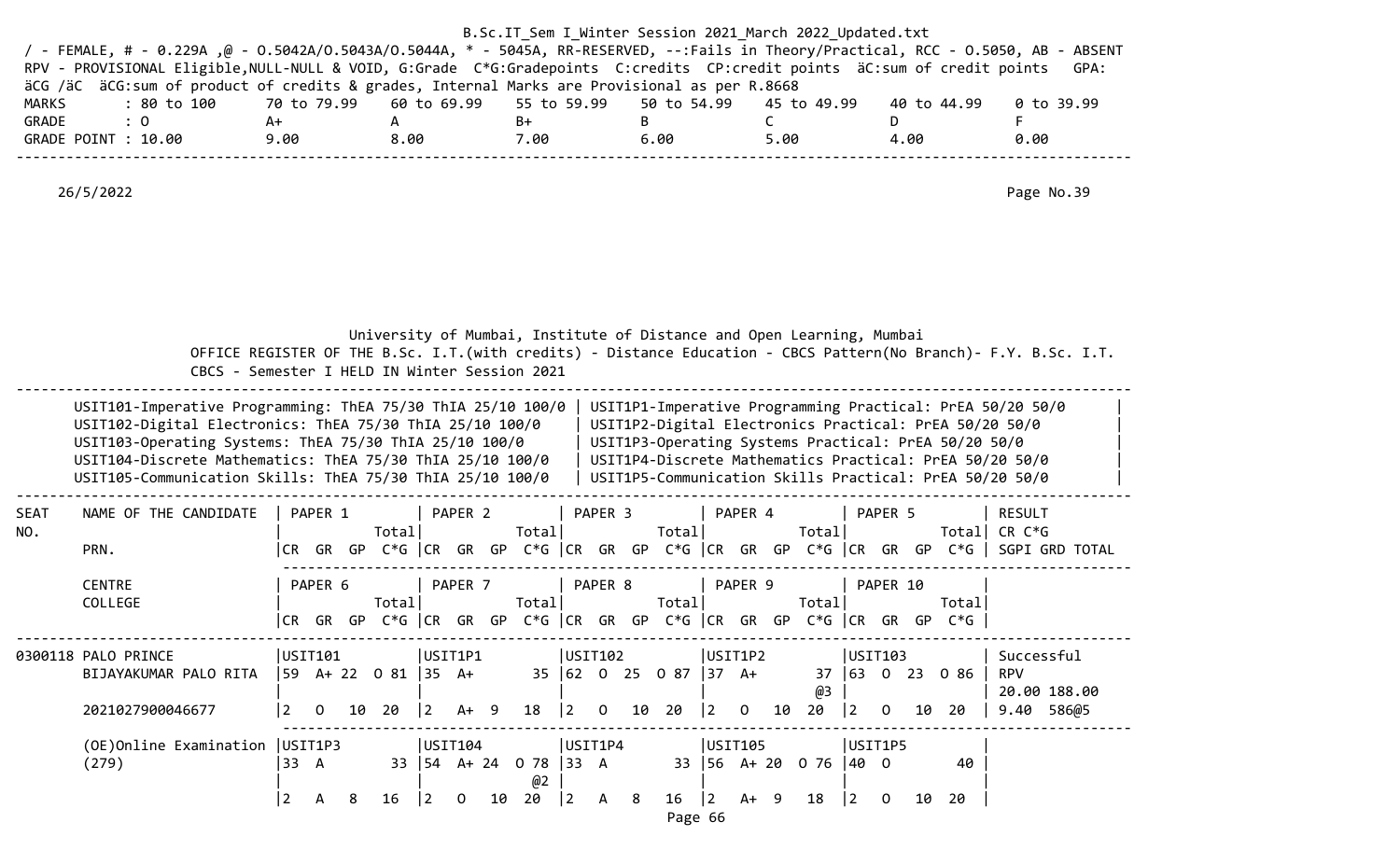| Total Credit --                              |                               |                |        |        |            |                      |          |    |                      |                |                | FINAL CGPI --      | B.Sc.IT_Sem I_Winter Session 2021_March 2022_Updated.txt |                             |                |    |          |                    |              |     |                           |              |  |
|----------------------------------------------|-------------------------------|----------------|--------|--------|------------|----------------------|----------|----|----------------------|----------------|----------------|--------------------|----------------------------------------------------------|-----------------------------|----------------|----|----------|--------------------|--------------|-----|---------------------------|--------------|--|
|                                              |                               |                |        |        |            |                      |          |    |                      |                |                |                    |                                                          |                             |                |    |          |                    |              |     |                           |              |  |
|                                              | 0300119 / PANCHAL POOJA       | USIT101        |        |        |            | USIT1P1              |          |    |                      | USIT102        |                |                    |                                                          | USIT1P2                     |                |    |          | USIT103            |              |     |                           | Successful   |  |
|                                              | PRABHAKAR PRAJWALI            | 38             | B 19   |        | A+57 38 A+ |                      |          |    |                      |                |                |                    | 38 42 B+ 25 0 67                                         | $ 33 \ \text{A}$            |                |    |          |                    |              |     | 33 $ 42 \t B+ 24 \t O 66$ |              |  |
|                                              |                               |                |        |        |            |                      |          |    |                      |                |                |                    |                                                          |                             |                |    |          |                    |              |     |                           | 20.00 156.00 |  |
|                                              | 2021027900028625              | $\overline{2}$ |        | $B+ 7$ | 14         | $ 2\rangle$          | $A+ 9$   |    | 18                   | $\vert$ 2      | $\mathsf{A}$   | 8 <sup>8</sup>     | 16                                                       | 2                           | A 8            |    | 16       | $ 2\rangle$        | $\mathsf{A}$ | -8  | 16                        | $7.80$ 473*  |  |
|                                              | (OE)Online Examination        | USIT1P3        |        |        |            | USIT104              |          |    |                      | USIT1P4        |                |                    |                                                          | USIT105                     |                |    |          | USIT1P5            |              |     |                           |              |  |
|                                              | (279)                         | 33 A           |        |        |            | 33 26 D 20           |          |    | $0.46$ 33 A          |                |                |                    |                                                          | $33 \mid 53 \quad A+14$     |                |    | $B + 67$ | 33 A               |              |     | 33                        |              |  |
|                                              |                               | $\overline{2}$ | A      | 8      | 16         | 2                    | B        | 6  | 12                   | $\overline{2}$ | $\mathsf{A}$   | 8                  | 16                                                       | $ 2\rangle$                 |                |    | 16       | $ 2\rangle$        | A            | - 8 | 16                        |              |  |
| A 8<br>Total Credit --<br>FINAL CGPI --      |                               |                |        |        |            |                      |          |    |                      |                |                |                    |                                                          |                             |                |    |          |                    |              |     |                           |              |  |
|                                              | 0300120 PANCHAL SOURABH SUNIL | USIT101        |        |        |            | USIT1P1              |          |    |                      | USIT102        |                |                    |                                                          | USIT1P2                     |                |    |          | USIT103            |              |     |                           | Successful   |  |
|                                              | <b>SHARDA</b>                 | 47             | A 24   |        | 071        | 38 A+                |          |    |                      |                |                |                    | 38   71 0 25 0 96   29 B+                                |                             |                |    |          | $29 \mid 42$ B+ 25 |              |     | 0 <sub>67</sub>           |              |  |
|                                              |                               |                |        |        |            |                      |          |    | @2                   |                |                |                    |                                                          |                             |                |    |          |                    |              |     |                           | 20.00 176.00 |  |
|                                              | 2021027900033383              | 2              | $A+ 9$ |        | 18         | $\overline{2}$       | $\Omega$ | 10 | 20                   | 2              | $\overline{0}$ | 10                 | 20                                                       | $ 2\rangle$                 | $B+$ 7         |    | 14       | $ 2\rangle$        | $\mathsf{A}$ | -8  | 16                        | 8.80 572@2   |  |
| USIT104<br>(OE)Online Examination<br>USIT1P3 |                               |                |        |        |            |                      |          |    |                      |                | USIT1P4        |                    |                                                          | USIT105                     |                |    |          | USIT1P5            |              |     |                           |              |  |
|                                              | (279)                         | $28$ B+        |        |        |            |                      |          |    | 28 62 0 24 0 86 34 A |                |                |                    |                                                          | $34 \mid 65 \mid 0 \mid 23$ |                |    | 088      | $ 35 \text{ A+}$   |              |     | 35                        |              |  |
|                                              |                               |                |        |        |            |                      |          |    |                      |                |                |                    |                                                          |                             |                |    |          |                    |              |     |                           |              |  |
|                                              |                               | $\overline{2}$ | $B+ 7$ |        | 14         | 2<br>Total Credit -- | $\Omega$ |    | 10 20                | $\overline{2}$ | $\mathsf{A}$   | 8<br>FINAL CGPI -- | 16                                                       | $ 2\rangle$                 | $\overline{O}$ | 10 | 20       | $ 2\rangle$        | $A+ 9$       |     | 18                        |              |  |
|                                              |                               |                |        |        |            |                      |          |    |                      |                |                |                    |                                                          |                             |                |    |          |                    |              |     |                           |              |  |

| / FEMALE, # - 0.229A ,@ - 0.5042A/0.5043A/0.5044A, * - 5045A, RR-RESERVED, --:Fails in Theory/Practical, RCC - 0.5050, AB - ABSENT<br>RPV - PROVISIONAL Eligible, NULL-NULL & VOID, G:Grade C*G:Gradepoints C:credits CP:credit points äC:sum of credit points |      |      |      |      |      |             | GPA:       |
|----------------------------------------------------------------------------------------------------------------------------------------------------------------------------------------------------------------------------------------------------------------|------|------|------|------|------|-------------|------------|
| äCG /äC äCG:sum of product of credits & grades, Internal Marks are Provisional as per R.8668                                                                                                                                                                   |      |      |      |      |      |             |            |
| : 80 to 100    70 to 79.99   60 to 69.99   55 to 59.99   50 to 54.99   45 to 49.99<br>MARKS                                                                                                                                                                    |      |      |      |      |      | 40 to 44.99 | 0 to 39.99 |
| GRADE<br>$\therefore$ 0                                                                                                                                                                                                                                        | A+   |      | B+   |      |      |             |            |
| GRADE POINT : 10.00                                                                                                                                                                                                                                            | 9.00 | 8.00 | 7.00 | 6.00 | 5.00 | 4.00        | 0.00       |
|                                                                                                                                                                                                                                                                |      |      |      |      |      |             |            |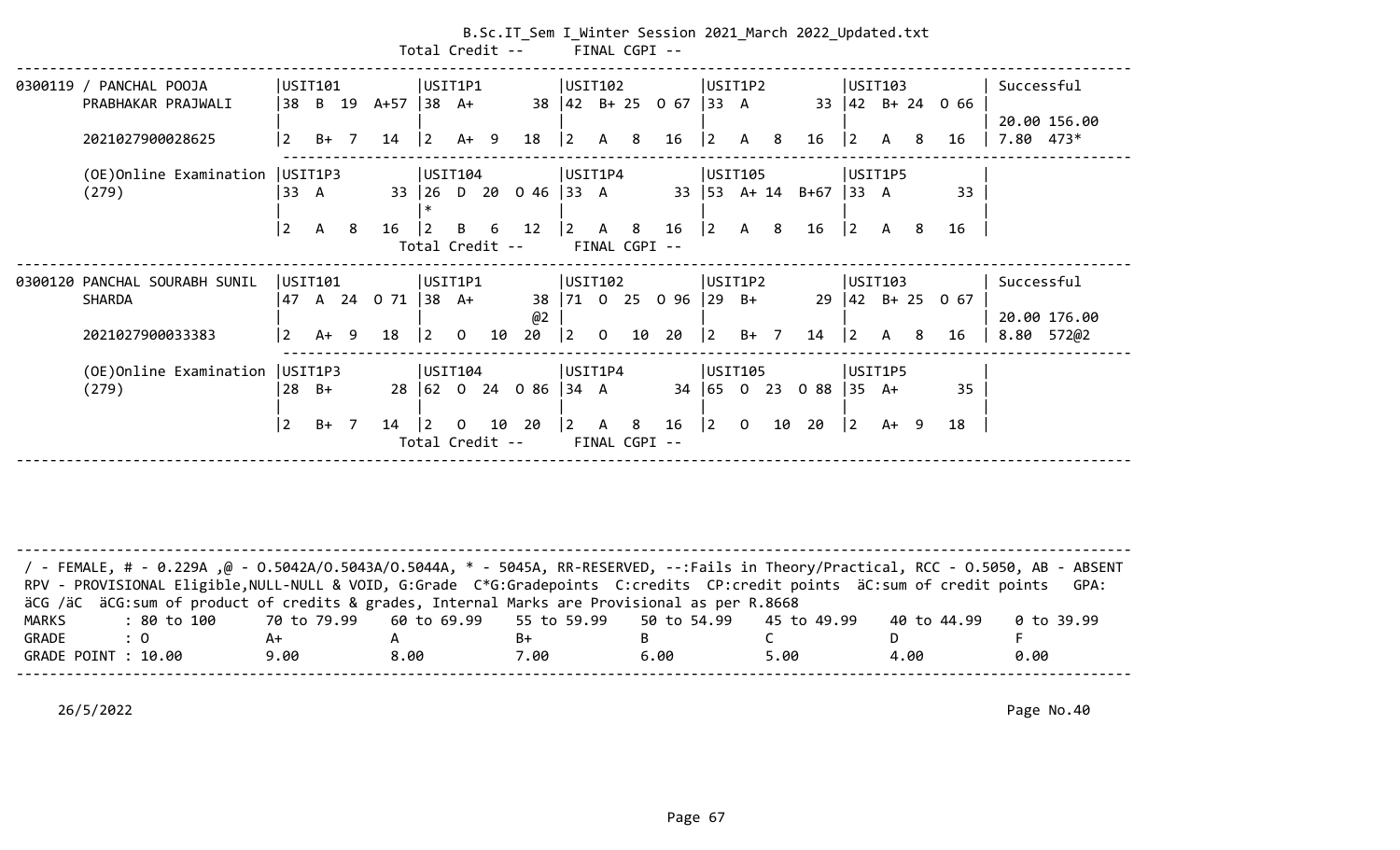University of Mumbai, Institute of Distance and Open Learning, Mumbai OFFICE REGISTER OF THE B.Sc. I.T.(with credits) - Distance Education - CBCS Pattern(No Branch)- F.Y. B.Sc. I.T. CBCS - Semester I HELD IN Winter Session 2021

|             | USIT101-Imperative Programming: ThEA 75/30 ThIA 25/10 100/0<br>USIT102-Digital Electronics: ThEA 75/30 ThIA 25/10 100/0<br>USIT103-Operating Systems: ThEA 75/30 ThIA 25/10 100/0<br>USIT104-Discrete Mathematics: ThEA 75/30 ThIA 25/10 100/0<br>USIT105-Communication Skills: ThEA 75/30 ThIA 25/10 100/0 |                                   |                            |         |                                        |             |                                           |     |                                         |                               |                         |                     |                             |                   |                           |   |                                                    |                                                  |          |         | USIT1P3-Operating Systems Practical: PrEA 50/20 50/0                            | USIT1P1-Imperative Programming Practical: PrEA 50/20 50/0<br>USIT1P2-Digital Electronics Practical: PrEA 50/20 50/0<br>USIT1P4-Discrete Mathematics Practical: PrEA 50/20 50/0<br>USIT1P5-Communication Skills Practical: PrEA 50/20 50/0 |
|-------------|-------------------------------------------------------------------------------------------------------------------------------------------------------------------------------------------------------------------------------------------------------------------------------------------------------------|-----------------------------------|----------------------------|---------|----------------------------------------|-------------|-------------------------------------------|-----|-----------------------------------------|-------------------------------|-------------------------|---------------------|-----------------------------|-------------------|---------------------------|---|----------------------------------------------------|--------------------------------------------------|----------|---------|---------------------------------------------------------------------------------|-------------------------------------------------------------------------------------------------------------------------------------------------------------------------------------------------------------------------------------------|
| SEAT<br>NO. | NAME OF THE CANDIDATE<br>PRN.                                                                                                                                                                                                                                                                               |                                   | PAPER 1                    |         | Totall                                 |             | PAPER 2                                   |     | Total                                   |                               | PAPER 3                 |                     | Total                       |                   | PAPER 4                   |   | Total                                              |                                                  | PAPER 5  |         |                                                                                 | <b>RESULT</b><br>Total CR C*G<br> CR GR GP C*G  CR GR GP C*G  CR GR GP C*G  CR GR GP C*G  CR GR GP C*G   SGPI GRD TOTAL                                                                                                                   |
|             | <b>CENTRE</b><br>COLLEGE                                                                                                                                                                                                                                                                                    |                                   | PAPER 6                    |         | Totall                                 |             | PAPER 7                                   |     | Total                                   |                               | PAPER 8                 |                     | Totall                      |                   | PAPER 9                   |   | Total                                              |                                                  | PAPER 10 |         | Totall<br> CR GR GP C*G  CR GR GP C*G  CR GR GP C*G  CR GR GP C*G  CR GR GP C*G |                                                                                                                                                                                                                                           |
|             | 0300121 PARAB VAIBHAV VASANT<br><b>VIDYA</b>                                                                                                                                                                                                                                                                |                                   | USIT101                    |         | 47E A 19E A+66  31E A                  |             | USIT1P1                                   |     |                                         | USIT102                       |                         |                     | 31   68E 0 25E 0 93   32E A |                   | USIT1P2                   |   |                                                    | USIT103                                          |          |         | 32 63E 0 24E 0 87                                                               | Unsuccessful ATKT                                                                                                                                                                                                                         |
|             | 2021027900130985<br>(OE) Online Examination   USIT1P3<br>(279)                                                                                                                                                                                                                                              | $\vert 2 \vert$<br>$\overline{2}$ | A<br>32E A<br>$\mathsf{A}$ | 8<br>-8 | 16<br>$16 \quad  2$                    | $ 2\rangle$ | A<br> USTI04 <br>$A+ 9$                   | 8   | 16<br>32   54E A+ 24E O 78   AB F<br>18 | $\vert$ 2<br>USIT1P4<br>l 2 L | $\mathbf 0$<br>F.       | 0                   | 10 20<br>AB                 | $ 2\rangle$<br> 2 | A<br>USIT105<br>$A+ 9$    | 8 | $16 \quad  2$<br>AB   56E A+ 20E 0 76   AB F<br>18 | USIT1P5<br>$\vert 2 \vert$ F                     | $\Omega$ | 10<br>0 | 20<br>AB<br>AB                                                                  | -- 495                                                                                                                                                                                                                                    |
|             | 0300122 PARMAR RAHIL NARESH<br><b>BHAVNA</b><br>2021027900032051                                                                                                                                                                                                                                            | $\vert$ 2                         | USIT101<br>A 8             |         | $ 44 \t B+ 22 \t O 66  38 \t A+$<br>16 | $ 2\rangle$ | Total Credit --<br>USIT1P1<br>$\mathbf 0$ |     | @2<br>10 20                             | USIT102<br>$\vert$ 2          | $\overline{\mathbf{0}}$ | FINAL CGPI --<br>10 | 38 60 0 24 0 84 30 A<br>20  | $ 2\rangle$       | USIT1P2<br>A 8            |   | $16 \quad  2 \quad 0$                              | USTI03                                           |          |         | 30 65 0 23 0 88<br>10 20                                                        | Successful<br>20.00 182.00<br>9.10 56002                                                                                                                                                                                                  |
|             | (OE) Online Examination   USIT1P3<br>(279)                                                                                                                                                                                                                                                                  | $\vert$ 2                         | $35 \text{ A+}$<br>$A+9$   |         | 18                                     | $\vert$ 2   | USIT104<br>$A+$<br>Total Credit --        | - 9 | 35 47 A 24 0 71 35 A+<br>18             | USIT1P4<br> 2                 | $A+ 9$                  | FINAL CGPI --       | 18                          | $ 2\rangle$       | USIT105<br>$\overline{0}$ |   | 35   59 A + 23 0 82   31 A<br>10 20                | USIT1P5<br>$\begin{vmatrix} 2 & A \end{vmatrix}$ |          | - 8     | 31<br>16                                                                        |                                                                                                                                                                                                                                           |
|             | 0300123 / PATEL FARIHA ALTAF                                                                                                                                                                                                                                                                                |                                   | USTI01                     |         |                                        |             | USIT1P1                                   |     |                                         | USIT102                       |                         |                     | Page 68                     | USIT1P2           |                           |   |                                                    | USTI03                                           |          |         |                                                                                 | Successful                                                                                                                                                                                                                                |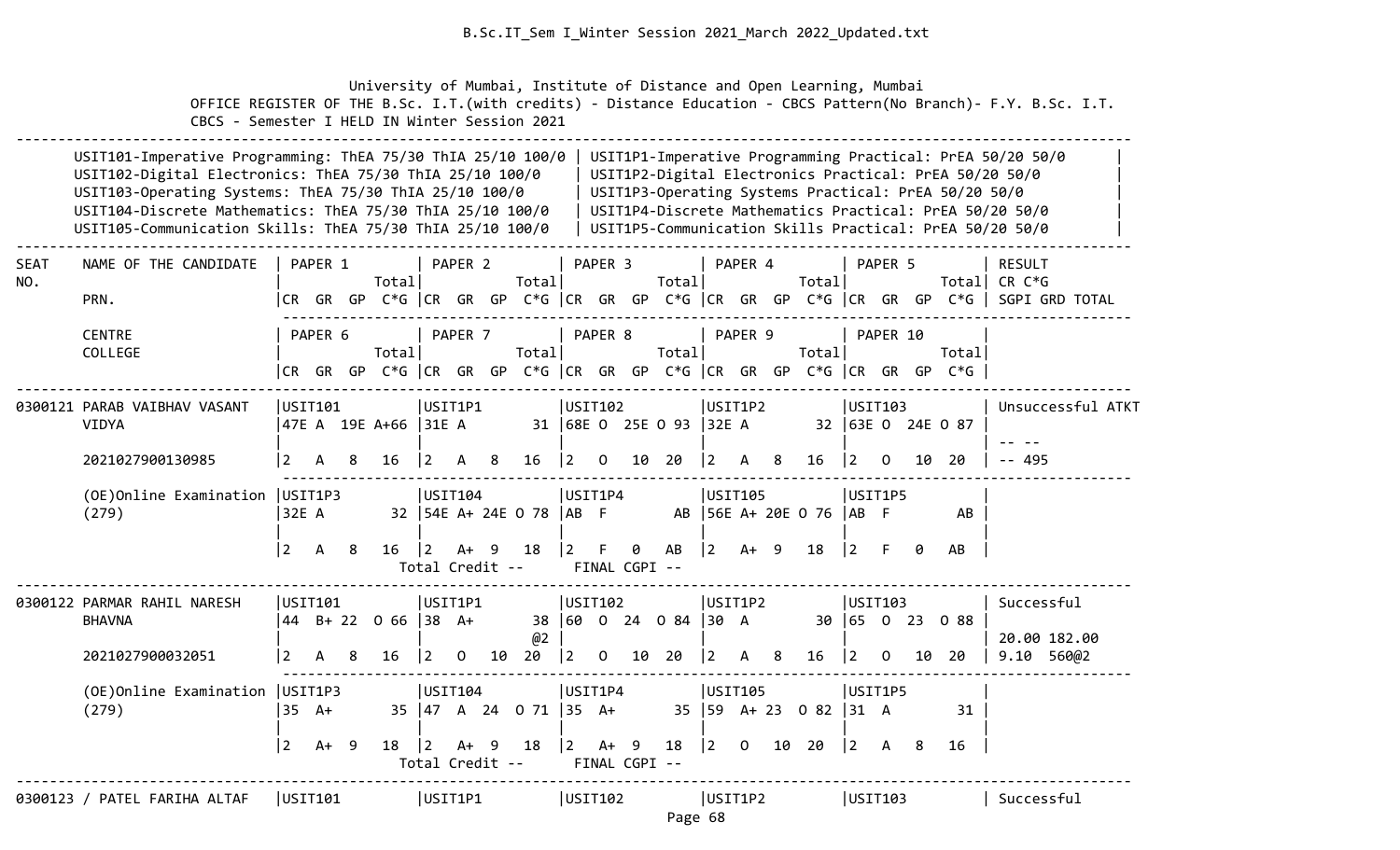| FEROZA<br>2021027900110106                                                                                                                                                                                                                                                                                  | 36 C 21 0 57 35 A+<br> 2 <br>B+ 7 | $ 2\rangle$<br>$A+ 9$<br>14                   | $ 2 \rangle$<br>18          | 35   45 A 23 O 68   34 A<br>A 8<br>16                                                | B.Sc.IT_Sem I_Winter Session 2021 March 2022 Updated.txt<br>$ 2\rangle$<br>A 8<br>16 | $34 \mid 44 \mid B + 23 \mid 0 \mid 67 \mid$<br>$ 2\rangle$<br>A 8<br>16                                                                                                                                                                                                                          | RPV<br>20.00 164.00<br>8.20 503  |
|-------------------------------------------------------------------------------------------------------------------------------------------------------------------------------------------------------------------------------------------------------------------------------------------------------------|-----------------------------------|-----------------------------------------------|-----------------------------|--------------------------------------------------------------------------------------|--------------------------------------------------------------------------------------|---------------------------------------------------------------------------------------------------------------------------------------------------------------------------------------------------------------------------------------------------------------------------------------------------|----------------------------------|
| (OE) Online Examination   USIT1P3<br>(279)                                                                                                                                                                                                                                                                  | 33 A                              | USIT104<br>33   48 A 23 O 71   31 A           |                             | USIT1P4                                                                              | USIT105<br>$31 \mid 57$ A+ 19 A+76 31 A                                              | USIT1P5<br>31                                                                                                                                                                                                                                                                                     |                                  |
|                                                                                                                                                                                                                                                                                                             | $\vert$ 2<br><b>A</b><br>- 8      | 16<br>$ 2\rangle$<br>A+ 9                     | 18                          | $\begin{vmatrix} 2 & A & 8 & 16 \end{vmatrix}$ 2<br>Total Credit 20.00 FINAL CGPI -- | A+ 9                                                                                 | 18   2 A 8<br>16                                                                                                                                                                                                                                                                                  |                                  |
| / - FEMALE, # - 0.229A ,@ - 0.5042A/0.5043A/0.5044A, * - 5045A, RR-RESERVED, --:Fails in Theory/Practical, RCC - 0.5050, AB - ABSENT                                                                                                                                                                        |                                   |                                               |                             |                                                                                      |                                                                                      |                                                                                                                                                                                                                                                                                                   |                                  |
| RPV - PROVISIONAL Eligible, NULL-NULL & VOID, G:Grade C*G:Gradepoints C:credits CP:credit points äC:sum of credit points<br>äCG /äC äCG:sum of product of credits & grades, Internal Marks are Provisional as per R.8668<br>: 80 to 100<br><b>MARKS</b><br>$\therefore$ 0<br>GRADE<br>GRADE POINT : 10.00   | 70 to 79.99<br>A+<br>9.00         | 60 to 69.99<br>$\mathsf{A}$<br>8.00           | 55 to 59.99<br>$B+$<br>7.00 | 50 to 54.99<br>B<br>6.00                                                             | 45 to 49.99<br>$\mathsf{C}$<br>5.00                                                  | 40 to 44.99<br>D<br>4.00                                                                                                                                                                                                                                                                          | GPA:<br>0 to 39.99<br>F.<br>0.00 |
| 26/5/2022                                                                                                                                                                                                                                                                                                   |                                   |                                               |                             |                                                                                      |                                                                                      |                                                                                                                                                                                                                                                                                                   | Page No.41                       |
|                                                                                                                                                                                                                                                                                                             |                                   | CBCS - Semester I HELD IN Winter Session 2021 |                             |                                                                                      | University of Mumbai, Institute of Distance and Open Learning, Mumbai                | OFFICE REGISTER OF THE B.Sc. I.T. (with credits) - Distance Education - CBCS Pattern (No Branch) - F.Y. B.Sc. I.T.                                                                                                                                                                                |                                  |
| USIT101-Imperative Programming: ThEA 75/30 ThIA 25/10 100/0<br>USIT102-Digital Electronics: ThEA 75/30 ThIA 25/10 100/0<br>USIT103-Operating Systems: ThEA 75/30 ThIA 25/10 100/0<br>USIT104-Discrete Mathematics: ThEA 75/30 ThIA 25/10 100/0<br>USIT105-Communication Skills: ThEA 75/30 ThIA 25/10 100/0 |                                   |                                               |                             |                                                                                      |                                                                                      | USIT1P1-Imperative Programming Practical: PrEA 50/20 50/0<br>USIT1P2-Digital Electronics Practical: PrEA 50/20 50/0<br>USIT1P3-Operating Systems Practical: PrEA 50/20 50/0<br>USIT1P4-Discrete Mathematics Practical: PrEA 50/20 50/0<br>USIT1P5-Communication Skills Practical: PrEA 50/20 50/0 |                                  |
| NAME OF THE CANDIDATE<br>SEAT<br>NO.                                                                                                                                                                                                                                                                        | PAPER 1                           | PAPER 2<br>Total                              | Total                       | PAPER 3<br>Total<br>Page 69                                                          | PAPER 4<br>Total                                                                     | PAPER 5                                                                                                                                                                                                                                                                                           | RESULT<br>Total CR $C*G$         |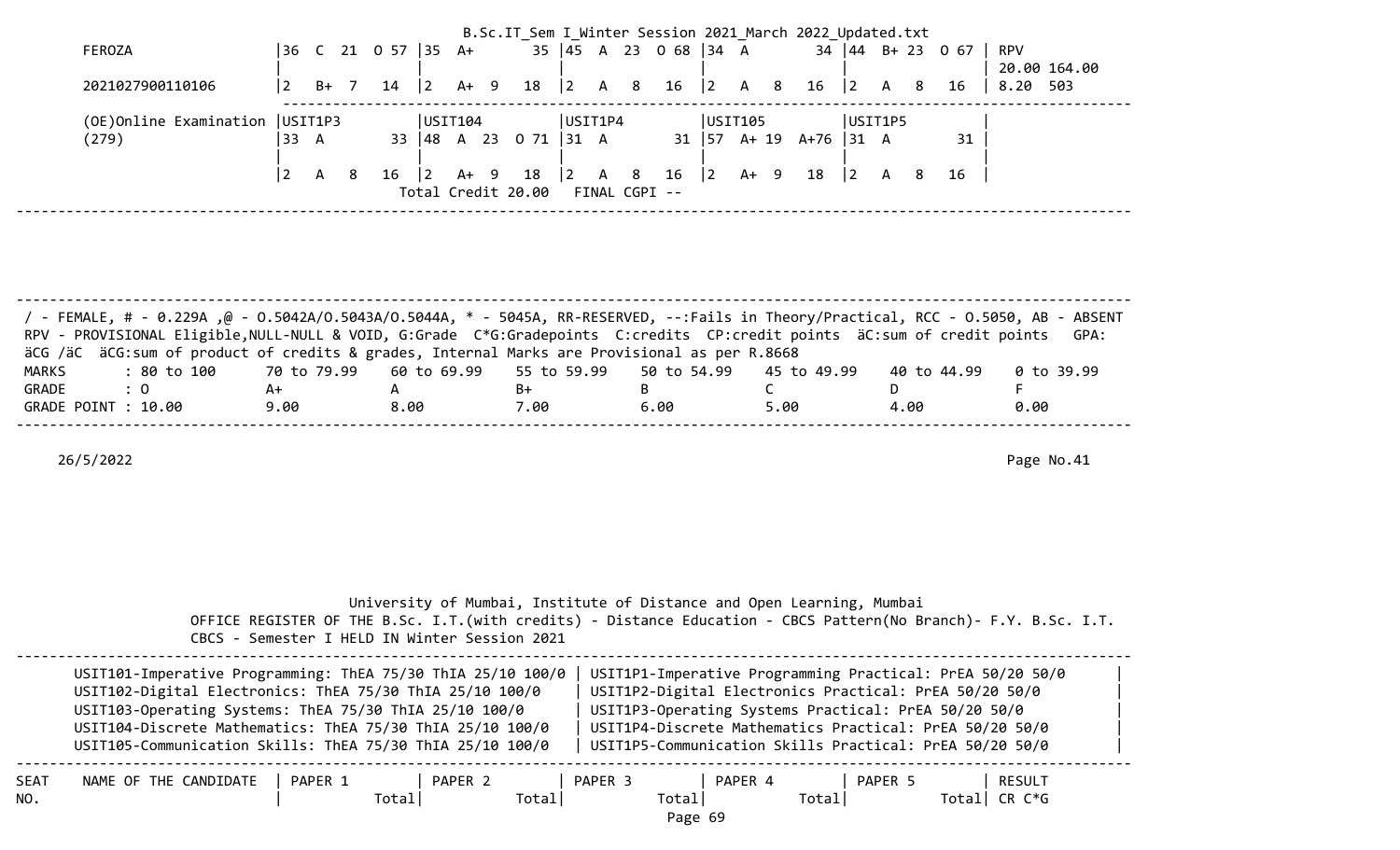|                                                                                               |                     |                   |    |                          |                                       |                                             |    |                                |                                                             |                |                    |                                                 |                                           |                                                                         |    | B.Sc.IT_Sem I_Winter Session 2021_March 2022_Updated.txt |                                            |          |   |                                                                           |                                                                                       |
|-----------------------------------------------------------------------------------------------|---------------------|-------------------|----|--------------------------|---------------------------------------|---------------------------------------------|----|--------------------------------|-------------------------------------------------------------|----------------|--------------------|-------------------------------------------------|-------------------------------------------|-------------------------------------------------------------------------|----|----------------------------------------------------------|--------------------------------------------|----------|---|---------------------------------------------------------------------------|---------------------------------------------------------------------------------------|
| PRN.                                                                                          |                     |                   |    |                          |                                       |                                             |    |                                |                                                             |                |                    |                                                 |                                           |                                                                         |    |                                                          |                                            |          |   |                                                                           | CR GR GP C*G  CR GR GP C*G  CR GR GP C*G  CR GR GP C*G  CR GR GP C*G   SGPI GRD TOTAL |
| <b>CENTRE</b><br>COLLEGE                                                                      |                     | PAPER 6           |    | Totall                   |                                       | PAPER 7                                     |    | Total                          | PAPER 8                                                     |                |                    | Total                                           | PAPER 9                                   |                                                                         |    | Total                                                    |                                            | PAPER 10 |   | Total<br>CR GR GP C*G CR GR GP C*G CR GR GP C*G CR GR GP C*G CR GR GP C*G |                                                                                       |
| 0300124 PATHAN ARMAAN SALIM<br>NASIM<br>2021027900028664<br>(OE) Online Examination   USIT1P3 | $\mathbf{2}$        | USIT101<br>$B+$ 7 |    | 36 C 22 0 58 37 A+<br>14 | $ 2\rangle$                           | USIT1P1<br>$\overline{0}$<br><b>USIT104</b> |    | @3<br>10 20                    | USIT102<br>$\begin{vmatrix} 2 & 0 \end{vmatrix}$<br>USIT1P4 |                |                    | 37 65 0 24 0 89<br>10 20                        | $ 36 \tA+$                                | USIT1P2<br>$\begin{vmatrix} 2 & A+ & 9 \end{vmatrix}$<br><b>USIT105</b> |    | 18                                                       | USIT103<br>$\vert$ 2<br>USIT1P5            | 0        |   | $36 \mid 56 \text{ A} + 23 \text{ O} \mid 79$<br>@1<br>10 20              | Successful<br>20.00 176.00<br>8.80 539@4                                              |
| (279)                                                                                         | 31 A<br>$2^{\circ}$ | A                 | 8  | 16                       | $\vert$ 2<br>Total Credit --          | $A+ 9$                                      |    | 31   50 A 21 0 71   33 A<br>18 | $\overline{2}$                                              | $\mathsf{A}$   | 8<br>FINAL CGPI -- | 16                                              | $ 2 \tA+ 9$                               |                                                                         |    | 33   54 A + 17 A 71   34 A<br>18                         | $\begin{vmatrix} 2 & A & 8 \end{vmatrix}$  |          |   | 34<br>16                                                                  |                                                                                       |
| 0300125 / PATIL DURVA MANOHAR<br>PRIYA                                                        | USTI01              |                   |    | 35E C 20E O 55   AB F    |                                       | USIT1P1                                     |    |                                | USIT102                                                     |                |                    | AB   51E A 20E O 71                             | 34E A                                     | USIT1P2                                                                 |    |                                                          | USTI03                                     |          |   | 34 38E B 16E A 54                                                         | Unsuccessful ATKT                                                                     |
| 2021027900032437                                                                              | <u> 2</u>           | $B+ 7$            |    | 14                       | $\overline{2}$                        |                                             | ø  | AB                             | $2^{\circ}$                                                 |                | $A+ 9$             | 18                                              | <u> 2</u>                                 | A 8                                                                     |    | 16                                                       | $\overline{2}$                             | B.       | 6 | 12                                                                        | $-- 385$                                                                              |
| (OE) Online Examination   USIT1P3<br>(279)                                                    | AB F                |                   |    |                          |                                       | USIT104                                     |    | AB 30E D 19E A+49 25E B        | USIT1P4                                                     |                |                    |                                                 |                                           | USIT105                                                                 |    | 25   44E B+ 18E A+62   35E A+                            | USIT1P5                                    |          |   | 35                                                                        |                                                                                       |
|                                                                                               | $\overline{2}$      | F                 | ø  | AB                       | $\overline{2}$                        | C.                                          | 5. | 10<br>Total Credit --          | $ 2 \rangle$                                                | $\overline{B}$ | 6<br>FINAL CGPI -- | 12                                              | $\begin{vmatrix} 2 & A & 8 \end{vmatrix}$ |                                                                         |    | 16                                                       | $\begin{vmatrix} 2 & A+ & 9 \end{vmatrix}$ |          |   | 18                                                                        |                                                                                       |
| 0300126 PATIL KAUSTUBH KISHOR<br><b>KARUNA</b>                                                |                     | USIT101           |    | 50 A 24 0 74   43 0      |                                       | USIT1P1                                     |    |                                | USIT102                                                     |                |                    | 43 62 0 25 0 87                                 | $ 32 \ \text{A}$                          | USIT1P2                                                                 |    |                                                          | USIT103                                    |          |   | $32 \mid 63 \mid 0 \mid 22 \mid 0 \mid 85$                                | Successful<br>20.00 184.00                                                            |
| 2021027900081983                                                                              | $\vert 2 \vert$     | $A+9$             |    | 18                       | $\begin{bmatrix} 2 & 0 \end{bmatrix}$ |                                             |    | 10 20                          |                                                             |                |                    | $\begin{bmatrix} 2 & 0 & 10 & 20 \end{bmatrix}$ | $\begin{vmatrix} 2 & A & 8 \end{vmatrix}$ |                                                                         |    | 16 2 0 10 20                                             |                                            |          |   |                                                                           | 9.20 579@1                                                                            |
| (OE) Online Examination   USIT1P3<br>(279)                                                    | 33 A                |                   |    |                          |                                       | USTI04                                      |    | 33   56 A + 25 0 81   30 A     | USIT1P4                                                     |                |                    |                                                 |                                           | USIT105                                                                 |    | 30   56 A + 23 0 79   35 A +<br>@1                       | USIT1P5                                    |          |   | 35                                                                        |                                                                                       |
|                                                                                               | $\vert 2 \vert$     | A                 | -8 | 16                       | 12<br>Total Credit --                 | 0                                           |    | 10 20                          | $2^{\circ}$                                                 | A              | 8<br>FINAL CGPI -- | 16                                              | l 2                                       | $\Omega$                                                                | 10 | 20                                                       | 2                                          | $A+ 9$   |   | 18                                                                        |                                                                                       |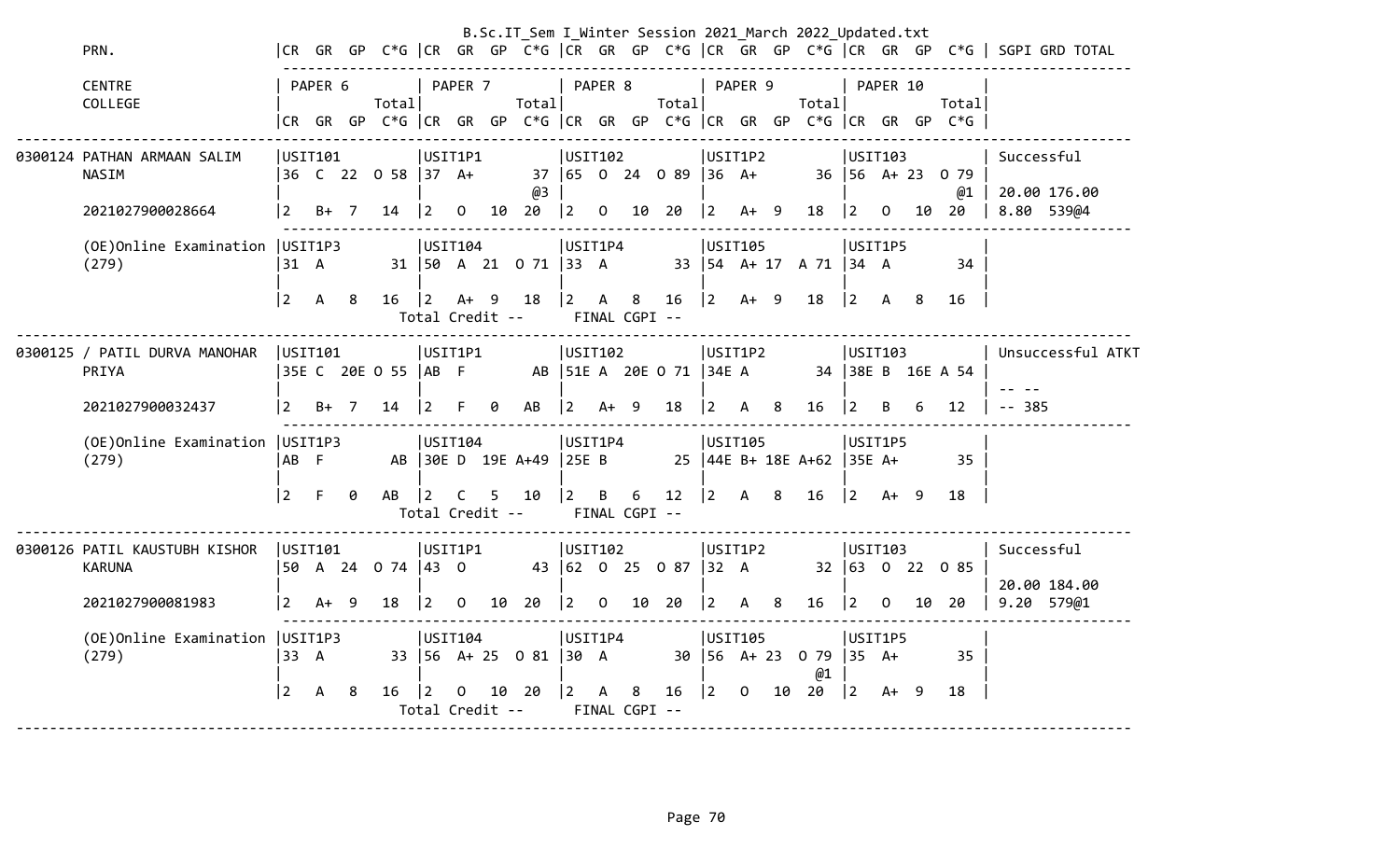| / - FEMALE, # - 0.229A ,@ - 0.5042A/0.5043A/0.5044A, * - 5045A, RR-RESERVED, --:Fails in Theory/Practical, RCC - 0.5050, AB - ABSENT<br>RPV - PROVISIONAL Eligible, NULL-NULL & VOID, G:Grade C*G:Gradepoints C:credits CP:credit points äC:sum of credit points |      |      |      |      |      |             | GPA:       |
|------------------------------------------------------------------------------------------------------------------------------------------------------------------------------------------------------------------------------------------------------------------|------|------|------|------|------|-------------|------------|
| äCG /äC äCG:sum of product of credits & grades, Internal Marks are Provisional as per R.8668                                                                                                                                                                     |      |      |      |      |      |             |            |
| : 80 to 100    70 to 79.99   60 to 69.99   55 to 59.99   50 to 54.99   45 to 49.99<br>MARKS                                                                                                                                                                      |      |      |      |      |      | 40 to 44.99 | 0 to 39.99 |
| GRADE<br>$\therefore$ 0                                                                                                                                                                                                                                          | A+   |      | B+   |      |      |             |            |
| GRADE POINT : 10.00                                                                                                                                                                                                                                              | 9.00 | 8.00 | 7.00 | 6.00 | 5.00 | 4.00        | 0.00       |
|                                                                                                                                                                                                                                                                  |      |      |      |      |      |             |            |

|             | CBCS - Semester I HELD IN Winter Session 2021                                                                                                                                                                                                                                                               |                |         |            |                  |           |                                        |    |             |                                       |                    |                                 |             |                   | University of Mumbai, Institute of Distance and Open Learning, Mumbai           |                  |                        |    |                                                      | OFFICE REGISTER OF THE B.Sc. I.T. (with credits) - Distance Education - CBCS Pattern (No Branch) - F.Y. B.Sc. I.T.                                                                                                                        |
|-------------|-------------------------------------------------------------------------------------------------------------------------------------------------------------------------------------------------------------------------------------------------------------------------------------------------------------|----------------|---------|------------|------------------|-----------|----------------------------------------|----|-------------|---------------------------------------|--------------------|---------------------------------|-------------|-------------------|---------------------------------------------------------------------------------|------------------|------------------------|----|------------------------------------------------------|-------------------------------------------------------------------------------------------------------------------------------------------------------------------------------------------------------------------------------------------|
|             | USIT101-Imperative Programming: ThEA 75/30 ThIA 25/10 100/0<br>USIT102-Digital Electronics: ThEA 75/30 ThIA 25/10 100/0<br>USIT103-Operating Systems: ThEA 75/30 ThIA 25/10 100/0<br>USIT104-Discrete Mathematics: ThEA 75/30 ThIA 25/10 100/0<br>USIT105-Communication Skills: ThEA 75/30 ThIA 25/10 100/0 |                |         |            |                  |           |                                        |    |             |                                       |                    |                                 |             |                   |                                                                                 |                  |                        |    | USIT1P3-Operating Systems Practical: PrEA 50/20 50/0 | USIT1P1-Imperative Programming Practical: PrEA 50/20 50/0<br>USIT1P2-Digital Electronics Practical: PrEA 50/20 50/0<br>USIT1P4-Discrete Mathematics Practical: PrEA 50/20 50/0<br>USIT1P5-Communication Skills Practical: PrEA 50/20 50/0 |
| SEAT<br>NO. | NAME OF THE CANDIDATE<br>PRN.                                                                                                                                                                                                                                                                               | CR.            | PAPER 1 |            | Totall           |           | PAPER <sub>2</sub>                     |    | Totall      |                                       | PAPER <sub>3</sub> | Total                           |             | PAPER 4           | Totall                                                                          |                  | PAPER 5                |    |                                                      | <b>RESULT</b><br>Total CR $C*G$<br>GR GP C*G CR GR GP C*G CR GR GP C*G CR GR GP C*G CR GR GP C*G SGPI GRD TOTAL                                                                                                                           |
|             | <b>CENTRE</b><br><b>COLLEGE</b>                                                                                                                                                                                                                                                                             |                | PAPER 6 |            | Total            |           | PAPER <sub>7</sub>                     |    | Total       |                                       | PAPER 8            | Total                           |             | PAPER 9           | Totall<br> CR GR GP C*G  CR GR GP C*G  CR GR GP C*G  CR GR GP C*G  CR GR GP C*G |                  | PAPER 10               |    | Totall                                               |                                                                                                                                                                                                                                           |
|             | 0300127 PATIL KUNAL MILIND<br><b>KANCHAN</b><br>2021027900028745                                                                                                                                                                                                                                            | 30<br>2        | USTI01  | D 18<br>5. | A+48 39 A+<br>10 | $\vert$ 2 | USIT1P1<br>$\Omega$                    | 10 | @1<br>20    | $\begin{vmatrix} 2 & 0 \end{vmatrix}$ | USIT102            | 39 56 A+ 25 0 81 29 B+<br>10 20 | $ 2\rangle$ | USIT1P2<br>$B+$ 7 | 14                                                                              | $ 2\rangle$      | USTI03<br>$\mathsf{A}$ | -8 | $29 \mid 44 \mid B + 23 \mid 0 \mid 67$<br>16        | Successful<br>20.00 164.00<br>8.20 494@1                                                                                                                                                                                                  |
|             | (OE) Online Examination   USIT1P3<br>(279)                                                                                                                                                                                                                                                                  | $31 \text{ A}$ |         |            |                  |           | USIT104<br>$31 \mid 39 \mid B \mid 23$ |    | $0 62$ 32 A |                                       | USIT1P4            |                                 |             | USIT105           | $32 \mid 51 \text{ A} 19 \text{ A} + 70$                                        | $135 \text{ A+}$ | USIT1P5                |    | 35                                                   |                                                                                                                                                                                                                                           |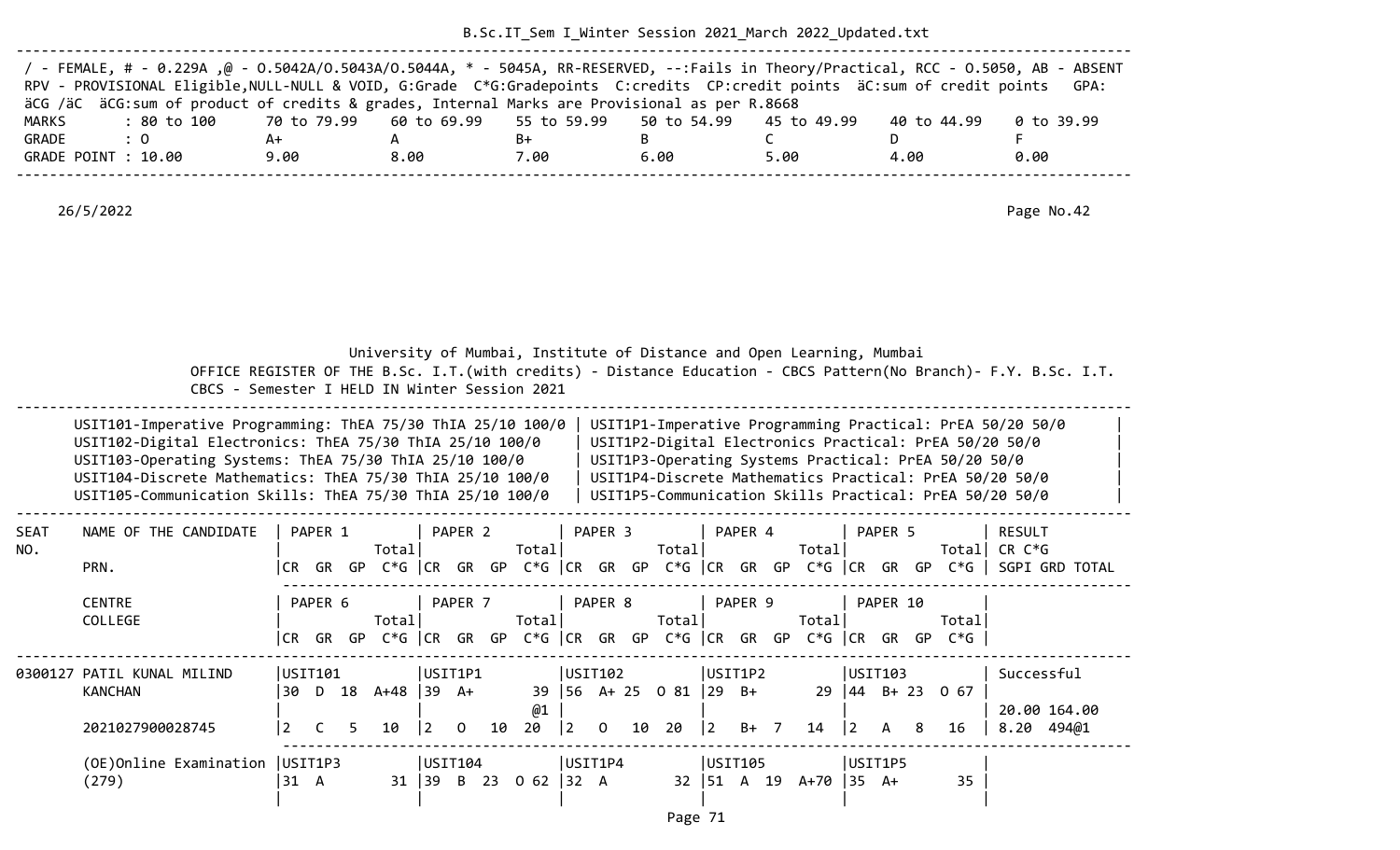|                                              | $ 2\rangle$     |    |   |               |                              |    |   | B.Sc.IT_Sem I_Winter Session 2021_March 2022_Updated.txt<br>A 8 16  2 A 8 16  2 A 8 16  2 A + 9 18  2 A + 9 18<br>Total Credit -- FINAL CGPI -- |             |    |          |                       |                |    |   |                                                                   |                   |         |    |                          |                   |
|----------------------------------------------|-----------------|----|---|---------------|------------------------------|----|---|-------------------------------------------------------------------------------------------------------------------------------------------------|-------------|----|----------|-----------------------|----------------|----|---|-------------------------------------------------------------------|-------------------|---------|----|--------------------------|-------------------|
| 0300128 / PATIL PREETI<br>VISHWANATH SUREKHA | USIT101         |    |   | 23FFABF23 ABF | USIT1P1                      |    |   | AB 60E O AB F 60  AB F                                                                                                                          | USIT102     |    |          |                       | USIT1P2        |    |   |                                                                   |                   | USIT103 |    | AB $\vert 44E B+AB$ F 44 | Unsuccessful Fail |
| 2021027900033402                             | <u> 2</u>       | F. | 0 | 0             | $\overline{2}$               |    | 0 | AB                                                                                                                                              | l 2         | F. | Ø.       | ø                     | 2              | F. | 0 | AB                                                                | l 2               |         |    | ø                        | $- - 206$         |
| (OE) Online Examination   USIT1P3<br>(279)   | IAB F           |    |   |               | USIT104                      |    |   | AB 38E B AB F 38   AB F                                                                                                                         | USIT1P4     |    |          |                       | USIT105        |    |   | AB $\vert 41E \vert B \vert AB \vert F \vert 41 \vert AB \vert F$ |                   | USIT1P5 |    | AB                       |                   |
|                                              | 2               | F. | 0 | AB            | $\vert$ 2<br>Total Credit -- | F. |   | 00                                                                                                                                              | $ 2 \tF$    |    |          | 0 AB<br>FINAL CGPI -- | $\vert$ 2      |    | 0 | 0                                                                 | $\vert 2 \vert$ F |         | Ø  | AB                       |                   |
| 0300129 PATIL PREM ANIL SARALA   USIT101     |                 |    |   | ABFABFABABF   | USIT1P1                      |    |   | AB   AB F AB F AB   AB F                                                                                                                        | USIT102     |    |          |                       | USIT1P2        |    |   |                                                                   |                   | USIT103 |    | AB AB F AB F AB          | Absent            |
| 2021027900058864                             |                 | F. | 0 | AB            | <u> 2</u>                    | F. | 0 | AB                                                                                                                                              | $ 2\rangle$ |    | 0        | AB                    | $\overline{2}$ | F. | 0 | AB                                                                | l 2               |         | Ø. | AB                       | -- 0              |
| (OE) Online Examination   USIT1P3<br>(279)   | IAB F           |    |   |               | USIT104                      |    |   | AB AB F AB F AB AB F                                                                                                                            | USIT1P4     |    |          |                       | USIT105        |    |   | AB AB F AB F AB AB F                                              |                   | USIT1P5 |    | AB                       |                   |
|                                              | $\vert 2 \vert$ | F. | 0 | AB            | $\vert 2 \vert$              |    |   | $\theta$ AB<br>Total Credit --                                                                                                                  | $ 2\rangle$ | F. | $\theta$ | AB<br>FINAL CGPI --   | $ 2\rangle$    | E. | 0 | AB                                                                | $\vert 2 \vert$ F |         | 0  | AB                       |                   |
|                                              |                 |    |   |               |                              |    |   |                                                                                                                                                 |             |    |          |                       |                |    |   |                                                                   |                   |         |    |                          |                   |

-------------------------------------------------------------------------------------------------------------------------------------- / - FEMALE, # - 0.229A ,@ - O.5042A/O.5043A/O.5044A, \* - 5045A, RR-RESERVED, --:Fails in Theory/Practical, RCC - O.5050, AB - ABSENT RPV - PROVISIONAL Eligible, NULL-NULL & VOID, G:Grade C\*G:Gradepoints C:credits CP:credit points äC:sum of credit points GPA: äCG /äC äCG:sum of product of credits & grades, Internal Marks are Provisional as per R.8668 MARKS : 80 to 100 70 to 79.99 60 to 69.99 55 to 59.99 50 to 54.99 45 to 49.99 40 to 44.99 0 to 39.99 GRADE : 0 A+ A B+ B C D F GRADE POINT : 10.00 0.00 8.00 7.00 6.00 5.00 4.00 0.00 --------------------------------------------------------------------------------------------------------------------------------------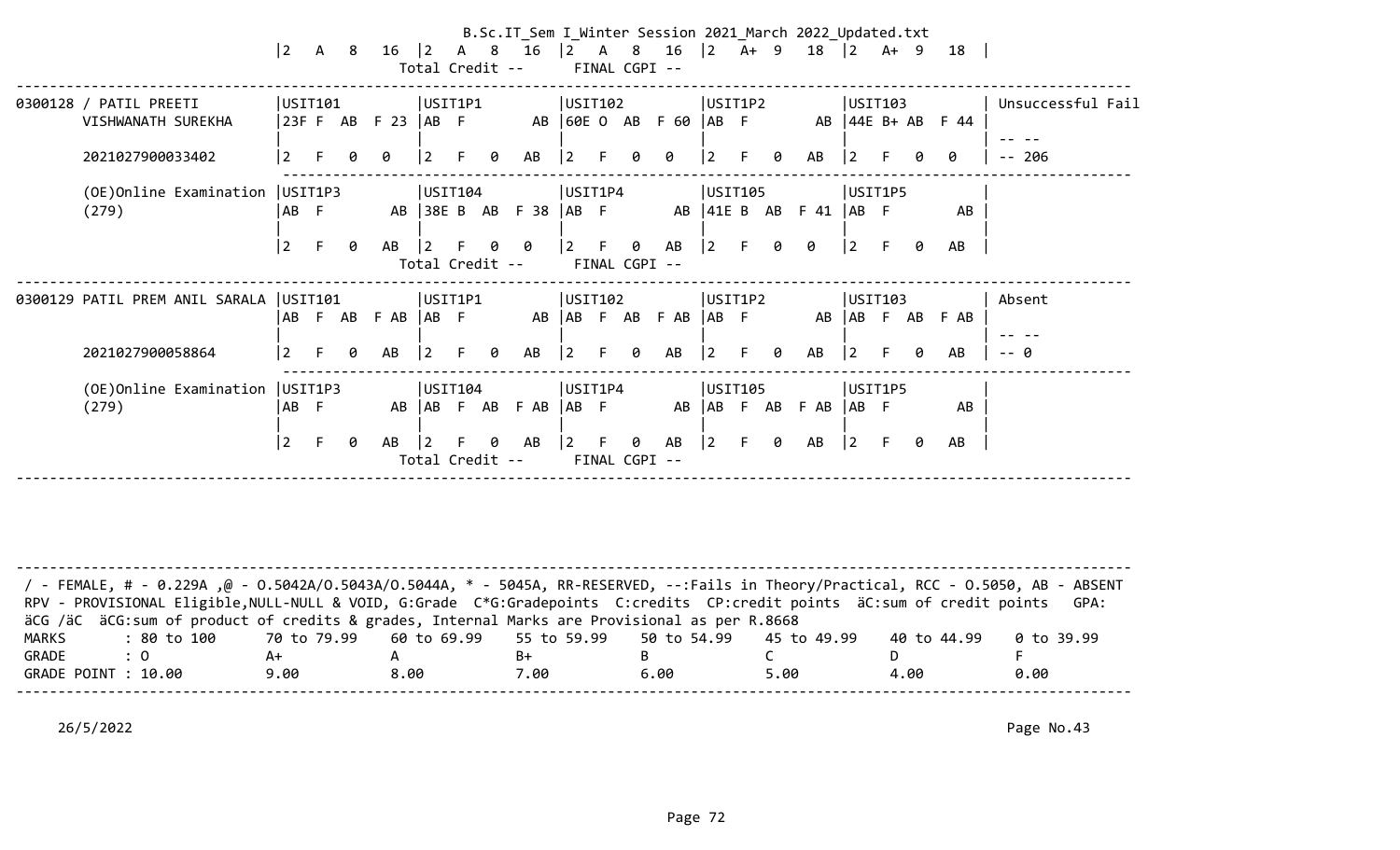University of Mumbai, Institute of Distance and Open Learning, Mumbai OFFICE REGISTER OF THE B.Sc. I.T.(with credits) - Distance Education - CBCS Pattern(No Branch)- F.Y. B.Sc. I.T. CBCS - Semester I HELD IN Winter Session 2021

|                    | USIT101-Imperative Programming: ThEA 75/30 ThIA 25/10 100/0<br>USIT102-Digital Electronics: ThEA 75/30 ThIA 25/10 100/0<br>USIT103-Operating Systems: ThEA 75/30 ThIA 25/10 100/0<br>USIT104-Discrete Mathematics: ThEA 75/30 ThIA 25/10 100/0<br>USIT105-Communication Skills: ThEA 75/30 ThIA 25/10 100/0 |                 |         |                    |                                                                                |                |                    |     |                   |                |                    |               |                         | USIT1P3-Operating Systems Practical: PrEA 50/20 50/0 | USIT1P1-Imperative Programming Practical: PrEA 50/20 50/0<br>USIT1P2-Digital Electronics Practical: PrEA 50/20 50/0<br>USIT1P4-Discrete Mathematics Practical: PrEA 50/20 50/0<br>USIT1P5-Communication Skills Practical: PrEA 50/20 50/0 |     |                     |                      |              |    |                      |                                                                                                                          |
|--------------------|-------------------------------------------------------------------------------------------------------------------------------------------------------------------------------------------------------------------------------------------------------------------------------------------------------------|-----------------|---------|--------------------|--------------------------------------------------------------------------------|----------------|--------------------|-----|-------------------|----------------|--------------------|---------------|-------------------------|------------------------------------------------------|-------------------------------------------------------------------------------------------------------------------------------------------------------------------------------------------------------------------------------------------|-----|---------------------|----------------------|--------------|----|----------------------|--------------------------------------------------------------------------------------------------------------------------|
| <b>SEAT</b><br>NO. | NAME OF THE CANDIDATE<br>PRN.                                                                                                                                                                                                                                                                               |                 | PAPER 1 |                    | Total                                                                          |                | PAPER <sub>2</sub> |     | Total             |                | PAPER 3            |               | Total                   |                                                      | PAPER 4                                                                                                                                                                                                                                   |     | Total               |                      | PAPER 5      |    |                      | <b>RESULT</b><br>Total  CR C*G<br> CR GR GP C*G  CR GR GP C*G  CR GR GP C*G  CR GR GP C*G  CR GR GP C*G   SGPI GRD TOTAL |
|                    | <b>CENTRE</b><br>COLLEGE                                                                                                                                                                                                                                                                                    |                 | PAPER 6 |                    | Total<br> CR GR GP C*G  CR GR GP C*G  CR GR GP C*G  CR GR GP C*G  CR GR GP C*G |                | PAPER 7            |     | Total             |                | PAPER 8            |               | Total                   |                                                      | PAPER 9                                                                                                                                                                                                                                   |     | Total               |                      | PAPER 10     |    | Total                |                                                                                                                          |
|                    | 0300130 PATKAR ROHAN MAHENDRA<br><b>SUCHITA</b>                                                                                                                                                                                                                                                             |                 | USTI01  |                    | 21F F 18E A+39                                                                 | $ 35E$ A+      | USIT1P1            |     |                   |                | USIT102            |               | 35 30E D 22E O 52 34E A |                                                      | USIT1P2                                                                                                                                                                                                                                   |     |                     | USIT103              |              |    | 34   44E B+ 23E 0 67 | Unsuccessful ATKT                                                                                                        |
|                    | 2021027900036853                                                                                                                                                                                                                                                                                            | 2               |         |                    | g                                                                              | 2              | A+                 | - 9 | 18                | $\overline{2}$ | B                  | 6             | $12 \overline{ }$       | $\vert$ 2                                            | $\mathsf{A}$                                                                                                                                                                                                                              | - 8 | 16                  | 2                    | A            | 8  | 16                   | $- - 428$                                                                                                                |
|                    | (OE) Online Examination   USIT1P3<br>(279)                                                                                                                                                                                                                                                                  |                 | 37E A+  |                    |                                                                                |                | USTI04             |     | 37 24F F 21E 0 45 | 33E A          | USIT1P4            |               |                         |                                                      | USIT105                                                                                                                                                                                                                                   |     | 33 35E C 18E A+53   | USIT1P5<br> 33E A    |              |    | 33                   |                                                                                                                          |
|                    |                                                                                                                                                                                                                                                                                                             | $\vert 2 \vert$ | $A+ 9$  |                    | 18                                                                             | $\overline{2}$ | Total Credit --    | 0   | - 0               |                | $2 \overline{A} 8$ | FINAL CGPI -- | 16                      | $ 2\rangle$                                          | B                                                                                                                                                                                                                                         | 6   | 12                  | $\vert 2 \vert$      | $\mathsf{A}$ | -8 | 16                   |                                                                                                                          |
|                    | 0300131 PATOLE TANMAY PRAKASH<br>MADHURI                                                                                                                                                                                                                                                                    |                 | USIT101 |                    | 33E D 22E 0 55 36E A+                                                          |                | USIT1P1            |     |                   |                | USIT102            |               | 36 62E 0 24E 0 86 AB F  |                                                      | USIT1P2                                                                                                                                                                                                                                   |     | AB                  | USIT103              |              |    | $ 56E A+ 24E O 80$   | Unsuccessful Fail                                                                                                        |
|                    | 2021027900058937                                                                                                                                                                                                                                                                                            | <u>2</u>        | $B+ 7$  |                    | 14                                                                             | $\overline{2}$ | A+                 | - 9 | 18                | <u> 2</u>      | $\overline{0}$     | 10            | 20                      | 12                                                   | F.                                                                                                                                                                                                                                        | 0   | AB                  | <u>2</u>             | $\Omega$     | 10 | -20                  | 415                                                                                                                      |
|                    | (OE) Online Examination   USIT1P3<br> USTI04<br>(279)<br>34E A<br>34   42E B+ 22E 0 64                                                                                                                                                                                                                      |                 |         |                    |                                                                                |                |                    |     |                   |                |                    |               |                         |                                                      | USIT105                                                                                                                                                                                                                                   |     | AB   41E B 19E A+60 | USIT1P5<br>$ AB \tF$ |              |    | AB                   |                                                                                                                          |
|                    |                                                                                                                                                                                                                                                                                                             |                 |         | 0<br>FINAL CGPI -- | AB                                                                             | l 2            | А                  | 8   | 16                | 2              |                    |               | AB                      |                                                      |                                                                                                                                                                                                                                           |     |                     |                      |              |    |                      |                                                                                                                          |

--------------------------------------------------------------------------------------------------------------------------------------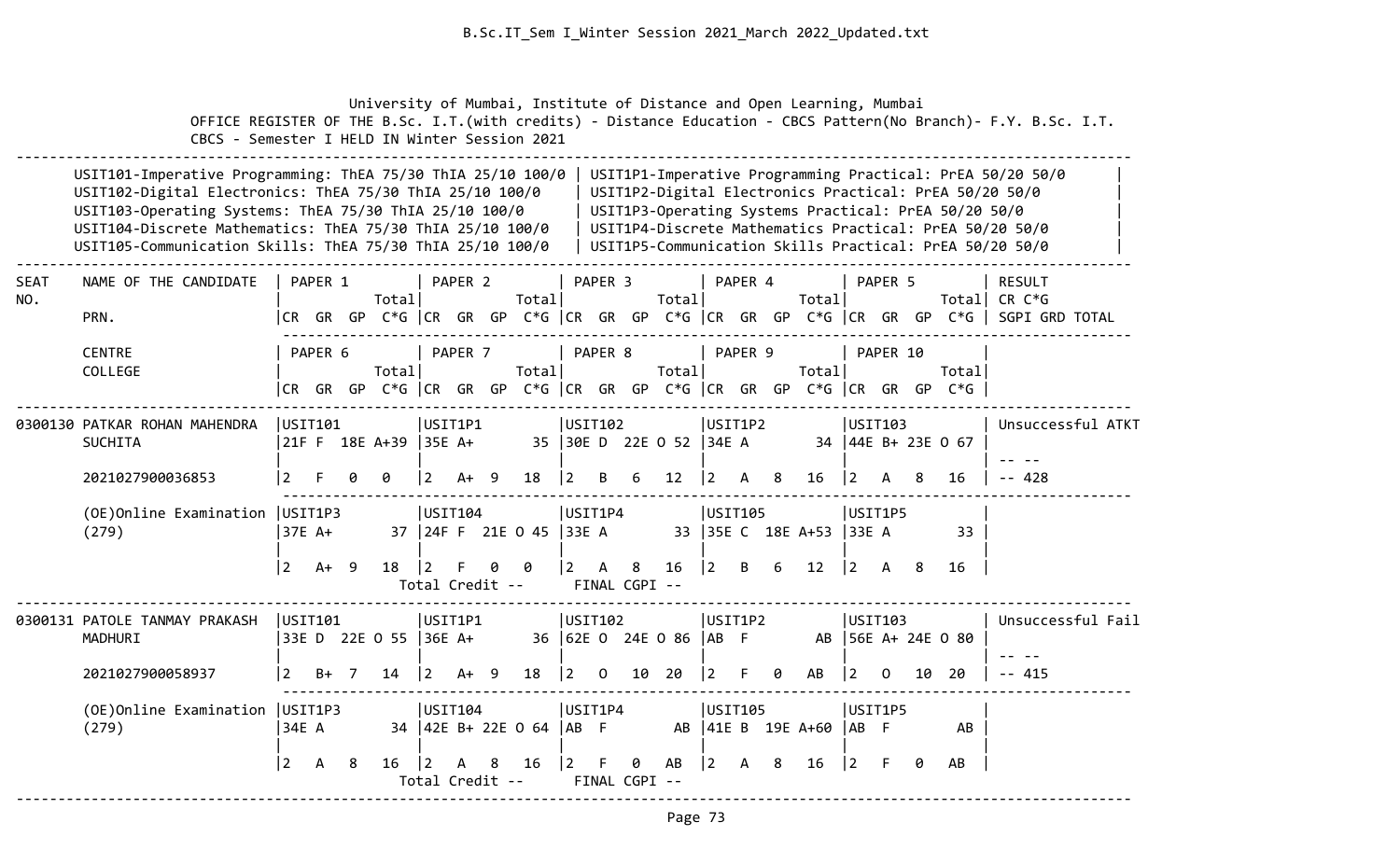|                                                                                                                     |                                   |         |     |     |                |                |  |  |                            |                                       |  |    |                        |         |     |   | B.Sc.IT Sem I Winter Session 2021 March 2022 Updated.txt |                |                |    |                    |                   |  |
|---------------------------------------------------------------------------------------------------------------------|-----------------------------------|---------|-----|-----|----------------|----------------|--|--|----------------------------|---------------------------------------|--|----|------------------------|---------|-----|---|----------------------------------------------------------|----------------|----------------|----|--------------------|-------------------|--|
|                                                                                                                     | 0300132 PAWADE SAGAR SHIVAJI      | USIT101 |     |     |                | UST1P1         |  |  |                            | USIT102                               |  |    |                        | USIT1P2 |     |   |                                                          |                | USIT103        |    |                    | Unsuccessful Fail |  |
|                                                                                                                     | MALTI                             |         |     |     | 39E B 21E O 60 | IAB F          |  |  |                            |                                       |  |    | AB 65E 0 23E 0 88 AB F |         |     |   |                                                          |                |                |    | AB 57E A+ 23E 0 80 |                   |  |
|                                                                                                                     |                                   |         |     |     |                |                |  |  |                            |                                       |  |    |                        |         |     |   |                                                          |                |                |    |                    |                   |  |
|                                                                                                                     | 2021027900128263                  |         | A 8 |     | 16             | $\overline{2}$ |  |  | F 0 AB                     | $\begin{bmatrix} 2 & 0 \end{bmatrix}$ |  | 10 | 20   2                 |         | - F | 0 | AB                                                       | $\overline{2}$ | $\overline{O}$ | 10 | - 20               | -- 368            |  |
|                                                                                                                     |                                   |         |     |     |                |                |  |  |                            |                                       |  |    |                        |         |     |   |                                                          |                |                |    |                    |                   |  |
|                                                                                                                     | (OE) Online Examination   USIT1P3 |         |     |     |                | USIT104        |  |  |                            | USIT1P4                               |  |    |                        | USIT105 |     |   |                                                          | USIT1P5        |                |    |                    |                   |  |
|                                                                                                                     | (279)                             | IAB F   |     |     |                |                |  |  | AB   45E A 22E O 67   AB F |                                       |  |    |                        |         |     |   | AB   54E A+ 19E A+73   AB F                              |                |                |    | AB                 |                   |  |
|                                                                                                                     |                                   |         |     |     |                |                |  |  |                            |                                       |  |    |                        |         |     |   |                                                          |                |                |    |                    |                   |  |
|                                                                                                                     |                                   |         |     | - 0 |                |                |  |  |                            |                                       |  |    |                        |         |     |   |                                                          | $\overline{2}$ |                | 0  | AB                 |                   |  |
| $\begin{vmatrix} 2 & F & \theta & AB \end{vmatrix}$ 2<br>AB 2 A 8 16<br>A+ 9 18<br>Total Credit --<br>FINAL CGPI -- |                                   |         |     |     |                |                |  |  |                            |                                       |  |    |                        |         |     |   |                                                          |                |                |    |                    |                   |  |
|                                                                                                                     |                                   |         |     |     |                |                |  |  |                            |                                       |  |    |                        |         |     |   |                                                          |                |                |    |                    |                   |  |

| / - FEMALE, # - 0.229A ,@ - 0.5042A/0.5043A/0.5044A, * - 5045A, RR-RESERVED, --:Fails in Theory/Practical, RCC - 0.5050, AB - ABSENT<br>RPV - PROVISIONAL Eligible, NULL-NULL & VOID, G:Grade C*G:Gradepoints C:credits CP:credit points äC:sum of credit points GPA: |      |      |      |      |      |             |            |
|-----------------------------------------------------------------------------------------------------------------------------------------------------------------------------------------------------------------------------------------------------------------------|------|------|------|------|------|-------------|------------|
|                                                                                                                                                                                                                                                                       |      |      |      |      |      |             |            |
| äCG /äC äCG:sum of product of credits & grades, Internal Marks are Provisional as per R.8668                                                                                                                                                                          |      |      |      |      |      |             |            |
| : 80 to 100    70 to 79.99   60 to 69.99   55 to 59.99   50 to 54.99   45 to 49.99<br>MARKS                                                                                                                                                                           |      |      |      |      |      | 40 to 44.99 | 0 to 39.99 |
| GRADE<br>$\therefore$ 0                                                                                                                                                                                                                                               | A+   |      | B+   |      |      |             |            |
| GRADE POINT : 10.00                                                                                                                                                                                                                                                   | 9.00 | 8.00 | 7.00 | 6.00 | 5.00 | 4.00        | 0.00       |
|                                                                                                                                                                                                                                                                       |      |      |      |      |      |             |            |

|                               | OFFICE REGISTER OF THE B.Sc. I.T. (with credits) - Distance Education - CBCS Pattern (No Branch) - F.Y. B.Sc. I.T.<br>CBCS - Semester I HELD IN Winter Session 2021                                                                                                                                         | University of Mumbai, Institute of Distance and Open Learning, Mumbai |                    |         |                                                                                                                                                                                                                                                                                                   |        |  |
|-------------------------------|-------------------------------------------------------------------------------------------------------------------------------------------------------------------------------------------------------------------------------------------------------------------------------------------------------------|-----------------------------------------------------------------------|--------------------|---------|---------------------------------------------------------------------------------------------------------------------------------------------------------------------------------------------------------------------------------------------------------------------------------------------------|--------|--|
|                               | USIT101-Imperative Programming: ThEA 75/30 ThIA 25/10 100/0<br>USIT102-Digital Electronics: ThEA 75/30 ThIA 25/10 100/0<br>USIT103-Operating Systems: ThEA 75/30 ThIA 25/10 100/0<br>USIT104-Discrete Mathematics: ThEA 75/30 ThIA 25/10 100/0<br>USIT105-Communication Skills: ThEA 75/30 ThIA 25/10 100/0 |                                                                       |                    |         | USIT1P1-Imperative Programming Practical: PrEA 50/20 50/0<br>USIT1P2-Digital Electronics Practical: PrEA 50/20 50/0<br>USIT1P3-Operating Systems Practical: PrEA 50/20 50/0<br>USIT1P4-Discrete Mathematics Practical: PrEA 50/20 50/0<br>USIT1P5-Communication Skills Practical: PrEA 50/20 50/0 |        |  |
| NAME OF THE CANDIDATE<br>SEAT | PAPER 1                                                                                                                                                                                                                                                                                                     | PAPER 2                                                               | PAPER 3<br>Page 74 | PAPER 4 | PAPER 5                                                                                                                                                                                                                                                                                           | RESULT |  |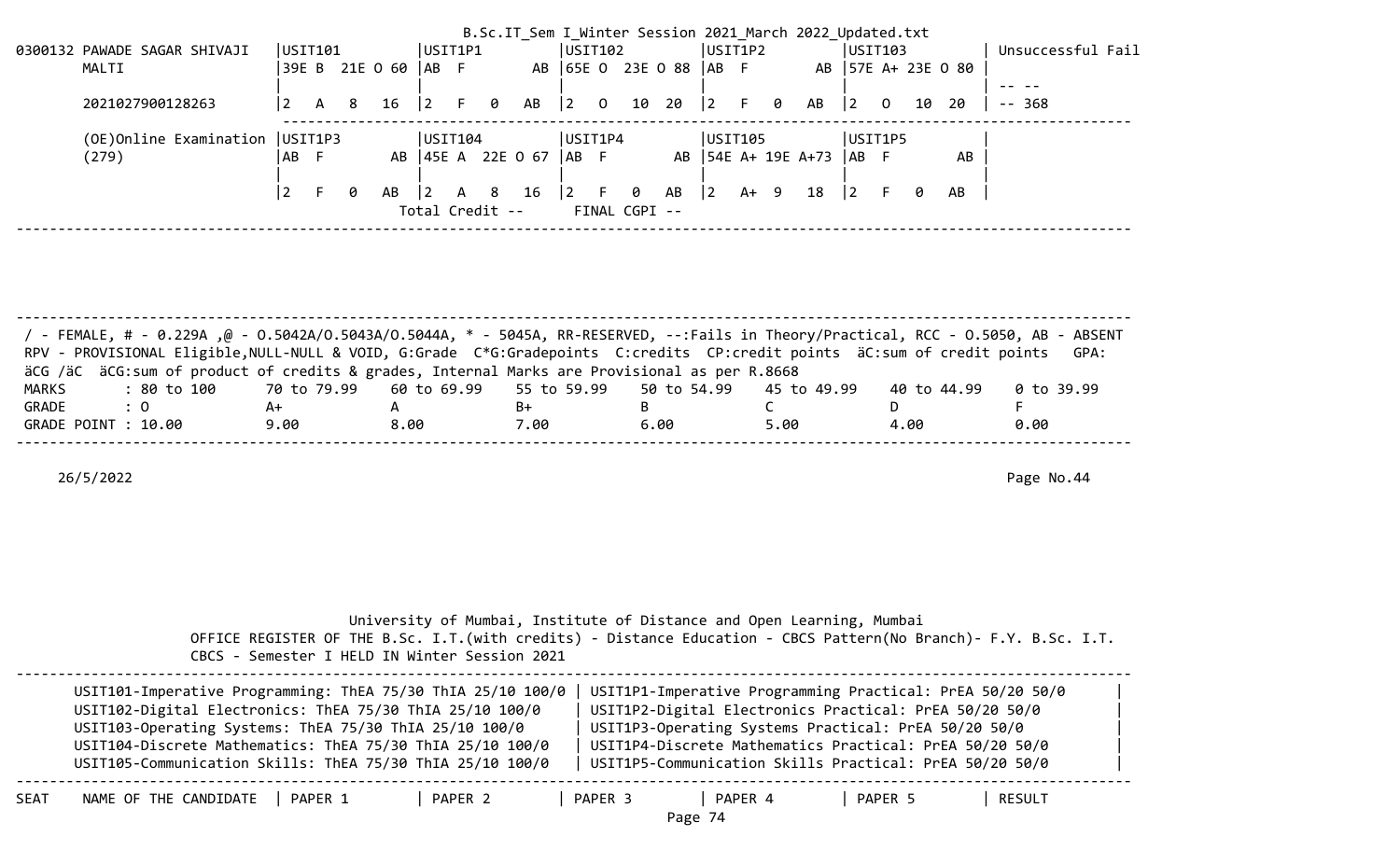|     |                                           |                 |                |    |                     |                                |                |    |                          |             |                |                    |                  |                  |                           |   | B.Sc.IT Sem I Winter Session 2021 March 2022 Updated.txt |                           |              |    |                                                                      |              |                                                                                            |
|-----|-------------------------------------------|-----------------|----------------|----|---------------------|--------------------------------|----------------|----|--------------------------|-------------|----------------|--------------------|------------------|------------------|---------------------------|---|----------------------------------------------------------|---------------------------|--------------|----|----------------------------------------------------------------------|--------------|--------------------------------------------------------------------------------------------|
| NO. |                                           |                 |                |    | Total               |                                |                |    | Total                    |             |                |                    | Total            |                  |                           |   | Totall                                                   |                           |              |    |                                                                      | Total CR C*G |                                                                                            |
|     | PRN.                                      |                 |                |    |                     |                                |                |    |                          |             |                |                    |                  |                  |                           |   |                                                          |                           |              |    |                                                                      |              | CR GR GP C*G   CR GR GP C*G   CR GR GP C*G   CR GR GP C*G   CR GR GP C*G    SGPI GRD TOTAL |
|     | <b>CENTRE</b>                             |                 | PAPER 6        |    |                     |                                | PAPER 7        |    |                          |             | PAPER 8        |                    |                  |                  | PAPER 9                   |   |                                                          |                           | PAPER 10     |    |                                                                      |              |                                                                                            |
|     | COLLEGE                                   |                 |                |    | Total               |                                |                |    | Total                    |             |                |                    | Total            |                  |                           |   | Total                                                    |                           |              |    | Total                                                                |              |                                                                                            |
|     |                                           |                 |                |    |                     |                                |                |    |                          |             |                |                    |                  |                  |                           |   |                                                          |                           |              |    | CR GR GP C*G  CR GR GP C*G  CR GR GP C*G  CR GR GP C*G  CR GR GP C*G |              |                                                                                            |
|     |                                           |                 |                |    |                     |                                |                |    |                          |             |                |                    |                  |                  |                           |   |                                                          |                           |              |    |                                                                      |              |                                                                                            |
|     | 0300133 PAWASKAR VINAY VIJAY              |                 | USIT101        |    |                     | USIT1P1                        |                |    |                          | USIT102     |                |                    |                  |                  | USIT1P2                   |   |                                                          | USIT103                   |              |    |                                                                      | Successful   |                                                                                            |
|     | <b>VINITA</b>                             |                 |                |    | 63 0 21 0 84 38 A+  |                                |                |    |                          |             |                |                    | 38 56 A+ 23 0 79 | $ 31 \tA$        |                           |   |                                                          |                           |              |    | $31 \mid 57 \quad A + 23 \quad 0 \quad 80$                           |              |                                                                                            |
|     |                                           |                 |                |    |                     |                                |                |    | @2                       |             |                |                    | @1               |                  |                           |   |                                                          |                           |              |    |                                                                      |              | 20.00 178.00                                                                               |
|     | 2021027900033874                          | $\vert 2 \vert$ | $\overline{0}$ |    | 10 20               | $\vert 2 \vert$                | $\overline{0}$ | 10 | 20                       | $ 2\rangle$ | $\overline{0}$ | 10                 | 20               | $ 2\rangle$      | A 8                       |   | 16                                                       | 2                         | $\mathbf{O}$ | 10 | 20                                                                   |              | 8.90 555@3                                                                                 |
|     | (OE) Online Examination   USIT1P3         |                 |                |    |                     | USIT104                        |                |    |                          | USIT1P4     |                |                    |                  |                  | USIT105                   |   |                                                          | USIT1P5                   |              |    |                                                                      |              |                                                                                            |
|     | (279)                                     | 33 A            |                |    |                     |                                |                |    | 33 41 B 24 0 65 33 A     |             |                |                    |                  |                  | $33 \mid 56 \quad A + 23$ |   | $079$ 33 A                                               |                           |              |    | 33                                                                   |              |                                                                                            |
|     |                                           |                 |                |    |                     |                                |                |    |                          |             |                |                    |                  |                  |                           |   |                                                          |                           |              |    |                                                                      |              |                                                                                            |
|     |                                           | $\overline{2}$  | A              | -8 | 16                  | $ 2\rangle$                    |                |    | A 8 16                   | $ 2\rangle$ | $\mathsf{A}$   | 8                  | 16               | $ 2\rangle$      | $A+ 9$                    |   | 18                                                       | $ 2\rangle$               | A 8          |    | 16                                                                   |              |                                                                                            |
|     |                                           |                 |                |    |                     | Total Credit --                |                |    |                          |             |                | FINAL CGPI --      |                  |                  |                           |   |                                                          |                           |              |    |                                                                      |              |                                                                                            |
|     | 0300134 / PHATKARE SAKSHI                 |                 | USIT101        |    |                     | USIT1P1                        |                |    |                          | USTI02      |                |                    |                  |                  | USIT1P2                   |   |                                                          | USIT103                   |              |    |                                                                      | Successful   |                                                                                            |
|     | SAGAR MAYA                                |                 |                |    | 51 A 18 A+69 39 A+  |                                |                |    |                          |             |                |                    | 39 63 0 24 0 87  | $ 30 \tA$        |                           |   |                                                          | $30 \mid 57 \quad A + 19$ |              |    | $A+76$                                                               |              |                                                                                            |
|     |                                           |                 |                |    |                     |                                |                |    | @1                       |             |                |                    |                  |                  |                           |   |                                                          |                           |              |    |                                                                      |              | 20.00 178.00                                                                               |
|     | 2021027900130931                          | $\overline{2}$  | $\mathsf{A}$   | 8  | 16                  | $\overline{2}$                 | $\mathbf{0}$   | 10 | 20                       | $ 2\rangle$ | $\mathbf{0}$   |                    | 10 20            | 2                | $\mathsf{A}$              | 8 | 16                                                       | 2                         | A+           | -9 | 18                                                                   |              | 8.90 559@1                                                                                 |
|     |                                           |                 |                |    |                     |                                |                |    |                          |             |                |                    |                  |                  |                           |   |                                                          |                           |              |    |                                                                      |              |                                                                                            |
|     | (OE) Online Examination   USIT1P3         |                 |                |    |                     | USTI04                         |                |    |                          | USIT1P4     |                |                    |                  |                  | USIT105                   |   |                                                          | USIT1P5                   |              |    |                                                                      |              |                                                                                            |
|     | (279)                                     | 33 A            |                |    |                     |                                |                |    | 33   50 A 25 0 75   34 A |             |                |                    |                  |                  |                           |   | 34 62 0 18 A+80                                          | $36 \, A+$                |              |    | 36                                                                   |              |                                                                                            |
|     |                                           | $\overline{2}$  |                |    |                     |                                |                |    |                          |             |                |                    |                  |                  |                           |   |                                                          |                           | $A+ 9$       |    | 18                                                                   |              |                                                                                            |
|     |                                           |                 | A              | -8 | 16                  | $ 2\rangle$<br>Total Credit -- | $A+ 9$         |    | 18                       | $ 2\rangle$ | $\mathsf{A}$   | 8<br>FINAL CGPI -- | 16               | $ 2\rangle$      | $\overline{0}$            |   | 10 20                                                    | $ 2\rangle$               |              |    |                                                                      |              |                                                                                            |
|     |                                           |                 |                |    |                     |                                |                |    |                          |             |                |                    |                  |                  |                           |   |                                                          |                           |              |    |                                                                      |              |                                                                                            |
|     | 0300135 POOJARY ROSHAN                    |                 | USIT101        |    |                     | USIT1P1                        |                |    |                          | USIT102     |                |                    |                  |                  | USIT1P2                   |   |                                                          | USIT103                   |              |    |                                                                      | Successful   |                                                                                            |
|     | <b>VENKATESH RATNA</b>                    |                 |                |    | 53 A+ 20 0 73 37 A+ |                                |                |    |                          |             |                |                    | 37 60 0 25 0 85  | $ 33 \ \text{A}$ |                           |   |                                                          |                           |              |    | 33 60 0 20 0 80                                                      |              |                                                                                            |
|     |                                           |                 |                |    |                     |                                |                |    | @3                       |             |                |                    |                  |                  |                           |   |                                                          |                           |              |    |                                                                      |              | 20.00 178.00                                                                               |
|     | 2021027900045411                          | 2               | A+             | -9 | 18                  |                                | 0              | 10 | 20                       | $ 2\rangle$ | $\mathbf{0}$   | 10                 | 20               | 2                | A                         | 8 | 16                                                       | 2                         | 0            | 10 | 20                                                                   |              | 8.90 550@3                                                                                 |
|     |                                           |                 |                |    |                     | USIT104                        |                |    |                          | USIT1P4     |                |                    |                  |                  | USIT105                   |   |                                                          | USIT1P5                   |              |    |                                                                      |              |                                                                                            |
|     | (OE)Online Examination   USIT1P3<br>(279) | 31 A            |                |    |                     | 31   50 A 23                   |                |    | $073$ 30 A               |             |                |                    |                  |                  | 30   57 A+ 17             |   | A 74   34 A                                              |                           |              |    | 34                                                                   |              |                                                                                            |
|     |                                           |                 |                |    |                     |                                |                |    |                          |             |                |                    |                  |                  |                           |   |                                                          |                           |              |    |                                                                      |              |                                                                                            |
|     |                                           | 2               | A              | 8  | $16 \quad  2$       |                                | A+ 9           |    | 18                       | $ 2\rangle$ | A              | 8                  | 16               | $ 2\rangle$      | A+ 9                      |   | 18                                                       | $ 2\rangle$               | A            | 8  | 16                                                                   |              |                                                                                            |
|     |                                           |                 |                |    |                     | Total Credit --                |                |    |                          |             |                | FINAL CGPI --      |                  |                  |                           |   |                                                          |                           |              |    |                                                                      |              |                                                                                            |
|     |                                           |                 |                |    |                     |                                |                |    |                          |             |                |                    |                  |                  |                           |   |                                                          |                           |              |    |                                                                      |              |                                                                                            |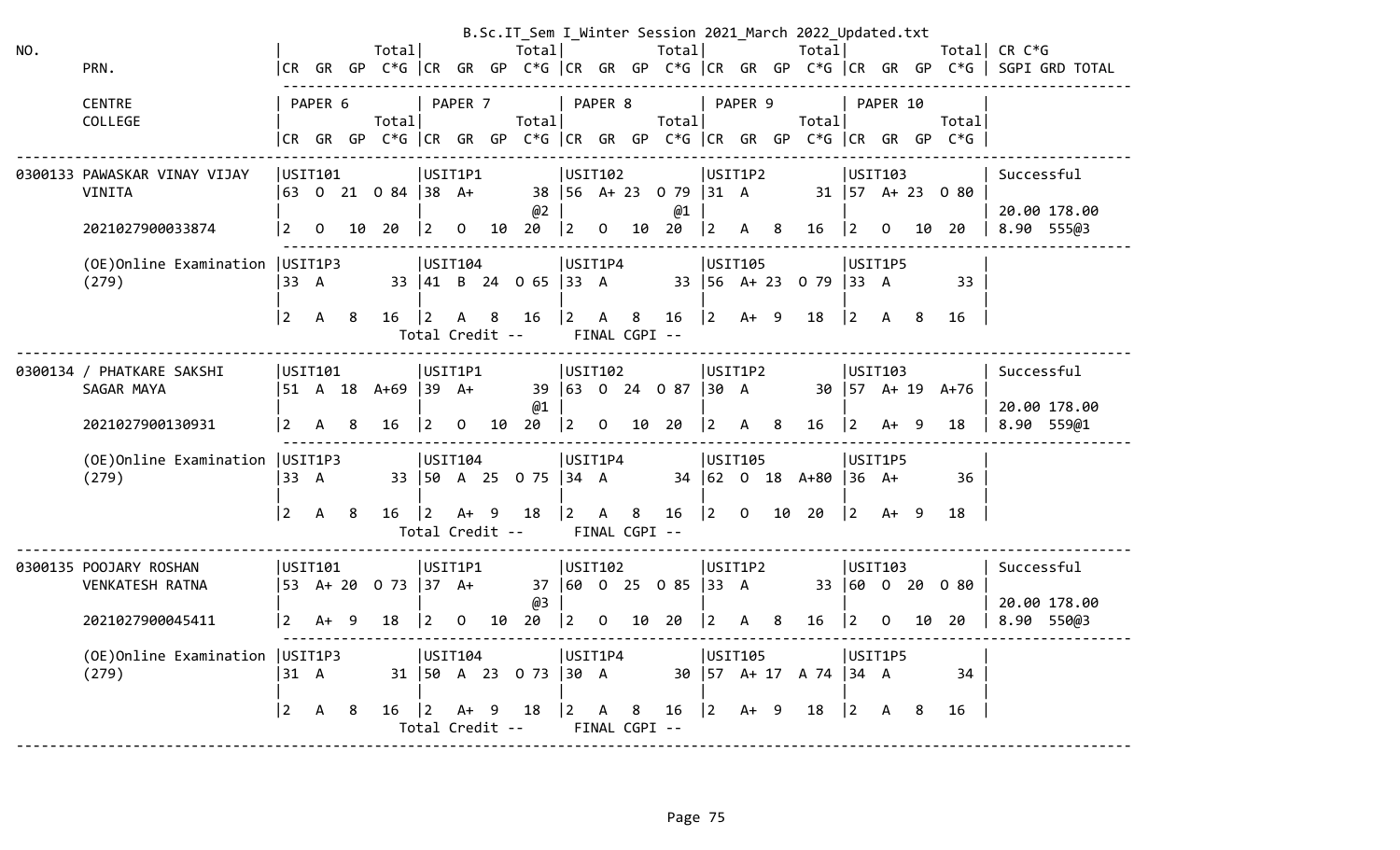| / - FEMALE, # - 0.229A ,@ - 0.5042A/O.5043A/O.5044A, * - 5045A, RR-RESERVED, --:Fails in Theory/Practical, RCC - 0.5050, AB - ABSENT |      |      |      |      |      |             |            |
|--------------------------------------------------------------------------------------------------------------------------------------|------|------|------|------|------|-------------|------------|
| RPV - PROVISIONAL Eligible, NULL-NULL & VOID, G:Grade C*G:Gradepoints C:credits CP:credit points äC:sum of credit points             |      |      |      |      |      |             | GPA:       |
| äCG /äC äCG:sum of product of credits & grades, Internal Marks are Provisional as per R.8668                                         |      |      |      |      |      |             |            |
| : 80 to 100      70 to 79.99    60 to 69.99    55 to 59.99    50 to 54.99    45 to 49.99<br>MARKS                                    |      |      |      |      |      | 40 to 44.99 | 0 to 39.99 |
| GRADE<br>$\therefore$ 0                                                                                                              | A+   |      | B+   |      |      |             |            |
| GRADE POINT : 10.00                                                                                                                  | 9.00 | 8.00 | 7.00 | 6.00 | 5.00 | 4.00        | 0.00       |
|                                                                                                                                      |      |      |      |      |      |             |            |

26/5/2022 Page No.45

|                    | CBCS - Semester I HELD IN Winter Session 2021                                                                                                                                                                                                                                                               |                         |                  |   |                        |              |         |                             |                        |         |   | University of Mumbai, Institute of Distance and Open Learning, Mumbai                   |                                  |         |   |                            |                |          |    |                                                      | OFFICE REGISTER OF THE B.Sc. I.T. (with credits) - Distance Education - CBCS Pattern (No Branch) - F.Y. B.Sc. I.T.                                                                                                                        |  |
|--------------------|-------------------------------------------------------------------------------------------------------------------------------------------------------------------------------------------------------------------------------------------------------------------------------------------------------------|-------------------------|------------------|---|------------------------|--------------|---------|-----------------------------|------------------------|---------|---|-----------------------------------------------------------------------------------------|----------------------------------|---------|---|----------------------------|----------------|----------|----|------------------------------------------------------|-------------------------------------------------------------------------------------------------------------------------------------------------------------------------------------------------------------------------------------------|--|
|                    | USIT101-Imperative Programming: ThEA 75/30 ThIA 25/10 100/0<br>USIT102-Digital Electronics: ThEA 75/30 ThIA 25/10 100/0<br>USIT103-Operating Systems: ThEA 75/30 ThIA 25/10 100/0<br>USIT104-Discrete Mathematics: ThEA 75/30 ThIA 25/10 100/0<br>USIT105-Communication Skills: ThEA 75/30 ThIA 25/10 100/0 |                         |                  |   |                        |              |         |                             |                        |         |   |                                                                                         |                                  |         |   |                            |                |          |    | USIT1P3-Operating Systems Practical: PrEA 50/20 50/0 | USIT1P1-Imperative Programming Practical: PrEA 50/20 50/0<br>USIT1P2-Digital Electronics Practical: PrEA 50/20 50/0<br>USIT1P4-Discrete Mathematics Practical: PrEA 50/20 50/0<br>USIT1P5-Communication Skills Practical: PrEA 50/20 50/0 |  |
| <b>SEAT</b><br>NO. | NAME OF THE CANDIDATE<br>PRN.                                                                                                                                                                                                                                                                               |                         | PAPER 1          |   | Total                  |              | PAPER 2 | Total                       |                        | PAPER 3 |   | Total                                                                                   |                                  | PAPER 4 |   | Total                      |                | PAPER 5  |    | Total                                                | RESULT<br>CR C*G<br> CR GR GP C*G  CR GR GP C*G  CR GR GP C*G  CR GR GP C*G  CR GR GP C*G   SGPI GRD TOTAL                                                                                                                                |  |
|                    | <b>CENTRE</b><br>COLLEGE                                                                                                                                                                                                                                                                                    |                         | PAPER 6          |   | Total                  |              | PAPER 7 | Total                       |                        | PAPER 8 |   | Total<br>$ CR$ GR GP C*G $ CR$ GR GP C*G $ CR$ GR GP C*G $ CR$ GR GP C*G $ CR$ GR GR GP |                                  | PAPER 9 |   | Total                      |                | PAPER 10 |    | Totall<br>$C*G$                                      |                                                                                                                                                                                                                                           |  |
|                    | 0300136 / PRADHAN ANNA PRAMOD<br>VAIJANTI<br>2021027900129073                                                                                                                                                                                                                                               | l AB-<br>$\overline{2}$ | USIT101          | 0 | F 20E O 20 39E A+<br>ø | USIT1P1<br>2 | $A+ 9$  | 18                          | USIT102<br>$ 2\rangle$ | F.      | ø | 39   AB F 23E 0 23<br>0                                                                 | USIT1P2<br> 33E A<br>$ 2\rangle$ | A       | 8 | 16                         | USIT103<br>l 2 |          | Ø. | 33   AB F 22E 0 22<br>ø                              | Unsuccessful Fail<br>$-- 274$                                                                                                                                                                                                             |  |
|                    | (OE)Online Examination<br>(279)                                                                                                                                                                                                                                                                             |                         | UST1P3<br>36E A+ |   |                        | USIT104      |         | 36   AB F 21E O 21   28E B+ | USIT1P4                |         |   |                                                                                         |                                  | USIT105 |   | 28   AB F 20E O 20   32E A |                | USIT1P5  |    | 32                                                   |                                                                                                                                                                                                                                           |  |

Page 76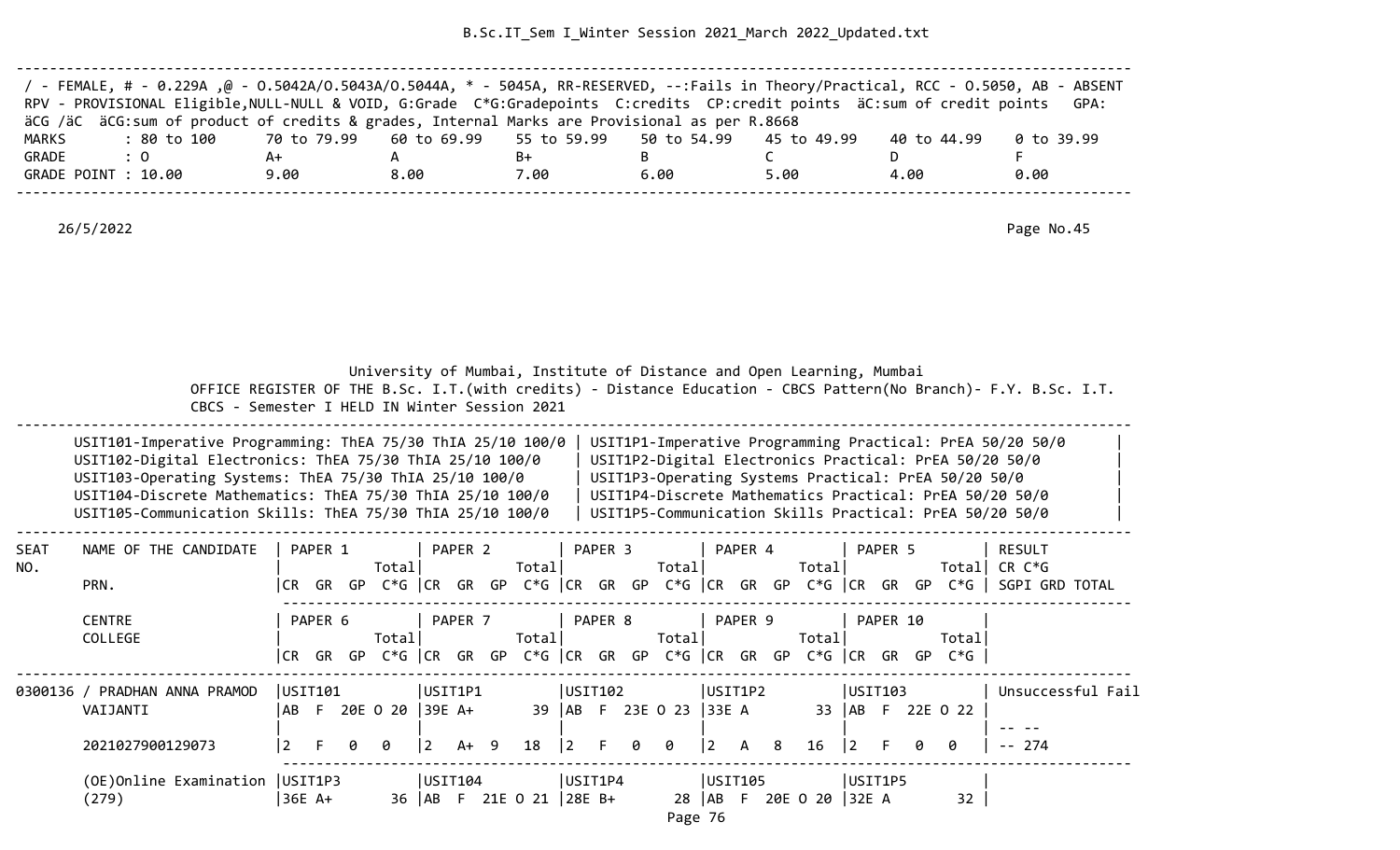|                                                                                  | $ 2\rangle$                    | $A+ 9$                    |     | 18                        |                               | ø<br>Total Credit --                                                    | B.Sc.IT_Sem I_Winter Session 2021_March 2022_Updated.txt<br>0 | $\overline{2}$         | $B+ 7$<br>FINAL CGPI --       |    | 14                                 | $ 2\rangle$                                            |                | 0  | 0                | $ 2\rangle$                     | A 8                     |    | 16                |                                            |
|----------------------------------------------------------------------------------|--------------------------------|---------------------------|-----|---------------------------|-------------------------------|-------------------------------------------------------------------------|---------------------------------------------------------------|------------------------|-------------------------------|----|------------------------------------|--------------------------------------------------------|----------------|----|------------------|---------------------------------|-------------------------|----|-------------------|--------------------------------------------|
| 0300137 PRASAD ANKIT JAIRAM<br>SHANTI<br>2021027900114174                        | 2                              | USIT101<br>$\Omega$       | 10  | 56 A+ 23 0 79<br>@1<br>20 | $ 29 \text{ B+}$<br>$\vert$ 2 | USIT1P1<br>$B+ 7$                                                       | 29<br>14                                                      | $\vert$ 2              | USIT102<br>$\Omega$           | 10 | $ 59 \tA+25 \tO 84  38 \tA+$<br>20 | USIT1P2<br>$ 2\rangle$                                 | $\overline{0}$ | 10 | 38<br>@2<br>20   | 63 <br> 2                       | USIT103<br>$\Omega$     | 10 | $0$ 25 0 88<br>20 | Successful<br>20.00 180.00<br>9.00 575@3   |
| (OE)Online Examination<br>(279)                                                  | USIT1P3<br> 32 A<br> 2         | $\mathsf{A}$              | - 8 | 16                        | $\vert 2 \vert$               | USIT104<br>-9<br>A+<br>Total Credit --                                  | 32 53 A+ 24 0 77<br>18                                        | $ 31 \tA$<br>$\vert$ 2 | USIT1P4<br>A<br>FINAL CGPI -- | 8  | 16                                 | USIT105<br>$31 \mid 60 \mid 0$<br> 2                   | $\overline{O}$ | 10 | 23 0 83<br>20    | $ 34 \ \text{A}$<br>$ 2\rangle$ | USIT1P5<br>A 8          |    | 34<br>16          |                                            |
| 0300138 QURESHI HABIBUR REHMAN<br>MOHD RIZWAN<br>MEHRUNNISHA<br>2021027900110861 | USTI01<br>38<br>$\overline{2}$ | B 21<br>$B+ 7$            |     | 0 59<br>14                | 38 A+<br> 2                   | USIT1P1<br>$\Omega$                                                     | 38<br>@2<br>20<br>10                                          | $\vert 2 \vert$        | USIT102<br>$\Omega$           | 10 | $ 62 \t0 \t24 \t086  30 \tA$<br>20 | USIT1P2<br>$\overline{2}$                              | $\mathsf{A}$   | -8 | 16               | 30   59<br>$\overline{2}$       | USIT103<br>$\Omega$     | 10 | A+ 22 0 81<br>-20 | Successful<br>20.00 182.00<br>$9.10$ 554@4 |
| (OE)Online Examination<br>(279)                                                  | USIT1P3<br>$\vert$ 2           | $36 \text{ A+}$<br>$A+ 9$ |     | 18                        | l 2                           | USIT104<br>$36 \mid 47 \quad A \quad 25$<br>-9<br>A+<br>Total Credit -- | 0 72<br>18                                                    | 33 A<br>$\overline{2}$ | USIT1P4<br>A<br>FINAL CGPI -- | 8  | 16                                 | USIT105<br>$33 \mid 57 \quad A + 21$<br>$\overline{2}$ | $\overline{0}$ | 10 | 0 78<br>@2<br>20 | $ 41 \quad 0$<br>$ 2\rangle$    | USIT1P5<br>$\mathsf{O}$ | 10 | 41<br>20          |                                            |

| / - FEMALE, # - 0.229A ,@ - 0.5042A/0.5043A/0.5044A, * - 5045A, RR-RESERVED, --:Fails in Theory/Practical, RCC - 0.5050, AB - ABSENT |      |      |      |      |      |             |            |
|--------------------------------------------------------------------------------------------------------------------------------------|------|------|------|------|------|-------------|------------|
| RPV - PROVISIONAL Eligible, NULL-NULL & VOID, G:Grade C*G:Gradepoints C:credits CP:credit points äC:sum of credit points             |      |      |      |      |      |             | GPA:       |
| äCG /äC äCG:sum of product of credits & grades, Internal Marks are Provisional as per R.8668                                         |      |      |      |      |      |             |            |
| : 80 to 100    70 to 79.99   60 to 69.99   55 to 59.99   50 to 54.99   45 to 49.99<br>MARKS                                          |      |      |      |      |      | 40 to 44.99 | 0 to 39.99 |
| GRADE<br>$\therefore$ 0                                                                                                              | A+   |      | B+   |      |      |             |            |
| GRADE POINT : 10.00                                                                                                                  | 9.00 | 8.00 | 7.00 | 6.00 | 5.00 | 4.00        | 0.00       |
|                                                                                                                                      |      |      |      |      |      |             |            |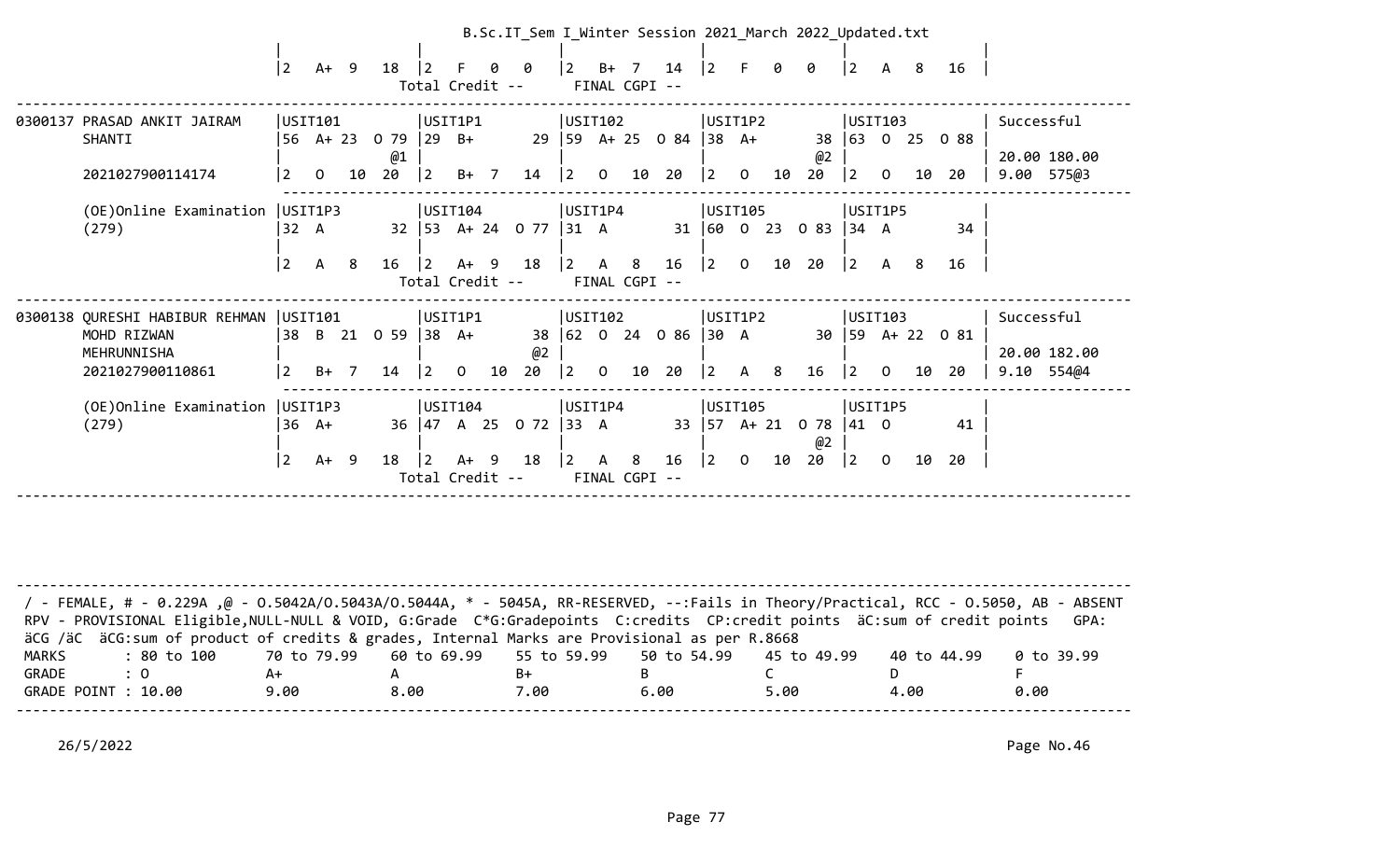University of Mumbai, Institute of Distance and Open Learning, Mumbai

 OFFICE REGISTER OF THE B.Sc. I.T.(with credits) - Distance Education - CBCS Pattern(No Branch)- F.Y. B.Sc. I.T. CBCS - Semester I HELD IN Winter Session 2021 -------------------------------------------------------------------------------------------------------------------------------------- USIT101-Imperative Programming: ThEA 75/30 ThIA 25/10 100/0 | USIT1P1-Imperative Programming Practical: PrEA 50/20 50/0 USIT102-Digital Electronics: ThEA 75/30 ThIA 25/10 100/0 | USIT1P2-Digital Electronics Practical: PrEA 50/20 50/0 | USIT103-Operating Systems: ThEA 75/30 ThIA 25/10 100/0 | USIT1P3-Operating Systems Practical: PrEA 50/20 50/0 | USIT104-Discrete Mathematics: ThEA 75/30 ThIA 25/10 100/0 | USIT1P4-Discrete Mathematics Practical: PrEA 50/20 50/0 USIT105-Communication Skills: ThEA 75/30 ThIA 25/10 100/0 | USIT1P5-Communication Skills Practical: PrEA 50/20 50/0 | -------------------------------------------------------------------------------------------------------------------------------------- SEAT NAME OF THE CANDIDATE | PAPER 1 | PAPER 2 | PAPER 3 | PAPER 4 | PAPER 5 | RESULT NO. | Total| Total| Total| Total| Total| CR C\*G PRN.  $|CR \t{GR} \t{GP} C*G \t{CR} \t{GP} C*G \t{CR} \t{GP} C*G \t{CR} \t{GP} C*G \t{CR} \t{GP} C*G \t{CR} \t{GP} C*G \t{CR} \t{GP} C*G \t{CR} \t{GP} C*G \t{CR} \t{GP} C*G \t{CR} \t{GP} C*G \t{CR} \t{GP} C*G \t{CR} \t{GP} C*G \t{CR} \t{GP} C*G \t{GP} C*G \t{GP} C*G \t{GP} C*G \t{GP} C*G \t{GP} C*G \t{GP}$  ------------------------------------------------------------------------------------------------------ CENTRE | PAPER 6 | PAPER 8 | PAPER 9 | PAPER 10 COLLEGE | Total| Total| Total| Total| Total| |CR GR GP C\*G |CR GR GP C\*G |CR GR GP C\*G |CR GR GP C\*G |CR GR GP C\*G | -------------------------------------------------------------------------------------------------------------------------------------- 0300139 / RANE CHETNA RAVINDRA |USIT101 |USIT102 |USIT1P2 |USIT103 | Successful MINAKSHI |48 A 19 A+67 |38 A+ 38 |51 A 24 O 75 |33 A 33 |48 A 21 O 69 |  $\begin{array}{|c|c|c|c|c|c|c|c|}\hline \rule{0.2cm}{0.2cm} & \rule{0.2cm}{0.2cm} & \rule{0.2cm}{0.2cm} & \rule{0.2cm}{0.2cm} & \rule{0.2cm}{0.2cm} & \rule{0.2cm}{0.2cm} & \rule{0.2cm}{0.2cm} & \rule{0.2cm}{0.2cm} & \rule{0.2cm}{0.2cm} & \rule{0.2cm}{0.2cm} & \rule{0.2cm}{0.2cm} & \rule{0.2cm}{0.2cm} & \rule{0.2cm}{0.2cm} & \rule{0.2cm}{0.2cm}$  2021027900032124 |2 A 8 16 |2 O 10 20 |2 A+ 9 18 |2 A 8 16 |2 A 8 16 | 8.70 525@2 ------------------------------------------------------------------------------------------------------ (OE)Online Examination |USIT1P3 |USIT104 |USIT1P4 |USIT105 |USIT1P5 | (279) |40 O 40 |38 B 21 O 59 |32 A 32 |54 A+ 18 A+72 |40 O 40 | | | | | | |2 O 10 20 |2 B+ 7 14 |2 A 8 16 |2 A+ 9 18 |2 O 10 20 | Total Credit -- FINAL CGPI -- -------------------------------------------------------------------------------------------------------------------------------------- 0300140 RANPISE VINAY |USIT101 |USIT1P1 |USIT102 |USIT103 | Successful CHANDRAKANT SANDHYA |48 A 18 A+66 |38 A+ 38 |57 A+ 23 O 80 |34 A 34 |59 A+ 23 O 82 |  $\boxed{02}$   $\boxed{20.00180.00}$  2021027900028687 |2 A 8 16 |2 O 10 20 |2 O 10 20 |2 A 8 16 |2 O 10 20 | 9.00 549@2 ------------------------------------------------------------------------------------------------------

| (OE) Online Examination   USIT1P3 |      |  |  |  | USIT104 |  |  |                            |  | USIT1P4       |  | USIT105 |  |                           | USIT1P5 |  |      |
|-----------------------------------|------|--|--|--|---------|--|--|----------------------------|--|---------------|--|---------|--|---------------------------|---------|--|------|
| (279)                             | 42 0 |  |  |  |         |  |  | 42   44 B + 24 0 68   33 A |  |               |  |         |  | 33   51 A 20 0 71   35 A+ |         |  | 35   |
|                                   |      |  |  |  |         |  |  |                            |  |               |  |         |  |                           |         |  |      |
|                                   |      |  |  |  |         |  |  |                            |  |               |  |         |  |                           |         |  | - 18 |
| Total Credit --                   |      |  |  |  |         |  |  |                            |  | FINAL CGPI -- |  |         |  |                           |         |  |      |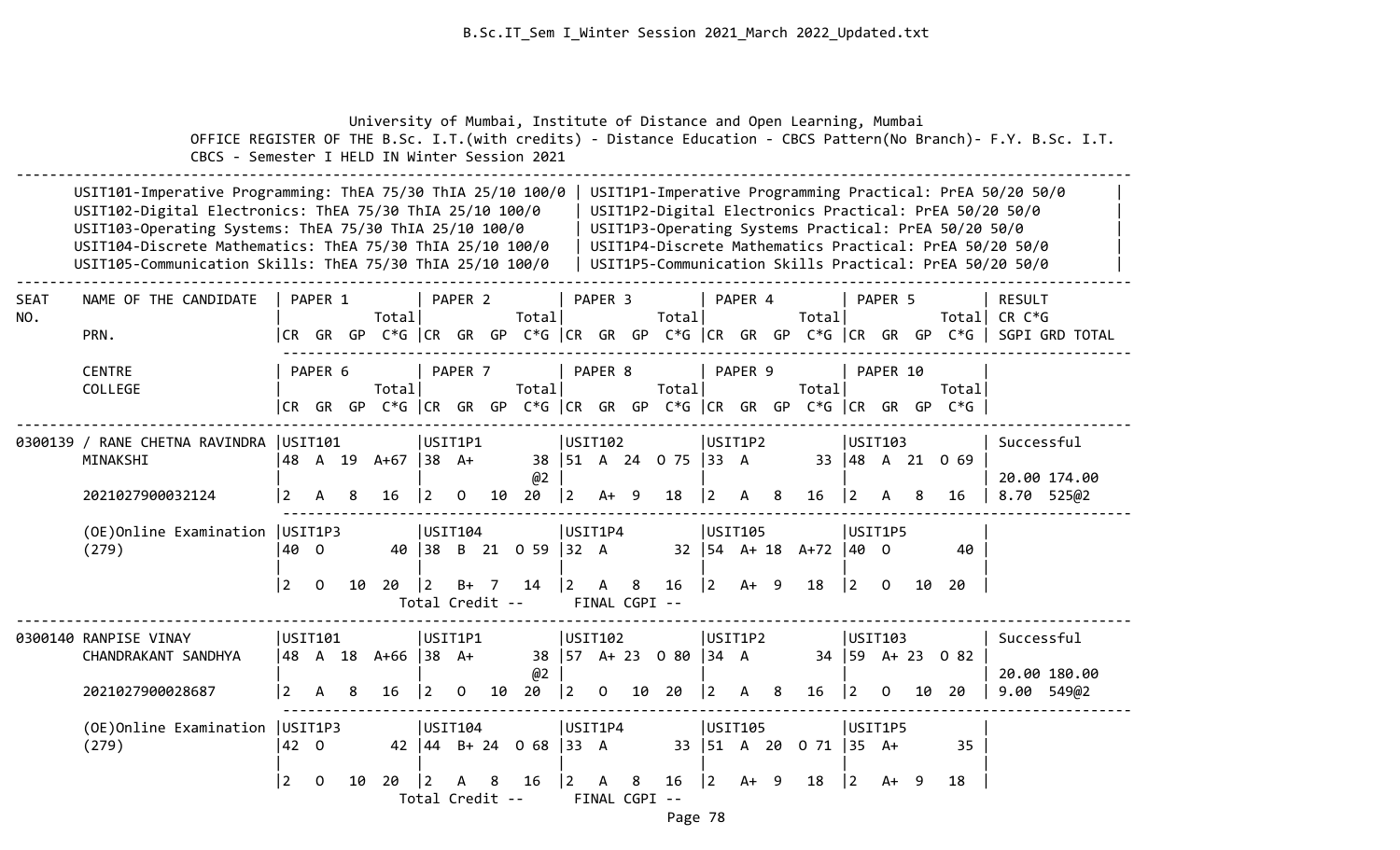| 0300141 RATHOD ANKIT              | USIT101 |     |   |                |         | USIT1P1 |                 |                     | USTI102                                   |        |               |                   |           | USIT1P2 |   |                     | USIT103   |     |   |                     |           | Unsuccessful Fail |  |
|-----------------------------------|---------|-----|---|----------------|---------|---------|-----------------|---------------------|-------------------------------------------|--------|---------------|-------------------|-----------|---------|---|---------------------|-----------|-----|---|---------------------|-----------|-------------------|--|
| CHARANSINGH ANNUSUIYA             |         |     |   | 12F F 22E 0 34 | IAB F   |         |                 |                     |                                           |        |               | AB 36E C 23E 0 59 | $ AB \tF$ |         |   | AB                  |           |     |   | $ 42E B+ 21E O 63 $ |           |                   |  |
| 2021027900109962                  | l 2     | - F | 0 | - 0            | 2       | F 0     |                 | AB                  | $ 2\rangle$                               | $B+$ 7 |               | $14 \mid 2$       |           | -F.     | 0 | AB                  | $\vert$ 2 | A 8 |   | 16                  | $- - - -$ | $- - 253$         |  |
|                                   |         |     |   |                |         |         |                 |                     |                                           |        |               |                   |           |         |   |                     |           |     |   |                     |           |                   |  |
| (OE) Online Examination   USIT1P3 |         |     |   |                | USIT104 |         |                 |                     | USIT1P4                                   |        |               |                   |           | USIT105 |   |                     | USIT1P5   |     |   |                     |           |                   |  |
| (279)                             | IAB F   |     |   | AB             |         |         |                 | 18FF 20E 0 38  AB F |                                           |        |               |                   |           |         |   | AB   41E B 18E A+59 | IAB F     |     |   | AB                  |           |                   |  |
|                                   |         |     |   |                |         |         |                 |                     |                                           |        |               |                   |           |         |   |                     |           |     |   |                     |           |                   |  |
|                                   |         |     | 0 | $AB$  2        |         |         | F 0 0           |                     | $\begin{bmatrix} 2 & F & 0 \end{bmatrix}$ |        |               | AB                | 2         | B+      |   | 14                  |           |     | 0 | AB                  |           |                   |  |
|                                   |         |     |   |                |         |         | Total Credit -- |                     |                                           |        | FINAL CGPI -- |                   |           |         |   |                     |           |     |   |                     |           |                   |  |
|                                   |         |     |   |                |         |         |                 |                     |                                           |        |               |                   |           |         |   |                     |           |     |   |                     |           |                   |  |

| / FEMALE, # - 0.229A ,@ - 0.5042A/0.5043A/0.5044A, * - 5045A, RR-RESERVED, --:Fails in Theory/Practical, RCC - 0.5050, AB - ABSENT<br>RPV - PROVISIONAL Eligible, NULL-NULL & VOID, G:Grade C*G:Gradepoints C:credits CP:credit points äC:sum of credit points |      |      |      |      |      |             | GPA:       |
|----------------------------------------------------------------------------------------------------------------------------------------------------------------------------------------------------------------------------------------------------------------|------|------|------|------|------|-------------|------------|
| äCG /äC äCG:sum of product of credits & grades, Internal Marks are Provisional as per R.8668                                                                                                                                                                   |      |      |      |      |      |             |            |
| : 80 to 100    70 to 79.99   60 to 69.99   55 to 59.99   50 to 54.99   45 to 49.99<br>MARKS                                                                                                                                                                    |      |      |      |      |      | 40 to 44.99 | 0 to 39.99 |
| GRADE<br>$\therefore$ 0                                                                                                                                                                                                                                        | A+   |      | B+   |      |      |             |            |
| GRADE POINT : 10.00                                                                                                                                                                                                                                            | 9.00 | 8.00 | 7.00 | 6.00 | 5.00 | 4.00        | 0.00       |
|                                                                                                                                                                                                                                                                |      |      |      |      |      |             |            |

26/5/2022 Page No.47

| CBCS - Semester I HELD IN Winter Session 2021               | University of Mumbai, Institute of Distance and Open Learning, Mumbai<br>OFFICE REGISTER OF THE B.Sc. I.T. (with credits) - Distance Education - CBCS Pattern (No Branch) - F.Y. B.Sc. I.T. |
|-------------------------------------------------------------|---------------------------------------------------------------------------------------------------------------------------------------------------------------------------------------------|
| USIT101-Imperative Programming: ThEA 75/30 ThIA 25/10 100/0 | USIT1P1-Imperative Programming Practical: PrEA 50/20 50/0                                                                                                                                   |
| USIT102-Digital Electronics: ThEA 75/30 ThIA 25/10 100/0    | USIT1P2-Digital Electronics Practical: PrEA 50/20 50/0                                                                                                                                      |
| USIT103-Operating Systems: ThEA 75/30 ThIA 25/10 100/0      | USIT1P3-Operating Systems Practical: PrEA 50/20 50/0                                                                                                                                        |
| USIT104-Discrete Mathematics: ThEA 75/30 ThIA 25/10 100/0   | USIT1P4-Discrete Mathematics Practical: PrEA 50/20 50/0                                                                                                                                     |
| USIT105-Communication Skills: ThEA 75/30 ThIA 25/10 100/0   | USIT1P5-Communication Skills Practical: PrEA 50/20 50/0                                                                                                                                     |

--------------------------------------------------------------------------------------------------------------------------------------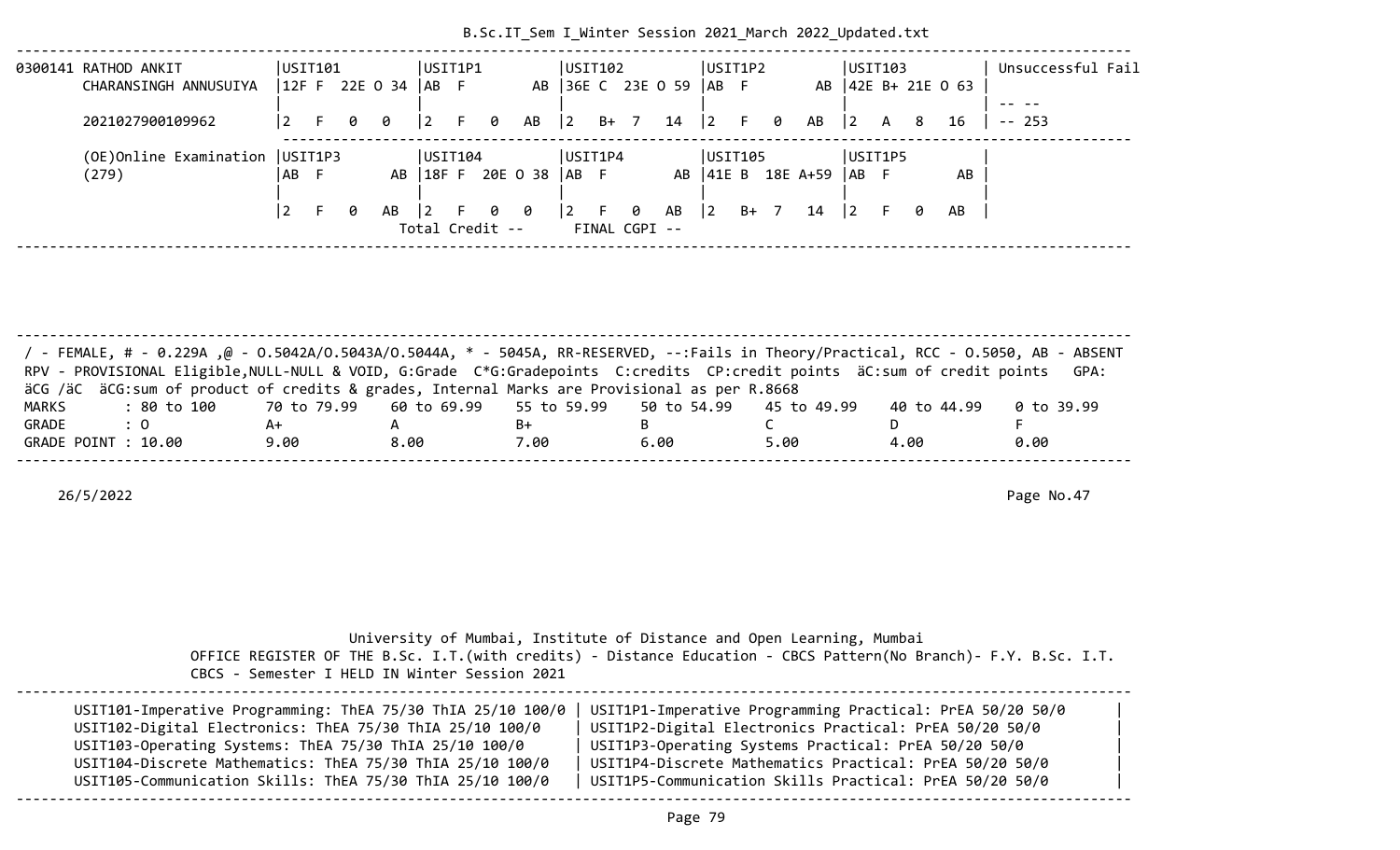| <b>SEAT</b><br>NO. | NAME OF THE CANDIDATE<br>PRN.                                       |                         | PAPER 1        |    | Totall                  |                        | PAPER 2      |                      | Total                               | PAPER 3                                               |                |                    | Totall                                                           |                             | PAPER 4         |                | B.Sc.IT_Sem I_Winter Session 2021 March 2022 Updated.txt<br>Total |                      | PAPER 5        |    | Totall                                                                          | RESULT<br>CR C*G<br> CR GR GP C*G  CR GR GP C*G  CR GR GP C*G  CR GR GP C*G  CR GR GP C*G   SGPI GRD TOTAL |
|--------------------|---------------------------------------------------------------------|-------------------------|----------------|----|-------------------------|------------------------|--------------|----------------------|-------------------------------------|-------------------------------------------------------|----------------|--------------------|------------------------------------------------------------------|-----------------------------|-----------------|----------------|-------------------------------------------------------------------|----------------------|----------------|----|---------------------------------------------------------------------------------|------------------------------------------------------------------------------------------------------------|
|                    | <b>CENTRE</b><br>COLLEGE                                            |                         | PAPER 6        |    | Total                   |                        | PAPER 7      |                      | Totall                              | PAPER 8                                               |                |                    | Total                                                            |                             | PAPER 9         |                | Total                                                             |                      | PAPER 10       |    | Totall<br> CR GR GP C*G  CR GR GP C*G  CR GR GP C*G  CR GR GP C*G  CR GR GP C*G |                                                                                                            |
|                    | 0300142 / RAULGAONKAR SUJATA<br>HARESH INDUMATI<br>2021027900050404 | USIT101<br>$\vert$ 2    | $\overline{0}$ | 10 | 74 0 25 0 99 31 A<br>20 | USIT1P1<br>$ 2\rangle$ | A            | 8                    | 16                                  | USIT102<br>$\begin{vmatrix} 2 & 0 & 10 \end{vmatrix}$ |                |                    | $31 \mid 69 \mid 0 \mid 25 \mid 0 \mid 94 \mid 35 \mid A+$<br>20 | $ 2\rangle$                 | USIT1P2<br>A+ 9 |                | 18                                                                | USIT103<br>$\vert$ 2 | $\overline{0}$ | 10 | 35 66 0 24 0 90<br>20                                                           | Successful<br>20.00 186.00<br>$9.30$ $623@2$                                                               |
|                    | (OE) Online Examination   USIT1P3<br>(279)                          | 38 A+<br>$\overline{2}$ | $\mathbf 0$    | 10 | @2<br>$20 \t 2$         | USTI104                | $\mathbf{O}$ |                      | 38   59 A + 25 0 84   32 A<br>10 20 | USIT1P4<br>$\vert 2 \vert$                            | A              | 8                  | 16                                                               | USIT105<br>$ 2\rangle$      | $\mathsf{O}$    | 10             | 32 63 0 23 0 86 34 A<br>20                                        | USIT1P5<br>$\vert$ 2 | A 8            |    | 34<br>16                                                                        |                                                                                                            |
|                    |                                                                     |                         |                |    |                         |                        |              | Total Credit --      |                                     |                                                       |                | FINAL CGPI --      |                                                                  |                             |                 |                |                                                                   |                      |                |    |                                                                                 |                                                                                                            |
|                    | 0300143 RENDLA RAJU KUMAR<br>LAXMAN VIJAYA                          | USIT101                 |                |    | 47E A 23E O 70  AB F    | USIT1P1                |              |                      |                                     | USIT102                                               |                |                    | AB 56E A+ 25E 0 81 33E A                                         | USIT1P2                     |                 |                |                                                                   | USIT103              |                |    | 33 56E A+ 24E 0 80                                                              | Unsuccessful Fail                                                                                          |
|                    | 2021027900130907                                                    | $\vert$ 2               | $A+ 9$         |    | 18                      | $\vert 2 \vert$        |              | 0                    | AB                                  | <u> 2</u>                                             | $\overline{0}$ | 10                 | 20                                                               | $\overline{2}$              | $\mathsf{A}$    | 8 <sup>8</sup> | 16                                                                | $ 2\rangle$          | $\overline{0}$ | 10 | 20                                                                              | $-- 432$                                                                                                   |
|                    | (OE)Online Examination<br>(279)                                     | USIT1P3<br>32E A        |                |    |                         | USIT104                |              |                      | 32 41E B 23E 0 64 AB F              | USIT1P4                                               |                |                    |                                                                  | USIT105                     |                 |                | AB   51E A 21E O 72   AB F                                        | USIT1P5              |                |    | AB                                                                              |                                                                                                            |
|                    |                                                                     | 2                       | A              | 8  | 16                      | $ 2\rangle$            | A            | 8<br>Total Credit -- | 16                                  | $ 2\rangle$                                           | -F             | 0<br>FINAL CGPI -- | AB                                                               | $ 2\rangle$                 | $A+ 9$          |                | 18                                                                | $ 2\rangle$          |                | ø  | AB                                                                              |                                                                                                            |
|                    | 0300144 ROUT DEBASHISH<br>SURENDRA LAXMIPRIYA                       | USTI01<br> 24           |                |    | D 21 0 45 38 A+         | USIT1P1                |              |                      |                                     | USIT102                                               |                |                    | 38 60 0 23 0 83                                                  | USIT1P2<br>$ 33 \ \text{A}$ |                 |                |                                                                   | USTI03               |                |    | 33 63 0 23 0 86                                                                 | Successful<br><b>RPV</b><br>20.00 168.00                                                                   |
|                    | 2021027900121456                                                    | $\overline{2}$          | B              | 6  | 12                      | $ 2\rangle$            | $A+ 9$       |                      | 18                                  | $\vert$ 2                                             | $\mathbf 0$    | 10                 | 20                                                               | $\overline{2}$              | A               | 8              | 16                                                                | $ 2\rangle$          | 0              |    | 10 20                                                                           | $8.40$ 529*                                                                                                |
|                    |                                                                     |                         |                |    |                         |                        |              |                      |                                     |                                                       |                |                    |                                                                  |                             |                 |                |                                                                   |                      |                |    |                                                                                 |                                                                                                            |
|                    |                                                                     | $\vert 2 \vert$         | A 8            |    |                         |                        |              |                      | Total Credit -- FINAL CGPI --       |                                                       |                |                    |                                                                  |                             |                 |                | 16   2 A 8 16   2 A 8 16   2 A + 9 18   2 A 8                     |                      |                |    | 16                                                                              |                                                                                                            |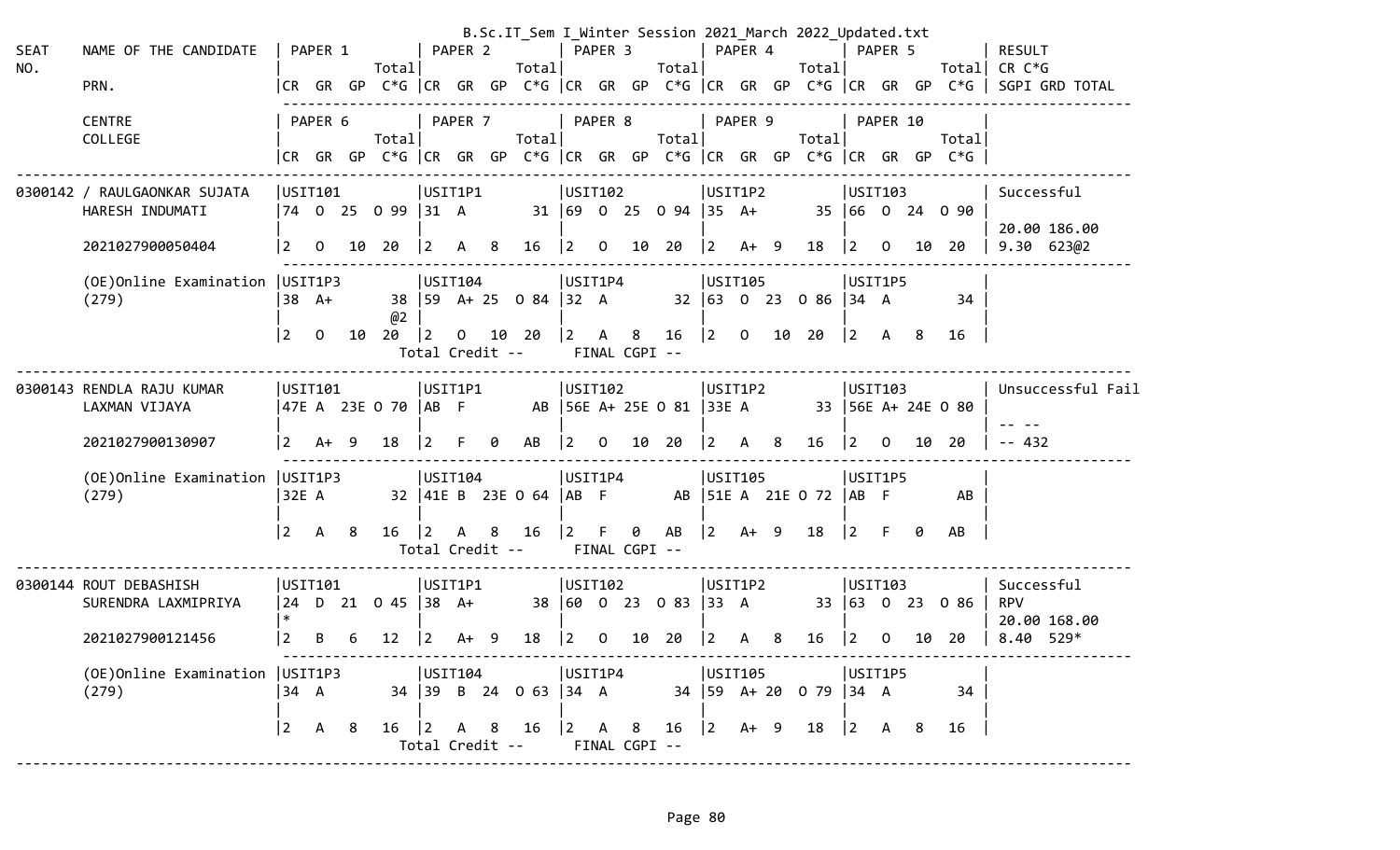| / - FEMALE, # - 0.229A ,@ - 0.5042A/0.5043A/0.5044A, * - 5045A, RR-RESERVED, --:Fails in Theory/Practical, RCC - 0.5050, AB - ABSENT<br>RPV - PROVISIONAL Eligible, NULL-NULL & VOID, G:Grade C*G:Gradepoints C:credits CP:credit points äC:sum of credit points GPA: |                                                                         |      |      |      |      |             |            |
|-----------------------------------------------------------------------------------------------------------------------------------------------------------------------------------------------------------------------------------------------------------------------|-------------------------------------------------------------------------|------|------|------|------|-------------|------------|
| äCG /äC äCG:sum of product of credits & grades, Internal Marks are Provisional as per R.8668                                                                                                                                                                          |                                                                         |      |      |      |      |             |            |
| MARKS<br>: 80 to 100                                                                                                                                                                                                                                                  | 70 to 79.99    60 to 69.99    55 to 59.99    50 to 54.99    45 to 49.99 |      |      |      |      | 40 to 44.99 | 0 to 39.99 |
| GRADE<br>$\cdot$ 0                                                                                                                                                                                                                                                    | A+                                                                      |      | B+   |      |      |             |            |
| GRADE POINT : 10.00                                                                                                                                                                                                                                                   | 9.00                                                                    | 8.00 | 7.00 | 6.00 | 5.00 | 4.00        | 0.00       |
|                                                                                                                                                                                                                                                                       |                                                                         |      |      |      |      |             |            |

 University of Mumbai, Institute of Distance and Open Learning, Mumbai OFFICE REGISTER OF THE B.Sc. I.T.(with credits) - Distance Education - CBCS Pattern(No Branch)- F.Y. B.Sc. I.T.

CBCS - Semester I HELD IN Winter Session 2021

| USIT101-Imperative Programming: ThEA 75/30 ThIA 25/10 100/0 | USIT1P1-Imperative Programming Practical: PrEA 50/20 50/0 |  |
|-------------------------------------------------------------|-----------------------------------------------------------|--|
| USIT102-Digital Electronics: ThEA 75/30 ThIA 25/10 100/0    | USIT1P2-Digital Electronics Practical: PrEA 50/20 50/0    |  |
| USIT103-Operating Systems: ThEA 75/30 ThIA 25/10 100/0      | USIT1P3-Operating Systems Practical: PrEA 50/20 50/0      |  |
| USIT104-Discrete Mathematics: ThEA 75/30 ThIA 25/10 100/0   | USIT1P4-Discrete Mathematics Practical: PrEA 50/20 50/0   |  |
| USIT105-Communication Skills: ThEA 75/30 ThIA 25/10 100/0   | USIT1P5-Communication Skills Practical: PrEA 50/20 50/0   |  |
|                                                             |                                                           |  |

| <b>SEAT</b><br>NO. | NAME OF THE CANDIDATE             |                | PAPER 1 |     | Total       |         | PAPER 2  |    | Total       |             | PAPER <sub>3</sub> |    | Total    |              | PAPER 4 |    | Total       |      | PAPER 5      |     | Totall | RESULT<br>CR C*G |              |  |
|--------------------|-----------------------------------|----------------|---------|-----|-------------|---------|----------|----|-------------|-------------|--------------------|----|----------|--------------|---------|----|-------------|------|--------------|-----|--------|------------------|--------------|--|
|                    | PRN.                              | l CR           | GR      | GP. | $C*G$ $ CR$ |         | GR       | GP | $C*G$ $ CR$ |             | GR                 | GP | C*G   CR |              | GR      | GP | $C*G$ $ CR$ |      | GR           | GP  | $C*G$  | SGPI GRD         | TOTAL        |  |
|                    | <b>CENTRE</b>                     |                | PAPER 6 |     |             |         | PAPER 7  |    |             |             | PAPER 8            |    |          |              | PAPER 9 |    |             |      | PAPER 10     |     |        |                  |              |  |
|                    | COLLEGE                           |                |         |     | Total       |         |          |    | Total       |             |                    |    | Total    |              |         |    | Total       |      |              |     | Totall |                  |              |  |
|                    |                                   | I CR-          | GR      | GP  | C*G  CR     |         | GR       | GP | $C*G$ $ CR$ |             | GR                 | GP | C*G  CR  |              | GR      | GP | $C*G$ $ CR$ |      | GR           | GP. | C*G l  |                  |              |  |
|                    | 0300145 ROZATKAR BHAVESH          | USIT101        |         |     |             | USIT1P1 |          |    |             | USIT102     |                    |    |          | USIT1P2      |         |    |             |      | USIT103      |     |        | Successful       |              |  |
|                    | RAJENDRA BABITA                   | 50             | A       | 24  | 0 74        | 37      | A+       |    | 37          | 169         | $\overline{0}$     | 24 | 0 93     | $ 29\rangle$ | - B+    |    | 29          | 166. | $\mathbf{0}$ | 24  | 090    |                  |              |  |
|                    |                                   |                |         |     |             |         |          |    | @3          |             |                    |    |          |              |         |    |             |      |              |     |        |                  | 20.00 182.00 |  |
|                    | 2021027900036482                  | $\overline{2}$ | A+      | -9  | 18          | 2       | $\Omega$ | 10 | 20          | $ 2\rangle$ | $\Omega$           | 10 | 20       | 2            | $B+$ 7  |    | 14          | 12.  | 0            | 10  | 20     | 9.10             | 582@3        |  |
|                    | (OE) Online Examination   USIT1P3 |                |         |     |             | USTI04  |          |    |             | USIT1P4     |                    |    |          | USIT105      |         |    |             |      | USIT1P5      |     |        |                  |              |  |

Page 81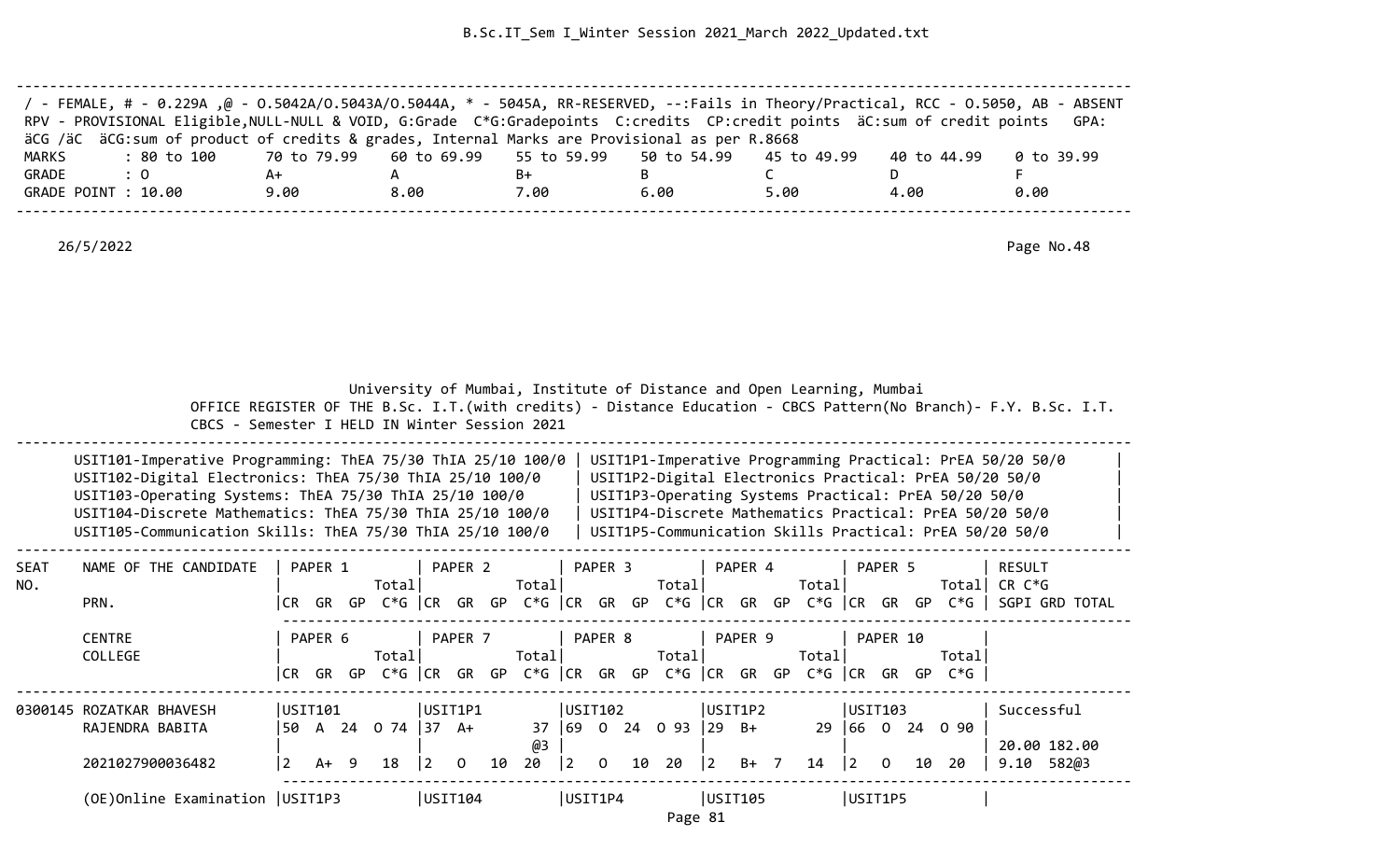| (279)                                                           | 34 A                   |                         |                |                          |                                                  |      |    | B.Sc.IT_Sem I_Winter Session 2021 March 2022 Updated.txt<br>34   51 A 23 0 74   35 A+           |         |               |                                     |                                                      |  | $35   59 \tA+ 21 \tO 80   36 \tA+$                          |                                                  |    | 36                         |                                          |  |
|-----------------------------------------------------------------|------------------------|-------------------------|----------------|--------------------------|--------------------------------------------------|------|----|-------------------------------------------------------------------------------------------------|---------|---------------|-------------------------------------|------------------------------------------------------|--|-------------------------------------------------------------|--------------------------------------------------|----|----------------------------|------------------------------------------|--|
|                                                                 | $\overline{2}$         | A 8                     |                |                          | Total Credit --                                  |      |    | $16$ $\begin{array}{ccc} 2 & 4 & 9 & 18 \end{array}$ $\begin{array}{ccc} 2 & 4 & 9 \end{array}$ |         | FINAL CGPI -- | 18                                  |                                                      |  | $\begin{array}{ccc} \n\boxed{2} & 0 & 10 & 20\n\end{array}$ | $ 2 \tA+ 9$                                      |    | 18                         |                                          |  |
| 0300146 / SADANANDE SAKSHI<br>BALAJI UMA<br>2021027900046631    | 2                      | USTT101                 |                | A 8 16 2 A 8             | USIT1P1                                          |      |    | 39 B 22 O 61   30 A 30   59 A+ 22 O 81   32 A                                                   | USIT102 |               |                                     | USIT1P2                                              |  | 16 2 0 10 20 2 A 8 16 2 0                                   | USIT103                                          | 10 | 32   59 A + 22 0 81<br>-20 | Successful<br>20.00 174.00<br>8.70 541   |  |
| (OE) Online Examination   USIT1P3<br>(279)                      | 34 A<br>$\overline{2}$ | $\mathsf{A}$            | 8 <sup>8</sup> | 16                       | USIT104<br>$\vert$ 2                             | A+ 9 |    | 34   47 A 25 O 72   32 A<br>18<br>Total Credit 20.00 FINAL CGPI --                              | USIT1P4 |               |                                     | USIT105                                              |  | 32 62 0 23 0 85 33 A                                        | USIT1P5                                          |    | 33<br>16                   |                                          |  |
| 0300147 SAH KISHAN GAJENDRA<br><b>REENA</b><br>2021027900130923 | 2                      | USIT101<br>$\mathsf{A}$ | - 8            | 38 B 22 0 60 38 A+<br>16 | USIT1P1<br>$\begin{bmatrix} 2 & 0 \end{bmatrix}$ |      | 10 | @2<br>$20 \t  2 \t0$                                                                            | USIT102 |               | 38   59 A + 23 0 82   34 A<br>10 20 | USIT1P2<br>$\begin{vmatrix} 2 & A & 8 \end{vmatrix}$ |  | 16                                                          | USIT103<br>$\begin{bmatrix} 2 & 0 \end{bmatrix}$ | 10 | 34 59 A+ 22 0 81<br>-20    | Successful<br>20.00 172.00<br>8.60 529@2 |  |
| (OE) Online Examination   USIT1P3<br>(279)                      | $\overline{2}$         | $28 B +$<br>$B+$ 7      |                | 14                       | USIT104                                          |      |    | 28 47 A 22 0 69 32 A<br>Total Credit -- FINAL CGPI --                                           | USIT1P4 |               | 16                                  | USTI05<br>$\begin{vmatrix} 2 & A+ & 9 \end{vmatrix}$ |  | 32   54 A + 17 A 71   34 A<br>18   2 A 8                    | USIT1P5                                          |    | 34<br>16                   |                                          |  |
|                                                                 |                        |                         |                |                          |                                                  |      |    |                                                                                                 |         |               |                                     |                                                      |  |                                                             |                                                  |    |                            |                                          |  |

| / - FEMALE, # - 0.229A ,@ - 0.5042A/O.5043A/O.5044A, * - 5045A, RR-RESERVED, --:Fails in Theory/Practical, RCC - 0.5050, AB - ABSENT<br>RPV - PROVISIONAL Eligible, NULL-NULL & VOID, G:Grade C*G:Gradepoints C:credits CP:credit points äC:sum of credit points |      |      |      |      |      |             | GPA:       |
|------------------------------------------------------------------------------------------------------------------------------------------------------------------------------------------------------------------------------------------------------------------|------|------|------|------|------|-------------|------------|
| äCG /äC äCG:sum of product of credits & grades, Internal Marks are Provisional as per R.8668                                                                                                                                                                     |      |      |      |      |      |             |            |
| : 80 to 100    70 to 79.99   60 to 69.99   55 to 59.99   50 to 54.99   45 to 49.99<br>MARKS                                                                                                                                                                      |      |      |      |      |      | 40 to 44.99 | 0 to 39.99 |
| GRADE<br>$\therefore$ 0                                                                                                                                                                                                                                          | A+   |      | B+   |      |      |             |            |
| GRADE POINT : 10.00                                                                                                                                                                                                                                              | 9.00 | 8.00 | 7.00 | 6.00 | 5.00 | 4.00        | 0.00       |
|                                                                                                                                                                                                                                                                  |      |      |      |      |      |             |            |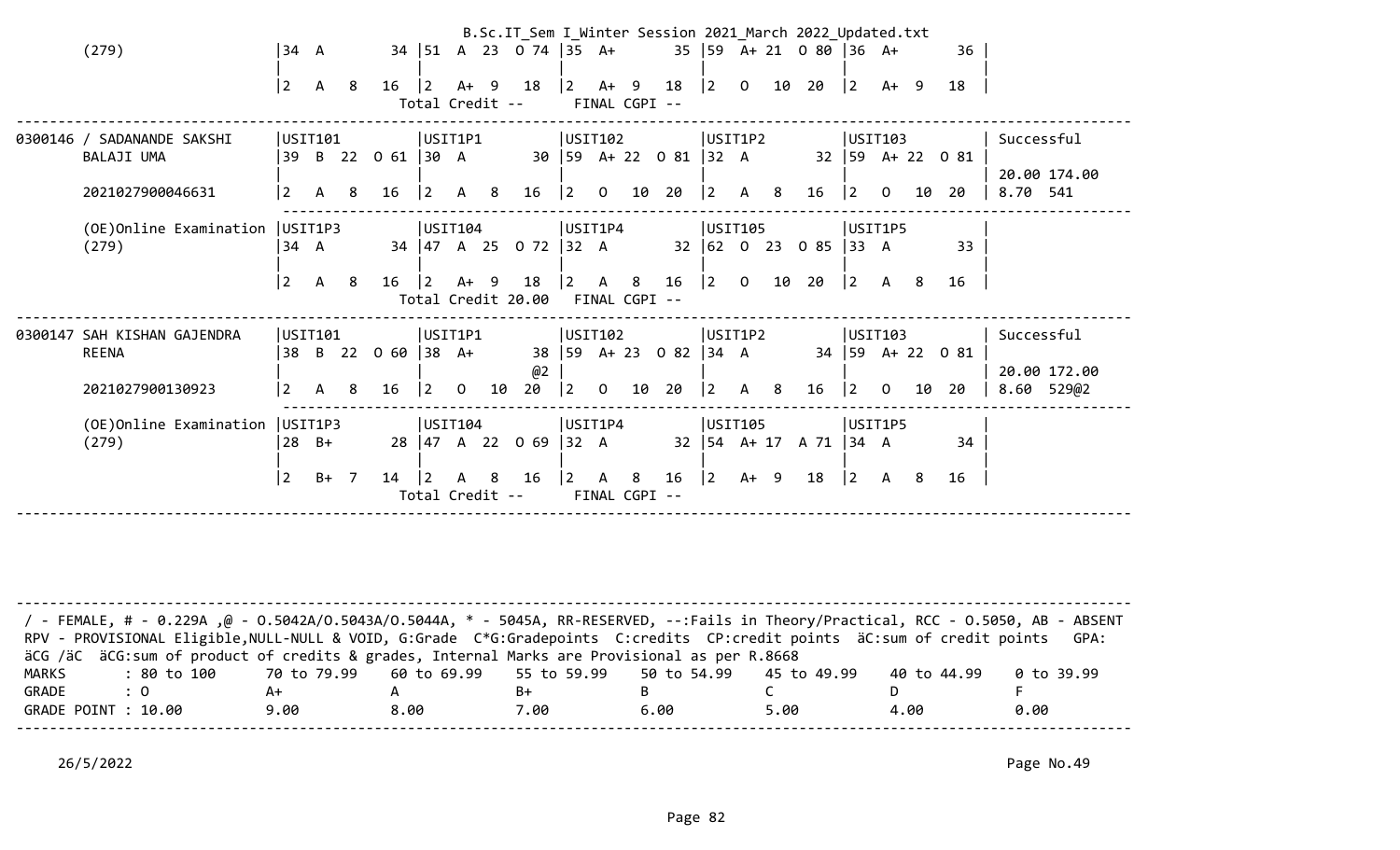|                    | CBCS - Semester I HELD IN Winter Session 2021                                                                                                                                                                                                                                                               |                           |              |    | University of Mumbai, Institute of Distance and Open Learning, Mumbai |                                                  |                    |                |                              |                         |                    |                                 |                                               |                        |          |    |                                |                                                  |          |    |                                                                                 | OFFICE REGISTER OF THE B.Sc. I.T. (with credits) - Distance Education - CBCS Pattern (No Branch) - F.Y. B.Sc. I.T.                                                                                                                        |
|--------------------|-------------------------------------------------------------------------------------------------------------------------------------------------------------------------------------------------------------------------------------------------------------------------------------------------------------|---------------------------|--------------|----|-----------------------------------------------------------------------|--------------------------------------------------|--------------------|----------------|------------------------------|-------------------------|--------------------|---------------------------------|-----------------------------------------------|------------------------|----------|----|--------------------------------|--------------------------------------------------|----------|----|---------------------------------------------------------------------------------|-------------------------------------------------------------------------------------------------------------------------------------------------------------------------------------------------------------------------------------------|
|                    | USIT101-Imperative Programming: ThEA 75/30 ThIA 25/10 100/0<br>USIT102-Digital Electronics: ThEA 75/30 ThIA 25/10 100/0<br>USIT103-Operating Systems: ThEA 75/30 ThIA 25/10 100/0<br>USIT104-Discrete Mathematics: ThEA 75/30 ThIA 25/10 100/0<br>USIT105-Communication Skills: ThEA 75/30 ThIA 25/10 100/0 |                           |              |    |                                                                       |                                                  |                    |                |                              |                         |                    |                                 |                                               |                        |          |    |                                |                                                  |          |    | USIT1P3-Operating Systems Practical: PrEA 50/20 50/0                            | USIT1P1-Imperative Programming Practical: PrEA 50/20 50/0<br>USIT1P2-Digital Electronics Practical: PrEA 50/20 50/0<br>USIT1P4-Discrete Mathematics Practical: PrEA 50/20 50/0<br>USIT1P5-Communication Skills Practical: PrEA 50/20 50/0 |
| <b>SEAT</b><br>NO. | NAME OF THE CANDIDATE<br>PRN.                                                                                                                                                                                                                                                                               |                           | PAPER 1      |    | Total                                                                 |                                                  | PAPER <sub>2</sub> |                | Total                        |                         | PAPER <sub>3</sub> |                                 | Total                                         |                        | PAPER 4  |    | Total                          |                                                  | PAPER 5  |    |                                                                                 | <b>RESULT</b><br>Total CR C*G<br> CR GR GP C*G  CR GR GP C*G  CR GR GP C*G  CR GR GP C*G  CR GR GP C*G   SGPI GRD TOTAL                                                                                                                   |
|                    | <b>CENTRE</b><br>COLLEGE                                                                                                                                                                                                                                                                                    |                           | PAPER 6      |    | Totall                                                                |                                                  | PAPER 7            |                | Total                        |                         | PAPER 8            |                                 | Total                                         |                        | PAPER 9  |    | Total                          |                                                  | PAPER 10 |    | Totall<br> CR GR GP C*G  CR GR GP C*G  CR GR GP C*G  CR GR GP C*G  CR GR GP C*G |                                                                                                                                                                                                                                           |
|                    | 0300148 SAHANI AADITYA RAJESH<br>SANGEETA<br>2021027900028776                                                                                                                                                                                                                                               | USIT101<br>$\overline{2}$ | $\mathsf{A}$ | 8  | 45 A 21 0 66 37 A+<br>16                                              | USIT1P1<br>$\begin{vmatrix} 2 & 0 \end{vmatrix}$ |                    |                | @3<br>10 20                  | USIT102<br> 2           |                    |                                 | 37   54 A + 24 0 78   34 A<br>@2<br>$0$ 10 20 | USIT1P2<br> 2          | A 8      |    | 16                             | USIT103<br>$ 2\rangle$                           | A        | 8  | 34 47 A 22 0 69<br>16                                                           | Successful<br>20.00 166.00<br>8.30 499@5                                                                                                                                                                                                  |
|                    | (OE) Online Examination   USIT1P3<br>(279)                                                                                                                                                                                                                                                                  | 31 A<br>$\vert 2 \vert$   | A            | -8 | $16 \mid 2$                                                           | USTI04 <br>Total Credit --                       | $B+$               | $\overline{7}$ | 31 36 C 20 0 56 31 A<br>14   | USIT1P4<br>$ 2 \rangle$ | $\mathsf{A}$       | 8 <sup>2</sup><br>FINAL CGPI -- | 16                                            | USIT105<br>$ 2\rangle$ | A 8      |    | 31   45 A 18 A+63   34 A<br>16 | USIT1P5<br>$\begin{vmatrix} 2 & A \end{vmatrix}$ |          | -8 | 34<br>16                                                                        |                                                                                                                                                                                                                                           |
|                    | 0300149 / SAIFI KASHIFA KAUSAR   USIT101<br><b>SHAGUFTA</b>                                                                                                                                                                                                                                                 |                           |              |    | 42E B+ 18E A+60   36E A+                                              | USIT1P1                                          |                    |                |                              | USIT102                 |                    |                                 | 36   59E A+ 25E 0 84   AB F                   | USIT1P2                |          |    |                                | USIT103                                          |          |    | AB 59E A+ 24E 0 83                                                              | Unsuccessful Fail                                                                                                                                                                                                                         |
|                    | 2021027900046526                                                                                                                                                                                                                                                                                            | <u>2</u>                  | A            | 8  | 16                                                                    | l 2.                                             | A+                 | - 9            | 18                           | $ 2\rangle$             | $\overline{0}$     | 10                              | 20                                            | l 2                    |          | ø  | AB                             | $\overline{2}$                                   | $\Omega$ | 10 | 20                                                                              | -- 448                                                                                                                                                                                                                                    |
|                    | (OE) Online Examination   USIT1P3<br>(279)                                                                                                                                                                                                                                                                  | 31E A<br>$\overline{2}$   | A            | 8  | 16                                                                    | USTI04<br>$ 2\rangle$                            | A                  | 8              | 31 39E B 24E 0 63 AB F<br>16 | USIT1P4<br> 2           | F                  | 0                               | AB                                            | USIT105<br>$ 2\rangle$ | $\Omega$ | 10 | AB 62E 0 22E 0 84<br>20        | USIT1P5<br>$17F$ F<br>$\overline{2}$             |          | ø  | $\overline{7}$<br>ø                                                             |                                                                                                                                                                                                                                           |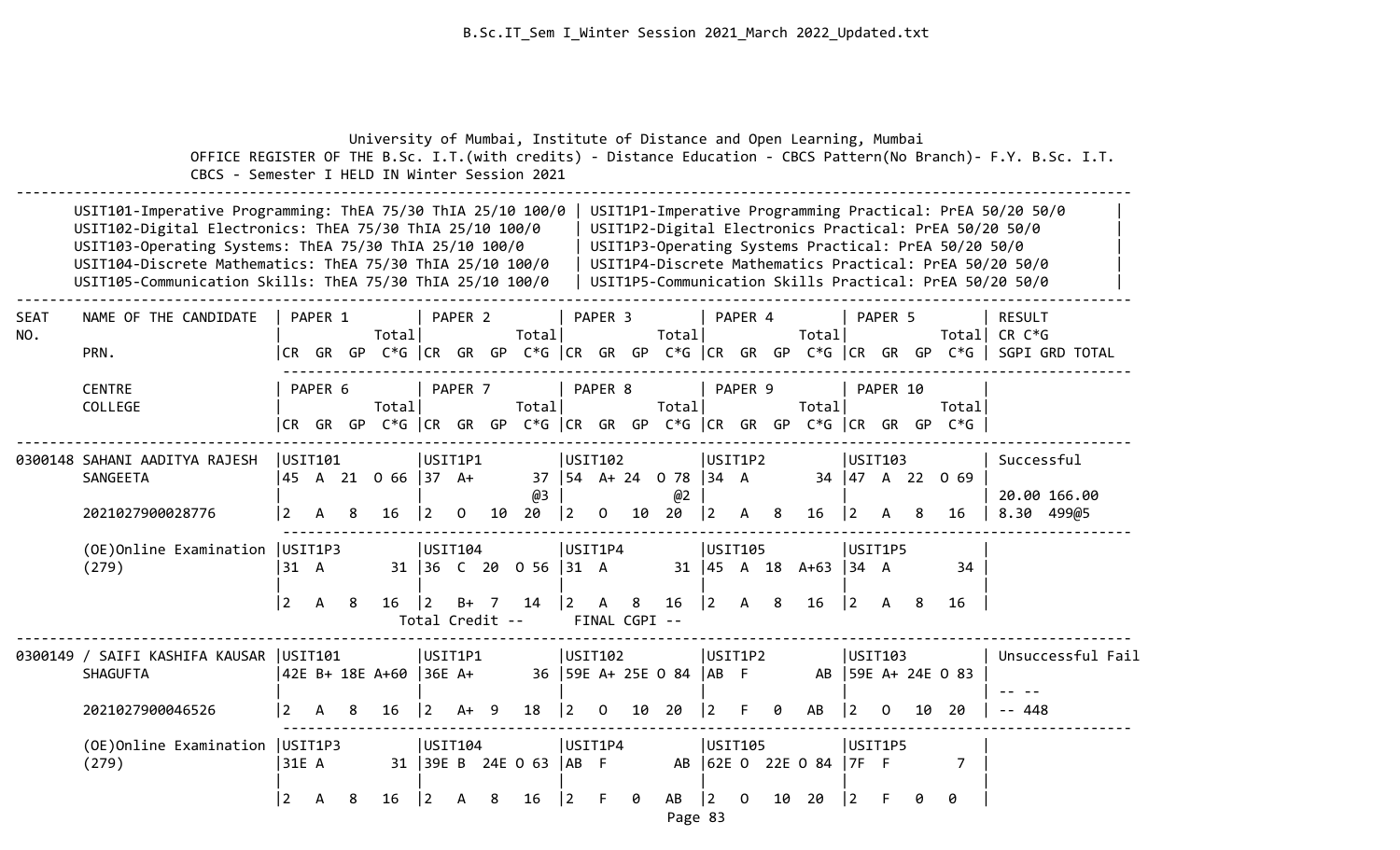|                            |                |   |   |                 | Total Credit --       |     |        | B.Sc.IT_Sem I_Winter Session 2021 March 2022 Updated.txt |             |              |      | FINAL CGPI --             |              |   |        |      |             |   |        |                 |                             |  |
|----------------------------|----------------|---|---|-----------------|-----------------------|-----|--------|----------------------------------------------------------|-------------|--------------|------|---------------------------|--------------|---|--------|------|-------------|---|--------|-----------------|-----------------------------|--|
| 0300150 SAVAR ULAHS RAMESH | USTI01         |   |   |                 | USIT1P1               |     |        |                                                          | USTI02      |              |      |                           | USIT1P2      |   |        |      | USTI103     |   |        |                 | Successful                  |  |
| RAJANI                     | 23             |   |   | D 20 0 43 35 A+ |                       |     |        |                                                          |             |              |      | 35   51 A 23 0 74   28 B+ |              |   |        |      |             |   |        | 28 50 A 23 0 73 |                             |  |
| 2021027900046615           | $\overline{2}$ | B | 6 | 12              | $\overline{2}$        |     | $A+ 9$ | $18 \mid 2$                                              |             |              | A+ 9 | 18                        | $ 2\rangle$  |   | $B+$ 7 | 14   | $ 2\rangle$ |   | $A+ 9$ | 18              | 20.00 156.00<br>$7.80$ 472* |  |
| (OE)Online Examination     | UST1P3         |   |   |                 | USTI04                |     |        |                                                          | USIT1P4     |              |      |                           | USIT105      |   |        |      | USIT1P5     |   |        |                 |                             |  |
| (279)                      | 34 A           |   |   |                 |                       |     |        | 34 30 D 20 0 50 33 A                                     |             |              |      |                           | 33   50 A 19 |   |        | A+69 | $ 33 \ \ A$ |   |        | 33              |                             |  |
|                            | 2              | A | 8 | 16              | 2 <br>Total Credit -- | B — | 6      | 12                                                       | $ 2\rangle$ | $\mathsf{A}$ | 8    | 16<br>FINAL CGPI --       | $ 2\rangle$  | A | 8      | 16   | $ 2\rangle$ | A | 8      | 16              |                             |  |

-------------------------------------------------------------------------------------------------------------------------------------- / - FEMALE, # - 0.229A ,@ - O.5042A/O.5043A/O.5044A, \* - 5045A, RR-RESERVED, --:Fails in Theory/Practical, RCC - O.5050, AB - ABSENT RPV - PROVISIONAL Eligible,NULL-NULL & VOID, G:Grade C\*G:Gradepoints C:credits CP:credit points äC:sum of credit points GPA: äCG /äC äCG:sum of product of credits & grades, Internal Marks are Provisional as per R.8668 MARKS : 80 to 100 70 to 79.99 60 to 69.99 55 to 59.99 50 to 54.99 45 to 49.99 40 to 44.99 0 to 39.99 GRADE : 0 A+ A B+ B C D F GRADE POINT : 10.00 9.00 8.00 7.00 6.00 5.00 4.00 0.00 --------------------------------------------------------------------------------------------------------------------------------------

26/5/2022 Page No.50

|  |  | University of Mumbai, Institute of Distance and Open Learning, Mumbai |  |  |
|--|--|-----------------------------------------------------------------------|--|--|
|  |  |                                                                       |  |  |

 OFFICE REGISTER OF THE B.Sc. I.T.(with credits) - Distance Education - CBCS Pattern(No Branch)- F.Y. B.Sc. I.T. CBCS - Semester I HELD IN Winter Session 2021

| USIT101-Imperative Programming: ThEA 75/30 ThIA 25/10 100/0<br>USIT102-Digital Electronics: ThEA 75/30 ThIA 25/10 100/0 | USIT1P1-Imperative Programming Practical: PrEA 50/20 50/0<br>USIT1P2-Digital Electronics Practical: PrEA 50/20 50/0 |  |
|-------------------------------------------------------------------------------------------------------------------------|---------------------------------------------------------------------------------------------------------------------|--|
| USIT103-Operating Systems: ThEA 75/30 ThIA 25/10 100/0                                                                  | USIT1P3-Operating Systems Practical: PrEA 50/20 50/0                                                                |  |
| USIT104-Discrete Mathematics: ThEA 75/30 ThIA 25/10 100/0                                                               | USIT1P4-Discrete Mathematics Practical: PrEA 50/20 50/0                                                             |  |
| USIT105-Communication Skills: ThEA 75/30 ThIA 25/10 100/0                                                               | USIT1P5-Communication Skills Practical: PrEA 50/20 50/0                                                             |  |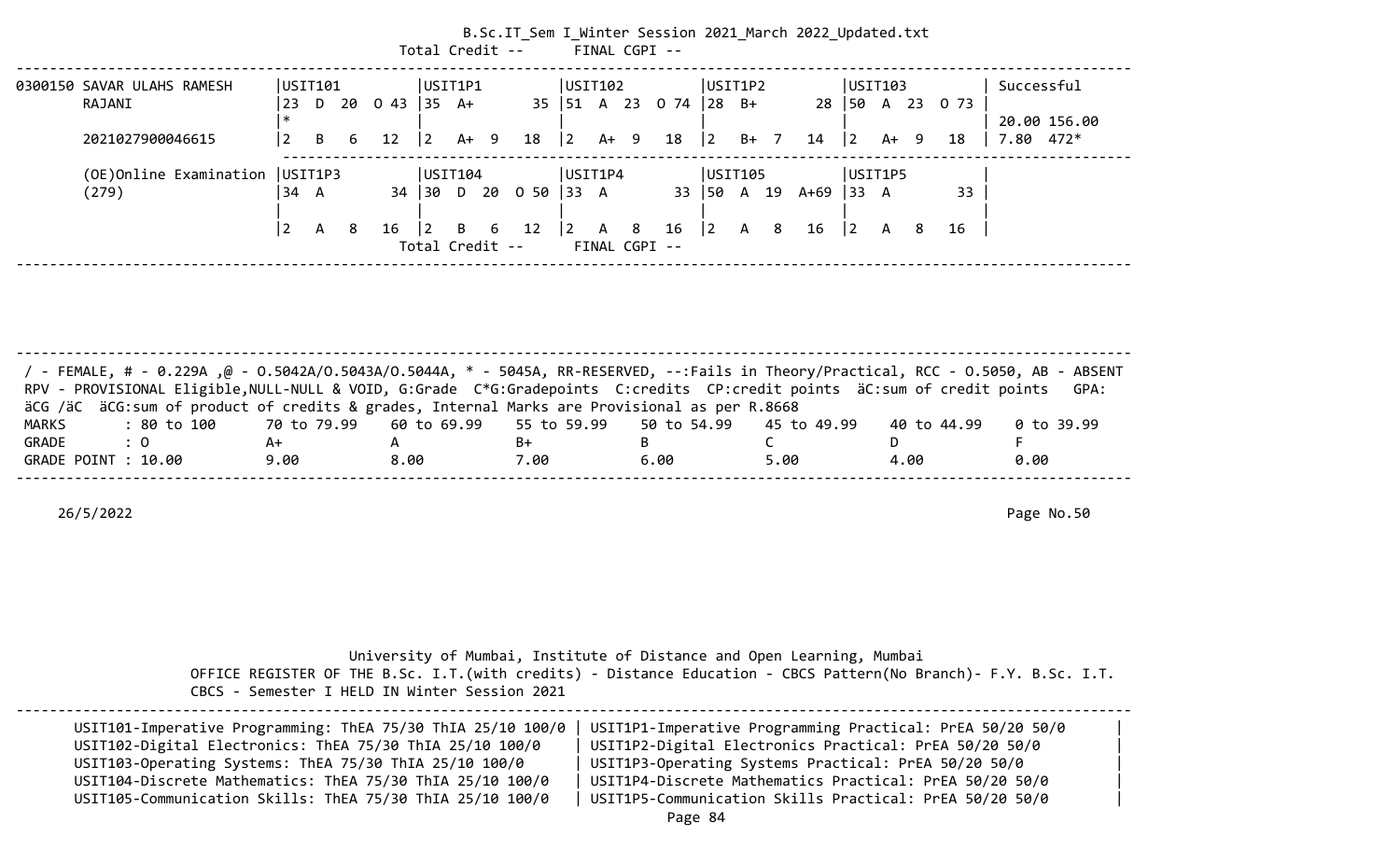| <b>SEAT</b><br>NO. | NAME OF THE CANDIDATE<br>PRN.                |           |         |                                                                       | Total                                                                                                                               |         |  | Total                                                         |           |     | Total |         |  | PAPER 1   PAPER 2   PAPER 3   PAPER 4   PAPER 5<br>Total                        |                                           |  |                                                                                | RESULT<br>Total  CR C*G<br> CR GR GP C*G  CR GR GP C*G  CR GR GP C*G  CR GR GP C*G  CR GR GP C*G   SGPI GRD TOTAL |
|--------------------|----------------------------------------------|-----------|---------|-----------------------------------------------------------------------|-------------------------------------------------------------------------------------------------------------------------------------|---------|--|---------------------------------------------------------------|-----------|-----|-------|---------|--|---------------------------------------------------------------------------------|-------------------------------------------|--|--------------------------------------------------------------------------------|-------------------------------------------------------------------------------------------------------------------|
|                    | <b>CENTRE</b><br>COLLEGE                     |           | PAPER 6 |                                                                       | Total                                                                                                                               | PAPER 7 |  | Total                                                         |           |     |       |         |  | PAPER 8   PAPER 9   PAPER 10                                                    |                                           |  | Total<br> CR GR GP C*G  CR GR GP C*G  CR GR GP C*G  CR GR GP C*G  CR GR GP C*G |                                                                                                                   |
|                    | 0300151 / SAWANT NEHAL VILAS<br>VASUDHA      |           |         |                                                                       | USIT101  USIT1P1                                                                                                                    |         |  | $\overline{\bigcup_{i=1}^{n}}$ $\overline{\bigcup_{i=1}^{n}}$ |           |     |       | USIT1P2 |  | USIT103                                                                         |                                           |  | 30E D 20E O 50  35E A+     35  65E O 25E O 90  31E A     31  57E A+ 20E O 77   | Unsuccessful ATKT                                                                                                 |
|                    | 2021027900128843                             |           |         |                                                                       |                                                                                                                                     |         |  |                                                               |           |     |       |         |  | 2  B  6  12   2  A  +  9  18   2  0  10  20   2  A  8  16   2  A  +  9          |                                           |  | 18                                                                             | $\vert$ -- 456                                                                                                    |
|                    | (279)                                        |           |         |                                                                       |                                                                                                                                     |         |  |                                                               |           |     |       |         |  | ABF AB  20FF21E041  33EA 33  50EA 17EA 67  32EA                                 | USIT1P5                                   |  | -32                                                                            |                                                                                                                   |
|                    |                                              |           |         |                                                                       |                                                                                                                                     |         |  | Total Credit -- FINAL CGPI --                                 |           |     |       |         |  | 2 F Ø AB  2 F Ø Ø  2 A 8 16  2 A 8 16  2 A 8 16                                 |                                           |  |                                                                                |                                                                                                                   |
|                    | 0300152 SHAIKH AJAAZ A MAJEED<br>SHABANA     | USIT101   |         |                                                                       |                                                                                                                                     |         |  | @2                                                            |           |     |       |         |  |                                                                                 |                                           |  | 33 D 22 0 55  38 A+ 38  60 0 24 0 84  28 B+ 28  44 B+ 22 0 66                  | Successful<br>20.00 164.00                                                                                        |
|                    | 2021027900028633                             |           |         |                                                                       | $\begin{vmatrix} 2 & B+ & 7 & 14 \end{vmatrix}$                                                                                     |         |  |                                                               |           |     |       |         |  | 14                                                                              | $\begin{vmatrix} 2 & A & 8 \end{vmatrix}$ |  | 16                                                                             | 8.20 487003                                                                                                       |
|                    | (OE)Online Examination   USIT1P3<br>(279)    |           |         |                                                                       | USIT104                                                                                                                             |         |  |                                                               |           |     |       |         |  |                                                                                 | USIT1P5                                   |  | 39<br>@1                                                                       |                                                                                                                   |
|                    |                                              |           |         | $\begin{array}{ccc} \n\boxed{2} & \boxed{A} & \boxed{8}\n\end{array}$ | $16 \quad \vert 2$                                                                                                                  |         |  | Total Credit -- FINAL CGPI --                                 |           |     |       |         |  | B 6 12   2 A 8 16   2 A 8 16   2 0 10 20                                        |                                           |  |                                                                                |                                                                                                                   |
|                    | 0300153 SHAIKH ANAS MOHD<br>SHARIF FIROZA BI |           |         |                                                                       |                                                                                                                                     |         |  |                                                               |           |     |       |         |  | USIT1P2<br> 32E D 23E O 55  35E A+ 35  45E A 22E O 67  AB F AB  59E A+ 23E O 82 |                                           |  | USIT103                                                                        | Unsuccessful Fail                                                                                                 |
|                    | 2021027900033425                             |           |         |                                                                       | $\begin{array}{ c c c c c c c c } \hline 2 & B+ & 7 & 14 & \begin{array}{ c c c c } 2 & A+ & 9 & 18 \end{array} \hline \end{array}$ |         |  |                                                               | $\vert$ 2 | A 8 | 16    |         |  | $\begin{bmatrix} 2 & F & \theta & AB \end{bmatrix}$                             | $\begin{bmatrix} 2 & 0 \end{bmatrix}$     |  | 10 20                                                                          | $-- 372$                                                                                                          |
|                    | (279)                                        |           |         |                                                                       |                                                                                                                                     |         |  |                                                               |           |     |       |         |  | ABF AB  38EB21E059   ABF AB  54EA+20E074   ABF                                  |                                           |  | AB                                                                             |                                                                                                                   |
|                    |                                              | $\vert$ 2 | - F     |                                                                       |                                                                                                                                     |         |  | Total Credit -- FINAL CGPI --                                 |           |     |       |         |  | 0 AB   2 B + 7 14   2 F 0 AB   2 A + 9 18   2 F 0                               |                                           |  | AB                                                                             |                                                                                                                   |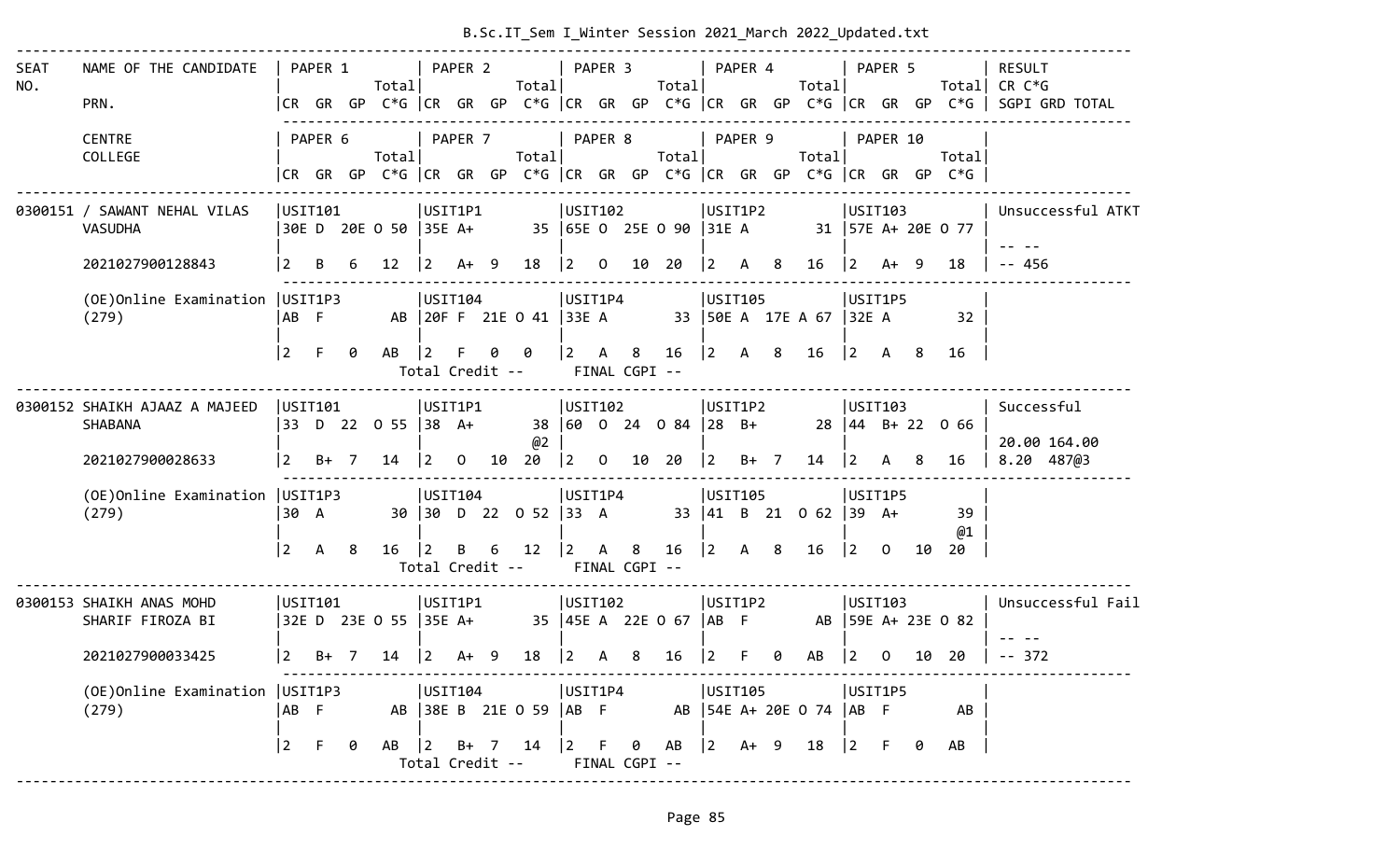| / - FEMALE, # - 0.229A ,@ - 0.5042A/0.5043A/0.5044A, * - 5045A, RR-RESERVED, --:Fails in Theory/Practical, RCC - 0.5050, AB - ABSENT<br>RPV - PROVISIONAL Eligible, NULL-NULL & VOID, G:Grade C*G:Gradepoints C:credits CP:credit points äC:sum of credit points |                                                                         |      |      |      |      |             | GPA:       |
|------------------------------------------------------------------------------------------------------------------------------------------------------------------------------------------------------------------------------------------------------------------|-------------------------------------------------------------------------|------|------|------|------|-------------|------------|
| äCG /äC äCG:sum of product of credits & grades, Internal Marks are Provisional as per R.8668                                                                                                                                                                     |                                                                         |      |      |      |      |             |            |
| MARKS<br>: 80 to 100                                                                                                                                                                                                                                             | 70 to 79.99    60 to 69.99    55 to 59.99    50 to 54.99    45 to 49.99 |      |      |      |      | 40 to 44.99 | 0 to 39.99 |
| GRADE<br>$\therefore$ 0                                                                                                                                                                                                                                          | A+                                                                      |      | B+   |      |      |             |            |
| GRADE POINT : 10.00                                                                                                                                                                                                                                              | 9.00                                                                    | 8.00 | 7.00 | 6.00 | 5.00 | 4.00        | 0.00       |
|                                                                                                                                                                                                                                                                  |                                                                         |      |      |      |      |             |            |

|                    |                                                                                                                                                                                                                                                                                                             |      |         |    |                       |                            |         |         |          |                      |          |    | University of Mumbai, Institute of Distance and Open Learning, Mumbai |             |              |    |        |                |          |    |                                                      |                                                                                                                                                                                                                                           |  |
|--------------------|-------------------------------------------------------------------------------------------------------------------------------------------------------------------------------------------------------------------------------------------------------------------------------------------------------------|------|---------|----|-----------------------|----------------------------|---------|---------|----------|----------------------|----------|----|-----------------------------------------------------------------------|-------------|--------------|----|--------|----------------|----------|----|------------------------------------------------------|-------------------------------------------------------------------------------------------------------------------------------------------------------------------------------------------------------------------------------------------|--|
|                    | CBCS - Semester I HELD IN Winter Session 2021                                                                                                                                                                                                                                                               |      |         |    |                       |                            |         |         |          |                      |          |    |                                                                       |             |              |    |        |                |          |    |                                                      | OFFICE REGISTER OF THE B.Sc. I.T. (with credits) - Distance Education - CBCS Pattern (No Branch) - F.Y. B.Sc. I.T.                                                                                                                        |  |
|                    | USIT101-Imperative Programming: ThEA 75/30 ThIA 25/10 100/0<br>USIT102-Digital Electronics: ThEA 75/30 ThIA 25/10 100/0<br>USIT103-Operating Systems: ThEA 75/30 ThIA 25/10 100/0<br>USIT104-Discrete Mathematics: ThEA 75/30 ThIA 25/10 100/0<br>USIT105-Communication Skills: ThEA 75/30 ThIA 25/10 100/0 |      |         |    |                       |                            |         |         |          |                      |          |    |                                                                       |             |              |    |        |                |          |    | USIT1P3-Operating Systems Practical: PrEA 50/20 50/0 | USIT1P1-Imperative Programming Practical: PrEA 50/20 50/0<br>USIT1P2-Digital Electronics Practical: PrEA 50/20 50/0<br>USIT1P4-Discrete Mathematics Practical: PrEA 50/20 50/0<br>USIT1P5-Communication Skills Practical: PrEA 50/20 50/0 |  |
| <b>SEAT</b><br>NO. | NAME OF THE CANDIDATE<br>PRN.                                                                                                                                                                                                                                                                               | CR . | PAPER 1 |    | Totall                |                            |         | PAPER 2 | Total    |                      | PAPER 3  |    | Totall                                                                |             | PAPER 4      |    | Totall |                | PAPER 5  |    | Totall                                               | RESULT<br>CR C*G<br>GR GP C*G CR GR GP C*G CR GR GP C*G CR GR GP C*G CR GR GP C*G SGPI GRD TOTAL                                                                                                                                          |  |
|                    | <b>CENTRE</b><br>COLLEGE                                                                                                                                                                                                                                                                                    | CR.  | PAPER 6 |    | Totall                |                            | PAPER 7 |         | Total    |                      | PAPER 8  |    | Total <br>GR GP C*G CR GR GP C*G CR GR GP C*G CR GR GP C*G CR GR GP   |             | PAPER 9      |    | Totall |                | PAPER 10 |    | Totall<br>C*G l                                      |                                                                                                                                                                                                                                           |  |
|                    | 0300154 SHAIKH MOHAMMED SULTAN   USIT101<br>NILOFAR<br>2021027900028591                                                                                                                                                                                                                                     | 47   | A+      | -9 | A 23 0 70 38 A+<br>18 | USIT1P1<br>$\vert 2 \vert$ | 0       | 10      | @2<br>20 | USIT102<br>$\vert$ 2 | $\Omega$ | 10 | 38 69 0 25 0 94 34 A<br>20                                            | $ 2\rangle$ | USIT1P2<br>A | -8 | 16     | USIT103<br>12. | 0        | 10 | 34 69 0 24 0 93<br>-20                               | Successful<br>20.00 184.00<br>9.20<br>605@2                                                                                                                                                                                               |  |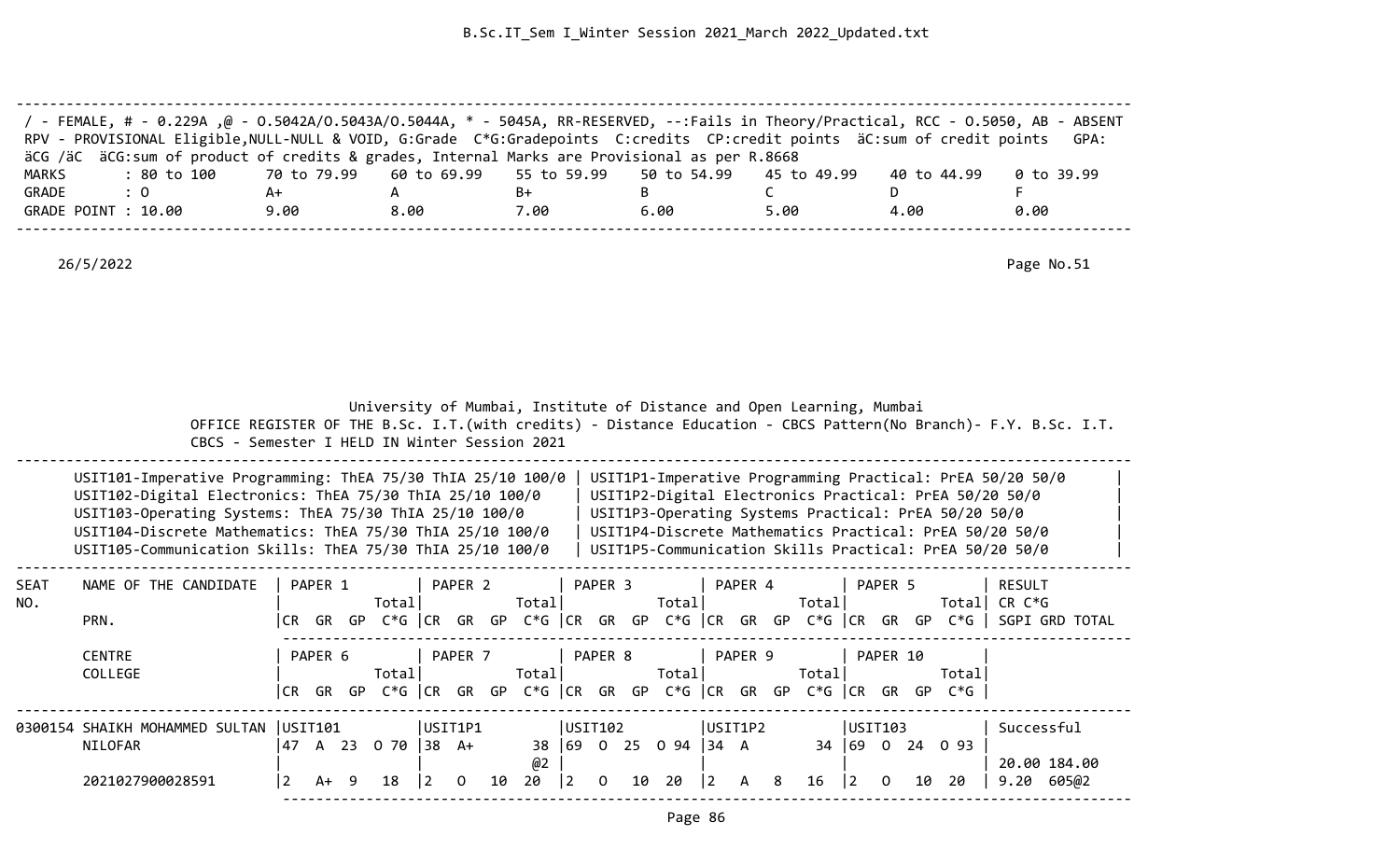|                                                                                                                                                                                                                                                                      |                |                     |                     |           |                                           | B.Sc.IT_Sem I_Winter Session 2021 March 2022 Updated.txt |                                       |                |                                           |                 |                  |                                           |  |                      |                                       |                                           |    |                 |              |
|----------------------------------------------------------------------------------------------------------------------------------------------------------------------------------------------------------------------------------------------------------------------|----------------|---------------------|---------------------|-----------|-------------------------------------------|----------------------------------------------------------|---------------------------------------|----------------|-------------------------------------------|-----------------|------------------|-------------------------------------------|--|----------------------|---------------------------------------|-------------------------------------------|----|-----------------|--------------|
| (OE) Online Examination   USIT1P3                                                                                                                                                                                                                                    |                |                     |                     |           | USTI04                                    |                                                          | USIT1P4                               |                |                                           |                 |                  | USIT105                                   |  |                      |                                       | USIT1P5                                   |    |                 |              |
| (279)                                                                                                                                                                                                                                                                |                | 35 A+               |                     |           | 35 63 0 24 0 87 34 A                      |                                                          |                                       |                |                                           |                 |                  |                                           |  | 34 66 0 21 0 87 33 A |                                       |                                           |    | 33              |              |
|                                                                                                                                                                                                                                                                      |                |                     |                     |           |                                           |                                                          |                                       |                |                                           |                 |                  |                                           |  |                      |                                       |                                           |    |                 |              |
|                                                                                                                                                                                                                                                                      | 2              | A+ 9                | 18                  | $\vert$ 2 | $\overline{0}$                            | 10 20                                                    |                                       |                | $\begin{vmatrix} 2 & A & 8 \end{vmatrix}$ | 16              | $ 2\rangle$      | $\overline{0}$                            |  | 10 20                | $ 2\rangle$                           | A 8                                       |    | 16              |              |
|                                                                                                                                                                                                                                                                      |                |                     |                     |           | Total Credit --                           |                                                          |                                       |                | FINAL CGPI --                             |                 |                  |                                           |  |                      |                                       |                                           |    |                 |              |
| 0300155 SHAIKH MOHD ABID MOHD                                                                                                                                                                                                                                        |                | USIT101             |                     |           | USIT1P1                                   |                                                          | USIT102                               |                |                                           |                 |                  | USIT1P2                                   |  |                      |                                       | USIT103                                   |    |                 | Successful   |
| ESTIYAK RUKSANA                                                                                                                                                                                                                                                      |                |                     | 42 B+ 19 A+61 35 A+ |           |                                           | 35 68 0 23 0 91                                          |                                       |                |                                           |                 | $ 33 \ \text{A}$ |                                           |  |                      |                                       | $33 \mid 57 \quad A + 21$                 |    | 078             | <b>RPV</b>   |
| <b>PARVEEN</b>                                                                                                                                                                                                                                                       |                |                     |                     |           |                                           |                                                          |                                       |                |                                           |                 |                  |                                           |  |                      |                                       |                                           |    | @2              | 20.00 174.00 |
| 2021027900036377                                                                                                                                                                                                                                                     | 2              | A 8                 | 16                  |           | $ 2 \tA+ 9$                               | 18                                                       | $\begin{bmatrix} 2 & 0 \end{bmatrix}$ |                |                                           | 10 20           |                  | $\begin{vmatrix} 2 & A & 8 \end{vmatrix}$ |  | 16                   | $ 2\rangle$                           | $\overline{0}$                            | 10 | 20              | 8.70 538@4   |
|                                                                                                                                                                                                                                                                      |                |                     |                     |           |                                           |                                                          |                                       |                |                                           |                 |                  |                                           |  |                      |                                       |                                           |    |                 |              |
| USIT104<br>USIT1P4<br>USIT105<br>(OE) Online Examination   USIT1P3<br>USIT1P5<br>34 A<br>34 36 C 23 0 59 33 A<br>(279)<br>33 60 0 16 A 76<br>$ 38 \tA+$<br>38                                                                                                        |                |                     |                     |           |                                           |                                                          |                                       |                |                                           |                 |                  |                                           |  |                      |                                       |                                           |    |                 |              |
|                                                                                                                                                                                                                                                                      |                |                     |                     |           |                                           |                                                          |                                       |                |                                           |                 |                  |                                           |  |                      |                                       |                                           |    |                 |              |
|                                                                                                                                                                                                                                                                      |                |                     |                     |           |                                           |                                                          |                                       |                |                                           |                 |                  |                                           |  |                      |                                       |                                           |    |                 |              |
| @2<br>$ 2\rangle$<br>$\begin{vmatrix} 2 & A & 8 \end{vmatrix}$<br>$ 2\rangle$<br>18<br>$\begin{vmatrix} 2 & B+ & 7 & 14 \end{vmatrix}$<br>16<br>$A+ 9$<br>$ 2\rangle$<br>$\overline{0}$<br>$\mathsf{A}$<br>- 8<br>16<br>10<br>20<br>Total Credit --<br>FINAL CGPI -- |                |                     |                     |           |                                           |                                                          |                                       |                |                                           |                 |                  |                                           |  |                      |                                       |                                           |    |                 |              |
|                                                                                                                                                                                                                                                                      |                |                     |                     |           |                                           |                                                          |                                       |                |                                           |                 |                  |                                           |  |                      |                                       |                                           |    |                 |              |
| 0300156 SHAIKH NAFEES ABDUL                                                                                                                                                                                                                                          |                | USIT101             |                     |           | USIT1P1                                   |                                                          | USIT102                               |                |                                           |                 |                  | USIT1P2                                   |  |                      |                                       | USIT103                                   |    |                 | Successful   |
| RAHIM SHAHIN                                                                                                                                                                                                                                                         |                |                     | 45 A 20 O 65  33 A  |           |                                           |                                                          |                                       |                |                                           | 33 60 0 24 0 84 |                  | $32 \text{ A}$                            |  |                      |                                       |                                           |    | 32 62 0 22 0 84 |              |
|                                                                                                                                                                                                                                                                      |                |                     |                     |           |                                           |                                                          |                                       |                |                                           |                 |                  |                                           |  |                      |                                       |                                           |    |                 | 20.00 166.00 |
| 2021027900036911                                                                                                                                                                                                                                                     | $\overline{2}$ | A 8                 | 16                  |           | $\begin{vmatrix} 2 & A & 8 \end{vmatrix}$ | 16                                                       | 2                                     | $\overline{0}$ |                                           | 10 20           |                  | $\begin{vmatrix} 2 & A & 8 \end{vmatrix}$ |  | 16                   | $\begin{vmatrix} 2 & 0 \end{vmatrix}$ |                                           | 10 | 20              | 8.30 523     |
| (OE) Online Examination   USIT1P3                                                                                                                                                                                                                                    |                |                     |                     |           | USTI04                                    |                                                          | USIT1P4                               |                |                                           |                 |                  | USIT105                                   |  |                      |                                       | USIT1P5                                   |    |                 |              |
| (279)                                                                                                                                                                                                                                                                | 33 A           |                     |                     |           | 33 30 D 23                                | 0 53 32 A                                                |                                       |                |                                           |                 |                  | $32 \mid 56 \quad A + 18$                 |  | $A+74$ 33 A          |                                       |                                           |    | 33              |              |
|                                                                                                                                                                                                                                                                      |                |                     |                     |           |                                           |                                                          |                                       |                |                                           |                 |                  |                                           |  |                      |                                       |                                           |    |                 |              |
|                                                                                                                                                                                                                                                                      | $ 2\rangle$    | $\mathsf{A}$<br>- 8 | 16                  | $\vert$ 2 | 6<br>B.                                   | 12                                                       | $ 2\rangle$                           | $\overline{A}$ | 8                                         | 16              | $ 2\rangle$      | $A+ 9$                                    |  | 18                   |                                       | $\begin{vmatrix} 2 & A & 8 \end{vmatrix}$ |    | 16              |              |
|                                                                                                                                                                                                                                                                      |                |                     |                     |           | Total Credit 20.00                        |                                                          |                                       |                | FINAL CGPI --                             |                 |                  |                                           |  |                      |                                       |                                           |    |                 |              |
|                                                                                                                                                                                                                                                                      |                |                     |                     |           |                                           |                                                          |                                       |                |                                           |                 |                  |                                           |  |                      |                                       |                                           |    |                 |              |
|                                                                                                                                                                                                                                                                      |                |                     |                     |           |                                           |                                                          |                                       |                |                                           |                 |                  |                                           |  |                      |                                       |                                           |    |                 |              |
|                                                                                                                                                                                                                                                                      |                |                     |                     |           |                                           |                                                          |                                       |                |                                           |                 |                  |                                           |  |                      |                                       |                                           |    |                 |              |

| / FEMALE, # - 0.229A ,@ - 0.5042A/0.5043A/0.5044A, * - 5045A, RR-RESERVED, --:Fails in Theory/Practical, RCC - 0.5050, AB - ABSENT<br>RPV - PROVISIONAL Eligible, NULL-NULL & VOID, G:Grade C*G:Gradepoints C:credits CP:credit points äC:sum of credit points |      |      |      |      |      |             | GPA:       |
|----------------------------------------------------------------------------------------------------------------------------------------------------------------------------------------------------------------------------------------------------------------|------|------|------|------|------|-------------|------------|
| äCG /äC äCG:sum of product of credits & grades, Internal Marks are Provisional as per R.8668                                                                                                                                                                   |      |      |      |      |      |             |            |
| : 80 to 100    70 to 79.99   60 to 69.99   55 to 59.99   50 to 54.99   45 to 49.99<br>MARKS                                                                                                                                                                    |      |      |      |      |      | 40 to 44.99 | 0 to 39.99 |
| GRADE<br>$\therefore$ 0                                                                                                                                                                                                                                        | A+   |      | B+   |      |      |             |            |
| GRADE POINT : 10.00                                                                                                                                                                                                                                            | 9.00 | 8.00 | 7.00 | 6.00 | 5.00 | 4.00        | 0.00       |
|                                                                                                                                                                                                                                                                |      |      |      |      |      |             |            |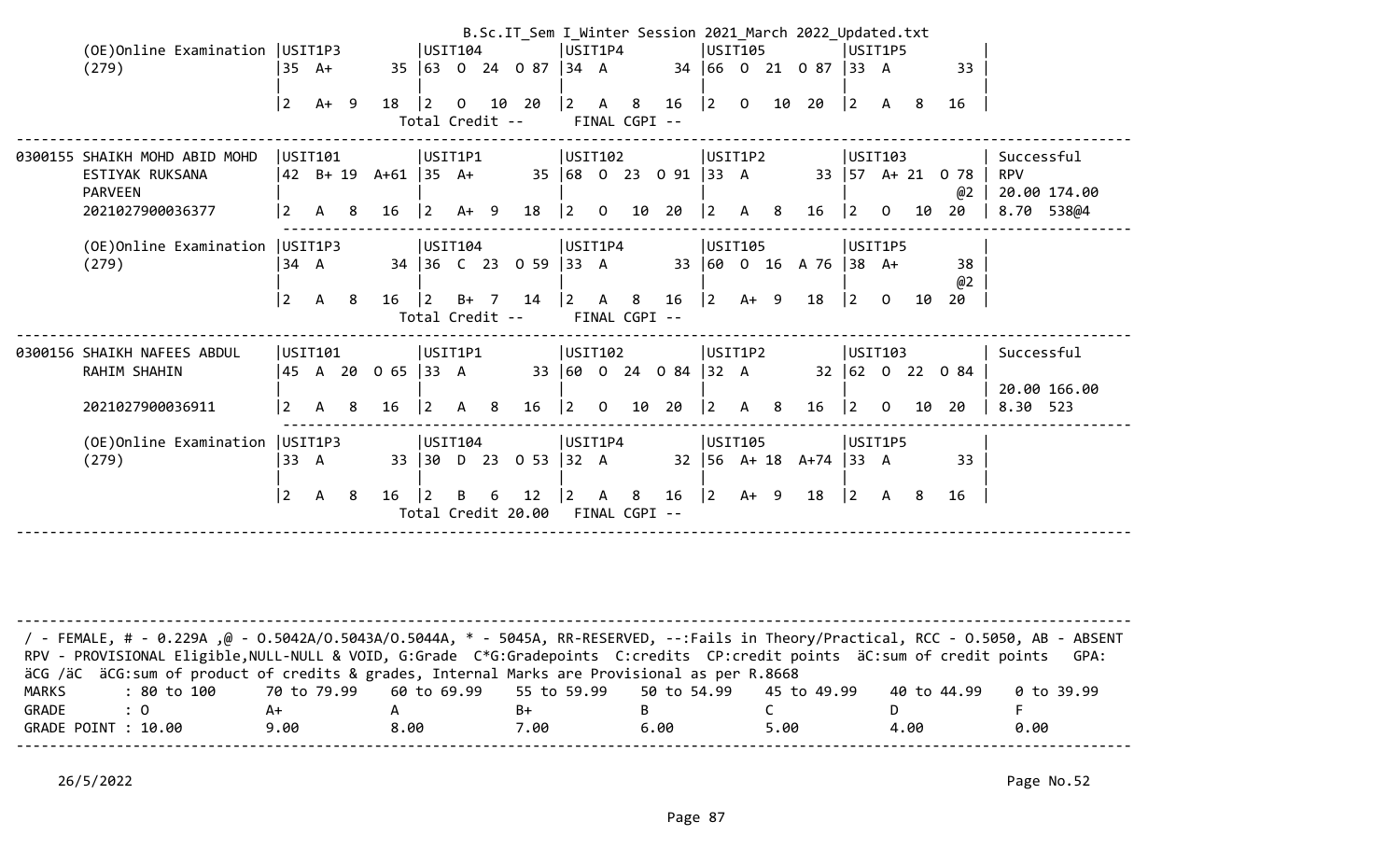|             | OFFICE REGISTER OF THE B.Sc. I.T. (with credits) - Distance Education - CBCS Pattern (No Branch) - F.Y. B.Sc. I.T.<br>CBCS - Semester I HELD IN Winter Session 2021                                                                                                                                         |                                   |              |     | University of Mumbai, Institute of Distance and Open Learning, Mumbai     |                        |                                         |    |                                |                        |                |                    |                                  |                                       |                           |                |                             |                        |                |    |                                                      |                                                                                                                                                                                                                                           |                                                                                                           |
|-------------|-------------------------------------------------------------------------------------------------------------------------------------------------------------------------------------------------------------------------------------------------------------------------------------------------------------|-----------------------------------|--------------|-----|---------------------------------------------------------------------------|------------------------|-----------------------------------------|----|--------------------------------|------------------------|----------------|--------------------|----------------------------------|---------------------------------------|---------------------------|----------------|-----------------------------|------------------------|----------------|----|------------------------------------------------------|-------------------------------------------------------------------------------------------------------------------------------------------------------------------------------------------------------------------------------------------|-----------------------------------------------------------------------------------------------------------|
|             | USIT101-Imperative Programming: ThEA 75/30 ThIA 25/10 100/0<br>USIT102-Digital Electronics: ThEA 75/30 ThIA 25/10 100/0<br>USIT103-Operating Systems: ThEA 75/30 ThIA 25/10 100/0<br>USIT104-Discrete Mathematics: ThEA 75/30 ThIA 25/10 100/0<br>USIT105-Communication Skills: ThEA 75/30 ThIA 25/10 100/0 |                                   |              |     |                                                                           |                        |                                         |    |                                |                        |                |                    |                                  |                                       |                           |                |                             |                        |                |    | USIT1P3-Operating Systems Practical: PrEA 50/20 50/0 | USIT1P1-Imperative Programming Practical: PrEA 50/20 50/0<br>USIT1P2-Digital Electronics Practical: PrEA 50/20 50/0<br>USIT1P4-Discrete Mathematics Practical: PrEA 50/20 50/0<br>USIT1P5-Communication Skills Practical: PrEA 50/20 50/0 |                                                                                                           |
| <b>SEAT</b> | NAME OF THE CANDIDATE                                                                                                                                                                                                                                                                                       |                                   | PAPER 1      |     |                                                                           |                        | PAPER <sub>2</sub>                      |    |                                |                        | PAPER 3        |                    |                                  |                                       | PAPER 4                   |                |                             |                        | PAPER 5        |    |                                                      | <b>RESULT</b>                                                                                                                                                                                                                             |                                                                                                           |
| NO.         | PRN.                                                                                                                                                                                                                                                                                                        |                                   |              |     | Total                                                                     |                        |                                         |    | Total                          |                        |                |                    | Totall                           |                                       |                           |                | Total                       |                        |                |    |                                                      | Total  CR C*G                                                                                                                                                                                                                             | CR GR GP $C*G$ $ CR$ GR GP $C*G$ $ CR$ GR GP $C*G$ $ CR$ GR GP $C*G$ $ CR$ GR GP $C*G$ $ $ SGPI GRD TOTAL |
|             | <b>CENTRE</b><br>COLLEGE                                                                                                                                                                                                                                                                                    |                                   | PAPER 6      |     | Total<br>CR GR GP C*G CR GR GP C*G CR GR GP C*G CR GR GP C*G CR GR GP C*G |                        | PAPER 7                                 |    | Total                          |                        | PAPER 8        |                    | Total                            |                                       | PAPER 9                   |                | Total                       |                        | PAPER 10       |    | Totall                                               |                                                                                                                                                                                                                                           |                                                                                                           |
|             | 0300157 SHAIKH SADIQ RAJA<br>SARDAR SHAIKH<br>KAMRUNNISA<br>2021027900045755                                                                                                                                                                                                                                | USIT101<br>$\overline{2}$         | A+           | 9   | 47 A 25 0 72 38 A+<br>18                                                  | $\vert$ 2              | USIT1P1<br>$\mathbf{O}$                 | 10 | @2<br>20                       | USIT102<br>$ 2\rangle$ | $\overline{0}$ | 10                 | 38 63 0 25 0 88 30 A<br>20       | $\begin{vmatrix} 2 & A \end{vmatrix}$ | USIT1P2                   | 8 <sup>8</sup> | 16                          | USIT103<br><u>  2</u>  | $\mathbf{O}$   | 10 | 30 63 0 23 0 86<br>-20                               | Successful                                                                                                                                                                                                                                | 20.00 180.00<br>9.00 564@3                                                                                |
|             | (OE)Online Examination<br>(279)                                                                                                                                                                                                                                                                             | USIT1P3<br>34 A<br>$\overline{2}$ | $\mathsf{A}$ | - 8 | 16                                                                        | $ 2\rangle$            | USTI04 <br>- 9<br>A+<br>Total Credit -- |    | 34   50 A 24 0 74   34 A<br>18 | USIT1P4<br>$ 2\rangle$ | A              | 8<br>FINAL CGPI -- | 16                               | $ 2\rangle$                           | USIT105<br>$\overline{A}$ | 8              | 34 48 A 21 0 69 39 A+<br>16 | USIT1P5<br><u> 2</u>   | $\Omega$       | 10 | 39<br>@1<br>20                                       |                                                                                                                                                                                                                                           |                                                                                                           |
|             | 0300158 SHAIKH SAYEM<br>NAEEMUDDIN SABA<br><b>KAUSAR</b><br>2021027900051953                                                                                                                                                                                                                                | USIT101<br>$\overline{2}$         | $A+$         | 9   | 50 A 21 0 71 38 A+<br>18                                                  | USIT1P1<br>$ 2\rangle$ | $\overline{0}$                          | 10 | @2<br>20                       | USIT102<br>$ 2\rangle$ | $\overline{0}$ | 10                 | 38   57 A + 25 0 82   32 A<br>20 | $\begin{vmatrix} 2 & A \end{vmatrix}$ | USIT1P2                   | 8 <sup>8</sup> | 16                          | USIT103<br>$ 2\rangle$ | $\overline{0}$ | 10 | 32 71 0 24 0 95<br>20                                | Successful                                                                                                                                                                                                                                | 20.00 178.00<br>8.90 566@2                                                                                |
|             | (OE) Online Examination   USIT1P3<br>(279)                                                                                                                                                                                                                                                                  | $29$ B+                           |              |     | 29                                                                        |                        | USIT104                                 |    | $ 50 \tA} 23 \tO} 73  36 \tA+$ | USIT1P4                |                |                    |                                  |                                       | USIT105                   |                | 36 54 A+ 22 0 76            | USIT1P5<br>34 A        |                |    | 34                                                   |                                                                                                                                                                                                                                           |                                                                                                           |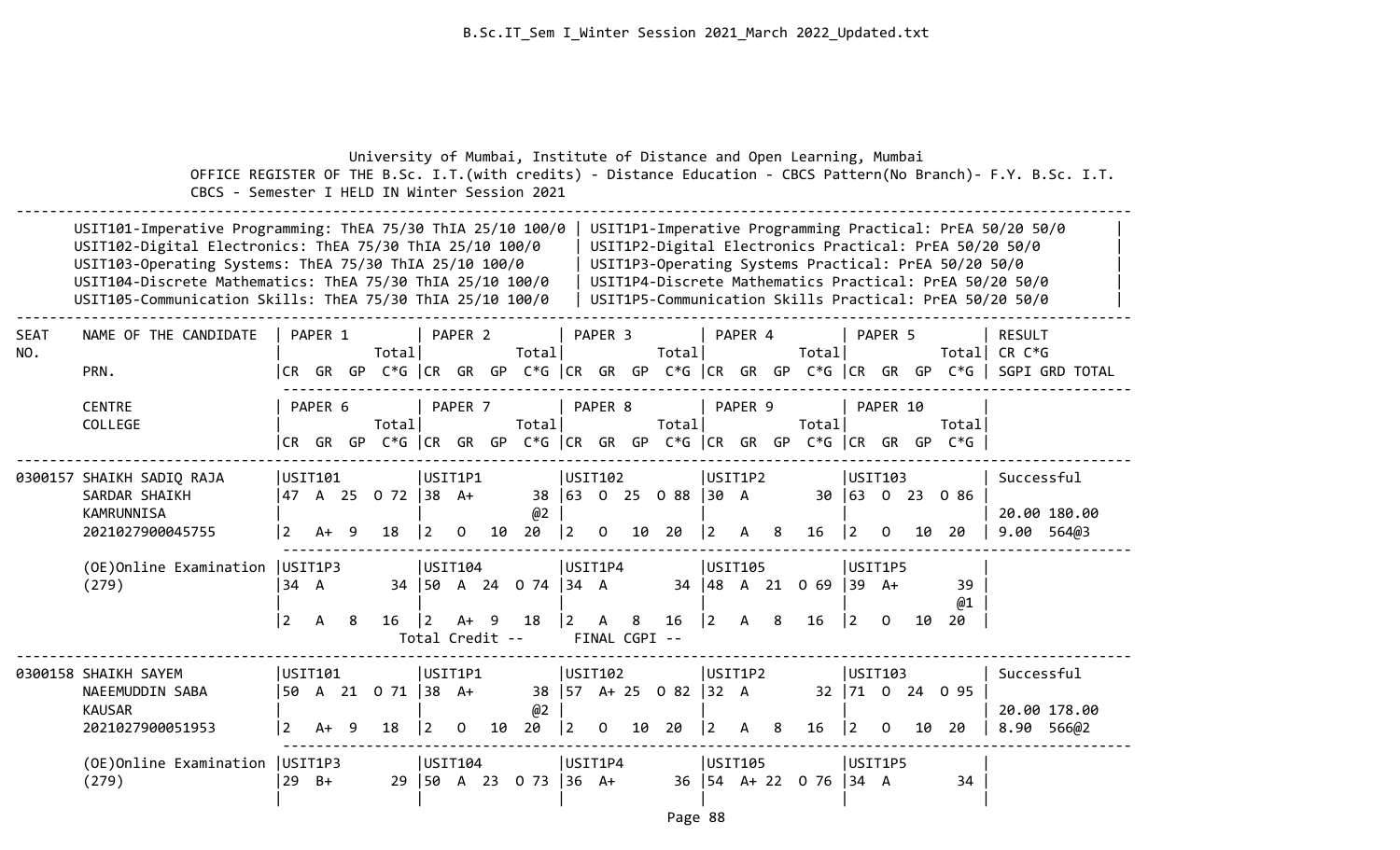|                                                          | $ 2\rangle$    | $B+$ 7                   | $14 \mid 2 \quad A+ \quad 9$ | Total Credit --              |      |   | B.Sc.IT Sem I Winter Session 2021 March 2022 Updated.txt<br>18 |                 |                                                      |   | $\begin{vmatrix} 2 & 4 & 9 & 18 \end{vmatrix}$<br>FINAL CGPI -- | $ 2\rangle$                      | A+ 9         |                | 18   | $\begin{array}{ccc} \n\boxed{2} & A & 8\n\end{array}$ |           |   | 16                       |                                             |
|----------------------------------------------------------|----------------|--------------------------|------------------------------|------------------------------|------|---|----------------------------------------------------------------|-----------------|------------------------------------------------------|---|-----------------------------------------------------------------|----------------------------------|--------------|----------------|------|-------------------------------------------------------|-----------|---|--------------------------|---------------------------------------------|
| 0300159 SHAIKH SOHIL NIZAM<br>FARIDA<br>2021027900030802 | $\overline{2}$ | USIT101<br>38E B AB<br>F | $F$ 38 37E A+<br>00          | USIT1P1<br> 2                | A+ 9 |   | 18                                                             |                 | USTI02 <br>$\begin{bmatrix} 2 & F & 0 \end{bmatrix}$ |   | 37 57E A+ AB F 57<br>0                                          | USIT1P2<br> 33E A<br>$ 2\rangle$ | $\mathsf{A}$ | 8 <sup>1</sup> | 16   | USTI103<br>$ 2\rangle$                                | $-$ F $-$ | 0 | 33   54E A+ AB F 54<br>0 | Unsuccessful Fail<br>$- - - -$<br>$- - 402$ |
| (OE) Online Examination   USIT1P3<br>(279)               |                | 35E A+                   |                              | USIT104                      |      |   | 35   41E B AB F 41                                             | 27E B           | USIT1P4                                              |   | 27                                                              | USIT105<br> 47E A AB             |              |                | F 47 | USIT1P5<br> 33E A                                     |           |   | 33                       |                                             |
|                                                          | $\overline{2}$ | A+ 9                     | 18                           | $\vert$ 2<br>Total Credit -- |      | 0 | 0                                                              | $\vert 2 \vert$ | B                                                    | 6 | 12<br>FINAL CGPI --                                             | $\vert$ 2                        | F.           | $\theta$       | 0    | $\overline{2}$                                        | A         | 8 | 16                       |                                             |

-------------------------------------------------------------------------------------------------------------------------------------- / - FEMALE, # - 0.229A ,@ - O.5042A/O.5043A/O.5044A, \* - 5045A, RR-RESERVED, --:Fails in Theory/Practical, RCC - O.5050, AB - ABSENT RPV - PROVISIONAL Eligible,NULL-NULL & VOID, G:Grade C\*G:Gradepoints C:credits CP:credit points äC:sum of credit points GPA: äCG /äC äCG:sum of product of credits & grades, Internal Marks are Provisional as per R.8668 MARKS : 80 to 100 70 to 79.99 60 to 69.99 55 to 59.99 50 to 54.99 45 to 49.99 40 to 44.99 0 to 39.99 GRADE : 0 A+ A B+ B C D F GRADE POINT : 10.00 9.00 8.00 7.00 6.00 5.00 4.00 0.00 --------------------------------------------------------------------------------------------------------------------------------------

26/5/2022 Page No.53

 University of Mumbai, Institute of Distance and Open Learning, Mumbai OFFICE REGISTER OF THE B.Sc. I.T.(with credits) - Distance Education - CBCS Pattern(No Branch)- F.Y. B.Sc. I.T. CBCS - Semester I HELD IN Winter Session 2021

| USIT101-Imperative Programming: ThEA 75/30 ThIA 25/10 100/0 | USIT1P1-Imperative Programming Practical: PrEA 50/20 50/0 |  |
|-------------------------------------------------------------|-----------------------------------------------------------|--|
| USIT102-Digital Electronics: ThEA 75/30 ThIA 25/10 100/0    | USIT1P2-Digital Electronics Practical: PrEA 50/20 50/0    |  |
| USIT103-Operating Systems: ThEA 75/30 ThIA 25/10 100/0      | USIT1P3-Operating Systems Practical: PrEA 50/20 50/0      |  |
| USIT104-Discrete Mathematics: ThEA 75/30 ThIA 25/10 100/0   | USIT1P4-Discrete Mathematics Practical: PrEA 50/20 50/0   |  |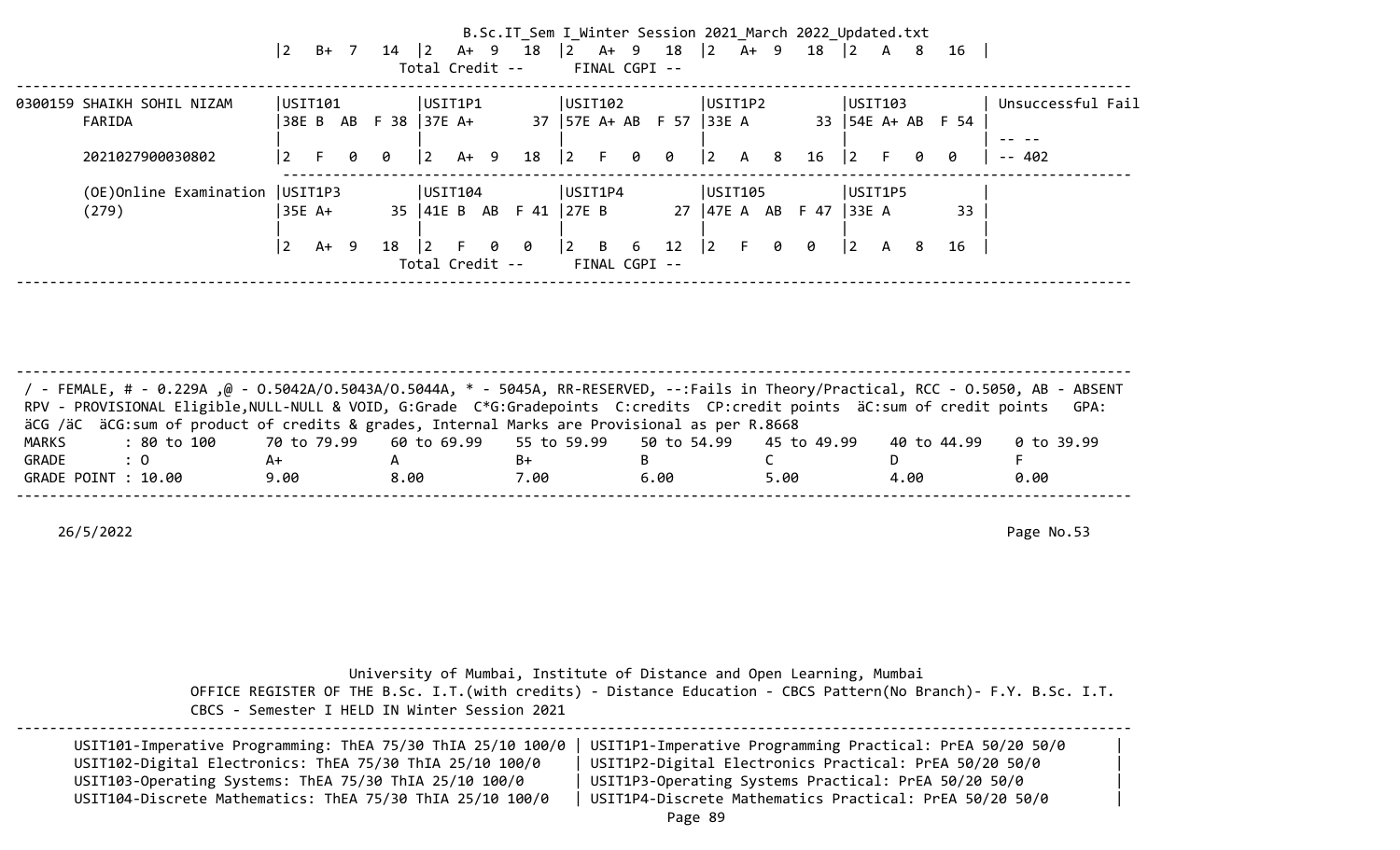|             | USIT105-Communication Skills: ThEA 75/30 ThIA 25/10 100/0   USIT1P5-Communication Skills Practical: PrEA 50/20 50/0                                                                                                                                                                                                                                 |                 |         |    |                     |                |              |                      |                            |            |                                                            |   |                                                 |                |              |    | B.Sc.IT_Sem I_Winter Session 2021_March 2022_Updated.txt                        |                |                                           |                         |                                                                                                                                |
|-------------|-----------------------------------------------------------------------------------------------------------------------------------------------------------------------------------------------------------------------------------------------------------------------------------------------------------------------------------------------------|-----------------|---------|----|---------------------|----------------|--------------|----------------------|----------------------------|------------|------------------------------------------------------------|---|-------------------------------------------------|----------------|--------------|----|---------------------------------------------------------------------------------|----------------|-------------------------------------------|-------------------------|--------------------------------------------------------------------------------------------------------------------------------|
| SEAT<br>NO. | NAME OF THE CANDIDATE<br>PRN.                                                                                                                                                                                                                                                                                                                       |                 | PAPER 1 |    | Totall              |                | PAPER 2      |                      | Totall                     |            | $ $ PAPER 3                                                |   | Total                                           |                | PAPER 4      |    | Total                                                                           |                | PAPER 5                                   |                         | <b>RESULT</b><br>Total CR $C*G$<br> CR GR GP C*G   CR GR GP C*G   CR GR GP C*G   CR GR GP C*G   CR GR GP C*G    SGPI GRD TOTAL |
|             | <b>CENTRE</b><br>COLLEGE                                                                                                                                                                                                                                                                                                                            |                 | PAPER 6 |    | Total               |                | PAPER 7      |                      | Total                      |            | PAPER 8                                                    |   | Total                                           |                | PAPER 9      |    | Totall<br> CR GR GP C*G  CR GR GP C*G  CR GR GP C*G  CR GR GP C*G  CR GR GP C*G |                | PAPER 10                                  | Total                   |                                                                                                                                |
|             | 0300160 SHAIKH SUBHAN MOHD<br>ARIF NASIMA                                                                                                                                                                                                                                                                                                           | USTI101         |         |    | ABFABFAB ABF        | USIT1P1        |              |                      |                            |            | USIT102                                                    |   | AB AB F AB F AB AB F                            |                | USIT1P2      |    |                                                                                 |                | USTI03                                    | AB   AB F AB F AB       | Unsuccessful Fail                                                                                                              |
|             | 2021027900028737                                                                                                                                                                                                                                                                                                                                    | $\vert 2 \vert$ |         | 0  | AB                  | 12             |              | 0                    | AB                         | $\sqrt{2}$ |                                                            | 0 | AB                                              | l 2.           |              | 0  | AB                                                                              | $ 2\rangle$    |                                           | AB                      | $-- 10$                                                                                                                        |
|             | USIT104<br>USIT1P4<br>USIT105<br>(OE) Online Examination   USIT1P3<br>USIT1P5<br>AB   AB F 10E D 10   AB F<br>AB   AB F AB F AB<br> AB <br>(279)<br>AB F<br>AB<br>$\vert 2 \vert$<br>AB<br>$ 2\rangle$<br>$ 2\rangle$<br>- F<br>AB<br>0<br>F<br>0<br>AB<br>F.<br>0<br>ø<br>0<br>$\overline{2}$<br>-F<br>AB<br>0<br>FINAL CGPI --<br>Total Credit -- |                 |         |    |                     |                |              |                      |                            |            |                                                            |   |                                                 |                |              |    |                                                                                 |                |                                           |                         |                                                                                                                                |
|             | USIT1P1<br>USIT1P2<br>0300161 SHAIKH TAHA AJYAZAHMAD  USIT101<br>USIT102<br> USTI03                                                                                                                                                                                                                                                                 |                 |         |    |                     |                |              |                      |                            |            |                                                            |   |                                                 |                |              |    |                                                                                 |                |                                           |                         |                                                                                                                                |
|             | <b>REHANA</b>                                                                                                                                                                                                                                                                                                                                       |                 | 45 A 19 |    | A+64 38 A+          |                |              |                      | @2                         |            |                                                            |   | 38 56 A+ 23 0 79 27 B<br>@1                     |                |              |    |                                                                                 |                |                                           | $27 \mid 42$ B+ 17 A 59 | Successful<br>20.00 162.00                                                                                                     |
|             | 2021027900027146                                                                                                                                                                                                                                                                                                                                    | 2               | A       | -8 | 16                  | $\overline{2}$ | $\mathbf{0}$ |                      | $10 \t20 \t 2$             |            |                                                            |   | $0$ 10 20                                       | $ 2\rangle$    | B            | 6  | $12 \mid 2$                                                                     |                | B+ 7                                      | 14                      | 8.10 487@3                                                                                                                     |
|             | (OE) Online Examination   USIT1P3<br>(279)                                                                                                                                                                                                                                                                                                          | $35 \text{ A+}$ |         |    |                     | USTI04         |              |                      | 35 35 C 18 A+53 33 A       |            | USIT1P4                                                    |   |                                                 |                | USIT105      |    | 33   50 A 14 B+64   35 A+                                                       |                | USIT1P5                                   | 35                      |                                                                                                                                |
|             |                                                                                                                                                                                                                                                                                                                                                     | $\overline{2}$  | A+ 9    |    | 18                  | l 2.           | B            | 6<br>Total Credit -- | 12                         | $\vert$ 2  | $\mathsf{A}$<br>FINAL CGPI --                              | 8 | 16                                              | $ 2\rangle$    | A 8          |    | 16                                                                              | $ 2\rangle$    | A+ 9                                      | 18                      |                                                                                                                                |
|             | 0300162 / SHAIKH ZAIYANA<br>MOHAMMAD SAQIB UZMA                                                                                                                                                                                                                                                                                                     | USTI01          |         |    | 47 A 25 O 72  35 A+ | USIT1P1        |              |                      |                            |            | USTI02                                                     |   | 35 63 0 24 0 87 30 A                            |                | USIT1P2      |    |                                                                                 |                | USTI03                                    | 30 63 0 24 0 87         | Successful<br>20.00 182.00                                                                                                     |
|             | 2021027900033537                                                                                                                                                                                                                                                                                                                                    | $\vert$ 2       | A+ 9    |    | 18                  | $ 2\rangle$    | A+ 9         |                      | 18                         |            |                                                            |   | $\begin{bmatrix} 2 & 0 & 10 & 20 \end{bmatrix}$ | $\overline{2}$ | $\mathsf{A}$ | -8 | 16                                                                              | $\overline{2}$ | $\overline{0}$                            | 10 20                   | 9.10 572                                                                                                                       |
|             | (OE) Online Examination   USIT1P3<br>(279)                                                                                                                                                                                                                                                                                                          | $35 \text{ A+}$ |         |    |                     | USIT104        |              |                      | 35   59 A + 23 0 82   30 A |            | USIT1P4                                                    |   |                                                 |                | USIT105      |    | 30 62 0 20 0 82 32 A                                                            |                | USIT1P5                                   | 32                      |                                                                                                                                |
|             |                                                                                                                                                                                                                                                                                                                                                     | $\vert$ 2       | $A+ 9$  |    | 18   2 0            |                |              | 10 20                | Total Credit 20.00         |            | $\begin{vmatrix} 2 & A & 8 \end{vmatrix}$<br>FINAL CGPI -- |   | 16                                              |                |              |    | $\begin{vmatrix} 2 & 0 & 10 & 20 \end{vmatrix}$                                 |                | $\begin{vmatrix} 2 & A & B \end{vmatrix}$ | 16                      |                                                                                                                                |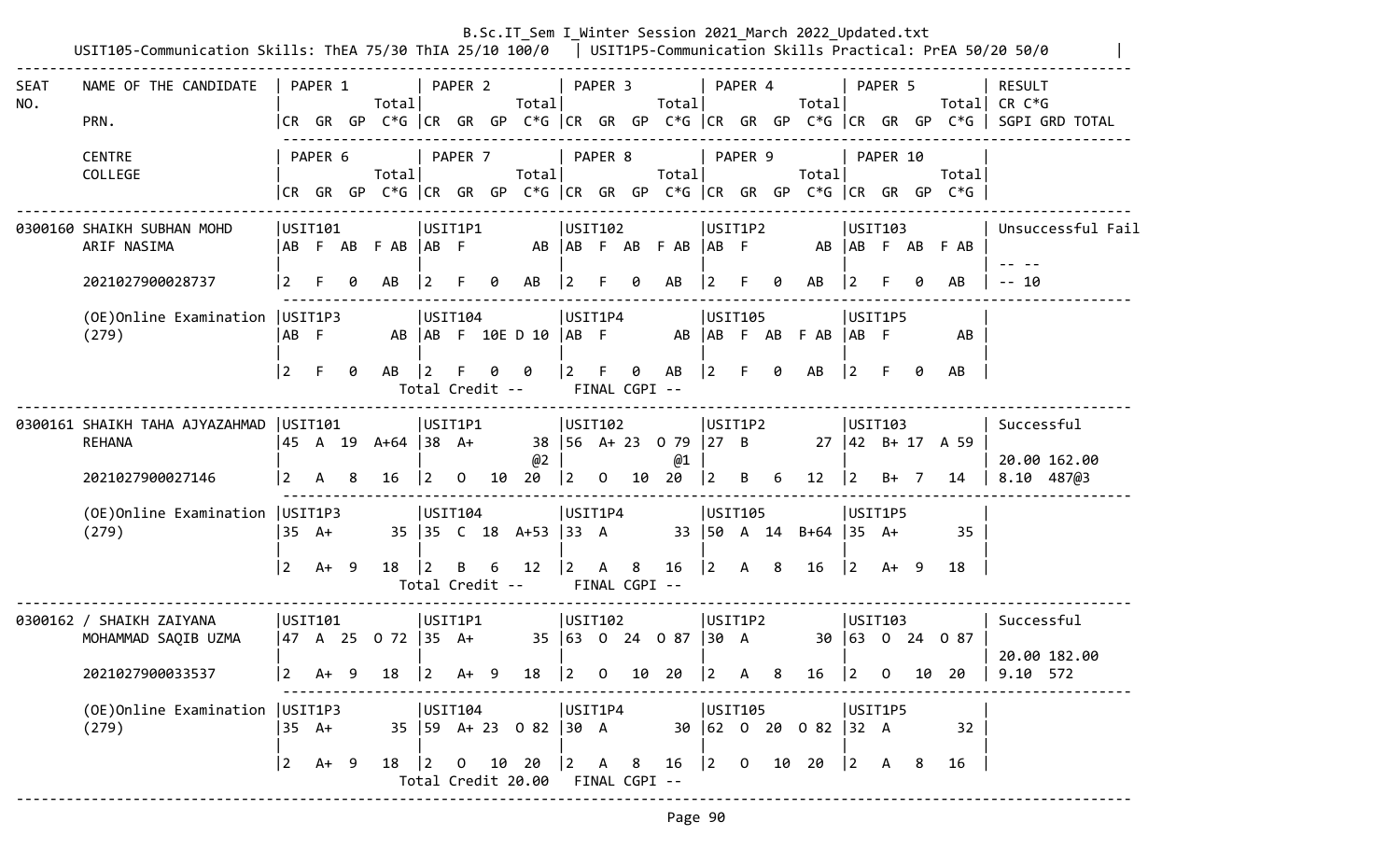|              | / FEMALE, # - 0.229A ,@ - 0.5042A/0.5043A/0.5044A, * - 5045A, RR-RESERVED, --:Fails in Theory/Practical, RCC - 0.5050, AB - ABSENT<br>RPV - PROVISIONAL Eligible, NULL-NULL & VOID, G:Grade C*G:Gradepoints C:credits CP:credit points äC:sum of credit points<br>äCG /äC äCG:sum of product of credits & grades, Internal Marks are Provisional as per R.8668 |                 |         |                                                                       |             |                    |             |             |         |   |                      |           |         |      |                       |         |          |                                                      | GPA:                                                                                                                                                                                                                                      |  |
|--------------|----------------------------------------------------------------------------------------------------------------------------------------------------------------------------------------------------------------------------------------------------------------------------------------------------------------------------------------------------------------|-----------------|---------|-----------------------------------------------------------------------|-------------|--------------------|-------------|-------------|---------|---|----------------------|-----------|---------|------|-----------------------|---------|----------|------------------------------------------------------|-------------------------------------------------------------------------------------------------------------------------------------------------------------------------------------------------------------------------------------------|--|
| <b>MARKS</b> | : 80 to 100                                                                                                                                                                                                                                                                                                                                                    | 70 to 79.99     |         |                                                                       | 60 to 69.99 |                    | 55 to 59.99 |             |         |   | 50 to 54.99          |           |         |      | 45 to 49.99           |         |          | 40 to 44.99                                          | $0$ to 39.99                                                                                                                                                                                                                              |  |
| GRADE        | $\therefore$ 0                                                                                                                                                                                                                                                                                                                                                 | A+              |         | $\mathsf{A}$                                                          |             |                    | B+          |             |         | B |                      |           |         | C    |                       |         | D        |                                                      | F                                                                                                                                                                                                                                         |  |
|              | GRADE POINT : 10.00                                                                                                                                                                                                                                                                                                                                            | 9.00            |         | 8.00                                                                  |             |                    | 7.00        |             |         |   | 6.00                 |           |         | 5.00 |                       |         | 4.00     |                                                      | 0.00                                                                                                                                                                                                                                      |  |
|              | 26/5/2022                                                                                                                                                                                                                                                                                                                                                      |                 |         |                                                                       |             |                    |             |             |         |   |                      |           |         |      |                       |         |          |                                                      | Page No.54                                                                                                                                                                                                                                |  |
|              | CBCS - Semester I HELD IN Winter Session 2021                                                                                                                                                                                                                                                                                                                  |                 |         | University of Mumbai, Institute of Distance and Open Learning, Mumbai |             |                    |             |             |         |   |                      |           |         |      |                       |         |          |                                                      | OFFICE REGISTER OF THE B.Sc. I.T. (with credits) - Distance Education - CBCS Pattern (No Branch) - F.Y. B.Sc. I.T.                                                                                                                        |  |
|              | USIT101-Imperative Programming: ThEA 75/30 ThIA 25/10 100/0<br>USIT102-Digital Electronics: ThEA 75/30 ThIA 25/10 100/0<br>USIT103-Operating Systems: ThEA 75/30 ThIA 25/10 100/0<br>USIT104-Discrete Mathematics: ThEA 75/30 ThIA 25/10 100/0<br>USIT105-Communication Skills: ThEA 75/30 ThIA 25/10 100/0                                                    |                 |         |                                                                       |             |                    |             |             |         |   |                      |           |         |      |                       |         |          | USIT1P3-Operating Systems Practical: PrEA 50/20 50/0 | USIT1P1-Imperative Programming Practical: PrEA 50/20 50/0<br>USIT1P2-Digital Electronics Practical: PrEA 50/20 50/0<br>USIT1P4-Discrete Mathematics Practical: PrEA 50/20 50/0<br>USIT1P5-Communication Skills Practical: PrEA 50/20 50/0 |  |
| SEAT         | NAME OF THE CANDIDATE                                                                                                                                                                                                                                                                                                                                          |                 | PAPER 1 |                                                                       |             | PAPER <sub>2</sub> |             |             | PAPER 3 |   |                      |           | PAPER 4 |      |                       |         | PAPER 5  |                                                      | <b>RESULT</b>                                                                                                                                                                                                                             |  |
| NO.          |                                                                                                                                                                                                                                                                                                                                                                |                 |         | Total                                                                 |             |                    | Total       |             |         |   | Total                |           |         |      | Total                 |         |          |                                                      | Total CR C*G                                                                                                                                                                                                                              |  |
|              | PRN.                                                                                                                                                                                                                                                                                                                                                           |                 |         |                                                                       |             |                    |             |             |         |   |                      |           |         |      |                       |         |          |                                                      | CR GR GP C*G  CR GR GP C*G  CR GR GP C*G  CR GR GP C*G  CR GR GP C*G   SGPI GRD TOTAL                                                                                                                                                     |  |
|              |                                                                                                                                                                                                                                                                                                                                                                |                 |         |                                                                       |             |                    |             |             |         |   |                      |           |         |      |                       |         |          |                                                      |                                                                                                                                                                                                                                           |  |
|              | <b>CENTRE</b>                                                                                                                                                                                                                                                                                                                                                  |                 | PAPER 6 |                                                                       |             | PAPER 7            |             |             | PAPER 8 |   |                      |           | PAPER 9 |      |                       |         | PAPER 10 |                                                      |                                                                                                                                                                                                                                           |  |
|              | COLLEGE                                                                                                                                                                                                                                                                                                                                                        |                 |         | Total                                                                 |             |                    | Total       |             |         |   | Totall               |           |         |      | Total                 |         |          | Totall                                               |                                                                                                                                                                                                                                           |  |
|              |                                                                                                                                                                                                                                                                                                                                                                |                 |         | CR GR GP C*G  CR GR GP C*G  CR GR GP C*G  CR GR GP C*G  CR GR GP C*G  |             |                    |             |             |         |   |                      |           |         |      |                       |         |          |                                                      |                                                                                                                                                                                                                                           |  |
|              | 0300163 SHARMA DEEPAK AMARJEET                                                                                                                                                                                                                                                                                                                                 | USTI101         |         |                                                                       | USIT1P1     |                    |             | USTI02      |         |   |                      |           | USIT1P2 |      |                       | USIT103 |          |                                                      | Successful                                                                                                                                                                                                                                |  |
|              | <b>USHA</b>                                                                                                                                                                                                                                                                                                                                                    |                 |         | $ 39 \t B \t 24 \t 0 \t 63 \t  39 \t A+$                              |             |                    |             |             |         |   | 39 66 0 21 0 87 32 A |           |         |      |                       |         |          | 32 63 0 22 0 85                                      |                                                                                                                                                                                                                                           |  |
|              |                                                                                                                                                                                                                                                                                                                                                                |                 |         |                                                                       |             |                    | @1          |             |         |   |                      |           |         |      |                       |         |          |                                                      | 20.00 174.00                                                                                                                                                                                                                              |  |
|              | 2021027900057211                                                                                                                                                                                                                                                                                                                                               |                 |         | 16                                                                    |             |                    |             |             |         |   |                      |           |         |      |                       |         |          | 10 20                                                | 8.70 540@3                                                                                                                                                                                                                                |  |
|              |                                                                                                                                                                                                                                                                                                                                                                | $\vert 2 \vert$ | A 8     |                                                                       | 2           | $\overline{0}$     | 10 20       | $ 2\rangle$ |         |   | $0$ 10 20            | $\vert$ 2 | A 8     |      | $16 \quad  2 \quad 0$ |         |          |                                                      |                                                                                                                                                                                                                                           |  |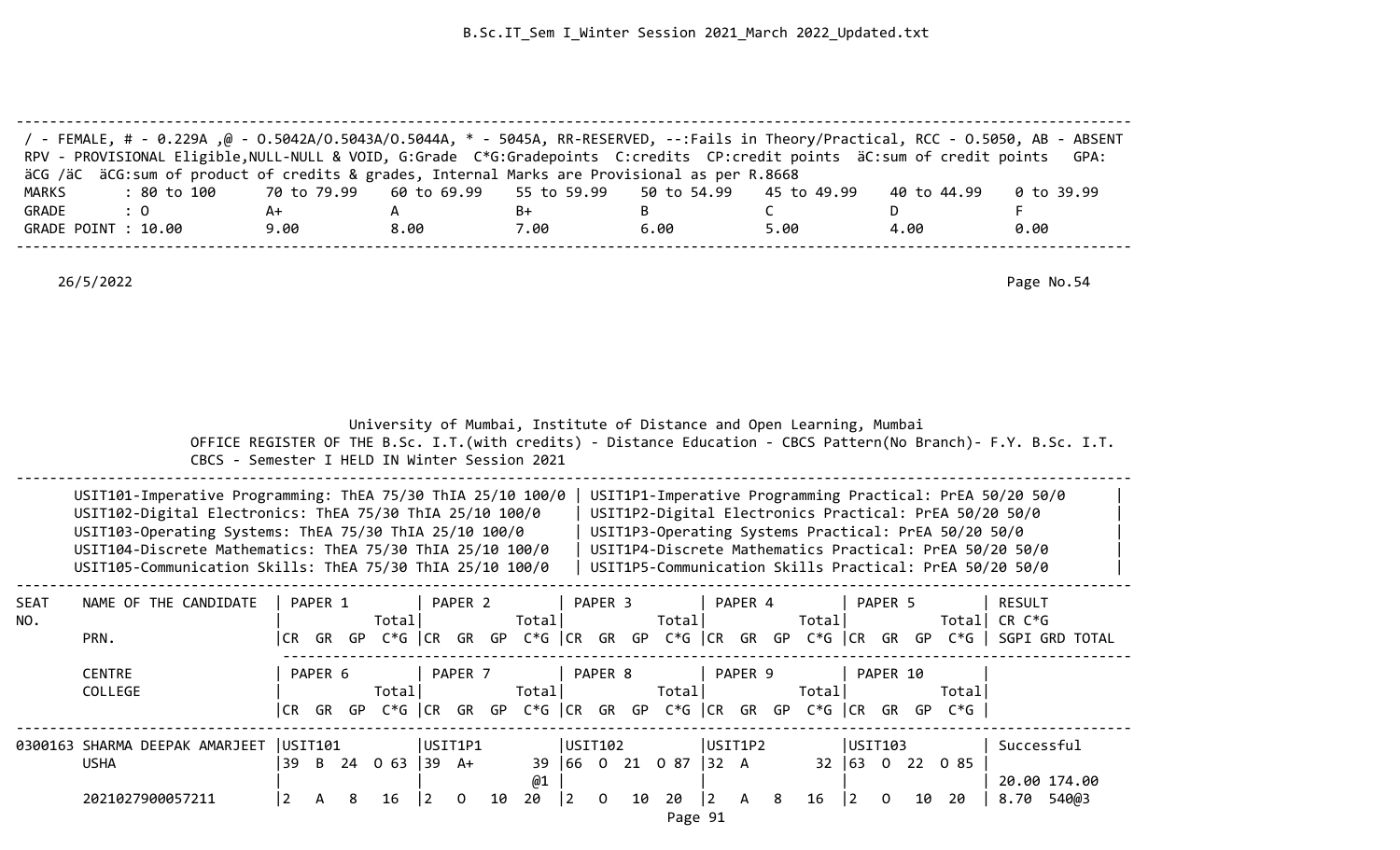|                       |                                                                                                                                                                                                                                                                                                                                                                  |                 |              |    |                    |                                   |                |    | B.Sc.IT_Sem I_Winter Session 2021 March 2022 Updated.txt |                                       |                      |                 |                             |              |    |                            |                                           |              |    |                 |                            |
|-----------------------|------------------------------------------------------------------------------------------------------------------------------------------------------------------------------------------------------------------------------------------------------------------------------------------------------------------------------------------------------------------|-----------------|--------------|----|--------------------|-----------------------------------|----------------|----|----------------------------------------------------------|---------------------------------------|----------------------|-----------------|-----------------------------|--------------|----|----------------------------|-------------------------------------------|--------------|----|-----------------|----------------------------|
|                       | (OE) Online Examination   USIT1P3<br>(279)                                                                                                                                                                                                                                                                                                                       | 32 A            |              |    |                    | USIT104                           |                |    | 32 35 C 22 0 57 33 A                                     | USIT1P4                               |                      |                 | 33 60                       | USIT105      |    | $0$ 18 A+78 34 A<br>@2     | USIT1P5                                   |              |    | 34              |                            |
|                       |                                                                                                                                                                                                                                                                                                                                                                  | $\overline{2}$  | $\mathsf{A}$ | -8 | $16 \quad  2$      | Total Credit --                   |                |    | $B+ 7 14$                                                | $\begin{vmatrix} 2 & A \end{vmatrix}$ | 8<br>FINAL CGPI --   | 16              | $ 2\rangle$                 | $\mathbf{0}$ |    | 10 20                      | $\begin{vmatrix} 2 & A & 8 \end{vmatrix}$ |              |    | 16              |                            |
|                       | 0300164 SHARMA KARAN KAMAL<br><b>KAVITA</b>                                                                                                                                                                                                                                                                                                                      | AB              | USIT101      |    | F AB F AB   AB F   | USIT1P1                           |                |    |                                                          | USIT102                               |                      | AB AB F AB F AB | USIT1P2<br>$ AB \tF$        |              |    |                            | USIT103                                   |              |    | AB AB F AB F AB | Absent                     |
|                       | 2021027900029524                                                                                                                                                                                                                                                                                                                                                 | $\overline{2}$  |              |    | AB                 | <u>2</u>                          |                |    | AB                                                       |                                       |                      | AB              |                             | F.           | 0  | AB                         |                                           |              |    | AB              | -- 0                       |
|                       | (OE)Online Examination<br>(279)                                                                                                                                                                                                                                                                                                                                  | USIT1P3<br>AB F |              |    |                    | USIT104                           |                |    | AB AB F AB F AB                                          | USIT1P4<br>$ AB \tF$                  |                      |                 | USIT105<br>AB   AB F AB     |              |    | $F$ AB $ AB$ $F$           | USIT1P5                                   |              |    | AB              |                            |
|                       |                                                                                                                                                                                                                                                                                                                                                                  | $\overline{2}$  | F.           | 0  | AB                 | $\overline{2}$<br>Total Credit -- |                | 0  | AB                                                       | $\mathbf{2}$                          | 0<br>FINAL CGPI --   | AB              | 2                           | F.           | 0  | AB                         | $\vert$ 2                                 | F.           | 0  | AB              |                            |
|                       | 0300165 SHEKASON MOHMED ROHIL<br>ANWAR SAMIRA                                                                                                                                                                                                                                                                                                                    | USTI01          |              |    | 35 C 22 0 57 38 A+ | USIT1P1                           |                |    | @2                                                       | USIT102                               |                      | 38 45 A 25 0 70 | USIT1P2<br>$ 28 \text{ B+}$ |              |    |                            | <b>USIT103</b>                            |              |    | 28 41 B 24 0 65 | Successful<br>20.00 160.00 |
|                       | 2021027900036892                                                                                                                                                                                                                                                                                                                                                 | $\overline{2}$  | $B+ 7$       |    | 14                 | $ 2\rangle$                       | $\overline{0}$ | 10 | 20                                                       | $\vert$ 2                             | $A+ 9$               | 18              | $ 2\rangle$                 | $B+ 7$       |    | 14                         | $\vert$ 2                                 | $\mathsf{A}$ | -8 | 16              | $8.00$ $481@2$             |
|                       | (OE) Online Examination   USIT1P3<br>(279)                                                                                                                                                                                                                                                                                                                       | 31 A            |              |    |                    | USIT104                           |                |    | 31 30 D 24 0 54                                          | USIT1P4<br>$ 31 \tA$                  |                      |                 | USIT105                     |              |    | 31   53 A + 22 0 75   32 A | USIT1P5                                   |              |    | 32              |                            |
|                       |                                                                                                                                                                                                                                                                                                                                                                  | $\vert 2 \vert$ | $\mathsf{A}$ | 8  | 16                 | $\overline{2}$<br>Total Credit -- | B              | 6  | 12                                                       | $\vert$ 2                             | A 8<br>FINAL CGPI -- | 16              | $ 2\rangle$                 | $A+ 9$       |    | 18                         | $\begin{vmatrix} 2 & A & 8 \end{vmatrix}$ |              |    | 16              |                            |
|                       |                                                                                                                                                                                                                                                                                                                                                                  |                 |              |    |                    |                                   |                |    |                                                          |                                       |                      |                 |                             |              |    |                            |                                           |              |    |                 |                            |
|                       | FEMALE, # - 0.229A ,@ - 0.5042A/0.5043A/0.5044A, * - 5045A, RR-RESERVED, --:Fails in Theory/Practical, RCC - 0.5050, AB - ABSENT - /<br>RPV - PROVISIONAL Eligible, NULL-NULL & VOID, G:Grade C*G:Gradepoints C:credits CP:credit points äC:sum of credit points<br>äCG /äC äCG:sum of product of credits & grades, Internal Marks are Provisional as per R.8668 |                 |              |    |                    |                                   |                |    |                                                          |                                       |                      |                 |                             |              |    |                            |                                           |              |    |                 | GPA:                       |
|                       | : 80 to 100                                                                                                                                                                                                                                                                                                                                                      | 70 to 79.99     |              |    |                    | 60 to 69.99                       |                |    | 55 to 59.99                                              |                                       |                      | 50 to 54.99     |                             |              |    | 45 to 49.99                |                                           |              |    | 40 to 44.99     | 0 to 39.99                 |
| <b>MARKS</b><br>GRADE | : 0                                                                                                                                                                                                                                                                                                                                                              | A+              |              |    | A                  |                                   |                |    | $B+$                                                     |                                       | B                    |                 |                             |              | C. |                            |                                           | D.           |    |                 | F                          |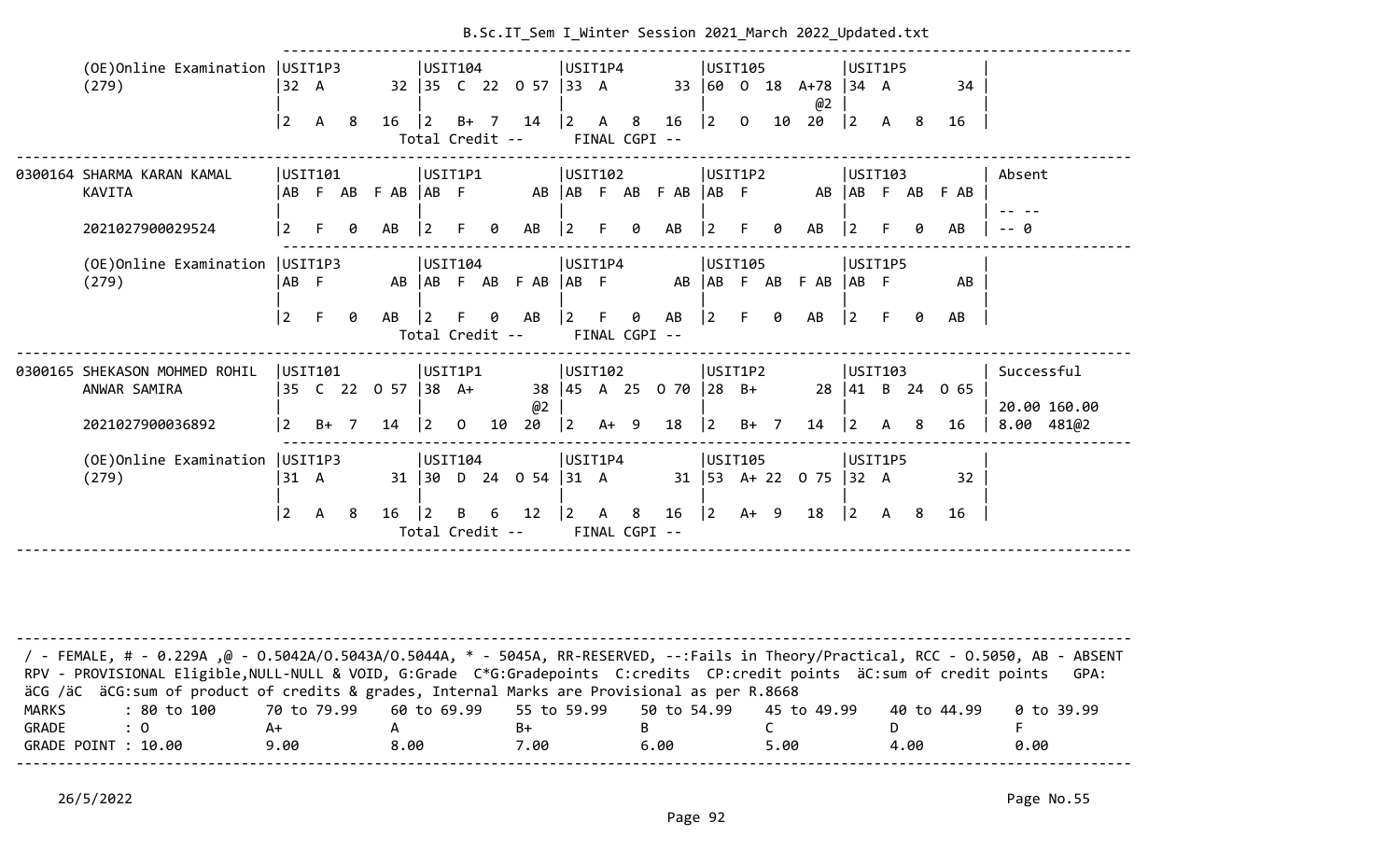|                    | CBCS - Semester I HELD IN Winter Session 2021                                                                                                                                                                                                                                                               |                         |         |   |                          |                |                 |    |                             |                     |              |   |                                  |                           |         |   | University of Mumbai, Institute of Distance and Open Learning, Mumbai |                |          |    |                                                                                     | OFFICE REGISTER OF THE B.Sc. I.T. (with credits) - Distance Education - CBCS Pattern (No Branch) - F.Y. B.Sc. I.T.                                                                                                                        |
|--------------------|-------------------------------------------------------------------------------------------------------------------------------------------------------------------------------------------------------------------------------------------------------------------------------------------------------------|-------------------------|---------|---|--------------------------|----------------|-----------------|----|-----------------------------|---------------------|--------------|---|----------------------------------|---------------------------|---------|---|-----------------------------------------------------------------------|----------------|----------|----|-------------------------------------------------------------------------------------|-------------------------------------------------------------------------------------------------------------------------------------------------------------------------------------------------------------------------------------------|
|                    | USIT101-Imperative Programming: ThEA 75/30 ThIA 25/10 100/0<br>USIT102-Digital Electronics: ThEA 75/30 ThIA 25/10 100/0<br>USIT103-Operating Systems: ThEA 75/30 ThIA 25/10 100/0<br>USIT104-Discrete Mathematics: ThEA 75/30 ThIA 25/10 100/0<br>USIT105-Communication Skills: ThEA 75/30 ThIA 25/10 100/0 |                         |         |   |                          |                |                 |    |                             |                     |              |   |                                  |                           |         |   |                                                                       |                |          |    | USIT1P3-Operating Systems Practical: PrEA 50/20 50/0                                | USIT1P1-Imperative Programming Practical: PrEA 50/20 50/0<br>USIT1P2-Digital Electronics Practical: PrEA 50/20 50/0<br>USIT1P4-Discrete Mathematics Practical: PrEA 50/20 50/0<br>USIT1P5-Communication Skills Practical: PrEA 50/20 50/0 |
| <b>SEAT</b><br>NO. | NAME OF THE CANDIDATE<br>PRN.                                                                                                                                                                                                                                                                               | PAPER 1                 |         |   | Total                    |                | PAPER 2         |    | Total                       |                     | PAPER 3      |   | Total                            |                           | PAPER 4 |   | Total                                                                 |                | PAPER 5  |    |                                                                                     | <b>RESULT</b><br>Total CR C*G<br> CR GR GP C*G   CR GR GP C*G   CR GR GP C*G   CR GR GP C*G   CR GR GP C*G    SGPI GRD TOTAL                                                                                                              |
|                    | <b>CENTRE</b><br>COLLEGE                                                                                                                                                                                                                                                                                    |                         | PAPER 6 |   | Totall                   |                | PAPER 7         |    | Totall                      |                     | PAPER 8      |   | Total                            |                           | PAPER 9 |   | Totall                                                                |                | PAPER 10 |    | Total<br>CR GR GP C*G CR GR GP C*G CR GR GP C*G CR GR GP C*G CR GR GP C*G GR GP C*G |                                                                                                                                                                                                                                           |
|                    | 0300166 / SHINDE SHRUTIKA<br>NIVRUTTI VIJAYA<br>2021027900131072                                                                                                                                                                                                                                            | USIT101                 |         |   | 45E A AB F 45 25E B<br>ø |                | USIT1P1<br>В    | 6  | 12                          | USIT102<br> 2       |              | 0 | 25   65E O AB F 65   35E A+<br>0 | USIT1P2<br>$\overline{2}$ | $A+ 9$  |   | 18                                                                    | USIT103<br> 2  |          |    | 35 62E 0 AB F 62<br>0                                                               | Unsuccessful Fail<br>$- - 415$                                                                                                                                                                                                            |
|                    | (OE)Online Examination<br>(279)                                                                                                                                                                                                                                                                             | USIT1P3<br> 33E A<br> 2 | A       | 8 | 16                       | $ 2\rangle$    | USIT104<br>F.   | ø  | 33 39E B AB F 39 32E A<br>ø | USIT1P4<br><u>2</u> | $\mathsf{A}$ | 8 | 16                               | USIT105<br>$ 2\rangle$    |         |   | 32   45E A AB F 45   34E A<br>ø                                       | USIT1P5<br>l 2 | A        | -8 | 34<br>16                                                                            |                                                                                                                                                                                                                                           |
|                    |                                                                                                                                                                                                                                                                                                             |                         |         |   |                          |                | Total Credit -- |    |                             |                     |              |   | FINAL CGPI --                    |                           |         |   |                                                                       |                |          |    |                                                                                     |                                                                                                                                                                                                                                           |
|                    | 0300167 SHIRKE PRAJYOT PRAKASH   USIT101<br>PRAMILA                                                                                                                                                                                                                                                         |                         |         |   | 30E D 18E A+48           | $ 35E A+$      | USIT1P1         |    |                             | USIT102             |              |   | 35 23F F 21E 0 44                | USIT1P2<br> 34E A         |         |   |                                                                       | USIT103        |          |    | 34 26F F 16E A 42                                                                   | Unsuccessful ATKT                                                                                                                                                                                                                         |
|                    | 2021027900036733                                                                                                                                                                                                                                                                                            | 2                       | C       | 5 | 10                       | $\overline{2}$ | A+              | -9 | 18                          | $\overline{2}$      | E            | ø | 0                                | 2                         | A       | 8 | 16                                                                    | 2              | F        | ø  | 0                                                                                   | 403                                                                                                                                                                                                                                       |
|                    | (OE) Online Examination   USIT1P3<br>(279)                                                                                                                                                                                                                                                                  | 33E A                   |         |   |                          |                | USIT104         |    | 33 30E D 12E C 42 34E A     | USIT1P4             |              |   |                                  | USIT105                   |         |   | 34 38E B 17E A 55 36E A+                                              | USIT1P5        |          |    | 36                                                                                  |                                                                                                                                                                                                                                           |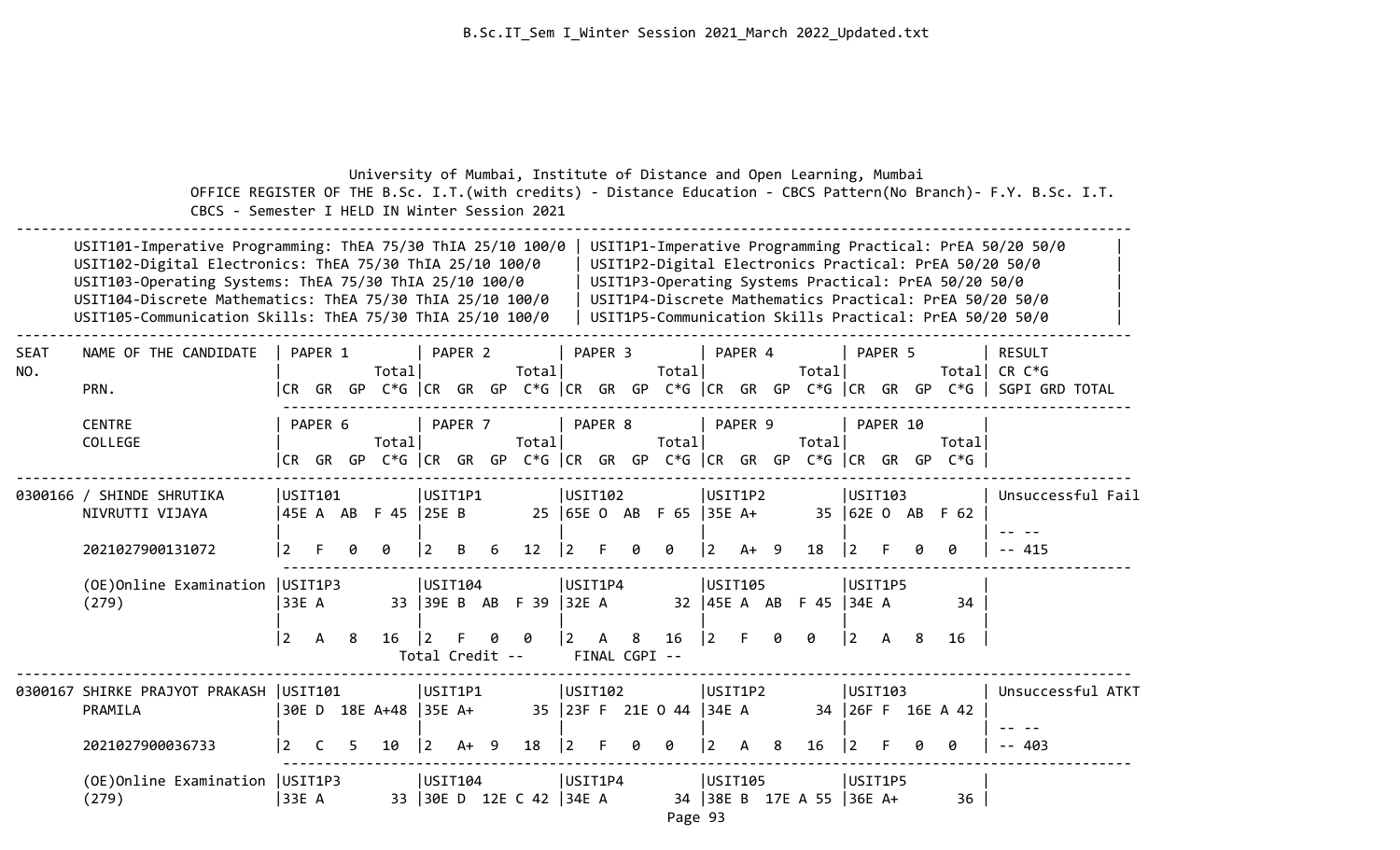|                           |                |   |    |      |                 |   |   | B.Sc.IT Sem I Winter Session 2021 March 2022 Updated.txt |                |              |               |      |              |                |        |      |              |                |        |      |              |
|---------------------------|----------------|---|----|------|-----------------|---|---|----------------------------------------------------------|----------------|--------------|---------------|------|--------------|----------------|--------|------|--------------|----------------|--------|------|--------------|
|                           |                |   |    |      |                 |   |   |                                                          |                |              |               |      |              |                |        |      |              |                |        |      |              |
|                           | $\overline{2}$ | А | 8  | 16   | $ 2\rangle$     | D | 4 | -8                                                       | $\overline{2}$ | $\mathsf{A}$ | -8            | 16   | $ 2\rangle$  |                | $B+ 7$ | 14   | 2            |                | $A+ 9$ | 18   |              |
|                           |                |   |    |      | Total Credit -- |   |   |                                                          |                |              | FINAL CGPI -- |      |              |                |        |      |              |                |        |      |              |
| 0300168 SHIVGAN RUSHIKESH | USIT101        |   |    |      | USIT1P1         |   |   |                                                          | USIT102        |              |               |      | USIT1P2      |                |        |      | USIT103      |                |        |      | Successful   |
| DEEPAK DIKSHA             | 50             | A | 19 | A+69 | 32 A            |   |   | 32                                                       | $ 66 \t0$      |              | 25            | 0 91 | 31 A         |                |        |      | $31 \mid 65$ | $\overline{0}$ | 22     | 0 87 |              |
|                           |                |   |    |      |                 |   |   |                                                          |                |              |               |      |              |                |        |      |              |                |        |      | 20.00 172.00 |
| 2021027900122572          | 2              | A | 8  | 16   | 2               | A | 8 | 16                                                       | $ 2\rangle$    | $\mathbf 0$  | 10            | 20   | $ 2\rangle$  | A              | 8      | 16   | 2            | $\overline{0}$ | 10     | -20  | 8.60 554     |
|                           |                |   |    |      |                 |   |   |                                                          |                |              |               |      |              |                |        |      |              |                |        |      |              |
| (OE)Online Examination    | USIT1P3        |   |    |      | USIT104         |   |   |                                                          | USIT1P4        |              |               |      | USIT105      |                |        |      | USIT1P5      |                |        |      |              |
| (279)                     | ' 33           | A |    | 33   |                 |   |   | $ 44 \t B+21 \t 065$                                     | 31             | A            |               |      | 31   60 0 23 |                |        | 0 83 | 32 A         |                |        | 32   |              |
|                           |                |   |    |      |                 |   |   |                                                          |                |              |               |      |              |                |        |      |              |                |        |      |              |
|                           | $\overline{2}$ | A | -8 | 16   | $\vert 2 \vert$ | A | 8 | 16                                                       | $\vert$ 2      | $\mathsf{A}$ | 8             | 16   | 2            | $\overline{0}$ | 10     | 20   | $ 2\rangle$  | A              | 8      | 16   |              |
|                           |                |   |    |      |                 |   |   | Total Credit 20.00                                       |                |              | FINAL CGPI -- |      |              |                |        |      |              |                |        |      |              |
|                           |                |   |    |      |                 |   |   |                                                          |                |              |               |      |              |                |        |      |              |                |        |      |              |

| / - FEMALE, # - 0.229A ,@ - 0.5042A/0.5043A/0.5044A, * - 5045A, RR-RESERVED, --:Fails in Theory/Practical, RCC - 0.5050, AB - ABSENT<br>RPV - PROVISIONAL Eligible, NULL-NULL & VOID, G:Grade C*G:Gradepoints C:credits CP:credit points äC:sum of credit points GPA: |      |      |      |      |      |             |            |
|-----------------------------------------------------------------------------------------------------------------------------------------------------------------------------------------------------------------------------------------------------------------------|------|------|------|------|------|-------------|------------|
| äCG /äC äCG:sum of product of credits & grades, Internal Marks are Provisional as per R.8668                                                                                                                                                                          |      |      |      |      |      |             |            |
| : 80 to 100    70 to 79.99   60 to 69.99   55 to 59.99   50 to 54.99   45 to 49.99<br>MARKS                                                                                                                                                                           |      |      |      |      |      | 40 to 44.99 | 0 to 39.99 |
| GRADE<br>$\therefore$ 0                                                                                                                                                                                                                                               | A+   |      | B+   |      |      |             |            |
| GRADE POINT : 10.00                                                                                                                                                                                                                                                   | 9.00 | 8.00 | 7.00 | 6.00 | 5.00 | 4.00        | 0.00       |
|                                                                                                                                                                                                                                                                       |      |      |      |      |      |             |            |

| CBCS - Semester I HELD IN Winter Session 2021                                                                                                                                     | University of Mumbai, Institute of Distance and Open Learning, Mumbai<br>OFFICE REGISTER OF THE B.Sc. I.T. (with credits) - Distance Education - CBCS Pattern (No Branch) - F.Y. B.Sc. I.T. |  |
|-----------------------------------------------------------------------------------------------------------------------------------------------------------------------------------|---------------------------------------------------------------------------------------------------------------------------------------------------------------------------------------------|--|
| USIT101-Imperative Programming: ThEA 75/30 ThIA 25/10 100/0<br>USIT102-Digital Electronics: ThEA 75/30 ThIA 25/10 100/0<br>USIT103-Operating Systems: ThEA 75/30 ThIA 25/10 100/0 | USIT1P1-Imperative Programming Practical: PrEA 50/20 50/0<br>USIT1P2-Digital Electronics Practical: PrEA 50/20 50/0<br>USIT1P3-Operating Systems Practical: PrEA 50/20 50/0<br>$D = -2$     |  |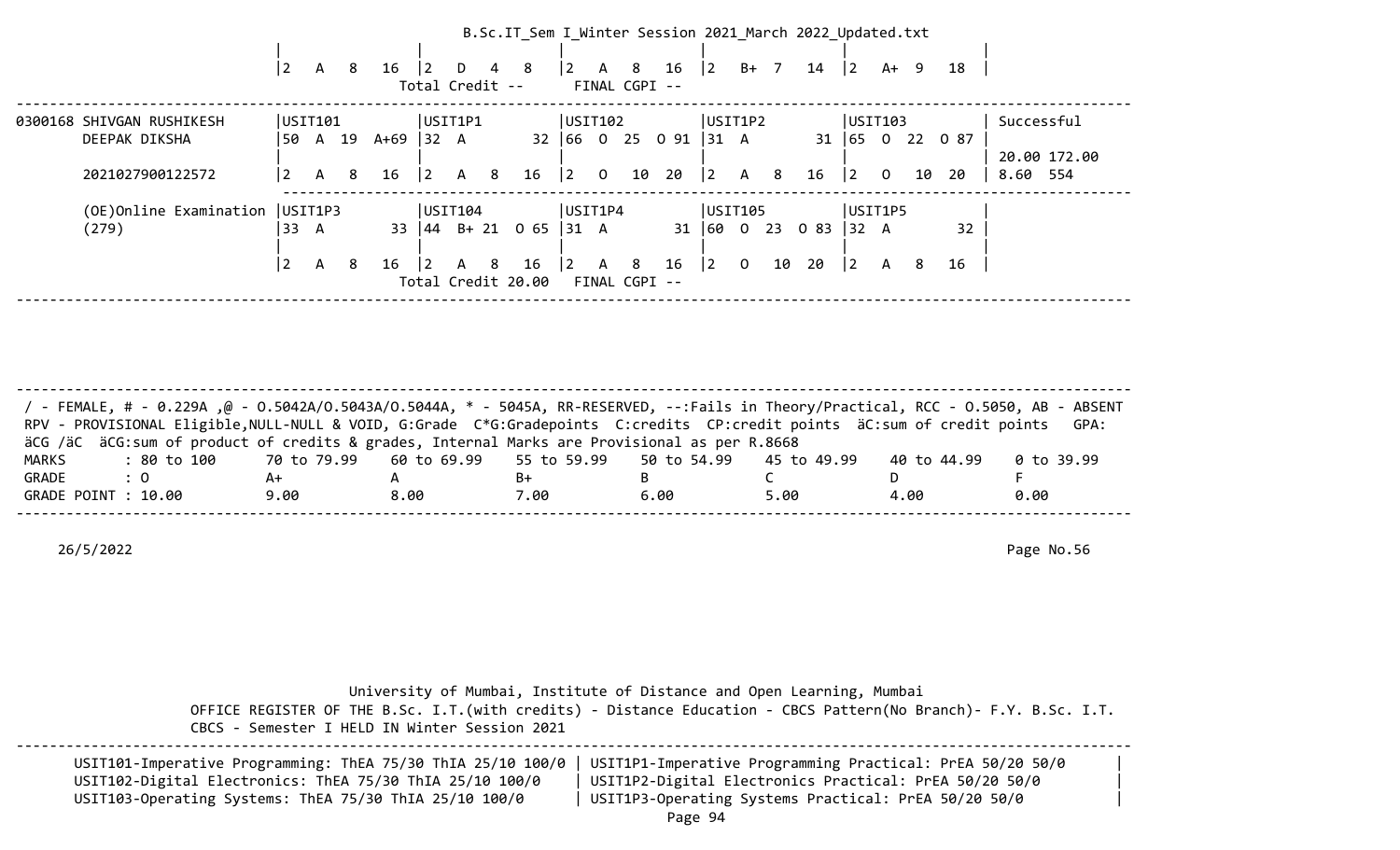|             | USIT104-Discrete Mathematics: ThEA 75/30 ThIA 25/10 100/0   USIT1P4-Discrete Mathematics Practical: PrEA 50/20 50/0<br>USIT105-Communication Skills: ThEA 75/30 ThIA 25/10 100/0   USIT1P5-Communication Skills Practical: PrEA 50/20 50/0 |                 |                   |   |                           |                                       |              |        |                                        |                                           |              |                    |                                                 |                |                                           |   | B.Sc.IT_Sem I_Winter Session 2021 March 2022 Updated.txt |                                            |                |    |                                                                                |                                                                                                                         |
|-------------|--------------------------------------------------------------------------------------------------------------------------------------------------------------------------------------------------------------------------------------------|-----------------|-------------------|---|---------------------------|---------------------------------------|--------------|--------|----------------------------------------|-------------------------------------------|--------------|--------------------|-------------------------------------------------|----------------|-------------------------------------------|---|----------------------------------------------------------|--------------------------------------------|----------------|----|--------------------------------------------------------------------------------|-------------------------------------------------------------------------------------------------------------------------|
| SEAT<br>NO. | NAME OF THE CANDIDATE<br>PRN.                                                                                                                                                                                                              |                 | PAPER 1           |   | Totall                    |                                       | PAPER 2      |        | Totall                                 |                                           | PAPER 3      |                    | Total                                           |                | PAPER 4                                   |   | Total                                                    |                                            | PAPER 5        |    |                                                                                | <b>RESULT</b><br>Total CR C*G<br> CR GR GP C*G  CR GR GP C*G  CR GR GP C*G  CR GR GP C*G  CR GR GP C*G   SGPI GRD TOTAL |
|             | <b>CENTRE</b><br>COLLEGE                                                                                                                                                                                                                   |                 | PAPER 6           |   | Total                     |                                       | PAPER 7      |        | Total                                  |                                           | PAPER 8      |                    | Total                                           |                | PAPER 9                                   |   | Total                                                    |                                            | PAPER 10       |    | Total<br> CR GR GP C*G  CR GR GP C*G  CR GR GP C*G  CR GR GP C*G  CR GR GP C*G |                                                                                                                         |
|             | 0300169 SINGH MANISH SARJIT<br>SUNITA<br>2021027900130896                                                                                                                                                                                  | 2               | USIT101<br>$B+ 7$ |   | 38 B 19 A+57  33 A<br>14  | USIT1P1<br>$ 2\rangle$                | A            | - 8    | 16                                     | USIT102<br>$ 2\rangle$                    | $A+9$        |                    | 33   54 A + 22 0 76   27 B<br>18                | $\overline{2}$ | USIT1P2<br>B                              | 6 | 12 <sup>2</sup>                                          | USTI03<br> 2                               | A+ 9           |    | 27   50 A 23 0 73<br>18                                                        | Successful<br>20.00 160.00<br>8.00 491                                                                                  |
|             | (OE) Online Examination   USIT1P3<br>(279)                                                                                                                                                                                                 | 36 A+           |                   |   |                           | USTI04                                |              |        | 36 30 D 25 0 55 31 A                   | USIT1P4                                   |              |                    |                                                 |                | USIT105                                   |   | 31   51 A 17 A 68   35 A+                                | USIT1P5                                    |                |    | 35                                                                             |                                                                                                                         |
|             |                                                                                                                                                                                                                                            | $\vert$ 2       | A+ 9              |   | $18 \quad  2$             |                                       |              | $B+$ 7 | 14<br>Total Credit 20.00 FINAL CGPI -- | $\begin{vmatrix} 2 & A & 8 \end{vmatrix}$ |              |                    | 16                                              |                | $\begin{vmatrix} 2 & A & 8 \end{vmatrix}$ |   | - 16                                                     | $ 2\rangle$                                | A+ 9           |    | 18                                                                             |                                                                                                                         |
|             | 0300170 / SINGH POOJA<br>RAMPRAKASH GEETA<br>2021027900036926                                                                                                                                                                              | 2               | USTI01<br>A       | 8 | 47 A 21 O 68  37 A+<br>16 | USIT1P1<br>$ 2\rangle$                | $\mathbf{0}$ |        | @3<br>$10 \t20 \t 2 \tA+ 9 \t18$       | USIT102                                   |              |                    | 37   51 A 25 0 76   29 B+                       | 2              | USIT1P2<br>B+ 7                           |   | 14                                                       | USIT103<br>$29 \mid 53 \quad A + 21$<br> 2 | $A+ 9$         |    | 0 74<br>18                                                                     | Successful<br>20.00 168.00<br>8.40 507@3                                                                                |
|             | (OE) Online Examination   USIT1P3<br>(279)                                                                                                                                                                                                 |                 | 35 A+             |   |                           | USTI04                                |              |        | 35   47 A 17 A 64   32 A               | USIT1P4                                   |              |                    |                                                 |                | USIT105                                   |   | 32   45 A 15 A 60   32 A                                 | USIT1P5                                    |                |    | 32                                                                             |                                                                                                                         |
|             |                                                                                                                                                                                                                                            | 2               | A+ 9              |   | 18                        | $ 2\rangle$<br>Total Credit --        | A            | 8      | 16                                     | $\vert$ 2                                 | $\mathsf{A}$ | 8<br>FINAL CGPI -- | 16                                              |                | $\begin{vmatrix} 2 & A & 8 \end{vmatrix}$ |   | 16                                                       | $\vert$ 2                                  | A 8            |    | 16                                                                             |                                                                                                                         |
|             | 0300171 SINGH SURAJ SANJEEV<br><b>CHHAYA</b>                                                                                                                                                                                               |                 | USIT101           |   | 36 C 21 0 57 39 A+        |                                       | USIT1P1      |        | @1                                     | USIT102                                   |              |                    | 39 62 0 24 0 86 34 A                            |                | USIT1P2                                   |   |                                                          | USIT103<br>34 600                          |                |    | 24 0 84                                                                        | Successful<br>20.00 170.00                                                                                              |
|             | 2021027900028617                                                                                                                                                                                                                           | $\vert$ 2       | $B+ 7$            |   | 14                        | $\begin{vmatrix} 2 & 0 \end{vmatrix}$ |              | 10     | 20                                     |                                           |              |                    | $\begin{vmatrix} 2 & 0 & 10 & 20 \end{vmatrix}$ |                | $\begin{vmatrix} 2 & A & 8 \end{vmatrix}$ |   | 16                                                       | $\begin{bmatrix} 2 & 0 \end{bmatrix}$      |                | 10 | 20                                                                             | 8.50 526@1                                                                                                              |
|             | (OE) Online Examination   USIT1P3<br>(279)                                                                                                                                                                                                 |                 | 28 B+             |   |                           | USTI04                                |              |        | 28 30 D 23 0 53 33 A                   | USIT1P4                                   |              |                    |                                                 |                | USIT105                                   |   | 33   51 A 21 0 72   40 0                                 | USIT1P5                                    |                |    | 40                                                                             |                                                                                                                         |
|             |                                                                                                                                                                                                                                            | $\vert 2 \vert$ | B+ 7              |   | $14 \mid 2$               | Total Credit --                       |              |        | B 6 12                                 | $\begin{vmatrix} 2 & A & 8 \end{vmatrix}$ |              |                    | $16 \t  2 \tA+ 9$<br>FINAL CGPI --              |                |                                           |   | 18                                                       | $ 2\rangle$                                | $\overline{0}$ | 10 | 20                                                                             |                                                                                                                         |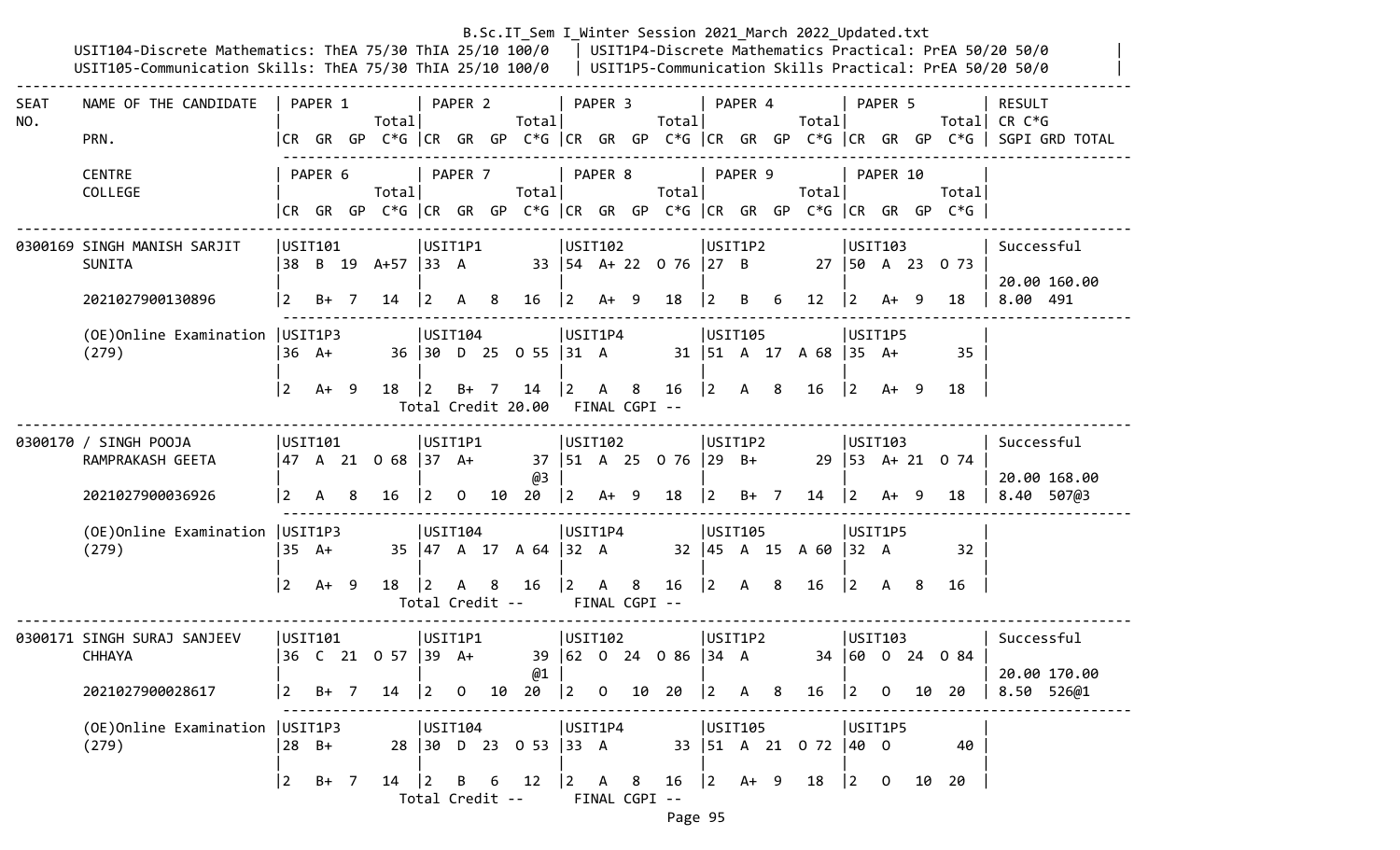|              | P - FEMALE, # - 0.229A ,@ - 0.5042A/0.5043A/0.5044A, * - 5045A, RR-RESERVED, --:Fails in Theory/Practical, RCC - 0.5050, AB - ABSENT /<br>RPV - PROVISIONAL Eligible, NULL-NULL & VOID, G:Grade C*G:Gradepoints C:credits CP:credit points äC:sum of credit points<br>äCG /äC äCG: sum of product of credits & grades, Internal Marks are Provisional as per R.8668 |                               |                                               |                  |                                                                       |             |                                                                                                                                                                                                                                                                                                   | GPA:                            |
|--------------|---------------------------------------------------------------------------------------------------------------------------------------------------------------------------------------------------------------------------------------------------------------------------------------------------------------------------------------------------------------------|-------------------------------|-----------------------------------------------|------------------|-----------------------------------------------------------------------|-------------|---------------------------------------------------------------------------------------------------------------------------------------------------------------------------------------------------------------------------------------------------------------------------------------------------|---------------------------------|
| <b>MARKS</b> | : 80 to 100                                                                                                                                                                                                                                                                                                                                                         | 70 to 79.99                   | 60 to 69.99                                   | 55 to 59.99      | 50 to 54.99                                                           | 45 to 49.99 | 40 to 44.99                                                                                                                                                                                                                                                                                       | 0 to 39.99                      |
| GRADE        | : 0                                                                                                                                                                                                                                                                                                                                                                 | A+                            | A                                             | B+               | B                                                                     | C           | D                                                                                                                                                                                                                                                                                                 | F                               |
|              | GRADE POINT : 10.00                                                                                                                                                                                                                                                                                                                                                 | 9.00                          | 8.00                                          | 7.00             | 6.00                                                                  | 5.00        | 4.00                                                                                                                                                                                                                                                                                              | 0.00                            |
|              | 26/5/2022                                                                                                                                                                                                                                                                                                                                                           |                               |                                               |                  |                                                                       |             |                                                                                                                                                                                                                                                                                                   | Page No.57                      |
|              |                                                                                                                                                                                                                                                                                                                                                                     |                               | CBCS - Semester I HELD IN Winter Session 2021 |                  | University of Mumbai, Institute of Distance and Open Learning, Mumbai |             | OFFICE REGISTER OF THE B.Sc. I.T. (with credits) - Distance Education - CBCS Pattern (No Branch) - F.Y. B.Sc. I.T.                                                                                                                                                                                |                                 |
|              | USIT101-Imperative Programming: ThEA 75/30 ThIA 25/10 100/0<br>USIT102-Digital Electronics: ThEA 75/30 ThIA 25/10 100/0<br>USIT103-Operating Systems: ThEA 75/30 ThIA 25/10 100/0<br>USIT104-Discrete Mathematics: ThEA 75/30 ThIA 25/10 100/0<br>USIT105-Communication Skills: ThEA 75/30 ThIA 25/10 100/0                                                         |                               |                                               |                  |                                                                       |             | USIT1P1-Imperative Programming Practical: PrEA 50/20 50/0<br>USIT1P2-Digital Electronics Practical: PrEA 50/20 50/0<br>USIT1P3-Operating Systems Practical: PrEA 50/20 50/0<br>USIT1P4-Discrete Mathematics Practical: PrEA 50/20 50/0<br>USIT1P5-Communication Skills Practical: PrEA 50/20 50/0 |                                 |
| SEAT<br>NO.  | NAME OF THE CANDIDATE<br>PRN.                                                                                                                                                                                                                                                                                                                                       | PAPER 1                       | PAPER <sub>2</sub><br>Total                   | PAPER 3<br>Total | PAPER 4<br>Total                                                      | Total       | PAPER 5<br> CR GR GP C*G   CR GR GP C*G   CR GR GP C*G   CR GR GP C*G   CR GR GP C*G    SGPI GRD TOTAL                                                                                                                                                                                            | <b>RESULT</b><br>Total $CR C*G$ |
|              | <b>CENTRE</b><br>COLLEGE                                                                                                                                                                                                                                                                                                                                            | PAPER 6                       | PAPER 7<br>Totall                             | PAPER 8<br>Total | PAPER 9<br>Total                                                      | Total       | PAPER 10<br>Totall<br> CR GR GP C*G  CR GR GP C*G  CR GR GP C*G  CR GR GP C*G  CR GR GP C*G                                                                                                                                                                                                       |                                 |
|              | 0300172 SINGH VIRENDRA<br>PANNALAL LILAVATI                                                                                                                                                                                                                                                                                                                         | USIT101<br>9F F 20E 0 29   AB | USIT1P1<br>-F                                 | USIT102          | USIT1P2<br>AB   57E A+ 24E 0 81   AB F<br>$\sim$                      |             | USTI03<br>AB 36E C 19E A+55                                                                                                                                                                                                                                                                       | Unsuccessful Fail               |

--------------------------------------------------------------------------------------------------------------------------------------

--------------------------------------------------------------------------------------------------------------------------------------

Page 96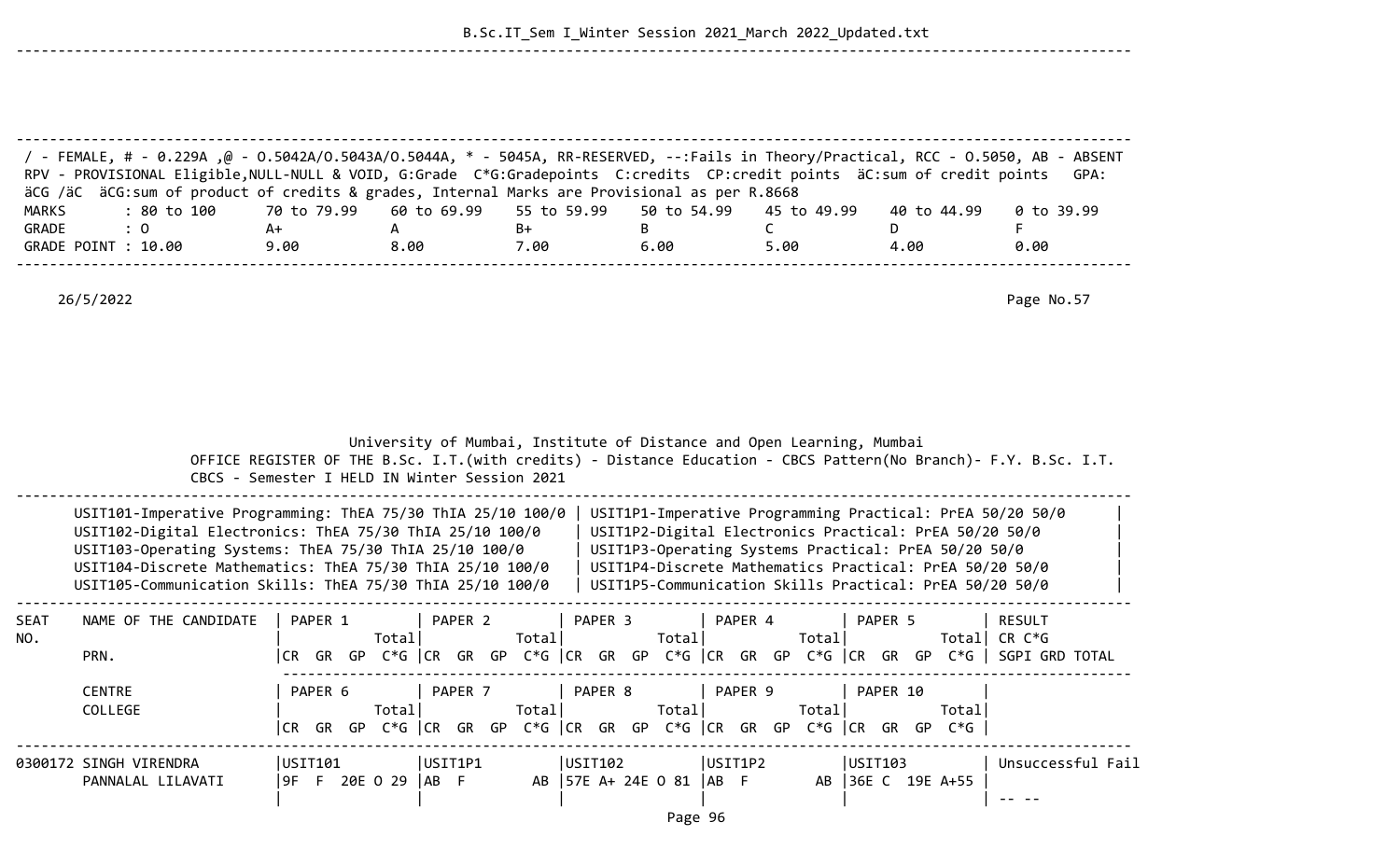| 2021027900036725                           | $\vert$ 2      |              | ø   | 0                   | 2                                     | -F.            | 0  | B.Sc.IT Sem I Winter Session 2021 March 2022 Updated.txt<br>AB | $\begin{bmatrix} 2 & 0 \end{bmatrix}$ |                | 10 20                   |                            | $\begin{array}{ccc} \n\boxed{2} & \text{F} & \text{O}\n\end{array}$ |      |      | AB                                                  | $\vert$ 2                                 |                | B+ 7 | 14              | $-- 250$   |              |
|--------------------------------------------|----------------|--------------|-----|---------------------|---------------------------------------|----------------|----|----------------------------------------------------------------|---------------------------------------|----------------|-------------------------|----------------------------|---------------------------------------------------------------------|------|------|-----------------------------------------------------|-------------------------------------------|----------------|------|-----------------|------------|--------------|
| (OE) Online Examination   USIT1P3<br>(279) | IAB F          |              |     |                     | USIT104                               |                |    | AB 30E D 19E A+49  AB F                                        | USIT1P4                               |                |                         |                            | USIT105                                                             |      |      | AB 21F F 15E A 36 AB F                              | USIT1P5                                   |                |      | AB              |            |              |
|                                            | $\overline{2}$ | F.           | 0   | AB                  | $ 2\rangle$<br>Total Credit --        |                |    | $C$ 5 10                                                       | $ 2\rangle$                           | F              | 0<br>FINAL CGPI --      | AB                         | $\vert 2 \vert$                                                     | -F   | Ø    | 0                                                   | $\overline{2}$                            | F.             | 0    | AB              |            |              |
| 0300173 SINGH VISHAL VIJAY                 | USTI01         |              |     | 47 A 20 O 67  39 A+ | USIT1P1                               |                |    |                                                                | USIT102                               |                |                         | 39 63 0 24 0 87 35 A+      | USIT1P2                                                             |      |      |                                                     | USTI103                                   |                |      | 35 66 0 25 0 91 | Successful |              |
| SAVITA<br>2021027900027452                 | l 2            | A 8          |     | 16                  | $\begin{bmatrix} 2 & 0 \end{bmatrix}$ |                | 10 | @1<br>20                                                       | 2                                     | $\overline{0}$ |                         | 10 20                      | $ 2 \rangle$                                                        | A+ 9 |      | 18                                                  | $ 2\rangle$                               | $\overline{0}$ | 10   | 20              | 8.60 547@1 | 20.00 172.00 |
| (OE) Online Examination   USIT1P3<br>(279) | 32 A           |              |     |                     | USIT104                               |                |    | $32 \begin{array}{ccc} 41 & B & 23 & 0 & 64 \end{array}$ 29 B+ | USIT1P4                               |                |                         |                            | USIT105                                                             |      |      | 29   54 A + 20 0 74   29 B +                        | USIT1P5                                   |                |      | 29              |            |              |
|                                            | 2              | $\mathsf{A}$ | 8   | 16                  | $ 2\rangle$<br>Total Credit --        | A 8            |    | 16                                                             | 2                                     |                | $B+$ 7<br>FINAL CGPI -- | 14                         | $\vert$ 2                                                           |      | A+ 9 | 18                                                  | 2                                         | $B+ 7$         |      | 14              |            |              |
| 0300174 SOLKAR ANKESH BALARAM              | USTI01         |              |     |                     | USIT1P1                               |                |    |                                                                | USIT102                               |                |                         |                            | USIT1P2                                                             |      |      |                                                     | USTI03                                    |                |      |                 | Successful |              |
| <b>RESHMA</b>                              |                |              |     | 50 A 17 A 67  39 A+ |                                       |                |    | @1                                                             |                                       |                |                         | 39   59 A + 23 0 82   34 A |                                                                     |      |      |                                                     |                                           |                |      | 34 45 A 23 0 68 |            | 20.00 164.00 |
| 2021027900106453                           | <u> 2</u>      | $\mathsf{A}$ | - 8 | 16                  | $\vert 2 \vert$                       | $\overline{0}$ | 10 | 20                                                             | 2                                     | $\overline{0}$ | 10 20                   |                            | $\begin{vmatrix} 2 & A & B \end{vmatrix}$                           |      |      | 16                                                  | $ 2\rangle$                               | A              | 8    | 16              | 8.20 501@1 |              |
| (OE) Online Examination   USIT1P3<br>(279) | 34 A           |              |     |                     | USIT104                               |                |    | 34 30 D 22 0 52 32 A                                           | USIT1P4                               |                |                         |                            | USIT105                                                             |      |      | $32 \mid 44 \mid B + 18 \mid A + 62 \mid 31 \mid A$ | USIT1P5                                   |                |      | 31              |            |              |
|                                            | $\overline{2}$ | $\mathsf{A}$ | - 8 | 16                  | $ 2\rangle$<br>Total Credit --        | B —            |    | 6 12                                                           | $ 2\rangle$                           | $\overline{A}$ | -8<br>FINAL CGPI --     | 16                         | $ 2 \rangle$                                                        | A 8  |      | 16                                                  | $\begin{vmatrix} 2 & A & 8 \end{vmatrix}$ |                |      | 16              |            |              |
|                                            |                |              |     |                     |                                       |                |    |                                                                |                                       |                |                         |                            |                                                                     |      |      |                                                     |                                           |                |      |                 |            |              |

| FEMALE, # - 0.229A ,@ - 0.5042A/0.5043A/0.5044A, * - 5045A, RR-RESERVED, --:Fails in Theory/Practical, RCC - 0.5050, AB - ABSENT / |                                                                         |      |      |      |      |             |            |
|------------------------------------------------------------------------------------------------------------------------------------|-------------------------------------------------------------------------|------|------|------|------|-------------|------------|
| RPV - PROVISIONAL Eligible, NULL-NULL & VOID, G:Grade C*G:Gradepoints C:credits CP:credit points äC:sum of credit points           |                                                                         |      |      |      |      |             | GPA:       |
| äCG /äC äCG:sum of product of credits & grades, Internal Marks are Provisional as per R.8668                                       |                                                                         |      |      |      |      |             |            |
| MARKS<br>: 80 to 100                                                                                                               | 70 to 79.99    60 to 69.99    55 to 59.99    50 to 54.99    45 to 49.99 |      |      |      |      | 40 to 44.99 | 0 to 39.99 |
| GRADE<br>$\cdot$ 0                                                                                                                 | A+                                                                      |      | B+   |      |      |             |            |
| GRADE POINT : 10.00                                                                                                                | 9.00                                                                    | 8.00 | 7.00 | 6.00 | 5.00 | 4.00        | 0.00       |
|                                                                                                                                    |                                                                         |      |      |      |      |             |            |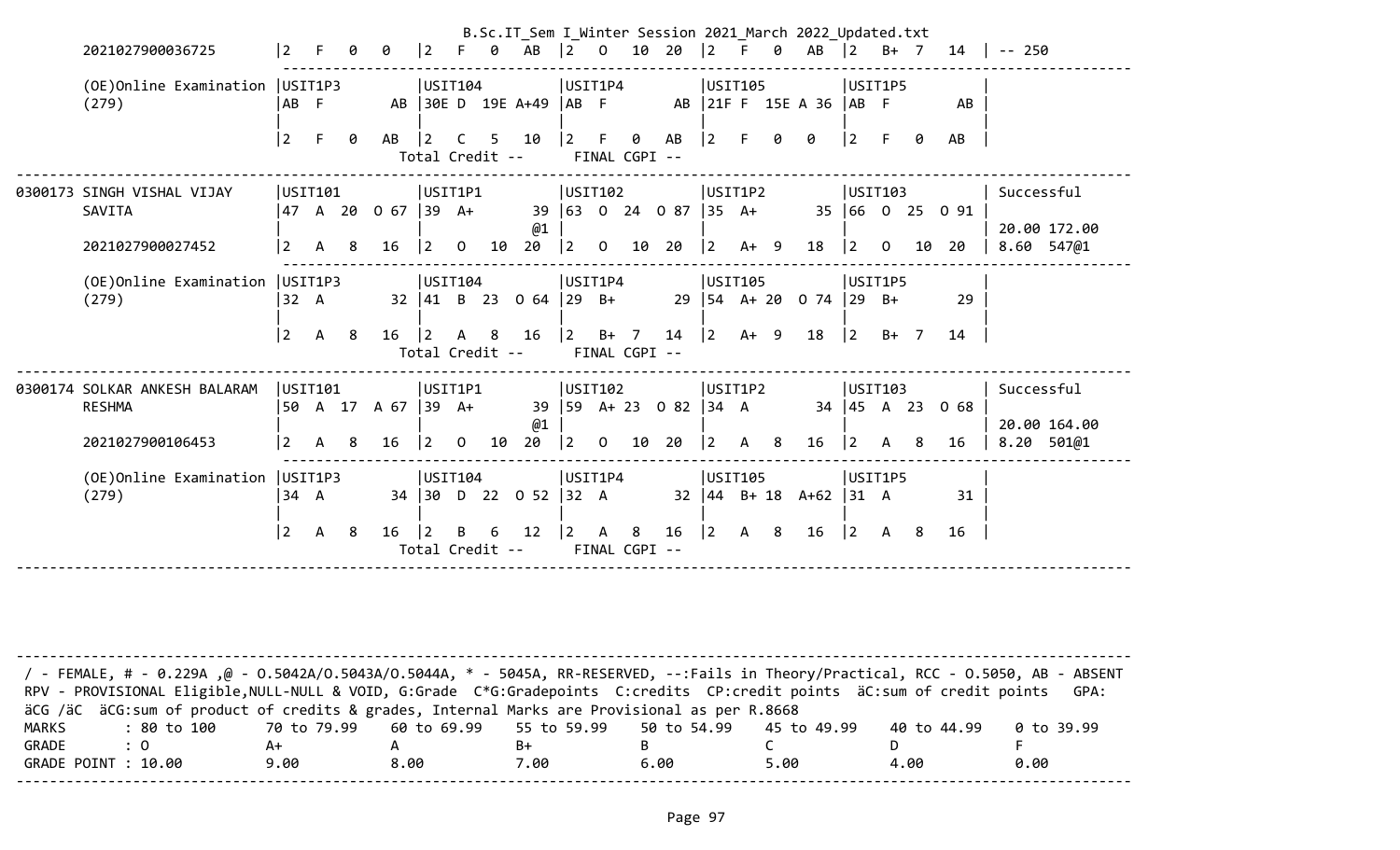|             | CBCS - Semester I HELD IN Winter Session 2021                                                                                                                                                                                                                                                               |                       |         |    |                                |                                              |                    |    |                         |                                        |                    |                    | University of Mumbai, Institute of Distance and Open Learning, Mumbai      |                        |         |   |                                    |                      |                     |    |                                                      | OFFICE REGISTER OF THE B.Sc. I.T. (with credits) - Distance Education - CBCS Pattern (No Branch) - F.Y. B.Sc. I.T.                                                                                                                        |
|-------------|-------------------------------------------------------------------------------------------------------------------------------------------------------------------------------------------------------------------------------------------------------------------------------------------------------------|-----------------------|---------|----|--------------------------------|----------------------------------------------|--------------------|----|-------------------------|----------------------------------------|--------------------|--------------------|----------------------------------------------------------------------------|------------------------|---------|---|------------------------------------|----------------------|---------------------|----|------------------------------------------------------|-------------------------------------------------------------------------------------------------------------------------------------------------------------------------------------------------------------------------------------------|
|             | USIT101-Imperative Programming: ThEA 75/30 ThIA 25/10 100/0<br>USIT102-Digital Electronics: ThEA 75/30 ThIA 25/10 100/0<br>USIT103-Operating Systems: ThEA 75/30 ThIA 25/10 100/0<br>USIT104-Discrete Mathematics: ThEA 75/30 ThIA 25/10 100/0<br>USIT105-Communication Skills: ThEA 75/30 ThIA 25/10 100/0 |                       |         |    |                                |                                              |                    |    |                         |                                        |                    |                    |                                                                            |                        |         |   |                                    |                      |                     |    | USIT1P3-Operating Systems Practical: PrEA 50/20 50/0 | USIT1P1-Imperative Programming Practical: PrEA 50/20 50/0<br>USIT1P2-Digital Electronics Practical: PrEA 50/20 50/0<br>USIT1P4-Discrete Mathematics Practical: PrEA 50/20 50/0<br>USIT1P5-Communication Skills Practical: PrEA 50/20 50/0 |
| SEAT<br>NO. | NAME OF THE CANDIDATE<br>PRN.                                                                                                                                                                                                                                                                               | CR GR GP              | PAPER 1 |    | Total<br>$C*G$ $ CR$ $GR$ $GP$ |                                              | PAPER <sub>2</sub> |    | Total                   |                                        | PAPER <sub>3</sub> |                    | Total<br>$C*G$ $ CR$ $GR$ $GP$ $C*G$ $ CR$ $GR$ $GP$ $C*G$ $ CR$ $GR$ $GP$ |                        | PAPER 4 |   | Total                              |                      | PAPER 5             |    | Total<br>C*G l                                       | <b>RESULT</b><br>CR C*G<br><b>SGPI GRD TOTAL</b>                                                                                                                                                                                          |
|             | <b>CENTRE</b><br>COLLEGE                                                                                                                                                                                                                                                                                    | ICR GR GP             | PAPER 6 |    | Total<br>C*G   CR GR GP        |                                              | PAPER 7            |    | Total                   |                                        | PAPER 8            |                    | Total<br>$C*G$ $ CR$ $GR$ $GP$ $C*G$ $ CR$ $GR$ $GP$ $C*G$ $ CR$ $GR$ $GP$ |                        | PAPER 9 |   | Total                              |                      | PAPER 10            |    | Total<br>$C*G$                                       |                                                                                                                                                                                                                                           |
|             | 0300175 SONAR PRASAD SHRIDHAR<br><b>SWATI</b><br>2021027900032116                                                                                                                                                                                                                                           | USIT101<br>38<br>l 2. | B+      |    | B 21 0 59<br>14                | USIT1P1<br>$ 38 \text{ A+}$                  | 0                  | 10 | 38<br>@2<br>20          | USTI02<br>$ 2\rangle$                  | 0                  | 10                 | 59 A+ 25 0 84  33 A<br>20                                                  | USIT1P2                | A       | 8 | 16                                 | l 2.                 | USIT103<br>$\Omega$ | 10 | 33 56 A+ 23 0 79<br>@1<br>20                         | Successful<br>20.00 170.00<br>8.50 516@3                                                                                                                                                                                                  |
|             | (OE) Online Examination   USIT1P3<br>(279)                                                                                                                                                                                                                                                                  | 130 A<br> 2           | A       | 8  | 16                             | USIT104<br>$\overline{2}$<br>Total Credit -- | A                  | 8  | 30   41 B 24 0 65<br>16 | USIT1P4<br>$ 30 \tA$<br>$\overline{2}$ | А                  | 8<br>FINAL CGPI -- | 16                                                                         | USIT105<br>$ 2\rangle$ | A       | 8 | $30 \mid 42$ B+ 22 0 64 34 A<br>16 | USIT1P5<br>$\vert$ 2 | A                   | 8  | 34<br>16                                             |                                                                                                                                                                                                                                           |
|             | 0300176 SUMRA SHABBIR HANIF<br><b>RUBINA</b><br>2021027900036837                                                                                                                                                                                                                                            | USIT101<br>AB F       |         | AB | F AB<br>AB                     | USIT1P1<br>$ AB \tF$                         |                    |    | AB<br>AB                | USIT102                                |                    |                    | AB F AB F AB<br>AB                                                         | USIT1P2<br>$ AB \tF$   |         |   | AB<br>AB                           | AB F                 | USIT103             | AB | F AB                                                 | Absent                                                                                                                                                                                                                                    |
|             | (OE) Online Examination   USIT1P3                                                                                                                                                                                                                                                                           |                       |         |    |                                | USIT104                                      |                    |    |                         | USIT1P4                                |                    |                    | Page 98                                                                    | USIT105                |         |   |                                    | USIT1P5              |                     |    | AВ                                                   |                                                                                                                                                                                                                                           |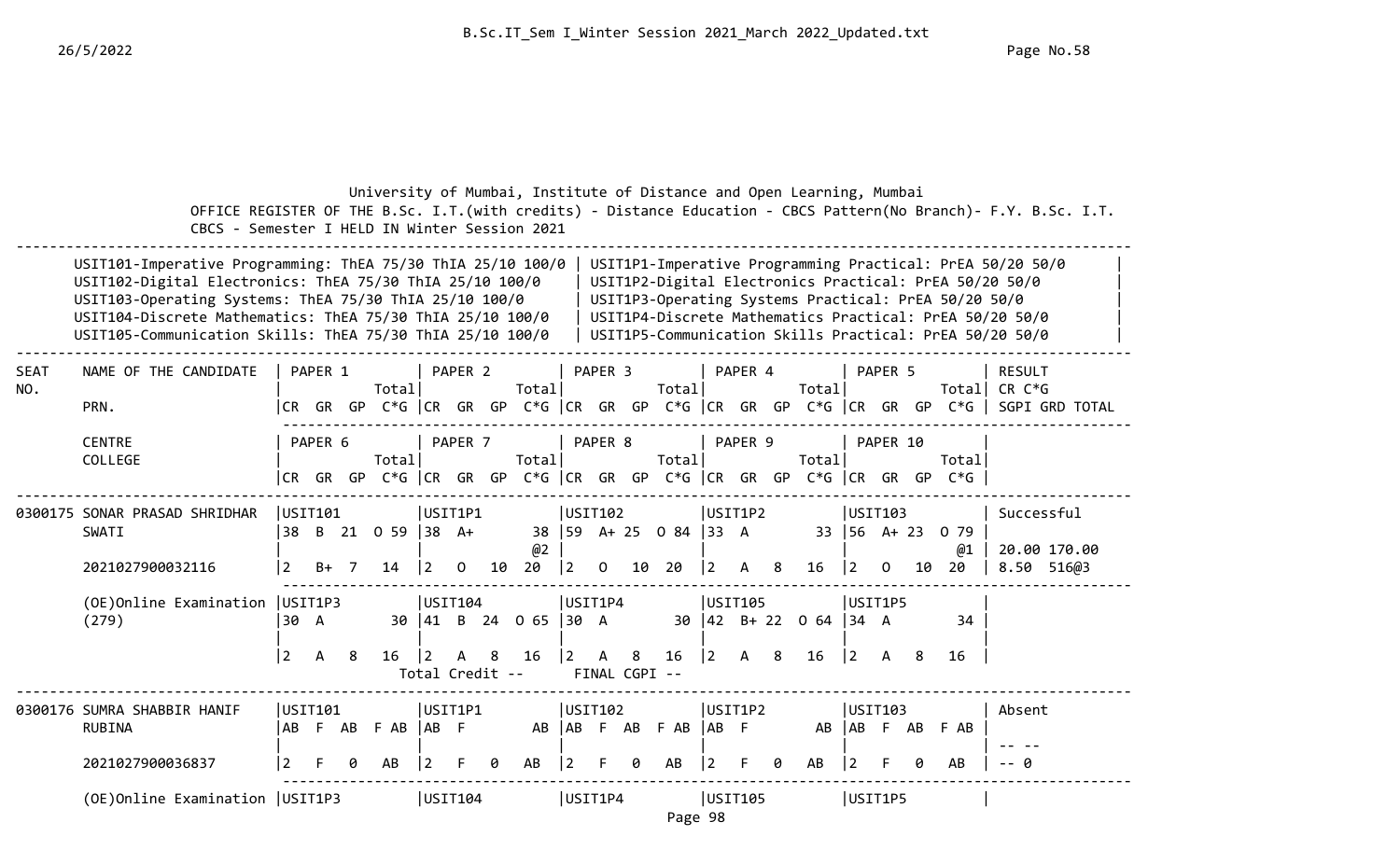|                                   |         |              |   |                      |                 |              |   |                             |                                                |                                       |   |                        |             |              |   | B.Sc.IT_Sem I_Winter Session 2021 March 2022 Updated.txt |             |           |   |                     |                   |  |
|-----------------------------------|---------|--------------|---|----------------------|-----------------|--------------|---|-----------------------------|------------------------------------------------|---------------------------------------|---|------------------------|-------------|--------------|---|----------------------------------------------------------|-------------|-----------|---|---------------------|-------------------|--|
| (279)                             | AB F    |              |   |                      |                 |              |   | AB AB F AB F AB AB F        |                                                |                                       |   |                        |             |              |   | AB   AB F AB F AB   AB F                                 |             |           |   | AB                  |                   |  |
|                                   | 2       |              | 0 | AB                   | $\overline{2}$  | F.           | 0 | AB                          | $\begin{vmatrix} 2 & F & \theta \end{vmatrix}$ |                                       |   | AB                     | $ 2\rangle$ | F.           | 0 | AB                                                       | $ 2\rangle$ |           | 0 | AB                  |                   |  |
|                                   |         |              |   |                      | Total Credit -- |              |   |                             | FINAL CGPI --                                  |                                       |   |                        |             |              |   |                                                          |             |           |   |                     |                   |  |
| 0300177 SUVARNA ANURAG            | USIT101 |              |   |                      | USIT1P1         |              |   |                             | USTI102                                        |                                       |   |                        | USIT1P2     |              |   |                                                          | USTI03      |           |   |                     | Unsuccessful Fail |  |
| PRABHAKAR JAYANTHI                |         |              |   | 35E C AB F 35  33E A |                 |              |   |                             |                                                |                                       |   | 33 60E O AB F 60 31E A |             |              |   |                                                          |             |           |   | 31   53E A+ AB F 53 |                   |  |
| 2021027900033804                  | l 2     |              | 0 | 0                    | $ 2\rangle$     | $\mathsf{A}$ | 8 | 16                          | $\vert 2 \vert$                                | $-$ F $-$                             | 0 | 0                      | $ 2\rangle$ | $\mathsf{A}$ | 8 | 16                                                       | $ 2\rangle$ | $-$ F $-$ | 0 | 0                   | $- - 403$         |  |
| (OE) Online Examination   USIT1P3 |         |              |   |                      | USTI104         |              |   |                             | USIT1P4                                        |                                       |   |                        | USIT105     |              |   |                                                          | USIT1P5     |           |   |                     |                   |  |
| (279)                             | 32E A   |              |   |                      |                 |              |   | 32   44E B+ AB F 44   32E A |                                                |                                       |   |                        |             |              |   | 32   51E A AB F 51   32E A                               |             |           |   | 32                  |                   |  |
|                                   | 2       | $\mathsf{A}$ | 8 | 16                   | l 2             | F.           | 0 | - 0                         |                                                | $\begin{vmatrix} 2 & A \end{vmatrix}$ | 8 | 16                     | $ 2\rangle$ | F.           | 0 | 0                                                        | $ 2\rangle$ | A         | 8 | 16                  |                   |  |
|                                   |         |              |   |                      | Total Credit -- |              |   |                             |                                                | FINAL CGPI --                         |   |                        |             |              |   |                                                          |             |           |   |                     |                   |  |
|                                   |         |              |   |                      |                 |              |   |                             |                                                |                                       |   |                        |             |              |   |                                                          |             |           |   |                     |                   |  |

-------------------------------------------------------------------------------------------------------------------------------------- / - FEMALE, # - 0.229A ,@ - O.5042A/O.5043A/O.5044A, \* - 5045A, RR-RESERVED, --:Fails in Theory/Practical, RCC - O.5050, AB - ABSENT RPV - PROVISIONAL Eligible, NULL-NULL & VOID, G:Grade C\*G:Gradepoints C:credits CP:credit points äC:sum of credit points GPA: äCG /äC äCG:sum of product of credits & grades, Internal Marks are Provisional as per R.8668 MARKS : 80 to 100 70 to 79.99 60 to 69.99 55 to 59.99 50 to 54.99 45 to 49.99 40 to 44.99 0 to 39.99 GRADE : 0 A+ A B+ B C D F GRADE POINT : 10.00 9.00 8.00 7.00 6.00 5.00 4.00 0.00 --------------------------------------------------------------------------------------------------------------------------------------

26/5/2022 Page No.59

 University of Mumbai, Institute of Distance and Open Learning, Mumbai OFFICE REGISTER OF THE B.Sc. I.T.(with credits) - Distance Education - CBCS Pattern(No Branch)- F.Y. B.Sc. I.T. CBCS - Semester I HELD IN Winter Session 2021 --------------------------------------------------------------------------------------------------------------------------------------

| USIT101-Imperative Programming: ThEA 75/30 ThIA 25/10 100/0   USIT1P1-Imperative Programming Practical: PrEA 50/20 50/0 |                                                        |  |
|-------------------------------------------------------------------------------------------------------------------------|--------------------------------------------------------|--|
| USIT102-Digital Electronics: ThEA 75/30 ThIA 25/10 100/0                                                                | USIT1P2-Digital Electronics Practical: PrEA 50/20 50/0 |  |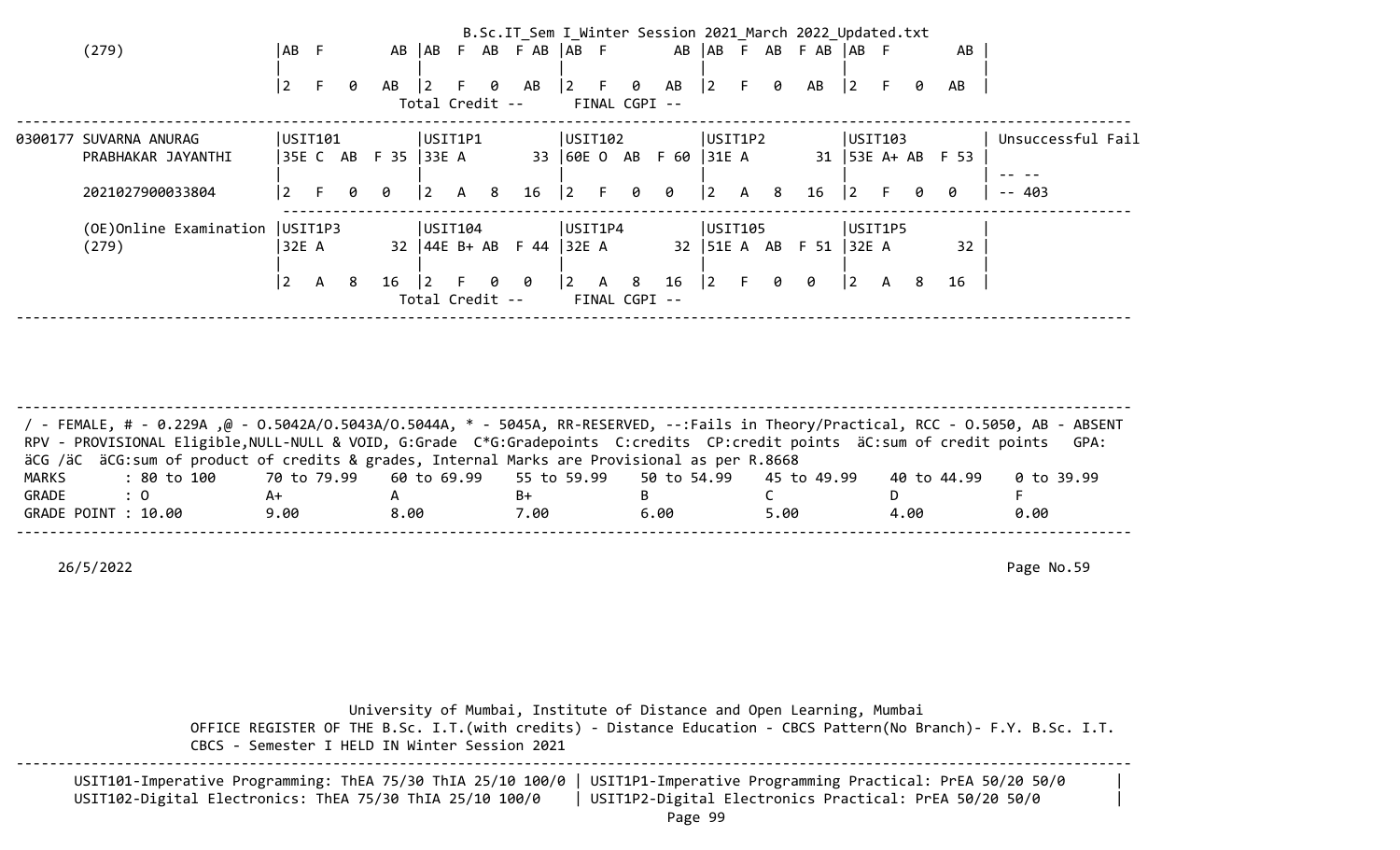|             | USIT103-Operating Systems: ThEA 75/30 ThIA 25/10 100/0<br>USIT104-Discrete Mathematics: ThEA 75/30 ThIA 25/10 100/0  <br>USIT105-Communication Skills: ThEA 75/30 ThIA 25/10 100/0 |                   |                                            |     |                                                                                |             |                                                  |    |                                                  |                 |                                                      |   | B.Sc.IT Sem I Winter Session 2021 March 2022 Updated.txt |             |                                                      |    |                                 |                 |                                                      |     | USIT1P3-Operating Systems Practical: PrEA 50/20 50/0 | USIT1P4-Discrete Mathematics Practical: PrEA 50/20 50/0<br>  USIT1P5-Communication Skills Practical: PrEA 50/20 50/0          |
|-------------|------------------------------------------------------------------------------------------------------------------------------------------------------------------------------------|-------------------|--------------------------------------------|-----|--------------------------------------------------------------------------------|-------------|--------------------------------------------------|----|--------------------------------------------------|-----------------|------------------------------------------------------|---|----------------------------------------------------------|-------------|------------------------------------------------------|----|---------------------------------|-----------------|------------------------------------------------------|-----|------------------------------------------------------|-------------------------------------------------------------------------------------------------------------------------------|
| SEAT<br>NO. | NAME OF THE CANDIDATE<br>PRN.                                                                                                                                                      |                   | PAPER 1                                    |     | Total                                                                          |             | PAPER 2                                          |    | Total                                            |                 | PAPER 3                                              |   | Totall                                                   |             | PAPER 4                                              |    | Total                           |                 | PAPER 5                                              |     |                                                      | <b>RESULT</b><br>Total  CR C*G<br> CR GR GP C*G   CR GR GP C*G   CR GR GP C*G   CR GR GP C*G   CR GR GP C*G    SGPI GRD TOTAL |
|             | <b>CENTRE</b><br>COLLEGE                                                                                                                                                           |                   | PAPER 6                                    |     | Total<br> CR GR GP C*G  CR GR GP C*G  CR GR GP C*G  CR GR GP C*G  CR GR GP C*G |             | PAPER 7                                          |    | Total                                            |                 | PAPER 8                                              |   | Total                                                    |             | PAPER 9                                              |    | Total                           |                 | PAPER 10                                             |     | Total                                                |                                                                                                                               |
|             | 0300178 / TANVAR RINA<br>CHHOTULAL REKHA<br>2021027900028544                                                                                                                       | l 2               | USTI101<br>B                               | -6  | 35 C 15 A 50 35 A+<br>$12 \overline{ }$                                        | $ 2\rangle$ | USIT1P1<br>$A+ 9$                                |    | 18                                               | $ 2 \rangle$    | USIT102<br>A 8                                       |   | 35   50 A 18 A+68   32 A<br>16                           | $ 2\rangle$ | USIT1P2<br>A 8                                       |    | $16 \t 2$                       |                 | USTI03<br>A+ 9                                       |     | $32 \mid 53 \quad A+18 \quad A+71$<br>18             | Successful<br>20.00 164.00<br>8.20 495                                                                                        |
|             | (OE) Online Examination   USIT1P3<br>(279)                                                                                                                                         | 34 A<br><u> 2</u> | $\overline{A}$                             | 8   | 16                                                                             | $\vert$ 2   | USTI04<br>A                                      | 8  | 34 41 B 20 0 61 31 A<br>16<br>Total Credit 20.00 | $\vert 2 \vert$ | USIT1P4<br>A 8                                       |   | 16<br>FINAL CGPI --                                      |             | USIT105<br>$\begin{vmatrix} 2 & A & 8 \end{vmatrix}$ |    | 31   48 A 21 0 69   44 0<br>16  | $\vert 2 \vert$ | USIT1P5<br>$\mathbf{O}$                              |     | 44<br>10 20                                          |                                                                                                                               |
|             | 0300179 TAWDE YASH SANTOSH<br>SARITA<br>2021027900037551                                                                                                                           | l 2.              | USIT101<br>A                               | -8  | 50E A 17E A 67  39E A+<br>16                                                   | $ 2\rangle$ | USIT1P1<br>A+ 9                                  |    | 18                                               | $ 2\rangle$     | USIT102<br>$A+ 9$                                    |   | 39   51E A 20E O 71   34E A<br>18                        | 12.         | USIT1P2<br>A                                         | -8 | 16                              | $\vert$ 2       | USTI03<br>A+                                         | - 9 | 34   59E A+ 19E A+78<br>18                           | Unsuccessful ATKT<br>$- - 448$                                                                                                |
|             | (OE) Online Examination   USIT1P3<br>(279)                                                                                                                                         | 32E A<br> 2       | $\mathsf{A}$                               | - 8 | 16                                                                             | 2           | USTI04<br>B<br>Total Credit --                   | 6  | 32 35E C 18E A+53 AB F<br>12                     | $ 2 \tF$        | USIT1P4                                              | 0 | AB<br>FINAL CGPI --                                      | $ 2\rangle$ | USIT105<br>$A+ 9$                                    |    | AB 59E A+ 15E A 74   AB F<br>18 | $ 2\rangle$     | USIT1P5<br>- F                                       | 0   | AB<br>AB                                             |                                                                                                                               |
|             | 0300180 TERSE SUMIT ANIL ANITA  USIT101<br>2021027900033553                                                                                                                        |                   | $\begin{vmatrix} 2 & A+ & 9 \end{vmatrix}$ |     | 57 A+ 19 A+76  38 A+<br>18                                                     |             | USIT1P1<br>$\begin{vmatrix} 2 & 0 \end{vmatrix}$ | 10 | @2<br>20                                         |                 | USTI02 <br>$ 2 \tA+ 9$                               |   | 38   51 A 25 0 76   32 A 32   59 A + 21 0 80<br>18       | $ 2\rangle$ | USIT1P2<br>A 8                                       |    | $16 \t  2 \t0$                  |                 | USTI03                                               |     | 10 20                                                | Successful<br>20.00 172.00<br>$8.60$ 534@2                                                                                    |
|             | (OE) Online Examination   USIT1P3<br>(279)                                                                                                                                         | 32 A              | $\begin{vmatrix} 2 & A & B \end{vmatrix}$  |     | $16 \mid 2 \mid A \mid 8$                                                      |             | USIT104                                          |    | 32   48 A 21 0 69   32 A<br>16                   |                 | USIT1P4<br>$\begin{vmatrix} 2 & A & 8 \end{vmatrix}$ |   | 16                                                       |             | USIT105<br>$\begin{vmatrix} 2 & A & 8 \end{vmatrix}$ |    | 32   51 A 15 A 66   33 A<br>16  |                 | USIT1P5<br>$\begin{vmatrix} 2 & A & 8 \end{vmatrix}$ |     | 33<br>16                                             |                                                                                                                               |

Page 100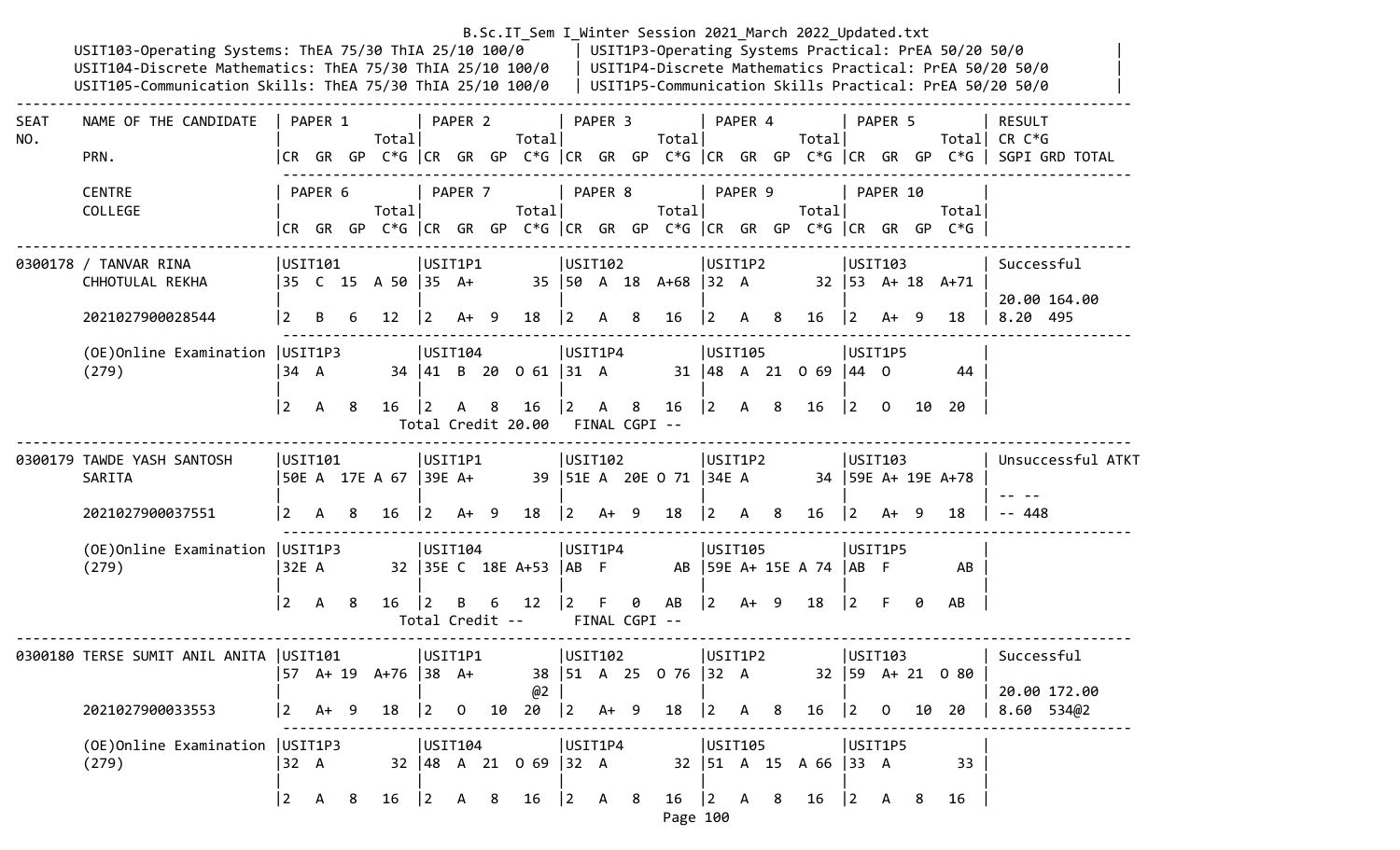|             |                                                                                                                                                                                                                                                                                                                                                                |             | Total Credit --                               |                    | FINAL CGPI -- | B.Sc.IT_Sem I_Winter Session 2021_March 2022_Updated.txt                                                                                                                                                                                                 |             |                                                                                                         |
|-------------|----------------------------------------------------------------------------------------------------------------------------------------------------------------------------------------------------------------------------------------------------------------------------------------------------------------------------------------------------------------|-------------|-----------------------------------------------|--------------------|---------------|----------------------------------------------------------------------------------------------------------------------------------------------------------------------------------------------------------------------------------------------------------|-------------|---------------------------------------------------------------------------------------------------------|
|             |                                                                                                                                                                                                                                                                                                                                                                |             |                                               |                    |               |                                                                                                                                                                                                                                                          |             |                                                                                                         |
|             | / FEMALE, # - 0.229A ,@ - 0.5042A/0.5043A/0.5044A, * - 5045A, RR-RESERVED, --:Fails in Theory/Practical, RCC - 0.5050, AB - ABSENT<br>RPV - PROVISIONAL Eligible, NULL-NULL & VOID, G:Grade C*G:Gradepoints C:credits CP:credit points äC:sum of credit points<br>äCG /äC äCG:sum of product of credits & grades, Internal Marks are Provisional as per R.8668 |             |                                               |                    |               |                                                                                                                                                                                                                                                          |             | GPA:                                                                                                    |
| MARKS       | : 80 to 100                                                                                                                                                                                                                                                                                                                                                    | 70 to 79.99 | 60 to 69.99                                   | 55 to 59.99        | 50 to 54.99   | 45 to 49.99                                                                                                                                                                                                                                              | 40 to 44.99 | 0 to 39.99                                                                                              |
| GRADE       | : 0                                                                                                                                                                                                                                                                                                                                                            | A+          | A                                             | B+                 | B             | $\mathsf{C}$                                                                                                                                                                                                                                             | D           | F                                                                                                       |
|             | GRADE POINT : 10.00                                                                                                                                                                                                                                                                                                                                            | 9.00        | 8.00                                          | 7.00               | 6.00          | 5.00                                                                                                                                                                                                                                                     | 4.00        | 0.00                                                                                                    |
|             | 26/5/2022                                                                                                                                                                                                                                                                                                                                                      |             |                                               |                    |               |                                                                                                                                                                                                                                                          |             | Page No.60                                                                                              |
|             | USIT101-Imperative Programming: ThEA 75/30 ThIA 25/10 100/0                                                                                                                                                                                                                                                                                                    |             | CBCS - Semester I HELD IN Winter Session 2021 |                    |               | University of Mumbai, Institute of Distance and Open Learning, Mumbai<br>OFFICE REGISTER OF THE B.Sc. I.T. (with credits) - Distance Education - CBCS Pattern (No Branch) - F.Y. B.Sc. I.T.<br>USIT1P1-Imperative Programming Practical: PrEA 50/20 50/0 |             |                                                                                                         |
|             | USIT102-Digital Electronics: ThEA 75/30 ThIA 25/10 100/0<br>USIT103-Operating Systems: ThEA 75/30 ThIA 25/10 100/0<br>USIT104-Discrete Mathematics: ThEA 75/30 ThIA 25/10 100/0<br>USIT105-Communication Skills: ThEA 75/30 ThIA 25/10 100/0                                                                                                                   |             |                                               |                    |               | USIT1P2-Digital Electronics Practical: PrEA 50/20 50/0<br>USIT1P3-Operating Systems Practical: PrEA 50/20 50/0<br>USIT1P4-Discrete Mathematics Practical: PrEA 50/20 50/0<br>USIT1P5-Communication Skills Practical: PrEA 50/20 50/0                     |             |                                                                                                         |
| SEAT<br>NO. | NAME OF THE CANDIDATE<br>PRN.                                                                                                                                                                                                                                                                                                                                  | PAPER 1     | PAPER <sub>2</sub><br>Total                   | PAPER <sub>3</sub> |               | PAPER 4                                                                                                                                                                                                                                                  | PAPER 5     | <b>RESULT</b><br> CR GR GP C*G  CR GR GP C*G  CR GR GP C*G  CR GR GP C*G  CR GR GP C*G   SGPI GRD TOTAL |
|             | <b>CENTRE</b><br>COLLEGE                                                                                                                                                                                                                                                                                                                                       |             |                                               |                    |               | PAPER 6   PAPER 7   PAPER 8   PAPER 9   PAPER 10<br>Total Total Total Total Total Total Total<br> CR GR GP C*G  CR GR GP C*G  CR GR GP C*G  CR GR GP C*G  CR GR GP C*G                                                                                   |             |                                                                                                         |
|             | 0300181 THAKUR TEJAS SURESH<br>NALINI                                                                                                                                                                                                                                                                                                                          |             |                                               |                    | Page 101      | USIT101  USIT1P1  USIT102  USIT1P2  USIT103  Successful<br> 38 B 23 O 61  38 A+ 38  30 D 24 O 54  35 A+ 35  41 B 23 O 64                                                                                                                                 |             |                                                                                                         |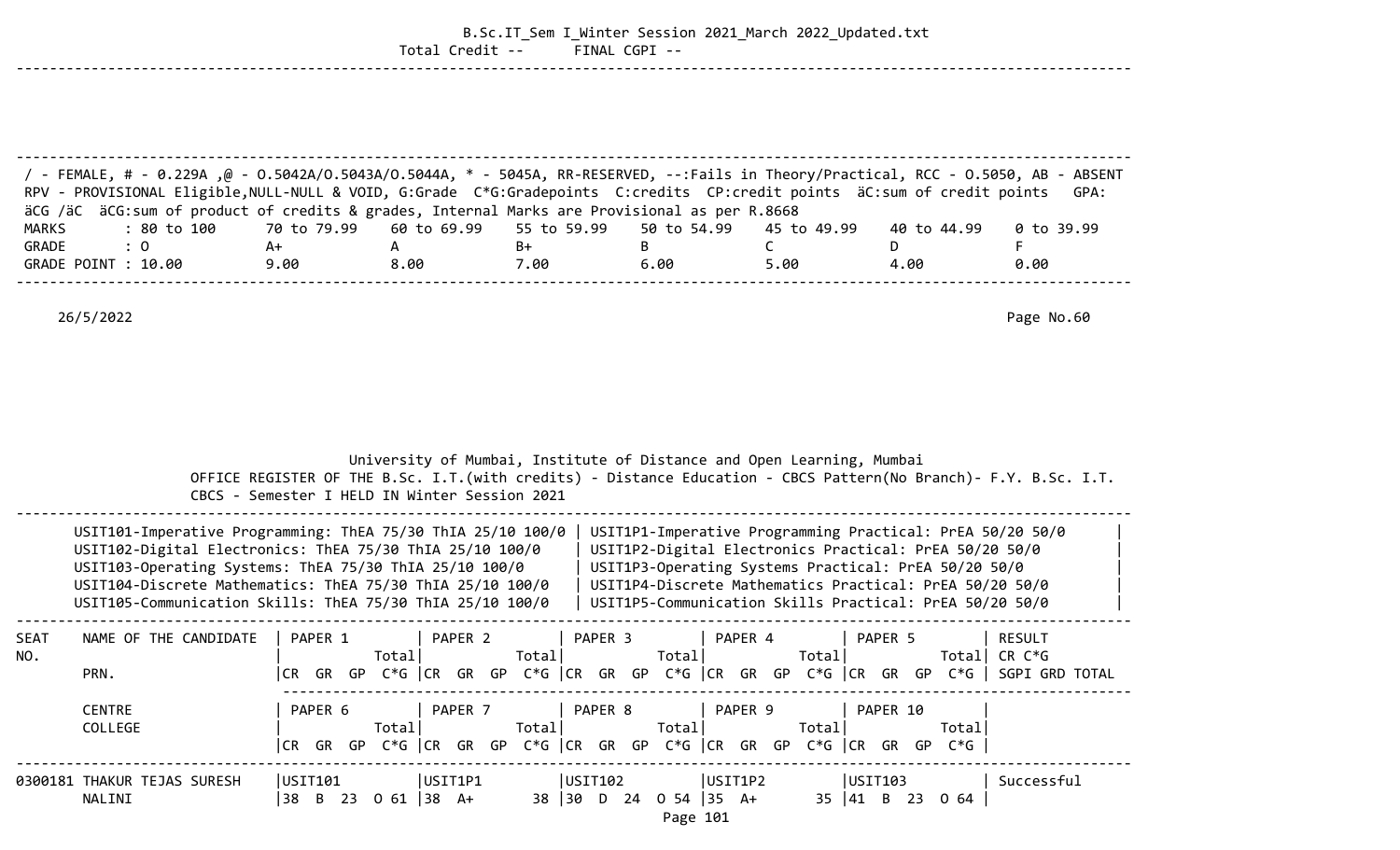|                                                                    |                   |                     |    |                             |                                   |         |     |                           |                 |                                    |        |                                  |                        |              |                | B.Sc.IT_Sem I_Winter Session 2021 March 2022 Updated.txt |                                 |                   |     |                           | 20.00 156.00                                 |  |
|--------------------------------------------------------------------|-------------------|---------------------|----|-----------------------------|-----------------------------------|---------|-----|---------------------------|-----------------|------------------------------------|--------|----------------------------------|------------------------|--------------|----------------|----------------------------------------------------------|---------------------------------|-------------------|-----|---------------------------|----------------------------------------------|--|
| 2021027900057501                                                   | $ 2\rangle$       | A                   | -8 | 16                          | $ 2\rangle$                       | A+      | - 9 | 18                        | $\overline{2}$  | B                                  | 6      | 12                               | $ 2\rangle$            | $A+ 9$       |                | 18                                                       | <u>2</u>                        | A                 | 8   | 16                        | 7.80<br>466*                                 |  |
| (OE)Online Examination<br>(279)                                    | 33 A<br>$\vert$ 2 | USIT1P3<br>A        | 8  | $33 \mid 24$<br>16          | USIT104<br>12.<br>Total Credit -- | B       | 6   | D 23 0 47 29 B+<br>12     | 2               | USIT1P4<br>$B+ 7$<br>FINAL CGPI -- |        | 14                               | USIT105<br>$ 2\rangle$ | $\mathsf{A}$ | 8              | 29   50 A 17 A 67<br>16                                  | $ 38 \text{ A+}$<br>$ 2\rangle$ | USIT1P5<br>$A+ 9$ |     | 38<br>18                  |                                              |  |
| 0300182 TIWARI ABHISHEK PAWAN<br>KUMAR SADHANA<br>2021027900070857 | 2                 | USIT101             | 5  | 32E D 17E A 49  31E A<br>10 | USIT1P1<br>$\overline{2}$         | A       | 8   | 16                        |                 | USIT102                            | ø      | 31   59E A+ AB F 59   34E A<br>0 | USIT1P2<br>2           | A            | 8              | 16                                                       | 2                               | USIT103<br>A+     | - 9 | 34   50E A 24E O 74<br>18 | Unsuccessful ATKT<br><b>RPV</b><br>$- - 446$ |  |
|                                                                    |                   |                     |    |                             |                                   |         |     |                           |                 |                                    |        |                                  |                        |              |                |                                                          |                                 |                   |     |                           |                                              |  |
| (OE)Online Examination<br>(279)                                    |                   | USIT1P3<br>$28E B+$ |    |                             | USTI04                            |         |     | 28 42E B+ 18E A+60 29E B+ |                 | USIT1P4                            |        |                                  | USIT105                |              |                | 29 32E D 15E A 47                                        | USIT1P5<br>$ 35E$ A+            |                   |     | 35                        |                                              |  |
|                                                                    | $\vert$ 2         | $B+ 7$              |    | 14                          | $\vert$ 2<br>Total Credit --      | A       | 8   | 16                        | $\vert 2 \vert$ | FINAL CGPI --                      | $B+ 7$ | 14                               | 2                      | C.           | 5 <sup>1</sup> | 10                                                       | $\vert$ 2                       | $A+ 9$            |     | 18                        |                                              |  |
| 0300183 TIWARI RAJ DINESH<br>RAJESHWARI                            |                   | USIT101             |    | 21F F 19E A+40              | USIT1P1<br> AB F                  |         |     |                           |                 | USTI02                             |        | AB   23F F 24E 0 47              | USIT1P2<br>$AB$ F      |              |                |                                                          |                                 | USIT103           |     | AB 45E A AB F 45          | Unsuccessful Fail                            |  |
| 2021027900042246                                                   | $\vert$ 2         |                     | ø  | 0                           | 2                                 |         | ø   | AB                        |                 |                                    | a      | ø                                |                        |              | ø              | AB                                                       | 2                               |                   |     | 0                         | $- - 174$                                    |  |
| (OE)Online Examination<br>(279)                                    | ∣AB F             | USIT1P3             |    | AB                          |                                   | USIT104 |     | 23F F AB F 23   AB F      |                 | USIT1P4                            |        |                                  | USIT105<br>AB   AB     |              |                | F 19E A+19                                               | $AB$ F                          | USIT1P5           |     | AB                        |                                              |  |
|                                                                    | $ 2\rangle$       | F.                  | 0  | AB                          | l 2<br>Total Credit --            |         |     | Ø.                        | $\overline{2}$  | FINAL CGPI --                      | 0      | AB                               | $ 2\rangle$            | F            | 0              | 0                                                        | $ 2\rangle$                     | - F               | ø   | AB                        |                                              |  |
|                                                                    |                   |                     |    |                             |                                   |         |     |                           |                 |                                    |        |                                  |                        |              |                |                                                          |                                 |                   |     |                           |                                              |  |

| / - FEMALE, # - 0.229A ,@ - 0.5042A/0.5043A/0.5044A, * - 5045A, RR-RESERVED, --:Fails in Theory/Practical, RCC - 0.5050, AB - ABSENT |                                                                         |      |      |      |      |             |            |
|--------------------------------------------------------------------------------------------------------------------------------------|-------------------------------------------------------------------------|------|------|------|------|-------------|------------|
| RPV - PROVISIONAL Eligible, NULL-NULL & VOID, G:Grade C*G:Gradepoints C:credits CP:credit points äC:sum of credit points             |                                                                         |      |      |      |      |             | GPA:       |
| äCG /äC äCG:sum of product of credits & grades, Internal Marks are Provisional as per R.8668                                         |                                                                         |      |      |      |      |             |            |
| MARKS<br>: 80 to 100                                                                                                                 | 70 to 79.99    60 to 69.99    55 to 59.99    50 to 54.99    45 to 49.99 |      |      |      |      | 40 to 44.99 | 0 to 39.99 |
| GRADE<br>$\therefore$ 0                                                                                                              |                                                                         |      | B+   |      |      |             |            |
| GRADE POINT : 10.00                                                                                                                  | 9.00                                                                    | 8.00 | 7.00 | 6.00 | 5.00 | 4.00        | 0.00       |
|                                                                                                                                      |                                                                         |      |      |      |      |             |            |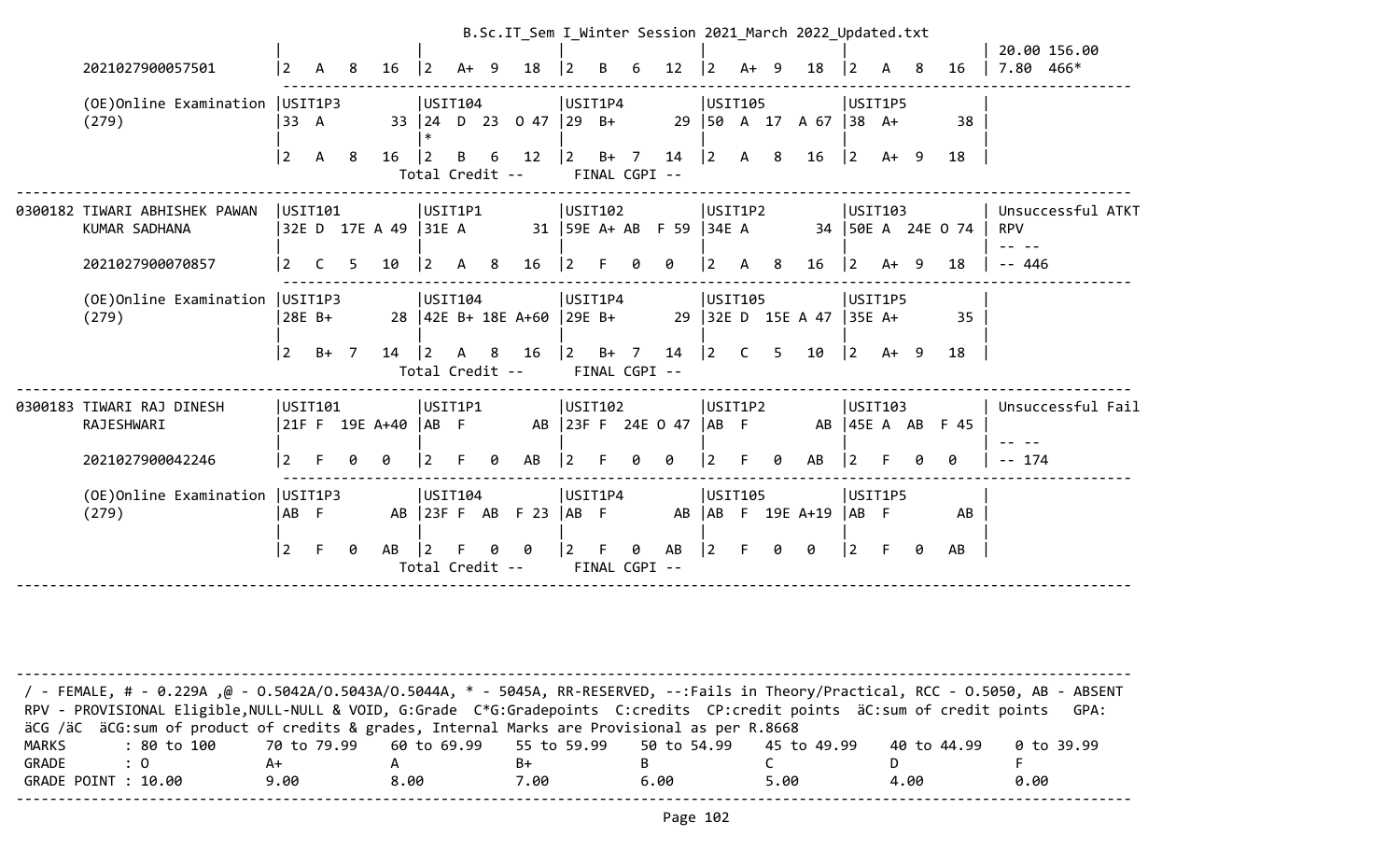|             | CBCS - Semester I HELD IN Winter Session 2021                                                                                                                                                                                                                                                                                                                                                                                                                                                                                                                                                                    |                                |                   |    |                         |                 |                    |    | University of Mumbai, Institute of Distance and Open Learning, Mumbai       |             |                               |   |                                               |                                 |                         |   |                                  |                 |                                |     |                       | OFFICE REGISTER OF THE B.Sc. I.T. (with credits) - Distance Education - CBCS Pattern (No Branch) - F.Y. B.Sc. I.T.        |
|-------------|------------------------------------------------------------------------------------------------------------------------------------------------------------------------------------------------------------------------------------------------------------------------------------------------------------------------------------------------------------------------------------------------------------------------------------------------------------------------------------------------------------------------------------------------------------------------------------------------------------------|--------------------------------|-------------------|----|-------------------------|-----------------|--------------------|----|-----------------------------------------------------------------------------|-------------|-------------------------------|---|-----------------------------------------------|---------------------------------|-------------------------|---|----------------------------------|-----------------|--------------------------------|-----|-----------------------|---------------------------------------------------------------------------------------------------------------------------|
|             | USIT1P1-Imperative Programming Practical: PrEA 50/20 50/0<br>USIT101-Imperative Programming: ThEA 75/30 ThIA 25/10 100/0<br>USIT102-Digital Electronics: ThEA 75/30 ThIA 25/10 100/0<br>USIT1P2-Digital Electronics Practical: PrEA 50/20 50/0<br>USIT103-Operating Systems: ThEA 75/30 ThIA 25/10 100/0<br>USIT1P3-Operating Systems Practical: PrEA 50/20 50/0<br>USIT104-Discrete Mathematics: ThEA 75/30 ThIA 25/10 100/0<br>USIT1P4-Discrete Mathematics Practical: PrEA 50/20 50/0<br>USIT105-Communication Skills: ThEA 75/30 ThIA 25/10 100/0<br>USIT1P5-Communication Skills Practical: PrEA 50/20 50/0 |                                |                   |    |                         |                 |                    |    |                                                                             |             |                               |   |                                               |                                 |                         |   |                                  |                 |                                |     |                       |                                                                                                                           |
| SEAT<br>NO. | NAME OF THE CANDIDATE<br>PRN.                                                                                                                                                                                                                                                                                                                                                                                                                                                                                                                                                                                    |                                | PAPER 1           |    | Totall                  |                 | PAPER <sub>2</sub> |    | Totall                                                                      |             | PAPER 3                       |   | Totall                                        |                                 | PAPER 4                 |   | Total                            |                 | PAPER 5                        |     |                       | <b>RESULT</b><br>Total CR $C*G$<br> CR GR GP C*G  CR GR GP C*G  CR GR GP C*G  CR GR GP C*G  CR GR GP C*G   SGPI GRD TOTAL |
|             | <b>CENTRE</b><br>COLLEGE                                                                                                                                                                                                                                                                                                                                                                                                                                                                                                                                                                                         |                                | PAPER 6           |    | Totall                  |                 | PAPER 7            |    | Totall<br> CR GR GP C*G  CR GR GP C*G  CR GR GP C*G  CR GR GP C*G  CR GR GP |             | PAPER 8                       |   | Totall                                        |                                 | PAPER 9                 |   | Total                            |                 | PAPER 10                       |     | Totall<br>$C*G$       |                                                                                                                           |
|             | 0300184 TORADMAL ROHIT BALU<br>LALITA<br>2021027900046685                                                                                                                                                                                                                                                                                                                                                                                                                                                                                                                                                        | $\vert 2 \vert$                | USTT101<br>$B+ 7$ |    | 33 D 22 O 55 33 A<br>14 | $\overline{2}$  | USIT1P1<br>A       | -8 | 16                                                                          | $ 2\rangle$ | USIT102<br>$A+ 9$             |   | 33 47 A 24 0 71 33 A<br>18                    | $ 2\rangle$                     | USIT1P2<br>$\mathsf{A}$ | 8 | 16                               | 2               | USIT103<br>A+ 9                |     | 33 48 A 23 0 71<br>18 | Successful<br>20.00 164.00<br>8.20 494                                                                                    |
|             | (OE) Online Examination   USIT1P3<br>(279)                                                                                                                                                                                                                                                                                                                                                                                                                                                                                                                                                                       | 30 A<br>$\overline{2}$         | A                 | -8 | 16                      | l 2             | USTI04<br>A        | 8  | 30 39 B 23 0 62 32 A<br>16<br>Total Credit 20.00                            | 2           | USIT1P4<br>A<br>FINAL CGPI -- | 8 | 16                                            | $ 2\rangle$                     | USIT105<br>$A+ 9$       |   | 32   54 A + 21 0 75   32 A<br>18 | $\vert 2 \vert$ | USIT1P5<br>A                   | - 8 | 32<br>16              |                                                                                                                           |
|             | 0300185 TRIBHUVAN AKAHAY ASHOK  USIT101<br><b>USHA</b><br>2021027900046712                                                                                                                                                                                                                                                                                                                                                                                                                                                                                                                                       | 23<br>$\ast$<br>$\overline{2}$ | C                 | 5. | D 17 A 40 30 A<br>10    | $\vert 2 \vert$ | USIT1P1<br>A       | 8  | 16                                                                          | $ 2\rangle$ | USIT102<br>$A+ 9$             |   | $30 \mid 56 \mid A + 23 \mid 0 \mid 79$<br>18 | $ 33 \ \text{A}$<br>$ 2\rangle$ | USIT1P2<br>A            | 8 | 16                               | $ 2\rangle$     | USIT103<br>33 53 A+ 20<br>A+ 9 |     | 0 73<br>18            | Successful<br>20.00 156.00<br>7.80 477*                                                                                   |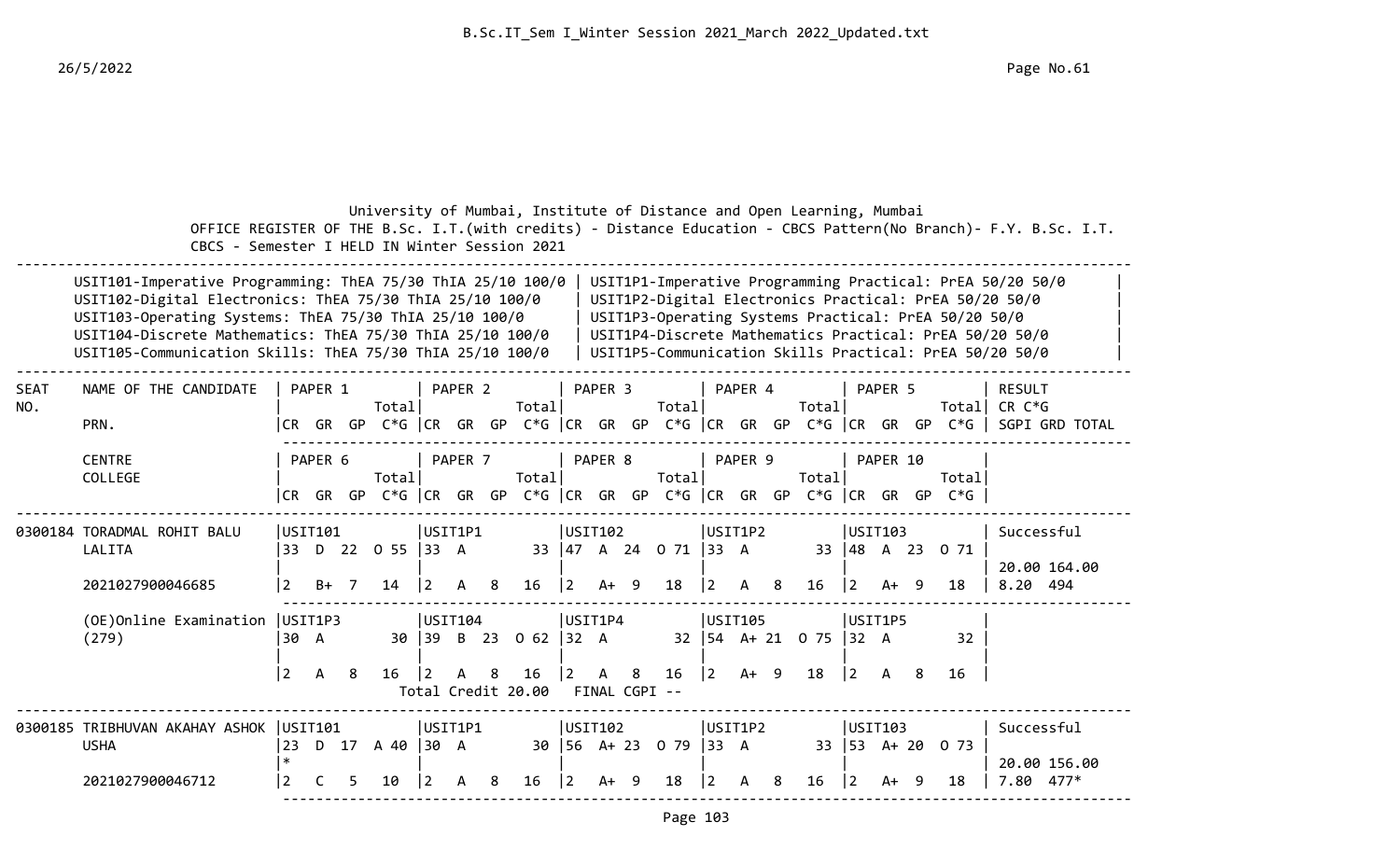| (OE) Online Examination   USIT1P3<br>USIT1P4<br>USIT1P5<br>USIT104<br>USIT105<br>33 $\begin{vmatrix} 44 & 8+21 & 0 & 65 \end{vmatrix}$ 33 A<br>33 45 A 12 C 57<br>(279)<br>33<br>34<br>134 A<br>A<br>$\overline{2}$<br>$16 \quad  2 \quad A$<br>14<br>$ 2\rangle$<br>8<br>8<br>16<br> 2 <br>$B+$ 7<br>A<br>A 8<br>16<br>$\vert$ 2<br>16<br>A<br>8<br>Total Credit --<br>FINAL CGPI -- |                                                                  | B.Sc.IT Sem I Winter Session 2021 March 2022 Updated.txt |
|---------------------------------------------------------------------------------------------------------------------------------------------------------------------------------------------------------------------------------------------------------------------------------------------------------------------------------------------------------------------------------------|------------------------------------------------------------------|----------------------------------------------------------|
|                                                                                                                                                                                                                                                                                                                                                                                       |                                                                  |                                                          |
|                                                                                                                                                                                                                                                                                                                                                                                       |                                                                  |                                                          |
|                                                                                                                                                                                                                                                                                                                                                                                       |                                                                  |                                                          |
|                                                                                                                                                                                                                                                                                                                                                                                       |                                                                  |                                                          |
|                                                                                                                                                                                                                                                                                                                                                                                       | USTTIPI <br> USTI02 <br>USIT101<br>0300186 VAITY GITESH DATTARAM | USIT1P2<br>Successful<br> USTI03                         |
| 38 65 0 25 0 90 32 A<br>$32 \mid 57 \text{ A} + 24 \text{ O} 81$<br>SANGEETA<br>B+ 24<br>$0.68$ 38 A+<br>44                                                                                                                                                                                                                                                                           |                                                                  |                                                          |
| @2<br>20.00 176.00                                                                                                                                                                                                                                                                                                                                                                    |                                                                  |                                                          |
| 2 <br>20<br>10 20<br>2021027900028552<br> 2 <br>10<br>$\overline{0}$<br>$ 2\rangle$<br>16<br>$ 2\rangle$<br>A 8<br>16<br>$\mathbf 0$<br>20<br>8.80 570@2<br>$\mathbf{2}$<br>-8<br>$\overline{0}$<br>10<br>A                                                                                                                                                                           |                                                                  |                                                          |
| (OE)Online Examination<br>USIT1P3<br>USIT104<br>USIT1P4<br>USIT105<br>USIT1P5                                                                                                                                                                                                                                                                                                         |                                                                  |                                                          |
| 33<br>$\begin{vmatrix} 45 & A & 23 \end{vmatrix}$<br>0 68<br>0 95<br>(279)<br>33<br>32 A<br>$32 \mid 74 \mid 0$<br>21<br>33<br>133 A<br>A                                                                                                                                                                                                                                             |                                                                  |                                                          |
| $\overline{2}$<br>10<br>20<br> 2 <br> 2 <br>$\overline{0}$<br>$ 2\rangle$<br>$\mathsf{A}$<br>16<br>8<br>16<br>8<br>16<br>8<br>$\mathsf{A}$<br>8<br>$\vert$ 2<br>$\mathsf{A}$<br>16<br>A                                                                                                                                                                                               |                                                                  |                                                          |
| Total Credit --<br>FINAL CGPI --                                                                                                                                                                                                                                                                                                                                                      |                                                                  |                                                          |

-------------------------------------------------------------------------------------------------------------------------------------- / - FEMALE, # - 0.229A ,@ - O.5042A/O.5043A/O.5044A, \* - 5045A, RR-RESERVED, --:Fails in Theory/Practical, RCC - O.5050, AB - ABSENT RPV - PROVISIONAL Eligible, NULL-NULL & VOID, G:Grade C\*G:Gradepoints C:credits CP:credit points äC:sum of credit points GPA: äCG /äC äCG:sum of product of credits & grades, Internal Marks are Provisional as per R.8668 MARKS : 80 to 100 70 to 79.99 60 to 69.99 55 to 59.99 50 to 54.99 45 to 49.99 40 to 44.99 0 to 39.99 GRADE : 0 A+ A B+ B C D F GRADE POINT : 10.00 9.00 8.00 7.00 6.00 5.00 4.00 0.00 --------------------------------------------------------------------------------------------------------------------------------------

26/5/2022 Page No.62

 University of Mumbai, Institute of Distance and Open Learning, Mumbai OFFICE REGISTER OF THE B.Sc. I.T.(with credits) - Distance Education - CBCS Pattern(No Branch)- F.Y. B.Sc. I.T. CBCS - Semester I HELD IN Winter Session 2021 --------------------------------------------------------------------------------------------------------------------------------------

USIT101-Imperative Programming: ThEA 75/30 ThIA 25/10 100/0 | USIT1P1-Imperative Programming Practical: PrEA 50/20 50/0 |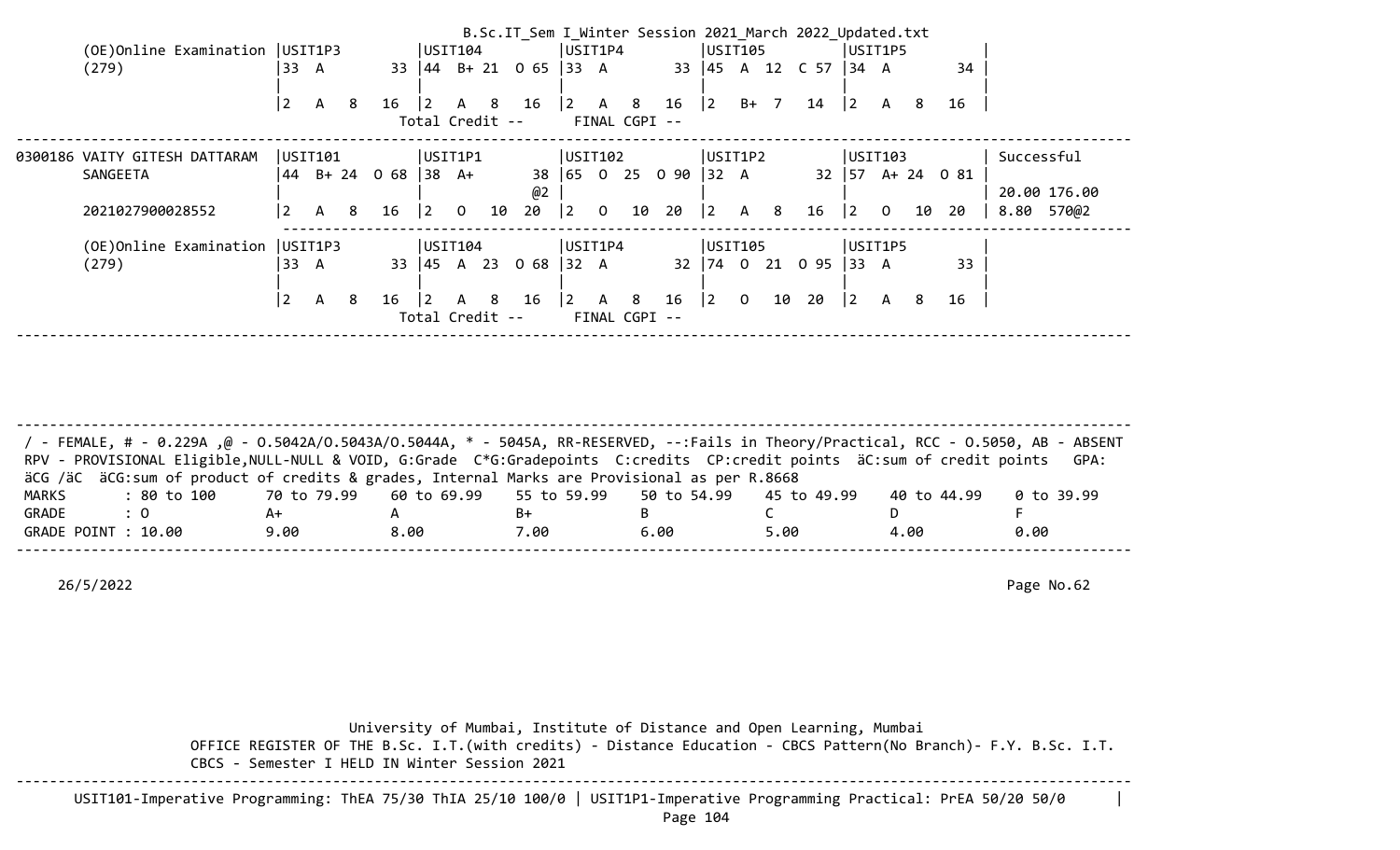|             | USIT102-Digital Electronics: ThEA 75/30 ThIA 25/10 100/0<br>USIT103-Operating Systems: ThEA 75/30 ThIA 25/10 100/0<br>USIT104-Discrete Mathematics: ThEA 75/30 ThIA 25/10 100/0<br>USIT105-Communication Skills: ThEA 75/30 ThIA 25/10 100/0 |                   |                   |    |                            |                            |                |     |                                                             |                                          |                    |   |                                     |                                                       |                |    | B.Sc.IT_Sem I_Winter Session 2021 March 2022 Updated.txt                                                                          |                           |          |     | USIT1P3-Operating Systems Practical: PrEA 50/20 50/0                           | USIT1P2-Digital Electronics Practical: PrEA 50/20 50/0<br>USIT1P4-Discrete Mathematics Practical: PrEA 50/20 50/0<br>USIT1P5-Communication Skills Practical: PrEA 50/20 50/0 |
|-------------|----------------------------------------------------------------------------------------------------------------------------------------------------------------------------------------------------------------------------------------------|-------------------|-------------------|----|----------------------------|----------------------------|----------------|-----|-------------------------------------------------------------|------------------------------------------|--------------------|---|-------------------------------------|-------------------------------------------------------|----------------|----|-----------------------------------------------------------------------------------------------------------------------------------|---------------------------|----------|-----|--------------------------------------------------------------------------------|------------------------------------------------------------------------------------------------------------------------------------------------------------------------------|
| SEAT<br>NO. | NAME OF THE CANDIDATE<br>PRN.                                                                                                                                                                                                                |                   | PAPER 1           |    | Total                      |                            | PAPER 2        |     | Total                                                       |                                          | PAPER 3            |   | Total                               |                                                       | PAPER 4        |    | Total                                                                                                                             |                           | PAPER 5  |     |                                                                                | <b>RESULT</b><br>Total CR $C*G$<br> CR GR GP C*G  CR GR GP C*G  CR GR GP C*G  CR GR GP C*G  CR GR GP C*G   SGPI GRD TOTAL                                                    |
|             | <b>CENTRE</b><br>COLLEGE                                                                                                                                                                                                                     |                   | PAPER 6           |    | Totall                     |                            | PAPER 7        |     | Total                                                       |                                          | PAPER 8            |   | Total                               |                                                       | PAPER 9        |    | Total                                                                                                                             |                           | PAPER 10 |     | Total<br> CR GR GP C*G  CR GR GP C*G  CR GR GP C*G  CR GR GP C*G  CR GR GP C*G |                                                                                                                                                                              |
|             | 0300187 VISHWAKARMA SUJEET<br>PARSHURAM REKHA<br>2021027900111052                                                                                                                                                                            |                   | USIT101<br>$A+ 9$ |    | 54 A+ 21 0 75  35 A+<br>18 | USIT1P1<br>$\overline{2}$  | $A+ 9$         |     | 18                                                          | USIT102<br>$\vert 2 \vert$               | $\Omega$           |   | 35   59 A + 24 0 83   34 A<br>10 20 | USIT1P2<br>2                                          | A              | 8  | 16                                                                                                                                | USTI03<br>$ 2\rangle$     | 0        |     | 34 63 0 20 0 83<br>10 20                                                       | Successful<br>20.00 180.00<br>9.00 567                                                                                                                                       |
|             | (OE) Online Examination   USIT1P3<br>(279)                                                                                                                                                                                                   | 33 A<br>$\vert$ 2 | $\mathsf{A}$      | -8 | 16                         | USIT104<br> 2              | $\overline{0}$ |     | 33   57 A + 24 0 81   35 A +<br>10 20<br>Total Credit 20.00 | USIT1P4<br>$ 2 \tA+ 9$                   |                    |   | 18                                  | USIT105<br>$\begin{vmatrix} 2 & A+ & 9 \end{vmatrix}$ |                |    | 35   53 A + 22 0 75   33 A<br>18                                                                                                  | USIT1P5<br>$\vert$ 2      | A 8      |     | 33<br>16                                                                       |                                                                                                                                                                              |
|             | 0300188 WAGHMARE SHUBHAM<br>BALAJI SULOCHANA<br>2021027900130977                                                                                                                                                                             |                   | USIT101           |    | 30ED AB F30 31EA<br>0      | USIT1P1<br>l 2             | A              | - 8 | 16                                                          | FINAL CGPI --<br> USTI02 <br>$ 2\rangle$ | E                  | 0 | 31   30E D AB F 30   34E A<br>0     | USIT1P2<br>2                                          | A              | -8 | 16                                                                                                                                | USTI03<br>$ 2\rangle$     | D        |     | 34 30E D 13E B 43<br>8                                                         | Unsuccessful Fail<br>$-- 351$                                                                                                                                                |
|             | (OE) Online Examination   USIT1P3<br>(279)                                                                                                                                                                                                   | 30E A<br> 2       | A                 | 8  | $16 \mid 2$                | USIT104<br>Total Credit -- |                |     | 30 26F F 10E D 36 31E A<br>0                                | USIT1P4<br>$\vert 2 \vert$               | A<br>FINAL CGPI -- | 8 | 16                                  | USIT105<br>$ 2\rangle$                                | B <sub>a</sub> | -6 | 31   41E B 11E D 52   34E A<br>12                                                                                                 | USIT1P5<br>$\overline{2}$ | A        | - 8 | 34<br>16                                                                       |                                                                                                                                                                              |
|             | 0300189 WATAMBLE OMKAR VINOD<br><b>POONAM</b><br>2021027900128924                                                                                                                                                                            |                   |                   |    |                            |                            |                |     |                                                             |                                          |                    |   |                                     |                                                       |                |    | 0511101<br> 39E B 20E O 59  AB F AB  54E A+ 24E O 78  AB F AB  47E A 21E O 68<br> 2 B+ 7 14  2 F 0 AB  2 A+ 9 18  2 F 0 AB  2 A 8 |                           |          |     | 16                                                                             | USIT101             USIT1P1             USIT102            USIT1P2            USIT103             Unsuccessful Fail<br>$-- 354$                                              |
|             | (279)                                                                                                                                                                                                                                        |                   |                   |    |                            |                            |                |     |                                                             |                                          |                    |   |                                     |                                                       |                |    | <br> 32E A            32   36E C   22E   0  58   AB   F             AB     39E   B   20E   0  59   AB   F                         |                           |          |     | AB                                                                             |                                                                                                                                                                              |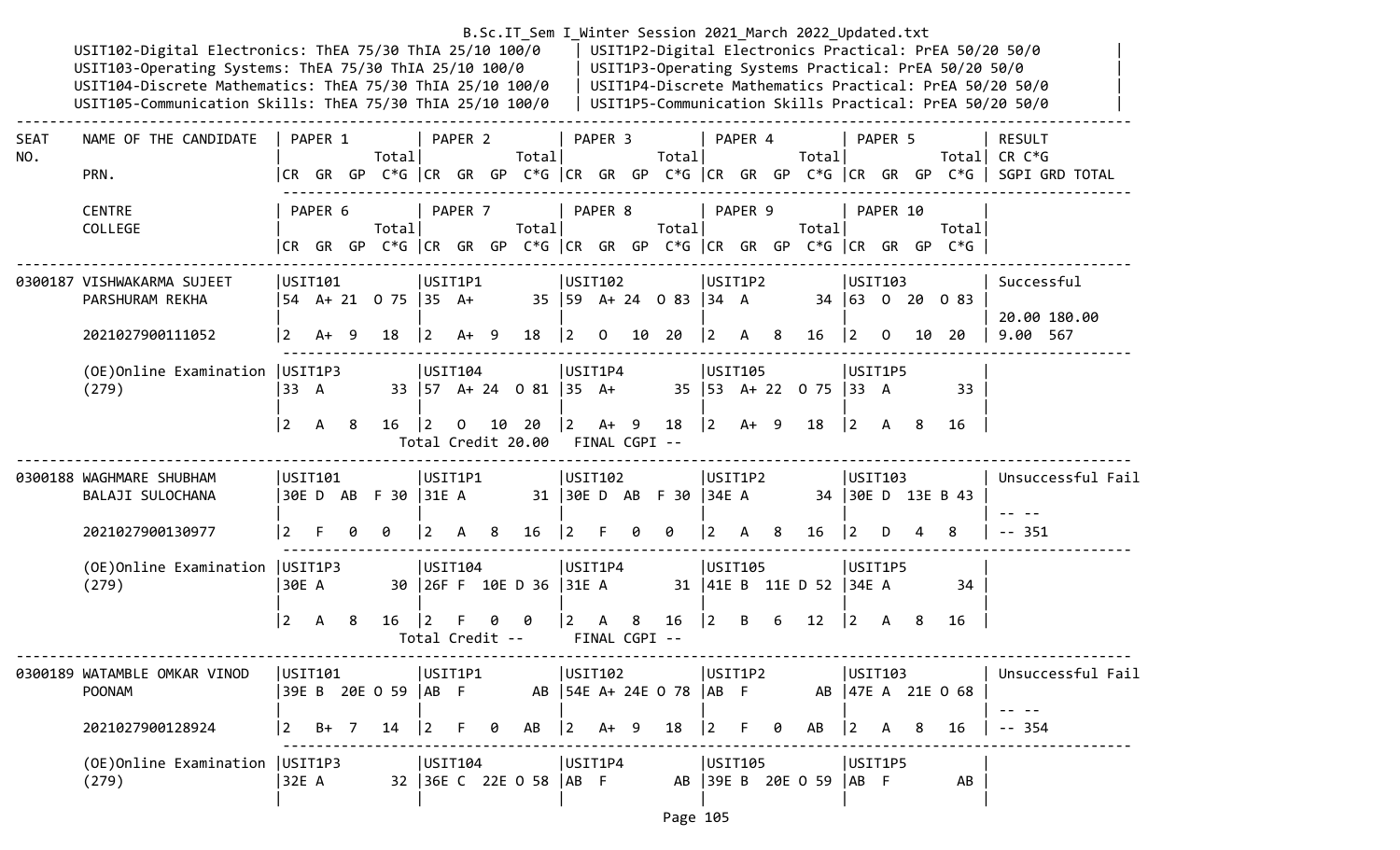## B.Sc.IT\_Sem I\_Winter Session 2021\_March 2022\_Updated.txt |2 A 8 16 |2 B+ 7 14 |2 F 0 AB |2 B+ 7 14 |2 F 0 AB | Total Credit -- FINAL CGPI --

| / - FEMALE, # - 0.229A ,@ - 0.5042A/0.5043A/0.5044A, * - 5045A, RR-RESERVED, --:Fails in Theory/Practical, RCC - 0.5050, AB - ABSENT<br>RPV - PROVISIONAL Eligible, NULL-NULL & VOID, G:Grade C*G:Gradepoints C:credits CP:credit points äC:sum of credit points GPA: |      |      |      |      |      |             |            |
|-----------------------------------------------------------------------------------------------------------------------------------------------------------------------------------------------------------------------------------------------------------------------|------|------|------|------|------|-------------|------------|
| äCG /äC äCG:sum of product of credits & grades, Internal Marks are Provisional as per R.8668                                                                                                                                                                          |      |      |      |      |      |             |            |
| : 80 to 100      70 to 79.99    60 to 69.99    55 to 59.99    50 to 54.99    45 to 49.99<br>MARKS                                                                                                                                                                     |      |      |      |      |      | 40 to 44.99 | 0 to 39.99 |
| GRADE<br>$\therefore$ 0                                                                                                                                                                                                                                               | A+   |      | B+   |      |      |             |            |
| GRADE POINT : 10.00                                                                                                                                                                                                                                                   | 9.00 | 8.00 | 7.00 | 6.00 | 5.00 | 4.00        | 0.00       |
|                                                                                                                                                                                                                                                                       |      |      |      |      |      |             |            |

--------------------------------------------------------------------------------------------------------------------------------------

|                    |                                                                                                                                                                                                                                                                                                             | CBCS - Semester I HELD IN Winter Session 2021 |                  |                     | University of Mumbai, Institute of Distance and Open Learning, Mumbai<br>OFFICE REGISTER OF THE B.Sc. I.T. (with credits) - Distance Education - CBCS Pattern (No Branch) - F.Y. B.Sc. I.T.                                                                                                       |                    |                         |
|--------------------|-------------------------------------------------------------------------------------------------------------------------------------------------------------------------------------------------------------------------------------------------------------------------------------------------------------|-----------------------------------------------|------------------|---------------------|---------------------------------------------------------------------------------------------------------------------------------------------------------------------------------------------------------------------------------------------------------------------------------------------------|--------------------|-------------------------|
|                    | USIT101-Imperative Programming: ThEA 75/30 ThIA 25/10 100/0<br>USIT102-Digital Electronics: ThEA 75/30 ThIA 25/10 100/0<br>USIT103-Operating Systems: ThEA 75/30 ThIA 25/10 100/0<br>USIT104-Discrete Mathematics: ThEA 75/30 ThIA 25/10 100/0<br>USIT105-Communication Skills: ThEA 75/30 ThIA 25/10 100/0 |                                               |                  |                     | USIT1P1-Imperative Programming Practical: PrEA 50/20 50/0<br>USIT1P2-Digital Electronics Practical: PrEA 50/20 50/0<br>USIT1P3-Operating Systems Practical: PrEA 50/20 50/0<br>USIT1P4-Discrete Mathematics Practical: PrEA 50/20 50/0<br>USIT1P5-Communication Skills Practical: PrEA 50/20 50/0 |                    |                         |
| <b>SEAT</b><br>NO. | NAME OF THE CANDIDATE<br>PRN.                                                                                                                                                                                                                                                                               | PAPER 1<br>Totall                             | PAPER 2<br>Total | PAPER 3<br>Total    | PAPER 4<br>Total <br> CR GR GP C*G  CR GR GP C*G  CR GR GP C*G  CR GR GP C*G  CR GR GP C*G   SGPI GRD TOTAL                                                                                                                                                                                       | PAPER 5<br>Totall  | <b>RESULT</b><br>CR C*G |
|                    | <b>CENTRE</b><br>COLLEGE                                                                                                                                                                                                                                                                                    | PAPER 6<br>Total<br>CR                        | PAPER 7<br>Total | PAPER 8<br>Total    | PAPER 9<br>Totall<br>GR GP C*G CR GR GP C*G CR GR GP C*G CR GR GP C*G CR GR GP C*G $ $                                                                                                                                                                                                            | PAPER 10<br>Totall |                         |
|                    | 0300190 YADAV ANILKUMAR                                                                                                                                                                                                                                                                                     | USIT101                                       | USIT1P1          | USIT102<br>Page 106 | USIT1P2                                                                                                                                                                                                                                                                                           | USIT103            | Successful              |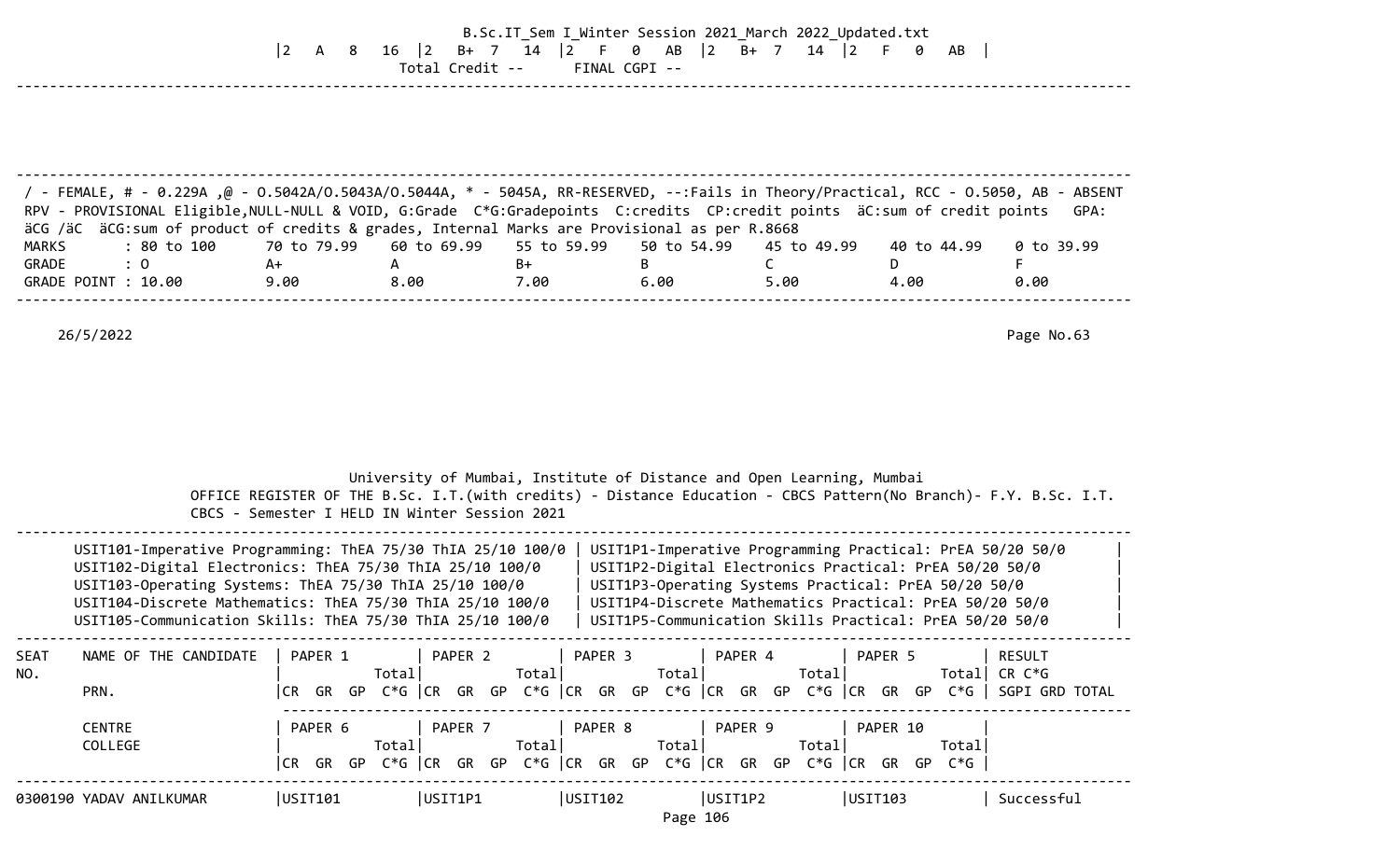|                                            |                |              |                |                               |                |                                            | B.Sc.IT_Sem I_Winter Session 2021_March 2022_Updated.txt |                |                |   |                            |             |                                           |   |                                 |                 |                |    |                                         |              |  |
|--------------------------------------------|----------------|--------------|----------------|-------------------------------|----------------|--------------------------------------------|----------------------------------------------------------|----------------|----------------|---|----------------------------|-------------|-------------------------------------------|---|---------------------------------|-----------------|----------------|----|-----------------------------------------|--------------|--|
| RAJBALI ISARAWATI                          |                |              |                | $ 30 \tD} 22 \tD} 52  31 \tA$ |                |                                            |                                                          |                |                |   | 31   56 A + 25 0 81   34 A |             |                                           |   |                                 |                 |                |    | $34 \mid 42 \mid B + 23 \mid 0 \mid 65$ |              |  |
|                                            |                |              |                |                               |                |                                            |                                                          |                |                |   |                            |             |                                           |   |                                 |                 |                |    |                                         | 20.00 158.00 |  |
| 2021027900130737                           | $\overline{2}$ | B            | 6              | 12                            | $\overline{2}$ | $\mathsf{A}$<br>8                          | 16                                                       | $\vert$ 2      | $\overline{0}$ |   | 10 20                      | $ 2\rangle$ | A 8                                       |   | 16                              | 2               | A              | -8 | 16                                      | 7.90 479     |  |
| (OE)Online Examination                     |                | USIT1P3      |                |                               |                | USIT104                                    |                                                          |                | USIT1P4        |   |                            |             | USIT105                                   |   |                                 | USIT1P5         |                |    |                                         |              |  |
| (279)                                      | 34 A           |              |                |                               |                |                                            | 34 30 D 23 0 53 32 A                                     |                |                |   |                            |             |                                           |   | 32   41   B   20   0 61   36 A+ |                 |                |    | 36                                      |              |  |
|                                            |                |              |                |                               |                |                                            |                                                          |                |                |   |                            |             |                                           |   |                                 |                 |                |    |                                         |              |  |
|                                            | $\overline{2}$ |              | A 8            | $16 \mid 2$                   |                | B                                          | 12<br>6                                                  | 2              | $\mathsf{A}$   | 8 | 16                         |             | $\begin{vmatrix} 2 & A & 8 \end{vmatrix}$ |   | 16                              | $ 2\rangle$     | $A+ 9$         |    | 18                                      |              |  |
|                                            |                |              |                |                               |                |                                            | Total Credit 20.00                                       |                | FINAL CGPI --  |   |                            |             |                                           |   |                                 |                 |                |    |                                         |              |  |
| 0300191 YADAV DEEPAK RAJENDRA              | USIT101        |              |                |                               |                | USIT1P1                                    |                                                          |                | USIT102        |   |                            |             | USIT1P2                                   |   |                                 | USIT103         |                |    |                                         | Successful   |  |
| PRASAD PRAMILADEVI                         |                |              |                | $24$ D 16 A 40 38 A+          |                |                                            | 38 53 A+ 24 0 77                                         |                |                |   |                            |             | $ 29 \text{ B+}$                          |   |                                 |                 |                |    | 29 50 A 18 A+68                         |              |  |
|                                            | $\ast$         |              |                |                               |                |                                            |                                                          |                |                |   |                            |             |                                           |   |                                 |                 |                |    |                                         | 20.00 152.00 |  |
| 2021027900033522                           | $\overline{2}$ |              | C <sub>5</sub> | 10                            |                | $\begin{vmatrix} 2 & A+ & 9 \end{vmatrix}$ | 18                                                       | $ 2\rangle$    | $A+ 9$         |   | 18                         | $\vert$ 2   | $B+$ 7                                    |   | 14                              | $ 2\rangle$     | A              | -8 | 16                                      | 7.60 468*    |  |
| (OE) Online Examination   USIT1P3          |                |              |                |                               |                | USIT104                                    |                                                          |                | USIT1P4        |   |                            |             | USIT105                                   |   |                                 | USIT1P5         |                |    |                                         |              |  |
| (279)                                      | 33 A           |              |                |                               |                |                                            | 33 32 D 22 0 54 34 A                                     |                |                |   |                            |             |                                           |   | 34 44 B+ 21 0 65                | 30 A            |                |    | 30                                      |              |  |
|                                            |                |              |                |                               |                |                                            |                                                          |                |                |   |                            |             |                                           |   |                                 |                 |                |    |                                         |              |  |
|                                            | $\overline{2}$ | $\mathsf{A}$ | 8 <sup>8</sup> | 16                            | $\overline{2}$ | B                                          | 12<br>6                                                  | 2              | A 8            |   | 16                         | $ 2\rangle$ | A 8                                       |   | 16                              | $ 2\rangle$     | A 8            |    | 16                                      |              |  |
|                                            |                |              |                |                               |                |                                            | Total Credit --                                          |                | FINAL CGPI --  |   |                            |             |                                           |   |                                 |                 |                |    |                                         |              |  |
| 0300192 / ROY TANISHTHA                    | USIT101        |              |                |                               |                | USIT1P1                                    |                                                          |                | USIT102        |   |                            |             | USIT1P2                                   |   |                                 | USIT103         |                |    |                                         | Absent       |  |
| DHANYADEB JAYEE                            |                |              |                | $75+0$ AB F 75 $ 29+ B+$      |                |                                            |                                                          |                |                |   | 29 62+ 0 AB F 62 25+ B     |             |                                           |   |                                 |                 |                |    | 25   75+ 0 AB F 75                      |              |  |
|                                            |                |              |                |                               |                |                                            |                                                          |                |                |   |                            |             |                                           |   |                                 |                 |                |    |                                         |              |  |
| 2020027900015747                           | $\overline{2}$ | F.           | 0              | 0                             | $\vert$ 2      | $B+ 7$                                     | 14                                                       | $\overline{2}$ | F              | 0 | 0                          | l 2.        | B                                         | 6 | 12                              | I 2             |                | ø  | 0                                       | $-- 480$     |  |
|                                            |                |              |                |                               |                | USIT104                                    |                                                          |                | USIT1P4        |   |                            |             |                                           |   |                                 |                 |                |    |                                         |              |  |
| (OE) Online Examination   USIT1P3<br>(279) | $27 + B$       |              |                |                               |                |                                            | 27   70 + 0 AB F 70   26 + B                             |                |                |   |                            |             | USIT105                                   |   | $26$ $ 49+ A$ AB F 49 $ 42+ 0$  | USIT1P5         |                |    | 42                                      |              |  |
|                                            |                |              |                |                               |                |                                            |                                                          |                |                |   |                            |             |                                           |   |                                 |                 |                |    |                                         |              |  |
|                                            | $ 2\rangle$    | B            | 6              | $12 \mid 2$                   |                | E.                                         | - 0<br>Ø                                                 | 2              | B              | 6 | 12                         | $ 2\rangle$ | E.                                        | 0 | 0                               | $\vert 2 \vert$ | $\overline{0}$ | 10 | 20                                      |              |  |
|                                            |                |              |                |                               |                | Total Credit --                            |                                                          |                | FINAL CGPI --  |   |                            |             |                                           |   |                                 |                 |                |    |                                         |              |  |
|                                            |                |              |                |                               |                |                                            |                                                          |                |                |   |                            |             |                                           |   |                                 |                 |                |    |                                         |              |  |

-------------------------------------------------------------------------------------------------------------------------------------- / - FEMALE, # - 0.229A ,@ - O.5042A/O.5043A/O.5044A, \* - 5045A, RR-RESERVED, --:Fails in Theory/Practical, RCC - O.5050, AB - ABSENT RPV - PROVISIONAL Eligible, NULL-NULL & VOID, G:Grade C\*G:Gradepoints C:credits CP:credit points äC:sum of credit points GPA: äCG /äC äCG:sum of product of credits & grades, Internal Marks are Provisional as per R.8668 MARKS : 80 to 100 70 to 79.99 60 to 69.99 55 to 59.99 50 to 54.99 45 to 49.99 40 to 44.99 0 to 39.99 GRADE : 0 A+ A B+ B C D F GRADE POINT : 10.00 9.00 8.00 7.00 6.00 5.00 4.00 0.00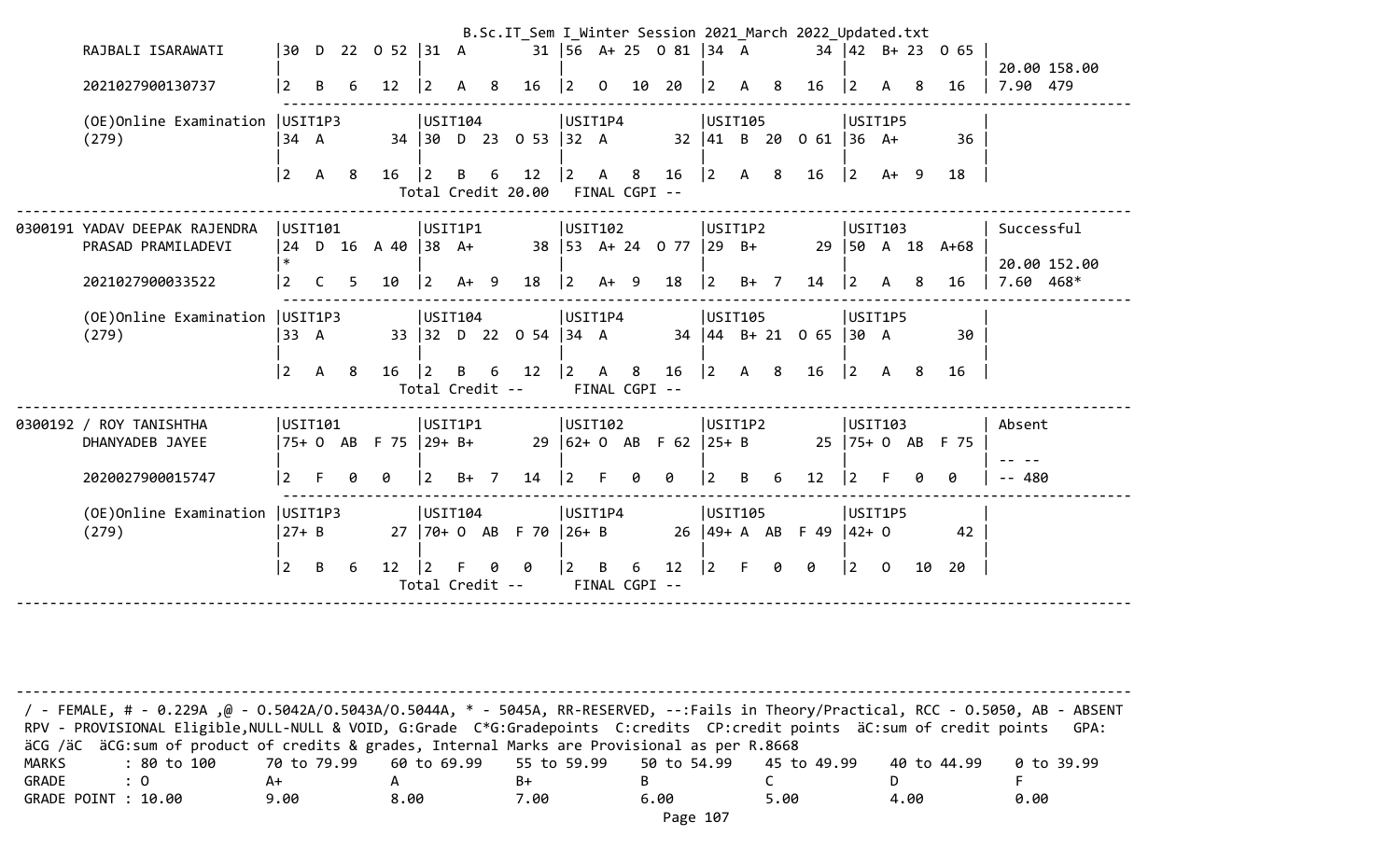26/5/2022 Page No.64

|                    | CBCS - Semester I HELD IN Winter Session 2021                                                                                                                                                                                                                                                                                                                                                                                                                                                                                                                                                                    |                                   |         |    | University of Mumbai, Institute of Distance and Open Learning, Mumbai        |                          |                    |                 |                                   |                        |                    |               |                           |                 |                |    |                           |                         |                    |    |                        | OFFICE REGISTER OF THE B.Sc. I.T. (with credits) - Distance Education - CBCS Pattern (No Branch) - F.Y. B.Sc. I.T.      |
|--------------------|------------------------------------------------------------------------------------------------------------------------------------------------------------------------------------------------------------------------------------------------------------------------------------------------------------------------------------------------------------------------------------------------------------------------------------------------------------------------------------------------------------------------------------------------------------------------------------------------------------------|-----------------------------------|---------|----|------------------------------------------------------------------------------|--------------------------|--------------------|-----------------|-----------------------------------|------------------------|--------------------|---------------|---------------------------|-----------------|----------------|----|---------------------------|-------------------------|--------------------|----|------------------------|-------------------------------------------------------------------------------------------------------------------------|
|                    | USIT1P1-Imperative Programming Practical: PrEA 50/20 50/0<br>USIT101-Imperative Programming: ThEA 75/30 ThIA 25/10 100/0<br>USIT102-Digital Electronics: ThEA 75/30 ThIA 25/10 100/0<br>USIT1P2-Digital Electronics Practical: PrEA 50/20 50/0<br>USIT103-Operating Systems: ThEA 75/30 ThIA 25/10 100/0<br>USIT1P3-Operating Systems Practical: PrEA 50/20 50/0<br>USIT104-Discrete Mathematics: ThEA 75/30 ThIA 25/10 100/0<br>USIT1P4-Discrete Mathematics Practical: PrEA 50/20 50/0<br>USIT105-Communication Skills: ThEA 75/30 ThIA 25/10 100/0<br>USIT1P5-Communication Skills Practical: PrEA 50/20 50/0 |                                   |         |    |                                                                              |                          |                    |                 |                                   |                        |                    |               |                           |                 |                |    |                           |                         |                    |    |                        |                                                                                                                         |
| <b>SEAT</b><br>NO. | NAME OF THE CANDIDATE<br>PRN.                                                                                                                                                                                                                                                                                                                                                                                                                                                                                                                                                                                    |                                   | PAPER 1 |    | Total                                                                        |                          | PAPER <sub>2</sub> |                 | Total                             |                        | PAPER <sub>3</sub> |               | Total                     |                 | PAPER 4        |    | Total                     |                         | PAPER <sub>5</sub> |    |                        | <b>RESULT</b><br>Total CR C*G<br> CR GR GP C*G  CR GR GP C*G  CR GR GP C*G  CR GR GP C*G  CR GR GP C*G   SGPI GRD TOTAL |
|                    | <b>CENTRE</b><br>COLLEGE                                                                                                                                                                                                                                                                                                                                                                                                                                                                                                                                                                                         | I CR –                            | PAPER 6 |    | Total<br>GR GP C*G CR GR GP C*G CR GR GP C*G CR GR GP C*G CR GR GP C*G CR GR |                          | PAPER 7            |                 | Total                             |                        | PAPER 8            |               | Total                     |                 | PAPER 9        |    | Totall                    |                         | PAPER 10           | GP | Total<br>$C*G$         |                                                                                                                         |
|                    | 0300193 GUPTA SURAJ RAMKISHUN<br><b>MANORAMA</b><br>2020027900054382                                                                                                                                                                                                                                                                                                                                                                                                                                                                                                                                             | USIT101<br>2                      | A       | 8  | 51+ A 17+ A 68  AB F<br>16                                                   | USIT1P1                  |                    | ø               | AB                                | USIT102                | ∩                  | 10            | AB   75+ 0 23+ 0 98<br>20 | AB              | USIT1P2        | ø  | AB<br>AB                  |                         | USIT103            | 10 | $ 68+0 21+ 0 89$<br>20 | Absent<br>-- 392                                                                                                        |
|                    | (OE)Online Examination<br>(279)                                                                                                                                                                                                                                                                                                                                                                                                                                                                                                                                                                                  | USIT1P3<br>AB F<br>$\overline{2}$ | F       | 0  | AB                                                                           | USTI04<br>$\overline{2}$ | A+ 9               |                 | AB   53+ A+ 21+ 0 74   AB F<br>18 | USIT1P4<br>$ 2\rangle$ | -F                 | 0             | AB<br>AB                  | $\vert 2 \vert$ | USIT105<br>A   | -8 | $ 53+ A+ 10+ D 63 $<br>16 | USIT1P5<br>IAB F<br>12. |                    | ø  | AB<br>AB               |                                                                                                                         |
|                    | 0300194 BANKAR JAY NARAYAN<br>MANGAL                                                                                                                                                                                                                                                                                                                                                                                                                                                                                                                                                                             | USIT101                           |         |    | $\begin{vmatrix} 62 + 0 & 23 + 0 & 85 & 23 & C \end{vmatrix}$                | USIT1P1                  |                    | Total Credit -- |                                   | USTI102                |                    | FINAL CGPI -- | $23 \mid 70 + 0$ 16+ A 86 | $ 47+0$         | USIT1P2        |    | 47                        | USIT103                 |                    |    | $ 59+ A+ 20+ 0 79$     | Successful<br>20.00 174.00                                                                                              |
|                    | 2020027900037534                                                                                                                                                                                                                                                                                                                                                                                                                                                                                                                                                                                                 | 2                                 | 0       | 10 | 20                                                                           |                          |                    | 5               | 10                                | 2                      | $\Omega$           | 10            | 20<br>Page 108            | $\overline{2}$  | $\overline{0}$ | 10 | 20                        | l 2                     | A+                 |    | 18                     | 8.70 595                                                                                                                |

--------------------------------------------------------------------------------------------------------------------------------------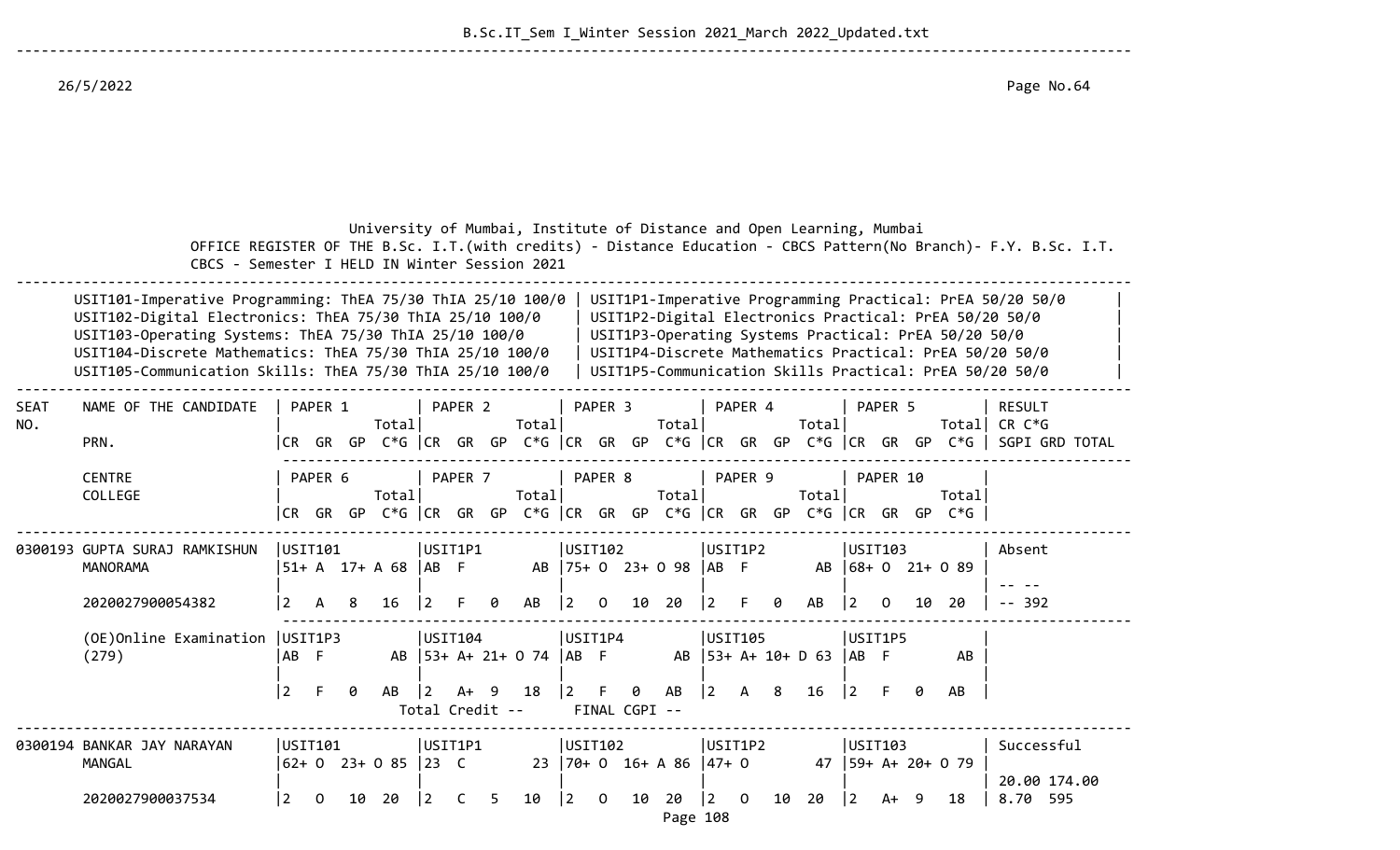| (OE) Online Examination   USIT1P3<br>USIT104<br>USIT1P4<br>USIT105<br>USIT1P5<br>26 B<br>$26$  75+ 0 21+ 0 96  39+ A+<br>39   57+ A+ 19+ A+76   38+ A+<br>38<br>(279)<br>10 20<br>$\begin{vmatrix} 2 & 4 & 9 & 18 \end{vmatrix}$ 2<br>B<br>18<br>$\overline{2}$<br>A+ 9<br> 2 <br>12<br>$\mathbf{0}$<br>A+ 9<br>18<br>6<br>$\overline{2}$<br>Total Credit 20.00 FINAL CGPI --<br> UST1P1<br>USIT102<br>0300195 SHELADIYA PARTH HARESH  USIT101<br>USIT1P2<br>USIT103<br>Absent<br> 45+ A 23+ O 68  30+ A<br>30   75+ 0 15+ A 90   AB F<br>AB   75+ 0 17+ A 92<br>DIMPLE<br><b>RPV</b><br>F 0<br>$16 \quad  2 \quad 0$<br>10 20<br>$ 2\rangle$<br>A 8 16<br>$ 2\rangle$<br>AB<br>$\begin{vmatrix} 2 & 0 \end{vmatrix}$<br>$- - 454$<br>2020027900076114<br>A 8<br>20<br>10<br>l 2<br>(OE)Online Examination<br>USIT1P3<br>USIT104<br>USIT1P4<br>USIT105<br>USIT1P5<br>$28$ $ 32 + D$ $21 + O$ 53<br>AB   49+ A 11+ D 60   33+ A<br>33<br>$28 + B +$<br>IAB F<br>(279)<br>$\overline{2}$<br>B 6 12<br>$\vert 2 \vert$ F<br>$B+ 7$<br>0<br>AB<br>$ 2\rangle$<br>A 8<br>16<br>$\begin{vmatrix} 2 & A \end{vmatrix}$<br>16<br>14<br>8<br>$\overline{2}$ |  |  |  |  |  |  |  |  | B.Sc.IT Sem I Winter Session 2021 March 2022 Updated.txt |  |  |  |
|----------------------------------------------------------------------------------------------------------------------------------------------------------------------------------------------------------------------------------------------------------------------------------------------------------------------------------------------------------------------------------------------------------------------------------------------------------------------------------------------------------------------------------------------------------------------------------------------------------------------------------------------------------------------------------------------------------------------------------------------------------------------------------------------------------------------------------------------------------------------------------------------------------------------------------------------------------------------------------------------------------------------------------------------------------------------------------------------------------------------------------------------------|--|--|--|--|--|--|--|--|----------------------------------------------------------|--|--|--|
|                                                                                                                                                                                                                                                                                                                                                                                                                                                                                                                                                                                                                                                                                                                                                                                                                                                                                                                                                                                                                                                                                                                                                    |  |  |  |  |  |  |  |  |                                                          |  |  |  |
|                                                                                                                                                                                                                                                                                                                                                                                                                                                                                                                                                                                                                                                                                                                                                                                                                                                                                                                                                                                                                                                                                                                                                    |  |  |  |  |  |  |  |  |                                                          |  |  |  |
|                                                                                                                                                                                                                                                                                                                                                                                                                                                                                                                                                                                                                                                                                                                                                                                                                                                                                                                                                                                                                                                                                                                                                    |  |  |  |  |  |  |  |  |                                                          |  |  |  |
|                                                                                                                                                                                                                                                                                                                                                                                                                                                                                                                                                                                                                                                                                                                                                                                                                                                                                                                                                                                                                                                                                                                                                    |  |  |  |  |  |  |  |  |                                                          |  |  |  |
|                                                                                                                                                                                                                                                                                                                                                                                                                                                                                                                                                                                                                                                                                                                                                                                                                                                                                                                                                                                                                                                                                                                                                    |  |  |  |  |  |  |  |  |                                                          |  |  |  |
|                                                                                                                                                                                                                                                                                                                                                                                                                                                                                                                                                                                                                                                                                                                                                                                                                                                                                                                                                                                                                                                                                                                                                    |  |  |  |  |  |  |  |  |                                                          |  |  |  |
|                                                                                                                                                                                                                                                                                                                                                                                                                                                                                                                                                                                                                                                                                                                                                                                                                                                                                                                                                                                                                                                                                                                                                    |  |  |  |  |  |  |  |  |                                                          |  |  |  |
|                                                                                                                                                                                                                                                                                                                                                                                                                                                                                                                                                                                                                                                                                                                                                                                                                                                                                                                                                                                                                                                                                                                                                    |  |  |  |  |  |  |  |  |                                                          |  |  |  |
| Total Credit --<br>FINAL CGPI --                                                                                                                                                                                                                                                                                                                                                                                                                                                                                                                                                                                                                                                                                                                                                                                                                                                                                                                                                                                                                                                                                                                   |  |  |  |  |  |  |  |  |                                                          |  |  |  |

|                     | / - FEMALE, # - 0.229A ,@ - 0.5042A/0.5043A/0.5044A, * - 5045A, RR-RESERVED, --:Fails in Theory/Practical, RCC - 0.5050, AB - ABSENT<br>RPV - PROVISIONAL Eligible, NULL-NULL & VOID, G:Grade C*G:Gradepoints C:credits CP:credit points äC:sum of credit points<br>GPA:<br>äCG /äC äCG:sum of product of credits & grades, Internal Marks are Provisional as per R.8668<br>: 80 to 100    70 to 79.99   60 to 69.99   55 to 59.99   50 to 54.99   45 to 49.99<br>0 to 39.99<br>40 to 44.99<br>$\therefore$ 0<br>B+<br>A+<br>9.00<br>5.00<br>8.00<br>6.00<br>0.00<br>7.00<br>4.00 |  |  |  |  |
|---------------------|-----------------------------------------------------------------------------------------------------------------------------------------------------------------------------------------------------------------------------------------------------------------------------------------------------------------------------------------------------------------------------------------------------------------------------------------------------------------------------------------------------------------------------------------------------------------------------------|--|--|--|--|
| MARKS               |                                                                                                                                                                                                                                                                                                                                                                                                                                                                                                                                                                                   |  |  |  |  |
| GRADE               |                                                                                                                                                                                                                                                                                                                                                                                                                                                                                                                                                                                   |  |  |  |  |
| GRADE POINT : 10.00 |                                                                                                                                                                                                                                                                                                                                                                                                                                                                                                                                                                                   |  |  |  |  |
|                     |                                                                                                                                                                                                                                                                                                                                                                                                                                                                                                                                                                                   |  |  |  |  |

26/5/2022 Page No.65

 University of Mumbai, Institute of Distance and Open Learning, Mumbai OFFICE REGISTER OF THE B.Sc. I.T.(with credits) - Distance Education - CBCS Pattern(No Branch)- F.Y. B.Sc. I.T. CBCS - Semester I HELD IN Winter Session 2021 --------------------------------------------------------------------------------------------------------------------------------------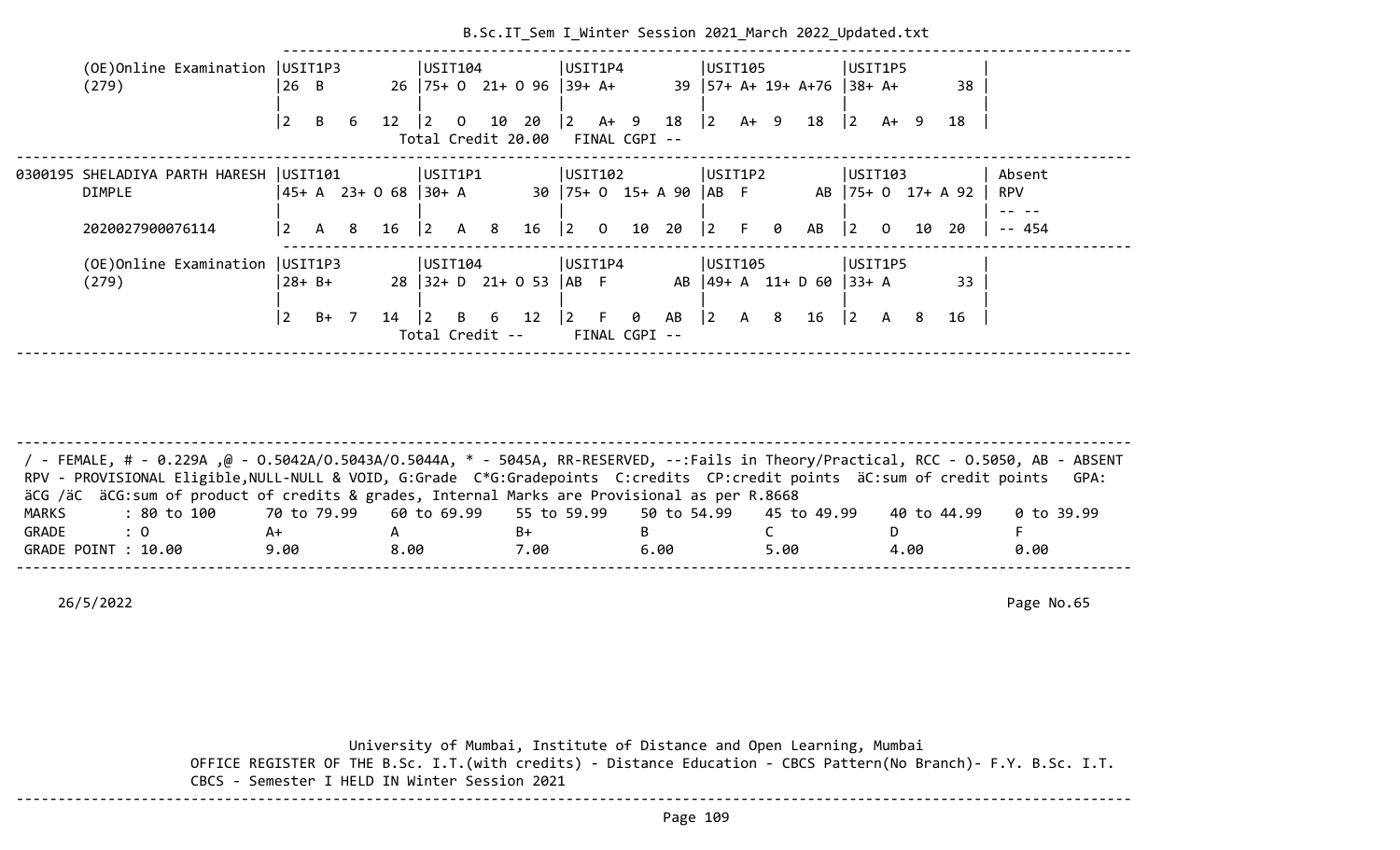## B.Sc.IT\_Sem I\_Winter Session 2021\_March 2022\_Updated.txt

USIT101-Imperative Programming: ThEA 75/30 ThIA 25/10 100/0 | USIT1P1-Imperative Programming Practical: PrEA 50/20 50/0<br>USIT102-Digital Electronics: ThEA 75/30 ThIA 25/10 100/0 | USIT1P2-Digital Electronics Practical: PrEA USIT102-Digital Electronics: ThEA 75/30 ThIA 25/10 100/0 USIT103-Operating Systems: ThEA 75/30 ThIA 25/10 100/0 | USIT1P3-Operating Systems Practical: PrEA 50/20 50/0 USIT104-Discrete Mathematics: ThEA 75/30 ThIA 25/10 100/0 | USIT1P4-Discrete Mathematics Practical: PrEA 50/20 50/0 USIT105-Communication Skills: ThEA 75/30 ThIA 25/10 100/0 | USIT1P5-Communication Skills Practical: PrEA 50/20 50/0

| <b>SEAT</b><br>NO. | NAME OF THE CANDIDATE                                         |                                           | PAPER 1 | PAPER 2                 PAPER 3               PAPER 4             PAPER 5<br>Totall                 |  |                                       |  | Total rotal Total                            |                                           |  | Totall                                                       |          |  |                                                                      | RESULT<br>Totall CR C*G                                                             |                                                                                       |
|--------------------|---------------------------------------------------------------|-------------------------------------------|---------|-----------------------------------------------------------------------------------------------------|--|---------------------------------------|--|----------------------------------------------|-------------------------------------------|--|--------------------------------------------------------------|----------|--|----------------------------------------------------------------------|-------------------------------------------------------------------------------------|---------------------------------------------------------------------------------------|
|                    | PRN.                                                          |                                           |         |                                                                                                     |  |                                       |  |                                              |                                           |  |                                                              |          |  |                                                                      |                                                                                     | CR GR GP C*G  CR GR GP C*G  CR GR GP C*G  CR GR GP C*G  CR GR GP C*G   SGPI GRD TOTAL |
|                    |                                                               |                                           |         |                                                                                                     |  |                                       |  |                                              |                                           |  |                                                              |          |  |                                                                      |                                                                                     |                                                                                       |
|                    | <b>CENTRE</b>                                                 |                                           | PAPER 6 |                                                                                                     |  |                                       |  | PAPER 7   PAPER 8   PAPER 9                  |                                           |  |                                                              | PAPER 10 |  |                                                                      |                                                                                     |                                                                                       |
|                    | COLLEGE                                                       |                                           |         | Totall                                                                                              |  | Total                                 |  | Total                                        |                                           |  | Totall                                                       |          |  | Totall                                                               |                                                                                     |                                                                                       |
|                    |                                                               |                                           |         |                                                                                                     |  |                                       |  |                                              |                                           |  |                                                              |          |  | CR GR GP C*G  CR GR GP C*G  CR GR GP C*G  CR GR GP C*G  CR GR GP C*G |                                                                                     |                                                                                       |
|                    | 0300196 MIRANI ANKUSH DEEPAK                                  |                                           |         | USIT101  USIT1P1                                                                                    |  |                                       |  |                                              |                                           |  |                                                              | USIT103  |  |                                                                      | Successful                                                                          |                                                                                       |
|                    | <b>VARSHA</b>                                                 |                                           |         | 60+ 0 15+ A 75  23+ C 23  75+ 0 21+ 0 96  22+ D 22  75+ 0 19+ A+94                                  |  |                                       |  |                                              |                                           |  |                                                              |          |  |                                                                      |                                                                                     |                                                                                       |
|                    |                                                               |                                           |         |                                                                                                     |  |                                       |  |                                              |                                           |  |                                                              |          |  |                                                                      |                                                                                     | 20.00 142.00                                                                          |
|                    | 2020027900074371                                              | $ 2 + 9 $                                 |         |                                                                                                     |  | 18   2   2   5   10   2   0   10   20 |  |                                              |                                           |  | $\begin{array}{ccccccccc} 2 & D & 4 & 8 & 2 & 0 \end{array}$ |          |  | 10 20                                                                | 7.10 538                                                                            |                                                                                       |
|                    | (OE)Online Examination   USIT1P3                              |                                           |         |                                                                                                     |  |                                       |  | USIT105                                      |                                           |  |                                                              | USIT1P5  |  |                                                                      |                                                                                     |                                                                                       |
|                    | (279)                                                         | $ 24+C$                                   |         | 24   64+ 0 12+ C 76   27 B 27   66+ 0 13+ B 79   22+ D                                              |  |                                       |  |                                              |                                           |  |                                                              |          |  | $\overline{\phantom{2}}$ 22                                          |                                                                                     |                                                                                       |
|                    |                                                               |                                           |         |                                                                                                     |  |                                       |  |                                              |                                           |  |                                                              |          |  |                                                                      |                                                                                     |                                                                                       |
|                    |                                                               |                                           |         | 2 C 5 10  2 A + 9 18  2 B 6 12  2 A + 9 18  2 D 4 8                                                 |  |                                       |  |                                              |                                           |  |                                                              |          |  |                                                                      |                                                                                     |                                                                                       |
|                    |                                                               |                                           |         |                                                                                                     |  | Total Credit 20.00 FINAL CGPI --      |  |                                              |                                           |  |                                                              |          |  |                                                                      |                                                                                     |                                                                                       |
|                    |                                                               |                                           |         |                                                                                                     |  |                                       |  |                                              |                                           |  |                                                              |          |  |                                                                      |                                                                                     |                                                                                       |
|                    | 0300197 SALEMA MOHAMMED RIYAZ  USIT101  USIT1P1  USIT102      |                                           |         |                                                                                                     |  |                                       |  |                                              |                                           |  |                                                              |          |  | USIT103                                                              | Successful                                                                          |                                                                                       |
|                    | AFIRA                                                         |                                           |         | <br>55+ A+ 25+ 0 80  45+ 0               45  74+ 0   15+ A 89  33+ A           33  72+ 0   19+ A+91 |  |                                       |  | USIT1P2                                      |                                           |  |                                                              |          |  |                                                                      |                                                                                     |                                                                                       |
|                    |                                                               |                                           |         |                                                                                                     |  |                                       |  |                                              |                                           |  |                                                              |          |  |                                                                      |                                                                                     | 20.00 178.00                                                                          |
|                    | 2020027900049083                                              |                                           |         |                                                                                                     |  |                                       |  |                                              |                                           |  |                                                              |          |  |                                                                      | 2  0  10  20   2  0  10  20   2  0  10  20   2  A  8  16   2  0  10  20   8.90  594 |                                                                                       |
|                    | (OE)Online Examination   USIT1P3                              |                                           |         |                                                                                                     |  |                                       |  |                                              |                                           |  |                                                              | USIT1P5  |  |                                                                      |                                                                                     |                                                                                       |
|                    | (279)                                                         |                                           |         |                                                                                                     |  |                                       |  |                                              |                                           |  |                                                              |          |  | 31                                                                   |                                                                                     |                                                                                       |
|                    |                                                               |                                           |         |                                                                                                     |  |                                       |  |                                              |                                           |  |                                                              |          |  |                                                                      |                                                                                     |                                                                                       |
|                    |                                                               | $12 \tA+ 9$                               |         |                                                                                                     |  |                                       |  | 18   2 A 8 16   2 B 6 12   2 0 10 20   2 A 8 |                                           |  |                                                              |          |  | -16                                                                  |                                                                                     |                                                                                       |
|                    |                                                               |                                           |         |                                                                                                     |  | Total Credit 20.00 FINAL CGPI --      |  |                                              |                                           |  |                                                              |          |  |                                                                      |                                                                                     |                                                                                       |
|                    | 0300198 BAKRE SARTHAK PRASHANT   USIT101   USIT1P1   USIT102  |                                           |         |                                                                                                     |  |                                       |  |                                              | USIT1P2                                   |  |                                                              |          |  |                                                                      | USIT103   Successful                                                                |                                                                                       |
|                    | VANDANA                                                       |                                           |         | $ 47+ A \t21+ 0 \t68  41+ 0$ 41  75+ 0 16+ A 91  24+ C 24  60+ 0 19+ A+79                           |  |                                       |  |                                              |                                           |  |                                                              |          |  |                                                                      |                                                                                     |                                                                                       |
|                    |                                                               |                                           |         |                                                                                                     |  |                                       |  |                                              |                                           |  |                                                              |          |  |                                                                      |                                                                                     | 20.00 150.00                                                                          |
|                    | 2020027900053974                                              | $\begin{vmatrix} 2 & A & B \end{vmatrix}$ |         |                                                                                                     |  | 16   2 0 10 20   2 0 10 20            |  |                                              | $\begin{bmatrix} 2 & C & 5 \end{bmatrix}$ |  | $10 \t 2 + 9$                                                |          |  | 18                                                                   | 7.50 525                                                                            |                                                                                       |
|                    |                                                               |                                           |         |                                                                                                     |  |                                       |  |                                              |                                           |  |                                                              |          |  |                                                                      |                                                                                     |                                                                                       |
|                    | (OE)Online Examination   USIT1P3   USIT104   USIT1P4<br>(279) |                                           |         |                                                                                                     |  |                                       |  | USIT105                                      |                                           |  |                                                              | USIT1P5  |  | 29                                                                   |                                                                                     |                                                                                       |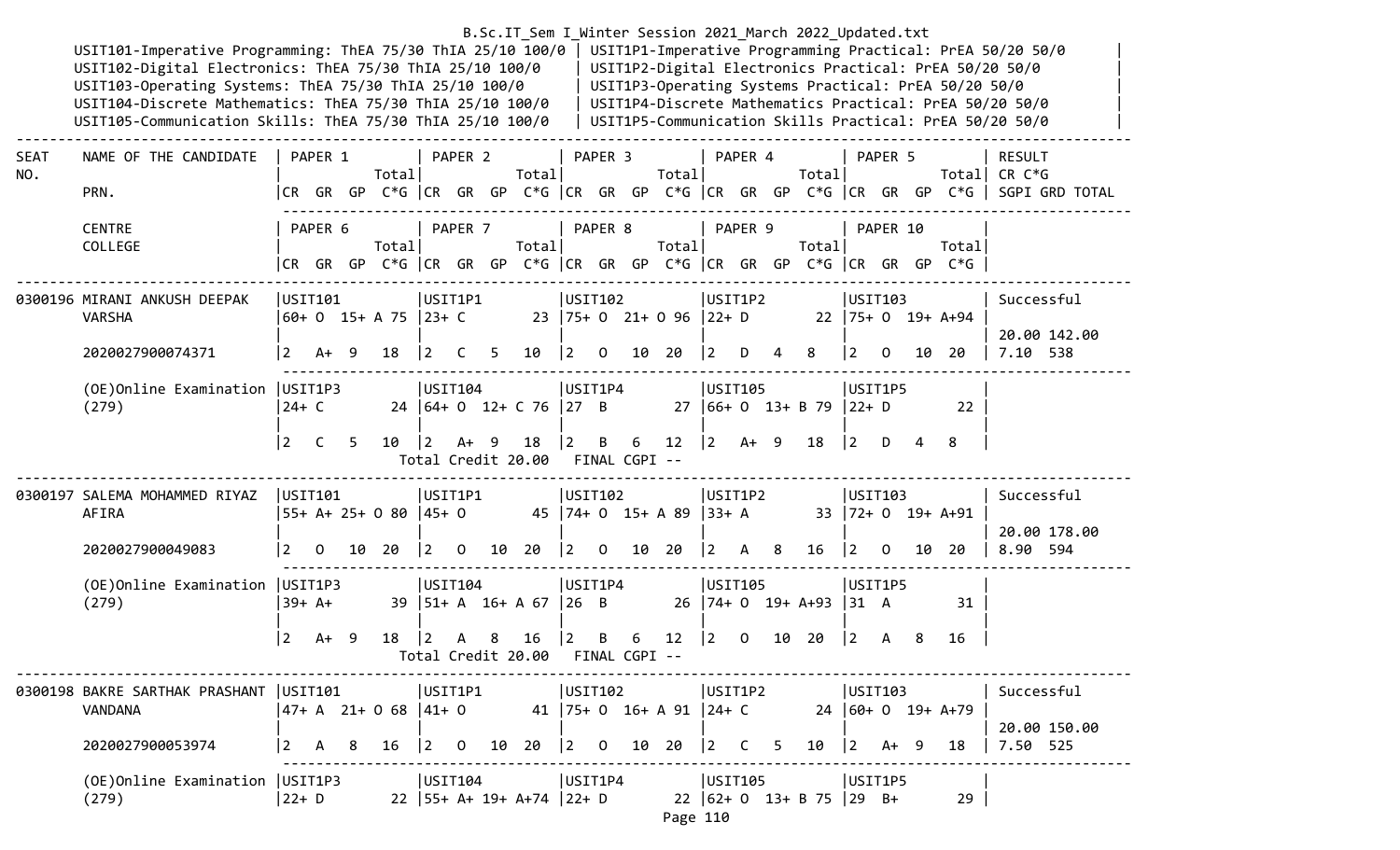|                              |                                                                                                                                                                                                                                                                                                                                                                               |                       |                                               |                                                    | B.Sc.IT_Sem I_Winter Session 2021_March 2022_Updated.txt                                                                                                                                                                                                                                          |                                                |             |                    |
|------------------------------|-------------------------------------------------------------------------------------------------------------------------------------------------------------------------------------------------------------------------------------------------------------------------------------------------------------------------------------------------------------------------------|-----------------------|-----------------------------------------------|----------------------------------------------------|---------------------------------------------------------------------------------------------------------------------------------------------------------------------------------------------------------------------------------------------------------------------------------------------------|------------------------------------------------|-------------|--------------------|
|                              |                                                                                                                                                                                                                                                                                                                                                                               | $ 2\rangle$<br>D<br>4 | $ 2\rangle$<br>$A+ 9$                         | 18<br> 2 <br>D<br>Total Credit 20.00 FINAL CGPI -- | 8                                                                                                                                                                                                                                                                                                 | $\begin{vmatrix} 2 & 4 & 9 & 18 \end{vmatrix}$ | B+ 7 14     |                    |
| MARKS                        | FemALE, # - 0.229A ,@ - 0.5042A/O.5043A/O.5044A, * - 5045A, RR-RESERVED, --:Fails in Theory/Practical, RCC - 0.5050, AB - ABSENT /<br>RPV - PROVISIONAL Eligible, NULL-NULL & VOID, G:Grade C*G:Gradepoints C:credits CP:credit points äC:sum of credit points<br>äCG /äC äCG:sum of product of credits & grades, Internal Marks are Provisional as per R.8668<br>: 80 to 100 | 70 to 79.99           | 60 to 69.99                                   | 55 to 59.99                                        | 50 to 54.99                                                                                                                                                                                                                                                                                       | 45 to 49.99                                    | 40 to 44.99 | GPA:<br>0 to 39.99 |
| GRADE<br>GRADE POINT : 10.00 | : 0                                                                                                                                                                                                                                                                                                                                                                           | A+<br>9.00            | A<br>8.00                                     | $B+$<br>7.00                                       | B<br>6.00                                                                                                                                                                                                                                                                                         | C.<br>5.00                                     | D.<br>4.00  | F.<br>0.00         |
|                              |                                                                                                                                                                                                                                                                                                                                                                               |                       | CBCS - Semester I HELD IN Winter Session 2021 |                                                    | University of Mumbai, Institute of Distance and Open Learning, Mumbai<br>OFFICE REGISTER OF THE B.Sc. I.T.(with credits) - Distance Education - CBCS Pattern(No Branch)- F.Y. B.Sc. I.T.                                                                                                          |                                                |             |                    |
|                              | USIT101-Imperative Programming: ThEA 75/30 ThIA 25/10 100/0<br>USIT102-Digital Electronics: ThEA 75/30 ThIA 25/10 100/0<br>USIT103-Operating Systems: ThEA 75/30 ThIA 25/10 100/0<br>USIT104-Discrete Mathematics: ThEA 75/30 ThIA 25/10 100/0<br>USIT105-Communication Skills: ThEA 75/30 ThIA 25/10 100/0                                                                   |                       |                                               |                                                    | USIT1P1-Imperative Programming Practical: PrEA 50/20 50/0<br>USIT1P2-Digital Electronics Practical: PrEA 50/20 50/0<br>USIT1P3-Operating Systems Practical: PrEA 50/20 50/0<br>USIT1P4-Discrete Mathematics Practical: PrEA 50/20 50/0<br>USIT1P5-Communication Skills Practical: PrEA 50/20 50/0 |                                                |             |                    |
| SEAT<br>NO.<br>PRN.          | NAME OF THE CANDIDATE   PAPER 1   PAPER 2   PAPER 3   PAPER 4   PAPER 5   RESULT                                                                                                                                                                                                                                                                                              |                       |                                               |                                                    | CR GR GP C*G  CR GR GP C*G  CR GR GP C*G  CR GR GP C*G  CR GR GP C*G   SGPI GRD TOTAL                                                                                                                                                                                                             |                                                |             |                    |
| <b>CENTRE</b><br>COLLEGE     |                                                                                                                                                                                                                                                                                                                                                                               |                       |                                               |                                                    | PAPER 6   PAPER 7   PAPER 8   PAPER 9   PAPER 10<br>Total   Total   Total   Total   Total   Total  <br>CR GR GP C*G   CR GR GP C*G   CR GR GP C*G   CR GR GP C*G   CR GR GP C*G                                                                                                                   |                                                |             |                    |

--------------------------------------------------------------------------------------------------------------------------------------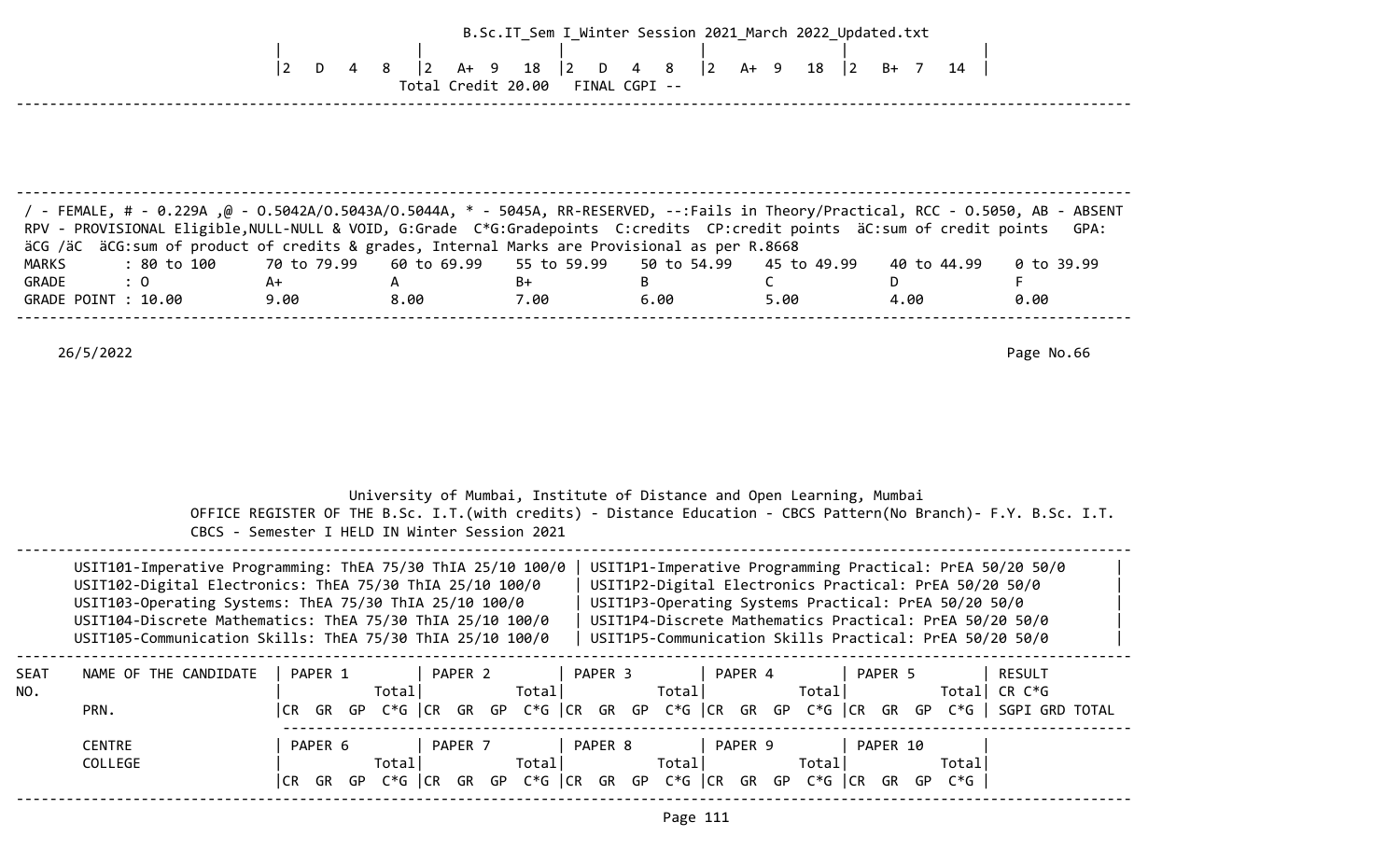|                                          |                |    |   |                   |                 |    |   | B.Sc.IT_Sem I_Winter Session 2021_March 2022_Updated.txt |                 |         |               |                 |                |         |   |                           |                |     |   |                 |                   |
|------------------------------------------|----------------|----|---|-------------------|-----------------|----|---|----------------------------------------------------------|-----------------|---------|---------------|-----------------|----------------|---------|---|---------------------------|----------------|-----|---|-----------------|-------------------|
| 0300199 BIRHADE AJAY MAHESH              | USIT101        |    |   |                   | USIT1P1         |    |   |                                                          | USIT102         |         |               |                 | USIT1P2        |         |   |                           | <b>USIT103</b> |     |   |                 | Absent            |
| LAXMI                                    |                |    |   | AB F AB F AB      | AB              |    |   | AB                                                       |                 |         |               | AB F AB F AB    | $AB$ F         |         |   |                           | AB AB F AB     |     |   | F AB            | <b>RPV</b>        |
|                                          |                |    |   |                   |                 |    |   |                                                          |                 |         |               |                 |                |         |   |                           |                |     |   |                 | -- --             |
| 2021027900251804                         | 2              |    | A | AB                |                 |    |   | AB                                                       |                 |         | 0             | AB              | 2              |         | g | AB                        | 2              |     |   | AB              | -- 0              |
| (OE)Online Examination                   | USIT1P3        |    |   |                   | USIT104         |    |   |                                                          | USIT1P4         |         |               |                 | <b>USIT105</b> |         |   |                           | USIT1P5        |     |   |                 |                   |
| (279)                                    | AB F           |    |   |                   |                 |    |   | AB AB F AB F AB                                          | AB F            |         |               |                 |                |         |   | AB   AB F AB F AB   AB F  |                |     |   | AB              |                   |
|                                          |                |    |   |                   |                 |    |   |                                                          |                 |         |               |                 |                |         |   |                           |                |     |   |                 |                   |
|                                          | $\vert$ 2      | F  | ø | AB                | $\overline{2}$  |    | ø | AB                                                       | $ 2\rangle$     | -F      | 0             | AB              | $ 2\rangle$    |         | ø | AB                        | $ 2\rangle$    |     | a | AB              |                   |
|                                          |                |    |   |                   | Total Credit -- |    |   |                                                          |                 |         | FINAL CGPI -- |                 |                |         |   |                           |                |     |   |                 |                   |
|                                          |                |    |   |                   |                 |    |   |                                                          |                 |         |               |                 |                |         |   |                           |                |     |   |                 |                   |
| 0300200 MASIH PIYUSH PARESH              | USIT101        |    |   |                   | USIT1P1         |    |   |                                                          | USTI02          |         |               |                 | USIT1P2        |         |   |                           | USTI03         |     |   |                 | Absent            |
| MASIH RASHMI                             |                |    |   | AB F AB F AB AB F |                 |    |   |                                                          |                 |         |               | AB AB F AB F AB | $AB$ F         |         |   |                           |                |     |   | AB AB F AB F AB | <b>RPV</b>        |
|                                          |                |    |   |                   |                 |    |   |                                                          |                 |         |               |                 |                |         |   |                           |                |     |   |                 | - --              |
| 2021027900254636                         | 2              |    | 0 | AB                | $\overline{2}$  |    | a | AB                                                       | $\overline{2}$  | F       | 0             | AB              | 2              | F       | g | AB                        | 2              |     | a | AB              | -- Q              |
|                                          |                |    |   |                   |                 |    |   |                                                          |                 |         |               |                 |                |         |   |                           |                |     |   |                 |                   |
| (OE)Online Examination                   | USIT1P3        |    |   |                   | USIT104         |    |   |                                                          |                 | USIT1P4 |               |                 |                | USIT105 |   |                           | USIT1P5        |     |   |                 |                   |
| (279)                                    | ∣AB F          |    |   |                   |                 |    |   | AB   AB F AB F AB                                        | $ AB \tF$       |         |               |                 |                |         |   | AB   AB F AB F AB   AB F  |                |     |   | AB              |                   |
|                                          |                |    |   |                   |                 |    |   |                                                          |                 |         |               |                 |                |         |   |                           |                |     |   |                 |                   |
|                                          | $\vert$ 2      | E  | 0 | AB                | $\vert$ 2       |    | ø | AB                                                       | $\vert 2 \vert$ |         | 0             | AB              | $ 2\rangle$    | F.      | ø | AB                        | $ 2\rangle$    | -F. | 0 | AB              |                   |
|                                          |                |    |   |                   | Total Credit -- |    |   |                                                          |                 |         | FINAL CGPI -- |                 |                |         |   |                           |                |     |   |                 |                   |
|                                          |                |    |   |                   |                 |    |   |                                                          |                 |         |               |                 |                |         |   |                           |                |     |   |                 |                   |
| 0300201 MOHAMMAD SHAHID ANSARI   USIT101 |                |    |   |                   | USIT1P1         |    |   |                                                          | USIT102         |         |               |                 | USIT1P2        |         |   |                           | USIT103        |     |   |                 | Unsuccessful Fail |
| HASIM KASRUN                             |                |    |   | ABFABFAB ABF      |                 |    |   |                                                          |                 |         |               | AB AB F AB F AB | $AB$ F         |         |   |                           |                |     |   | AB AB F AB F AB | <b>RPV</b>        |
|                                          |                |    |   |                   |                 |    |   |                                                          |                 |         |               |                 |                |         |   |                           |                |     |   |                 |                   |
| 2021027900249724                         | $\overline{2}$ |    | 0 | AB                | $\vert 2 \vert$ |    | ø | AB                                                       |                 |         | 0             | AB              | 2              |         | ø | AB                        |                |     |   | AB              | $- - 84$          |
|                                          |                |    |   |                   |                 |    |   |                                                          |                 |         |               |                 |                |         |   |                           |                |     |   |                 |                   |
| (OE) Online Examination   USIT1P3        |                |    |   |                   | USIT104         |    |   |                                                          | USIT1P4         |         |               |                 | <b>USIT105</b> |         |   |                           | USIT1P5        |     |   |                 |                   |
| (279)                                    | ∣AB F          |    |   |                   |                 |    |   | AB 36E C AB F 36   AB F                                  |                 |         |               |                 |                |         |   | AB   48E A AB F 48   AB F |                |     |   | AB              |                   |
|                                          |                |    |   |                   |                 |    |   |                                                          |                 |         |               |                 |                |         |   |                           |                |     |   |                 |                   |
|                                          | $\boxed{2}$    | F. | 0 | AB                | $\vert$ 2       | F. |   | 0                                                        | $\overline{2}$  |         | 0             | AB              | 2              | F       | Ø | ø                         | l 2            | -F  | 0 | AB              |                   |
|                                          |                |    |   |                   | Total Credit -- |    |   |                                                          |                 |         | FINAL CGPI -- |                 |                |         |   |                           |                |     |   |                 |                   |
|                                          |                |    |   |                   |                 |    |   |                                                          |                 |         |               |                 |                |         |   |                           |                |     |   |                 |                   |

-------------------------------------------------------------------------------------------------------------------------------------- / - FEMALE, # - 0.229A ,@ - O.5042A/O.5043A/O.5044A, \* - 5045A, RR-RESERVED, --:Fails in Theory/Practical, RCC - O.5050, AB - ABSENT RPV - PROVISIONAL Eligible, NULL-NULL & VOID, G:Grade C\*G:Gradepoints C:credits CP:credit points äC:sum of credit points GPA: äCG /äC äCG:sum of product of credits & grades, Internal Marks are Provisional as per R.8668 MARKS : 80 to 100 70 to 79.99 60 to 69.99 55 to 59.99 50 to 54.99 45 to 49.99 40 to 44.99 0 to 39.99 GRADE : 0 A+ A B+ B C D F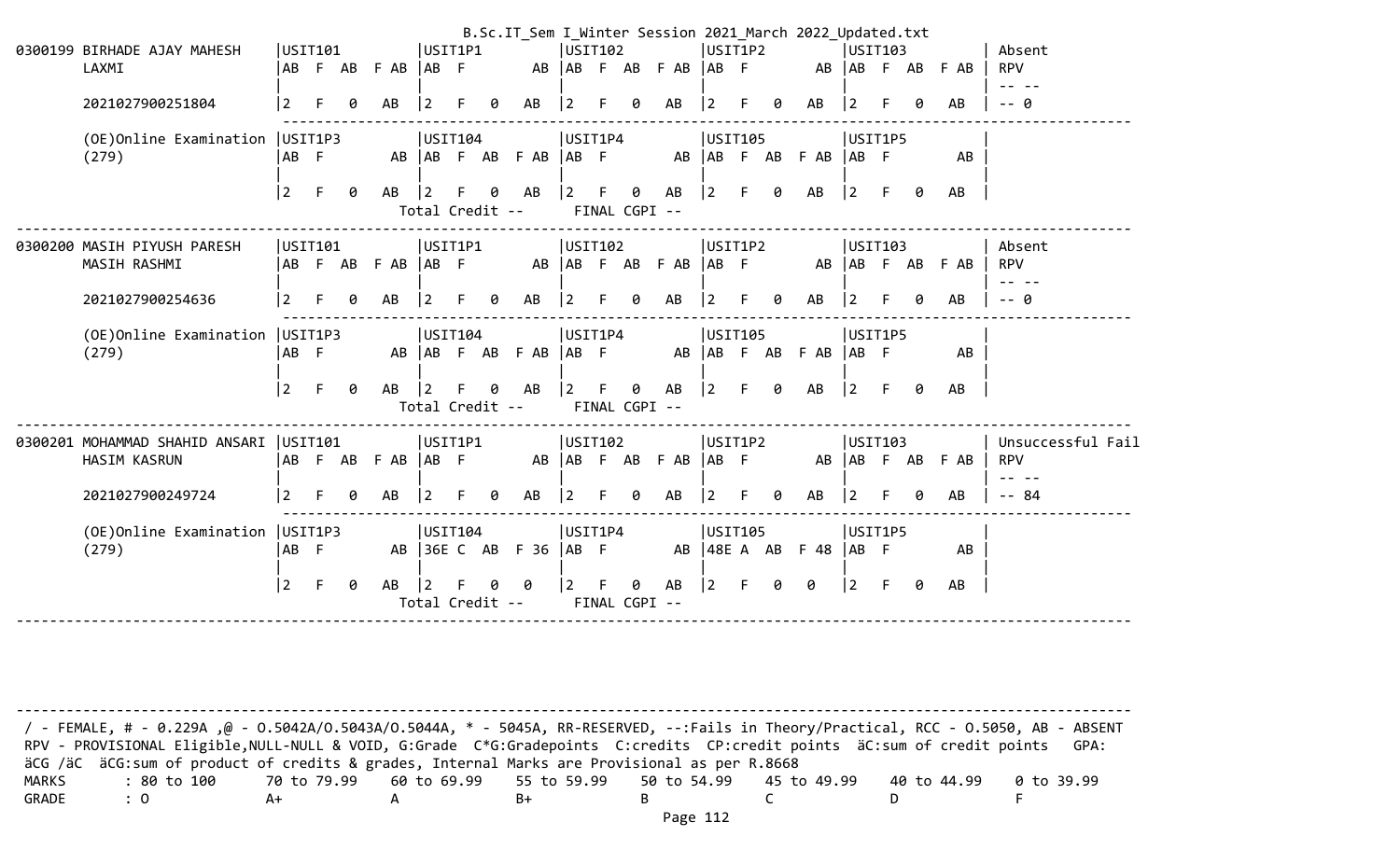|                                      |     |      | $\overline{\phantom{0}}$ | Session<br>t o r | 2022<br>2021<br>March | Undat.<br>ed.txt |      |
|--------------------------------------|-----|------|--------------------------|------------------|-----------------------|------------------|------|
| GRADE<br>.0.00<br><b>POTN</b><br>1 Q | .00 | 8.00 | .00                      | .00              | ,.00                  | 4.00             | 00.ر |
|                                      |     |      |                          |                  |                       |                  |      |

26/5/2022 Page No.67

|                    | CBCS - Semester I HELD IN Winter Session 2021                                                                                                                                                                                                                                                               |                   |               |       |            |                            |                    |   | University of Mumbai, Institute of Distance and Open Learning, Mumbai      |                                   |                    |               |                      |         |         |   |                           |                        |               |     |                                                      | OFFICE REGISTER OF THE B.Sc. I.T. (with credits) - Distance Education - CBCS Pattern(No Branch)- F.Y. B.Sc. I.T.                                                                                                                          |
|--------------------|-------------------------------------------------------------------------------------------------------------------------------------------------------------------------------------------------------------------------------------------------------------------------------------------------------------|-------------------|---------------|-------|------------|----------------------------|--------------------|---|----------------------------------------------------------------------------|-----------------------------------|--------------------|---------------|----------------------|---------|---------|---|---------------------------|------------------------|---------------|-----|------------------------------------------------------|-------------------------------------------------------------------------------------------------------------------------------------------------------------------------------------------------------------------------------------------|
|                    | USIT101-Imperative Programming: ThEA 75/30 ThIA 25/10 100/0<br>USIT102-Digital Electronics: ThEA 75/30 ThIA 25/10 100/0<br>USIT103-Operating Systems: ThEA 75/30 ThIA 25/10 100/0<br>USIT104-Discrete Mathematics: ThEA 75/30 ThIA 25/10 100/0<br>USIT105-Communication Skills: ThEA 75/30 ThIA 25/10 100/0 |                   |               |       |            |                            |                    |   |                                                                            |                                   |                    |               |                      |         |         |   |                           |                        |               |     | USIT1P3-Operating Systems Practical: PrEA 50/20 50/0 | USIT1P1-Imperative Programming Practical: PrEA 50/20 50/0<br>USIT1P2-Digital Electronics Practical: PrEA 50/20 50/0<br>USIT1P4-Discrete Mathematics Practical: PrEA 50/20 50/0<br>USIT1P5-Communication Skills Practical: PrEA 50/20 50/0 |
| <b>SEAT</b><br>NO. | NAME OF THE CANDIDATE<br>PRN.                                                                                                                                                                                                                                                                               | CR.               | PAPER 1<br>GR | GP    | Total      |                            | PAPER 2            |   | Total<br>C*G CR GR GP C*G CR GR GP C*G CR GR GP C*G CR GR GR GP            |                                   | PAPER <sub>3</sub> |               | Total                |         | PAPER 4 |   | Total                     |                        | PAPER 5       |     | Totall<br>C*G l                                      | <b>RESULT</b><br>CR C*G<br>SGPI GRD TOTAL                                                                                                                                                                                                 |
|                    | <b>CENTRE</b><br>COLLEGE                                                                                                                                                                                                                                                                                    | CR.               | PAPER 6       | GR GP | Total      |                            | PAPER <sub>7</sub> |   | Total<br>$C*G$ $ CR$ $GR$ $GP$ $C*G$ $ CR$ $GR$ $GP$ $C*G$ $ CR$ $GR$ $GP$ |                                   | PAPER 8            |               | Total                |         | PAPER 9 |   | Total<br>$C*G$ $ CR$ $GR$ |                        | PAPER 10      | GP. | Totall<br>$C*G$                                      |                                                                                                                                                                                                                                           |
|                    | 0300202 SAMMAD ABDUL MD HASIM<br>KASIRUM NISHA<br>2021027900255423                                                                                                                                                                                                                                          | USIT101<br>l AB I | F AB          | a     | F AB<br>AB | USIT1P1<br>IAB F           |                    | ø | AB<br>AB                                                                   | USIT102<br>l AB<br>$\overline{2}$ |                    | F AB<br>a     | $F$ AB $ AB$ F<br>AB | USIT1P2 |         | ø | AB<br>AB                  | I AB<br>  2            | USIT103<br>F. | AB  | F AB<br>AB                                           | Absent<br><b>RPV</b><br>-- a                                                                                                                                                                                                              |
|                    | (OE) Online Examination   USIT1P3<br>(279)                                                                                                                                                                                                                                                                  | AB<br>2           | - F           |       | AB         | USIT104<br>Total Credit -- |                    |   | AB AB F AB F AB<br>AB                                                      | USIT1P4<br> AB F<br>2             |                    | FINAL CGPI -- | AB                   | USIT105 |         | ø | AB AB F AB F AB<br>AB     | USIT1P5<br> AB F<br>12 |               |     | AB<br>AB                                             |                                                                                                                                                                                                                                           |